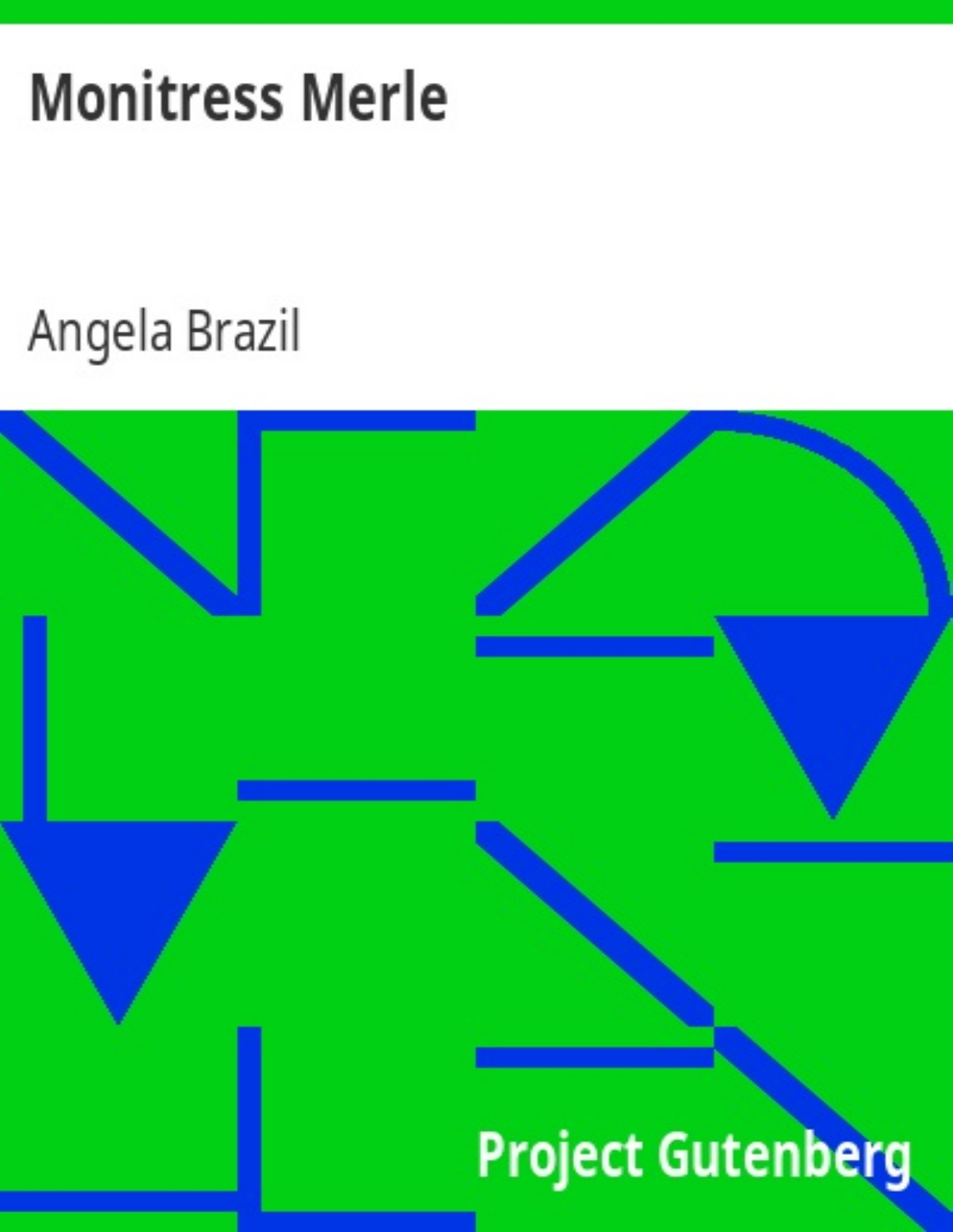The Project Gutenberg EBook of Monitress Merle, by Angela Brazil

Copyright laws are changing all over the world. Be sure to check the copyright laws for your country before downloading or redistributing this or any other Project Gutenberg eBook.

This header should be the first thing seen when viewing this Project Gutenberg file. Please do not remove it. Do not change or edit the header without written permission.

Please read the "legal small print," and other information about the eBook and Project Gutenberg at the bottom of this file. Included is important information about your specific rights and restrictions in how the file may be used. You can also find out about how to make a donation to Project Gutenberg, and how to get involved.

\*\*Welcome To The World of Free Plain Vanilla Electronic Texts\*\*

\*\*eBooks Readable By Both Humans and By Computers, Since 1971\*\*

\*\*\*\*\*These eBooks Were Prepared By Thousands of Volunteers!\*\*\*\*\*

Title: Monitress Merle

Author: Angela Brazil

Release Date: April, 2005 [EBook #7820] [This file was first posted on May 19, 2003] [Date last updated: December 1, 2004]

Edition: 10

Language: English

Character set encoding: ISO Latin-1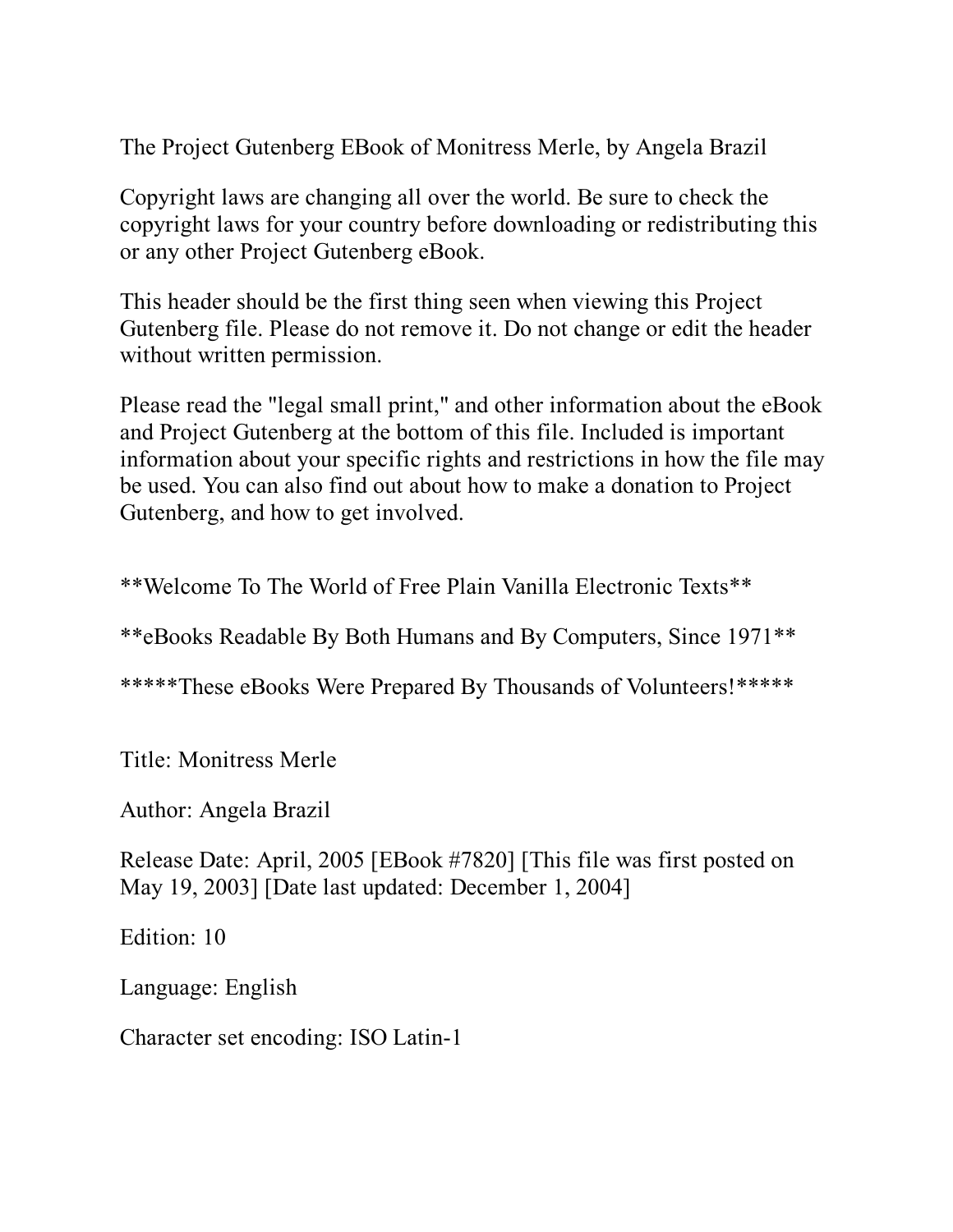## \*\*\* START OF THE PROJECT GUTENBERG EBOOK, MONITRESS MERLE \*\*\*

Juliet Sutherland, Charles Franks, and the Online Distributed Proofreading Team.

# **MONITRESS MERLE**

**BY**

**ANGELA BRAZIL**

Author of "A Fortunate Term"

"The Princess of the School" &c.

*Illustrated by Treyer Evans*

*DEDICATED TO THOSE READERS WHO ASKED ME TO WRITE THE FURTHER ADVENTURES OF MAVIS AND MERLE*

\* \* \* \* \*

**CONTENTS**

**I. A LAST BATHE**

**II. A SCHOOL BALLOT**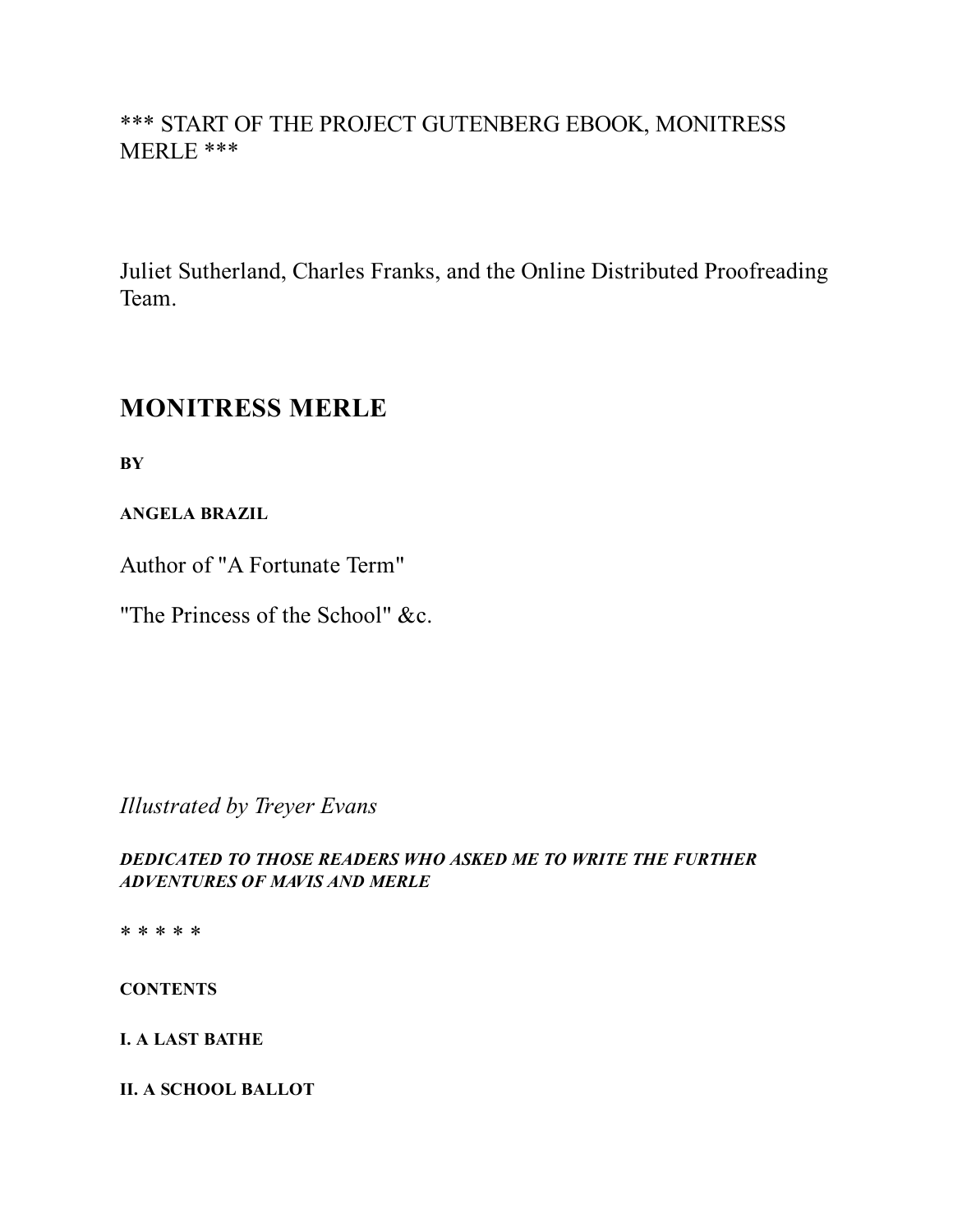**III. THE NEW MONITRESS**

**IV. CHAGMOUTH FOLK**

**V. MISS MITCHELL, B.A.**

**VI. FISHERMAIDENS**

**VII. MUSICAL STARS**

**VIII. YULE-TIDE**

**IX. FACING THE FOOTLIGHTS**

**X. THE MUMPS**

**XI. BAMBERTON FERRY**

**XII. FIFTH FORM JUSTICE**

**XIII. "THE KITTIWAKE"**

**XIV. THE HAUNTED TREE**

**XV. LEAVE-TAKINGS**

**XVI. THE TADPOLE CLUB**

**XVII. THE FOURTH OF JULY**

**XVIII. LOVE-IN-A-MIST**

\* \* \* \* \*

Illustrations

**"WHY DIDN'T 'EE FASTEN UP THE CHAIN?"**

**"WE'RE JUST READY! YOU CAN COME IN IF YOU LIKE!"**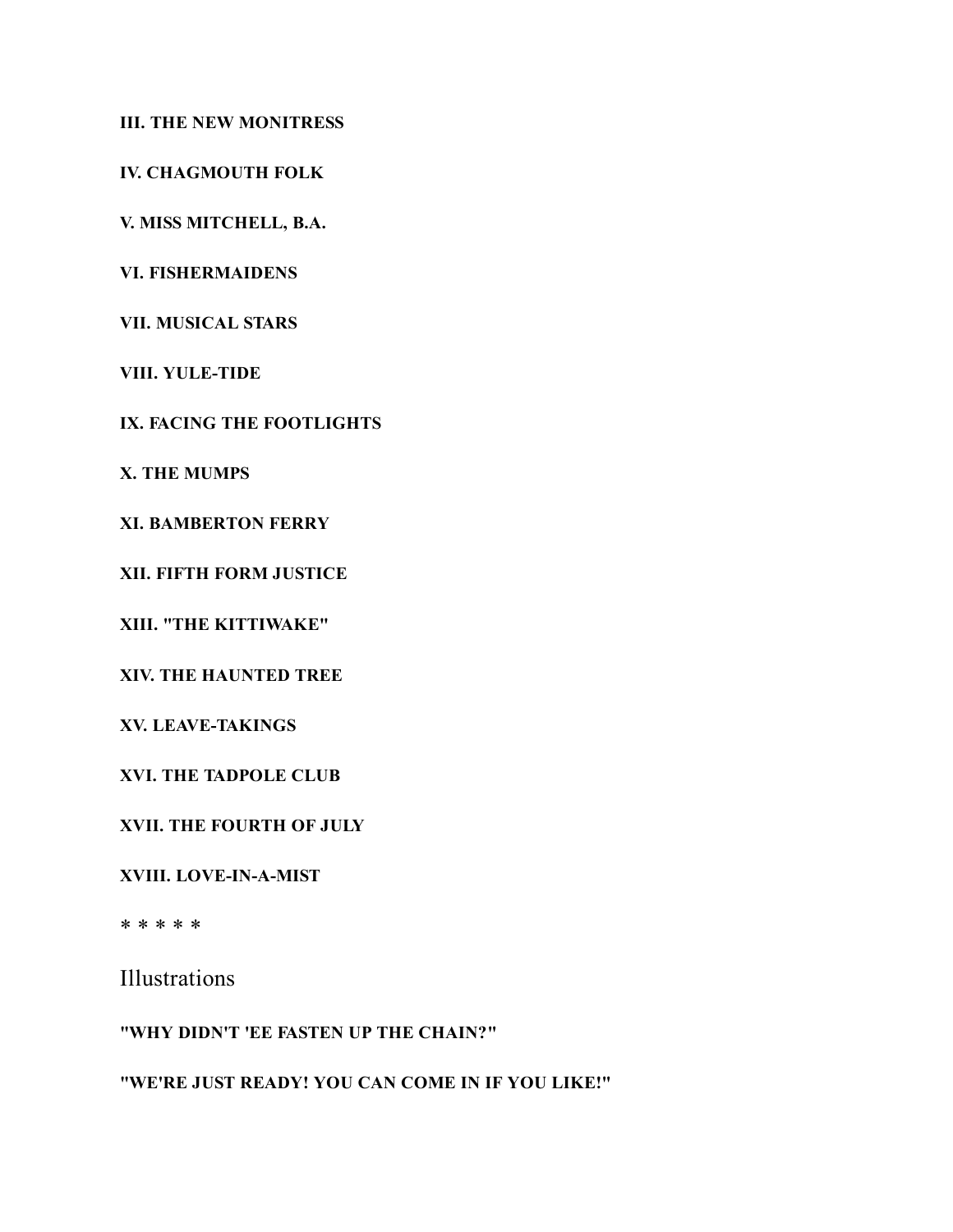#### **MR. CASTLETON DID NOT LOOK AT ALL PLEASED**

#### **SHE HAD BROUGHT HER WONDERFUL STRADIVARIUS VIOLIN**

#### **HE KEPT THEM DAWDLING**

#### **THE FOURTH OF JULY PARADE**

\* \* \* \* \*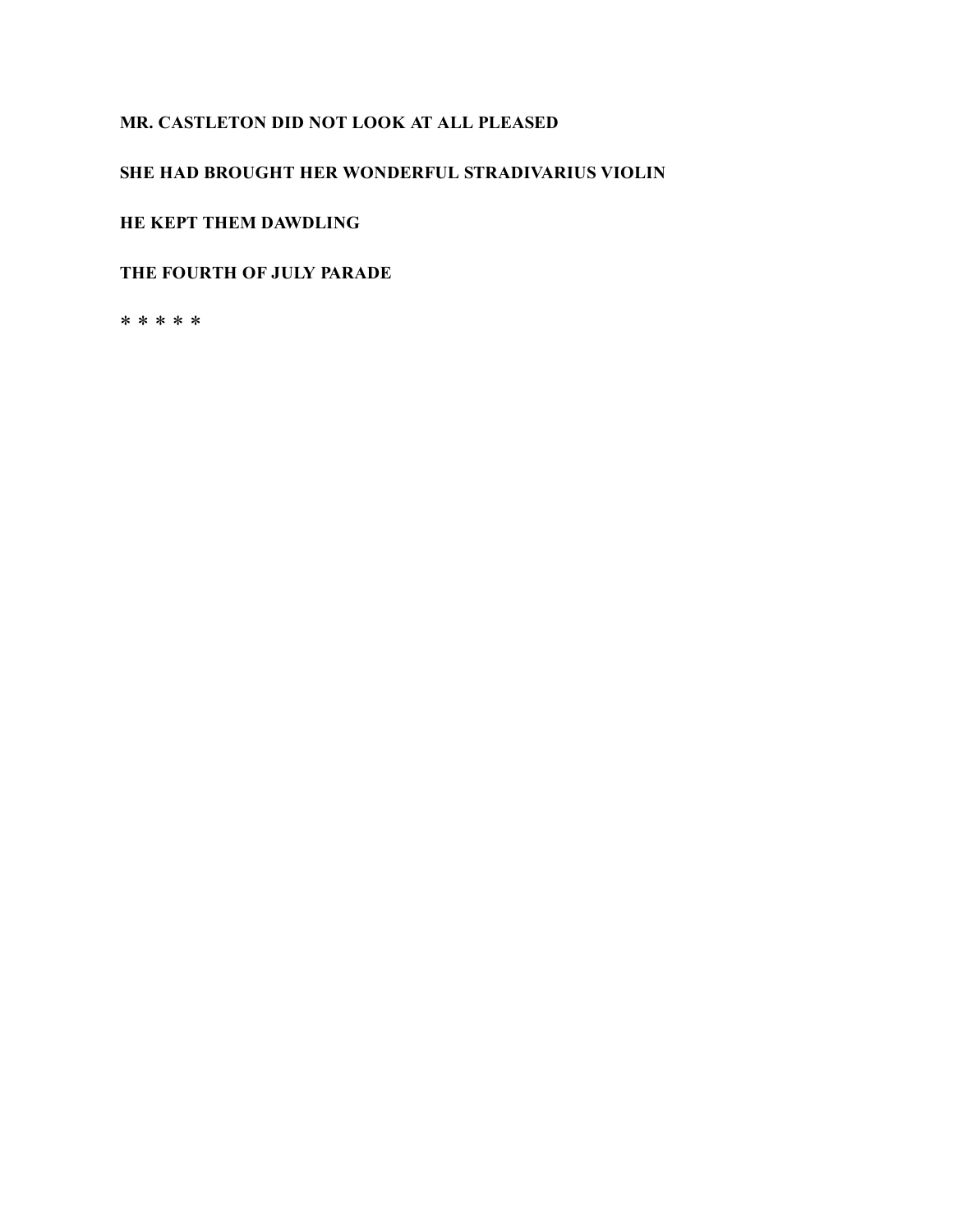# **CHAPTER I**

### A Last Bathe

The warm, mellow September sunshine was streaming over the irregular roofs and twisted chimneys of the little town of Chagmouth, and was glinting on the water in the harbour, and sending gleaming, straggling, silver lines over the deep reflections of the shipping moored by the side of the jetty. The rising tide, lapping slowly and gently in from the ocean, was floating the boats beached on the shingle, and was gradually driving back the crowd of barefooted children who had ventured out in search of mussels, and was sending them, shrieking with mirth, scampering up the seaweed-covered steps that led to the fish market. On the crag-top above the town the corn had been cut, and harvesters were busy laying the sheaves together in stooks. The yellow fields shone in the afternoon light as if the hill were crowned with gold.

Walking along the narrow cobbled path that led past the harbour and up on to the cliff, Mavis and Merle looked at the scene around with that sense of rejoicing proprietorship with which we are wont to revisit the pet place of our adoption. It was two whole months since they had been in Chagmouth, and as they both considered the little town to be the absolute hub of the universe it was really a great event to find themselves once more in its familiar streets. They had spent the summer holidays with their father and mother in the north, and had come back to Durracombe just in time for the reopening of school. On this first Saturday after their return to Devonshire they had motored with Uncle David to his branch surgery at Chagmouth, and were looking forward to several hours of amusement while he visited his patients at the sanatorium.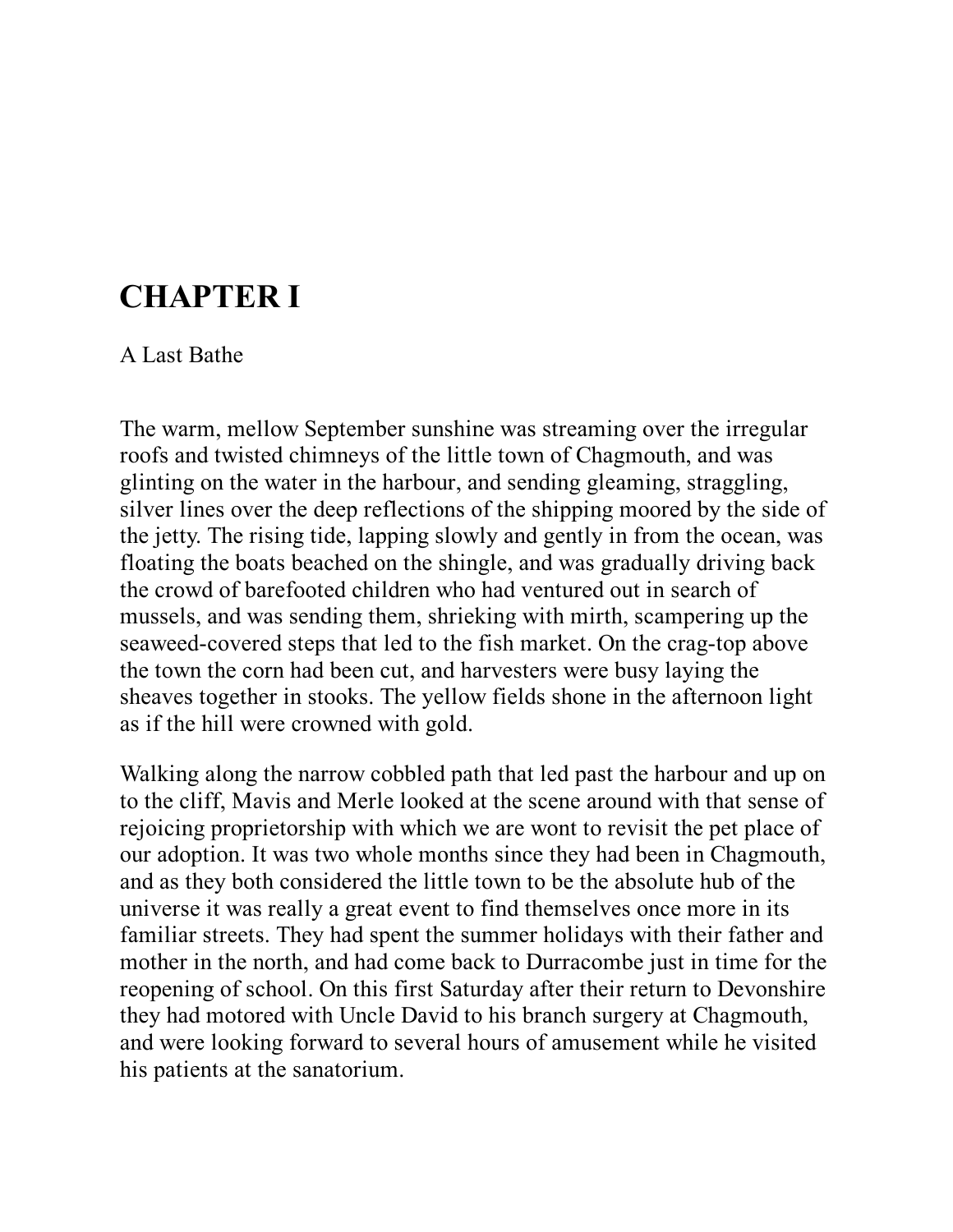Readers who have followed the adventures of Mavis and Merle Ramsay in *A Fortunate Term* will remember that the sisters, on account of Mavis's health, had come to live with their great-uncle Dr. Tremayne at Durracombe, where they attended school daily at 'The Moorings.' Dr. Ramsay, their father, had decided shortly to leave his practice at Whinburn and go into partnership with Dr. Tremayne, but the removal to Devonshire could not take place till nearly Christmas, so the girls were to spend another term in sole charge of Uncle David, Aunt Nellie, and Jessop the elderly housekeeper, an arrangement which, though they were sorry to be parted from their parents, pleased them uncommonly well. It was a favourite excursion of theirs to accompany their uncle on Saturdays when he motored to visit patients at Chagmouth. On these occasions they would have lunch and tea with him at Grimbal's Farm, where he had his surgery, and would spend the intervening time on the seashore or wandering along the cliffs. To-day, tempted by the brilliant sunshine, they had brought their bathing costumes, towels, and tea-basket, and meant to secure the last dip of the holidays in case the weather should change and further mermaiding should prove impossible. They chatted briskly as they climbed the path up the cliff.

"Too bad Bevis has gone back to school! I thought we should just have seen him before he went!"

"And Tudor too! I met Babbie, while you were inside Carlyon's shop buying chocs, and she told me Tudor started yesterday, and Gwen went last Tuesday to a boarding-school near London. It was decided quite in a hurry because there happened to be a vacancy for her. It's a very fashionable school where they take the girls out to theatres and concerts and all sorts of places. Gwen's fearfully thrilled to go. They wanted to send her there before, only they couldn't get her in. Somebody else has left unexpectedly though, so there was a cubicle at liberty for her."

"It will just suit Gwen! But she'll miss her riding. She nearly lived on Taffy's back as a rule. Won't it be very lonely for Babbie all by herself with a governess? Will she come to school for French and dancing as usual?"

"She's coming to 'The Moorings' altogether. They're going to motor her over every day, and fetch her back at four. She's quite pleased about it. She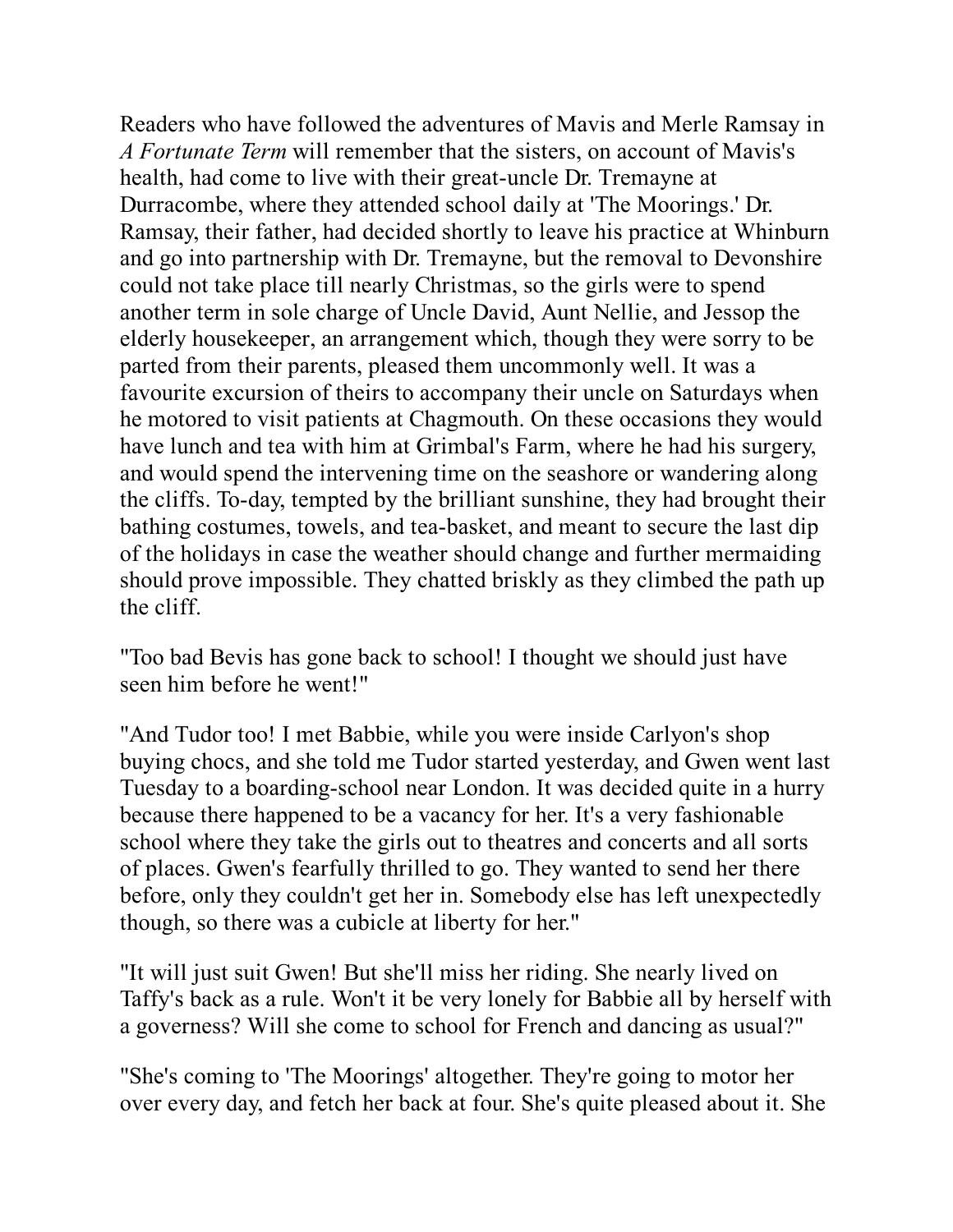always liked 'The Moorings' much better than Gwen did."

"And 'The Moorings,' from all reports, is going to be an utterly different school this term!"

"So I suppose! Hope it won't be too much changed, that's all! A new teacher, hot from a High School, means a new broom that will sweep very clean. It strikes me those nice do-as-you-please lessons with Miss Fanny will be dreams of the past, and we shall have to set our brains to work and swat! Ugh! It's not a particularly delirious prospect!"

Mavis laughed.

"Don't wrinkle your forehead into quite so many kinks! You look about forty!" she objected. "It mayn't turn out as hard as you expect. Anyhow, don't let us spoil the last Saturday of the holidays with thinking about it. I want to enjoy this afternoon thoroughly. I feel as if I'd been away from Chagmouth for years and years. Isn't it priceless to see it again? Have a chocolate! Or would you rather take a piece of toffee?"

The two girls had been mounting steadily as they talked, and were now walking along a narrow track which led along the top of the cliffs. Below them lay the gorgeous-hued crags of the rugged coast and a great expanse of sea, silver at the horizon, blue at mid-distance, and deep metallic green where it touched the shore. Innumerable sea-birds wheeled and screamed below, and the incoming tide lapped with little white waves over the reefs of rocks, and submerged the pools where gobies were darting about, and sea-anemones were stretching out crimson or green tentacles, and scurrying crabs were hiding among masses of brown oar-weed. Above and beyond was a network of brambles, where ripe blackberries hung in such tempting clusters that it was hardly in human nature to resist them, and Merle, with purple-stained fingers, loitered and lingered to enjoy the feast.

"If you're not quick the tide will have turned and it won't be half so nice to bathe!" urged Mavis impatiently. "Do hurry up now, and you can absolutely gorge on blackberries as we come back, if you want to. I'll promise to wait for you then."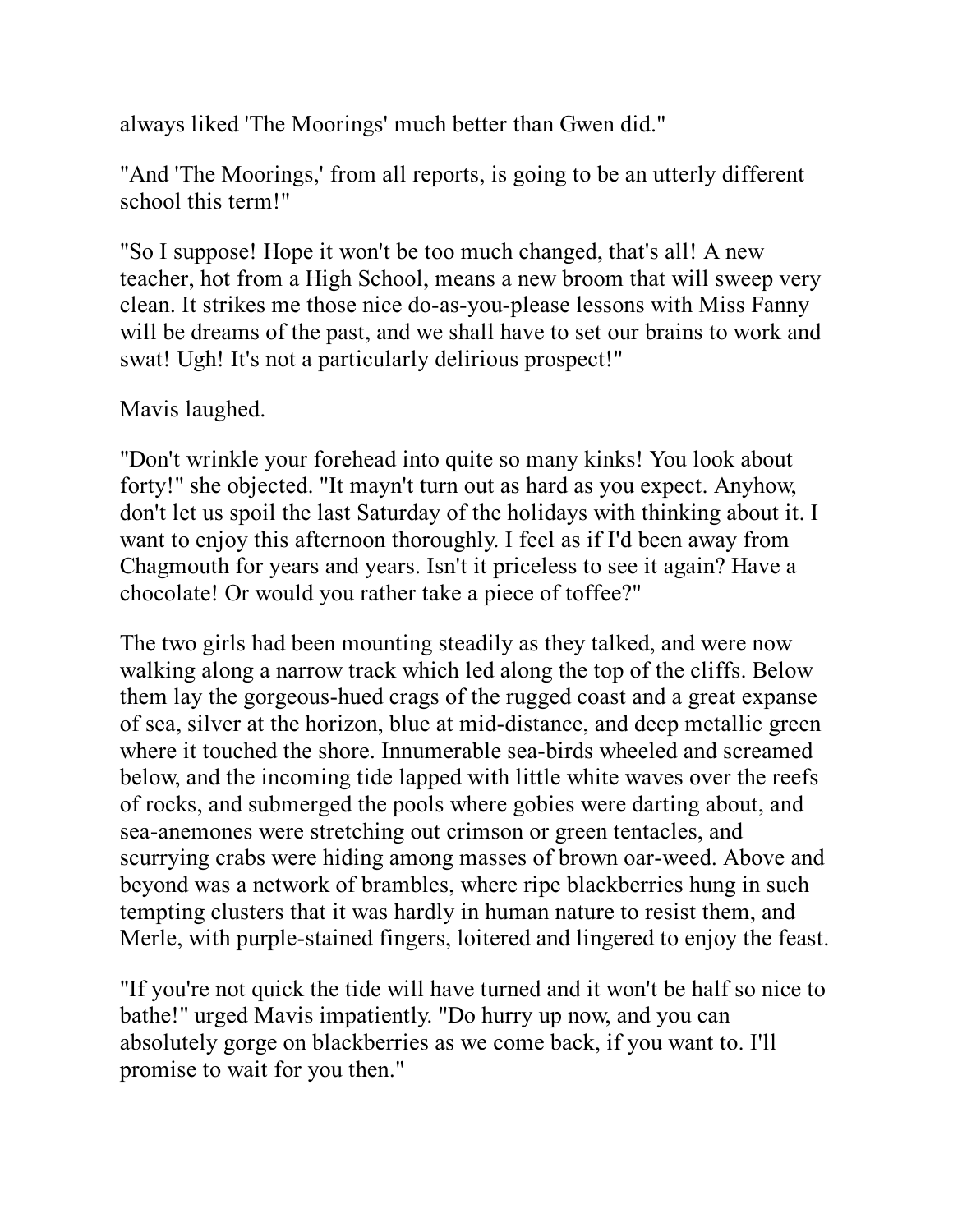"Right-o! I'm coming! Though I must just get that one big beauty! There! I won't eat a single one more till I've had my dip. We must be close to the cove now. I'll run if you like!"

The bathing-place for which the girls were bound was a sandy creek among the rocks. A hundred years ago it had been a favourite spot for smugglers to land contraband goods, and a series of steps cut in the cliff testified to its former use. Nowadays it was commonly deserted, and in the early part of the summer, when Mavis and Merle had been wont to visit it, they had had it all to themselves. They had gone there so often and found it untenanted that they had come to regard it as their private property, and, in consequence, they were most unreasonably annoyed, when climbing down the steps, to hear sounds of laughter rising up from below.

"Who's in *our* cove?" demanded Merle sharply, somewhat as Father Bruin asked the immortal question, "Who's sleeping on *my* bed?"

"All the world, I should say!" replied the aggrieved voice of Mavis, who was in front and had first view of the scene beneath. "The place is an absolute 'seaside resort.' Never saw so many people in my life before! Where do they all come from?"

The little cove, *their* cove, which in June had been so delightfully secluded and retired, was undoubtedly invaded by quite a number of visitors. Children were paddling or scampering along the sands, wet heads were bobbing in and out of the water, every rocky crevice was in use as a dressing-room, picnic parties were taking tea on the rocks, and a circle of boys and girls were playing a noisy game at the brink of the waves. Very ruefully Mavis and Merle descended to swell the throng. It was not at all the sort of bathe which they had anticipated, and, had there been another available spot within reach, they would have utterly disdained it.

"Shall we go on to Yellow Head?" ventured Merle hesitatingly.

"There isn't time. The tide would be out before we got there, and it's a perfect tangle of oar-weed unless the water's high. Never mind! There'll be elbow-room in the sea at any rate. There's a corner here where we can undress. Come along! O-o-h! There's some one else inside!"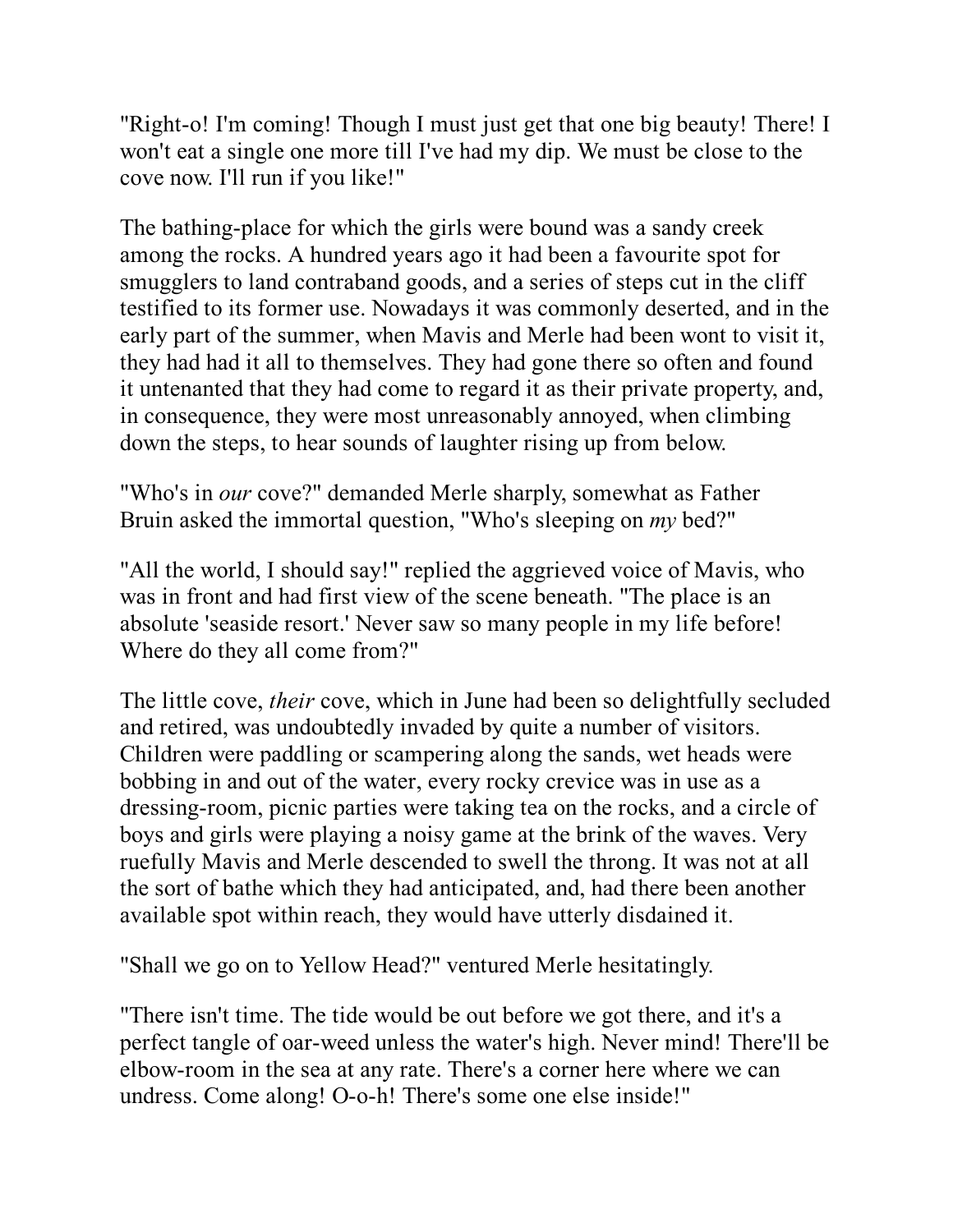## [Illustration: "WE'RE JUST READY! YOU CAN COME IN IF YOU LIKE!"]

"We're just ready! You can come in if you like!" proclaimed a voice, as two girls in navy bathing costumes and rubber caps issued from behind a rock, and running swiftly down the sand plunged into the water.

Availing themselves of the opportunity Mavis and Merle took temporary possession of the naiads' dressing-room, and in the course of a few minutes more were revelling in a swim. The red rubber caps of the girls who preceded them were plainly to be seen some distance from the shore, where their owners were apparently having a race towards a rock that jutted from the waves.

"Oh, they *mustn't* go out there! There's an awful current! Bevis warned us about it!" gasped Mavis, swimming securely with one foot on the ground. "Can't we stop them? Shout, Merle!"

"Hello, there! Ahoy! Come back!" yelled Merle, who possessed stronger lungs than her sister. "They don't hear me! Coo-oo-ee! That's done it, thank goodness! Come—back—you're—going—to—get—into—a—current!"

The two red caps, warned in time of their danger, turned and swam into safer waters. They did not venture so far again from the shore, but frolicked with some companions, trying to make wheels and to perform various other feats of agility, which were generally failures and ended in a splash. They were so long about it that Mavis and Merle went from the water first and had time to dress quite leisurely before the others, shaking out wet fair hair, followed to the crevice among the rocks.

The Ramsays took their picnic basket, and, climbing a short way up the steps, settled themselves upon a grassy platform which afforded a good view of the cove below. They liked this vantage-ground better than the sands, and began to spread out the cups and saucers and parcels of cakes which Jessop had packed for them, congratulating themselves upon having a spot at least fairly apart. But they were not destined to spend that afternoon in solitary state. They had scarcely opened their basket when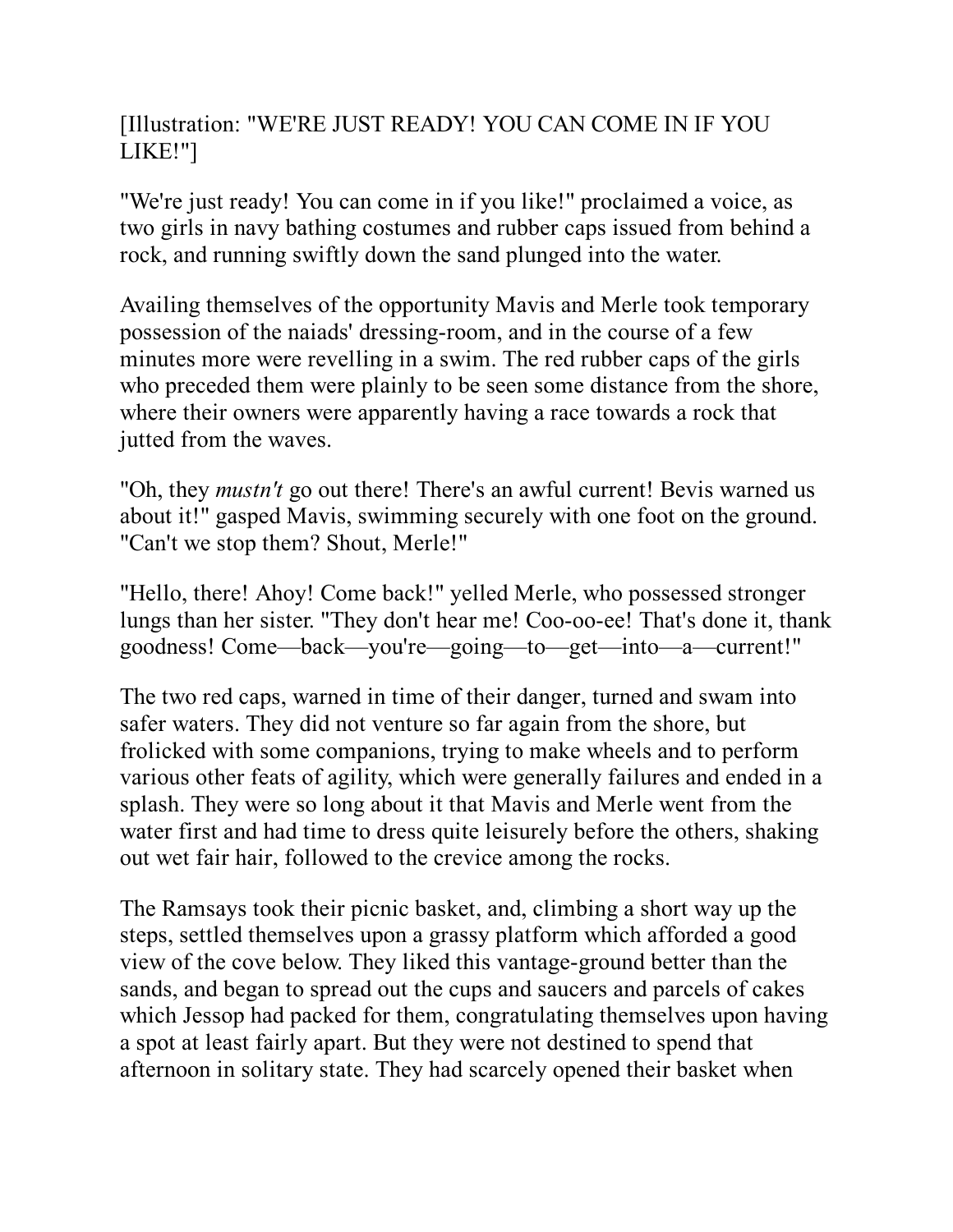three heads came bobbing up the steps, shamelessly invaded their platform, and also began to unpack tea-cups.

Merle, who did not like other people to trespass upon her rights, frowned and turned her back upon them, and probably each little party would have taken its meal separately had not an unforeseen and utterly untoward accident happened. Mavis knocked their thermos flask with her elbow and sent it spinning over the cliff. Here was a pretty business! Their tea was gone, and the flask, if they found it, would be utterly smashed.

"It's not worth climbing down to pick it up!" lamented Mavis contritely. "I'm so sorry, Merle! It was horribly clumsy of me!"

"Do have some of ours!" suggested one of the strangers sympathetically. "We've heaps! Two flasks; and that's more than we shall drink ourselves. You might just as well!"

"I say, it was awfully decent of you to call to us not to go on to those rocks!" put in another. "We didn't know about the current."

The third girl made no remark, but she smiled invitingly and held out one of their flasks.

So it came about that Mavis and Merle moved nearer and joined the others, so that they formed one party. For a few minutes they sat in polite silence, taking in the items of their neighbours' appearance. When the Ramsays compared notes afterwards they decided that they had never before seen three such pretty girls. The two who had worn the red bathing caps were evidently sisters, for they had the same clear-cut features, fair complexions, cupid mouths, and beautiful dark-fringed eyes. Their companion, whose brown hair was drying in the breeze, was a complete contrast, with her warm brunette colouring and quick vivacious manner, "like an orchid between two roses," as Mavis described her later. It was she who spoke first—quite a conventional inquiry but decidedly to the point.

"Are you staying in Chagmouth?" she asked.

"We've only come over for the day from Durracombe," answered Merle.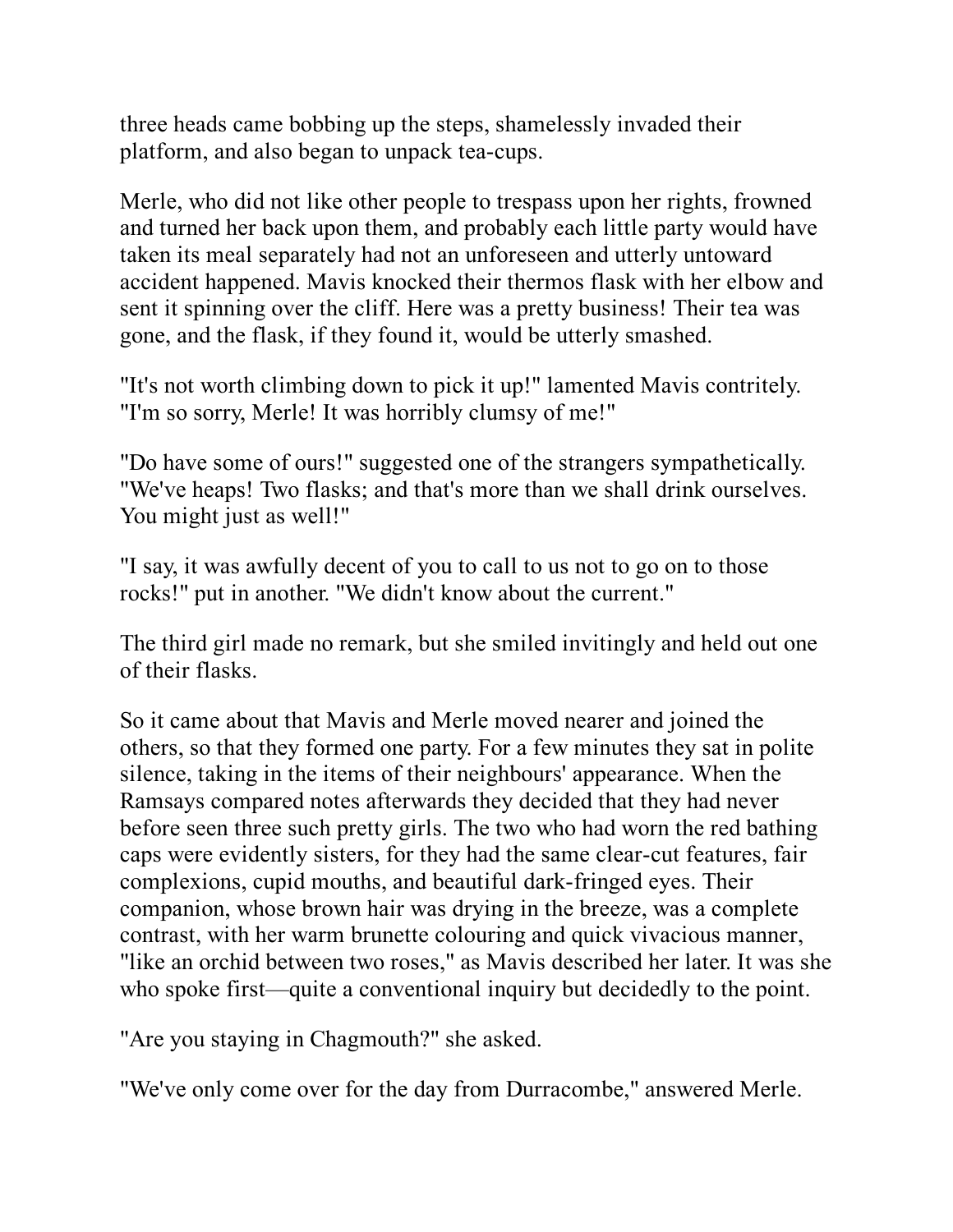The three strangers looked immediately interested.

"Durracombe! Why, we're going to start school there next week!"

"Never at 'The Moorings'!" gasped Merle excitedly.

"That's the place! Do you go there too? Oh! I say! Do tell us all about it! We've been just crazy to know what it's like. You two look sports! What are your names? Are the rest of the school jolly, and is Miss Pollard nice?"

With such a common interest as 'The Moorings' to talk about, the ice was completely broken, and the five girls were soon chatting in friendly fashion.

Mavis and Merle, having given a few details about themselves and how they often motored over to Chagmouth with Dr. Tremayne, drew in turn some information from their new acquaintances. The two fair-haired girls, aged respectively fourteen and thirteen, were Beata and Romola Castleton, and their father, an artist, had lately removed from Porthkeverne in Cornwall, and had taken a house at Chagmouth. Their friend Fay Macleod, a year older than Beata, was an American, whose father had come to Europe in search of health, and being attracted to Chagmouth by his love of sketching, had settled there temporarily for a rest-cure, and was enjoying the quiet and beauty of the quaint place and its surrounding scenery.

"I suppose you'll all be weekly boarders?" ventured Mavis, when Fay had finished her communications.

"No, we're to be day-girls. Six of us from Chagmouth are joining in a car and motoring every morning and being fetched back at four—ourselves, Nan and Lizzie Colville, and Tattie Carew. It will be rather a squash to cram six of us into Vicary's car! We've named it 'the sardine-tin' already. I hope nobody else will want to join us!"

"Babbie Williams is to be a day-girl this term. She lives over there at The Warren<sup>"</sup>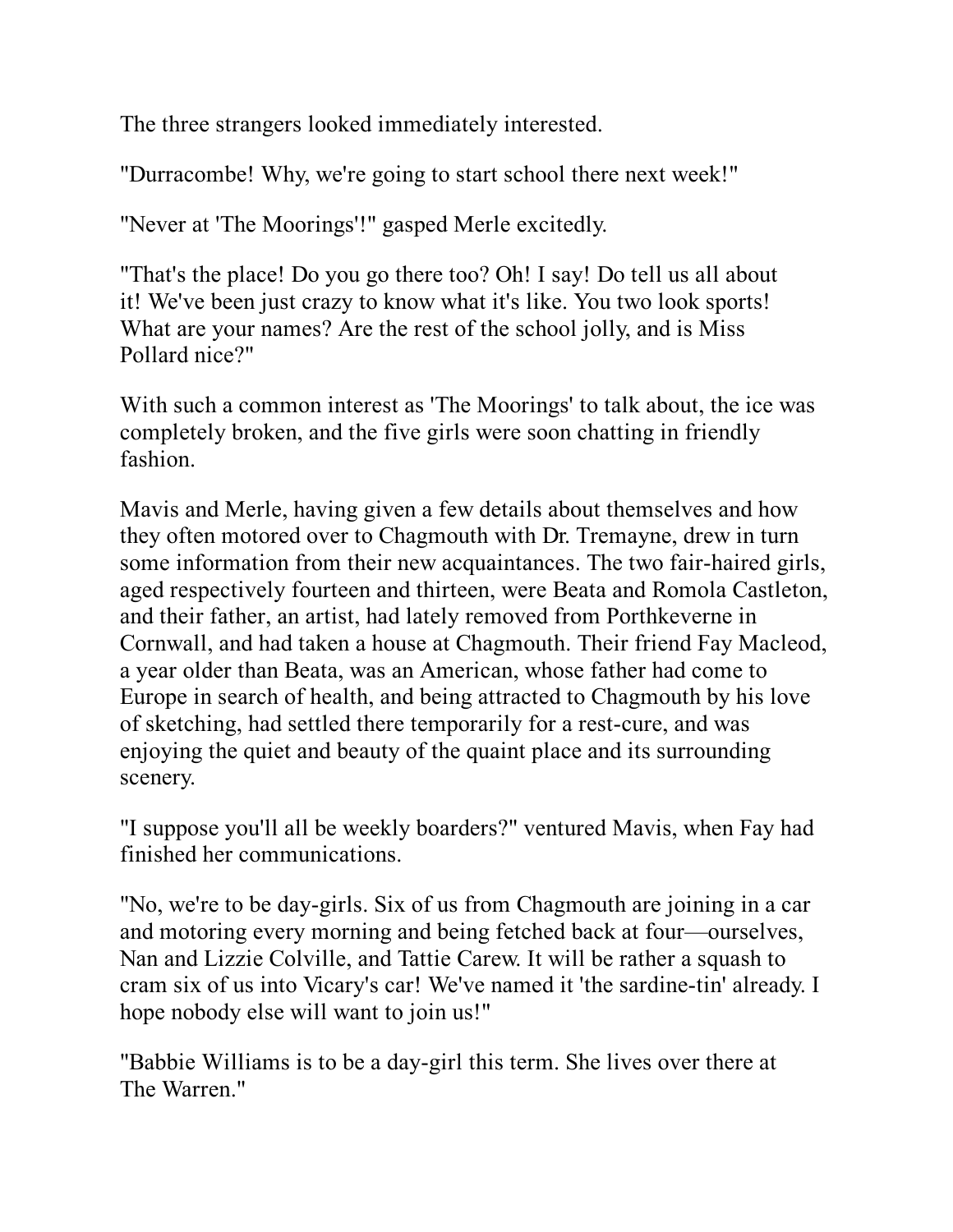"We haven't room for her."

"She's going in their own car."

"That's good news for the sardines! I was thinking some of us would have to ride on the footboard or the luggage-carrier. Is Babbie fair, with bobbed hair? Then I've seen her in church. Seven of us from Chagmouth! We ought to make quite a clique in the school!"

"Oh, we don't want any cliques," said Merle quickly. "We had enough of that sort of thing when Opal was there. Miss Pollard told mother that the new mistress, Miss Mitchell, is going to reorganise everything, and bring it up to date, so I expect we shall find a great many changes when we start again. Have you been at school before?"

"Romola and I went to The Gables at Porthkeverne," replied Beata. "We loved it, and we were dreadfully sorry to leave. Fay, of course, has been at school in America."

"And we used to go to a big High school in the north until we came to Durracombe. 'The Moorings' seemed a tiny place at first, and then we grew to love it. We adore Miss Pollard and Miss Fanny. I hope you'll like them too! I'm so glad we've met you, because we'll know you when you arrive at school, and we can show you round. I'm afraid we shall have to be going now, because Uncle David will be back from the sanatorium and waiting for us. Thanks most immensely for the tea. We'll look out for you on Tuesday. Good-bye!"

As Mavis and Merle walked back along the cliffs to Chagmouth their tongues wagged fast in discussion of their new acquaintances. Mavis was charmed with Beata and Romola, and Merle had utterly lost her heart to Fay.

"I feel as if I could like her!" she declared. "She's a sport, and really we want somebody to wake us up a little at 'The Moorings.' I believe this term is going to be jolly. My spirits are rising and I see fun ahead. I only wish Daddy could go and live at Chagmouth and *we* could go to school every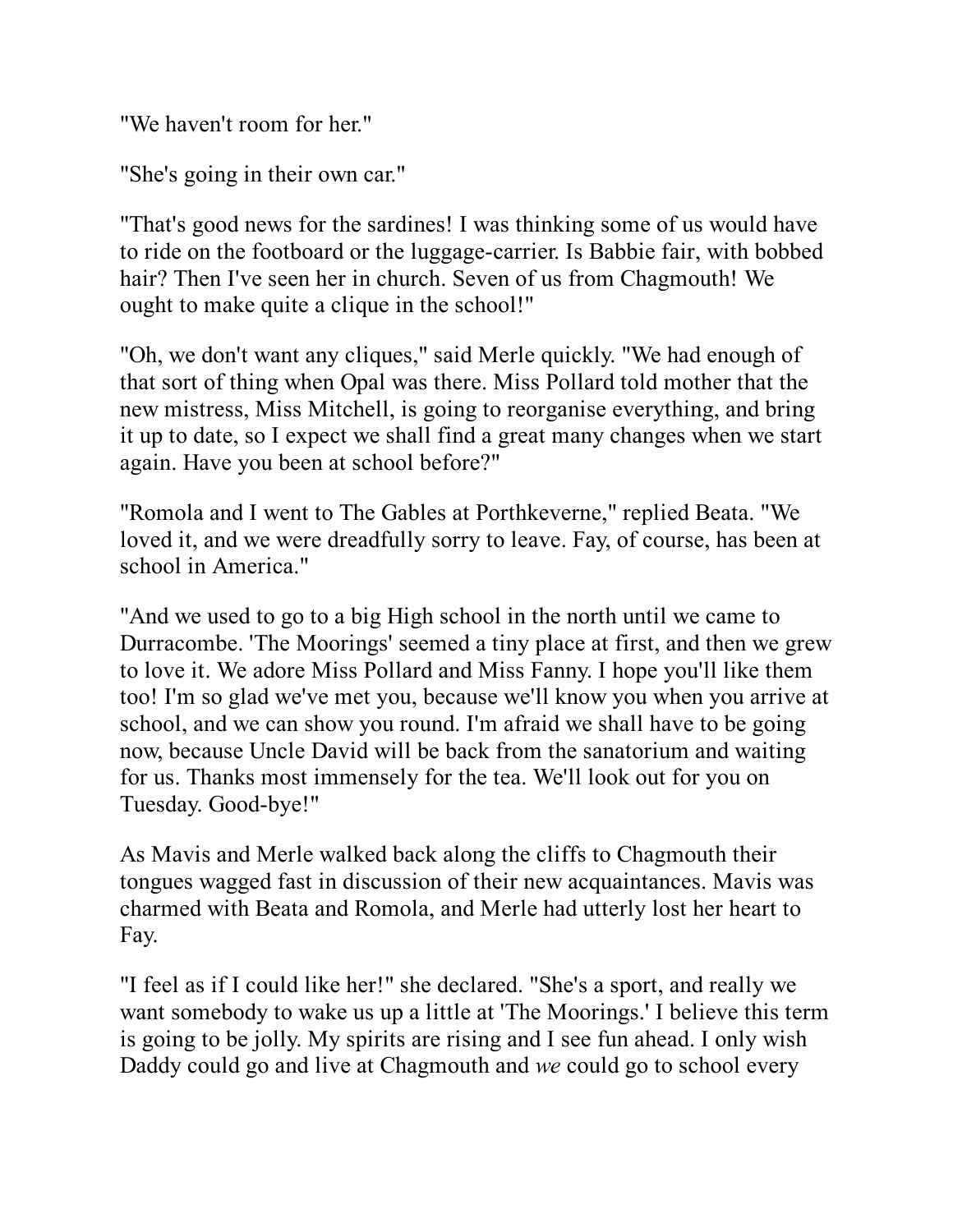day in 'the sardine-tin.' They'll have the time of their lives, the luckers! Don't I envy them, just!"

"I don't think I'd like to be packed quite so tight, thanks!" objected Mavis. "On the whole, I much prefer going backwards and forwards to Chagmouth in Uncle David's car. Merle! Do you know it's after five! We must simply scoot—oh, I daresay I did promise you might eat blackberries, but you haven't time now. You shouldn't have stayed so long at the cove if you wanted a blackberry feed! If you don't hurry up I shall run off and leave you and go home with Uncle David by myself! There! Oh, you're coming! Good! I thought you'd hardly care to spend the night upon the cliffs with the sea-gulls!"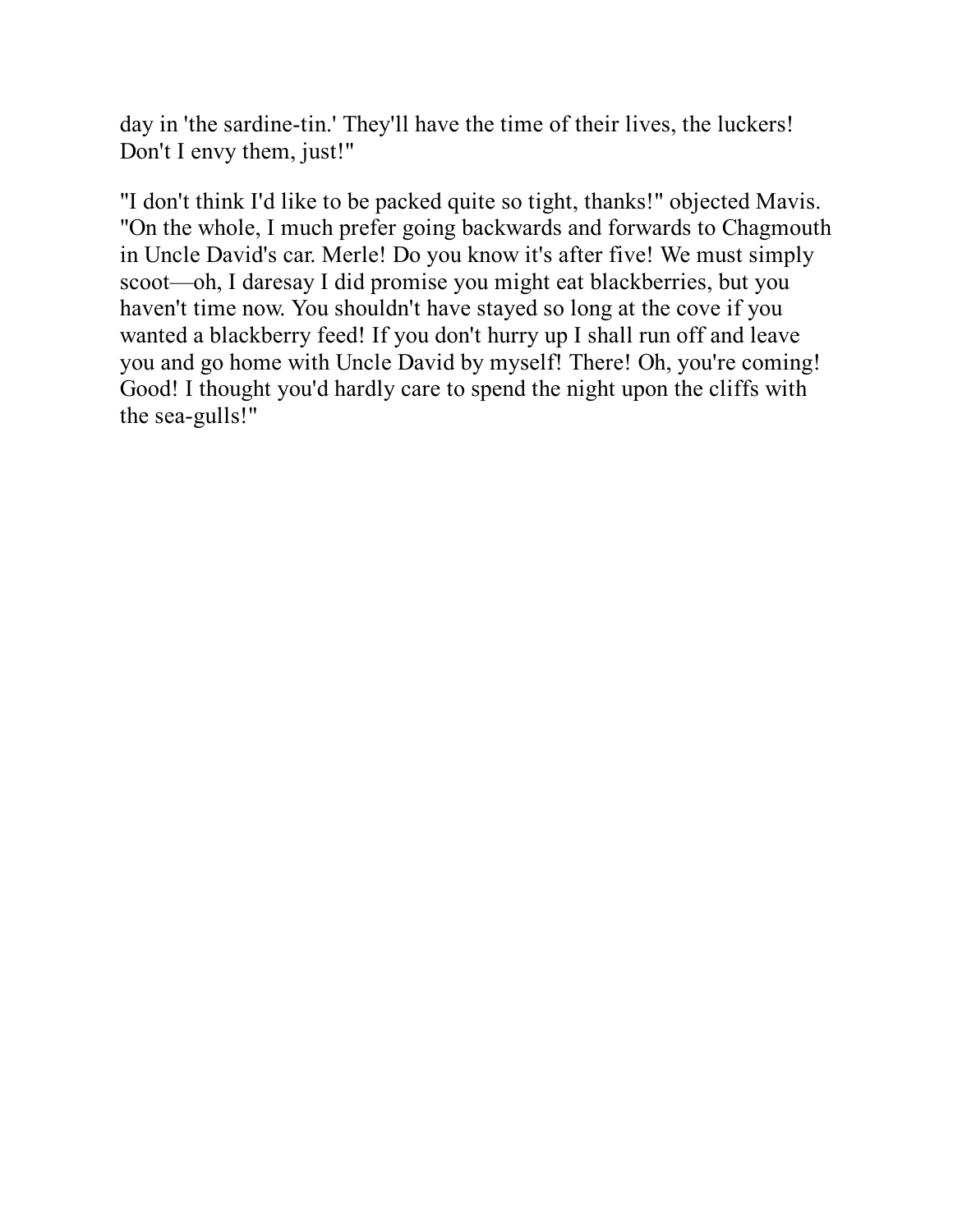# **CHAPTER II**

A School Ballot

Mavis and Merle started for school on Tuesday morning confident of finding many changes. Hitherto 'The Moorings' had been a modest establishment where about twenty-four children had been educated by Miss Pollard and her sister Miss Fanny, who were the daughters of the late Vicar of the parish. They were neither of them particularly learned or up to date, but they had a happy knack with girls, and had been especially successful in the care of delicate pupils. The remarkably mild climate of Durracombe made the place peculiarly suitable for those who had been born in India or other hot countries, and so many more boarders had been entered for this term that the school was practically doubled. Recognising the fact that this sudden enlargement in numbers ought also to mean a march forward in other ways, the sisters were wise enough to seize their golden opportunity and completely reorganise their methods. They were fortunate in being able to get hold of the house next to their own, and, turning that into a hostel for boarders, they devoted the whole of 'The Moorings' to classrooms. They engaged a thoroughly competent and reliable mistress, with a university degree and High School experience, and gave her *carte blanche* to revise the curriculum and institute what innovations she thought fit. They allowed her to choose her own assistant mistress, and made fresh arrangements for visiting teachers, reserving for themselves only a very few of the classes, and concentrating most of their energies on the management of the hostel. These new plans gave great satisfaction to both parents and pupils.

"It will be rather nice to have somebody modern at the head of things, so long as Miss Pollard and Miss Fanny aren't entirely shelved," declared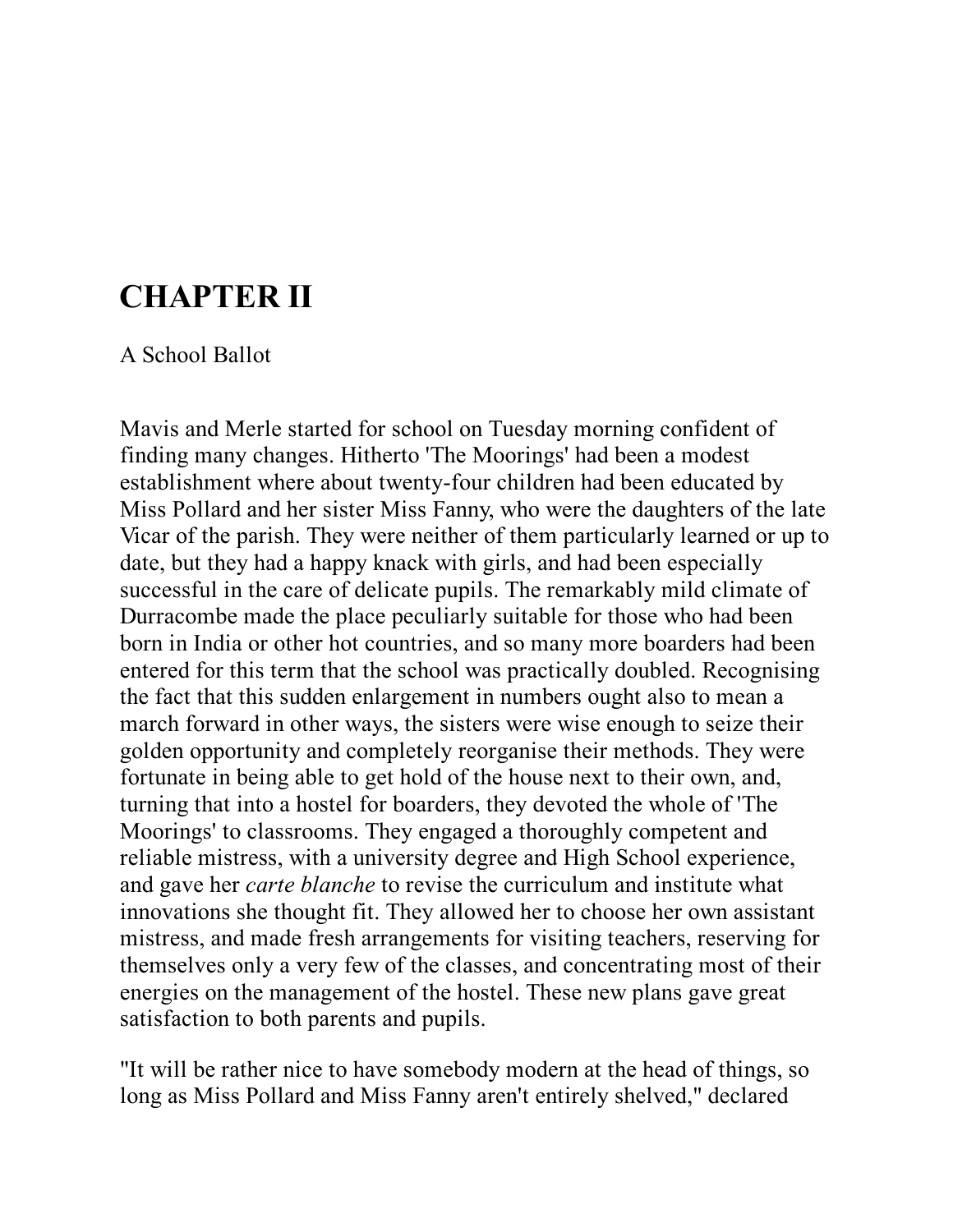Merle.

"They're perfect dears! We couldn't do without them," agreed Mavis.

"But they're not clever!"

"Um—I don't know! It depends what you call clever! They mayn't be B.A.'s and all the rest of it, but they're well read, and they can sketch and sing and play and do a hundred things that a great many graduates can't. I call them 'cultured,' that's the right name for them. They're such absolute and perfect ladies. It's a style you really don't meet every day. And they're so pretty with their pink cheeks and their silver hair, like the sweet oldfashioned pictures of eighteenth-century beauties in powder and patches. I love to look at them, and to listen to the gentle refined way they talk—I think they're adorable!"

"So they are—but you want something more in a school. I hope the fresh teacher will be a regular sport, and that she'll use slang sometimes, and play hockey. That's my ideal of a head mistress."

Miss Mitchell, the new peg upon which so much was now to depend at 'The Moorings,' might not have been blamed for regarding Tuesday morning as somewhat of an ordeal. If she was nervous, however, she managed to conceal her feelings, and bore the introduction to her prospective pupils with cheerful calm.

Forty-six girls, taking mental stock of her, decided instantly that she was 'the right sort.' She was tall, in her middle twenties, had a fresh complexion, light brown hair, a brisk decisive manner, and a pleasant twinkle in her hazel eyes. She was evidently not in the least afraid of her audience, a fact which at once gave her the right handle. She faced their united stare smilingly.

"I'm very pleased to meet you all!" she began. "I hope we shall work together splendidly and have an extremely happy term. As Miss Pollard has just told you, there have been so many changes at 'The Moorings' that it is practically a new school. It's a tremendous opportunity to be able to make a fresh start like this. We can make our own traditions and our own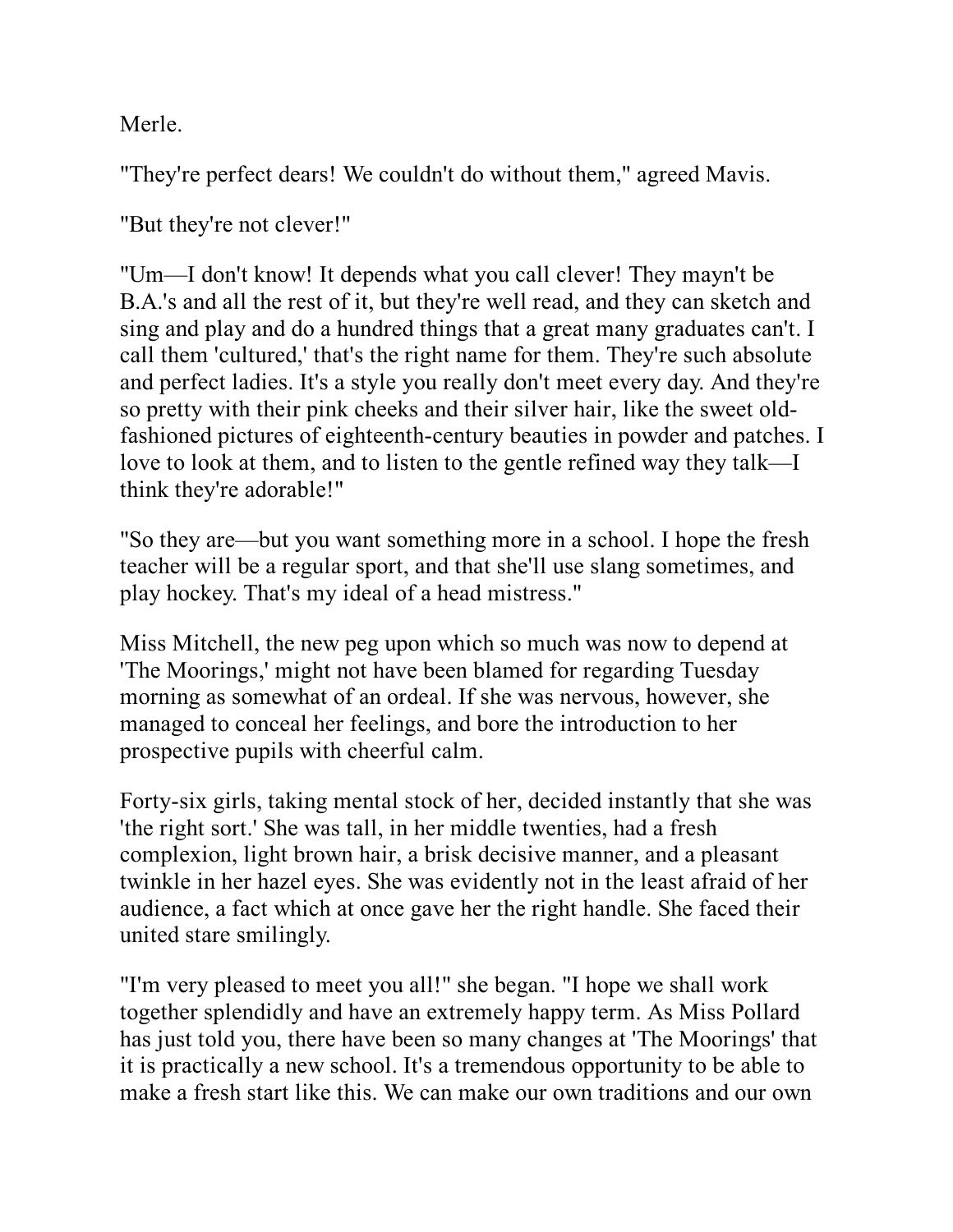rules. Some of you have been at the school before and some have been at other schools, but I want you all to forget past traditions and unite together to make 'The Moorings' the biggest success that can possibly be. We're all going to love it and to be very loyal to it. We hope to do well with our work, and well with our games. I must explain to you later about all the various societies which we mean to start, but I want to tell you that though there is plenty of work in front of you there's also plenty of fun, and that if every girl makes up her mind to do her very best all round we shall get on grandly. Now I am going to read out the lists of the various forms, and then you can march away in turn to your own classrooms."

In making her arrangements for the reorganisation of the school Miss Mitchell had decided to have no Sixth form as yet. The girls were all under seventeen, and she did not consider any of them sufficiently advanced to be placed in so high a position. The Fifth was at present to be the top form, and consisted of eleven girls, all of whom she intended should work their uttermost and fit themselves for the honour of becoming the Sixth a year later.

Mavis and Merle, both of whom were included in this elect eleven, walked demurely away to their new classroom. Five of their old companions were with them, Iva Westwood, Nesta Pitman, Aubrey Simpson, Muriel Burnitt, and Edith Carey, and the remaining four consisted of Beata Castleton, Fay Macleod, and two strangers, Sybil Vernon and Kitty Trefyre. Romola Castleton had been placed in the Fourth, together with Maude Carey, Babbie Williams, Nan Colville, Tattie Carew, and several other new girls.

The Fifth, as the top form, was to be mainly Miss Mitchell's; Miss Barnes, the fresh assistant mistress, was to take the Fourth; and the teaching of the three lower forms would be shared by Miss Hopkins, Mademoiselle, and Miss Fanny Pollard. Lessons, on a first morning, are usually more or less haphazard, but at any rate a beginning was made, the pupils were entered on their class registers, their capacities were tested, and they began in some slight degree to know their teachers. Before the school separated at 12.30 for dinner Miss Pollard had an announcement to make.

"Miss Mitchell and I have decided that for the general good of the school it will be wise to appoint four monitresses. Two of these must be boarders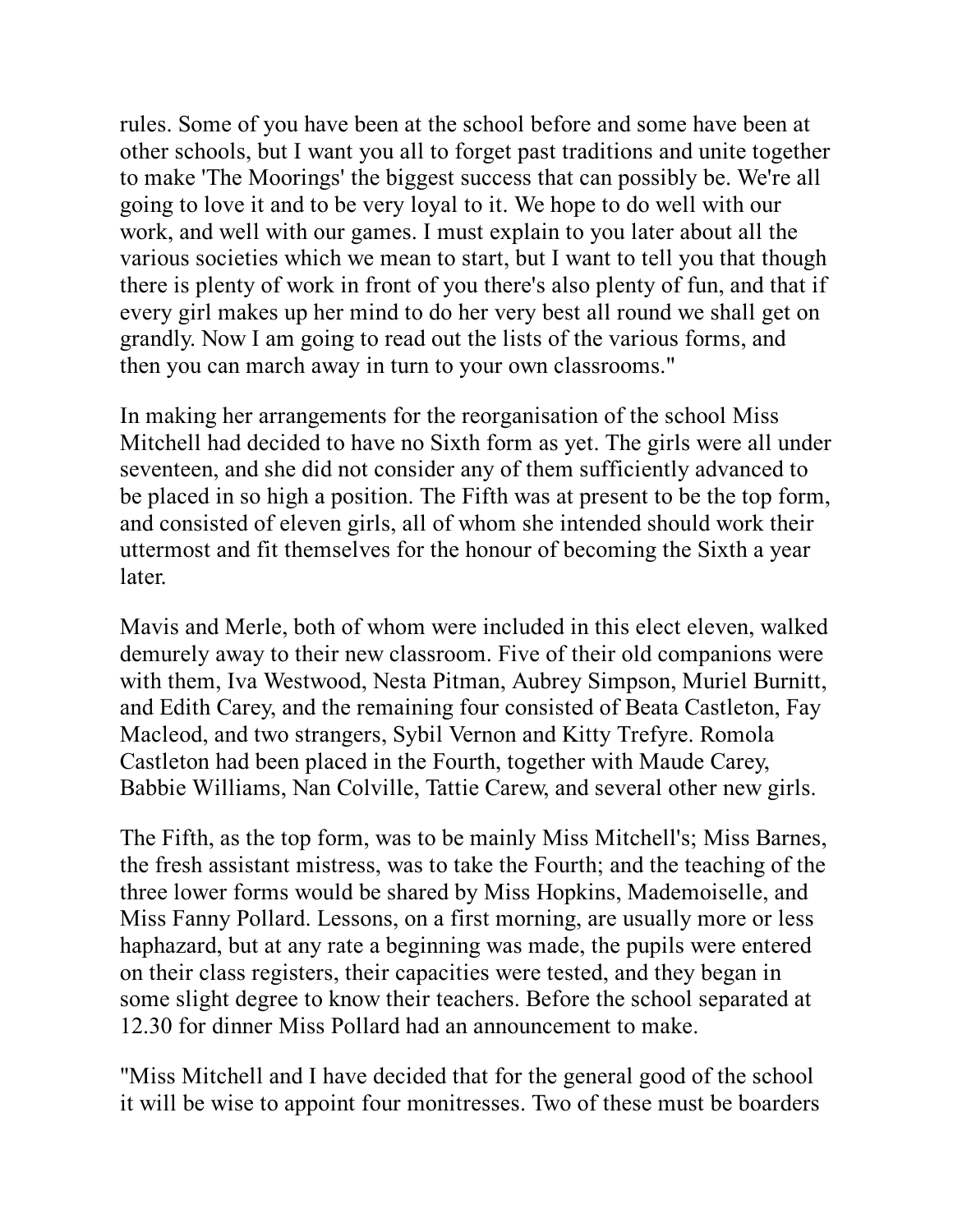and will be chosen by us, but the other two may be elected by yourselves. We will have a ballot this afternoon. You may nominate any girls you like by writing their names upon slips of paper and handing them in to me before 2.30. All candidates, however, must be over the age of fifteen and must have spent at least two previous terms at 'The Moorings.' The voting will take place in the big schoolroom immediately after four o'clock."

Mavis and Merle, walking home to lunch at Bridge House, discussed the project eagerly as they went.

"Good for Miss Pollard! Or I expect it's really Miss Mitchell who suggested it! I call it a ripping idea. It's just exactly what's wanted. The monitresses will lead the games and all the various societies. Run the school, in fact. What sport!" rejoiced Merle, with shining eyes. "The old 'Moorings' will really wake up at last."

"Only four monitresses, and two of them are to be boarders and chosen by the powers that be!" mused Mavis. "That means Iva and Nesta, if I know anything of Miss Pollard and Miss Fanny! Now the question is who are to be the other two lucky ones?"

"It ought to be somebody who could lead!" flushed Merle. "Somebody really good at games and able to organise all that rabble of kids. Some one who's been accustomed to a big school and knows what ought to be done. Not girls who've spent all their lives in a tiny school like this. They've no standards. I've often told them that! They've simply no idea of how things used to swing at the Whinburn High!"

"I wish Miss Pollard and Miss Mitchell would have done all the choosing," said Mavis anxiously. "I think myself it's a mistake to put it to the vote. Probably somebody quite unsuitable will be elected. The juniors will plump for the girl they like best, without caring whether she knows anything about games or not. There's Aubrey Simpson!"

"Oh! They *can't* choose 'the jackdaw'!" interrupted Merle.

"They can choose her if they like. She's over fifteen and perfectly eligible. Edith Carey is rather a favourite, I believe."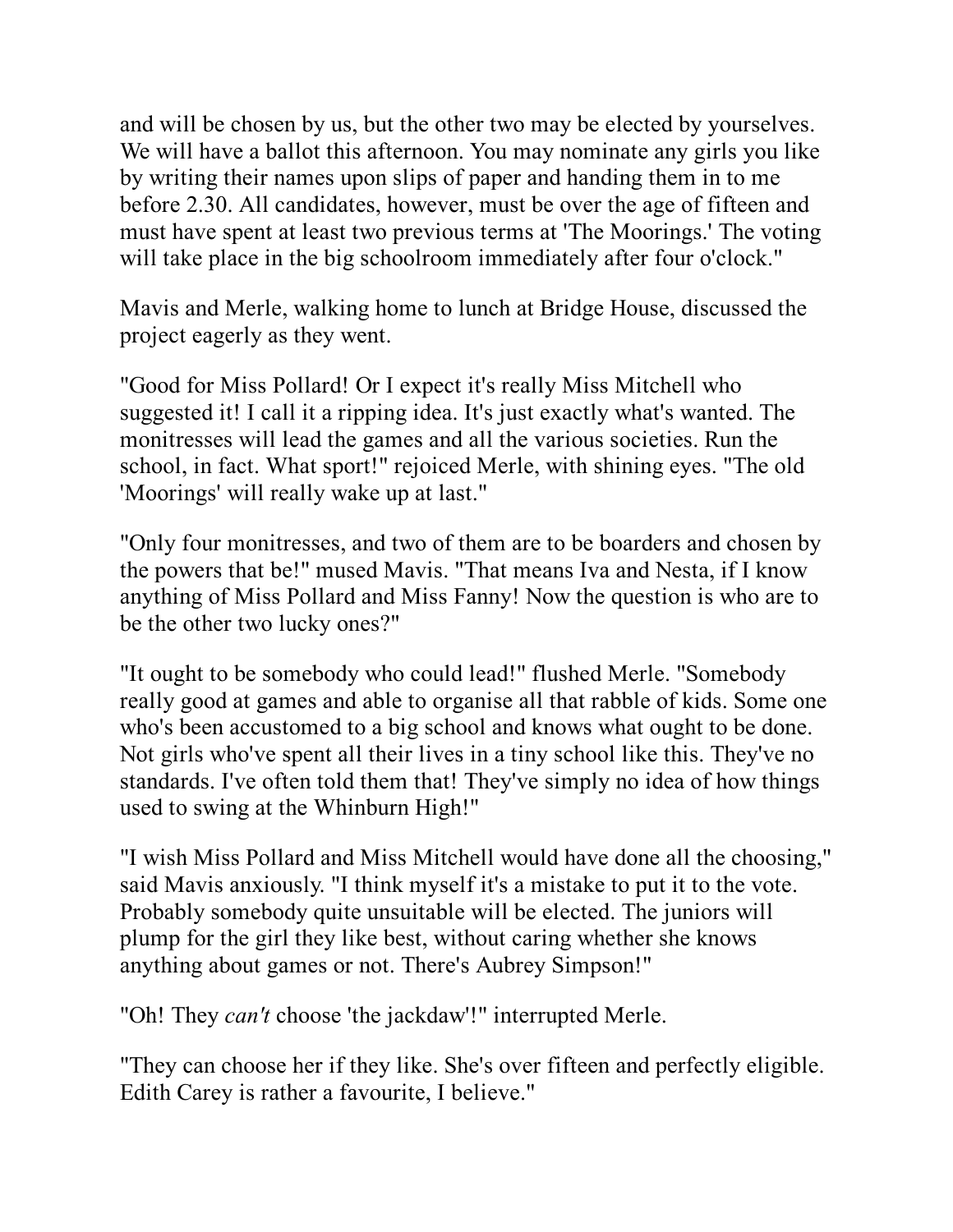"That silly goose! Good-night!"

"Well, there's Muriel Burnitt at any rate. She's been a long time at 'The Moorings.'"

"All the worse for that, though she's better than Edith or Aubrey. I shall vote for her myself, and for you."

"And I'm going to vote for *you*, and for Muriel, because, as you say, she's better than the others. I sincerely hope you'll win."

"I hope we both shall. I'll nominate you if you'll nominate me!"

"Rather a family affair, isn't it? I think I'll ask first and see if anybody else is going to give in our names. Perhaps Iva or Nesta may. It would be much nicer than seeming to poke ourselves forward."

"If we don't hustle a little we'll never get there! That's my opinion! You're too good for this wicked world, Mavis! I've often told you so!" declared Merle, running into the house and putting down her books with a slam. "Angel girls are all very well at home, but school is a scrimmage and it's those who fight who come up on top! Don't laugh! Oh, I enjoy fighting! I tell you I want most desperately and tremendously to be made a monitress, and if I'm not chosen, well—it will be the disappointment of my life! I'm not joking! I mean it really and truly. I've set my heart upon it."

Mavis, who had a very fine sense of the fitness of things, and who did not think sisters should nominate one another, returned early to school that afternoon and hunted up Iva Westwood. She found her very enthusiastic about the election.

"We've never had anything of the sort before at 'The Moorings,'" purred Iva. "We're beginning to wake up here, aren't we? I'm going to give in your name as a candidate, Mavis! I'm just writing it now."

"Thanks! Won't you put Merle too?"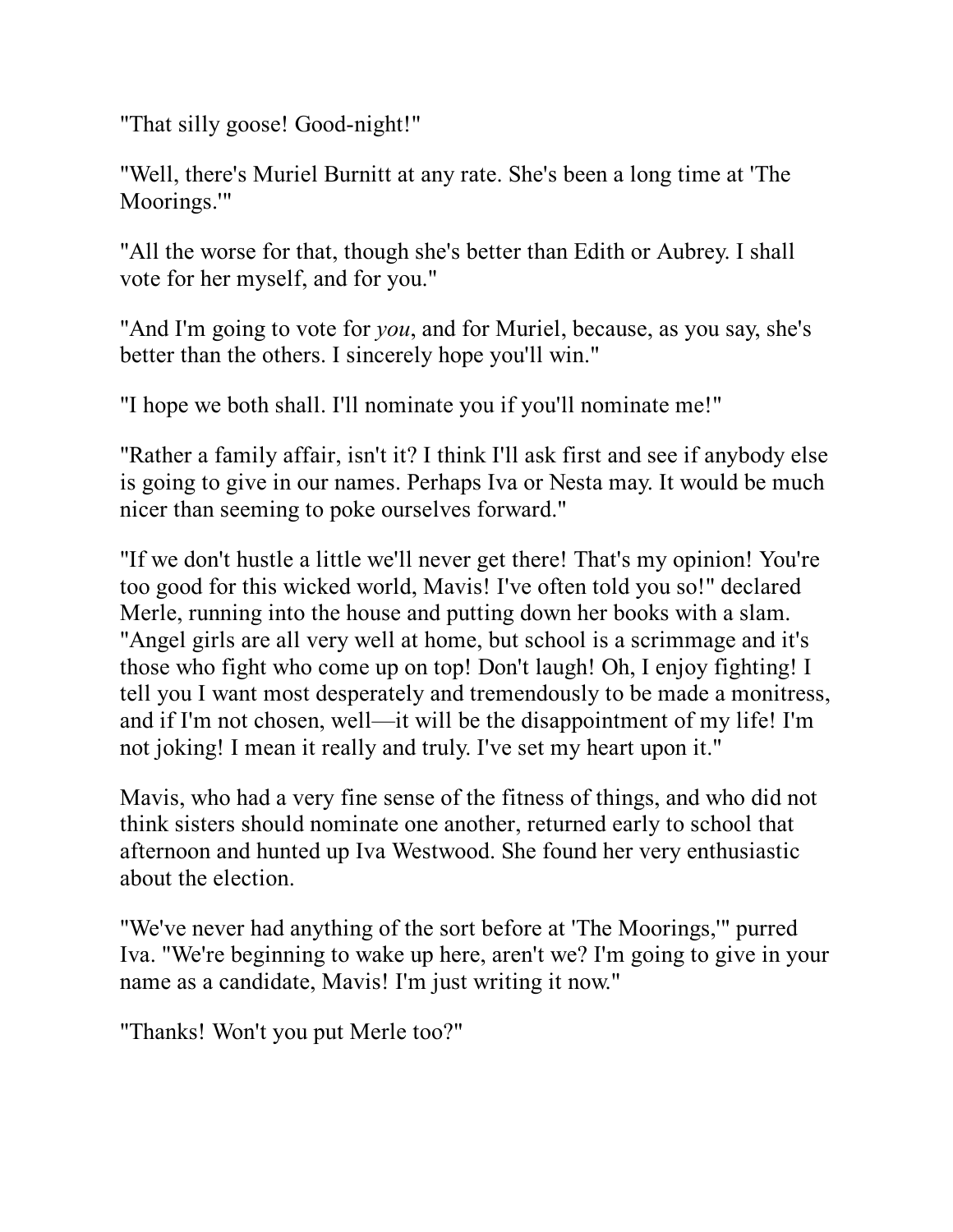"Oh, I will if you like." (Iva's voice was not too enthusiastic.) "I suppose it doesn't matter how many we nominate. Somehow I never thought of Merle."

"She's a splendid leader, and A1 at games. You should have seen her at Whinburn High!"

"Oh, I daresay! Well, to please you I'll put her name on my list. It can do no harm at any rate."

"Thanks ever so!"

"Old Muriel's canvassing like anything downstairs among the kids!"

"Is canvassing allowed?"

"Well, it hasn't been forbidden. Nesta and I are too proud to go and beg for votes, but Mu doesn't care in the least; rather enjoys it, in fact. She's sitting in the playroom, with Florrie Leach and Betty Marshall on her knee, 'doing the popular,' and giving away whole packets of sweets. If Merle really wants—hello! here's Merle herself!"

Mavis turned quickly, for her younger sister, looking flushed and excited, had burst suddenly into the room and was speaking eagerly.

"Mavis! Have you a shilling in your pocket? I left my purse at home! *Do* lend it to me! What for? I want to tear out and buy some sweets. Oh yes, I've time. I shall simply sprint. Hand it over, that's a saintly girl! Thanks immensely!"

Merle departed like a whirlwind, slamming the door after her. Iva Westwood pulled an expressive grimace and laughed.

"So she's trying the popular trick too! Well, sometimes it works and sometimes it doesn't. I think Edith Carey has a good chance myself. The kids are rather fond of her. Have you written your nominations yet, Mavis? Then come along, and we'll drop them inside the box."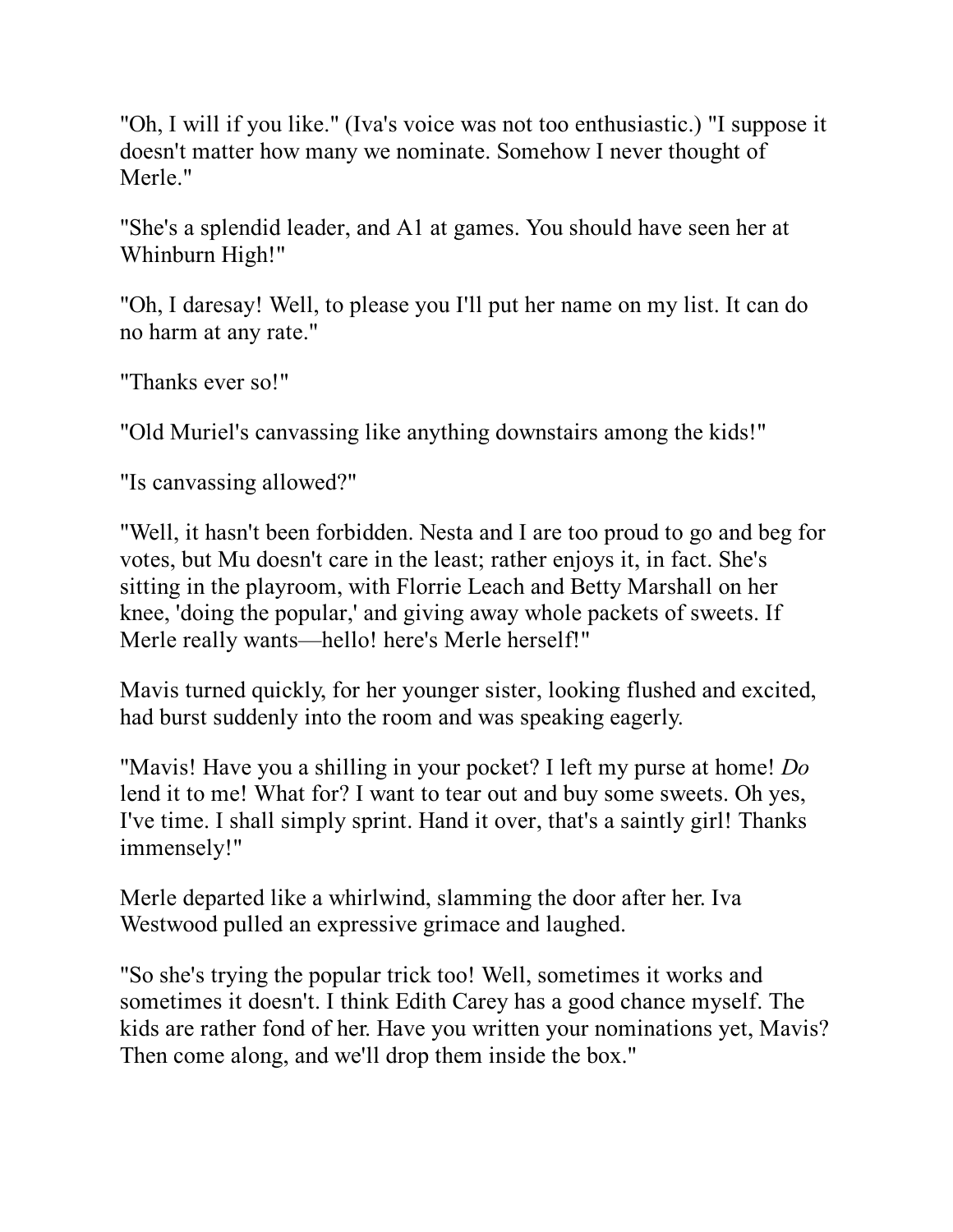As the first bell rang at 2.25 and the girls began to assemble in the big schoolroom, Muriel Burnitt walked in followed by a perfect comet's tail of juniors, some of whom were hanging on to her arms. Each was sucking a peppermint bull's-eye, and each wore a piece of pink ribbon pinned on to her dress.

"Muriel's favours!" they explained, giggling loudly. "We're all of us going to vote for her. Isn't it fun?"

Mavis glanced round for Merle, hoping her expedition to the sweet-shop would not have made her late, and to her relief saw her sitting on the opposite side of the room, in company with Beata and Romola Castleton, Fay Macleod, and a number of other new girls whose acquaintance she had evidently just made. They were passing round chocolates, and seemingly enjoying themselves. Merle waved a hand gaily at her sister, beckoning her to join the group, but at that moment Miss Mitchell entered the room, and all seated themselves on the nearest available benches while the rollcall was taken.

"We will meet here at four o'clock for the election," said the mistress, as she closed the register and dismissed the various forms to their classrooms.

The first day of a new term always seems intolerably long, and with such an interesting event as a ballot before them most of the girls felt the hour and a half to drag, and turned many surreptitious glances towards wrist watches. Merle in especial, who hated French translation, groaned as she looked up words in the dictionary, and made several stupid mistakes, because her thoughts were focussed on the election instead of on the matter in hand. Once she yawned openly, and drew down a reproof from Mademoiselle, whereupon she heaved a submissive sigh, controlled her boredom, and went on wearily transferring the flowery sentiments of Fénelon into the English tongue. At precisely five minutes to four the big bell clanged out a warning, dictionaries were shut, exercise-books handed in, pencil-boxes replaced in desks, and the class filed downstairs to the big schoolroom. Miss Pollard was not there: she was busy in the hostel; and Miss Fanny, looking rather flustered and nervous, had evidently given over the conduct of the meeting to Miss Mitchell, and was present merely as a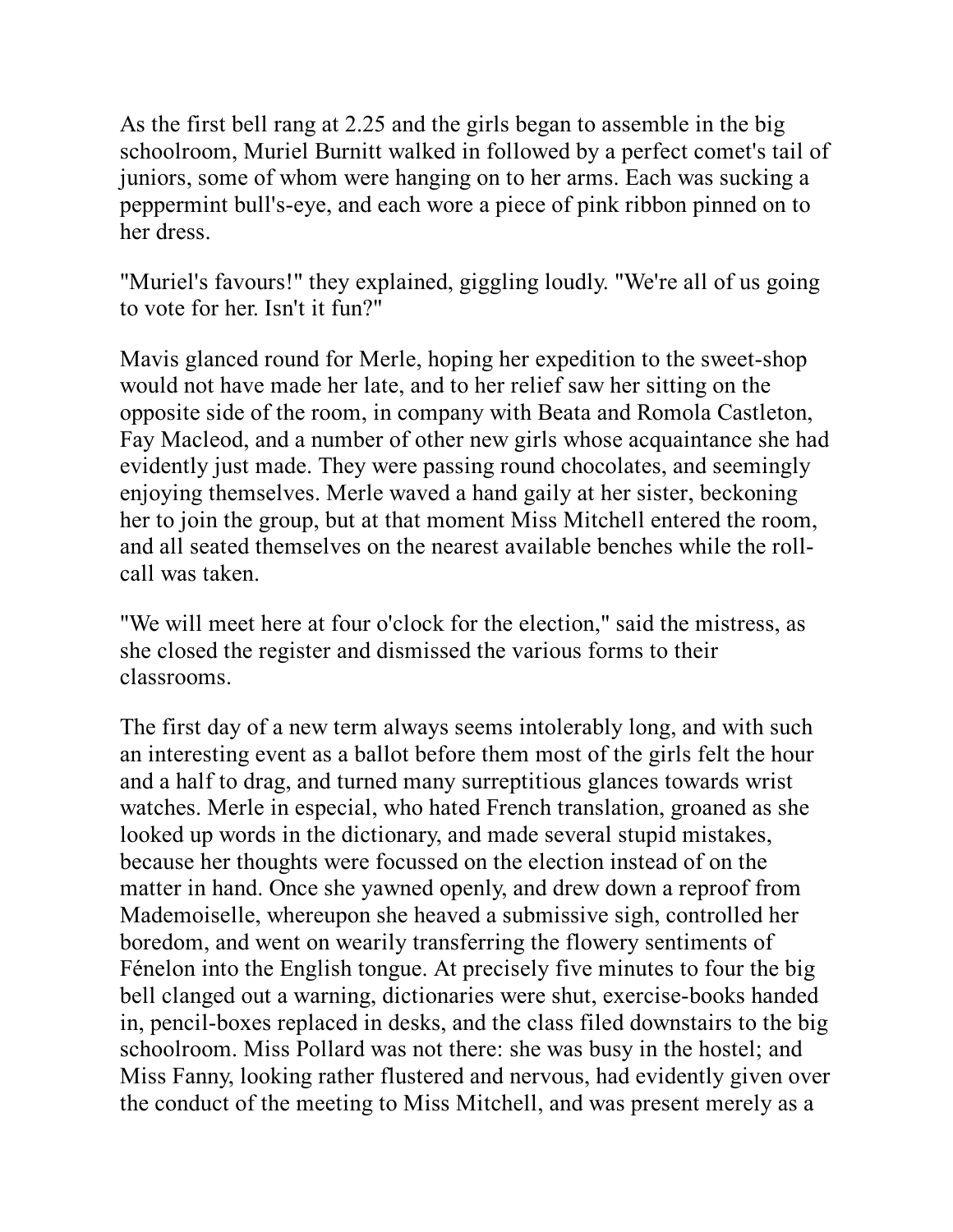spectator. The new mistress seemed perfectly at home and ready for the occasion. She passed round pieces of paper, inquired whether everybody had a pencil, then made her announcements.

"As Miss Pollard told you this morning, you are here to elect two monitresses. Two from among the boarders have already been chosen by us, these are Iva Westwood and Nesta Pitman, but the remaining two are to be balloted for from among the list of candidates. As perhaps some of you don't understand a ballot, I will tell you just what to do. I have written on the blackboard the names of those girls who have been nominated:

"Muriel Burnitt.

"Aubrey Simpson.

"Edith Carey.

"Mavis Ramsay.

"Merle Ramsay.

"What I want you to do is to write on your piece of paper the names of the two candidates for whom you wish to vote, then fold your paper and hand it in. You must not add your own name to it, and you have no need to tell anybody how you voted. The whole principle of a ballot is that it is done in secret. Are you ready? Then please begin."

The little ceremony was soon over, the girls scribbled rapidly, folded their papers, and passed them along the benches to Nesta and Iva, who collected them and gave them to Miss Mitchell.

"It will take a short time to count the votes," explained the mistress. "Those girls who wish to go home can do so, but any who like to wait and hear the result can stay."

Miss Mitchell and Miss Fanny retired to the study and the meeting broke up. Most of the day-girls put on their hats and coats in readiness to go home, but hung about the hall until the names should be announced. The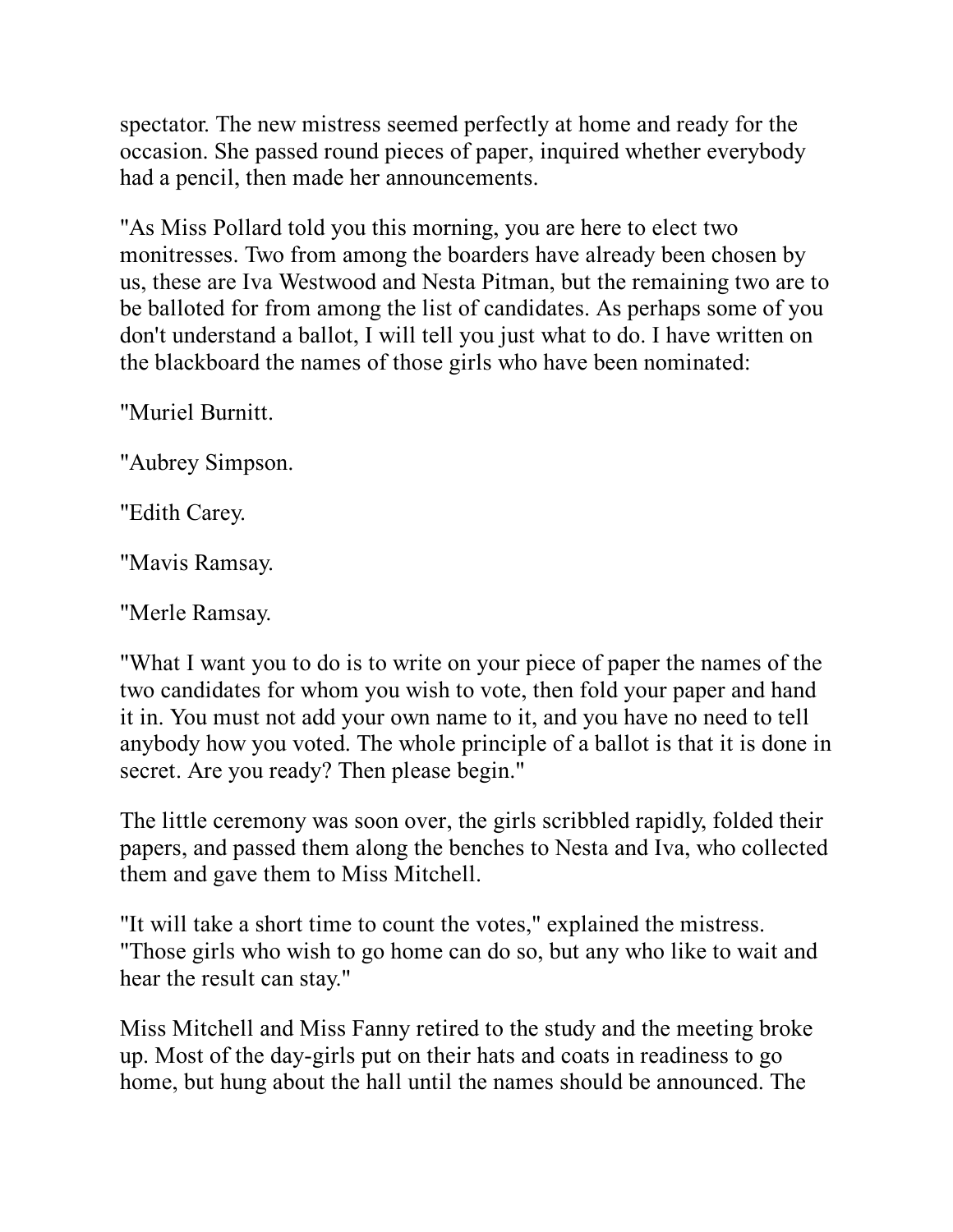contingent from Chagmouth, whose car was stationed outside in the road, and whose driver was waxing impatient, were obliged to depart without the exciting news. Merle went as far as the gate to watch them pack into their 'sardine-tin.' Four sat behind, and two in front with the chauffeur, all quite radiant and thoroughly enjoying themselves.

"Good-bye! I hope you'll win!" said Beata, waving a hand to Merle with difficulty, for she was tightly sandwiched between Fay and Tattie. "We did our best for you and Mavis. I didn't know any of those others. Romola, have you got the books? That's all right. I was afraid we'd left the satchel. Yes," (to the chauffeur) "we're quite ready now, thanks! Ta-ta, Merle! Good luck to you! We're off!"

Merle, looking after the retreating car, was joined by Aubrey Simpson, rather injured, and disconsolate.

"I didn't know all these new girls were to have votes," she grumbled. "How can *they* choose a monitress when they don't know anybody! It's rather humbug, isn't it?"

"They know *me*" perked Merle.

"Did you canvass them? Oh, how mean!"

"Why mean? You could have done it yourself. Muriel was canvassing among the juniors as hard as she could go."

"I might have canvassed among the new boarders! Why didn't I think of it?" wailed Aubrey.

"Well, really, it's your own stupid fault! Don't blame me!" snapped Merle.

"Iva and Nesta said they didn't mean to ask for votes."

"Well, they'd no need to. They were both jolly certain that Miss Pollard would make them monitresses. It's easy to talk loftily when you're sure of your innings."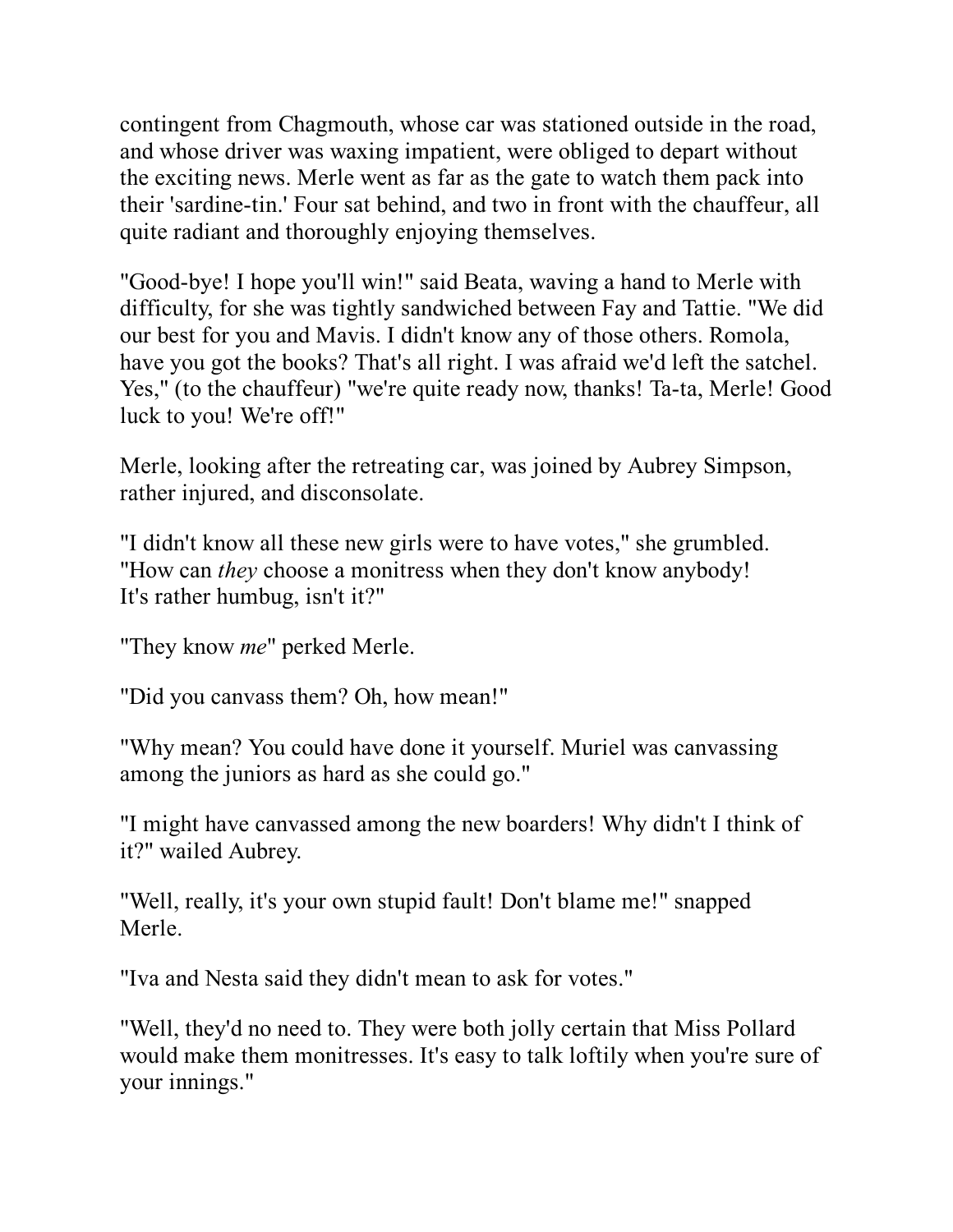"Did Mavis canvass?"

"No—but then, of course, Mavis wouldn't!"

"Why not?"

"Oh—because she's Mavis! I can't see her doing it somehow. What a long time Miss Mitchell and Miss Fanny are over their counting! I wish they'd hurry up. I want to go home to tea."

The girls had not much longer, however, to wait.

In the course of a few minutes the new mistress entered the hall and read out the important result.

"The polling is as follows," she announced.

"Muriel Burnitt . . . 27 Mavis Ramsay . . . 20 Merle Ramsay . . . 19 Edith Carey . . . 14 Aubrey Simpson . . . 12

"The two monitresses elected, therefore, are Muriel Burnitt and Mavis Ramsay."

Some of the girls raised a cheer, others took no notice; Miss Mitchell, who seemed in a hurry, vanished back into the study. The boarders, hearing their tea-bell, made for the hostel.

"Congrats, Mavis!" said Iva, as she walked away arm-in-arm with Nesta. "I'm glad the lot has fallen on you. Muriel was pretty sure of a walk-over, but it was a toss-up who was to be the fourth. I don't mind telling you I voted for you myself. And so did Nesta, I'm sure."

"It was a ballot, and I'm not going to let out whom I voted for!" declared Nesta. "Some people can't keep their own secrets! All the same, I'm glad it's you, Mavis. I wouldn't have had Aubrey a monitress for worlds."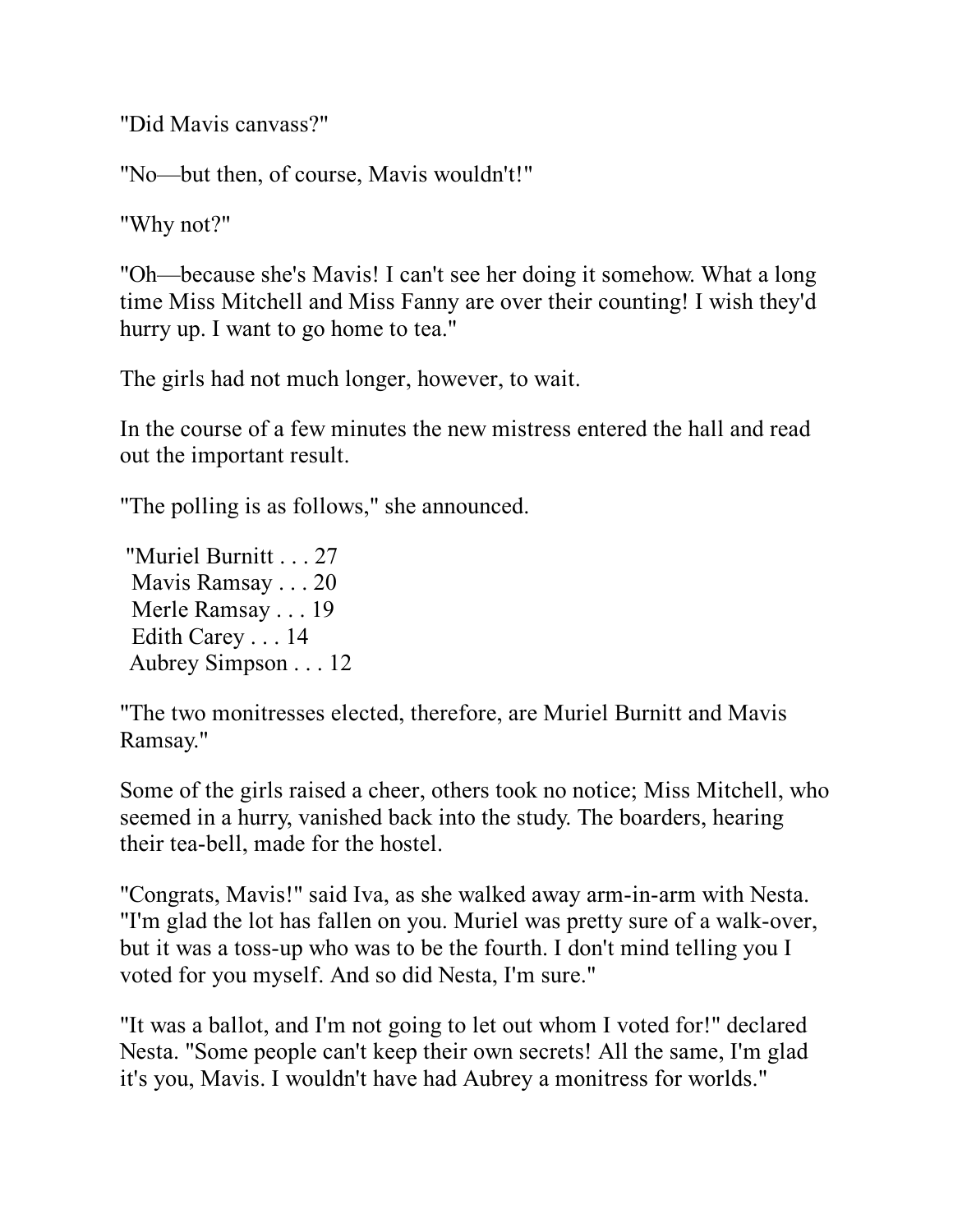The Ramsays walked home together along the High Street to Bridge House. Muriel Burnitt, escorted by Florrie and Viola Leach and the three little Andrews, was on in front, pluming herself upon her victory. The Careys had disappeared down the short cut to the Vicarage. Mavis hardly dared to look at Merle. The latter kept her face turned away and blinked her eyes hard. She had enough self-restraint not to weep openly in the High Street. When they reached their own door however, she bolted through the surgery entrance and, running into the garden, hid herself in the summer-house, whither Mavis, after a word to Aunt Nellie, presently followed her to offer what consolation she could.

"It's not that I'm jealous of *you*!" sobbed Merle stormily. "I wanted us both to win! What does Muriel know about a decent game of hockey, or how to conduct a society, or run a school magazine? It's idiotic that she should be chosen. Neither she nor Iva nor Nesta has ever been at a big school. A precious bungle they'll make of their meetings. I know *you'll* be there—but you're so gentle you'll never stand up against them, and they'll have everything their own silly way. 'The Moorings' won't be very much changed if it's just to be run upon the same old lines. I shan't bother to try and help. I might have done so much if they'd elected me, but what's the use now? I'm frightfully and frantically disappointed. If Miss Mitchell had had any sense she'd have waited a fortnight till she got to know the girls, and then have chosen the monitresses herself. If it's Miss Fanny's fault, I'm not friends with her any more! Tea-time, did you say? I suppose I shall have to come in then, though I really don't want any. Ugh! I hate everything!"

Tea that day was a dreary affair. Uncle David was out, Aunt Nellie had a headache so was unusually quiet, and Merle, with red eyes, sat silent and brooding. Mavis tried desperately to make a little conversation, but it was impossible to maintain a monologue, and she soon dropped the futile attempt. Merle, after eating half a piece of bread and butter and declining a chocolate biscuit, begged suddenly to be excused, and with two big unruly tears splashing down her cheeks fled from the room.

"Poor child! I'm afraid she's terribly disappointed," commented Aunt Nellie sympathetically.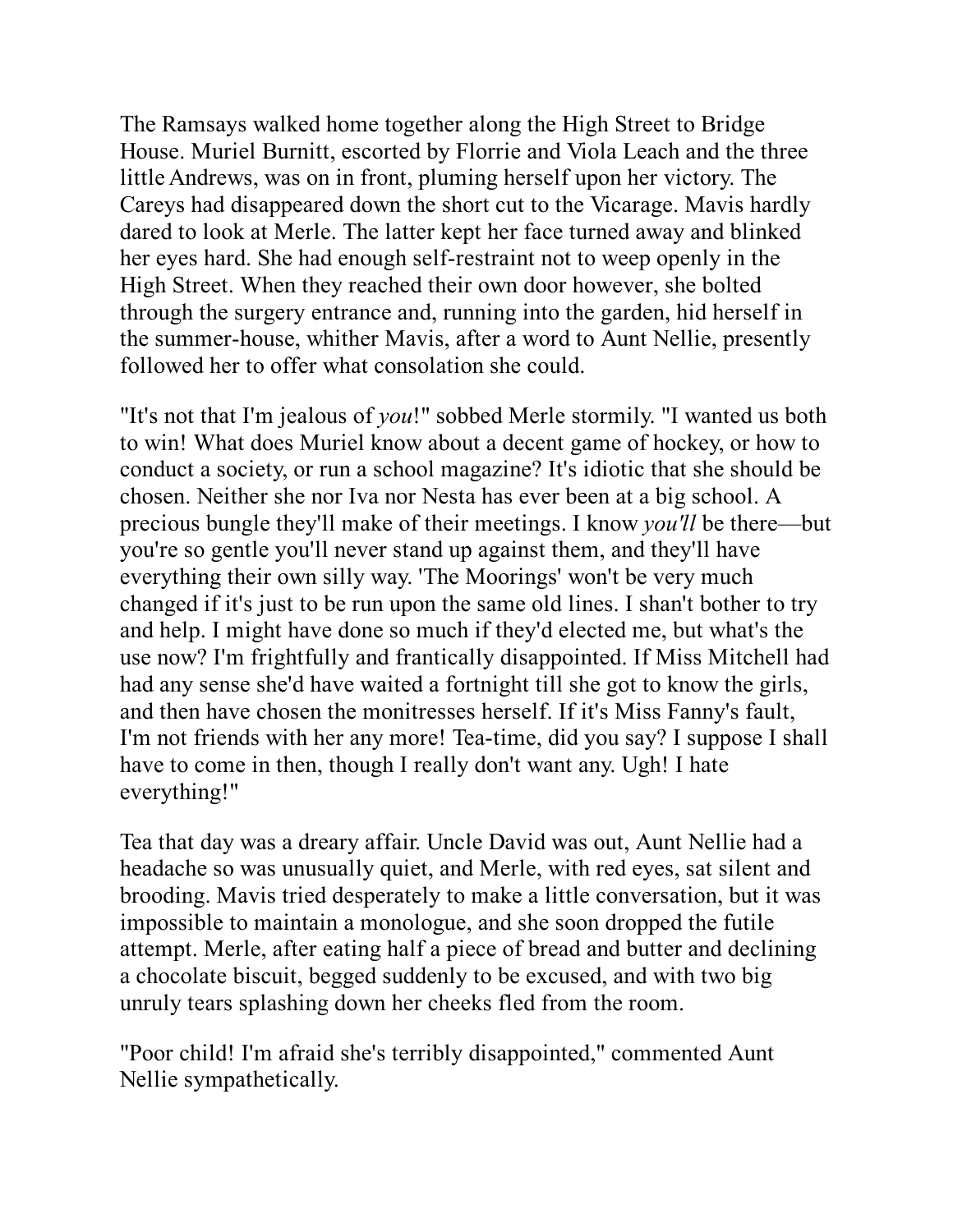"It seems a pity she wasn't chosen. I suppose she would have made a splendid monitress. It's half the battle to be keen about anything."

Mavis agreed, passed the cake, finished her tea, picked up the dropped stitches in Aunt Nellie's piece of knitting, carried a message to the cook, then went out into the garden. She wanted to be alone for a little while. There was a retired corner among the bushes by the wall overlooking the river. She had placed a box here for a seat, and called it her hermitage. Even Merle had not so far discovered it. It was a retreat where she could withdraw from everybody, and be absolutely uninterrupted and by herself. There was something about which she wished to think in quiet. The idea had been pressing upon her, clamouring in her brain ever since Miss Mitchell's announcement, but she must consider it carefully before she acted upon it. Sitting in her green nook, watching the golden light sparkling upon the river below, she faced her problem:

## "*Merle would really make a far better monitress than I should. Oughtn't I to give the post up to her?*"

It was a struggle, and a very difficult one, for Mavis, quiet though she was, had her ambitions, and it would be hard to yield place to her younger sister. It is only those who are accustomed to practise self- control who have the strength for an emergency. She longed for the opportunity of helping the school, and to stand aside voluntarily and give the work up to another seemed a big sacrifice.

"It's got to be, though!" sighed Mavis. "I'll go down and see Miss Fanny about it at once. I expect I can make her understand."

Dodging Merle, who was disconsolately doing some gardening, she walked back to 'The Moorings' and went to the hostel. Miss Fanny, busy among the new boarders, received her with astonishment.

"What is it, Mavis? I can only spare you five minutes. You want to speak to me about the monitress-ship? My dear child, Miss Mitchell will explain everything to you to-morrow, and tell you exactly what you have to do. There's no need to trouble about it now."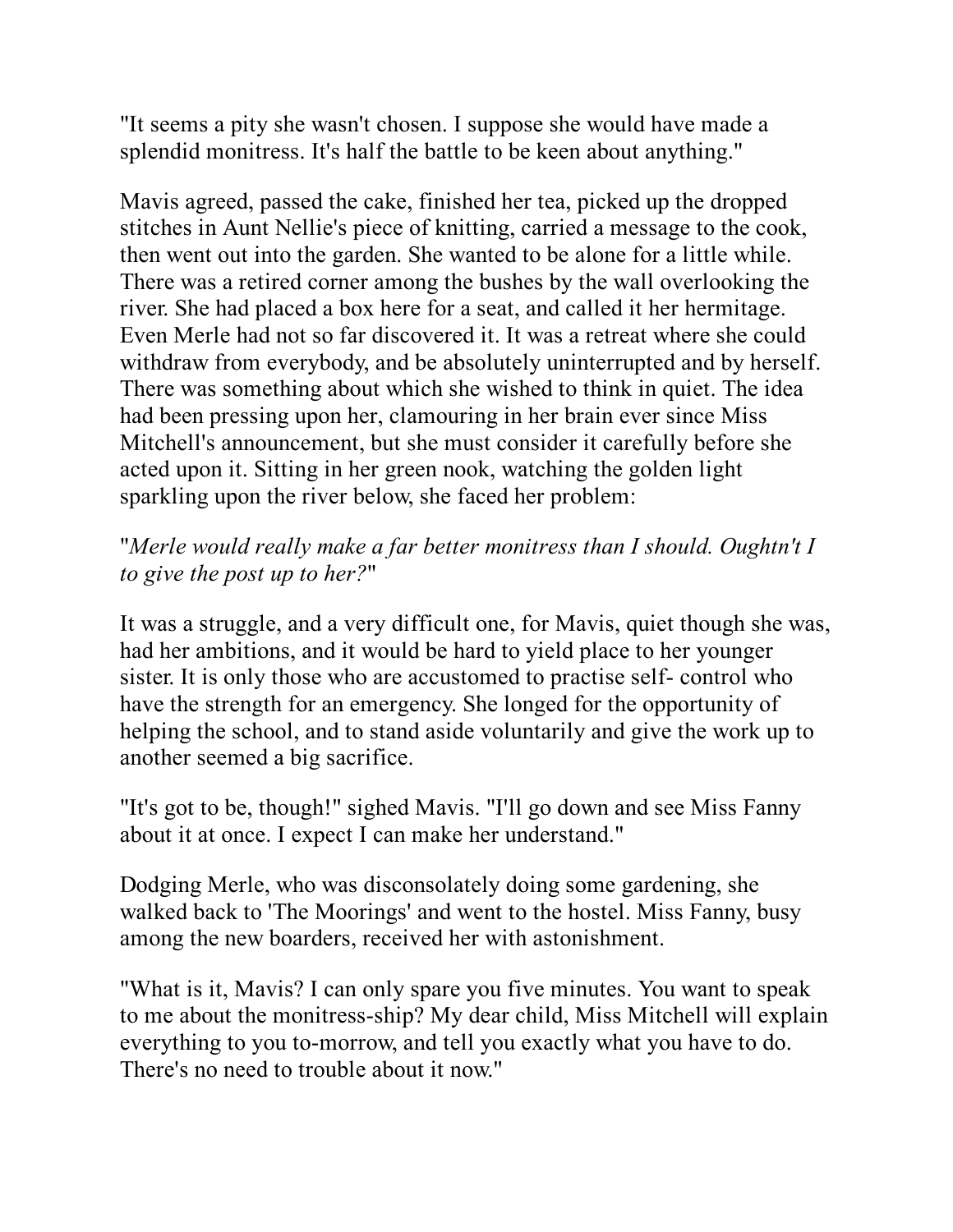"It isn't that, please, Miss Fanny!" blushed Mavis. "The fact of the matter is that I think Merle ought to have been chosen instead of me. I was only one mark ahead of her. She'd make a far better monitress than I should. May I resign and let her have the post instead?"

This was coming to the point with a vengeance. Miss Fanny knitted her eyebrows and pursed up her mouth into a button.

"I rather expected Merle to be elected," she admitted cautiously.

"She'd be splendid!" urged Mavis, pursuing her advantage. "She's a born leader. She's able to organise things and to keep order, and she's good at games. She'd throw herself heart and soul into it, and work tremendously at all the new schemes. She'd start clubs among the juniors as well as the seniors, and coach them in hockey, and do her level best! I'll guarantee she would!"

"And what about yourself? Can't you do any of these things?" questioned Miss Fanny.

"Not so well as Merle! I'm shyer, and I daren't speak out, and I'm not much good at games. And oh! Miss Fanny, there's another side of the question. I know Merle so well. If she's made monitress she'll be heart and soul for the school and an enormous help, but—she's a queer girl, and if she has no special place here or anything to concentrate her energy on, she may give trouble."

"That is certainly no reason for placing her in a post of authority," frowned Miss Fanny.

"No—but she's a girl who's always for or against, and it's so very important she should be on the right side. I believe this would be the making of her. She'd try for the sake of others when she wouldn't make any effort for herself."

"I believe you're right," conceded Miss Fanny thoughtfully. "Miss Mitchell would certainly be most relieved to have a monitress who was capable of organising the juniors at games. She was wondering how she was going to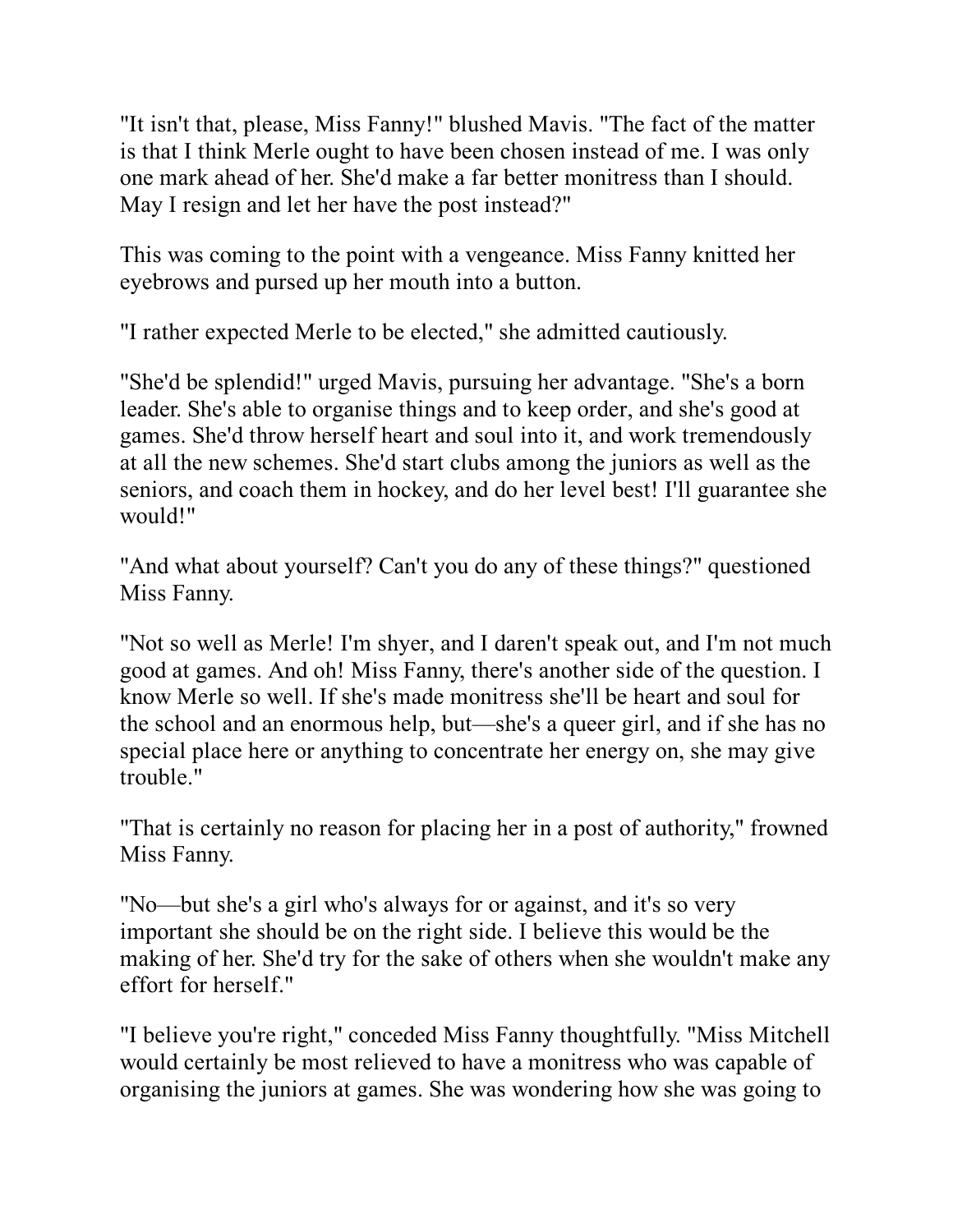manage. Do I understand, then, that you wish to resign in favour of Merle?"

"Please! I'll help her all I can in the background."

"Very well, Mavis. I'll accept your resignation and announce the matter in school to-morrow. Now I must go, for I have a hundred things to do. Tell Merle to come five minutes earlier in the morning and I'll talk to her in the study. On the whole, I think the arrangement will be all for the best."

It was a very radiant, triumphant Mavis who ran home to the old garden, found Merle among the flowerbeds, and told her the glorious news.

"Sis! You can't mean it! Is it true? Oh, I don't like to take it! It's too good of you! Don't you really mind? It's all the world to *me*. I've been hoping to be made monitress ever since Miss Pollard spoke about reorganising the school. Won't I have the time of my life! Monitress Merle! It sounds nice, doesn't it? I must go and tell Jessop and Aunt Nellie! How astonished everybody will be in school to-morrow. Fay and Beata will be pleased. They were tremendously keen on my winning the ballot. I'm so glad about it I want to turn a somersault or do something mad. Come and dance with me, you old darling! What a trump you are! You're *sure* you don't mind?"

"Not a bit," said Mavis, swallowing a little lump in her throat. "Of course I'll be ready to help you with anything whenever you want me. There'll be plenty of hard work just at first, no doubt. You'll soon be up to your eyes in starting clubs and societies. Keep a corner for me on the school magazine if you found one. That's all I bargain for. I always liked the Literary Society at Whinburn High. My hearty congratulations to you, and every good wish for the success of everything you undertake —Miss Monitress Merle!"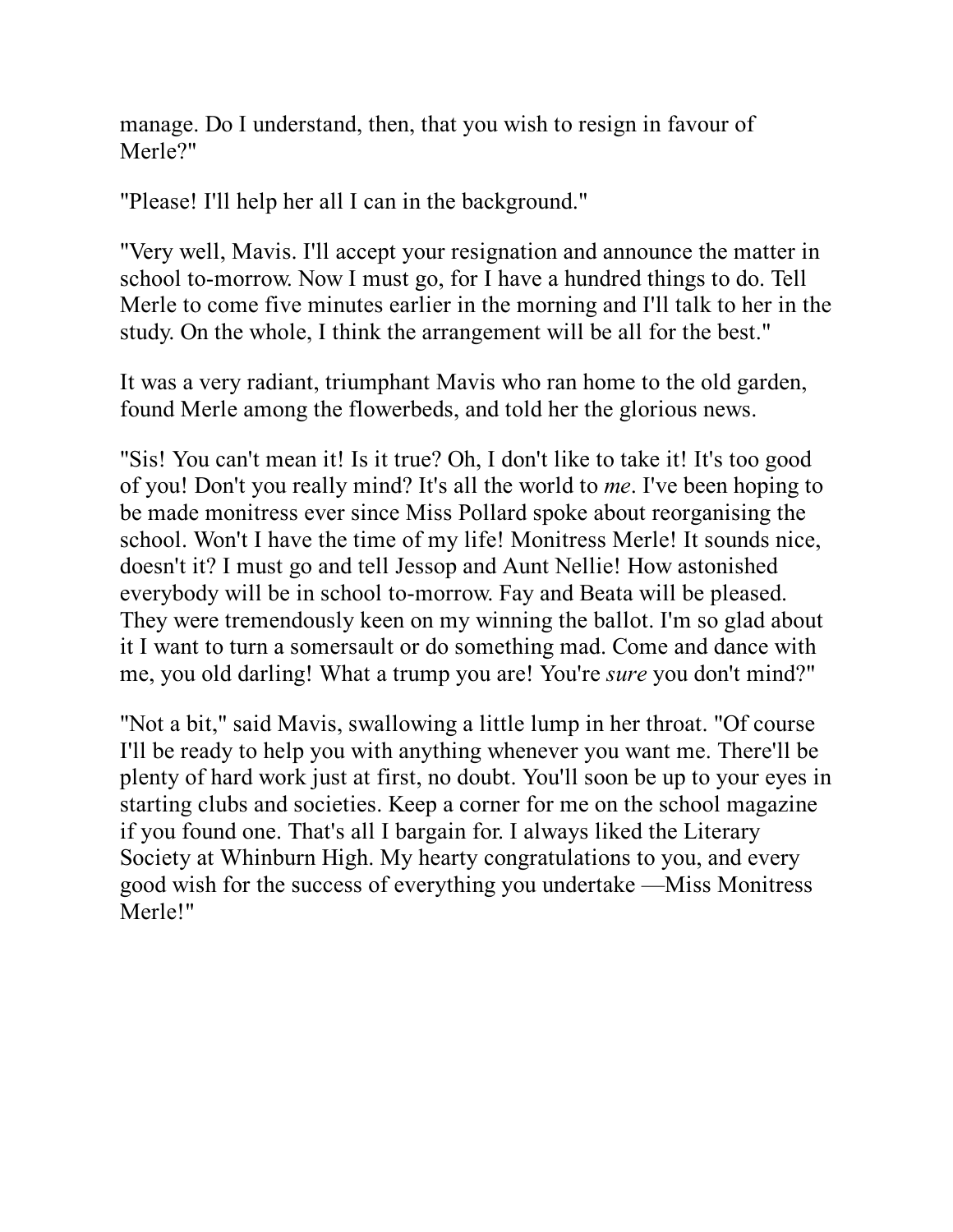# **CHAPTER III**

The New Monitress

The announcement of Mavis's resignation and the consequent promotion of Merle to the post of monitress was received at school with varying degrees of surprise. Some of the girls regretted it, others thought that in the circumstances it was a wise decision.

"On the whole, I'm glad," admitted Iva in private to Nesta. "I love Mavis, but she's too fine stuff for the job. It's like trying to cut sacking with your most delicate pair of scissors. Now Merle will slash away and won't mind anything. She's not afraid of those juniors, and really some of them need a tight hand, the young wretches. It would half kill Mavis to have to battle with them. Merle enjoys fighting."

"She'll get it, then," laughed Nesta. "There'll be plenty of scope for it in the school, and I daresay I shall have a scrimmage or two with her myself. Certainly Muriel will! Don't look shocked. We'll do our squabbles in private if we have any. To the rest of the world, of course, the four monitresses will seem absolutely at one about everything. We won't give ourselves away!"

In a school where hitherto there has been no strict standard of discipline, and which has suddenly doubled its numbers, it is rather a difficult matter to decide the absolute limits of authority. Miss Mitchell, new herself, gave the monitresses some general rules and directions but left them to make what she called 'their own by-laws.'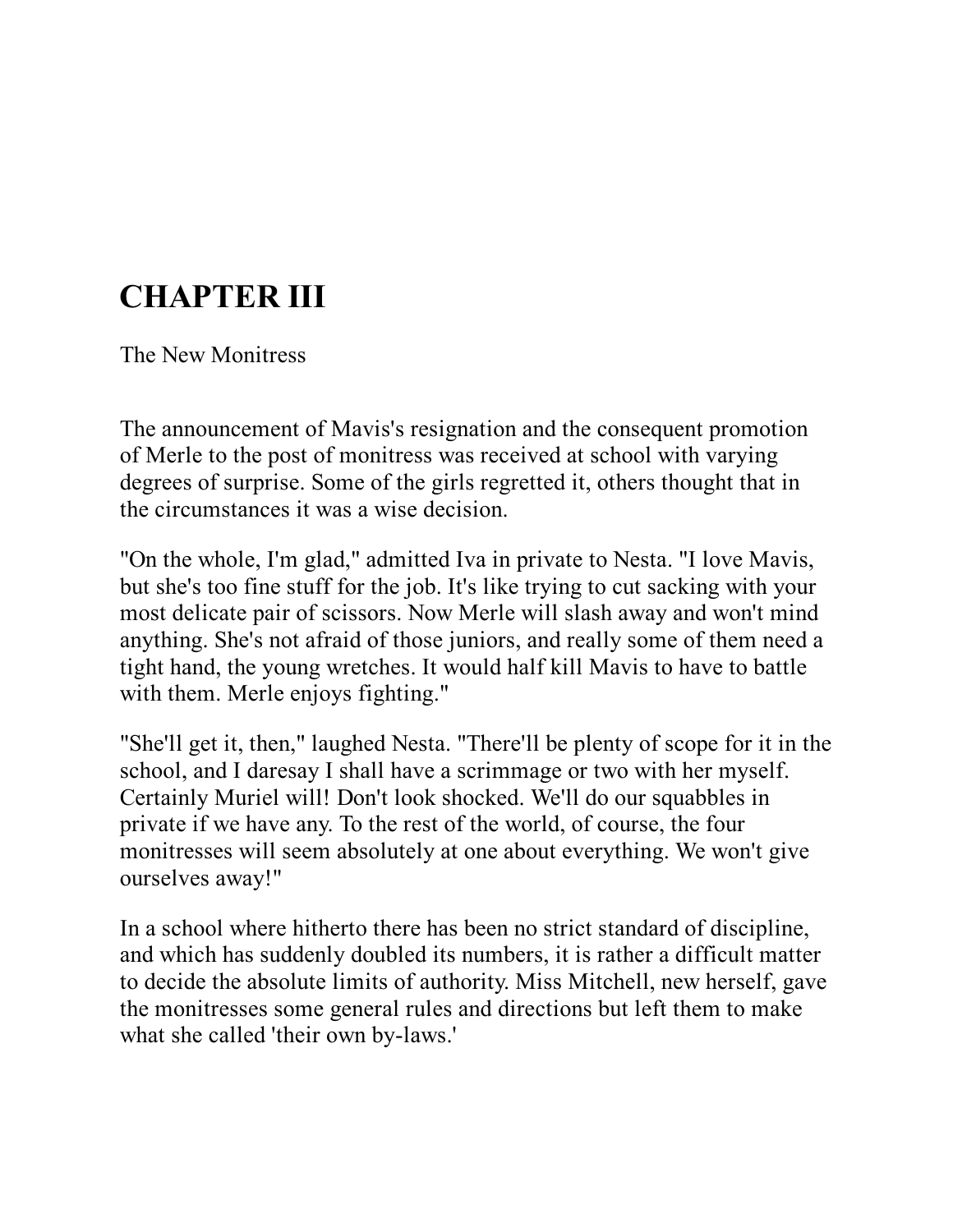"Work as much as you can through committees, and have an occasional general meeting to voice popular opinion," she counselled. "Always keep your position as leaders, but don't degenerate into an oligarchy. Listen to just grievances, and try and bring everybody into harmony. The tone of the school will depend very largely upon you four. Remember it's a responsibility as well as an honour to have such a post of trust."

By the wish of both Miss Pollard and Miss Mitchell, it was arranged that Iva and Nesta, who were boarders, should busy themselves mostly with the affairs of the hostel, and that Muriel and Merle should look after those things which specially concerned the day-girls. There were, of course, various societies in which they could all unite, but the interests of both were to be equally balanced. In order that the girls should have time to inaugurate the numerous projects that loomed on the horizon, the last hour of the coming Thursday afternoon was set apart for the purpose, and a general meeting was to be held in the schoolroom.

"I shall leave you to manage it entirely yourselves," said Miss Mitchell. "Found your own clubs, make your own arrangements, and elect your own committees and officers. You can come and tell me about it afterwards."

Merle, rejoicing over the liberty thus given, found Iva, Nesta, and Muriel a trifle nervous and diffident.

"The fact of the matter is," admitted Iva ruefully, "we none of us know how to conduct a public meeting. What do you *do*? I've a vague idea that there ought to be a chairman and a secretary, but what else? Rather weak of us, isn't it? It seems so humiliating to go and tell Miss Mitchell we can't carry on! She'll think us queer monitresses. Merle, can you give any light?"

"We used to have heaps of public meetings at Whinburn High, and I think I know the ropes. I can coach you all up beforehand. I should say we'd better find out what girls are most likely to be of help, and arrange for them to be proposed as members of committees. There's Mavis, of course. Beata and Romola Castleton have been at school before, and so has Fay Macleod. Kitty Trefyre looks as if she might be useful."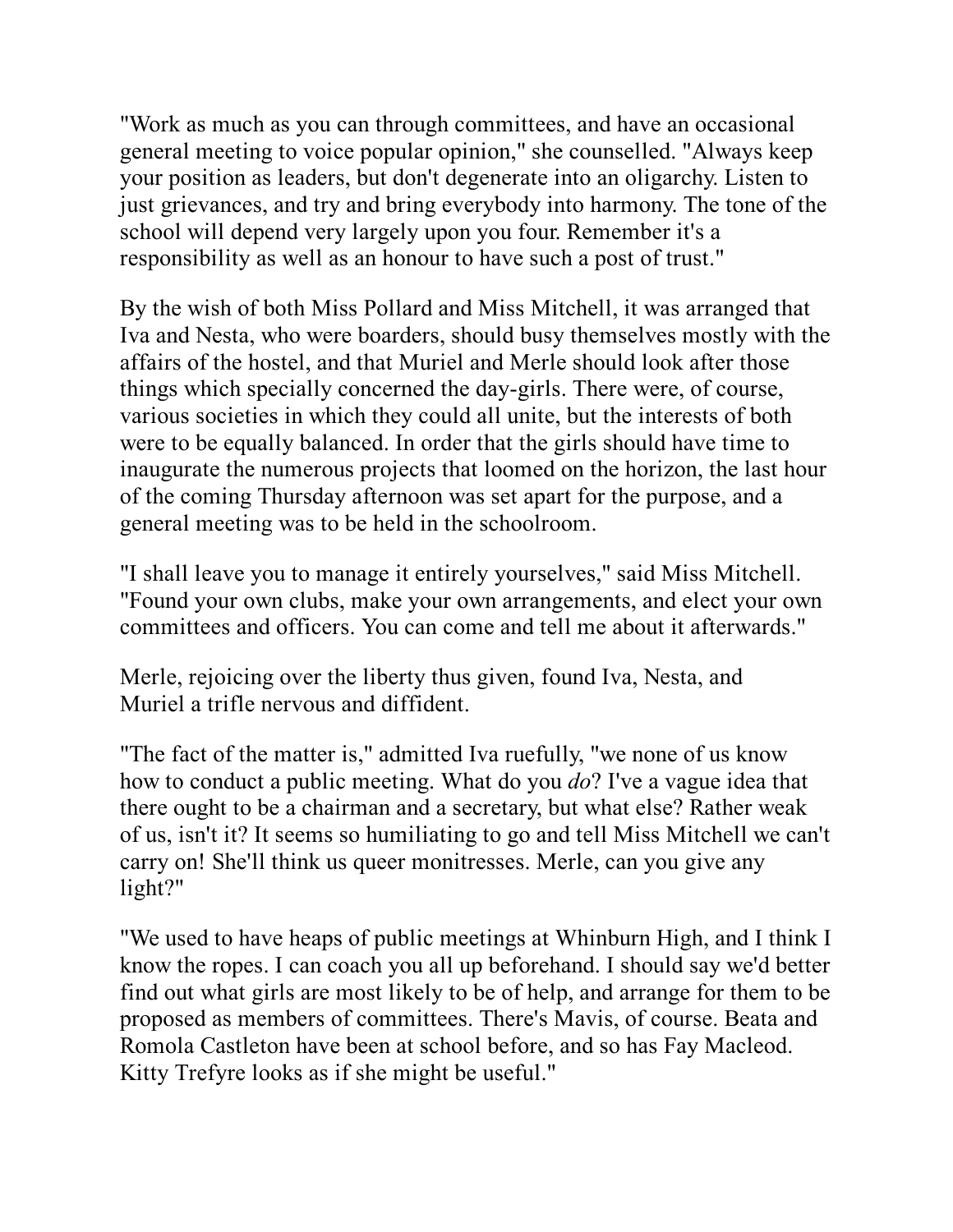"I shall propose that you take the chair," said Iva. "Oughtn't that to be a question of age?" interrupted Muriel quickly.

"It's a question of who is competent to do it. Merle's the only one of us who knows how," returned Nesta, looking Muriel squarely in the face.

"Oh, all right!" (rather sulkily).

"We shall want a secretary, and you're a quick writer," suggested Merle, with more tact than she generally possessed.

It was evident to Merle from the first that the greatest factor of trouble in connection with her new post would lie with Muriel Burnitt. Muriel was a little older than herself, she was clever, and she had a sharp tongue. She had been educated solely at 'The Moorings,' and she very much resented any allusions by Merle to former doings at the Whinburn High school. Iva and Nesta were more broad-minded, and were quite ready to take the benefit of Merle's past experiences, but as their work lay largely at the hostel they were not so likely to clash. Even Muriel, however, recognised the necessity of receiving instruction on the subject of a public meeting, and allowed herself to be duly coached for the duties of the occasion.

All the school felt quite excited when three o'clock on Thursday afternoon arrived, and they were left to themselves in the large classroom. Big girls, little girls, new girls, and old girls sat on the forms in giggling anticipation, chattering like swallows on the eve of migration, and determined to have a good time and enjoy themselves.

"You're the eldest! Open the ball!" said Iva, pushing Nesta forward.

But Nesta had turned shy. She had never been in such a position before, and, flushing scarlet, she urged her utter inability to cope with the matter.

"I can't! You do it—or Muriel!" she whispered in an agonized voice.

But Muriel, in spite of her ambition, was also afflicted with stage-fright and passed on the honour.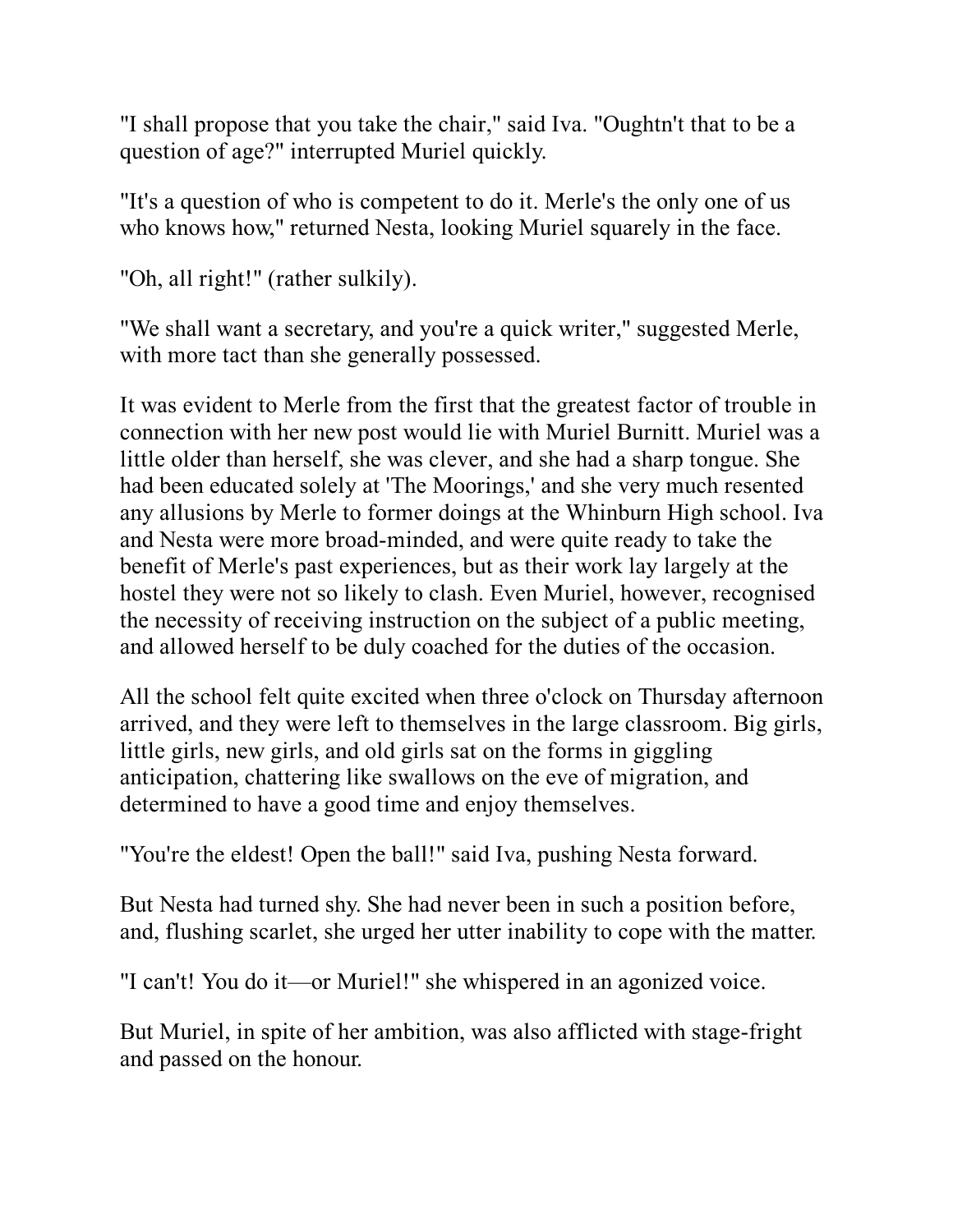Iva, making a supreme effort, called to the girls for silence, but they were too much out of hand to listen to her and only went on talking. Merle, following some wise advice administered by Mavis, had allowed the other three to have first innings, but as none seemed capable of controlling the meeting she now stepped to the front and, making a megaphone of a roll of foolscap, yelled, "Order!" with all the force of her lungs. The effect was instantaneous. There was an immediate dead hush, and all eyes were turned in her direction.

"We're here this afternoon on business, and our first matter is to elect a chairwoman," she proclaimed. "Will somebody kindly nominate one."

"I beg to propose Merle," piped Iva.

"And I beg to second her," fluttered Nesta, taking courage.

The clapping and stamping that followed witnessed the entire approval of the meeting. Merle was unanimously elected to the chair, and having thus received the symbol of authority proceeded to wield it. She was not in the least bashful, and was quite ready to cope with anything that lay before her. She held up a hand for silence and addressed her audience.

"I've told you we're here on business, and I want to explain. As it affects everybody, perhaps you'll kindly listen without talking. Will those three girls on the back bench move out here? Thanks! Now you all know the school has started on a new era, and we hope it's going to forge ahead. In the past we haven't done very much in the way of societies. Perhaps that's all the better, because it gives us the chance to make a clean start now, without any back traditions to hamper us. What I propose is this: We'll go slow at first until we get into the swing of things, and then later on we can blossom out as much as we like. I suggest that we should get up three societies:

"A Games Club.

"A Literary Club.

"An Entertainment Club.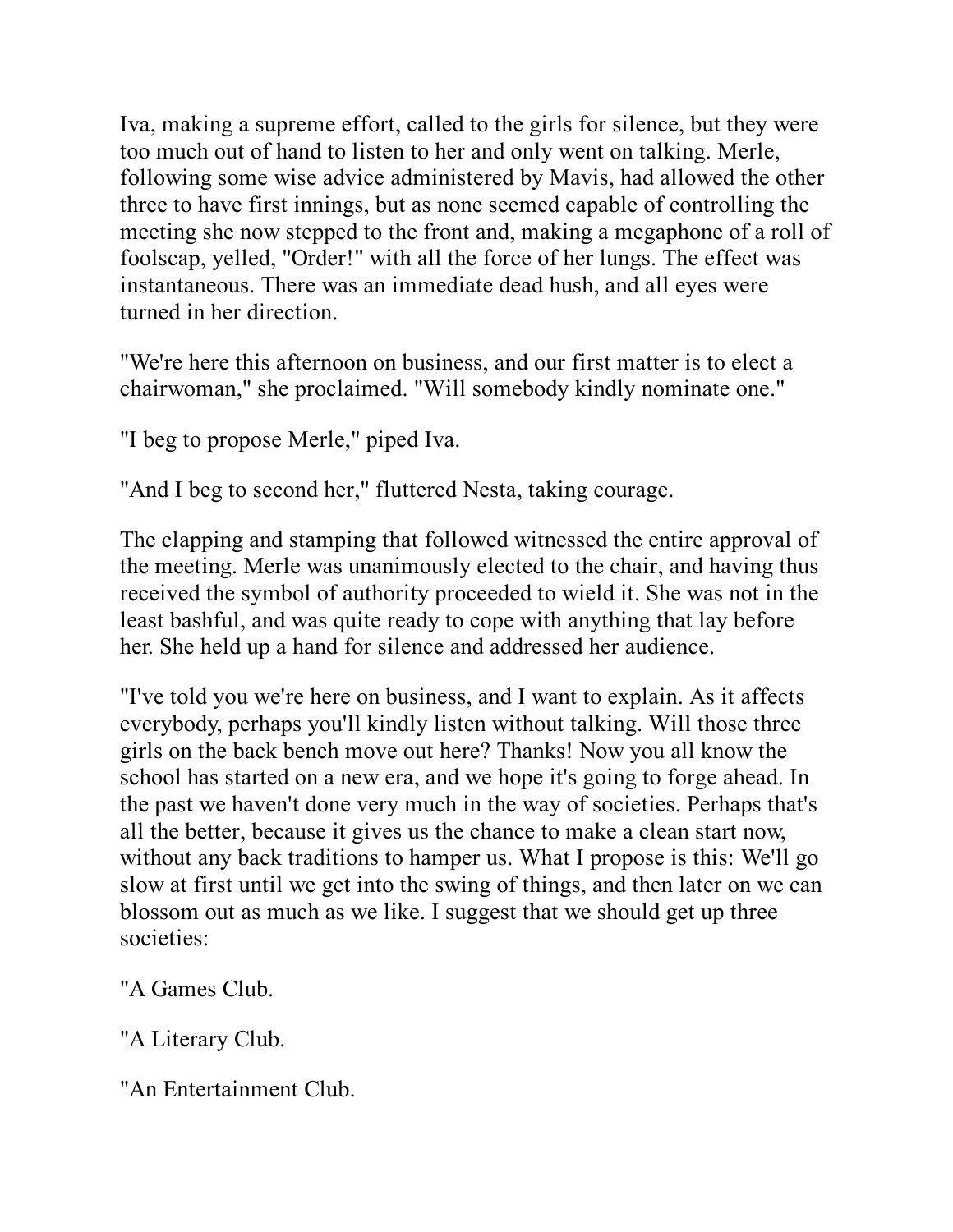"The Games Club will try and work up a decent hockey team, and when our play is worth anything, we'll see if we can't arrange a match with some other school. The Literary Club will run a magazine, to which you'll all be welcome to send contributions; and the Entertainment Club will concentrate on getting up theatricals or something of that sort for the end of the term. Does this meet your views?"

"Rather!"

**"A1."**

"Go ahead!" shouted several voices.

"Well, our first business is to appoint a president and a secretary for each. I'm going to write a few likely names upon the blackboard, and then you can make your choice. I ought to add that the boarders have already started a Recreation Club of their own, and have made Nesta Pitman president and Aubrey Simpson secretary. This has nothing to do with the day-girls, but I just mention it, thinking you'd like to know about it. We haven't time for a ballot, so if you'll propose candidates we'll take the voting by a show of hands<sup>"</sup>

An interesting and exciting ten minutes followed, in which the merits and demerits of various nominations were discussed, and the following girls were finally elected to office:

### **GAMES CLUB**

 *President*. Merle Ramsay. *Secretary*. Kitty Trefyre. *Committee*. Muriel Burnitt. Aubrey Simpson. Beata Castleton. Tattie Carew. Edith Carey. Peggie Morrison.

#### **LITERARY CLUB**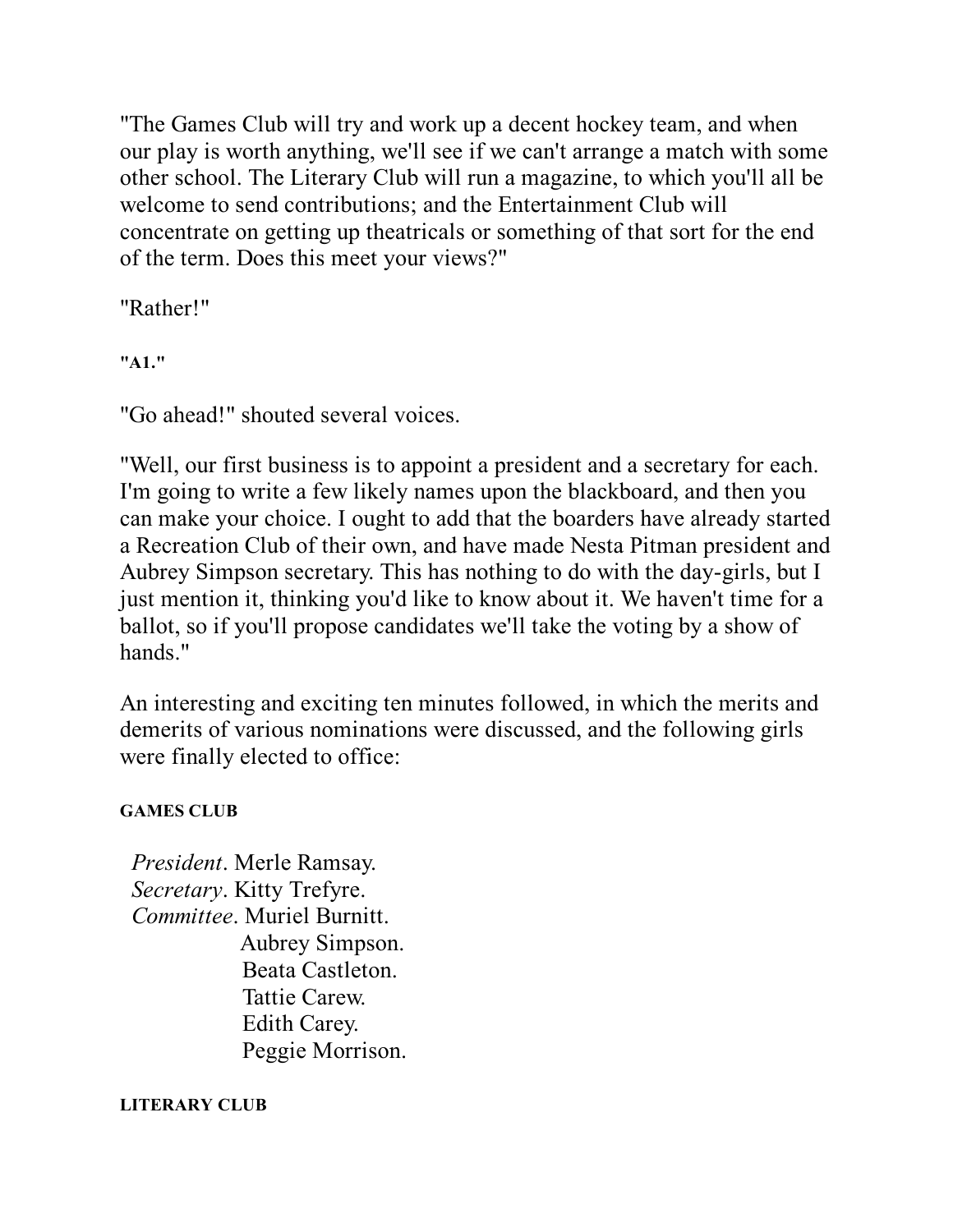*President*. Muriel Burnitt. *Secretary and Editress of Magazine*. Mavis Ramsay. *Committee.* Iva Westwood. Maude Carey. Merle Ramsay. Fay Macleod. Nesta Pitman. Peggie Morrison.

#### **ENTERTAINMENTS CLUB**

 *President*. Iva Westwood. *Secretary*. Nesta Pitman. *Committee*. Muriel Burnitt. Aubrey Simpson. Mavis Ramsay. Sybil Vernon. Merle Ramsay. Kitty Trefyre.

It was just when the successful candidates were receiving congratulations that Beata Castleton stood up.

"As this is an open meeting may I make a suggestion?" she asked.

"Certainly," replied Merle from the chair.

"Well, I should like to suggest a 'Nature Study Club.' There doesn't seem to be anything of that sort in the school, is there?"

"We have a museum somewhere about the place, I believe," admitted Merle.

"It's all put away in boxes," said Edith.

"Then why can't we bring it out and arrange it and add to it? And can't we start a record, year by year, of when we find the first specimens of certain wild flowers, hear the first notes of certain birds, and see migratory birds? It would be ever so interesting."

"What a splendid idea! I'd like to second that!" exclaimed Mavis, jumping up in great enthusiasm.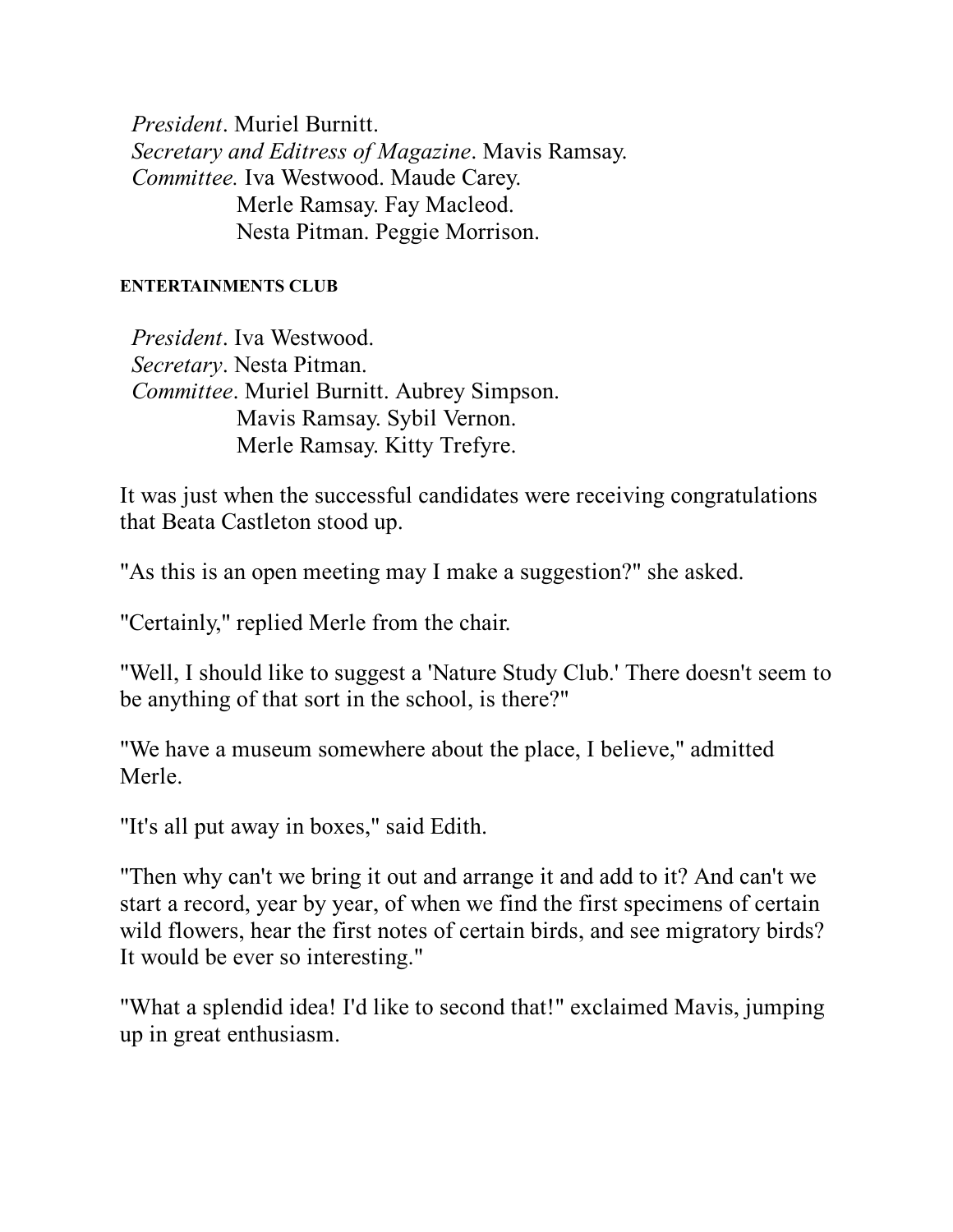The general feeling was in favour of the proposition, and the Nature Study Club was duly inaugurated, with Beata for president and Fay Macleod for secretary, and a committee consisting mostly of the particular little set of girls who motored daily from Chagmouth.

By four o'clock the whole of the business was concluded, the societies were established, and a very hopeful start had been made. Among the many activities of that important afternoon one point seemed to stand out firmly and clearly—Merle above all the other monitresses had shown herself capable of taking the lead. Where Iva, Nesta, and Muriel had failed to control the school she had restored order, conducted the meeting admirably, and exhibited considerable powers of organisation. She had undoubtedly justified her position, and had won the respect of most of her comrades.

"Did I do all right?" she asked Mavis anxiously, as they walked home.

"Splendiferously! I was bursting with pride! I couldn't have done it myself, Merle! When I saw all that rackety crew talking and ragging, I thought it was hopeless and that we should have to fetch Miss Mitchell. Some of those juniors had just made up their minds to give trouble. You tackled them marvellously."

"I wasn't going to give in to them!" declared Merle. "I meant to stop their ragging if I had to go round and box all their ears. Well! They know now they have to behave themselves or I'll know the reason why! But oh, Mavis! I don't think Muriel will ever forgive me for being chairwoman."

"Why not?"

"She never wanted me to be a monitress!"

"Nonsense!"

"It's the truth."

"Well, she missed her own opportunity, so she can't blame you for taking it this afternoon."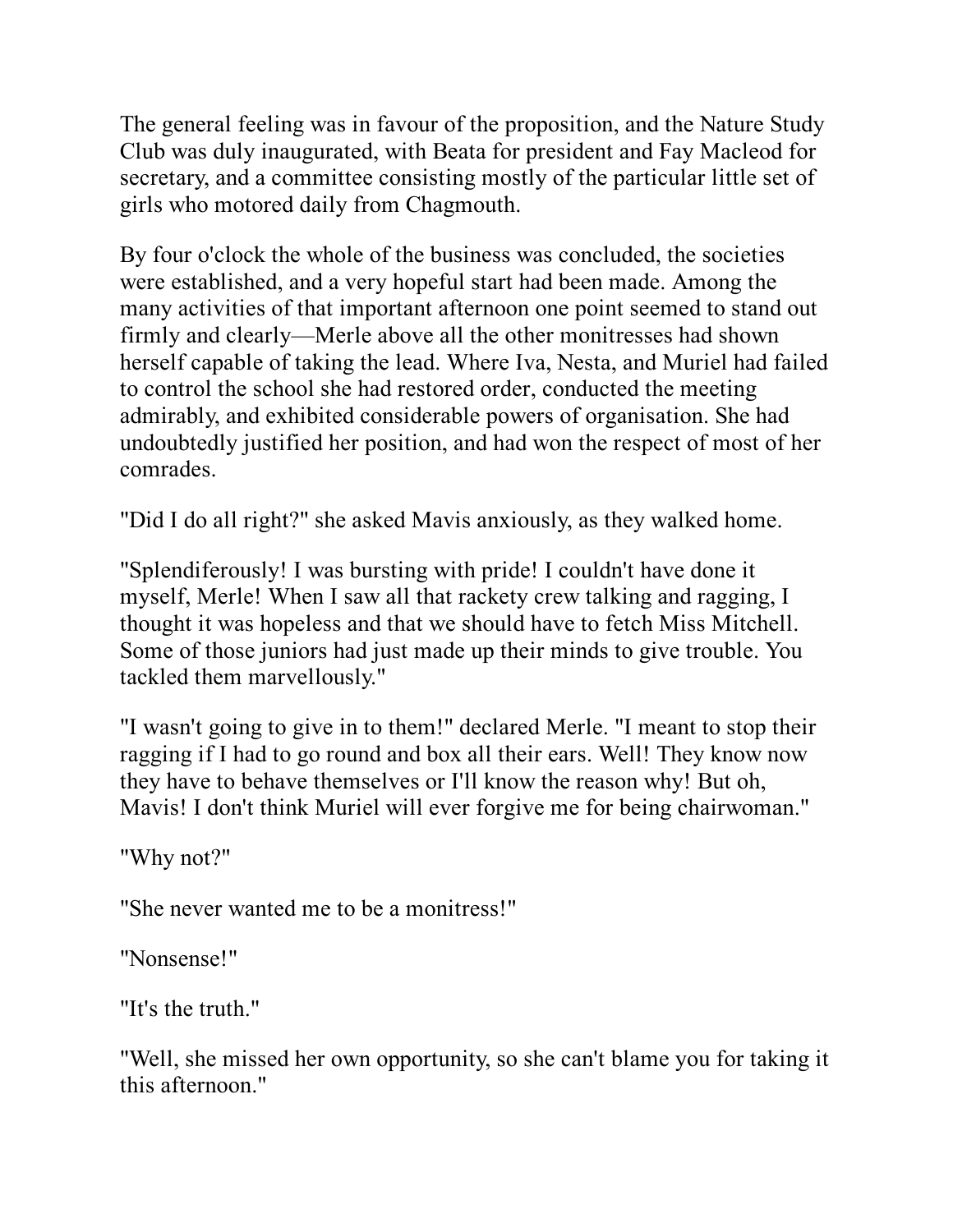"She's against me all the same. Iva and Nesta are quite nice, but there are going to be squalls with Muriel. You'll take my part?"

"Of course I shall, through thick and thin. You can always count on your own sister."

"That's something to go upon at any rate. I shall need support. I don't believe it's going to be an easy business."

"'Uneasy lies the head that wears a crown,'" quoted Mavis laughingly.

"Exactly. I wanted tremendously to be monitress, but I didn't realise all I was in for. I see many breezes in front."

"You'll weather them all, don't fear! After such a splendid start I've every confidence in you. It's only a question now of keeping it up and going ahead."

Merle was not mistaken in her estimation of the difficulties that lay before her. A certain section of the juniors, led by Winnie Osborne and Joyce Colman, the firebrands of the Third form, offered great resistance to the authority of the monitresses, and put every possible obstacle in their way. To keep these unruly youngsters in order meant a constant clashing of wills, and needed much courage and determination. Some of the new girls also were inclined to rebel and to air their own views. Sybil Vernon, in particular, was a thorn in the flesh. She had been at boarding-school before, and on the strength of her previous experience she offered advice upon any and every occasion. She was very aggrieved that she had not been eligible for election to office herself.

"I know so much more about it than most of you!" she would explain airily. "If Miss Pollard had only chosen *me* as a monitress I could have organised everything exactly like it used to be done at The Limes."

Sybil was a curious girl, fair, with a fat babyish face, and a vast idea of her own importance. She was very proud of her family, and never for a moment forgot, or allowed anybody else to forget, that she belonged to the Vernons of Renshaw Court, and that Sir Richard Vernon was her second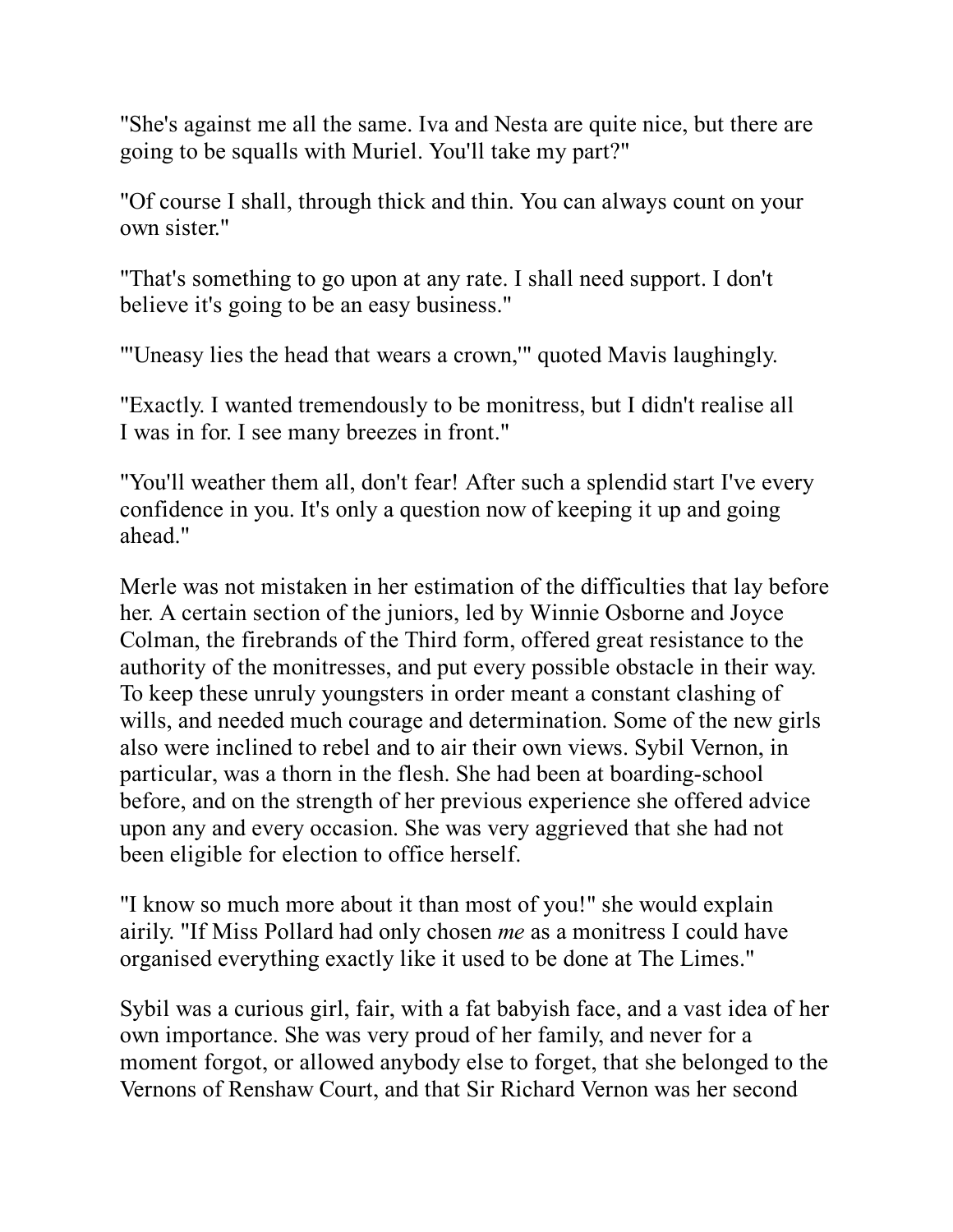cousin. She expected a great deal more attention than the school was willing to accord to her, and was invariably offended or aggrieved or annoyed about something. The girls did not take her very seriously, and laughed at what they called her 'jim-jams,' which had the effect of making her first very indignant and finally reducing her to floods of tears.

Though Sybil might be annoying there was really not much harm in her, and her criticisms were very easily combated. A different girl altogether, however, was Kitty Trefyre. She also had been at another school, and set forth standards of conduct which were dissimilar from those at 'The Moorings.' She was cautious in airing these, and wisely so, for most of them caused the monitresses to lift their eyebrows in amazement, whereupon she would instantly retract her remarks and declare she was only 'ragging.' How much she really meant Merle never knew, but the latter did not trust her.

"There's a sneaky look about her eyes," she commented to Mavis. "Sybil lunges out and finds open fault, but Kitty hits in the dark. I hope she's not going to spoil Iva!"

"Oh, don't say that!"

"They're chums already, and Iva is rather a chameleon! She takes the colour of her character from her friends."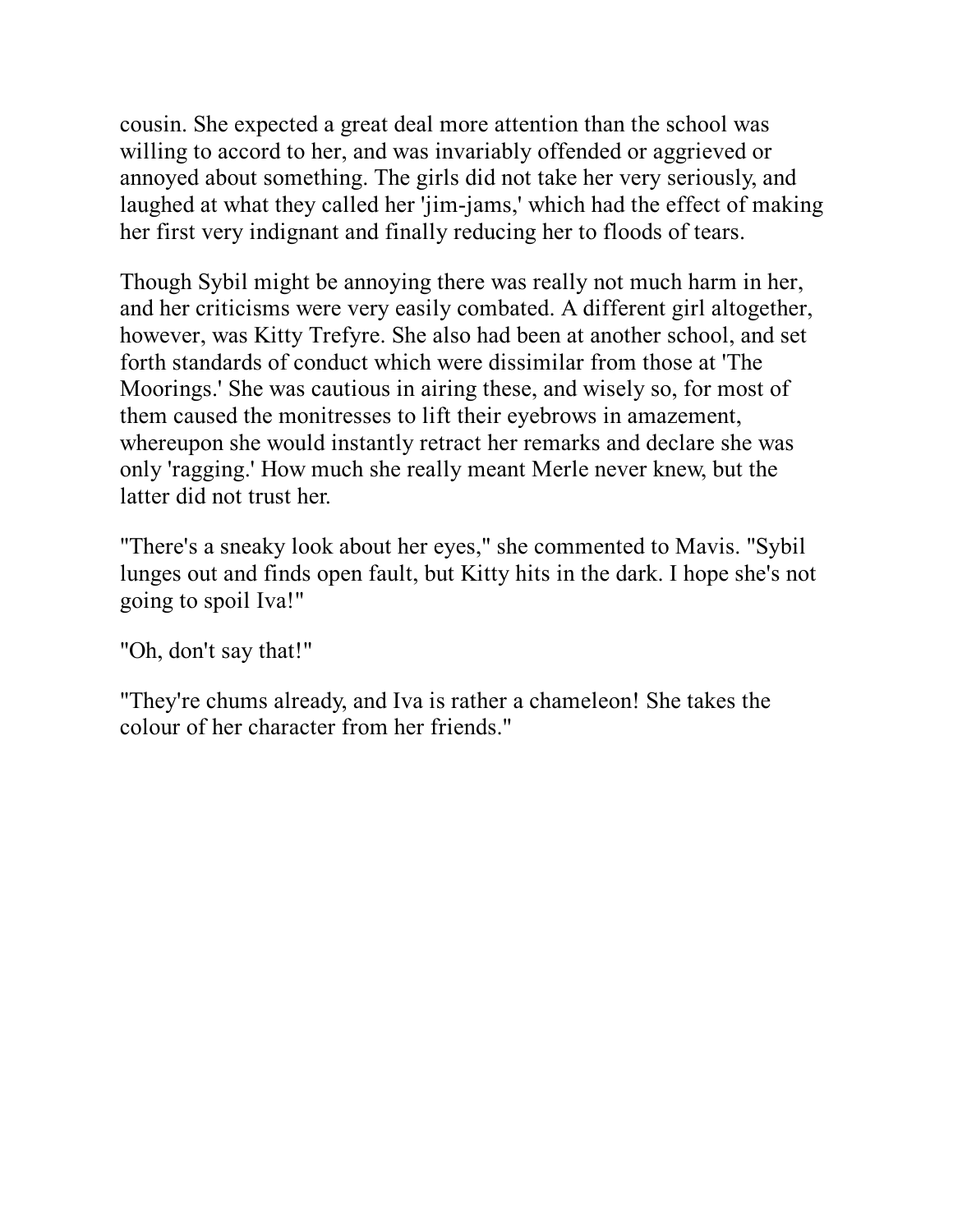# **CHAPTER IV**

Chagmouth Folk

As this book partly concerns the doings of the group of girls who came daily from Chagmouth to Durracombe, we will follow them as they motored back on their ten miles' journey from school. Squashed together in 'the sardine-tin,' as they irreverently nicknamed the highly respectable car driven by Mr. Vicary, who owned the garage close to the mill, they held high jinks and talked at least thirteen to the dozen. There was so much to discuss. The school was new to all of them, and naturally they wished to criticise its methods, its teachers, its girls, and its prospects of fun during the ensuing term.

"I like Miss Mitchell!"

"Yes, she's jolly, though I fancy she could be stern."

"Oh, I shouldn't like to face her in the study, of course."

"Miss Fanny is a dear!"

"And so is Miss Pollard."

"What d'you think of the monitresses?"

"Merle is A1!"

"Yes, I'm taken with Mavis and Merle! Partly because they seem to belong to Chagmouth. They come over nearly every Saturday with Dr. Tremayne."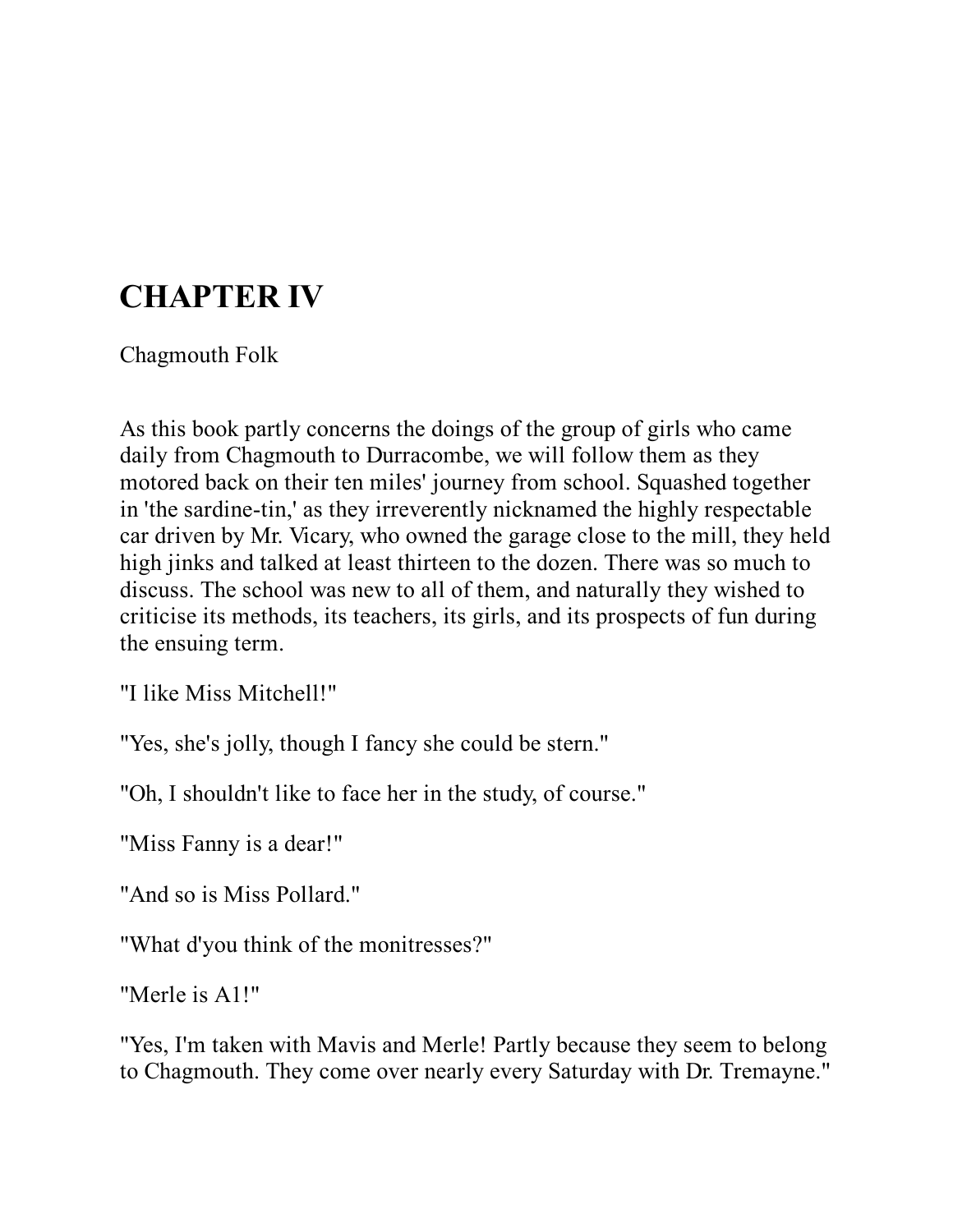"Good! Then we shall see something of them. Hello! What's this car trying to pass us? Babbie Williams! I'd forgotten for the moment she lives at Chagmouth too."

It was Babbie, driving in solitary state, who flew by in the big motor, which turned up the side road that led to The Warren. She gave a friendly nod as she passed, and the six 'sardines' smiled in return.

"It's a case of 'we are seven' from Chagmouth," commented Fay. "If we include Mavis and Merle that would make nine. I guess we'll get up a set of nature study rambles on Saturday afternoons and all go out together. We'd have some real frolics!"

"Rather! I'm your girl! Romola and I are ready for any fun that's going. That's to say if there's going to be time for any fun. But with all the pile of lessons Miss Mitchell has given us we shall be busy, with our noses at the grindstone. It always takes both of us hours to do our prep!"

The car meanwhile, with Mr. Vicary at the driving-wheel, had run across the moor and down the steep hill, and was jolting over the cobble-stones of the narrow main street of Chagmouth. It stopped outside the Post Office, for the principal reason that if it went any farther it would be impossible for it to turn round, and the girls, dismounting, took their satchels or piles of books, said good-bye to one another, and scattered to their respective homes. Beata and Romola crossed the bridge that spanned the brook, skirted the harbour, climbed a flight of steps cut in the solid rock, and reached a house which stood on the top of a high crag overlooking the sea. It was an ideal spot for an artist to live, and it was chiefly for its glorious view that Mr. Castleton had chosen it. He was intensely sensitive to his surroundings, and preferred a picturesque cottage, however inconvenient, to the comforts of an unaesthetic, bow- windowed, modern, red-brick, suburban residence.

"Romance before everything!" he declared. "It's impossible to paint unless you're in the right atmosphere. English scenery is getting spoilt and vulgarised to such a degree that there'll soon be none of it left to sketch. Where are the beautiful villages of thirty years ago? Gone—most of them! The thatched roofs replaced by corrugated iron, and the hedges clipped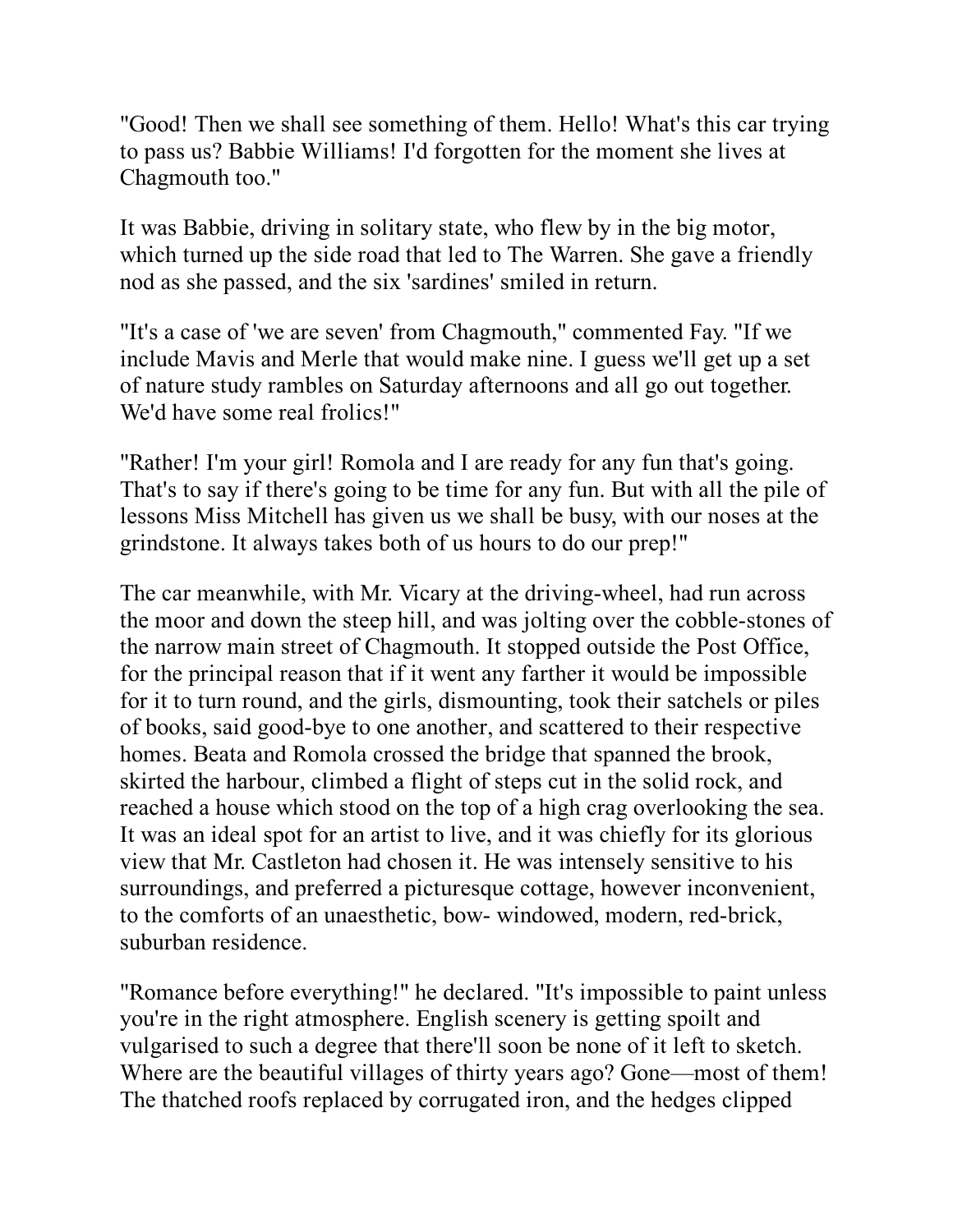close to please the motorists. I defy anybody to make a successful picture out of a clipped hedge! Even the gnarled apple trees are being cut down and replaced by market gardeners' 'choice saplings.' Picturesque England will soon be a thing of the past! I consider Chagmouth one of the last strongholds for an artist, and I'm going to live here as long as it remains unspoilt. There's enough work to keep me busy for several years at any rate."

It is part of an artist's business to move about from place to place in quest of fresh subjects. Mr. Castleton had spent some years at Porthkeverne, and having, from a professional point of view, exhausted that neighbourhood, he had transferred himself and his family to a new horizon. He had a genius for discovering his right niche, and he had been fortunate enough to light upon exactly the place that appealed to him. It would not have suited everybody. It was a long low house, made of three fishermen's cottages thrown into one, built so close to the edge of the cliff that it seemed like a sea-bird's nest, with windows overlooking the channel and the harbour, and a strip of stony garden behind. Inside, the accommodation was somewhat cramped, but the rooms, if small, were quaint, with an oldfashioned air about the panelled parlour and raftered dining- room that suggested bygone days of smugglers and privateers. Below, in a nook of the cliff, stood an old sail-shed, which Mr. Castleton had turned into his studio. The big new skylight had only just been fitted into the roof, and the stove which was to heat it during the winter was still at Durracombe station waiting for the carrier to fetch it, but canvases were already hung round the walls, the throne was erected and the big easel placed in position, and an old fisherman, with weather-beaten countenance and picturesque stained jersey, sat every morning for his portrait.

Those of our readers who have met the Castletons before in *The Head Girl at the Gables*, will remember that they were a very large family. Morland, the eldest, had been at the war, had won the D.C.M., and was now learning engineering; Claudia was studying singing in London; Madox had been sent for his first term at boarding-school; and the four little ones, Constable, Lilith, Perugia, and Gabriel, were still in the nursery. There was only one gap. Landry, poor Landry, who had never been like other boys, had passed over the divide and joined the beautiful mother whom in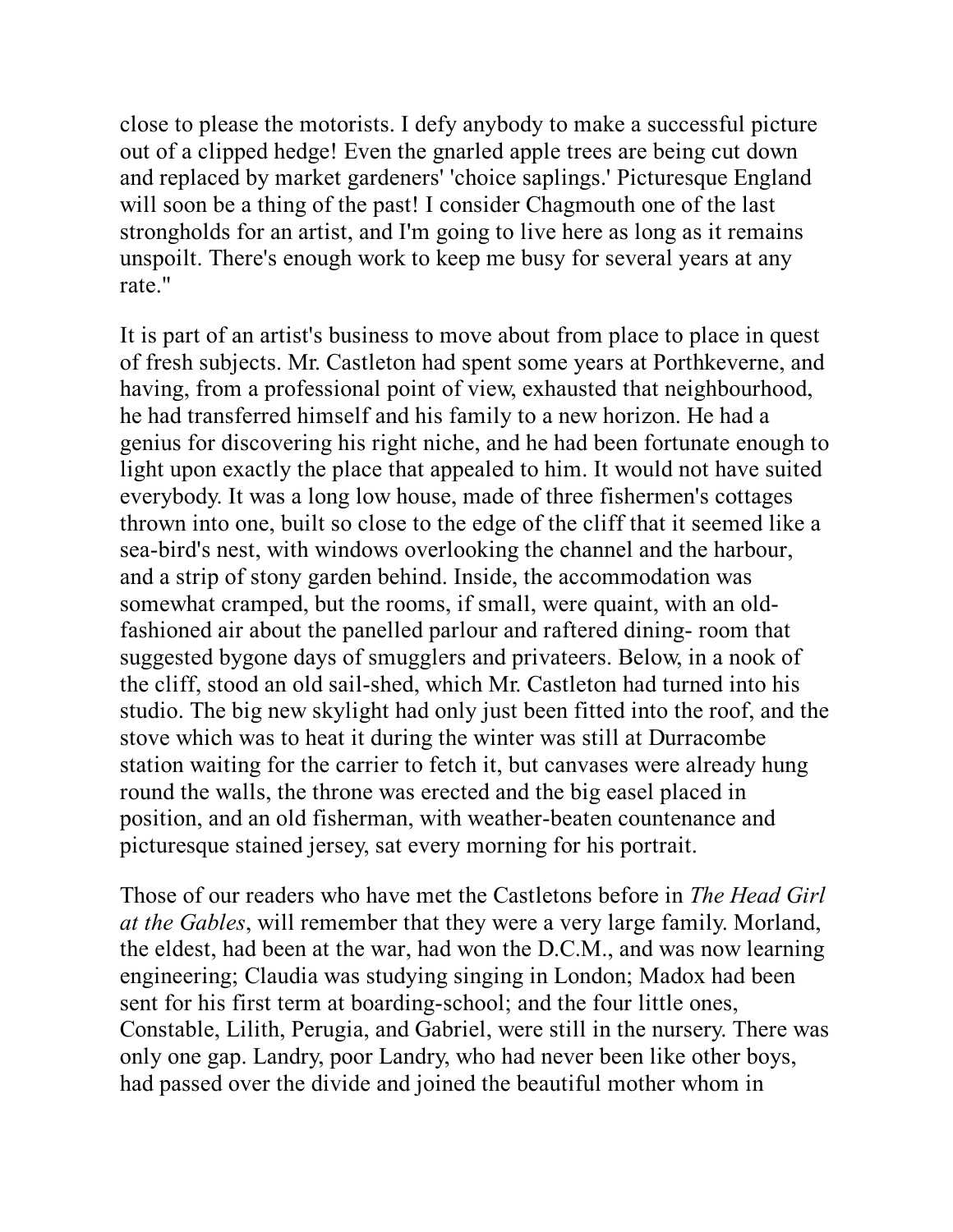features he had so strongly resembled. A painting of him, as a little child in her arms, hung on the studio wall. In some respects it was the most brilliant portrait which Mr. Castleton had ever achieved. He always showed it to visitors as a specimen of his best work.

At the time this story begins, Beata and Romola were fourteen and thirteen years of age. They thoroughly maintained the family reputation for good looks. There was a certain resemblance between them, and yet a difference. Beata's eyes were clear grey, with dark lines round the iris, and her hair was the exact shade of one of her father's best English gold picture frames. She was a clever, capable girl, with a great love for music, and was beginning to play the violin rather well. She got on quite tolerably with her stepmother, and was fond of the little half-brothers and sisters, though the warmest corner of her heart was reserved for Madox, who was the baby of the elder portion of the family.

Romola, blue-eyed and ethereal, with long amber hair like a Saxon princess, was her father's favourite model whenever he wished to depict scenes of olden times. She figured as 'Guinevere' in a series of illustrations to the *Morte d'Arthur*, as 'Elaine' her portrait had been exhibited in the Academy, as 'The Lady of Shalott' she had appeared in a coloured frontispiece of *The Art Review*, she inspired a most successful poster of 'Cinderella,' and was the original of a series of fairy drawings in a children's annual. She was not so clever or go-ahead as Beata, and was rather dreamy and romantic in temperament, with a gift towards painting and poetry, and a disinclination to do anything very definite. She left most of the problems of life to Beata, and seldom troubled to make decisions for herself. She was rather a pet with Violet, her young stepmother, who, while preferring her to her sister, found her the less useful of the two.

"You go, Beata, you're so quick!" Violet would say, when she wanted an errand done, and for the same reason gave the charge of the children to the one who was the more capable of assuming the responsibility.

It was not that Romola consciously shirked home duties, but she would any time rather pose for an hour on the throne in the studio than take temporary command of the nursery. Beata, on the contrary, hated sitting still, and considered there was no greater penance than to be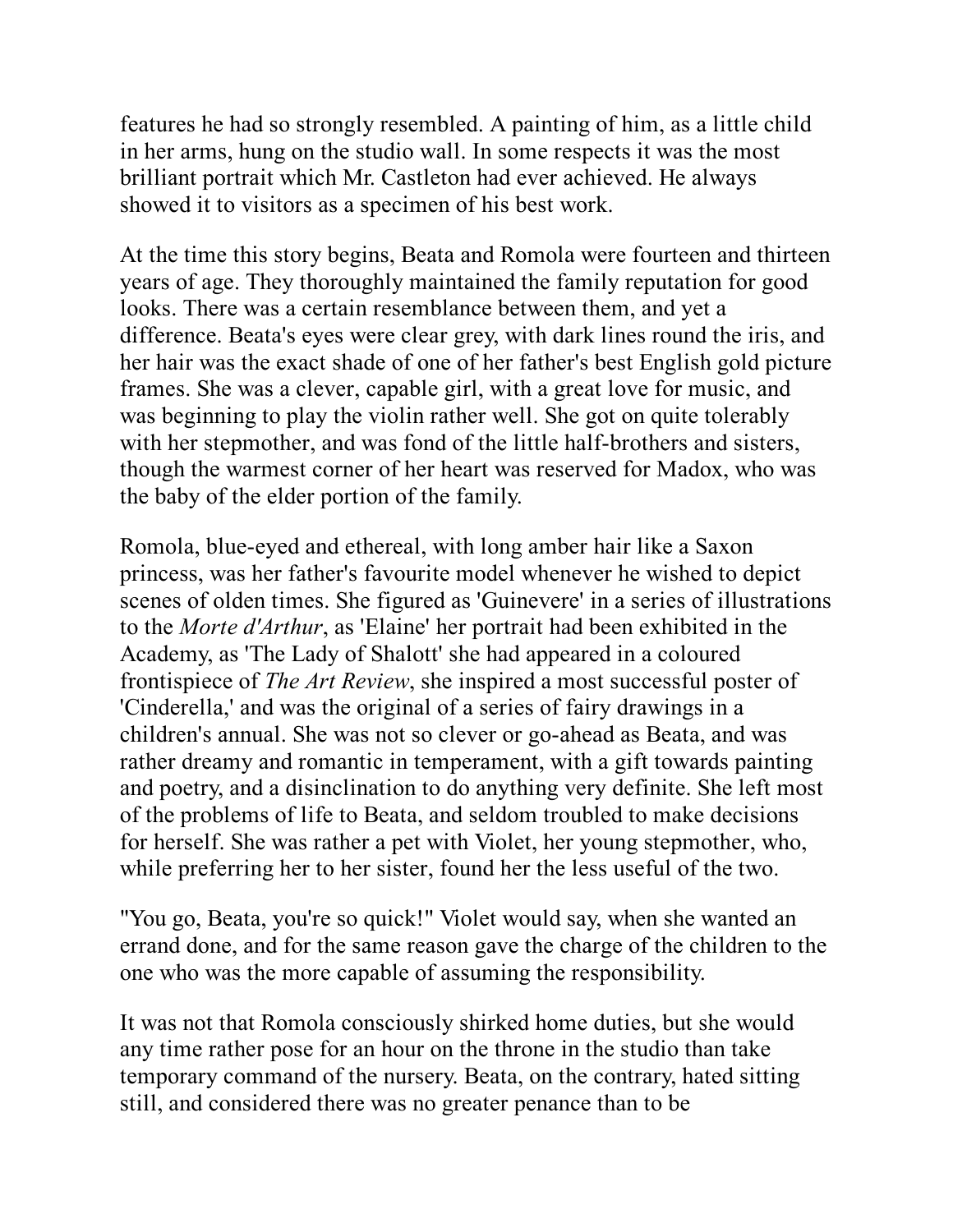commandeered by her father as a model. Her energetic temperament liked to find its expression in outdoor activities. She had set to work upon the neglected garden, and was busy trying to make flower-beds, and she looked forward keenly to the forthcoming hockey season at school. The daily drive to Durracombe and back was pure delight, and formed her greatest compensation for leaving Porthkeverne and The Gables.

The Haven, as the house occupied by the Castletons was called, had been changed into its present form by an old retired sea-captain, and there was much about it that suggested a nautical atmosphere. The panelled walls of the parlour might have been taken from a ship's cabin, the dining-room contained convenient lockers, there was a small observatory upstairs built to accommodate a big telescope, and the figure-head of a vessel adorned the garden. Young Mrs. Castleton, whose tastes inclined towards up-todate comforts, often grumbled at its inconveniences, but on the whole the family liked it. They would not have exchanged it for a suburban villa for worlds. Just on the opposite side of the harbour, with the jetty and the broad strip of green water in between, was the furnished house rented at present by the Macleods. It stood in the more aristocratic portion of Chagmouth, apart from the town and the fishing, in company with one or two other newly-built residences. It was charmingly pretty and artistic, in a perfectly modern fashion, and had been designed by a famous architect. Its owner, a retired naval officer, had gone abroad for a year, and had let the place in his absence, rejoicing to have secured a careful tenant. He might certainly congratulate himself upon leaving his house in such good hands. Mr. Macleod was an American gentleman, who, owing to a nervous breakdown, was travelling in Europe, and happening in the course of the summer to wander to Chagmouth, he had fallen in love with the quaint old town and had decided to spend the winter there. The factor which largely influenced this decision was the presence of Mr. Castleton. Mr. Macleod was an enthusiastic amateur painter, and the prospect of being able to take lessons from so good an artist was sufficient to chain him to Chagmouth. His wife encouraged the idea.

"George is just miserable if he's nothing to do," she explained to her friends. "The doctor told me not to let him read too much or take up any special mental hobby, but sketching strikes the happy medium. He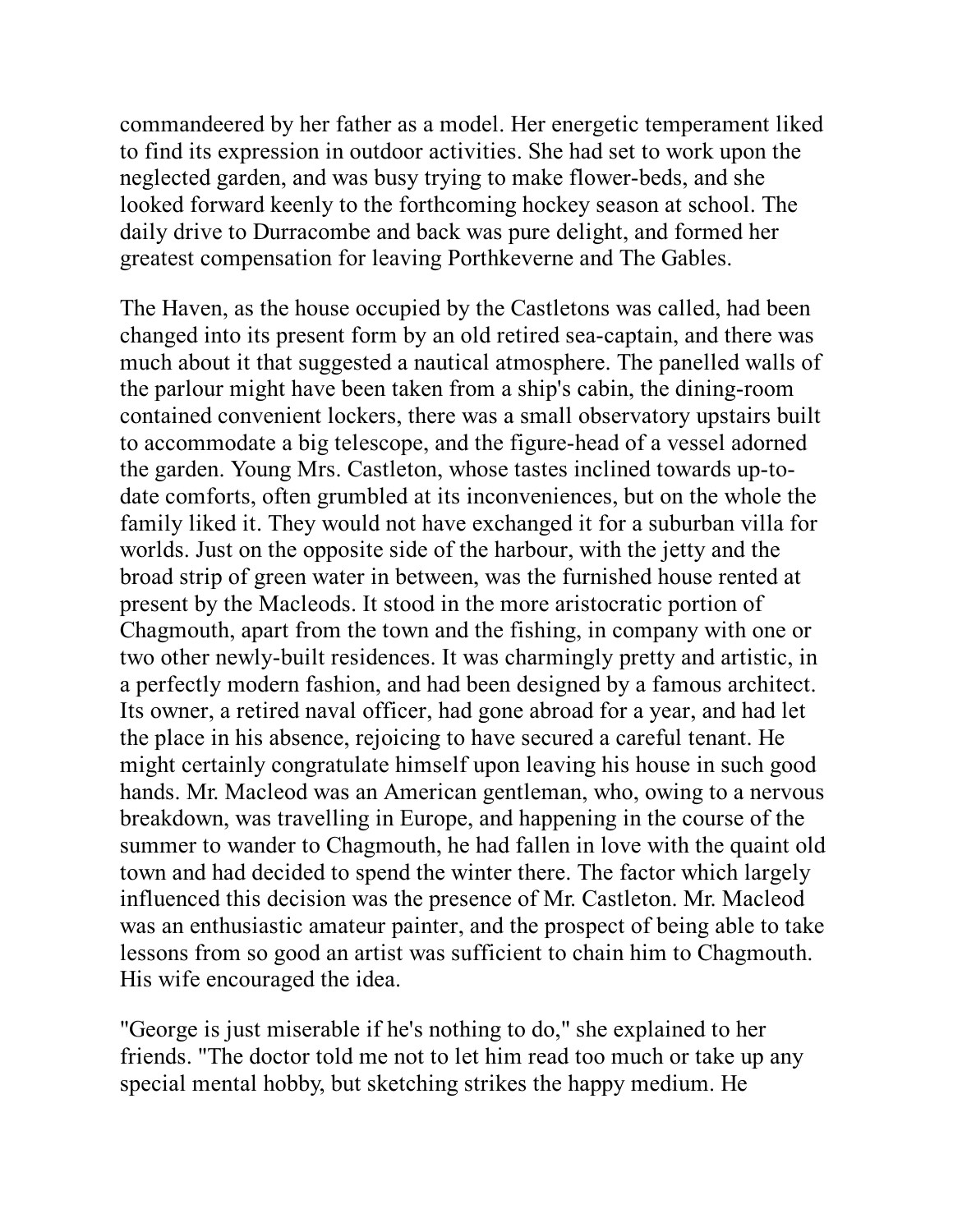thoroughly enjoys pottering about in Mr. Castleton's studio, or making drawings down on the quay. It's not arduous work and yet it keeps him occupied. I like the house, and Fay can go to school near, so I expect we're fixed here until next spring at any rate. If I get too bored I shall run over to Paris and see my sister, but really I haven't been well lately myself, and it will do me good to take a thorough rest for a while."

Fay, who had formed an enthusiastic friendship with Beata and Romola, was as pleased with Chagmouth as her parents. From the windows of Bella Vista she could look across the harbour to The Haven, and had already arranged a code of signals by which she might communicate with her chums. She was a bright, amusing girl, rather grown-up for her age, and the constant companion of her father and mother.

"Fay runs the house!" Mrs. Macleod would declare sometimes; but she was immensely proud of her young daughter, and unwilling to thwart her in any of the projects which she might care to take up. These, indeed, were many. Fay dabbled in numerous hobbies, and her demands varied from photographic materials to special sandals for toe dancing. She thoroughly enjoyed life, and the freshness of her enthusiasm provided her parents with a perpetual interest. To those friends who urged boarding-school her mother was ready with the reply:

"Why must we be parted from her? She's her father's best tonic! She keeps him young and makes him laugh. She's getting her education and living her home life at the same time, and that seems to me ideal. We shall probably have to spare her later on to be married, so we may as well make the most of her now while we've got her. It's the chief tragedy of parents that the children grow up and go away. We'll enjoy our nest while we have our one chick here. When the young ones are fledged, the old birds stop singing."

#### [Illustration: MR. CASTLETON DID NOT LOOK AT ALL PLEASED]

Of the other girls who shared the car to Durracombe, Tattie Carew, whose parents were in India had come to live with her aunt Miss Grant, in the ivy-covered house at the top of the hill, while Nan and Lizzie Colville were the daughters of the newly-appointed vicar. All six, therefore, were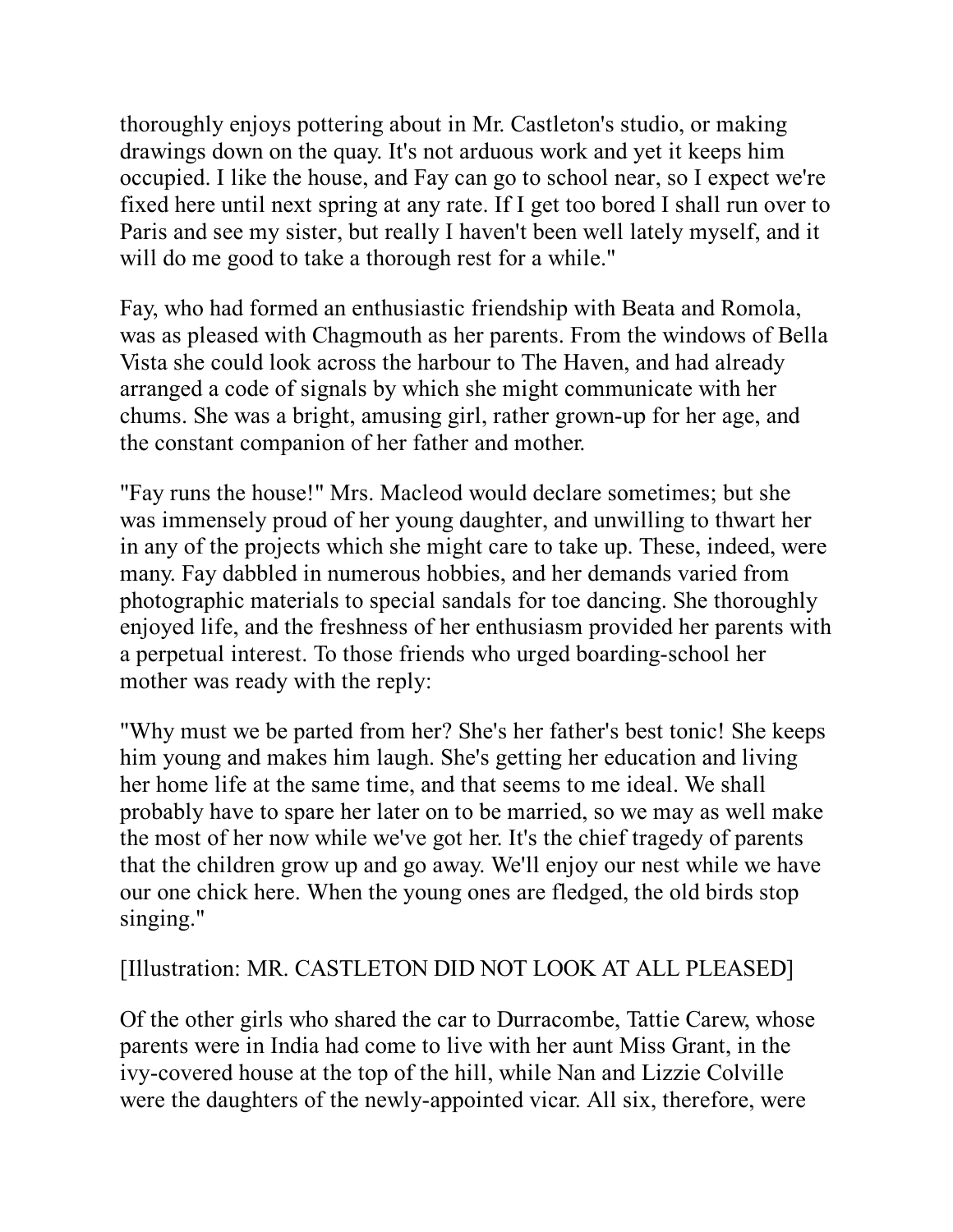fresh comers to the neighbourhood, and as yet had neither explored the whole of its beauties nor learnt to understand its traditions. In both of these respects Mavis and Merle, though non-residents, had the advantage of them. Their friendship with Bevis Talland, the boy who, once the village foundling, had turned out to be heir to the Chagmouth estate, had given them an intimate acquaintance with the life of the place. Bevis had shown them the haunts of the birds, and the best places for wild flowers, had told them the local legends and the histories of the various worthies of the parish. The little town indeed seemed strangely empty without him, but at present he was away at school, and later would be going to college, though eventually, when he came of age, he would probably take up his residence in the old family home. The Warren, where Tallands had lived for so many generations, had been let on a lease to Mr. Glyn Williams, and the lawyers who managed the property had decided that this arrangement should be continued during Bevis's minority; heavy death duties and land-taxes would cripple the estate for some years, and it was not worth while running a house for the sake of a schoolboy who could pass only his holidays there. Mr. Glyn Williams meanwhile had bought Bodoran Hall near Port Sennen, and would have leisure to make all the many structural alterations which he wished before he was obliged to leave The Warren. Through Bevis's foster-mother, Mrs. Penruddock of Grimbal's Farm, where Dr. Tremayne had his branch surgery at Chagmouth, Mavis and Merle were also kept very much in touch with the tone of the place and knew most of the little happenings that occurred. They were friendly with many of the village people, almost all of whom were their uncle's patients at one time or another, and the Saturday expedition over the moor from Durracombe was to them the central attraction of the whole week.

On the first Saturday afternoon of the new term, by special invitation, they called at The Haven, and made the acquaintance of at least a portion of the Castleton family. Beata was practising her violin, but she laid it aside at once.

"I'll finish my half-hour afterwards. It will do quite as well this evening. It's too fine a day to stay stuffing inside the house. Do you care to come into the garden? We can step out through this window. These are the babies, Constable, Lilith, Perugia, and Gabriel. I was keeping an eye on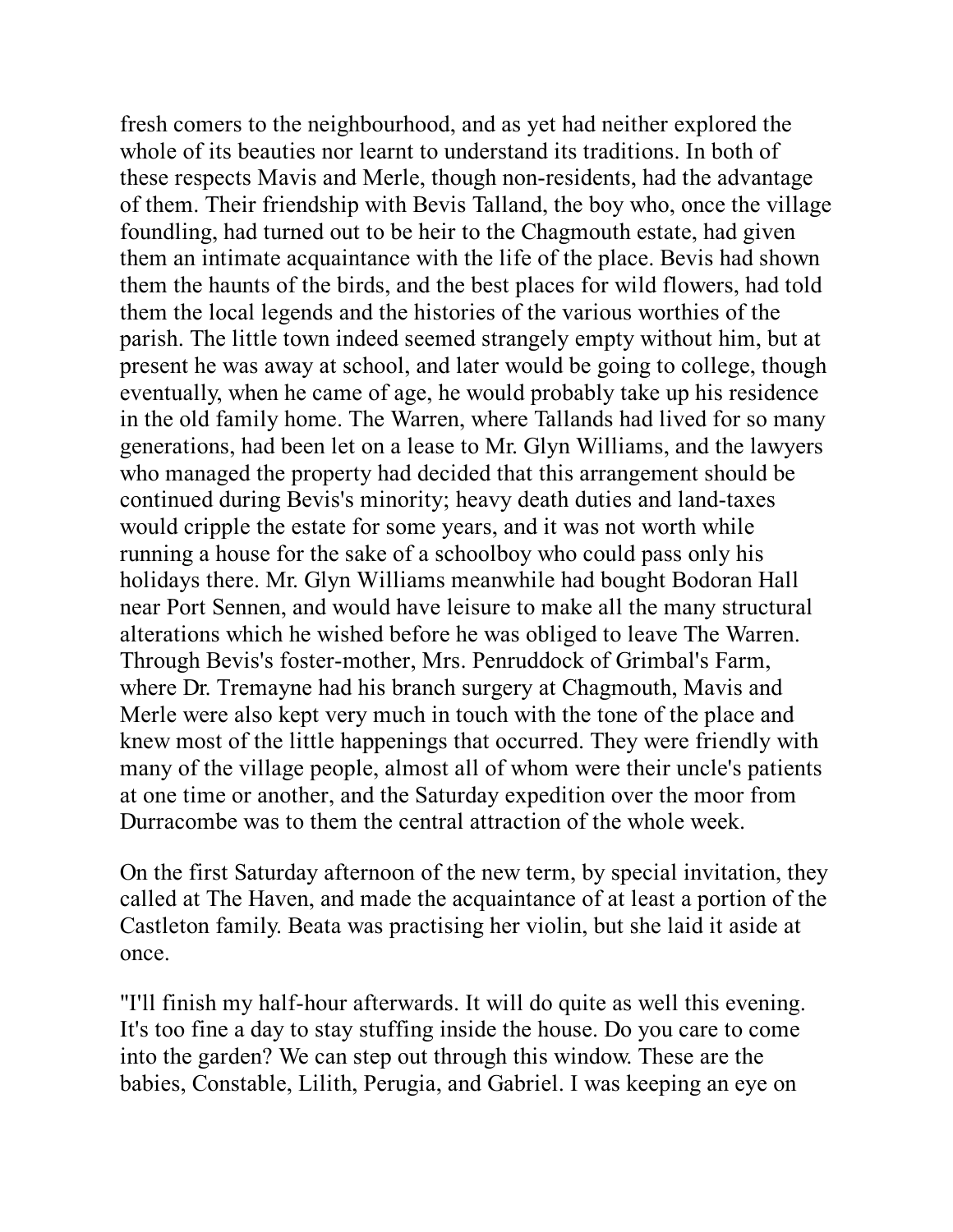them while I practised, to see they weren't in any mischief. Violet has a headache and is lying down. She's our stepmother, you know. We don't let the little ones call her Violet though! Come here, Perugia, and shake hands! She's rather a pet, isn't she?"

The younger Castletons, from curly-headed Constable, known familiarly as 'Cooney,' to lovely three-year-old Baby Gabriel, were beautiful children, and looked particularly picturesque in holland play-overalls embroidered with saxe-blue. Mr. Castleton, who valued artistic effect before everything, found Constable one of his most useful models, and though the boy was now seven and a half, he was generally dressed in a Kate Greenaway smock and his crop of golden curls was still uncut.

"Don't touch him!" his father would protest, whenever the question of Constable's hair arose in the family; "as he is he's worth an income to me! He always gets into exhibitions and he generally sells. He's just what the average British patron wants to buy. The public can't always understand my allegorical pictures, but they know a pretty child when they see one. He'll be spoilt for the studio if he loses his curls, and I want to sketch him as a singing angel, and as a water-baby, and for some of my Hans Andersen illustrations. It's too bad to ruin his artistic value just when I've trained him to pose properly. It will be years before Gabriel learns to sit as still—if he ever does."

The little fellow had charmingly attractive manners, and came forward willingly to talk to visitors. He and Perugia were the talkative ones; Lilith, a flaxen-haired fairy of six, was very shy, and the baby was busy with his own affairs and refused to be interrupted.

"Romola is sitting for Father," explained Beata. "I expect he'd let her go now though, if you'd care to come for a walk with us. Bother! What shall I do with the little ones? I can't leave them to Violet when she's lying down."

"Bring them with you," suggested Mavis, who was making friends with Perugia.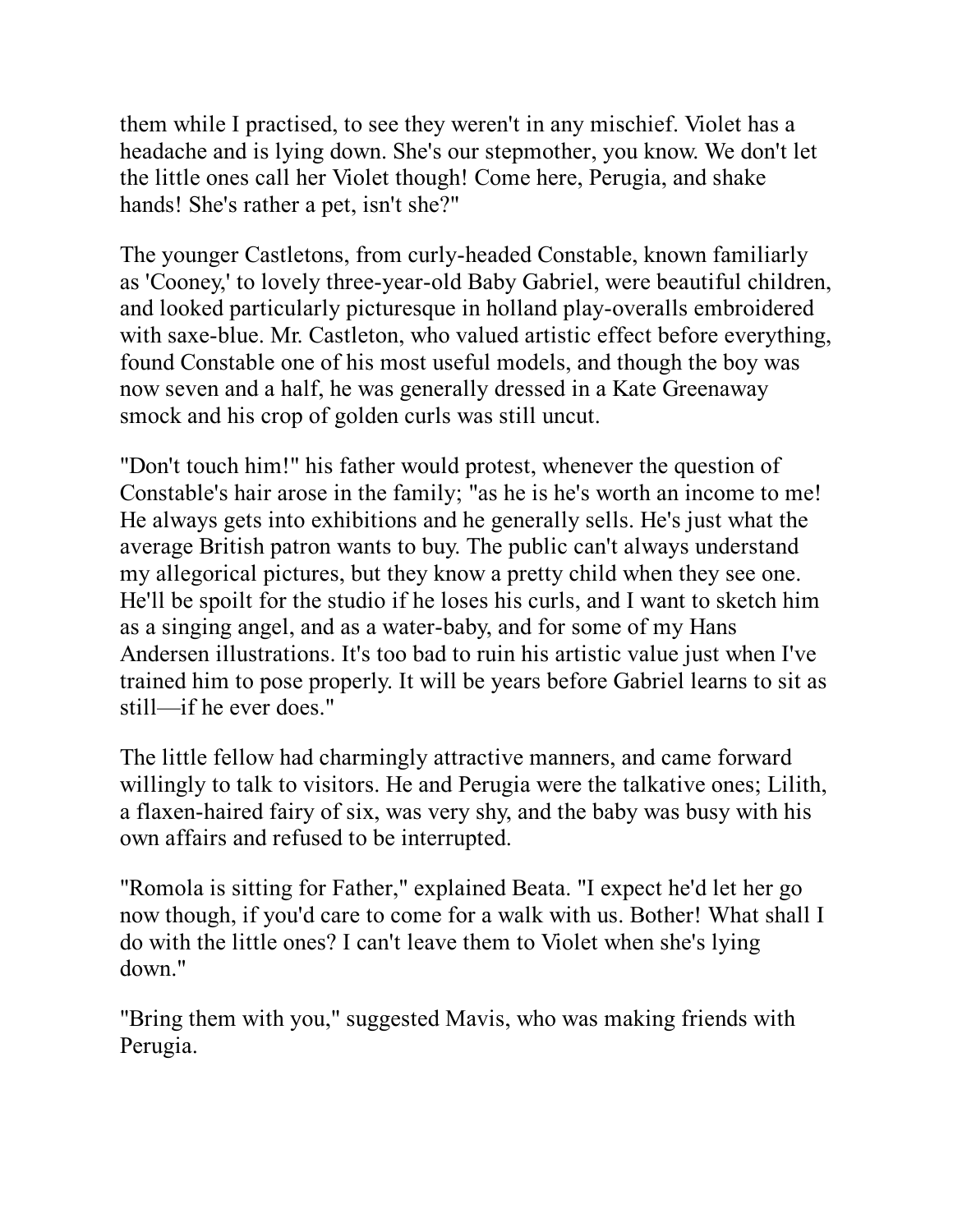"Should you mind? I'll tell you what! I'll borrow the donkey from the farm, then they can ride in turns and won't get tired. Mrs. Donnithorne is very good-natured about lending it. Constable, you run and ask her, while we go to fetch Romola. Do you care to come to the studio?"

Mavis and Merle were only too delighted to have the opportunity of taking a peep into Mr. Castleton's den, so followed Beata to the old sail-room down a flight of steps cut in the cliff side. They remembered the place, for Job Helyar used to plait osiers there, and they had come once to buy a basket from him. In its former days it had been nothing but a rough shed. They hardly recognised it now it was turned into a studio. Beata went boldly in, and introduced her visitors. Her father was painting a study of Romola for incorporation in a large historical picture. She was standing on the throne, in a beautiful scarlet mediaeval costume, with her long fair hair unbound and flowing like an amber waterfall down her back. Mr. Castleton did not look at all pleased at being interrupted in his work, but he glanced at his watch and nodded a reluctant permission to Romola to relieve her pose. She came down from the platform, stretching her tired arms.

"I'm supposed to be holding up a casket, and it's a horrid position to keep," she explained. "May I go now, Dad? We want Mavis and Merle to take us for a walk. I shan't be three seconds changing out of this costume. You think the study is like me, Mavis? Show them the sketch for the picture, Dad! Now you see where my place will be in it—just there. The little page-boy is Constable, and Violet sat for the queen."

While Romola slipped off her mediaeval robe and plaited her long hair, Beata escorted the visitors back to the garden. She fetched a pair of fieldglasses, took a survey through them, then declared:

"I can see Fay at her window, and Tattie sitting on the bank above her aunt's tennis-court. I'll signal to them both, and they'll meet us by the bridge. We'll call at the Vicarage and pick up Nan and Lizzie, then we shall be quite a jolly party. Oh, here's Constable with Billy. I'm so glad Mrs. Donnithorne will lend him to us. Are we all ready? Then come along!"

The six picturesque Castletons were already well known in the streets of Chagmouth, and many eyes were turned to look at them as they passed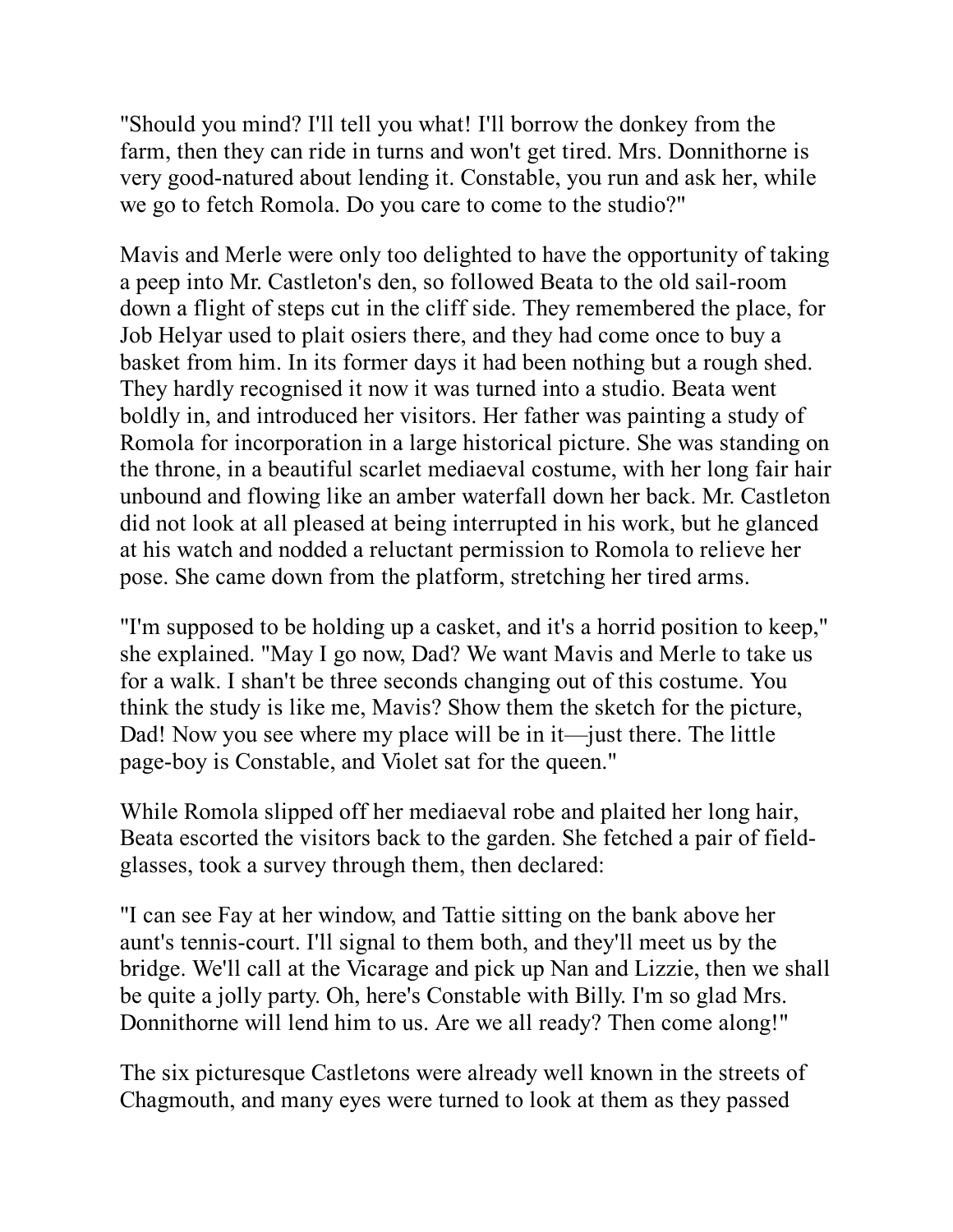along, with Perugia and Gabriel riding the donkey together, Romola holding them both on, and Lilith leading Billy by the bridle. Kindly comments came from cottage doorways.

"Stick on tight, ma dear!"

"Don't 'ee walk behind or her'll kick!"

"Mind her don't run away with ee!"

"Don't they ride pretty, bless 'em!"

At the bridge by the harbour the party was reinforced by Fay and Tattie, and farther on they were joined by the Colvilles, so that they were twelve strong as they left the town, and a particularly merry crew. At the beginning of the first hill, however, the donkey stopped dead. Several hands seized its bridle and tried to urge it forward, while Mavis and Merle pushed it in the rear, but not all their efforts could induce it to stir an inch.

"Romola! What utter idiots we are!" exclaimed Beata. "Of course we've forgotten the peppermints!"

"Bother! So we have! We must go back for some, that's all!"

"The 'donk' won't go without peppermints! He simply loves them!" explained Beata tragically.

"We always take a big packet of them with us to give him. He expects them! He's turning his head round to look for them!"

"Bless his heart, he shall have them then!" cooed Merle, patting the dusty coat of their steed. "His auntie will go and get some for him herself if he'll wait like a good boy. Is he particular what kind he gets?"

"He likes those big brown humbugs!"

"Right-o! I'll run to Denham's shop and buy some. It's not far. Wait for me, won't you?"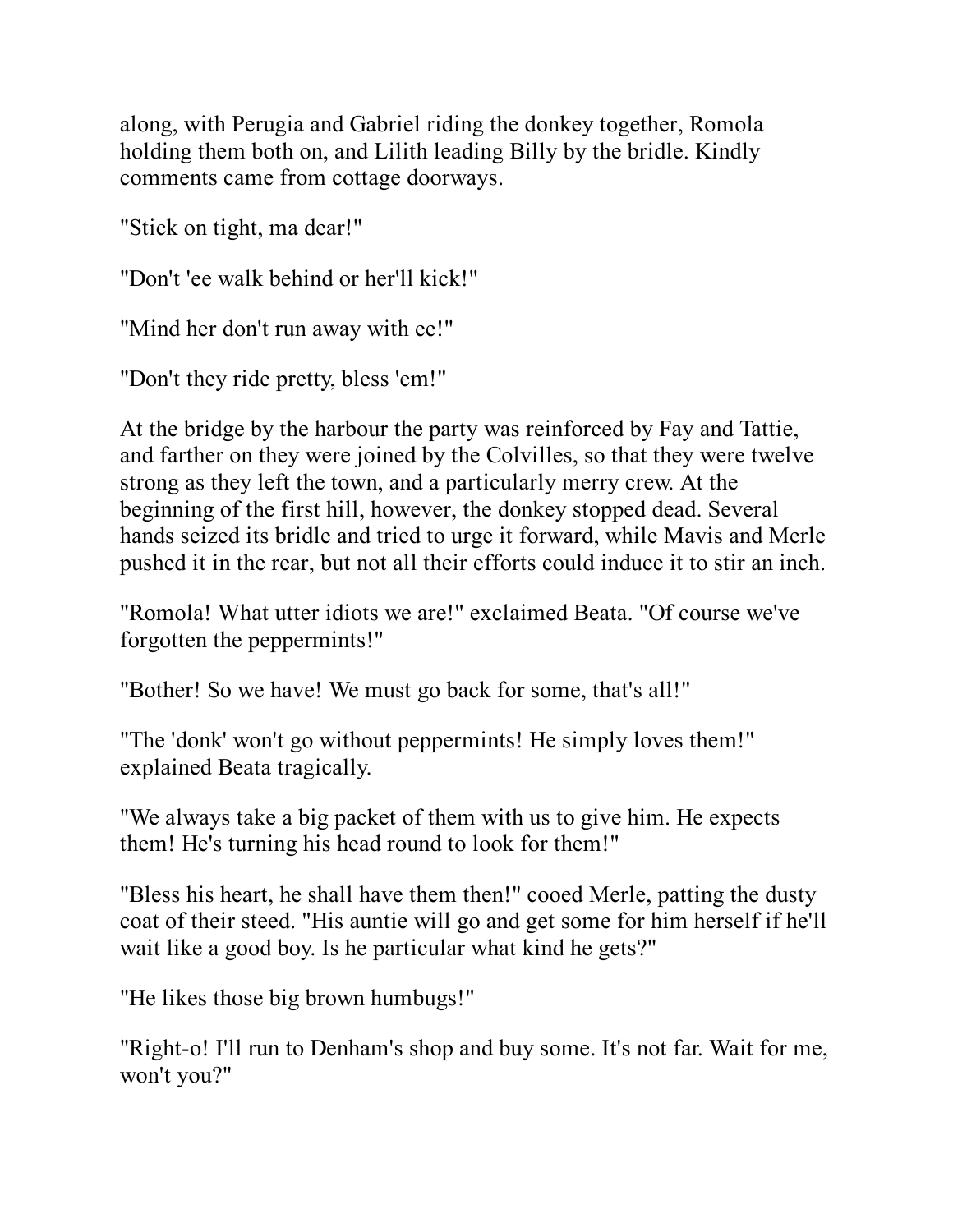"Wait!" echoed Beata. "There'll be no question of going on. Nothing but humbugs will make him move his four feet. We'll camp here till you come back."

Merle performed her errand quickly, returning with two packets of sweets, one for Billy and the other for the rest of the party. The donkey, after consuming several peppermints, condescended to move on, and the procession started once more. They had not gone far, however, before a mishap occurred: in lieu of saddle a cushion had been tied on to Billy's back, the strap had loosened, the cushion suddenly slipped, and Perugia and Gabriel descended into the road. Romola managed to break their fall, but they were both terrified, and refused to mount again, so Constable took a turn instead, holding the bridle himself, while Lilith, with all the Castleton instinct for artistic effect, gathered posies of wild flowers and wove them into a wreath for the donkey's neck.

The small people could not walk fast, and the steed stopped so often to demand refreshments, that the expedition was very leisurely and they did not proceed far. They had only reached the point above the lighthouse when Mavis, with an eye on her wrist watch, declared it was time to turn back.

"We'll go with you another time, when we haven't to trail all this crew along!" sighed Beata, as she bade good-bye to her friends. "Children are a nuisance if you want to get on quickly. I'd have left them in the garden if I could! Come and see us again at The Haven, won't you? I wish Claudia and Morland were at home and we'd have some music. Well, I shall see you next week, I suppose. I'm to have my first violin lesson on Monday. I don't know whether I'm glad or not. I expect I shall be terrified of Mr. Barlow. I learnt from a lady before. How I'm going to practise and do all the home lessons Miss Mitchell sets us I can't imagine! I think I shall strike like the 'donk' and refuse to stir unless they give me peppermints!"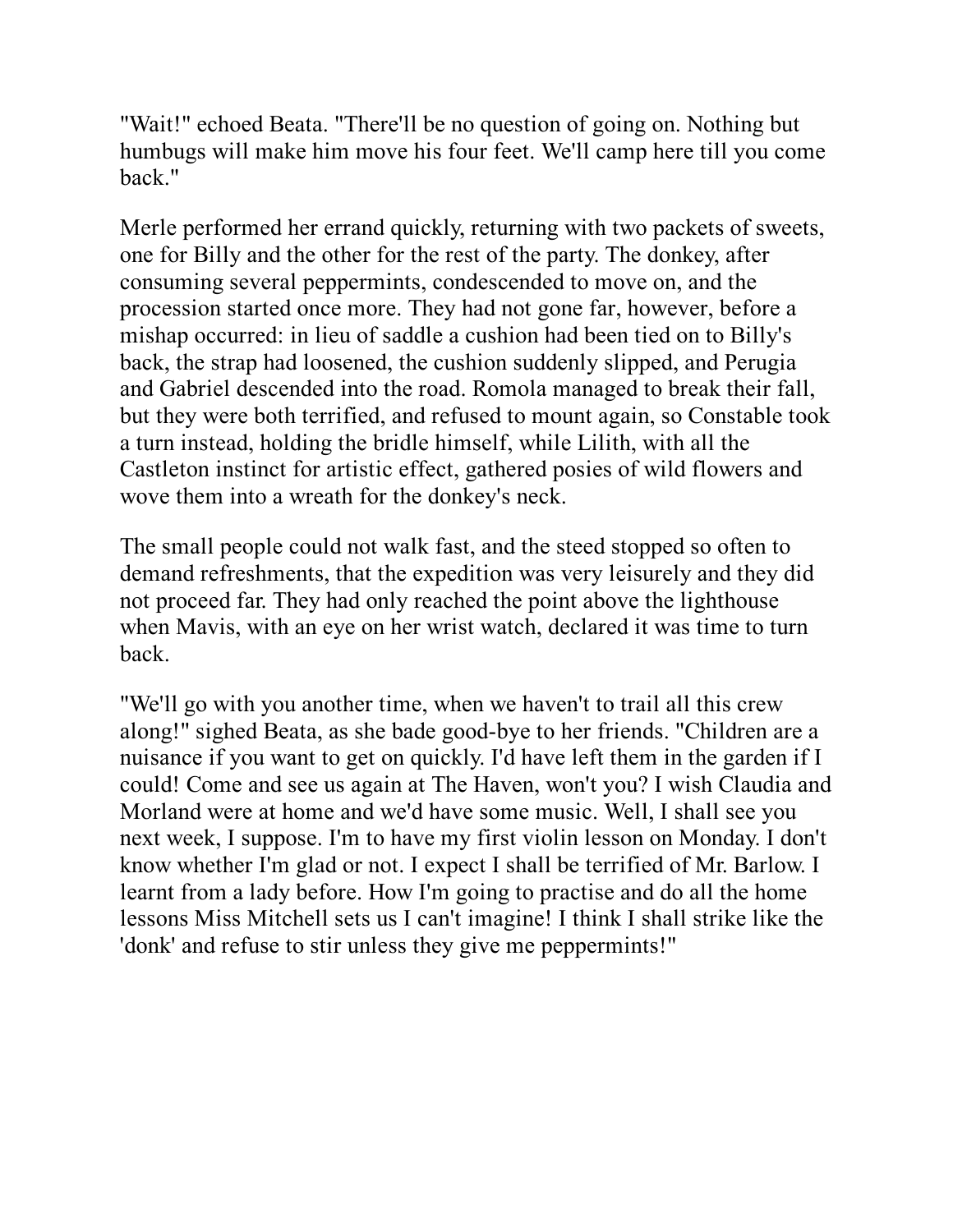### **CHAPTER V**

Miss Mitchell, B.A.

Naturally at present the most prominent person at 'The Moorings' was Miss Mitchell. Hers was a task which required a combination of a number of very high qualities. It needed force of character and tact, initiative and patience, energy and experience. To reorganise an old school is a far more difficult matter than to start an entirely new one, especially when those responsible for the former *régime* have not absolutely retired. To a certain extent the Misses Pollard had given their teacher a free hand, but she realised that at first it would be wise to go slowly and not make the changes too drastic. She did not yet know what stuff she had to work upon, the characters or capacities of her pupils, or their readiness to adopt her ideas. While leading the school, she wished it to be self-developing, that is to say, she thought it better to give the girls a few general directions, and allow them to run their own societies, than to arrange all such matters for them.

"Never mind if they make a few mistakes," she said to Miss Fanny, who held up her hands in horror at some of the names chosen to serve on committees. "If a secretary proves inefficient, the others will very soon call her a 'slacker,' and she will have to reform or resign. It will be a question of public opinion. A girl may shirk her lessons in school and her classmates don't much care, but if she shirks the work she has undertaken to do for a society they will be very indignant. These clubs are an elementary object-lesson in community life, and will teach that each individual must do something for the general good. The girls must 'feel their feet' before they can run; they'll probably have difficulties but they'll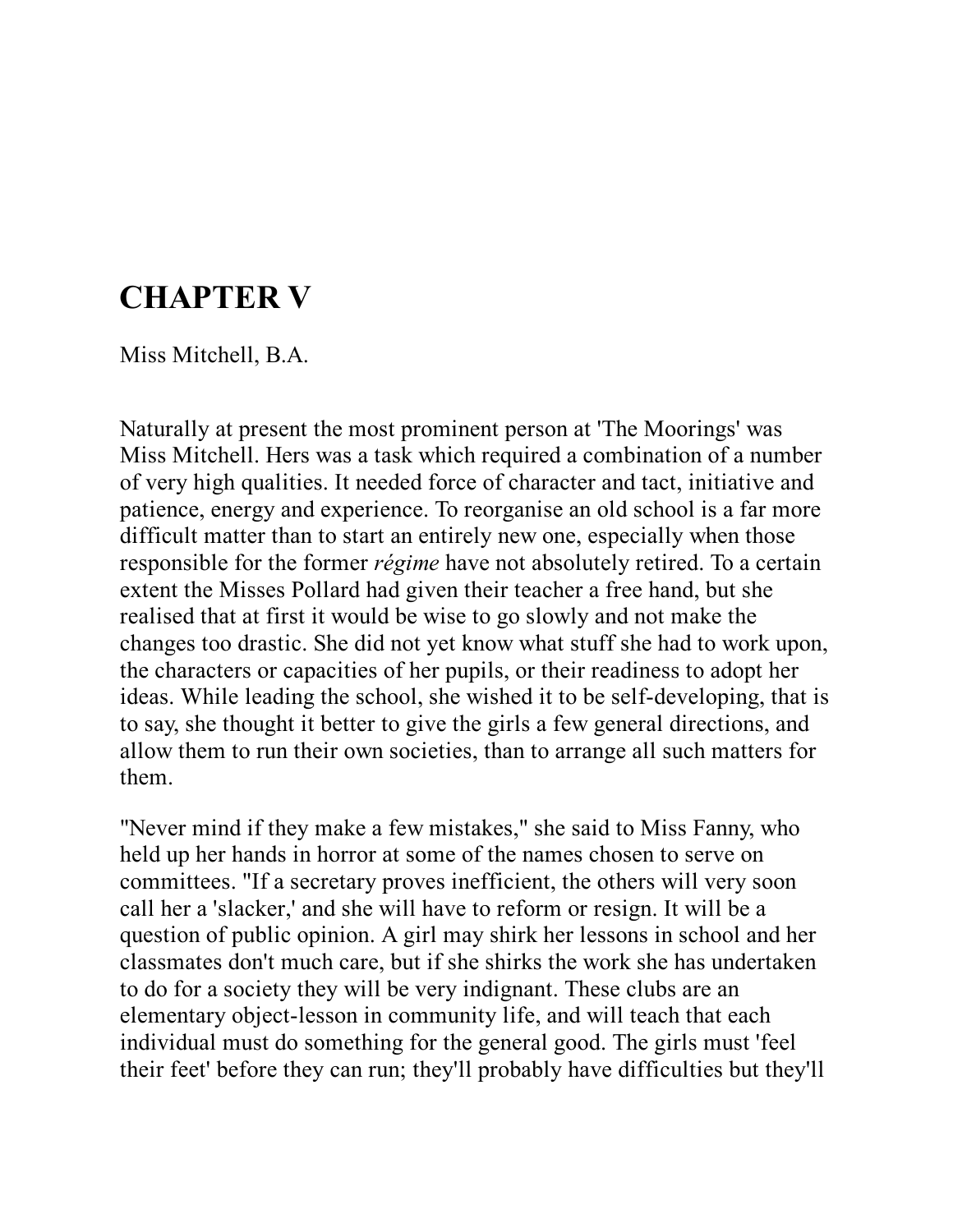learn by experience, and in the meantime they'll be shaping their own traditions."

"Ye-es; I suppose you're right," dubiously agreed Miss Fanny, whose ideal of management was to trust everything in the hands of a few girls whom she knew best and discourage any signs of individuality on the part of the others.

As regards the work of the various forms Miss Mitchell, helped by her assistant mistress Miss Barnes, made many innovations. She introduced new subjects and fresh modes of teaching, and fixed a very high standard of efficiency. She expected great concentration, and exacted hard work, especially in the matter of home preparation, but she was an exceedingly interesting teacher and put much enthusiasm into her lessons. She had a theory that no subject was really absorbed unless it was vividly realised by the pupils.

"Imagination is half the value of education" was her favourite saying. "A child may reel off a string of facts, but unless it can apply them they are undigested mental food and of no use. What I want to do is to find out how far each girl understands what she has learnt. Mere parrot repetition is quite valueless in my opinion, and most public examinations are little better."

Miss Mitchell's method of testing the knowledge of her pupils was undoubtedly modern. She would teach them certain episodes of history, explaining particularly the characters of the various personages and the motives for their actions, then, instead of a verbal or written catechism on the lesson, she would make the girls act the scene, using their own words, and trying as far as possible to reproduce the atmosphere of the period. Free criticism was allowed afterwards, and any anachronisms, such as tea in the times of Queen Elizabeth, or tobacco during the Wars of the Roses, were carefully pointed out. Most of the girls liked this new method immensely. It encouraged their dramatic instincts, and resembled impromptu theatricals. It was a point of honour to throw themselves thoroughly into the parts, and they would often prepare themselves at home by reading up various points in histories or encyclopaedias. This was exactly what Miss Mitchell aimed at.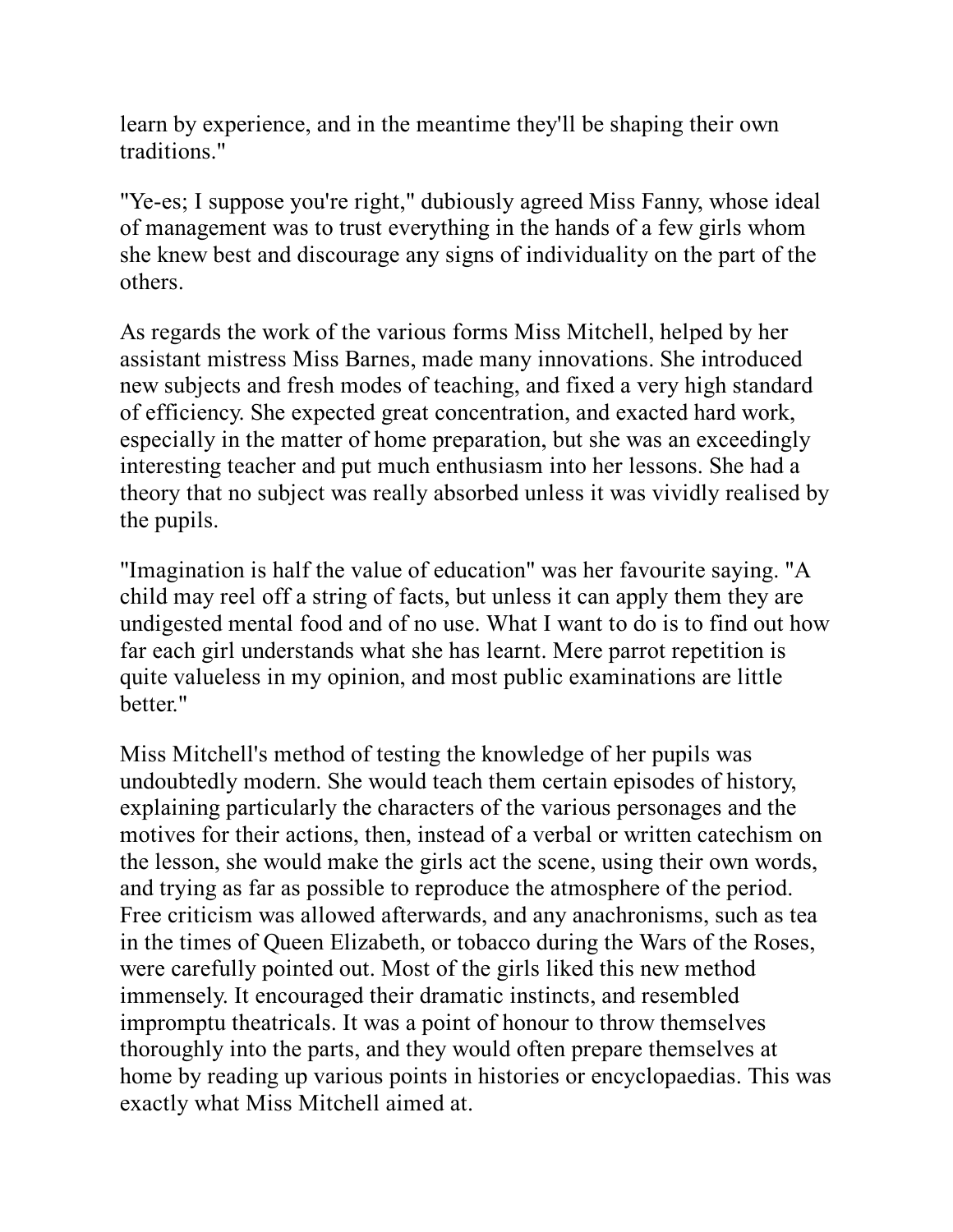"They're educating themselves!" she explained to Miss Fanny. "They'll never forget these facts that they have taken the trouble to find out. Once a girl has realised the outlook of Mary Queen of Scots or Elizabeth, and has learnt to impersonate her without glaring mistakes, she has the keynote to the history of the times. When she has spoken to 'Darnley,' 'Black Bothwell,' 'Rizzio,' 'John Knox,' or to 'Bacon,' 'Raleigh,' 'Essex,' and 'Sidney,' she has turned mere names into real personages, and will be no more likely to confuse them than to mix up her friends. By supplying her own dialogue she shows exactly how much she knows of the character, and I am able to judge how far the lesson has been assimilated. Fifteen years hence I venture to think Scottish Mary or Queen Elizabeth will still be vivid remembrances to her; but would she be able to tell the date of the battle of Pinkie? And would it be of very vital importance whether she did or not? In my opinion to grasp the main motives of history and to follow the evolution of the British nation is far more necessary than memorising dates. Of course, a few must be insisted on, or there would be no means of relative comparison, but these few, accurately learnt, are better than a number repeated glibly without any particular conception of their importance."

In the teaching of geography Miss Mitchell also put her theories into action. As taught in many schools she thought it was a wearisome subject.

"You don't want to knock into a child's head the names of the capes and bays of Africa or the population of Canada, but you want to give it some conception of the different countries on the face of God's earth. Instead of making it learn the exports of Italy, show it pictures of the orange groves and of gathering the olives, and it will name you the exports for itself. Geography ought to be as interesting as a game."

And so indeed she contrived to make it. She had brought a magic lantern to school with her, and used it for most of her lessons, arranging thick curtains to darken the windows. She had a selection of good slides showing many different countries, and when her pupils were somewhat accustomed to these she would test their knowledge by exhibiting one and asking them where it was, whether in a hot or cold country, what kind of people lived in such a place, what fruits, flowers, and animals would be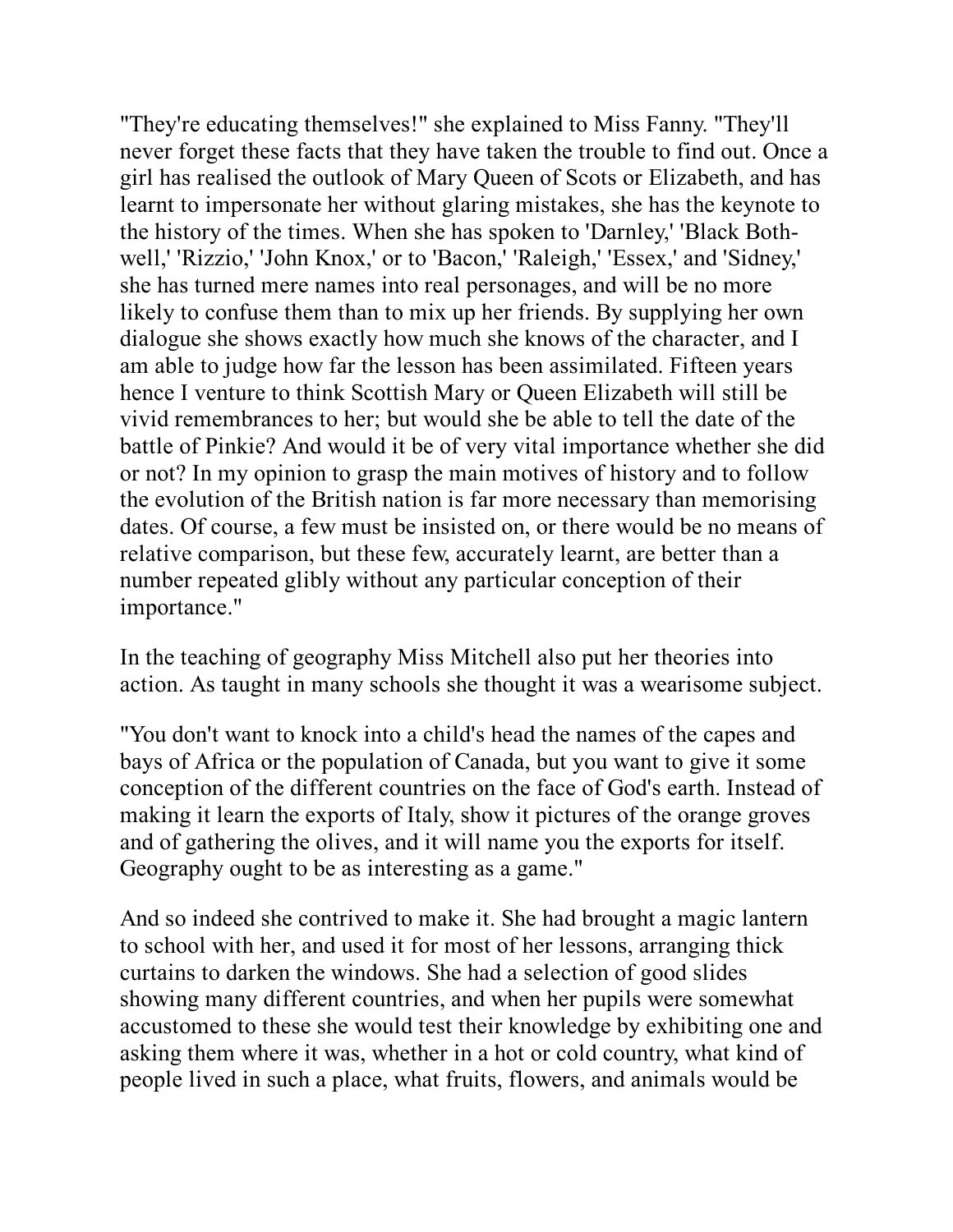found there, and for what reasons British traders went to it. If the girls made mistakes she would show them again the particular slides relating to the place, explaining where they had been wrong, and taking them, by means of the eye, on a short foreign tour.

"Imagine you're there and you'll feel quite travellers!" she would say. "Now on this slide you notice a little pathway up the hill among some trees. If you could walk up that path what would you be likely to find? What language would the people, whom you met, speak? And how would they be dressed?"

Geography on these lines became very attractive, and, as in the case of the history lessons, the girls eagerly looked out all kinds of points in books of reference so as to come to class armed with information about the birds, flowers, or native customs of some particular country. By visualising the place, imagining themselves to be there, and relating all they saw, they created such vivid mental pictures that they could almost believe they had spent the hour really in Africa or South America, as the case might be.

"You'd know what clothes to take with you to India or Canada at any rate," said Miss Mitchell, "and what sort of a life you must be prepared to live there. Before the term is over I think you'll realise what British women are doing all over the globe. Climatic conditions have an immense effect upon people and ought to be properly understood. The knowledge of these is the foundation of the brotherhood of races."

It was not only in history and geography that Miss Mitchell made innovations. French also was to be on a different method. It had always been a successful subject at 'The Moorings,' though it had developed along old-fashioned lines. Mademoiselle Chavasse, however, had left, and the new Mademoiselle came from a very up-to-date School of Languages in London. She taught largely by the oral system, making her pupils repeat words and build them into sentences, like babies learning to talk. She used English as little as possible, trying to make them catch ideas in French without the medium of translation. Thus, in a beginners' class she would hold up a book and say, "le livre," then placing it *on* the table or *under* the table would extend her sentence to show the use of the prepositions. The girls soon began to grasp the method, and learnt to reply in French to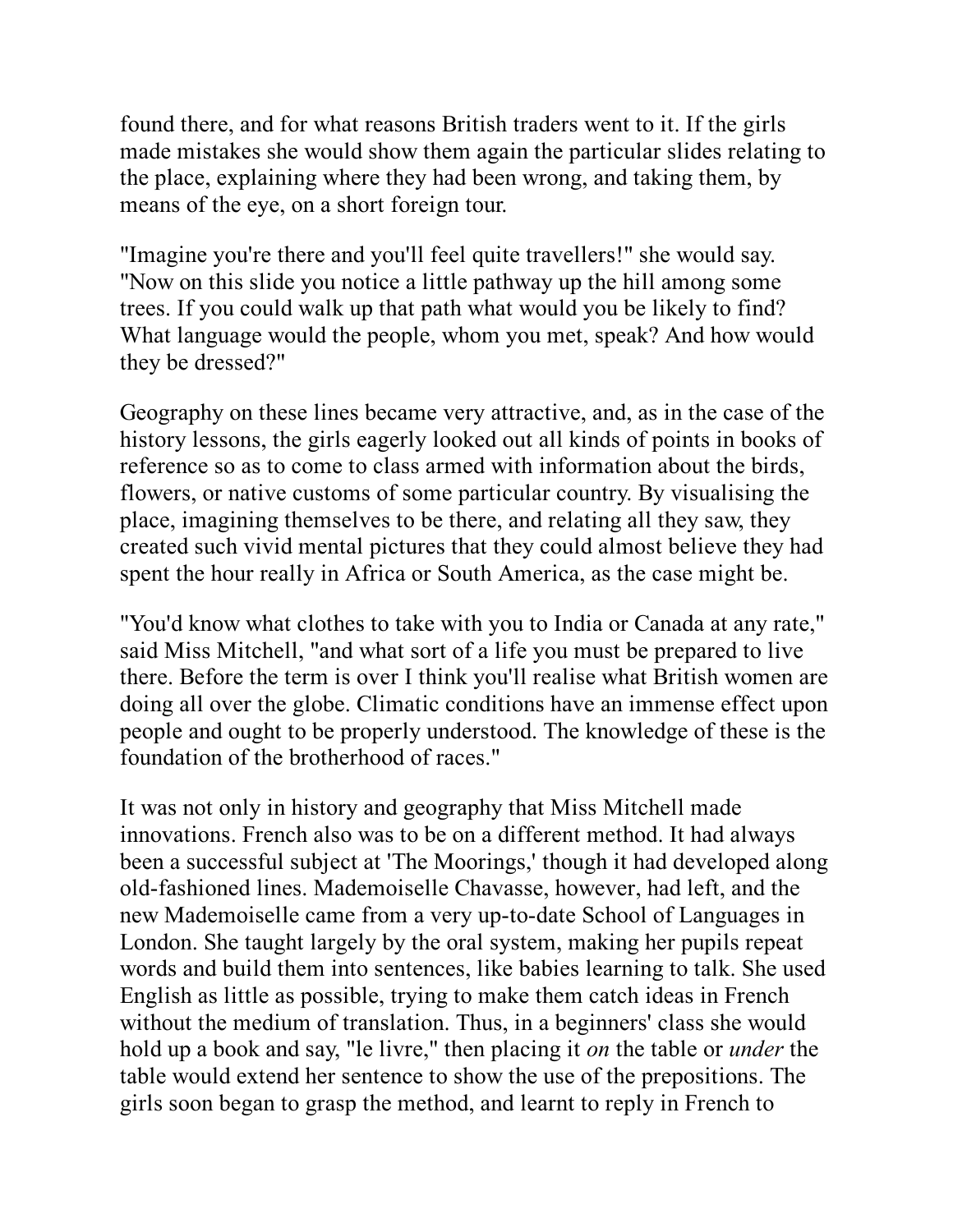simple questions asked them, and were given by degrees a larger vocabulary and encouraged to try to express themselves, however imperfectly, in the foreign tongue. She also instituted French games, and set the whole school singing, "Qui passe ce chemin si tard?" or "Sur le pont d'Avignon," while several of the Fifth form who could write letters in French were put into correspondence with schoolgirls in France.

Miss Pollard and Miss Fanny, who had gasped a little at some of the drastic changes, were pleased with the improvement in the teaching of French, and still more so with the innovations with regard to music. This had been a very special subject at St. Cyprian's College, where Miss Mitchell had been educated, and she was anxious to introduce some of the leading features. Her theory was that most girls learn to play the piano, a few practise the violin, but hardly any are taught to understand and appreciate music, apart from their own often unskilful performances. She arranged, therefore, to hold a weekly class at which a short lecture would be given on the works of some famous composers, with musical illustrations. A few of the selections could be played by the pupils themselves or by Miss Fanny, and others could be rendered by a gramophone. The main object was to make the girls familiar with the best compositions and cultivate their musical taste.

"Constant listening is the only way to learn appreciation," said Miss Mitchell. "You form a taste for literature by reading the best authors, not by trying to write poetry yourself! Learning an instrument is a good training, but certainly only a part of music—to understand it and criticise it is quite another matter."

So all the school, including even the little girls, met to listen to the masterpieces of Beethoven, Chopin, or Schubert, and were encouraged to note particular points and to discuss them intelligently.

"At the end of the term," said Miss Mitchell, "we'll have a concert, just among ourselves, and then I hope some of you will surprise me. You must all practise hard, because it will be a great honour to be asked to play on that particular afternoon."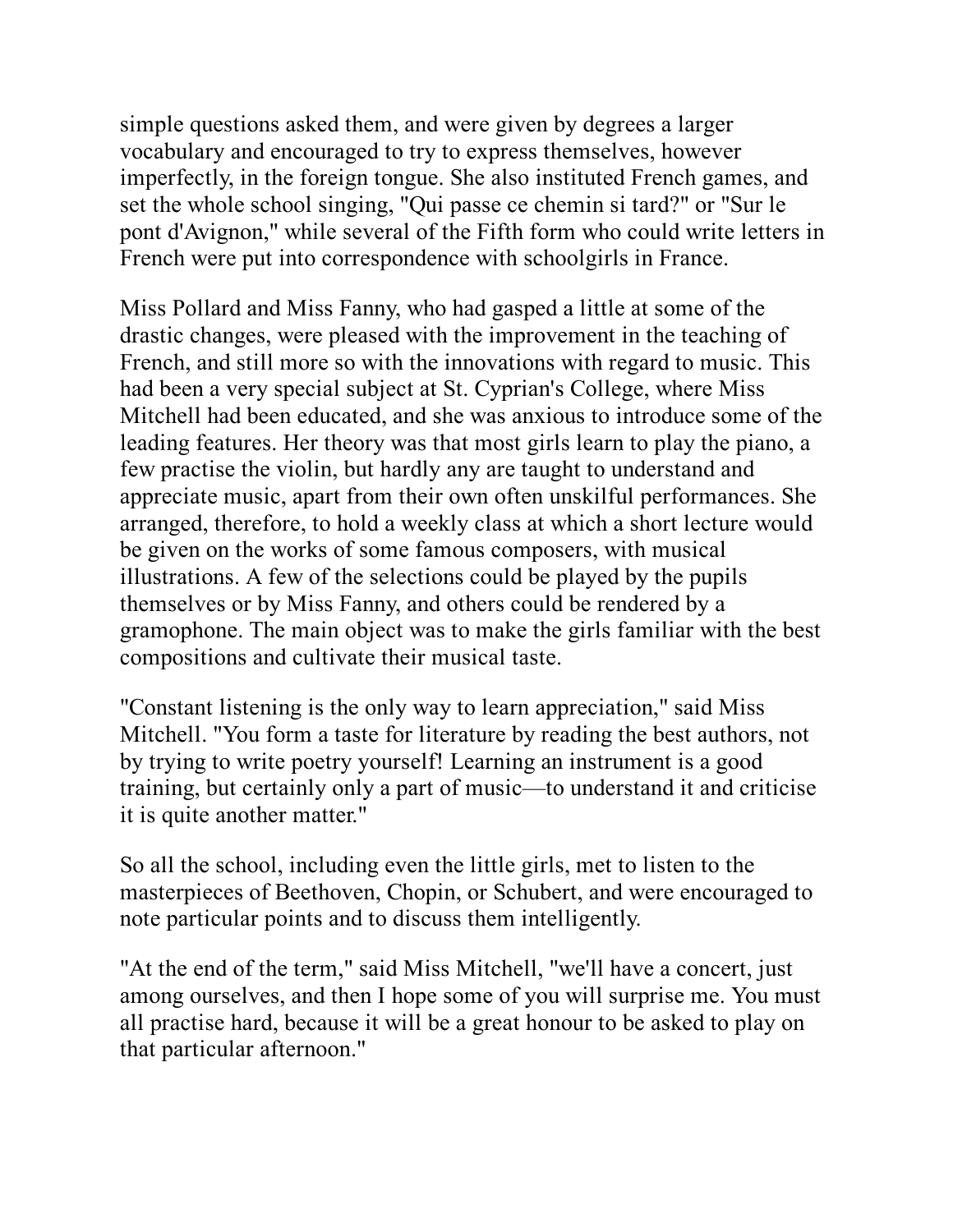In revising the curriculum of 'The Moorings' upon these very modern lines, Miss Mitchell did not neglect the athletic side. The school did not yet possess a gymnasium, but there were classes for drill and calisthenics, and games were compulsory.

"A good thing too!" commented Merle. "Some of the girls are fearful slackers! They've never been accustomed to stir themselves. Maude Carey hardly knows how to run. I believe she thinks it's unladylike! And Nesta would shirk if she could. Those kids need a fearful amount of coaching. I shall have my work cut out with them."

Merle, owing to her enthusiasm for sports, had been chosen as Games Captain, and was doing her best to cultivate a proper enthusiasm for hockey in the school. In this matter she had the full co-operation of the new mistress. Merle liked Miss Mitchell, whose cheery, breezy, practical ways particularly appealed to her. Merle was not given to violent affections, especially for teachers, so this attraction was almost a matter of first love. She, who had never minded blame at school, found herself caring tremendously for praise in class. It raised the standard of her work enormously. She could do very well if she tried. She had always poked fun at girls who took much trouble over home lessons, and had been accustomed to leave her own till the last possible moment. It was certainly a new phase to find her getting out her books immediately after tea, or practising for half an hour before breakfast. She was ready to do anything to win notice from Miss Mitchell, and was decidedly jealous that Iva and Nesta, being boarders, were able to see more of her, and thus establish a greater intimacy. Merle always wanted to 'go one better' than the other monitresses. The status of all four was exactly equal, and so far there was no head girl at 'The Moorings.' Merle had indeed taken a most prominent part at the general meeting of the school, but though she might be the unacknowledged leader, that gave her no increased authority. Sometimes her excess of zeal led to ructions. Miss Mitchell had strongly urged the necessity of improving the games, and particularly of training the juniors to play hockey properly. Merle seized upon them at every opportunity and made them practise. One afternoon, as everybody filed out at four o'clock, she captured her recruits and began some instruction. But unfortunately it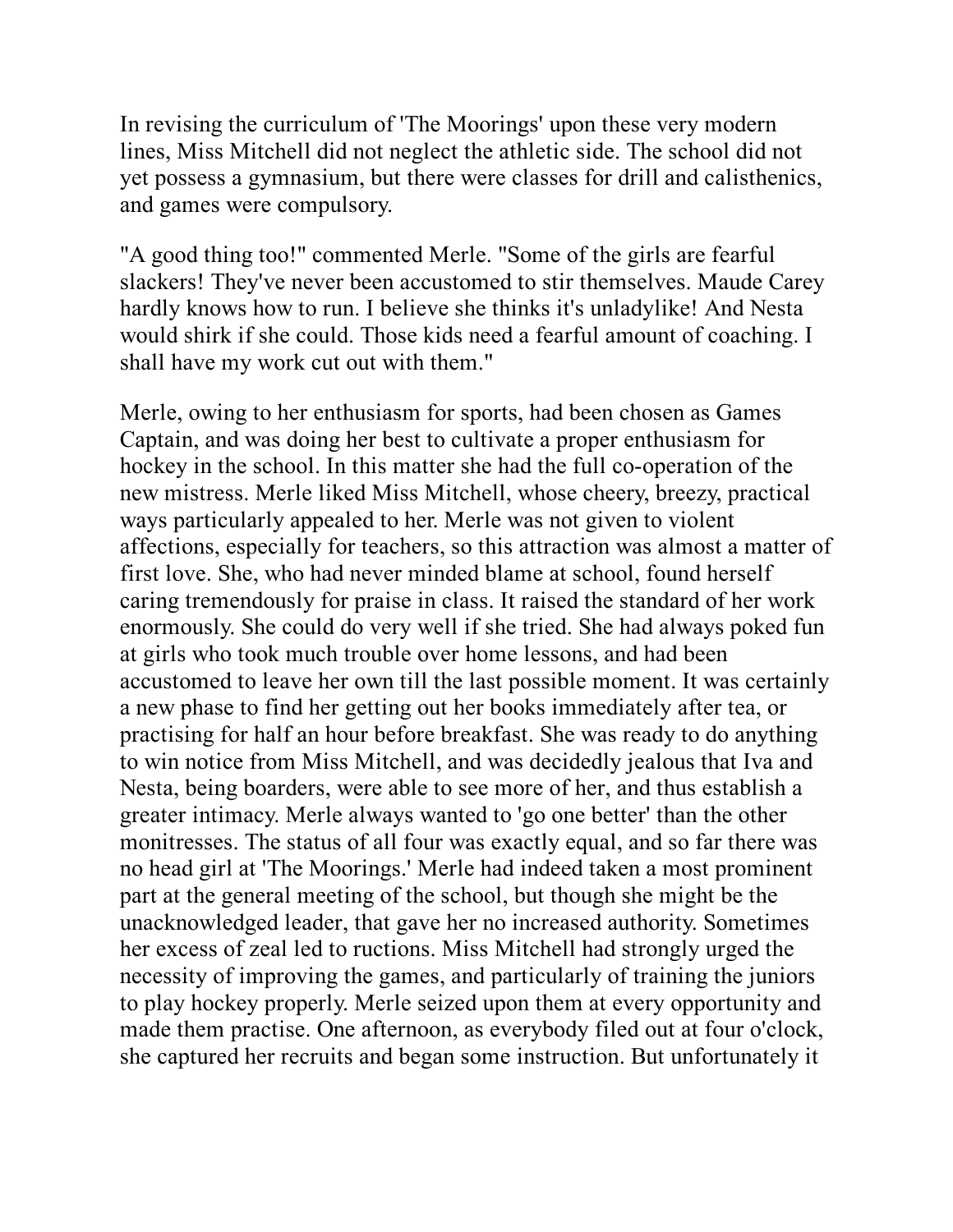happened that Winnie and Joyce, who were her aptest pupils, were wanted by Nesta for schemes of her own, and she came and called them in.

"Can't spare them now!" objected Merle briefly.

"Sorry! But they'll have to come!"

"Not if their Games Captain wants them!"

"I'm their hostel monitress!"

"Miss Mitchell asked me to see to the hockey!"

"Then you must get day-girls to stay for your practice. I've instructions to see that all the boarders come straight back to the hostel after school!"

Merle gave way with a very bad grace. She felt that Nesta was interfering out of sheer officiousness.

"What a jack-in-office!" she grumbled under her breath. "I believe those boarders may do anything they like until tea-time. Nesta needn't plume herself upon being prime favourite with Miss Mitchell. She may whisk Joyce and Winnie off now and spoil our practice, but I'll be even with her in some other way!"

In talking about the various school institutions, Miss Mitchell mentioned one day that there ought to be a general record of the various societies and their officers, and the work which they had undertaken to do.

"It should be kept in the study so as to be available any time for reference," she said. "It would be a far simpler method than having to ask the secretaries for particulars."

This gave Merle an idea. She said nothing to her fellow-monitresses, but she at once began to compile the list which Miss Mitchell wanted. She was determined to do it beautifully. Her handwriting was not remarkably good, so she decided to type it. There was a little typewriter in Uncle David's consulting-room, which he allowed her to use, and though she was so far from being an adept at it that it actually took her longer than using pen and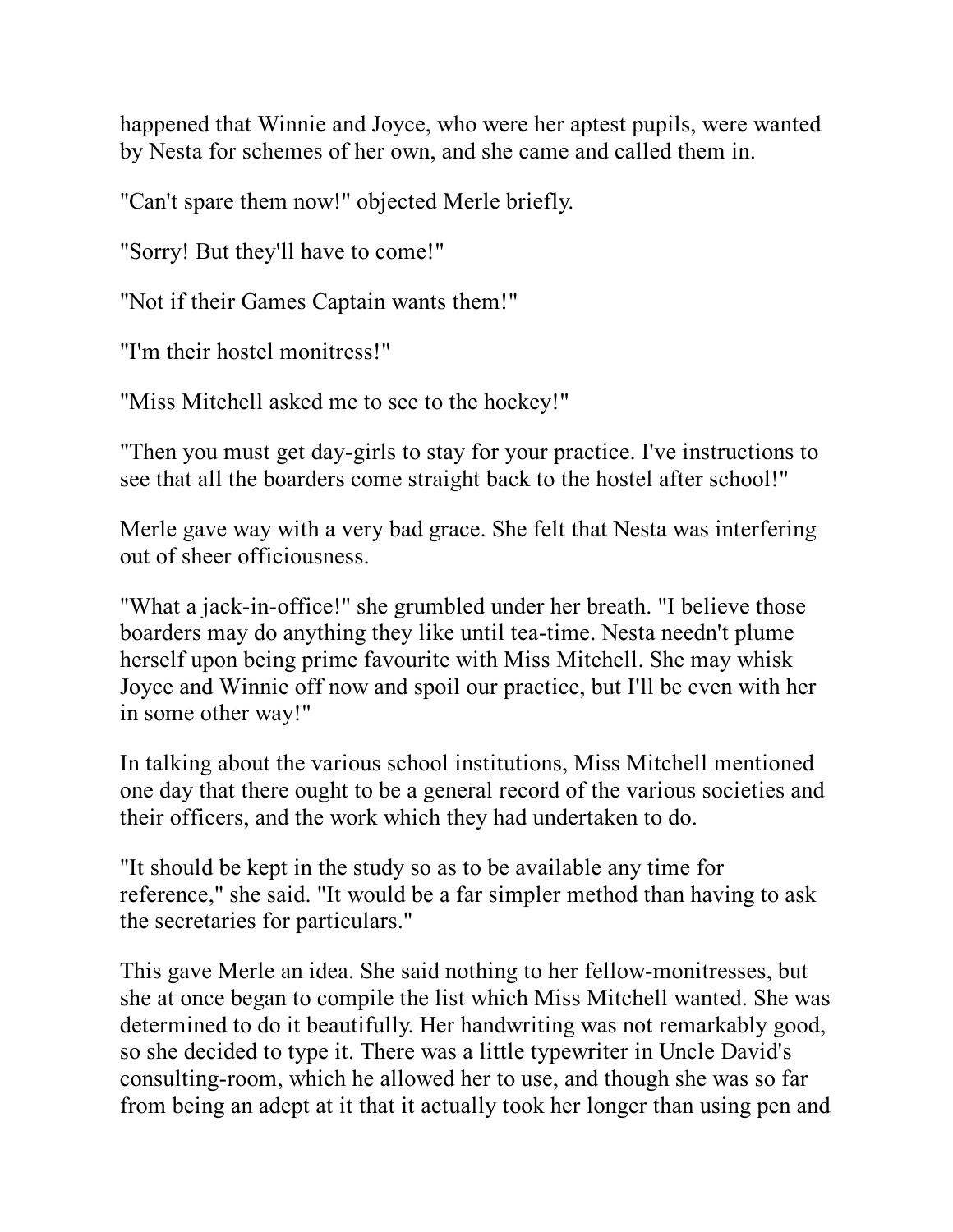ink, she thought the result would justify the trouble. She meant to stitch the sheets together and fasten them inside a cardboard cover, decorated with an artistic design. She set to work upon it with much energy and enthusiasm.

She was leaving school one afternoon when Muriel Burnitt ran up to her.

"By the by, Merle! Can you give me the names of the committee of the Nature Club? I can't just remember them all."

"What d'you want them for?" asked Merle suspiciously.

"Oh, to write out for Miss Mitchell! She was asking for a list the other day."

"Fay Macleod is secretary of the Nature Club. She'd be able to tell you exactly," temporised Merle.

"So she would! I'll ask her to-morrow."

Merle went home with her head in a whirl. It was quite evident that Muriel had hit upon exactly the same idea as herself, and intended to present Miss Mitchell with a full record of the societies.

"Only, hers will probably be written in an exercise-book and not be half as nice as mine! She mustn't forestall me, though! However artistic my list is, it will fall very flat if Muriel gives hers in first. I've got to finish it somehow to-night and take it to school to-morrow morning. That's certain!"

When Merle made up her mind about anything, nothing could move her. Directly she got home she set to work upon the book-back, and toiled away at it, utterly ignoring her preparation. In vain Mavis urged the claims of Latin verbs and Shakespeare recitation.

"I shan't stop till I've finished this!" declared Merle stubbornly. "Not if I sit up all night over it. Bother the old 'Merchant of Venice' and beastly Latin verbs! I'll glance through them at breakfast-time and trust to luck.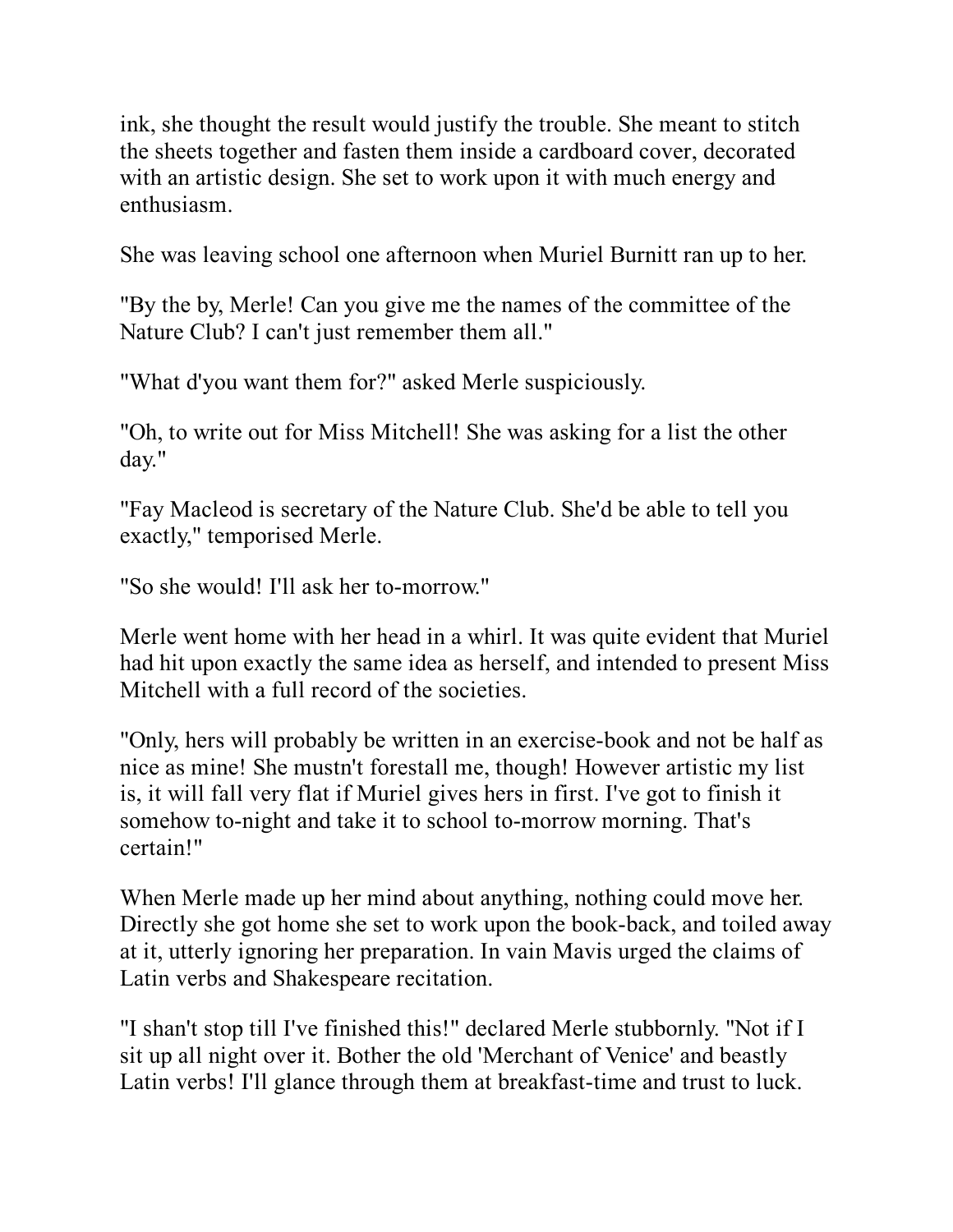Surely Miss Mitchell will understand when she knows how busy I've been over this! I shall give it to her before nine o'clock."

"Can't I help you? I've finished my prep."

"No, thanks! I want it to be entirely my own work."

Merle was not so clever at drawing as Mavis, but she contrived to turn out a very pretty cover all the same. She illuminated 'The Moorings' in large letters upon it, and painted a picture of a boat moored to a jetty below, as being an appropriate design. She stitched the typed sheets, fastened the whole together, and tied it with a piece of saxe-blue ribbon (saxe was emphatically Miss Mitchell's pet colour), then she printed upon the back of it, 'With much love from your affectionate pupil Merle Ramsay.' She sat up over it long after Mavis and Aunt Nellie had gone to bed, and, indeed, finished it hurriedly under the eyes of Jessop, who was waiting to turn out the gas.

"Can't I just look over my Latin?" implored Merle.

"Not a word!" declared the old servant. "Put those books away, Miss Merle, and go upstairs. We'll be having you with brain-fever at this rate! I don't approve of all these home lessons. Why can't they teach you what they want to in school, I should like to know? That's what teachers are paid for, isn't it? I've no patience with this continual writing in the evenings. A nice bit of sewing would be more to my mind. You've not done more than an inch of that crochet pattern I taught you. Being monitress is all very well, I daresay, but I'm not going to let you sit up till midnight, my dearie, over your books. Not if I have to go myself to Miss Pollard, and tell her my mind about it."

Merle had meant to wake up a little earlier and run through her preparation, but she was sleepier than usual next morning, and had to be roused by Mavis. She opened her eyes most unwillingly.

"I never heard Jessop bring the hot water. It can't be half-past seven! Oh, bother! I'd give all the world to be left quiet in bed! Go away!"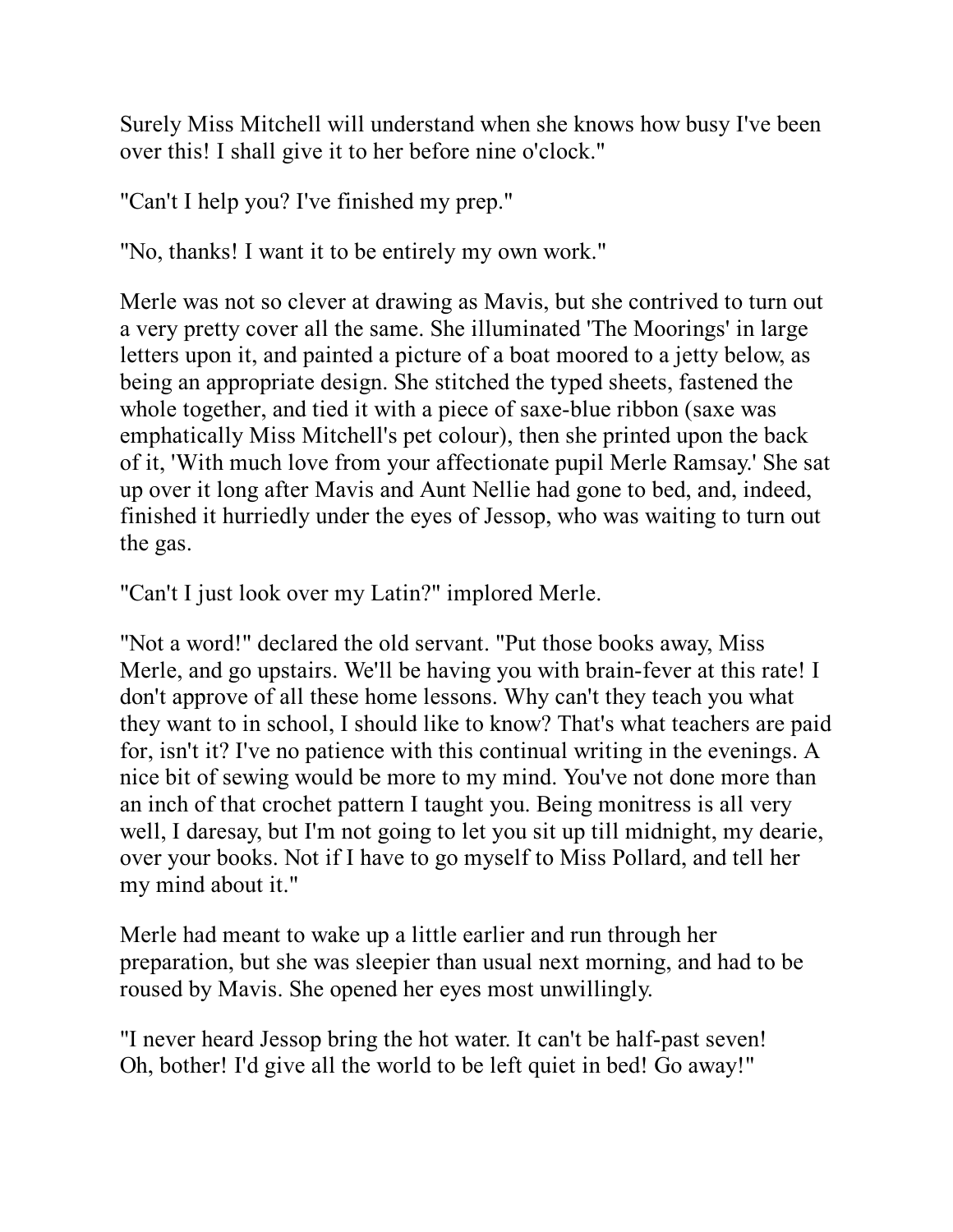"All right! Stop in bed, and let Muriel give her list to Miss Mitchell!" said Mavis.

Whereupon Merle groaned, sat up, and began to pull on her stockings.

"Guess I'll take the wind out of Muriel's sails!" she murmured.

The list was beautifully wrapped up in a sheet of new tissue-paper, and Merle carried it proudly to school. Miss Mitchell was generally in the study from about 8.45 till 9 o'clock, so there would be nice time to present it before call-over. On this particular morning, however, as fate would have it, the study was unoccupied. Merle peeped in many times, went to the hostel, asked the boarders if they had seen Miss Mitchell, but was utterly unable to find her. She seemed to have mysteriously disappeared, and only walked in, from no one knew where, just in time to take the register. The Fifth form marched away to its classroom, and Merle's offering, for the present, was obliged to be consigned to the recesses of her desk.

Latin was the first lesson, and as far as she was concerned it was a dismal failure. Miss Mitchell looked surprised at her ghastly mistakes, and one or two of the girls glanced at each other. Merle was hot and flustered at the close of the hour, and closed her books with relief. She hoped to manage a little better in 'The Merchant of Venice,' which was at least an English subject. The girls were supposed to learn the notes, and were questioned upon them and upon the meaning of the passages, and she trusted to native wit and successful guessing to supply her answers. The teacher, however, very soon grasped the fact that Merle knew nothing about the lesson, asked her to recite, and found that she broke down at the end of three lines.

"You're absolutely unprepared!" said Miss Mitchell scathingly. "A nice example for a monitress to set to the rest of the form! Come to the study at eleven, and report yourself! I'm astonished at you, Merle!"

A very depressed and humiliated monitress entered the study at 'interval' to receive her scolding.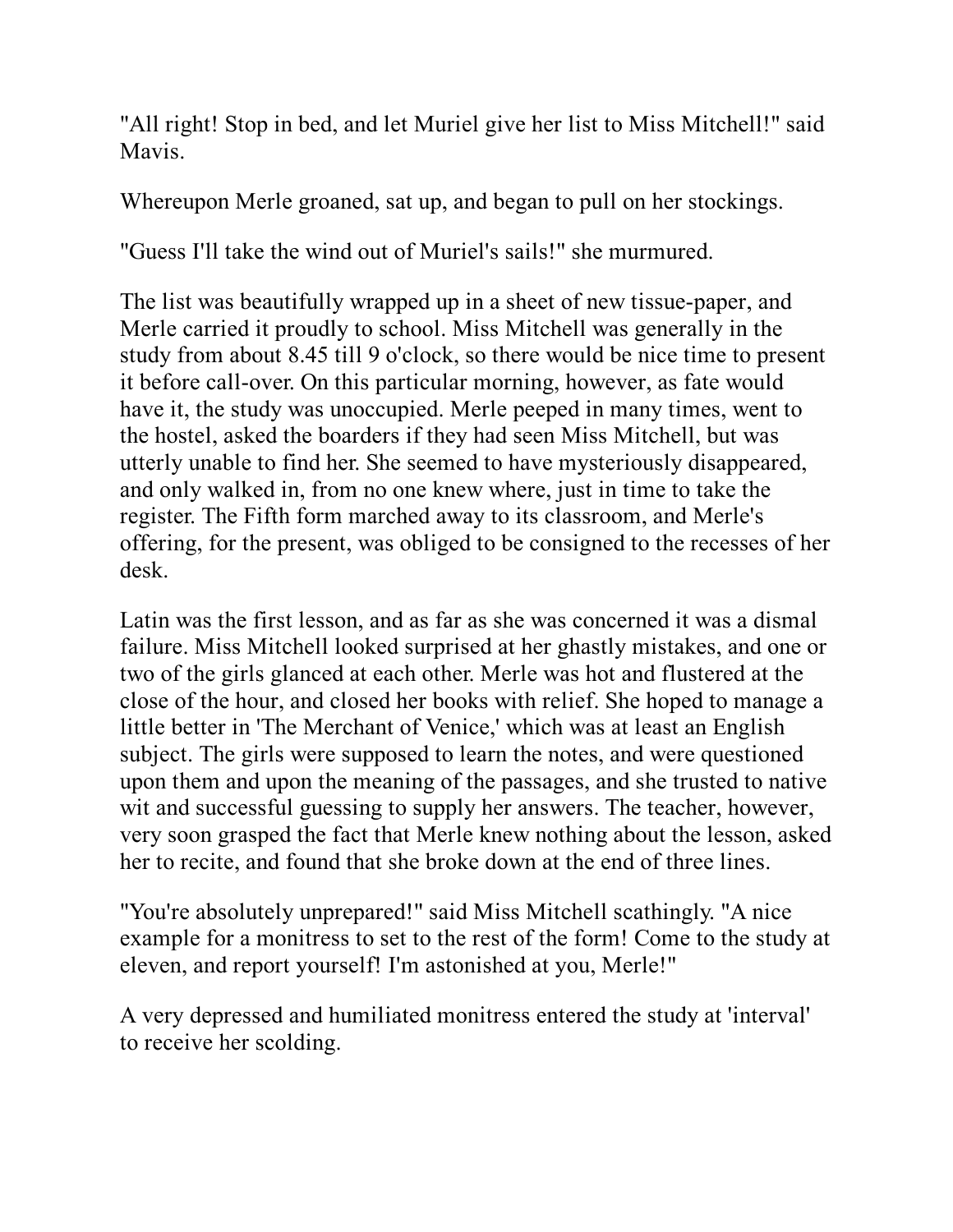"I can't understand you! You have been doing so well. Why have you suddenly slacked off?" asked her inquisitor, who believed in getting to the bottom of things if a girl shirked her work.

Merle, who was too much upset even to mention her reason, and who had left the offering inside her desk, said nothing, and only looked unutterably miserable. Matters, therefore, were at rather a deadlock, when there was a tap at the door and Mavis entered bearing the precious parcel.

"Miss Mitchell, *please*! In case Merle won't tell, I've brought this. She sat up fearfully late last night doing it for you, and that's why she didn't do her prep. Please excuse me for coming in!" and Mavis bolted in much confusion.

Miss Mitchell unwrapped the parcel and looked critically at its contents.

"It's very kind of you to have made this for me, Merle," she said, in a gentler voice. "I only wish it hadn't been at the expense of your preparation. I like the monitresses to do all they can for the school, but they must remember their own work comes first, and that they have to set an example to the rest. Don't let a thing like this happen again! I thought you would have had more discretion. The list could have waited a day or two. I was not in such a hurry for it as all that. It was kindly meant, but a little excess of zeal, wasn't it? Thank you for it all the same! There! I'll put it on my desk so that it will be always ready if I want to refer to it. Now run along, or you won't have time to eat your lunch before the bell rings."

Merle, hurrying to the dressing-room, inwardly congratulated herself.

"I got jolly well out of a bad business!" she thought. "Miss Mitchell wasn't very cross after all, and she liked the list! I've got mine in before Muriel's anyway, and it's going to stay on her desk, so she'll always have something of mine right under her eyes. She fingered that saxe-blue ribbon rather lovingly! It exactly matches her sports coat! I'll make her a calendar for Christmas and put the same kind of ribbon to hang it up by. But I don't mean to tell a single soul, in case Muriel goes and does the same! Miss Mitchell is my property, not hers!"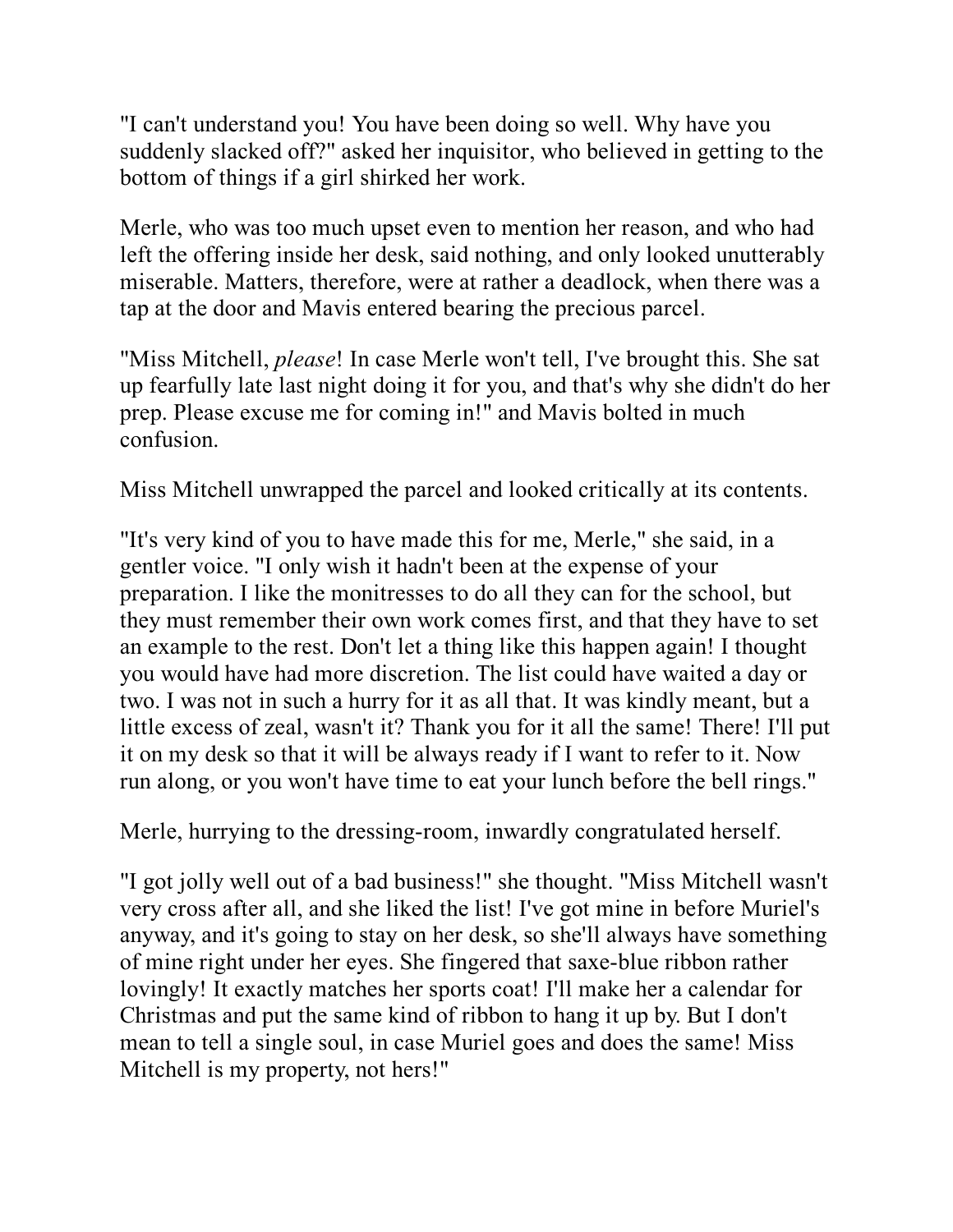# **CHAPTER VI**

Fishermaidens

Several Saturdays turned out wet, and it was not until the middle of October that Mavis and Merle were again able to motor with Dr. Tremayne to Chagmouth.

They had made arrangements for a nature ramble, so, after an early lunch at Grimbal's Farm, they went to the trysting-place by the harbour to meet the other members of the club. Beata and Romola turned up alone to-day, unencumbered by younger brothers and sisters or the donkey. They had brought businesslike baskets with them, and were armed with note-books to record specimens, some apples and nuts, and a couple of log-lines.

"We might be able to get some fishing!" they explained eagerly. "Father went out yesterday in old Mr. Davis's boat, and he brought home the most *lovely* mackerel. Wouldn't it be a surprise if we could get some for ourselves? I don't see why we shouldn't!"

The idea appealed to the others. Fish were undoubtedly a division of zoology and ought to be included in their nature study. Specimens would be no less scientifically interesting from the fact that they could be eaten afterwards. Fay instantly rushed into Helyar's General Store to buy a logline of her own; Mavis and Merle, after cautiously ascertaining the cost, invested in one between them, while Tattle, Nan, and Lizzie contented themselves with purchasing a few fishhooks and a ball of fine string.

"I suppose we ought really to take some bait with us," remarked Romola casually. "There isn't time, though, to go and dig for lob-worms. What's to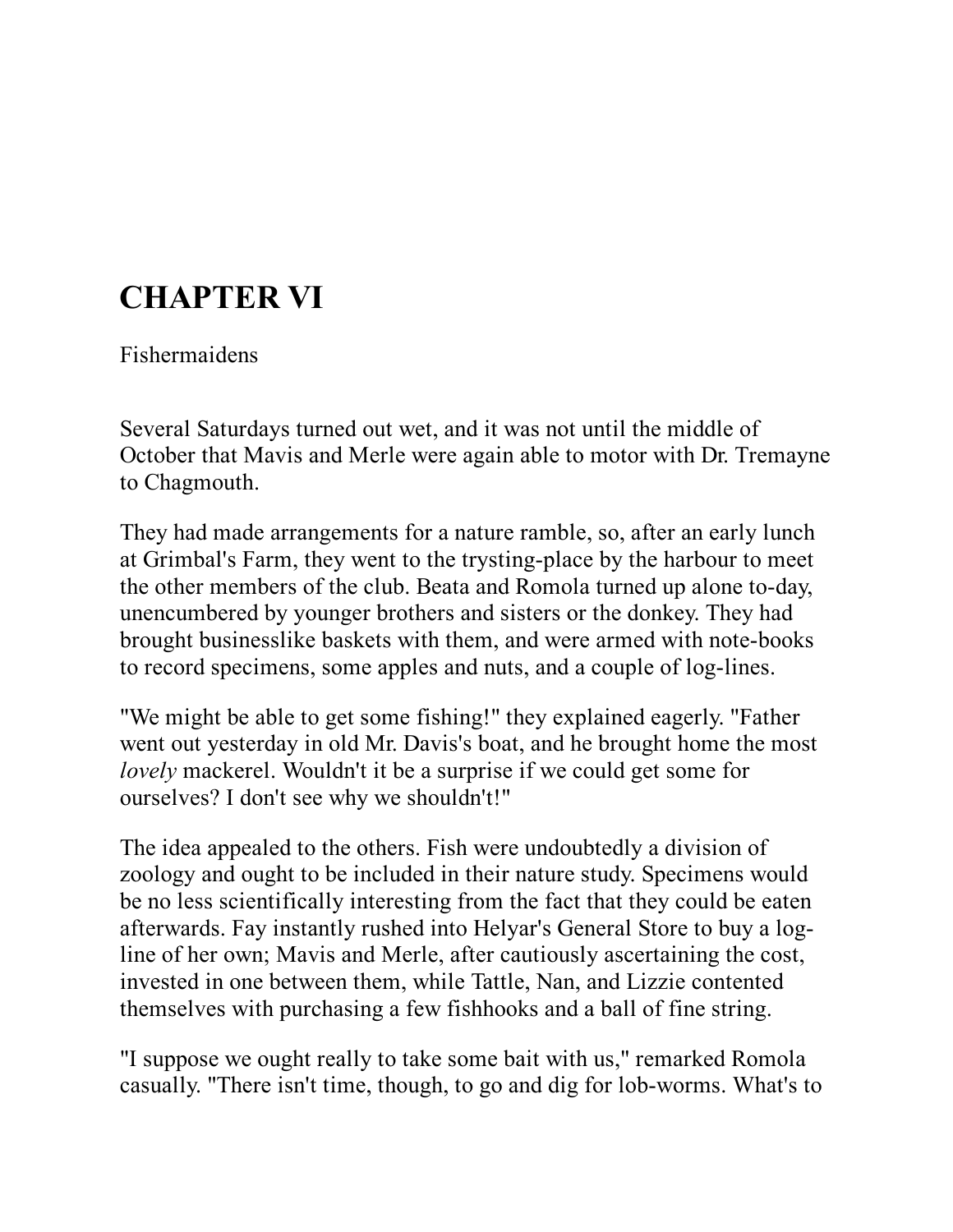be done about it?"

"Oh, we'll use limpets or anything else we can get," decreed Beata. "We'll find something along the rocks, you'll see. Mavis, where are we going? You know all the best walks. We elect you leader this afternoon."

"It's beautiful along the cliffs towards St Morval's Head. There's a path most of the way, and we can scramble where there isn't. I wouldn't have dared to take the children, but I vote we venture it."

"Anywhere you like so long as we don't waste any more time; I'm just crazy to start!" agreed Fay.

So they went by a narrow alley and up steep flights of steps to the hill above the town, and took the track that led along the edge of the cliffs towards St. Morval's Head. It was a glorious autumn afternoon, and, though the bracken was brown and withered, there were specimens of wild flowers to be picked and written down in the note-books. Summer seemed to have lingered, and had left poppies, honeysuckle, foxgloves, and other blossoms that were certainly out of season. Tattie, who was keen on entomology, recorded a red admiral, a clouded yellow butterfly, and a gamma moth, though she did not consider them worth chasing and catching for her collection.

Flocks of goldfinches and long-tailed tits were flitting about, and they spied some black-caps and pipits, and even a buzzard falcon poised in the air high above the cliffs. Here quite a little excitement occurred, for several sea-gulls attacked the buzzard and with loud cries tried to drive it away, following it as it soared higher and higher into the heavens, and finally routing it altogether and sending it off in the direction of Port Sennen.

The path along which the girls had been walking was the merest track through the bracken. So far there had been either a low wall or a hedge as a protection at the edge of the cliff, but now these outposts of civilisation vanished and they were at the very brink of the crags. Tattie, whose head was not of the strongest, turned giddy and refused to go farther; indeed,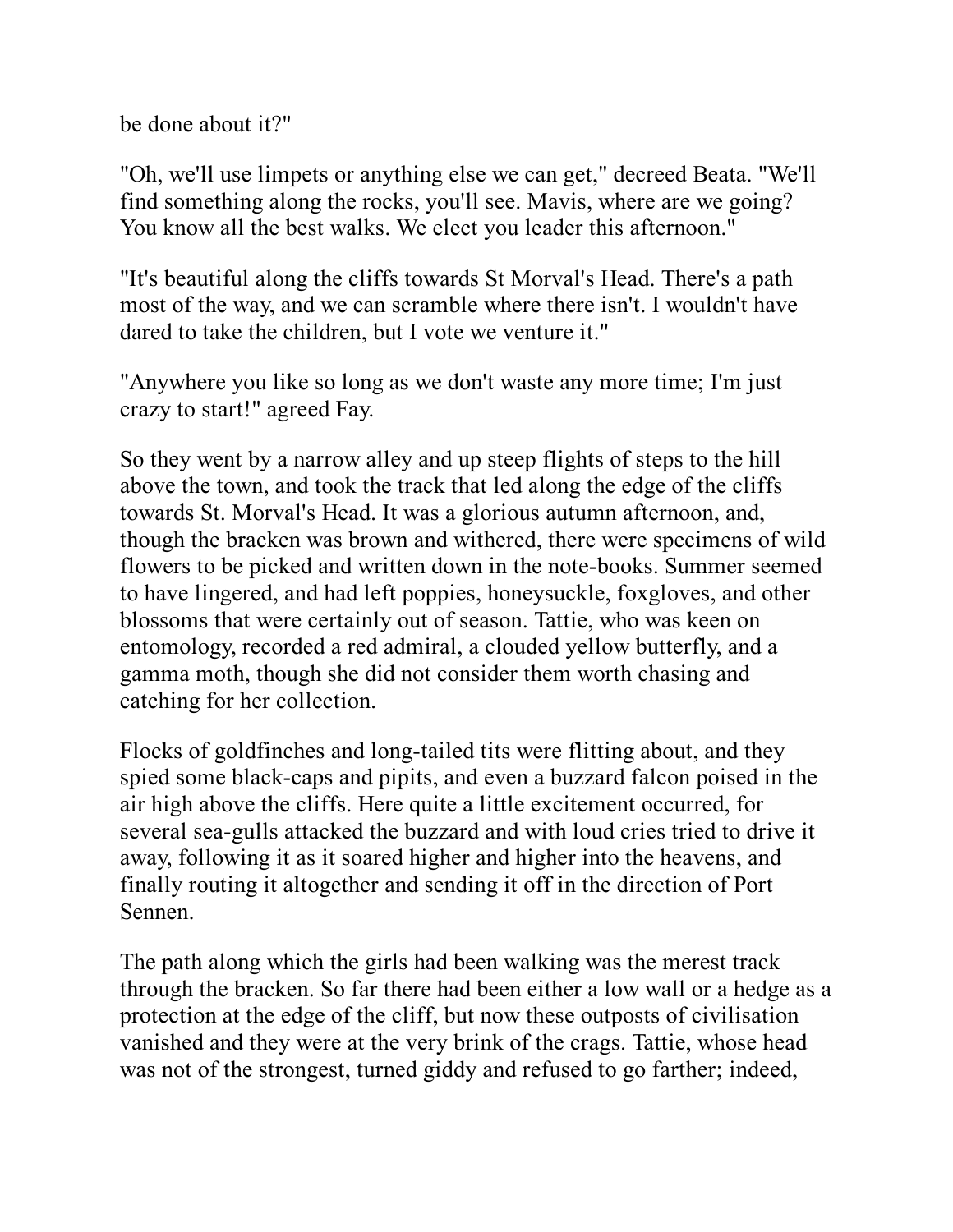she was so overcome that she sank on the ground and buried her face in her hands.

"I daren't look down!" she shuddered. "I know I shall fall if I do. Oh! I wish I'd never come! How am I going to get back?"

"There's only about a hundred yards like this," urged Mavis. "After that the path is all right again. Take my arm."

"No, no! I daren't! I can't go either backwards or forwards. I feel as if I should faint!" sobbed Tattie, waxing quite hysterical.

Here was a dilemma! She must certainly be made to move one way or the other. With great difficulty Fay and Beata between them got her back to the path along which they had come, where she collapsed under the shelter of the wall, and sat down to recover.

"I'll be all right now," she said, wiping her eyes. "I can go home alone. Don't let me keep any of you."

"We'll come with you," said Lizzie Colville. "Nan and I don't like walking so near the edge either. I wouldn't cross that place for worlds."

So it was arranged that the Ramsays and the Castletons and Fay should go on to St. Morval's Head, while the rest of the company turned back.

"It's a pity, but it's no good taking people who turn giddy," commented Mavis. "If they can't manage that piece of cliff, how would they scramble down into the cove?"

"They haven't got tennis shoes on for one thing," remarked Merle, "and boots are horribly slippery. You ought to have rubber soles for these rocks. It just makes all the difference. Mavis and I always wear them at Chagmouth."

"So do we. We learnt that at Porthkeverne. We're used to scrambling. As for Fay she's a real fairy. I believe she could fly if you gave her a push over the edge to start her off."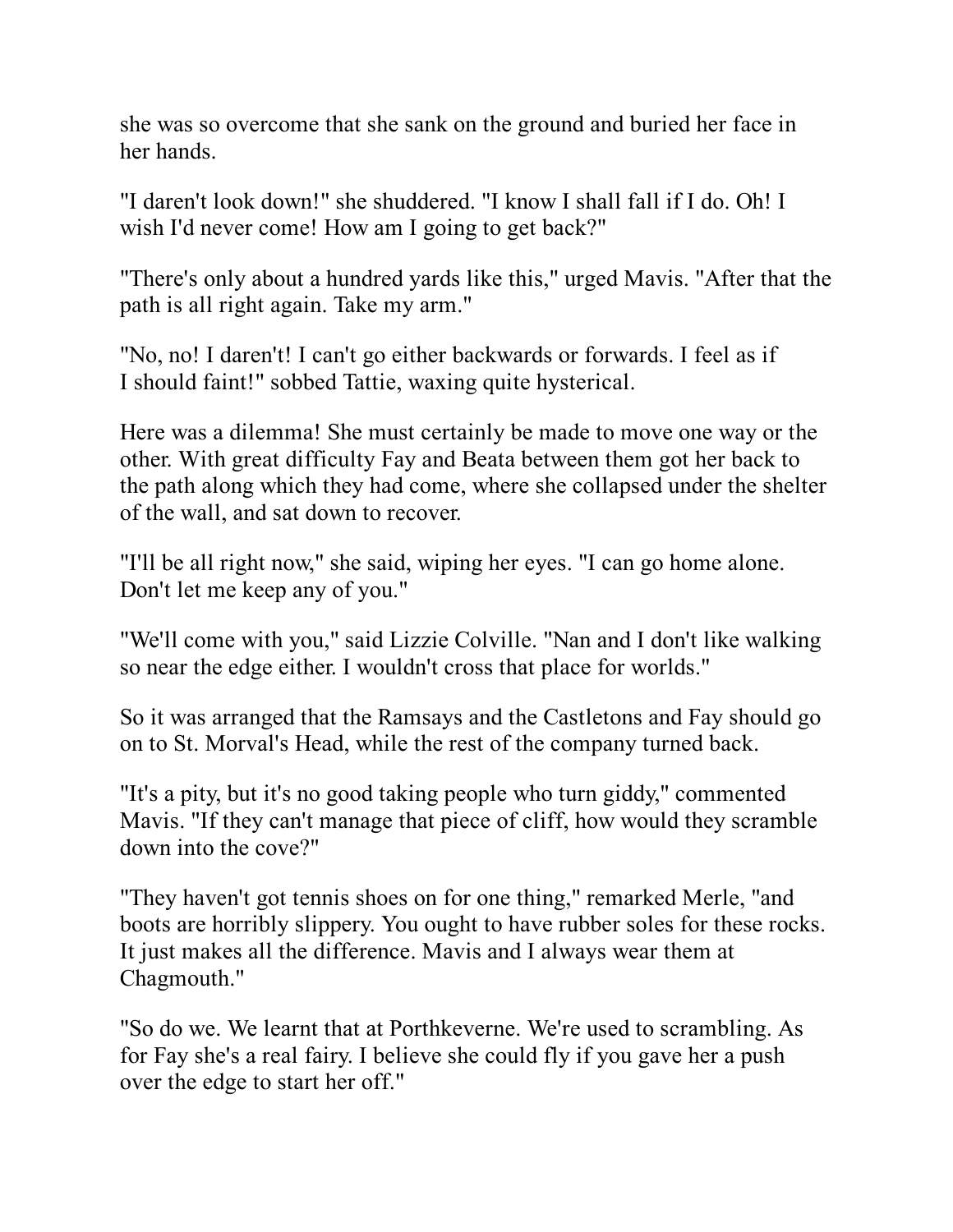"Don't try, thanks, or I might turn into a mermaid instead of a fairy or a bird! I often think, though, I'd like a private aeroplane of my own. They're things that are bound to come sooner or later. I only hope I shan't be too old to use one when they do. What a view it is here!"

The difficult piece of cliff had led them round a corner, and they were now facing a magnificent sweep of coast-line. Below them, fixed to a buoy that floated on the water, a bell was ringing incessantly, its clanging sound floating over the sea like the knell of a mermaid's funeral.

"It's to warn the vessels off the rocks," explained Mavis. "They can hear it in a fog when they can't see quite where they are." Merle and I always call it 'The Inchcape Bell.' Oh, you know the story?

 'The worthy abbot of Aberbrothock Had fixed that bell on the Inchcape rock. On a buoy in the storm it floated and swung, And over the waves its warning rung.'

Then the pirate, Sir Ralph the Rover, goes and cuts it off, just out of spite, and sails away. Years afterwards his ship comes back to Scotland, and there's a thick fog, and he's wrecked on the very Inchcape rock from which he stole the warning bell.

 'Sir Ralph the Rover tore his hair; He cursed himself in his wild despair. The waves poured in on every side, And the vessel sank beneath the tide.'"

"Serve him right too! It was a sneaking rag to play!" commented Merle.

"The bell makes me think of an old hermitage," said Romola. "I expect to see a monk walking along, telling his beads. Who was St. Morval? Didn't he have a little chapel on the cliffs here?"

"Romola always thinks of the Middle Ages," laughed Beata. "That's because she poses so much for Dad's pictures. It sounds like a church bell under the sea to me. When we lived at Porthkeverne we were close to the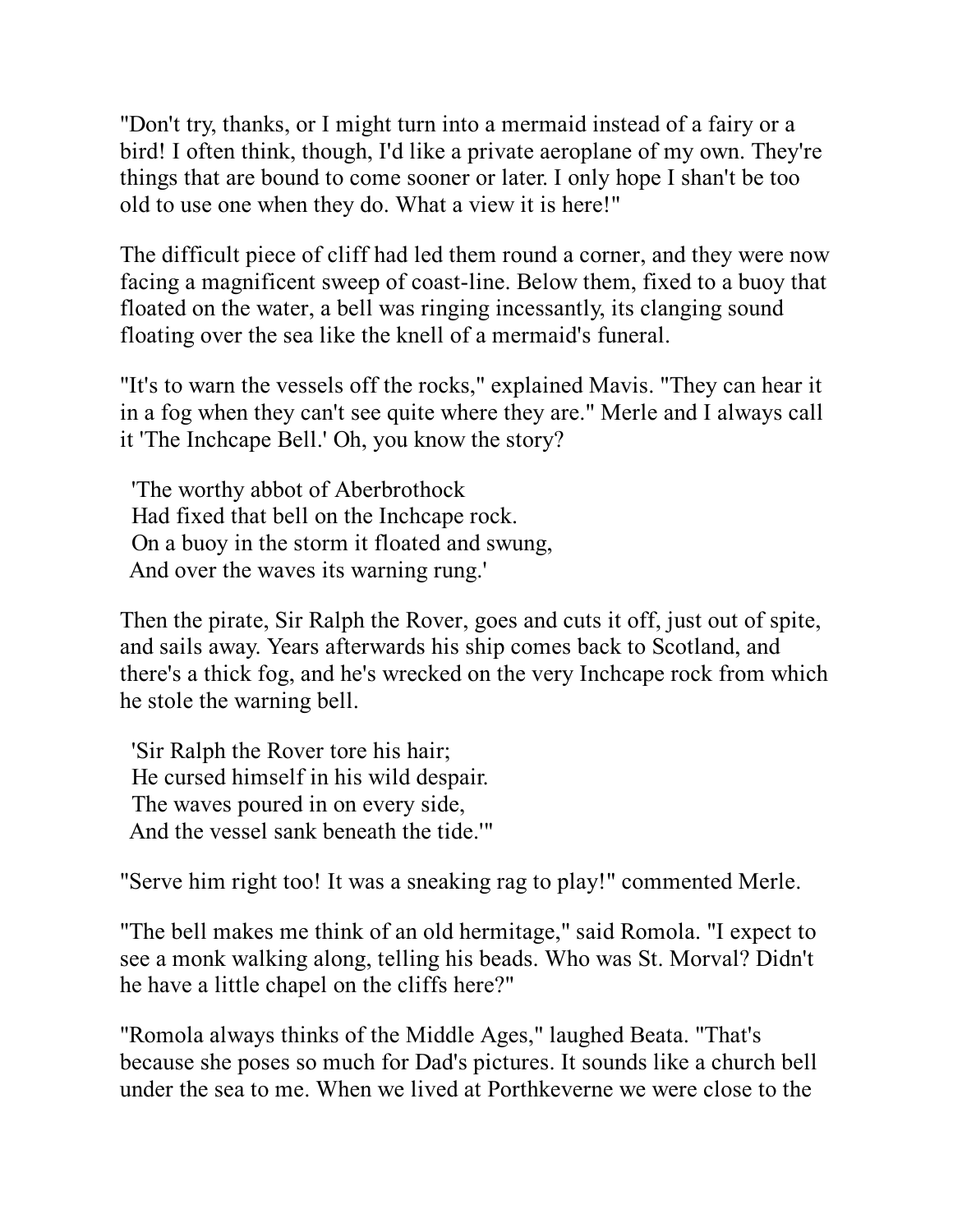lost land of Lyonesse, and there was a lovely story about a mermaid. They said she used to come and sit on a broad flat stone outside the church and listen to the singing; and the priest heard of it, so one day he came out and talked to her, and asked her if she wouldn't like to be baptized, and she said she'd think about it. So she swam away; but she came back again and again, and it was decided that she was to be baptized on Easter Sunday. But on Good Friday there was a terrible storm, and the waves came up and swallowed the whole of the village, so that when the poor mermaid arrived she found the church sunk under the sea, and the priest and all the people drowned. There was nobody to baptize her, and there never has been since, and she swims about the water weeping and singing any little bits of the service that she can remember. The fishermen said if anybody was at sea and heard her it was bad luck, and a sign he would certainly be drowned before long."

"I love the quaint old legends!" said Mavis. "I shall always think of your mermaid now, when I hear the bell. This is our way down to the cove. It's a most frightful scramble. Can you manage it?"

The girls went first over grass and gorse, then climbed down a tiny track so narrow and slippery they were obliged to sit and slide, and finally, with some difficulty, scrambled on to the grim rugged rocks beneath. They were on a kind of platform, covered with seaweed and little pools, and with deep swirling water below.

Beata decided it would be a good place to fish, so they got out their loglines. The first and most manifest thing to do was to find bait. There were plenty of limpets on the rocks, and with penknives they managed to dislodge some of them. It was only when a limpet was caught napping that it was possible to secure him: once he sat down tight and excluded the air from his shell, no amount of pulling could move him. The victims thus gathered were sacrificed by Beata and Merle, who acted as high priestesses, and chopped them up, and placed them upon the hooks, for neither Mavis nor Romola would touch them, and even Fay was not particularly keen upon this part of the fishing operations. They were ready at last, and cast their lines. Merle, unfortunately, through lack of experience, had not unreeled hers far enough, and the heavy weight sank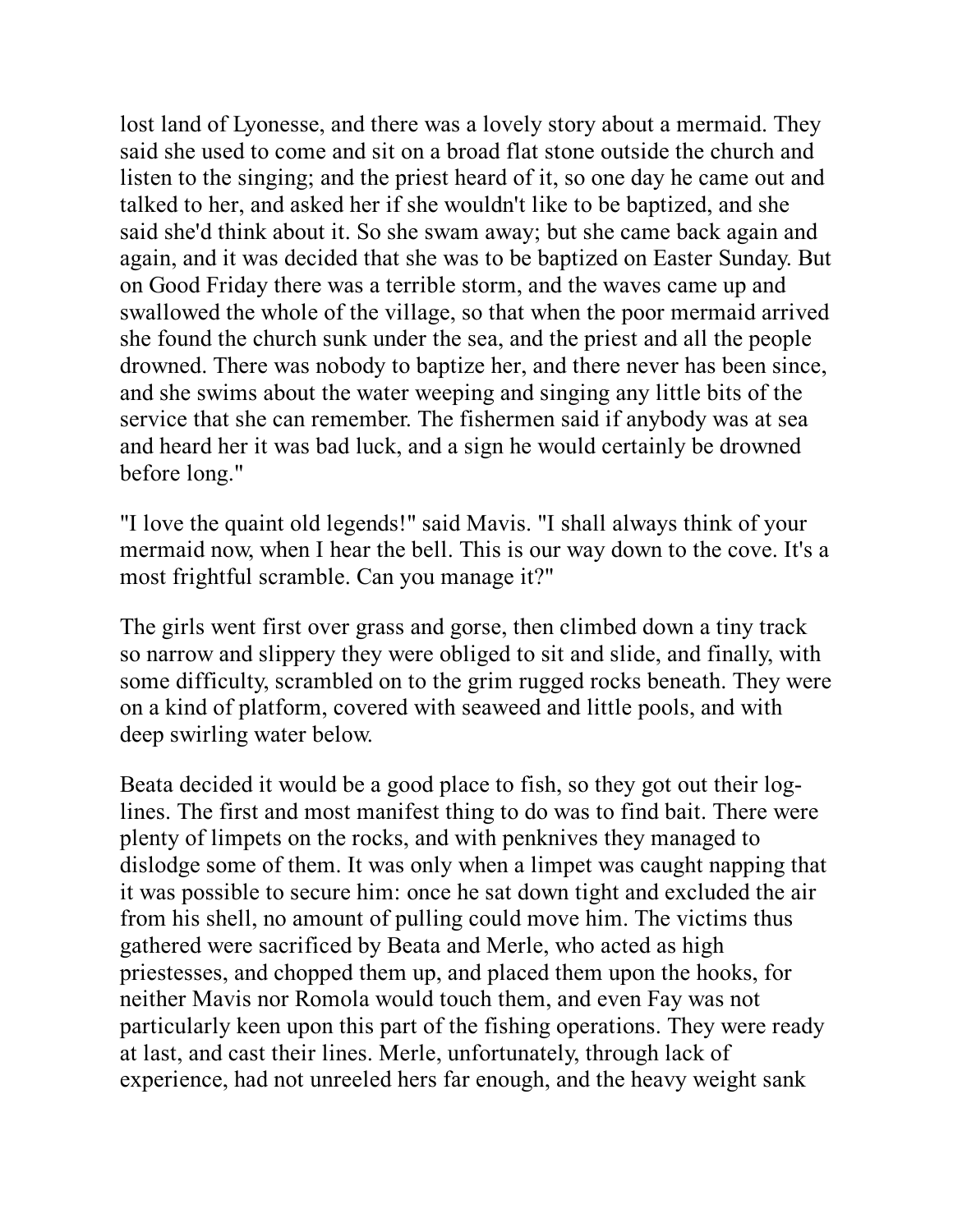deeply in the water and jerked the whole thing out of her hands into the sea.

"Oh, what a shame! And we've only just paid two and sixpence for it! What an utter idiot I was! I never thought it would pull like that. See, it's floating about down there!"

"I'll get it for you if I can," said Beata. With some manoeuvring she managed to fling her own line over it and drag it slowly in, losing it several times but rescuing it in the end.

After that mishap Merle was wiser, and threw with more discretion. Fay also tried her luck, and the girls sat waiting for bites. But alas! none came. There were several false alarms, but the lines when hauled in held nothing more exciting than hunks of seaweed. It was really most disappointing.

"I'm afraid they don't like the bait," said Beata at last. "If we could find a few lob-worms now, it might tempt them. They're evidently rather dainty."

"And I expect we don't know much about it!" said Mavis.

"Well, people have to learn some time, I suppose. You can't tumble to fishing by instinct!"

It was decided to go farther along and try to find lob-worms. The difficulty was to scramble down the rocks on to the sand. From above it looked quite easy and possible, but at close quarters the crags were very precipitous. At one point, however, they determined to venture. They sat on the edge of the sloping rock, let go, and then simply slid down, hanging on to pieces of ivy and tufts of grass. The cove, when they thus reached it, was worth the trouble of getting there. Sand-gobies were darting about in the pools, and came swimming up to fight for the pieces of limpet which the girls dropped in for them. They found a few lobworms and re-baited their hooks and cast their lines afresh, but met with no better success than before.

"I'm fed up with fishing!" announced Romola at last. "Let's go home!"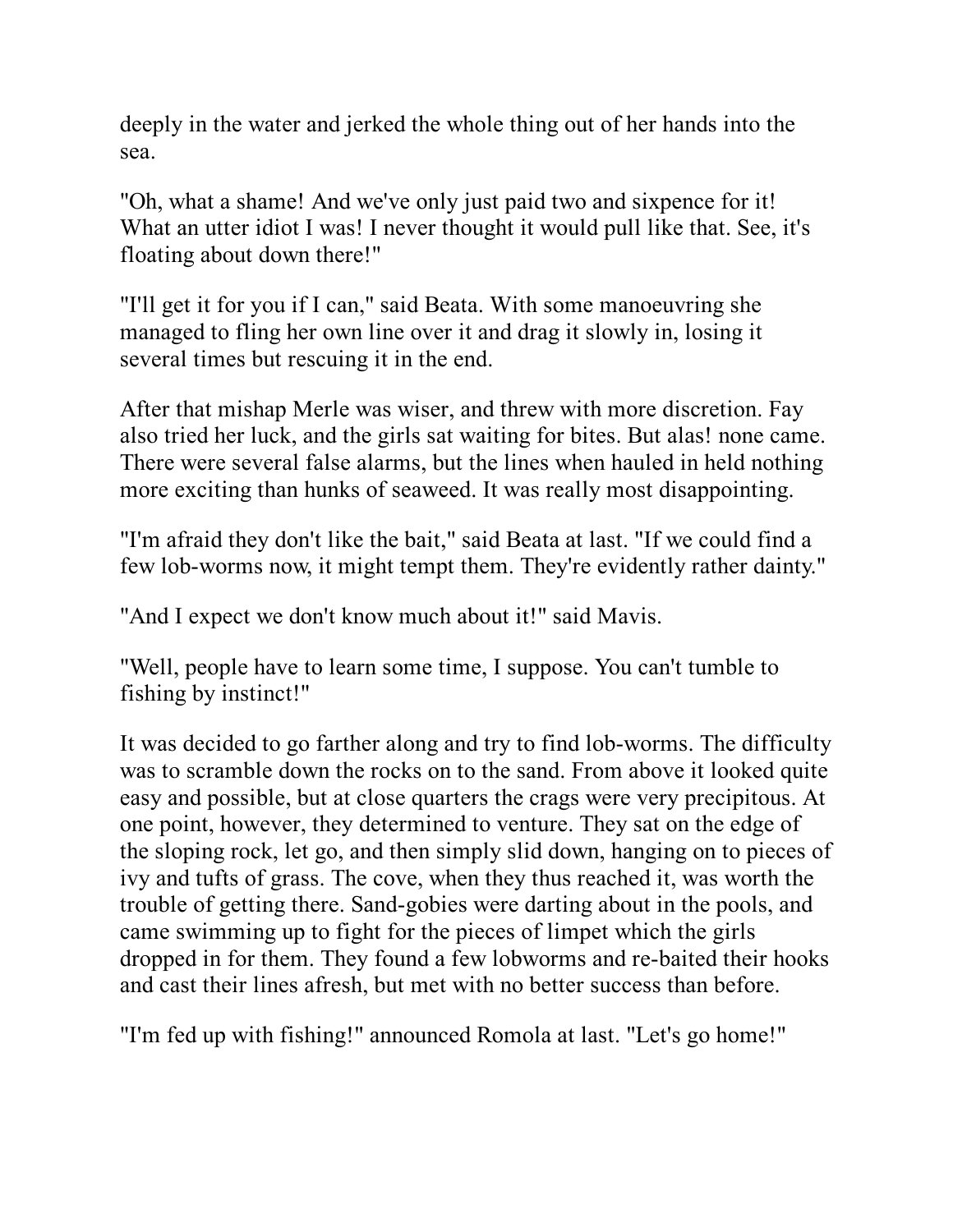She had voiced the general opinion of the party. All immediately began to wind up their lines.

"The tide's coming in fast, and we're close to the blow-hole," said Mavis. "It seems a pity not to stop and watch it."

The blow-hole was a curious natural phenomenon. The sea, pouring into a narrow gully, forced air and water to spurt through an opening at certain intervals. First a low groaning noise was heard, which waxed louder and louder until—so Beata declared—it resembled the snoring of Father Neptune. Then suddenly a shower of spray spurted from the aperture, the sunshine lighting it with all the prismatic colours of the rainbow. For a few seconds it played like a fountain, then died down as the wave receded. The girls were so interested in watching it that they quite forgot the sea behind them. While their backs were turned to it, the great strong tide was lapping and swelling in, moving higher and higher up the rocks, and covering the pools, and creeping into the cove, and changing the sand and seaweed into a lake. When Mavis happened to look round she found her basket floating. She started up with a cry. The one accessible spot where they had climbed down now had a deep pool under it.

"We must wade!" gasped Beata, and hurriedly pulling off her shoes and stockings she plunged as pioneer into the water.

She soon realised it was too dangerous a venture. The slimy seaweed underneath caused her to slip, and the strong swirl of the tide nearly swept her from her feet. With difficulty she splashed back again.

"We might swim it!" she suggested. "But what about our clothes?"

Mavis shook her head.

"We can't cross there till the tide goes down."

"Are we going to be drowned?" asked Romola, in a tremulous little voice.

"Certainly not!"—Mavis sounded quite calm and sensible—"we're safe enough here, but we're in a jolly nasty fix. We can sit above high-water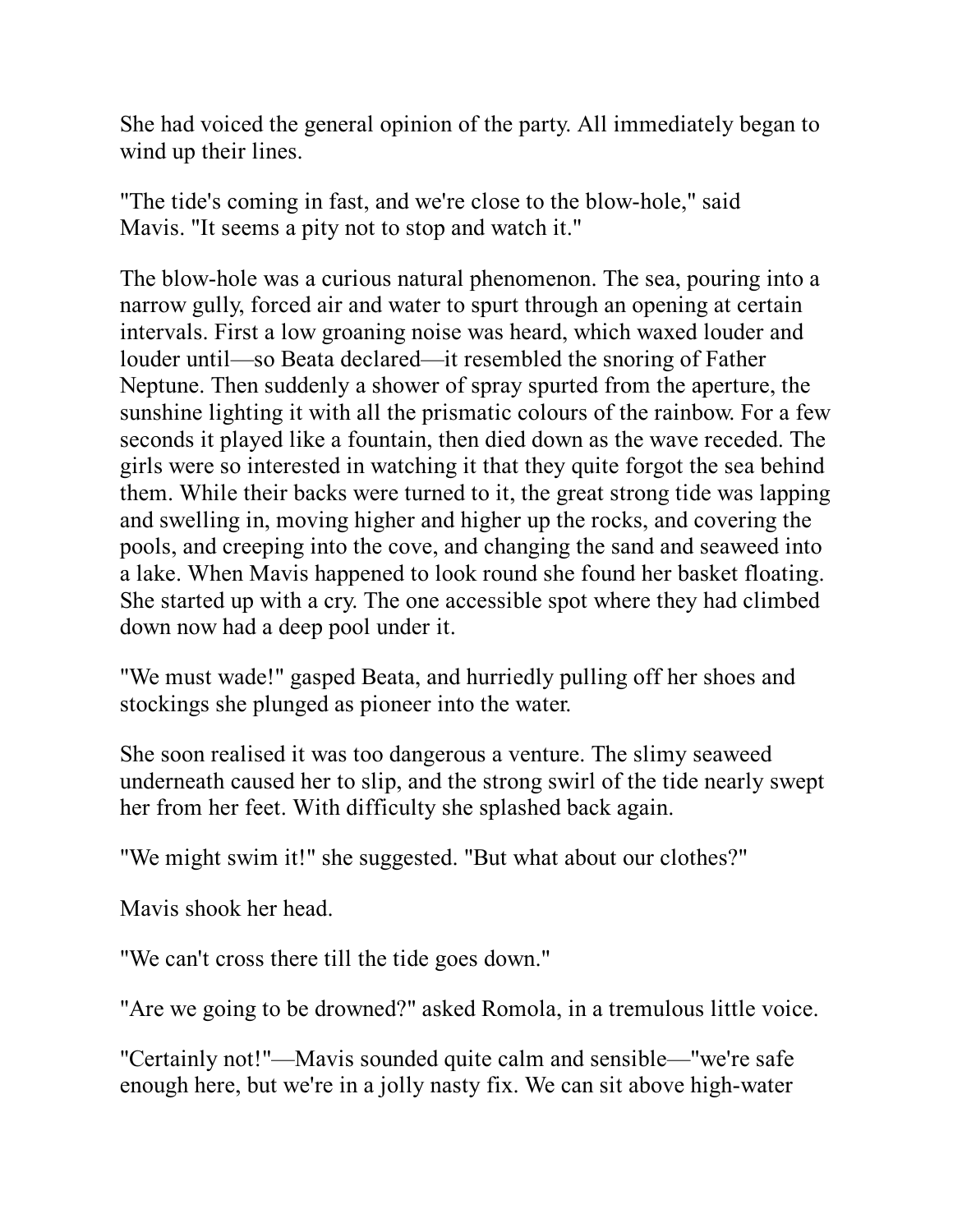mark, but it means staying till the tide goes down and that won't be for hours, and then it will be dark and how can we see to scramble up the cliffs?"

"I suppose we've got to wait till morning!" groaned Fay. "This is *some* adventure at any rate!"

"Rather more than most of us bargained for!" agreed Beata.

"I wouldn't care a nickel, only Mother'll be in such a state of mind when I don't turn up!"

"And Uncle David will be waiting to go home in the car. I wonder what he'll do?"

"They'll have the fright of their lives!"

"And we shall have the colds of ours!" shivered poor Romola. "October isn't exactly the month you'd choose for camping out. I wish we'd brought some more biscuits with us. I'm hungry!"

"Don't talk of biscuits or eating! I'm just ravenous."

Five very disconsolate girls found a sheltered corner under the cliff and squatted down to watch the sunset. There was a glorious effect of gold and orange and great purple clouds tipped with crimson, but they were none of them quite in the mood to appreciate the beauties of nature, and would much have preferred the sight of a tea-table. It was beginning to grow very cold. They buttoned their sports coats about their throats, and huddled close together for warmth. The sun sank into the sea like a great fiery ball, and the darkness crept on. Presently the moon rose, shining over the sea in a broad spreading pathway of silver, that looked like a gleaming fairy track across the water to the far horizon, where a distant lighthouse glinted at intervals like a fiery eye. The waiting seemed interminable. Romola, who felt the cold most, had a little private weep.

"I've always been crazy on stories of shipwrecks and desert islands," said Fay, "but when you go through it yourself somehow it seems to take the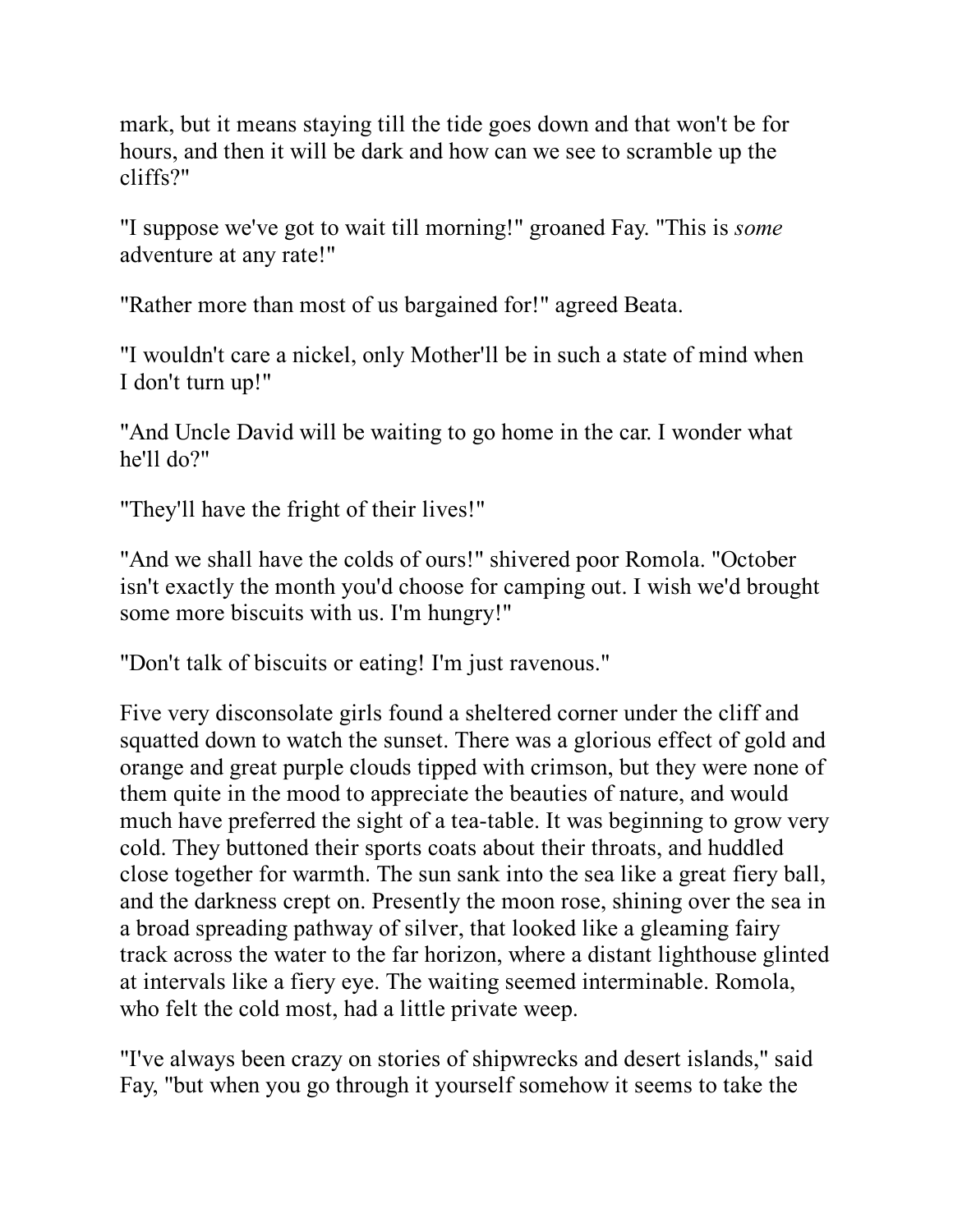edge off the romance. I don't want any more to be a Robinson Crusoe girl! I'd rather stay warm with pussie by the fire."

"If we'd had a box of matches with us we might have lighted a fire!" sighed Beata. "Why *didn't* we bring some?"

"Why didn't we look at the tide and get home in decent time? It's no good crying over spilt milk!" grunted Merle rather crossly.

After that they all subsided into silence for a while. There was no sound except the monotonous lap of the waves. The sea-gulls and cormorants had flown past at sunset and gone to roost. The absolute quiet, and the dark shadows, and the silver light of the moon gave such an eerie atmosphere to the scene that presently Fay could stand it no longer.

"I guess I'll stir up the spooks!" she remarked, and scrambling to her feet she made a trumpet of her hands and called out a loud "Coo-o-ee."

To the immense astonishment of everybody an answering shout came from somewhere across the water. Instantly all sprang up and woke the echoes with their loudest possible lung-power. Before long came a splash of oars, and a boat, with a lantern fastened to its bow, entered the cove. It advanced cautiously to the rocks, and a tall boyish figure sprang out and held it steady, while some one in a fisherman's jersey stretched out a strong hand to help the girls to enter. Only when they were safely seated and the moonlight shone on their faces did Mavis recognise their rescuers.

"Mr. Penruddock—and surely not *Bevis*!" she exclaimed.

He enjoyed her amazement.

"I've got the week-end. There's been 'flu' at school, so they've sent some of us off while Matron fumigates the rooms. I thought I'd find you at the farm. There was a pretty to-do when it grew dark and you didn't turn up. The Doctor went to the Vicarage to ask if you were there, and they said you'd gone along the rocks fishing. So we took the boat and came to look for you. I say, you were in a jolly old mess, weren't you? Rather cold for sleeping out?"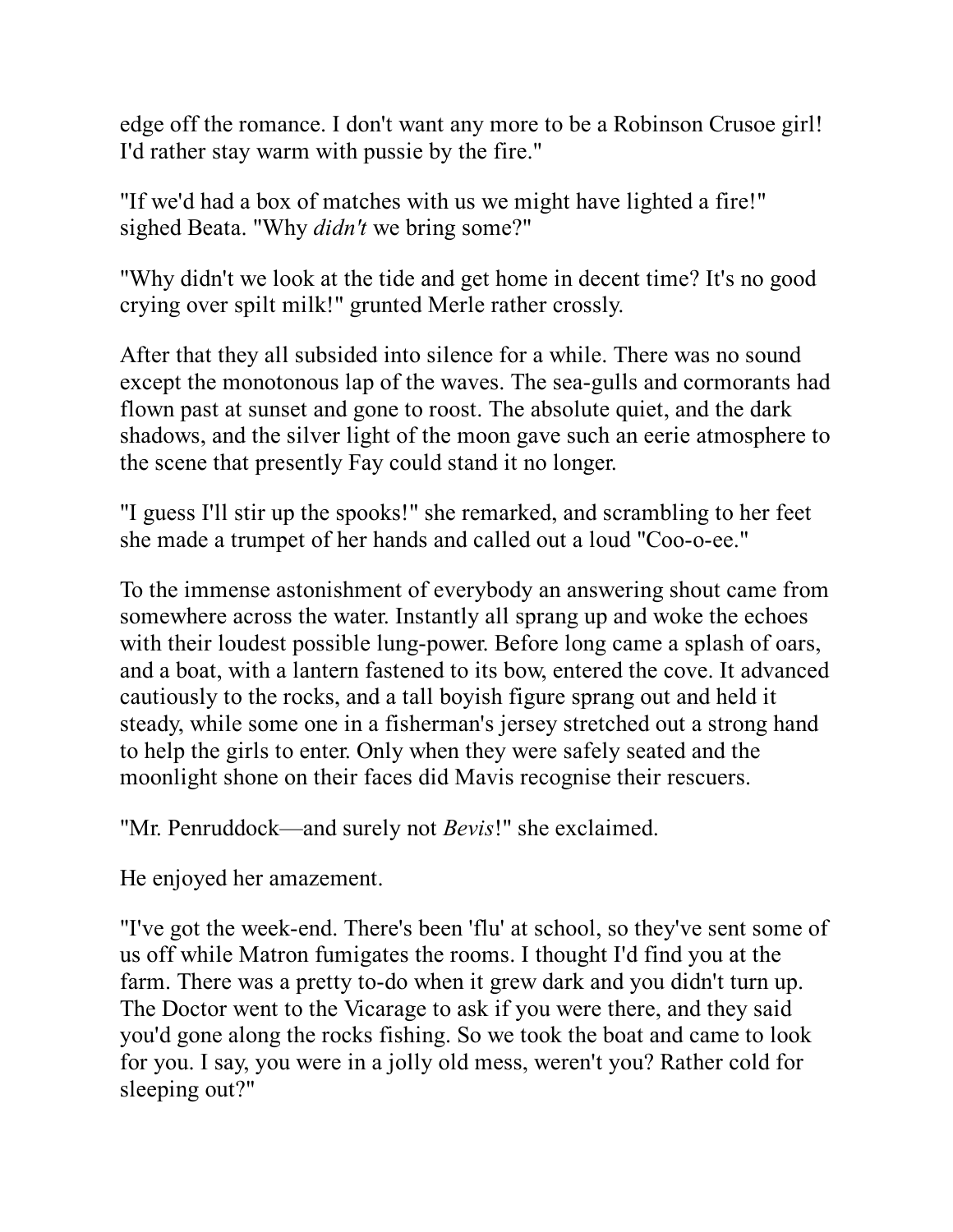"If we'd known you were coming over we wouldn't have started."

"I didn't know myself till the last minute. I'll bike over to Durracombe tomorrow afternoon if I may? I haven't seen you and Merle for ages. You've given Chagmouth people an excitement! I should think half the town's waiting on the quay for you! We'd rather a business to find you. But 'all's well that ends well,' isn't it?"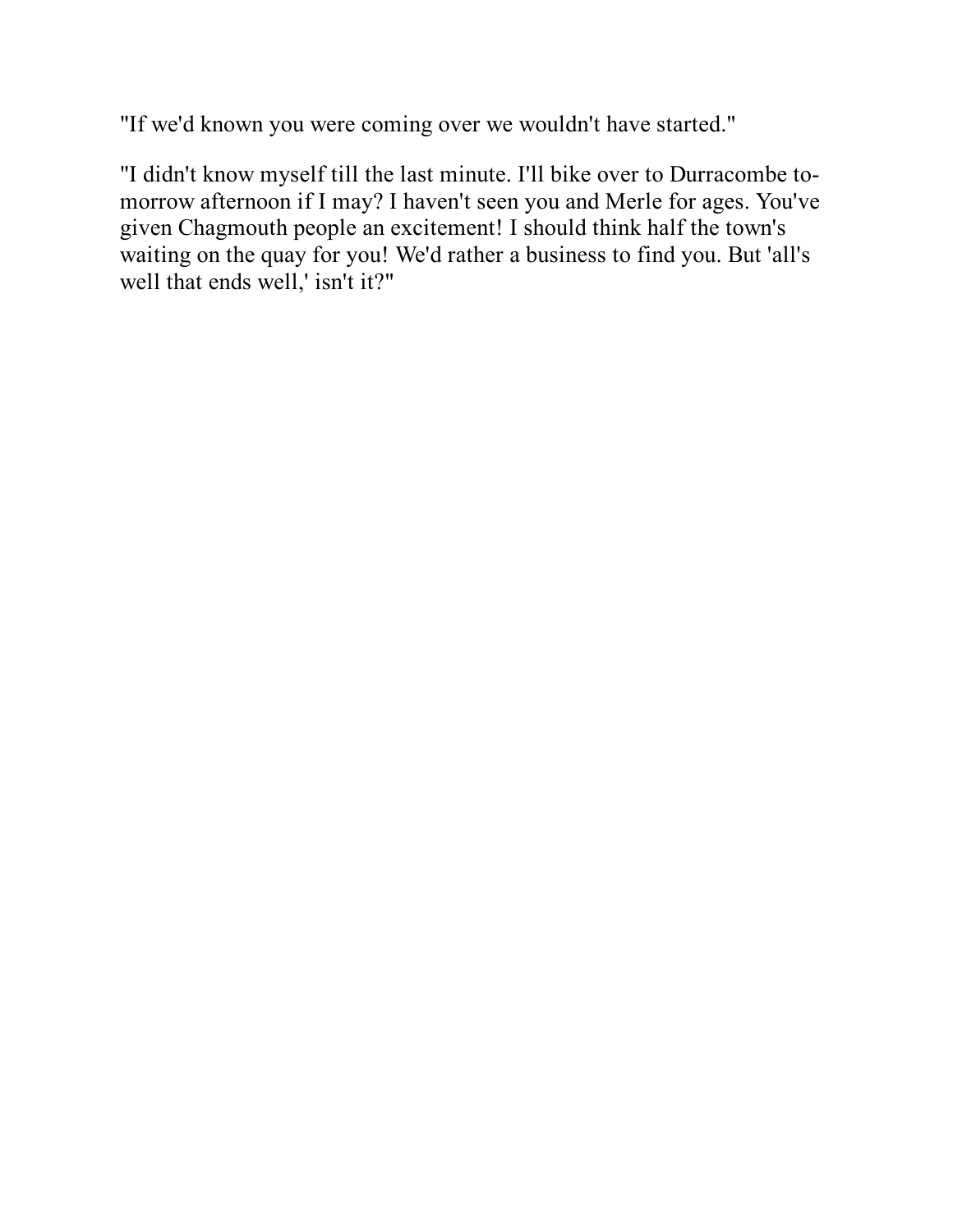# **CHAPTER VII**

Musical Stars

Mavis and Merle had not seen Bevis since last July, so they had an immense amount to talk about when he came over to Bridge House on the following afternoon. They had to tell him all their adventures during the summer holidays and about the changes at 'The Moorings,' and he also had much to relate about his own school and his future plans. Though he was now squire of Chagmouth, he took his new honours very quietly and made no fuss about them.

"It's something to feel I'm back at the old Coll. and can go on to Cambridge," he acknowledged in reply to the girls' questions. "The lawyers are very decent to me and give me pretty well all I want. In the spring I'm going to have a yacht of my own! They've promised me that. I'll take you both out for a sail in it."

"Oh, do! We shall just live for Easter!" rejoiced the girls.

"I wish it was holidays all the time!" added Merle. "What fun we'd have in your yacht!"

Such a wish, however, could certainly not be realised.

Bevis was due back at Shelton College, and 'The Moorings' claimed both Mavis and Merle. School might not be as exciting as yachting, but it had its interests. There was the Magazine, of which Mavis was editress, and to which many spicy items were contributed; there was the Entertainments Club, which was getting up a piece to act at the end of the term.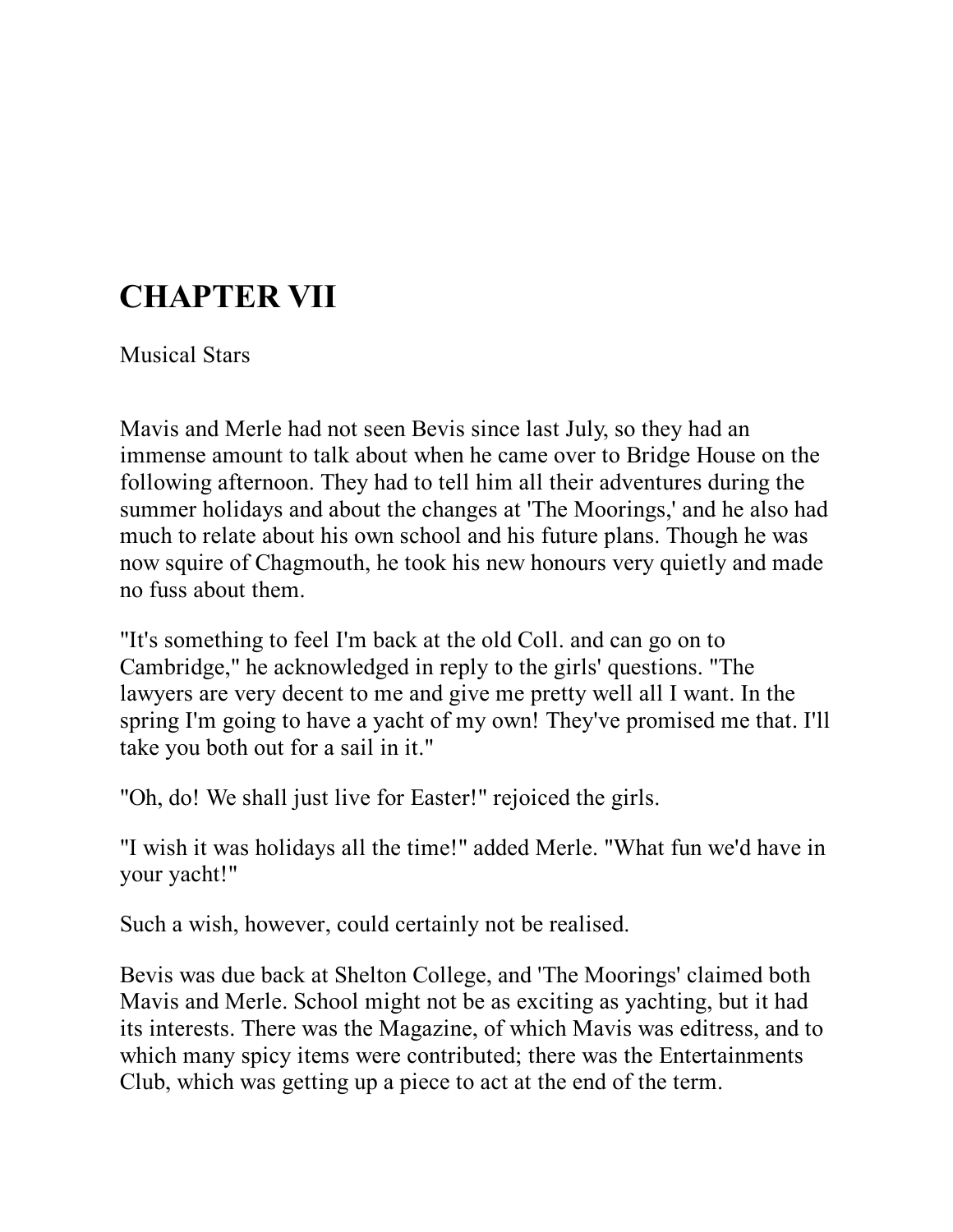In connection with this society, alack! a tremendous squabble ensued. It had fallen almost entirely into the hands of the boarders, and they seemed determined to keep all its privileges to themselves. They fixed upon a play, shared the cast among them, and held rehearsals in the evenings. Mavis, Merle, and Muriel, the only day-girls on the Committee, were furious.

"Where do we come in?" demanded Merle.

"It's too cool to settle everything without consulting us! We're as much on the Committee as you are! It's completely out of order!"

"Oh, what does it matter?" said Nesta, with aggravating easiness. "We can't bother to be always holding meetings. We wanted to set to work at once and rehearse, and there weren't enough parts to include day-girls. Can't you act audience for once? You seem very anxious to show off!"

"It's the pot calling the kettle black then, if we do!" retorted Muriel. "What about yourselves, I should like to know?"

The worst of it was that Miss Mitchell seemed to take the side of the boarders.

"I can't have you day-girls coming in the evenings to rehearse!" she decided. "No, I can't allow you to stay at four o'clock either, because the boarders must get their walk before tea. It would upset all our arrangements. Perhaps we may put some of you in a tableau, because that really wouldn't need much preparation."

A tableau! The day-girls felt much insulted! Miss Mitchell, who had seen them act in the history class, ought not thus to scout their talents. Merle took the matter particularly to heart because of her adoration for the new mistress. She was furiously jealous of the boarders, who could sit at mealtimes at the same table as her idol, and could indulge in private chats with her during the evenings. Miss Mitchell was perfectly well aware of Merle's infatuation, but did not encourage it too deeply. She meant to be quite impartial, and to have no favourites. Moreover, she was very modern and unsentimental, and disliked what she called 'schoolgirl gush.' She had been the subject of violent admirations before, and knew how soon they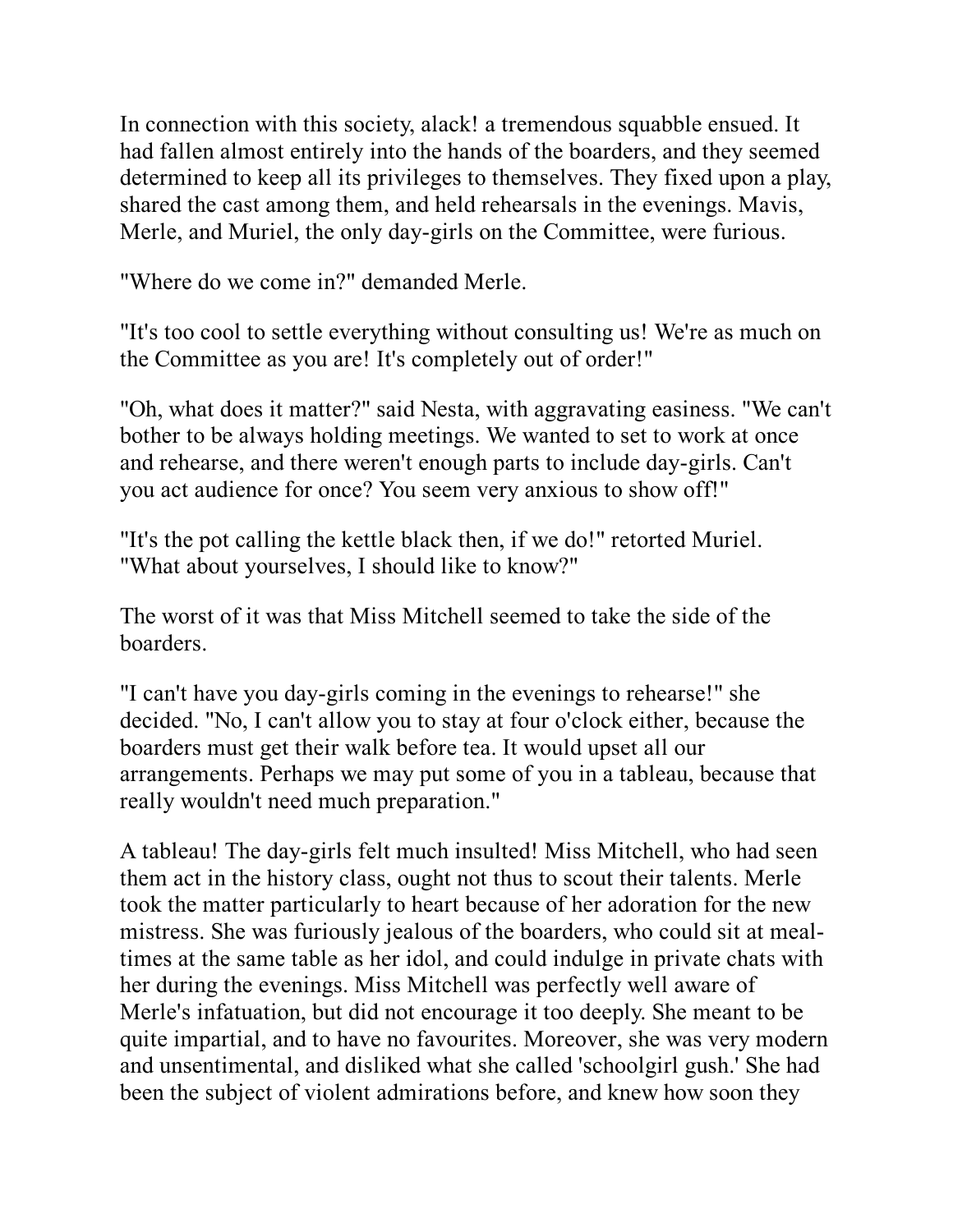were apt to cool down. She was perfectly nice to Merle, but a little offhand, and never showed her any preference. This line of treatment rather aggravated Merle's symptoms instead of curbing the tendency.

"I'll *make* her like me!" she said to herself stubbornly.

The siege laid to the teacher's heart progressed slowly, partly because Merle's tactics were noticed by the others and became somewhat of a joke. Merle had placed a daily buttonhole of flowers upon the teacher's desk, but, led by Muriel, the Fifth form rallied, and one morning each of them appeared with a kindred posy and deposited her offering. Miss Mitchell turned quite pink at the sight of the eleven floral trophies. She was not absolutely sure how far it was meant for a 'rag.'

"This looks like a nature study competition!" she remarked. "I'm sure it's very kind of you all to bring me flowers, but unless it's my birthday or some special occasion I'm afraid I really don't know what to do with them. You can put them all in water at eleven, Nesta, but you mustn't waste time now fetching vases."

Merle, of course, never presented any flowers again. She brought a book to school one day that she had heard Miss Mitchell express a wish to look at, and, after lingering about in the classroom, plucked up courage to interrupt her idol, who was correcting exercises, and offer the loan of it.

The mistress, with her finger held to mark her place, looked up and shook her head.

"I've really no time for reading, thanks! At present my days are full from morning till night."

As direct means failed Merle turned to indirect. She wrote anonymous poems and popped them in the letter-box, hoping, however, that her writing might be recognised. Whether Miss Mitchell read them or not is uncertain; she made no mention at any rate of their receipt, and probably dropped them in the waste-paper basket. Merle would have been far more grieved over these repulses had there not been a counter interest at home. At the beginning of November Dr. and Mrs. Ramsay left the north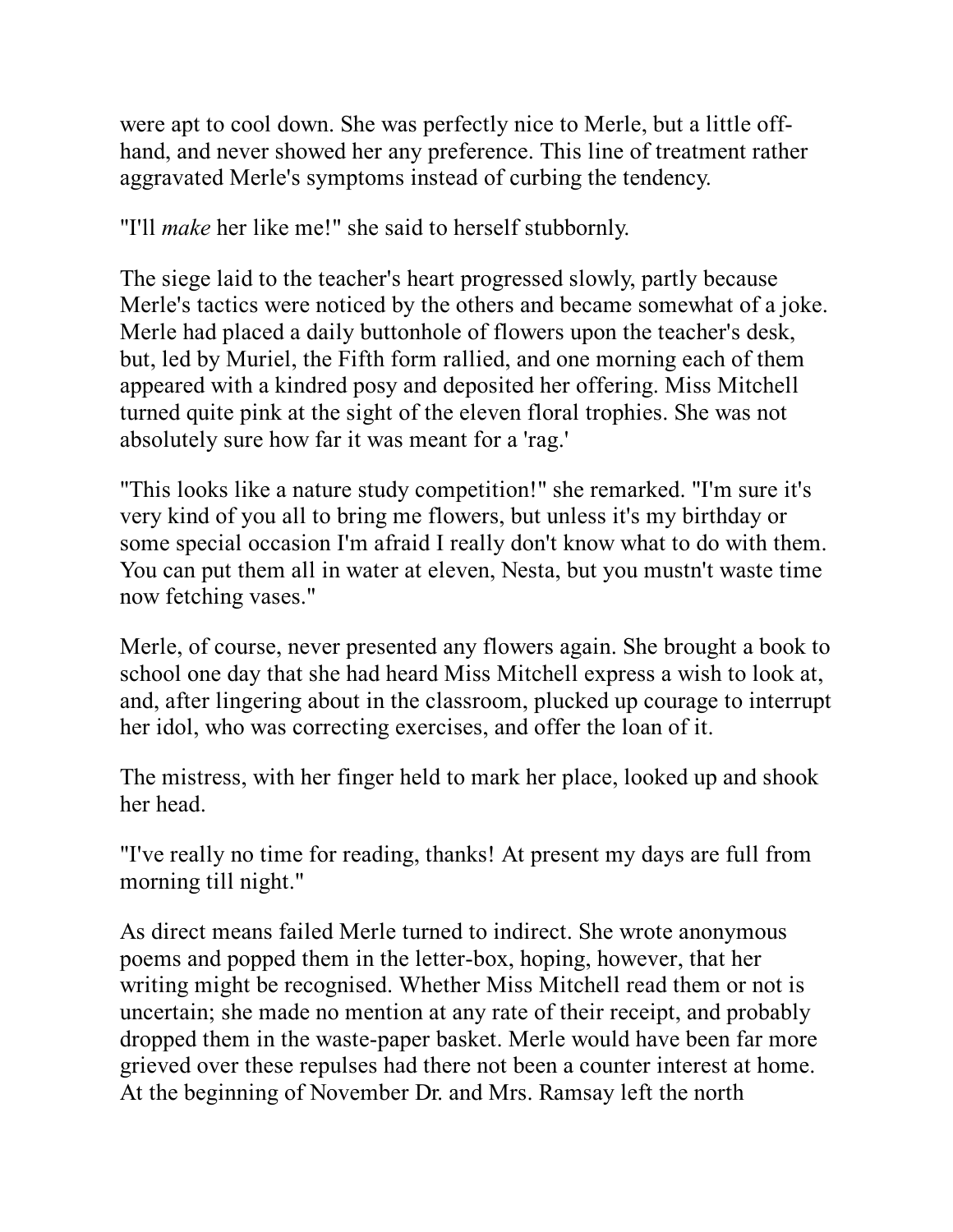altogether and came to settle at Durracombe. Naturally there were great changes at Bridge House. Jessop—the invaluable Jessop, who had been so many years in Dr. Tremayne's service—was leaving to take charge of a widower brother, and a young parlour-maid was coming in her place. Several rooms were cleared to make way for Dr. Ramsay's possessions, and a large motor van arrived bearing some of his furniture from Whinburn. Mrs. Ramsay was to have a little upstairs drawing-room of her own, in which to deposit her special treasures, and her husband was to turn the gun-room into his study. The delight and excitement of welcoming her father and mother made Merle temporarily dethrone Miss Mitchell in her heart. It was such fun to help to arrange all the things from home, and see how nice they looked in their new surroundings. Then Dr. Ramsay had brought his car, and of course Merle wanted to help to clean it and to go out with her father in it and coax him to allow her to drive. Everybody felt that it was ideal to have Mrs. Ramsay at Bridge House. She took the place of a daughter to Aunt Nellie, who was somewhat of an invalid, and would nurse her and manage the housekeeping for her instead of Jessop. She had always loved her native county of Devon, and rejoiced to return there instead of living in the north.

"I shall grow young again here!" she declared. "I'm going to try to find time to do some sketching. I've hardly touched my paintbox for years. Mavis and I must go out together and find subjects."

"While I drive Daddy about in the car!" decreed Merle. "I've told him I'm going to be his chauffeur as soon as I leave school. He didn't jump at the offer! Wasn't it ungrateful of him? He doesn't deserve to have a daughter! Oh, well, yes, I *did* run the car into the hedge yesterday, but there was no damage done, after all."

Dr. Tremayne thoroughly welcomed Dr. Ramsay as his partner. The calls of the practice had lately been growing too much for him, and he was glad to be able to share the numerous visits, so the arrangement of joining households was a satisfaction to all concerned. Jessop wept when it came to the time of her departure.

"I've been here thirty-two years come Christmas!" she said. "I know it's the best for everybody, but I do feel it. I'm fond of my brother, and willing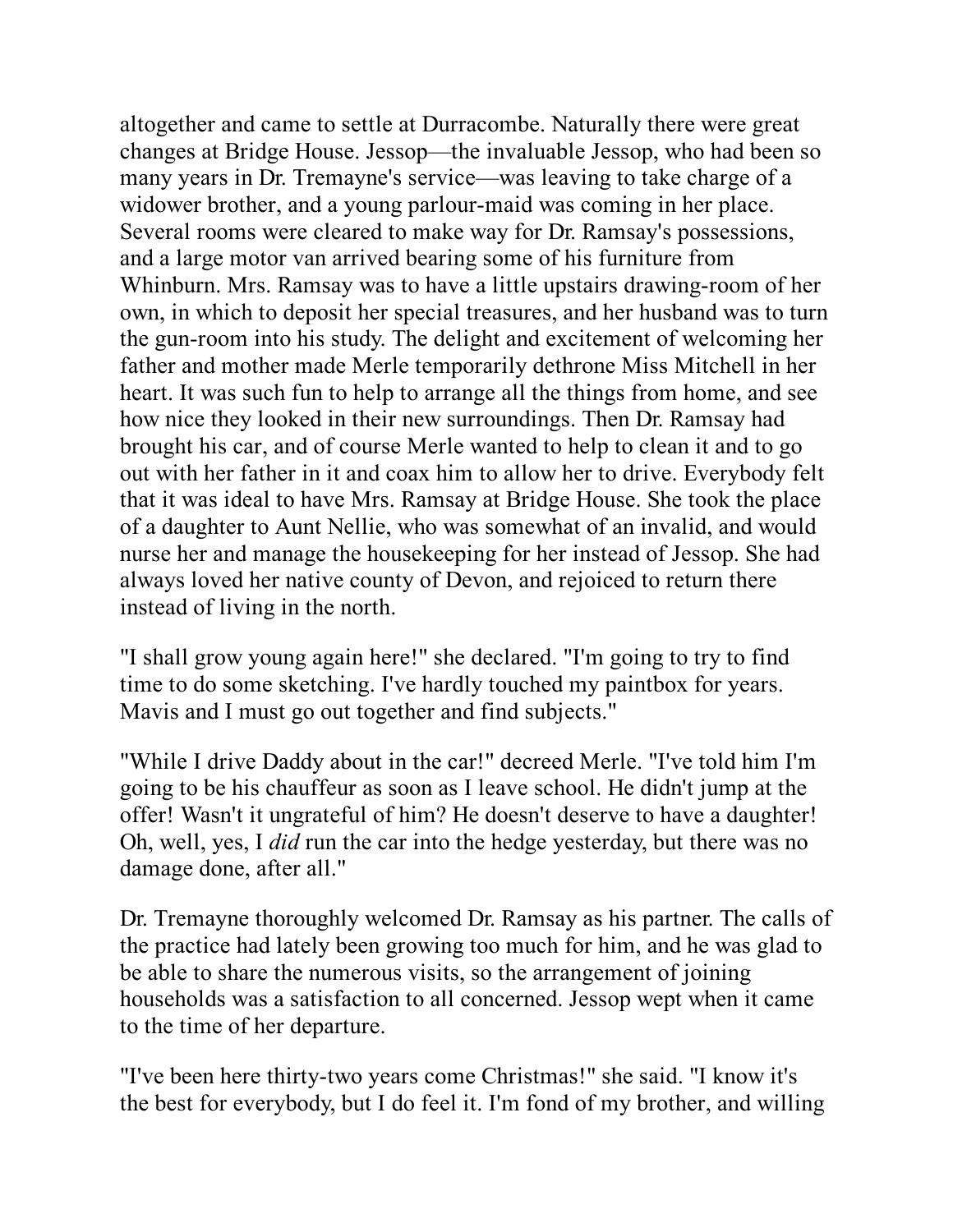to look after him and the shop, but I'll miss the patients here! I've known many of them since they were born. At my age it's hard to make a change and settle down afresh."

"We'll motor over very often and see you, Jessop, and tell you all the news," consoled Mavis.

"I'll always be glad to welcome you and Miss Merle whenever you come. Let me know beforehand if you can, and I'll make you crumpets for your tea. You always like my crumpets!"

"Nobody else in the world knows how to make them properly," Merle assured her. "Those heavy things with holes in them that they sell in the shops simply aren't fit to be called by the same name!"

With Mother in the background to consult about matters of difficulty school seemed much easier, though not altogether without thorns. Last summer term Merle had considered herself the chosen chum of Iva Westwood, but now Iva had completely fallen into the arms of Kitty Trefyre. As they were both boarders and in the same dormitory, it was perhaps only natural they should be friends, yet it is never nice to be dropped, and Merle thought hard things of Iva. If she could have kept her feelings locked in her own breast it would not have mattered so much, but she was a true daughter of Jupiter, and, when provoked, could not refrain from shooting her arrows of bitter words. They quarrelled about the silliest trifles: the loan of an indiarubber, the loss of a pencil, or some slight differences of opinion, over which they would argue hotly. It was a pity, for at bottom Iva was a nice girl, and was merely passing through a phase from which she would probably soon have recovered if Merle would only have let her alone. On her side she might very well have contended that it is hard to be pinned to a single chum, and that she was perfectly at liberty to make fresh friends if she wished without of necessity giving offence to the old ones by so doing.

"Merle's so jealous!" she complained. "Why should she care? I'm sure I don't mind her walking about the school arm-in-arm with Beata Castleton!"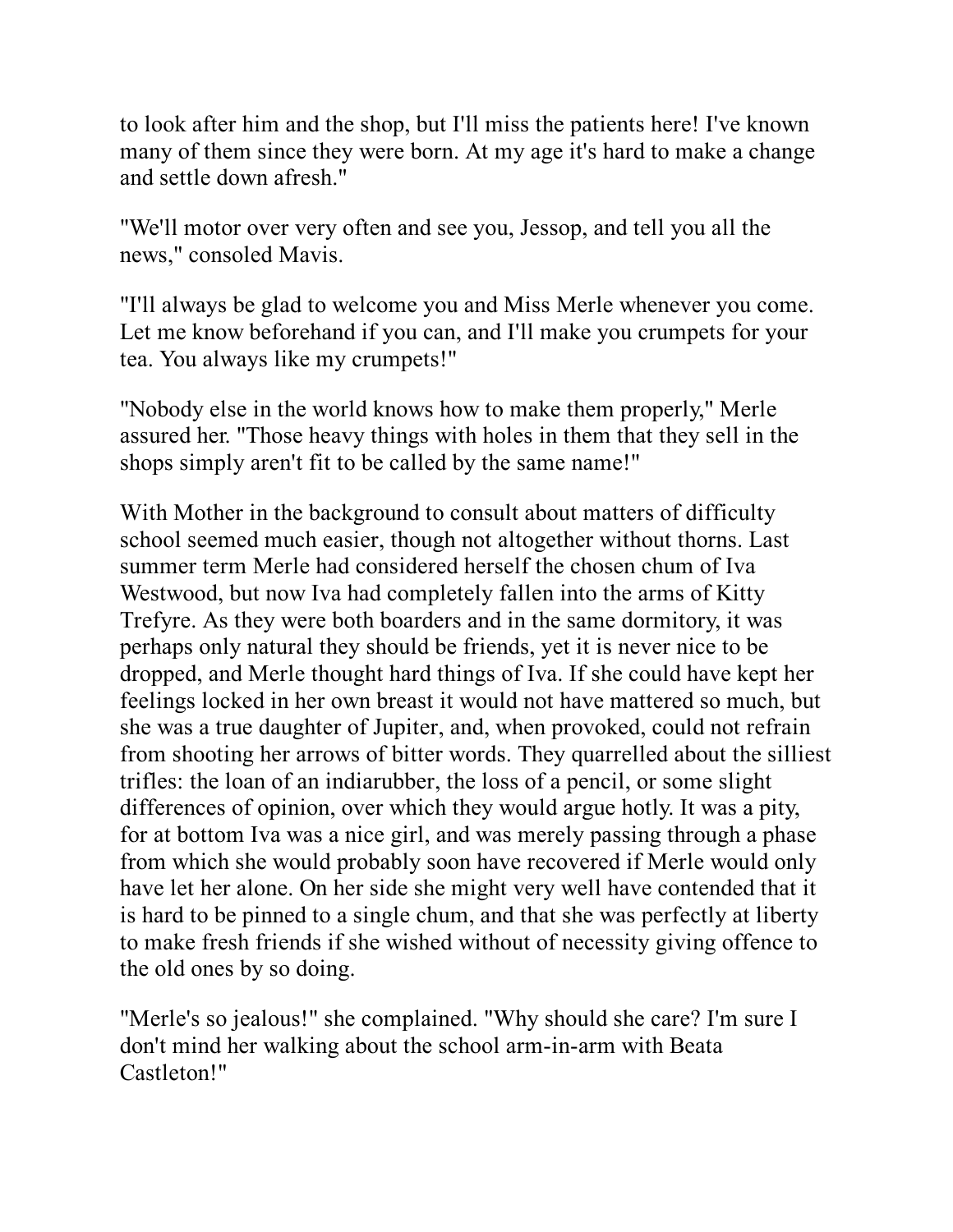That, however, was exactly the point. Merle wanted Iva to mind, and was extremely annoyed because the incident left her unruffled.

One afternoon, in the musical appreciation class, the two had partly patched up past squabbles, and, for a wonder, were sitting side by side. The subject was 'Handel,' and for one of the illustrations Miss Mitchell called upon Merle to play the celebrated 'Largo.' She went through her performance quite creditably, took her music, and turned from the piano. Then she saw that during her absence Kitty had commandeered her seat next to Iva. For a moment Merle stood with a look of the blankest consternation, not knowing where to go, till Mavis beckoned and made a place for her, into which she thankfully slipped, squeezing her sister's hand surreptitiously, and feeling there was no friend in all the world so staunch as Mavis.

"If you wouldn't worry so over everybody, you'd get on better, dear!" advised the latter.

"I can't help caring! I wasn't born calm. It all matters so very much to me! What's the use of anything unless you care? You'd better swop me for a nice, little, tame, harmless sister guaranteed never to squabble even if people pull her hair, and always content to sit in the background everywhere!"

"She'd be very uninteresting!" laughed Mavis, bestowing a kiss upon Merle's apple cheek. "I think I prefer to keep you, thanks!"

"Thunderstorms and all?"

"So long as they clear the air, certainly! But we expect to have sunshine afterwards, please!"

Miss Mitchell intended to wind up her course of lessons on musical appreciation with a concert among the pupils, and certain of them had been bidden to play or sing. Naturally those on whom the choice fell went through agonies in the matter of practising. After hearing so much about great composers and the proper interpretation of their works, it seemed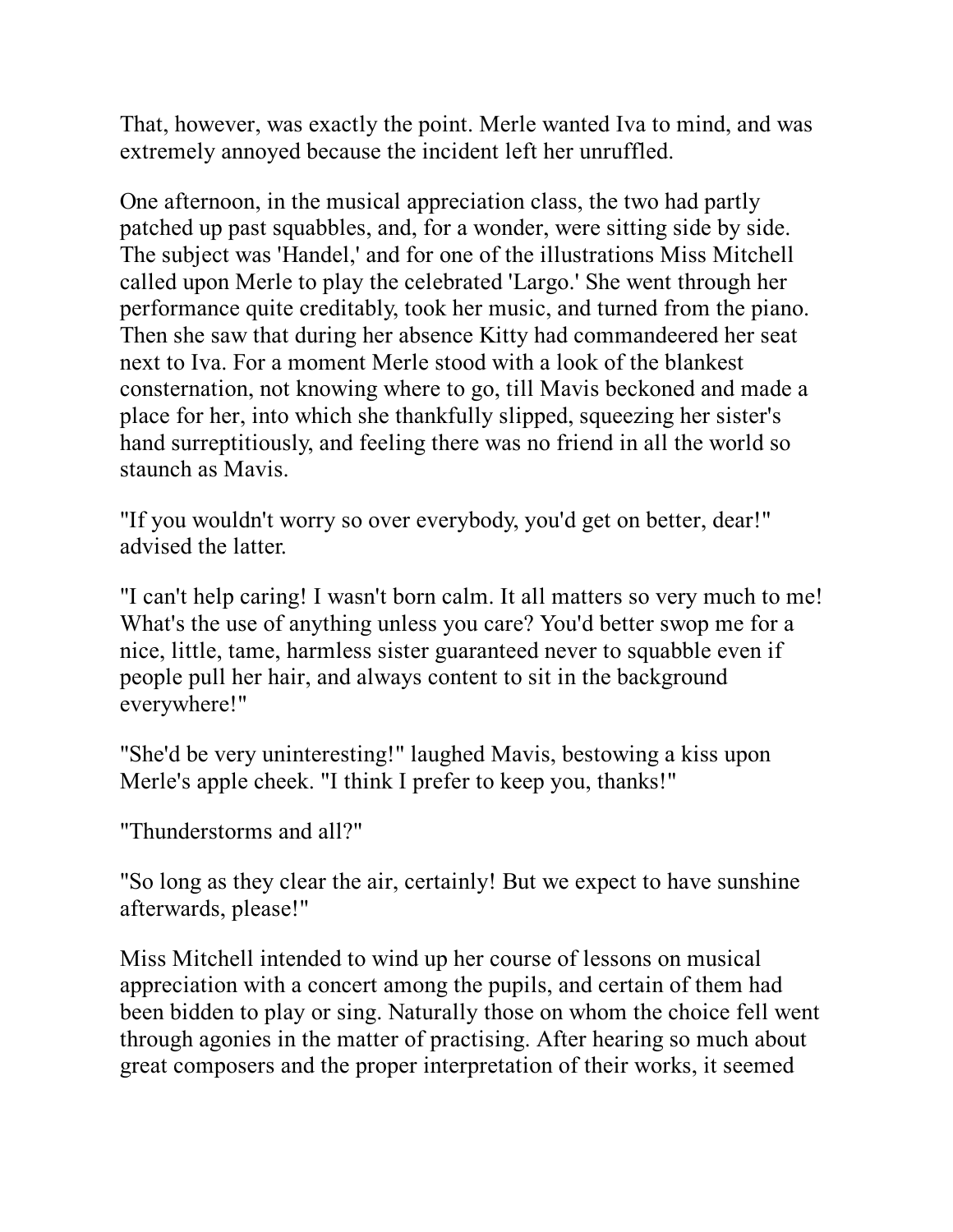almost a liberty for schoolgirls to venture to give their rendering, and all felt that their performances would be subjected to decided criticism.

"It's the audience that will make me nervous!" fluttered Merle. "If I could play my piece when I'm alone and in the right mood and get a gramophone record taken of it that could be put on at the concert, I shouldn't mind. It would be rather fun sitting in a corner and listening to my own playing. Something like seeing my own ghost, wouldn't it?"

Mavis, Merle, Muriel, and Edith were all down for piano solos, Beata was to bring her violin, and Nesta, Iva, and Kitty were to sing. They would all do their best, but none had reached a very high level in the matter of attainment. Miss Mitchell, with memories of the splendid talent mustered at St. Cyprian's College in her own schooldays, felt that the concert would be a most modest affair.

"I wish we could get one or two good performers to come and help us!" she suggested.

"Durracombe isn't at all a musical place," admitted Miss Fanny. "There really isn't anybody whom we could ask. Mrs. Carey used to play, but she's out of practice and I'm sure she wouldn't venture before a roomful of schoolgirls."

"It would be rather an ordeal, I own."

About ten days before the event was to take place Muriel Burnitt had a teaparty at her own home to which she invited Miss Fanny, Miss Mitchell, and the elder boarders, asked them to bring their music, and went through all the programme of the little concert. It, in fact, answered the purpose of a dress rehearsal.

Mavis and Merle had not been included in the invitation and they were very much hurt.

"Muriel asked Beata, only she couldn't come. I know because Romola told me so. She even asked Babbie Williams!"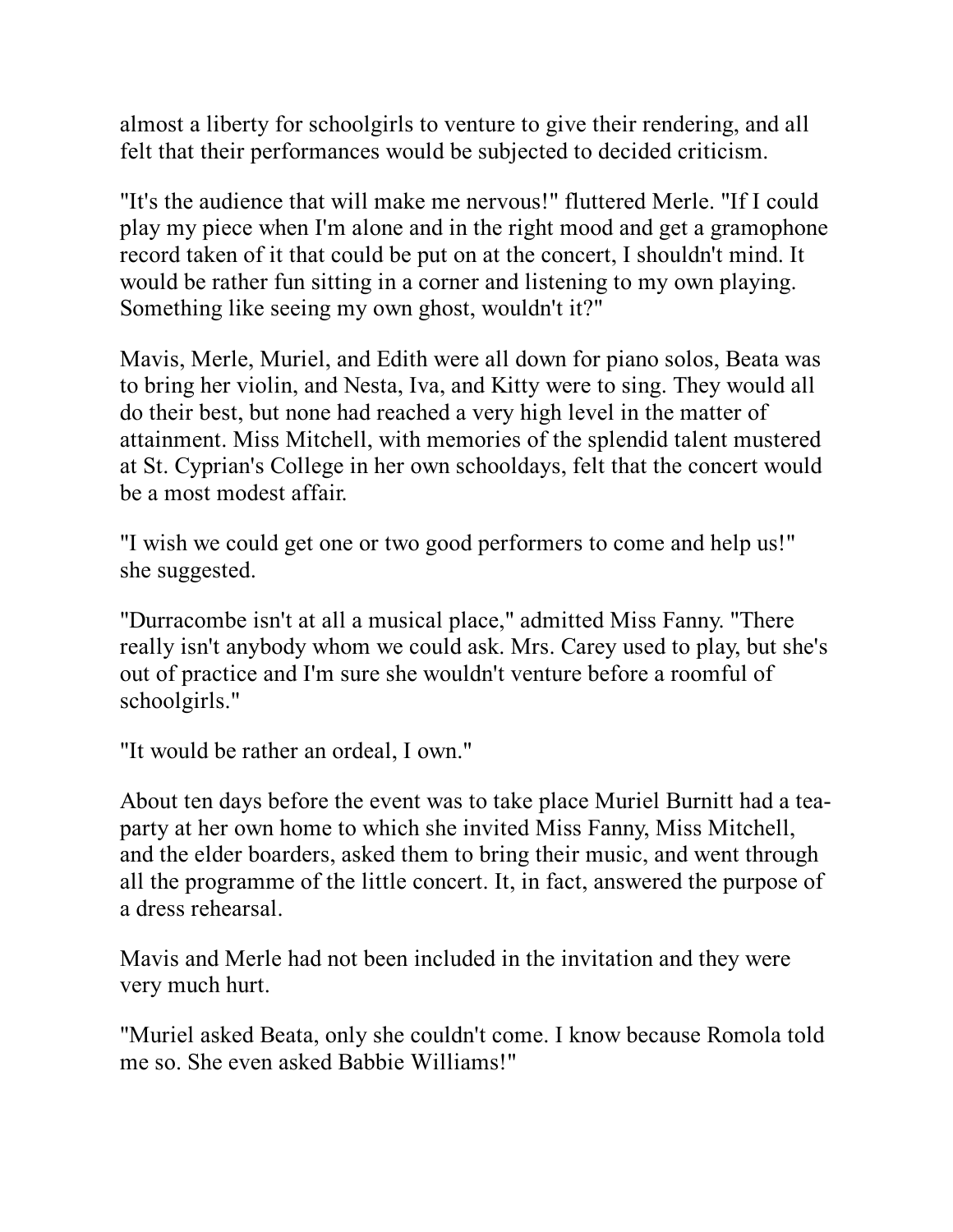## [Illustration: SHE HAD BROUGHT HER WONDERFUL STRADIVARIUS VIOLIN]

"It's most mean of her to miss us out!"

"When we're playing solos, too!"

The boarders talked tremendously about the pleasant evening they had had, and how very much they had enjoyed themselves.

"Muriel's aunt will be staying with her next week, and she's going to persuade her to sing at the concert!" said Iva. "She has a beautiful voice, and it will give things such a lift. Miss Mitchell is as pleased as Punch about it, and says that's just what we want. We ought to have one or two musical stars to make it go."

Muriel, who felt she had scored by securing a singer, took up a rather lofty attitude and made herself so objectionable that Merle raved in private, and even gentle Mavis was ruffled. They poured out their grievances at home.

"What's the date of the concert?" asked Mrs. Ramsay. "The 17th? Well, I have an idea! No! I don't mean to tell you now in case my scheme doesn't come off."

"What is it, Mummie? I'm curious."

"That's my secret! Take my advice and don't worry any more about Muriel. Things will probably turn out even in the end."

In spite of coaxing Mother refused to explain herself further, and it was only when a few days had gone by, and they had almost forgotten the incident, that one morning she opened a letter, read it, and clapped her hands in triumph.

"I've some lovely news for you! Cousin Sheila is coming to stay with us on the 16th, and she's actually bringing her friend Mildred Lancaster, the famous violinist! You know they both went to St. Cyprian's and were in the same form with Miss Mitchell. She'll be so pleased to meet them again!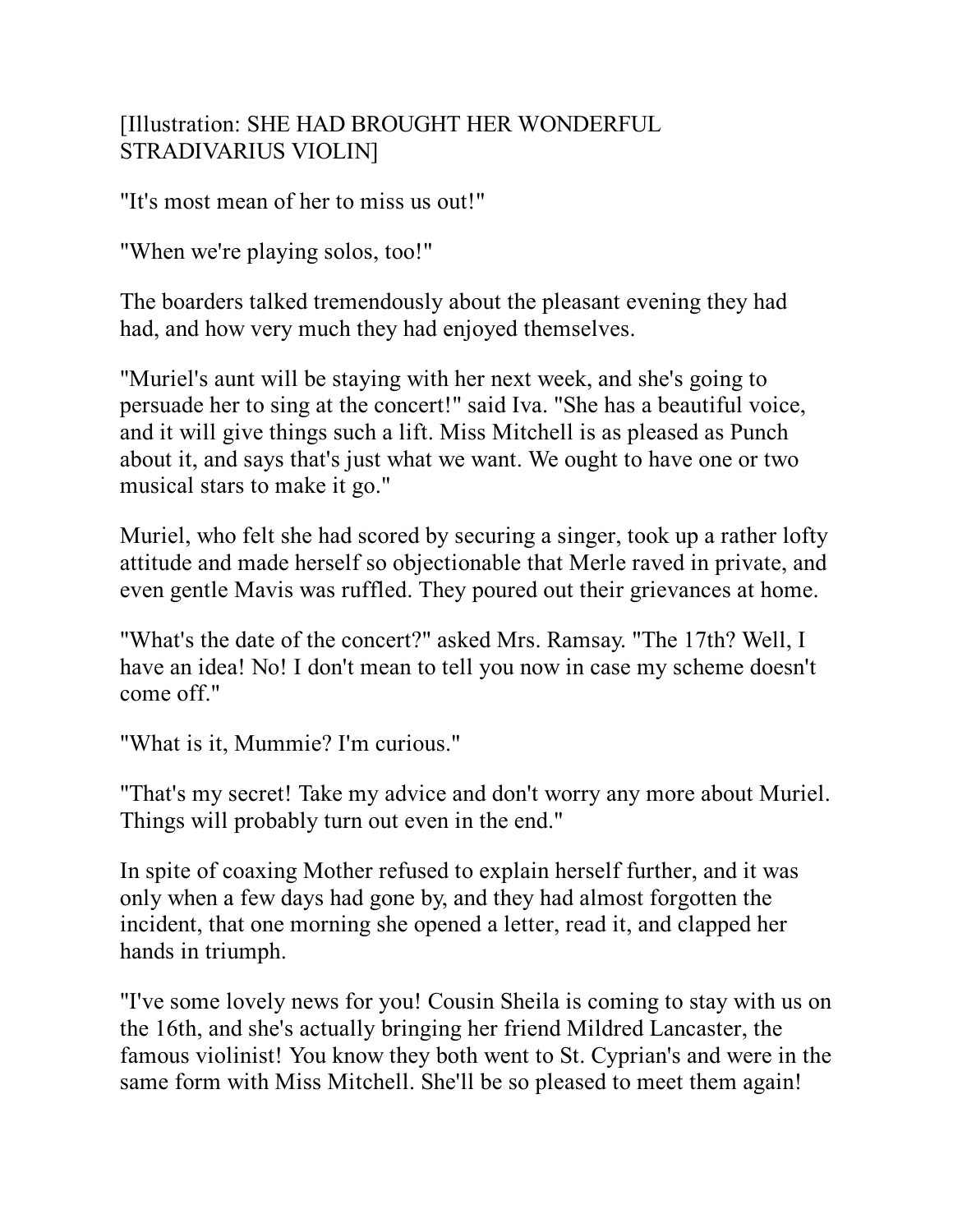Cousin Sheila says Miss Lancaster promises to play at your school concert. Isn't that an honour? It will be something for you to tell Miss Mitchell, won't it? We'll ask her and Miss Fanny and some of the girls to tea while our visitors are here!"

This was indeed a delightful surprise. The name of Mildred Lancaster was one to conjure with in musical circles. She had just completed a most successful tour in Australia and America, and had won great applause. She was booked to give a recital in Exeter on the 15th, so that she would be in the neighbourhood and able easily to come on to Durracombe. She made her headquarters at Kirkton, so Mrs. Ramsay explained, but travelled much about the country playing at concerts. She was to be married in the spring to her old friend, Rodney Somerville, to whom she had been engaged for some years, but she did not intend to give up her music, and hoped still to make frequent public appearances.

"They're to have a flat in town," read Mother from Cousin Sheila's letter. "I'm so glad it's settled that way, because I want Mildred to be happy, yet it would be a wicked shame if she flung her talent to the winds, as some girls do when they marry. She'll have her own little home and yet go on with her career. I call it ideal!"

Mavis and Merle danced off to school simply brimming over with their news. It certainly had the desired effect. Miss Mitchell was very much thrilled at the prospect of meeting her old friends, and highly appreciated the privilege of a violin solo at the concert. The girls were, of course, most excited, except the performers, who nearly had hysterics at the prospect of playing before so great a musical star.

"I shall leave my violin at home!" wailed Beata.

"Nonsense! You'll find nobody more kind and encouraging than Miss Lancaster," said Miss Mitchell. "It isn't the great artists who find fault they understand the difficulties only too well—it's the carping critics who can't perform themselves and yet think they know all about it! Do your best and no one will expect you to do any more!"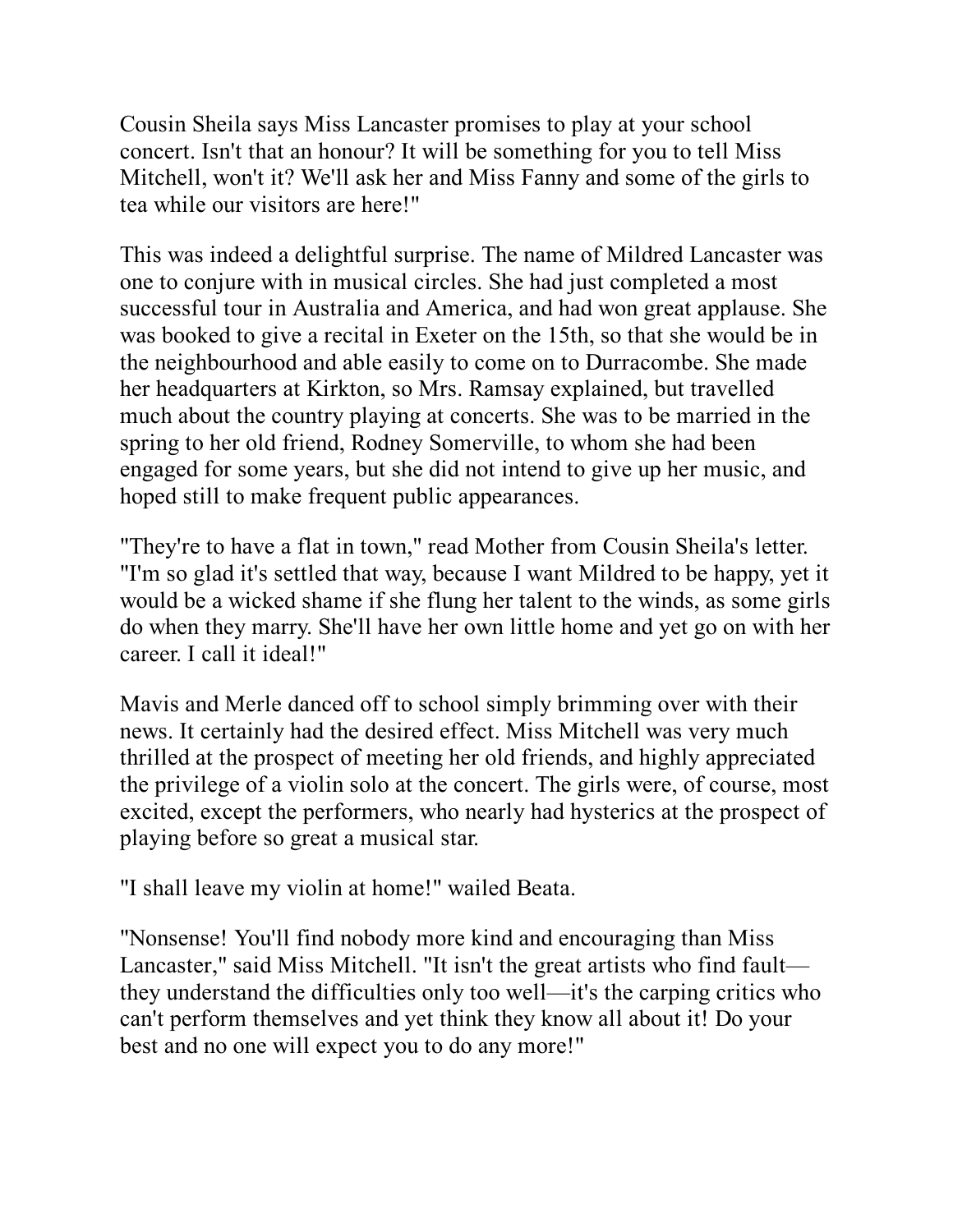It was a great day for Mavis and Merle when their visitors arrived. They were fond of Cousin Sheila and welcomed her on her own account. With her companion they readily fell in love. Mildred Lancaster was a most charming personality, and although she had been so fêted on concert platforms, she was absolutely simple and unaffected in private life. She had brought her wonderful Stradivarius violin, upon which she always played, and she took it out of its case and allowed the girls to admire its graceful curves, and its fine old varnish.

"It's my mascot!" she said. "I've had it all my life, and if anything were to happen to it I believe I'd give up music! It's been a great traveller, and always stays in my berth on sea voyages."

To say that the Ramsays were proud to escort Miss Lancaster and her Stradivarius to 'The Moorings' hardly describes their elation. A few parents and friends had been asked, so that with the school there was quite a large audience. It was arranged to take the girls' part of the programme first, and the visitors' solos afterwards, a proceeding for which the young performers were devoutly thankful. They got through their pieces very creditably, especially Beata, who won warm praise from Miss Lancaster.

"That child's artistic and will make a musician if she goes on with it. She puts *herself* into her playing."

"They're rather a remarkable family. Her sister is studying singing in London," purred Miss Pollard, pleased to have one of her pupils thus noticed.

The treat of the afternoon was when Mildred Lancaster began to play, and her entire mastery of her instrument was a revelation to most of the girls. They had never before had the opportunity of listening to such glorious music.

"The gramophone will sound like a ghost after this, however good the records!" declared Iva. "I wish I could hear her again."

"Miss Fanny's bringing fourteen of you to tea to-morrow—hasn't she told you yet?" exulted Merle.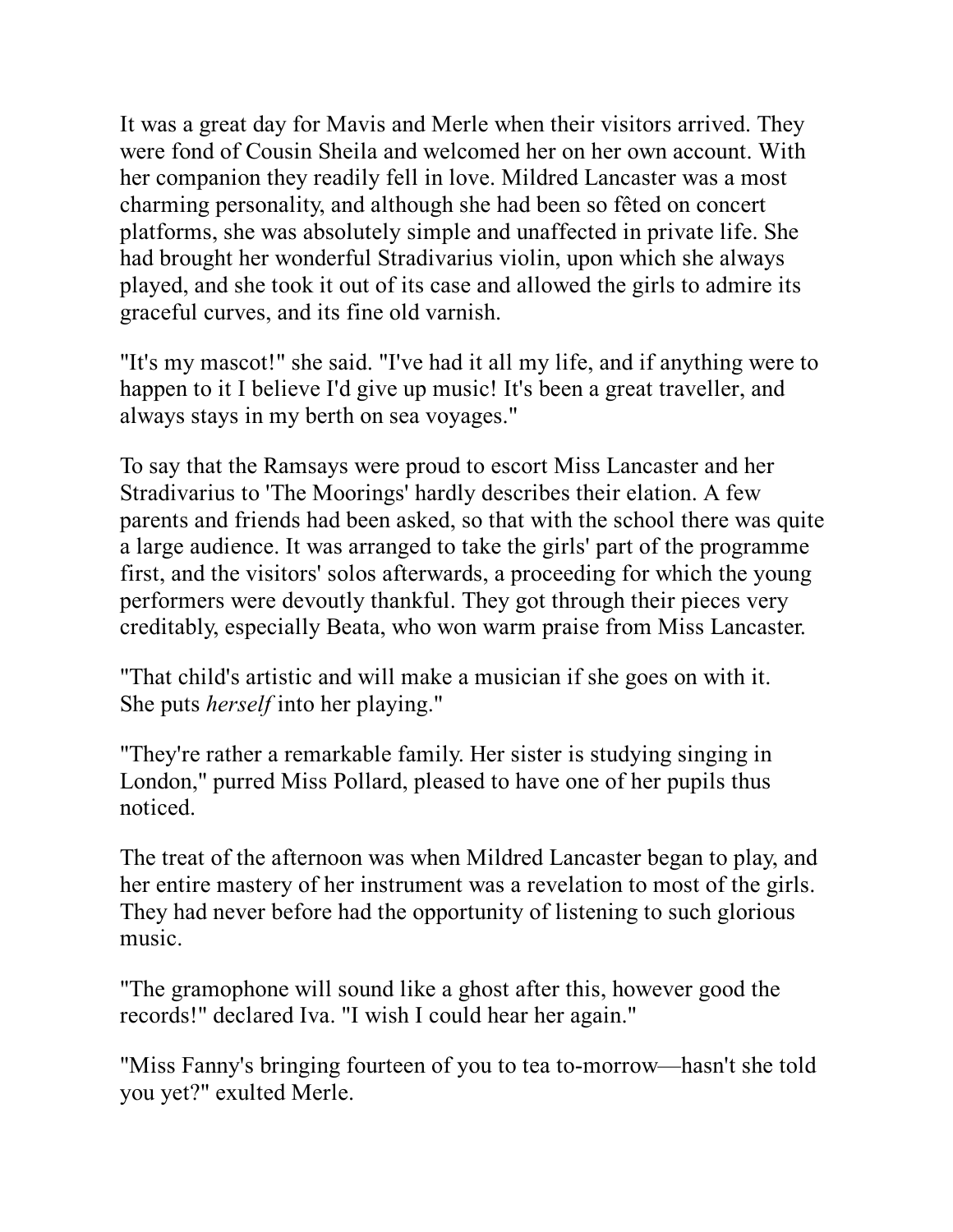Muriel had also been included in the invitation in spite of her previous discourtesy.

"It hurt *you* to be left out, so don't inflict the same feeling on anybody else!" urged Mrs. Ramsay when her younger daughter demurred. "Two blacks never make a white! The best way of 'getting even' with people is to do them a kindness. That stops the whole thing and sets it into a different groove. Ask Muriel if her aunt will come too. She sings beautifully, and perhaps she will bring her music."

The Ramsays' 'Musical At Home' was remembered for a long time by those girls who were present at it. Mother was a clever hostess, and she managed to put all her guests at ease and raise that magic atmosphere of enjoyment which only certain people seem able to create. The drawingroom looked charming with late flowers in its vases and a blazing log fire. Miss Mitchell, having snatched a private chat with her two old school friends, was radiant. Jessop, who had heard full details of the occasion, had insisted on coming over to bake the cakes, and hovered in the background like a beneficent deity, sending in fresh batches of hot crumpets. There were chocolates in little silver bonbonnières and even crackers, though it was not yet Christmas. Aunt Nellie was there and enjoyed the music, and Dr. Tremayne and Dr. Ramsay joined them before the performance was over.

"Wasn't it a triumph? I think we know how to give a party!" rejoiced Merle in private afterwards.

"Yes, when Mother pulls the strings!" agreed Mavis.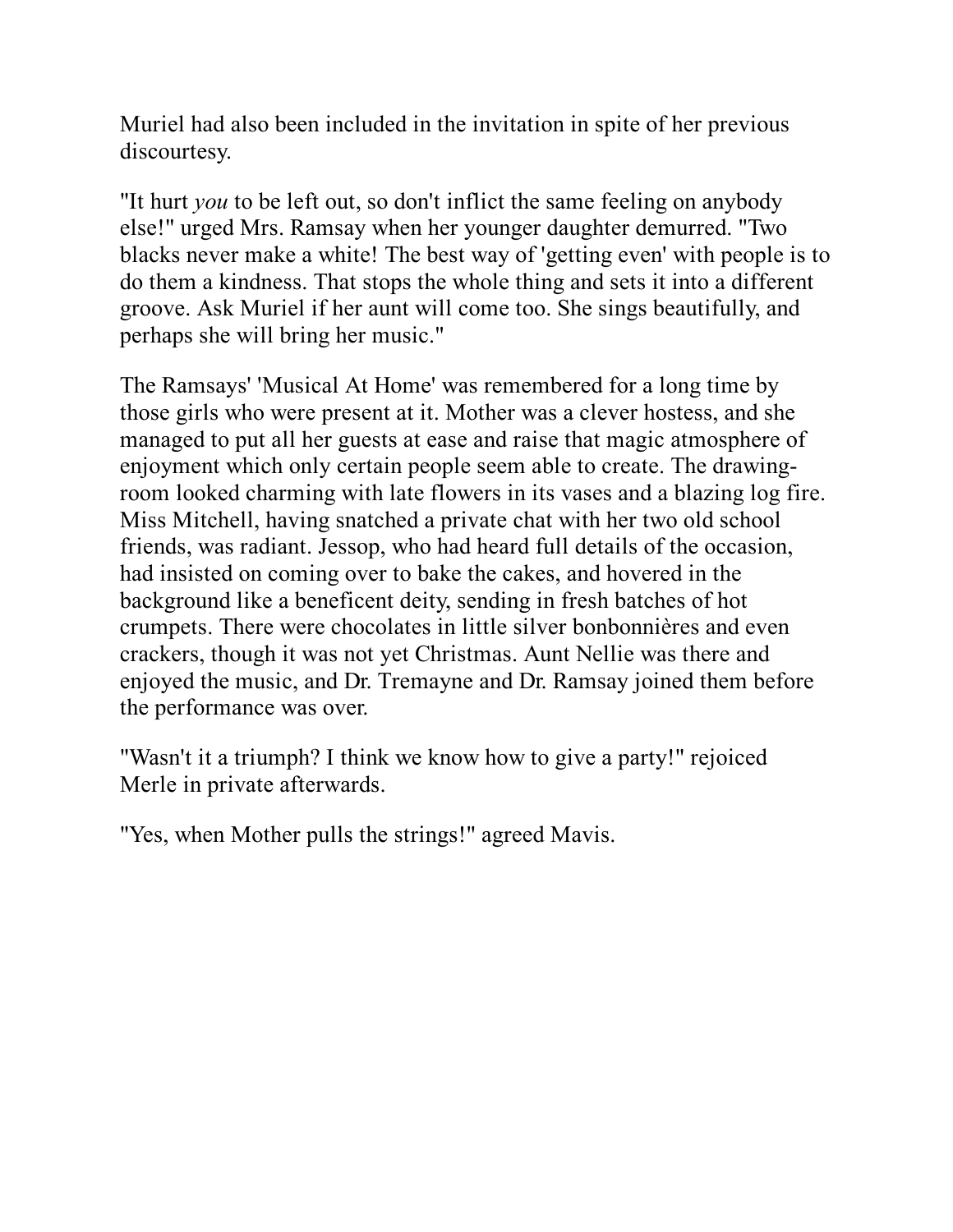# **CHAPTER VIII**

Yule-tide

The end of the term was, to use Merle's expression, 'a little thin.' Miss Mitchell did not seem disposed to make any very great fuss about it, and merely set aside the last hour of the last afternoon for the play which the boarders had prepared. She suggested, indeed, that the day-girls might get up some tableaux, but as no one evinced any enthusiasm the matter dropped.

"Tableaux are rather tame unless you have most beautiful dresses," sniffed Muriel.

"It really isn't worth our while bothering over them," agreed Merle.

They were decidedly disappointed to have no chance to exhibit their own dramatic talents, but they were 'sporting' enough to give a hearty clap to the boarders' performance, a really magnanimous attitude on the part of Mavis, who had lent a pale pink silk dress to Nesta, and watched candle grease dropping down the front of it as that heroine pretended to investigate a smuggler's cellar with a light.

"Never mind! We'll have some acting of our own in the hols," she whispered to Merle, who sat next to her.

"Rather! And it will beat this simply into fits, though of course I shan't tell them so."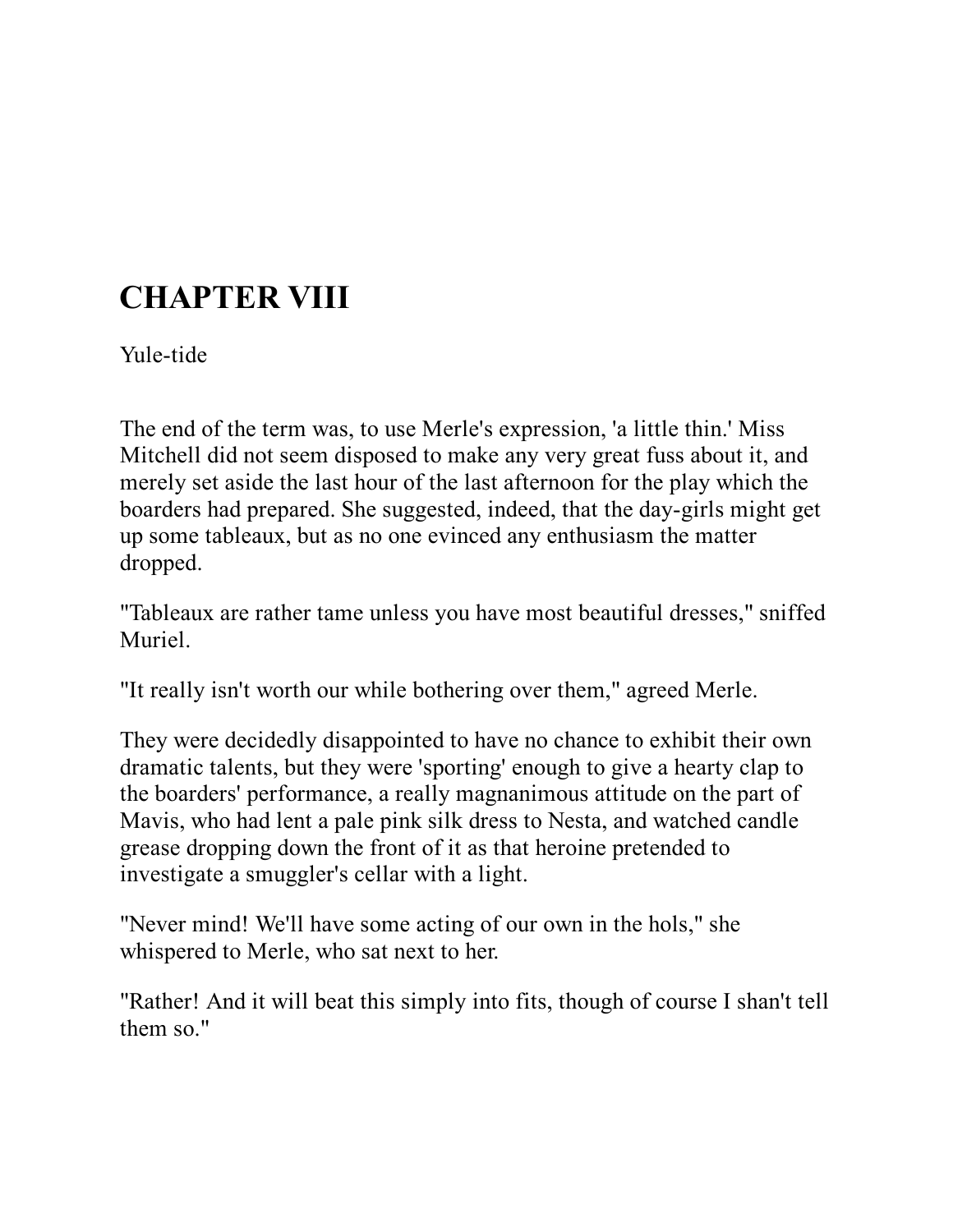The holidays this Christmas were to compensate for every disagreeable thing that had happened in the course of the term. First and foremost, and this ought to be written in big letters like a poster heading, BEVIS WAS COMING TO STAY. Mrs. Ramsay had invited him for a three weeks' visit to Bridge House, and he was to arrive on December 23rd. He had always been a great favourite with Dr. Tremayne, who thought that the boy's position was rather a lonely one, and that on this first Christmas in particular, after the solution of the mystery of his birth, he would feel the lack of any family of his own and would be glad to be welcomed by friends.

Naturally, to Mavis and Merle this was the event of greatest importance, but there was to be another pleasant happening as well. Cousin Clive was also coming to spend the holidays. He was Dr. Tremayne's grandson and his home was in London. The girls had never seen him, as he had not paid a visit to Durracombe during the last year, and they were very curious to know what he was like. Any misgivings which they may have cherished vanished instantly, however, at the first sight of Clive. He was a very big boy of twelve, as tall as Merle, with merry grey eyes that looked capable of fun. He was, of course, full of the affairs of his own preparatory school, but as he found they were ready to listen to his accounts of football matches or dormitory 'rags' he took them into his masculine confidence and extended the hand of friendship. He showed a particular fancy for Merle, whose robuster constitution allowed her to tear about with him and indulge in some rather hoydenish performances.

"You're a thorough tomboy!" said Mother, having called her younger daughter down from the coach-house roof, whither she had climbed in company with her cousin.

"Well, you see, Mummie dear, I have to amuse Clive!" was always Merle's excuse. "If I didn't keep him quiet he'd kick up no end of a racket and disturb Aunt Nellie. It's really very kind of me!"

"There's a large spice of enjoyment mixed with the philanthropy!" twinkled Mother.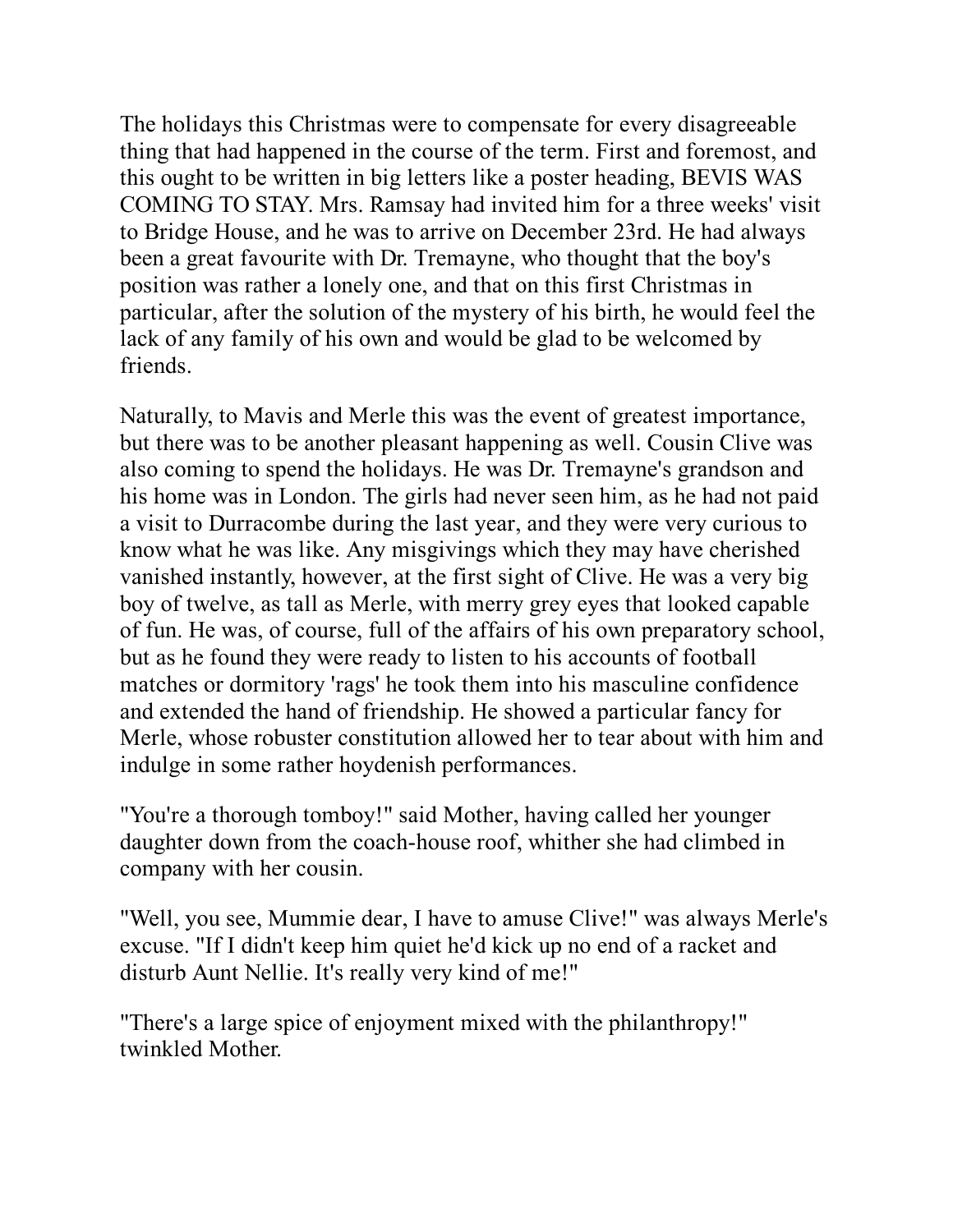"Well, that's the right spirit. We ought to enjoy our own good deeds!" laughed Merle.

As Aunt Nellie was really a consideration in regard to noise, the young people had taken over the harness room as a temporary boudoir during the holidays. They carried down some basket chairs, tacked a few coloured pictures from annuals on its bare walls, and made it look quite pretty. Tom lighted them a blazing fire every day, and tended it during their absence with the care of a vestal virgin, so they were extremely cosy and jolly there. The joiner's bench and the glue-pot gave facilities for any hobbies they wished to carry on; they could make as much noise as they liked, and walk in and out with dirty boots, unreproved.

To Bevis this visit was elysium. All his experiences of young people had been confined to school, and he had never before spent such a holiday.

"It's grand to be in a home like this!" he said, once, to Mavis. "I can't help thinking, sometimes, how different life would have been to me if my mother had lived. It's hard not to have even the slightest remembrance of her. Suppose she had been here now and living at 'The Warren'!"

"You'll go there yourself some day."

"Perhaps. It'll be rather a forlorn business though, being in that big house with only a pack of servants. I believe I'll take a voyage round the world in a yacht. The fact is I can't quite see my future. I'm going to Cambridge, but after that things are vague. I always had dreams of a profession, but the lawyers say I ought to settle down on the estate. What's a fellow to do?"

"I wouldn't worry your head about it yet. There'll be plenty of time to think things over while you're at College," counselled Mavis. "Enjoy your holidays at any rate."

"No mistake about that. I'm having the luck of my life!"

It was only to Mavis's sympathetic ear that Bevis poured out these confidences. With Merle he was on different terms. He called her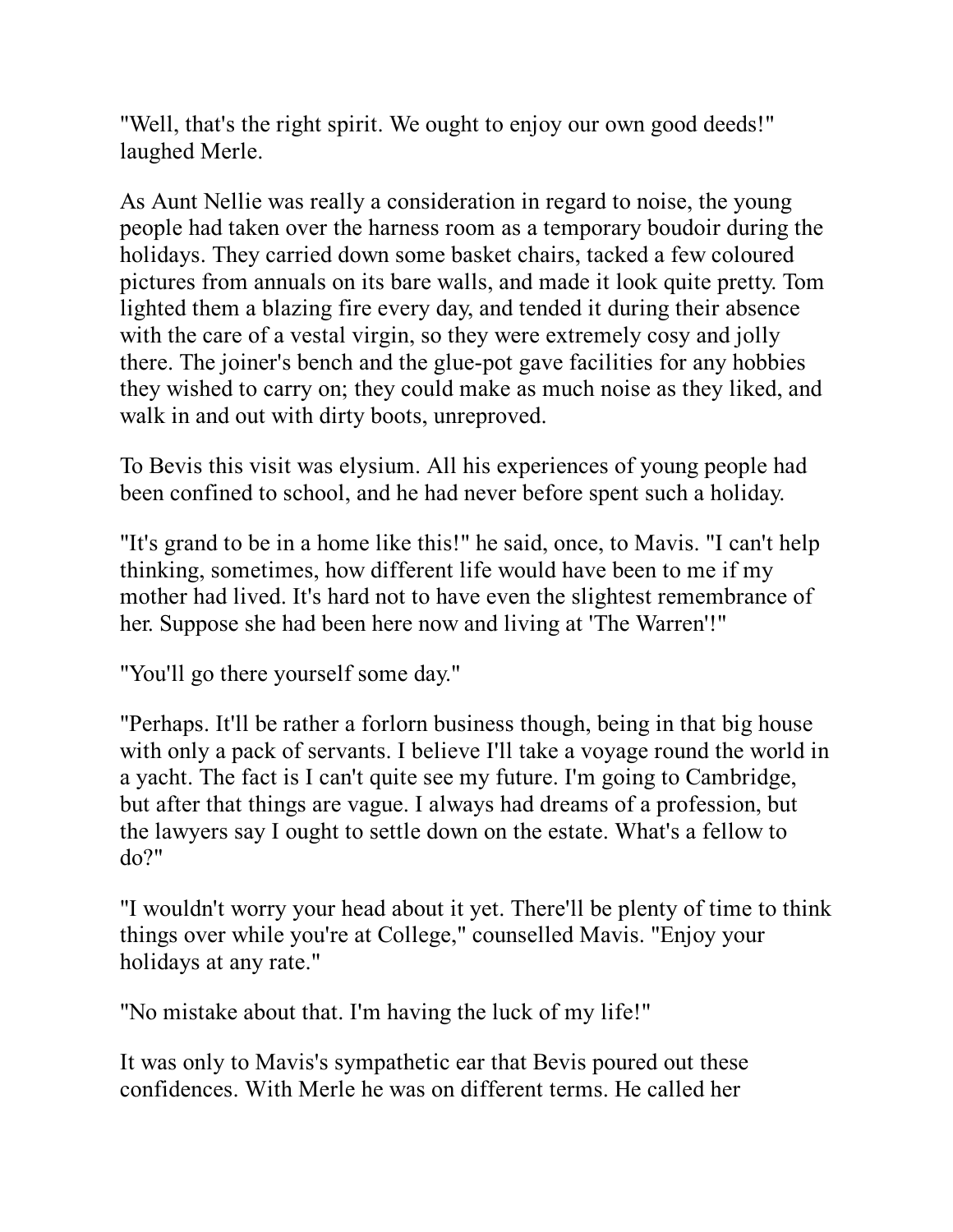'Soeurette' (little sister) and was always ready for some joke with her. She and Clive together led him a lively time, as well as keeping him busy helping them to make boxes, build a boat, and several other joinering enterprises.

"It does Bevis all the good in the world to be teased!" declared Merle.

"He certainly gets it, then!" laughed Mavis.

One special grievance had Merle. Bevis had devoted some of his spare time at Shelton College to taking motoring lessons, for he hoped to buy a car some day, and he could now drive so well that Dr. Ramsay trusted him at the steering-wheel.

"It's too bad!" declared that indignant damsel. "Just because Mother's nervous and thinks I'm going to run her into the ditch! Wait till I've had *my* course of motoring lessons! I'll take the shine out of Bevis! See if I don't!"

"You shall try my motor bike, if you like, Soeurette!" consoled Bevis. "That's to say, if they'll allow you."

"Don't, for goodness' sake, ask anybody, but just take it out on the quiet and I'll guarantee to ride it. Let's do it this very afternoon!" returned Merle, somewhat pacified.

On the whole the weather had proved exceedingly wet, so with the exceptions of a few runs in the car with the hood up, they had not ventured very far away, and had mostly taken walks in the neighbourhood. Bevis naturally wished to explore the Durracombe district, and they had not been to Chagmouth since his arrival, and knew nothing of what was going on there. One drizzling morning, however, when they were all sitting in the harness room, they heard a clatter of hoofs and then a shout in the stable yard, and looking out of the window saw Tudor Williams on his little horse, Armorelle. The girls ran out at once.

"I say! How d'you do?" said Tudor. "Isn't your man about anywhere to take this horse?"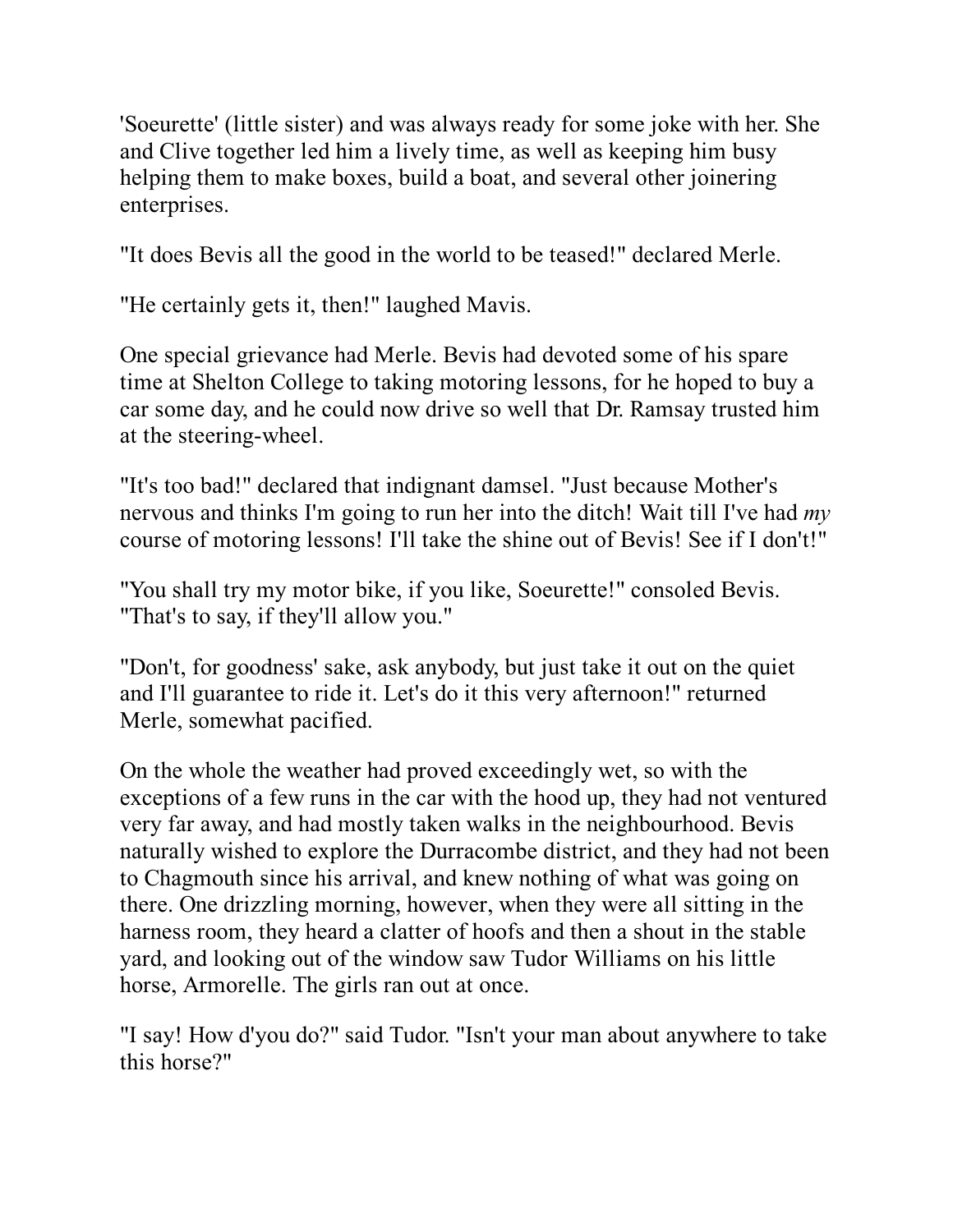"Tom's in the greenhouse, I'll fetch him!" and Merle darted across the dripping yard.

"Have you come to see Uncle?" asked Mavis, stroking Armorelle's satin nose.

"No, I've a message from the Mater for you and Merle. Oh, here's your groom! Yes, just give her a wipe down, please" (as Tom led Armorelle away to the stable), "she's too fat and gets easily hot! Ugh! It's rather a horrid day. The Mater wanted to send me in the car, but I said I'd rather ride."

"Won't you come into the house?" asked Mavis.

"Or into our den?" invited Merle. "We've made the harness room into a snuggery."

"By Jove! Not a bad idea, that! Yes, take me there. I'm too splashed to be fit for the drawing-room. I say, this is no end! What a decent fire you've got!"

"You know Bevis? And this is our Cousin Clive," said Mavis, performing the introductions.

Tudor nodded, flung himself into a basket chair and looked round the room with some amusement.

"It's like you two!" he vouchsafed. "*I* should never have thought of taking over the harness room! 'Pon my word, it's cosy! You won't want to turn out when I tell you what I've come for!"

"Turn out where?"

"Well, it's a long story. You see there are some new people come to live in Chagmouth—an artist with a family about a yard long. Of course, the Mater goes and calls and gushes and comes back talking about beauty and talent and all the rest of it. She's an eye to business though, has the Mater! Mr. Colville had asked her to get up a concert in aid of something or other,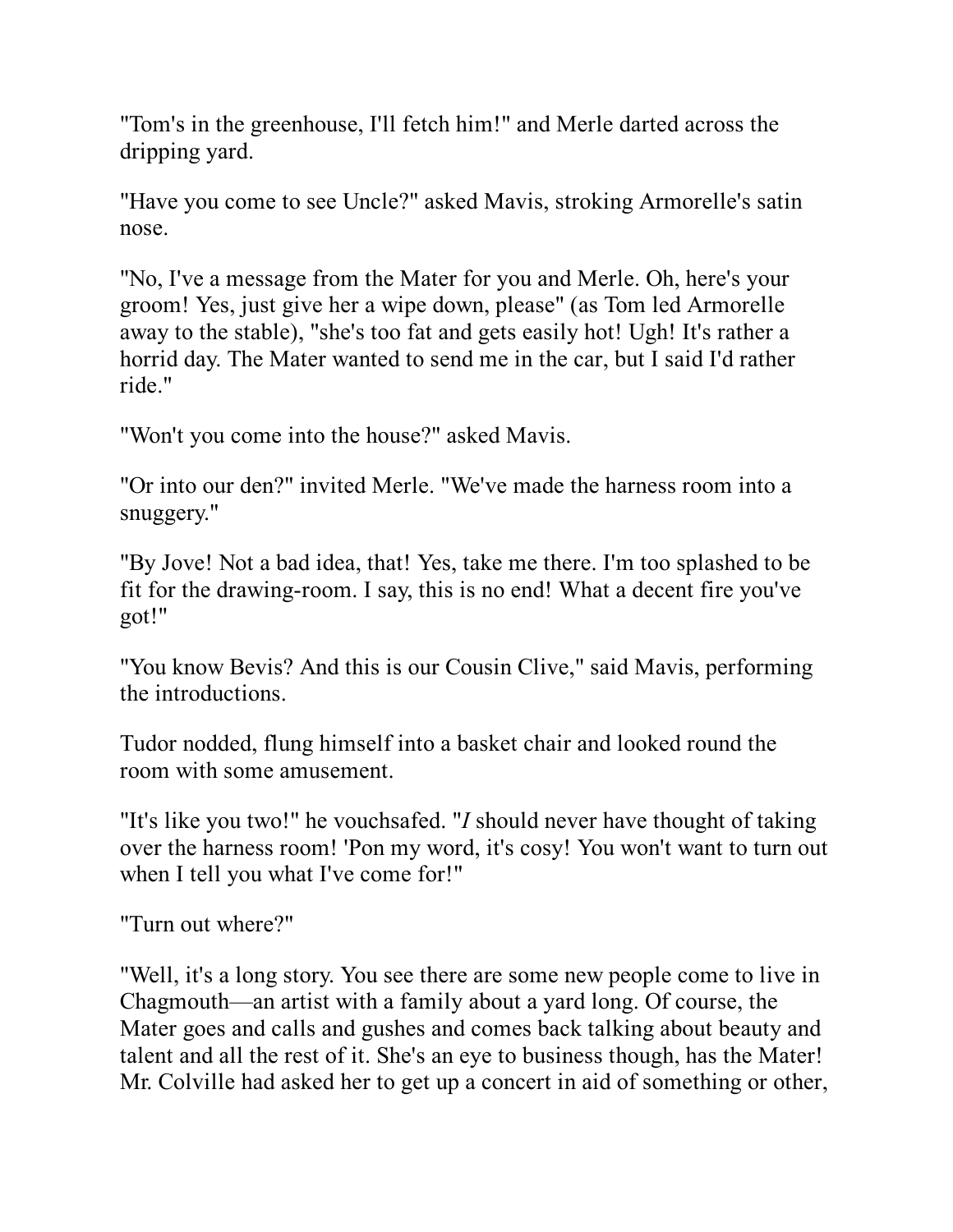I don't know what it's for! The new Vicar's as bad as the old one for wanting money, and the Mater's perpetually raising the wind for the parish with entertainments. She's worked all her local stars rather hard, so you can imagine she pounced upon anybody new, and got them to promise about half the programme. She came back purring. There was the other half of the programme, though, to be fixed up. The Girl Guides had learnt a dialogue, so she said they might as well act it, and she had the posters printed and sent the school children round selling tickets."

"Well?" said Mavis, as Tudor paused for breath.

"I'm coming to the point fast enough! It seems the principal characters in the dialogue are three sisters, and yesterday one of them developed measles! The other two are contact cases and, of course, they're not allowed on the boards. You can't act 'Hamlet' without the Prince of Denmark and Ophelia and Polonius! It's the same business here. The dialogue has collapsed like a pricked balloon!"

"Have they no understudies?"

"Never heard of such things, and say it would take them six weeks to train any one else in the parts, besides which the others say they wouldn't dream of doing it without Gertie and Florrie or whatever their names are. The Mater sprinted round the village trying to fill up her empty programme but all her stars were huffy because they hadn't been asked before, and they said they had colds or they wanted to go to their grandmothers' funerals, or some such excuse. Back comes the Mater almost in tears and says she really doesn't know whatever she's going to do about it, and there never was such a fiasco, etc. Then Babbie suggested 'Send for Mavis and Merle, they'll help you out.' Mother jumped to it like a drowning man at a rope. So I trotted off immediately after breakfast to ask if you'll come to the rescue."

"O-o-h! But when is the concert?"

"To-night at 7 prompt."

"Great Scott! We can't!"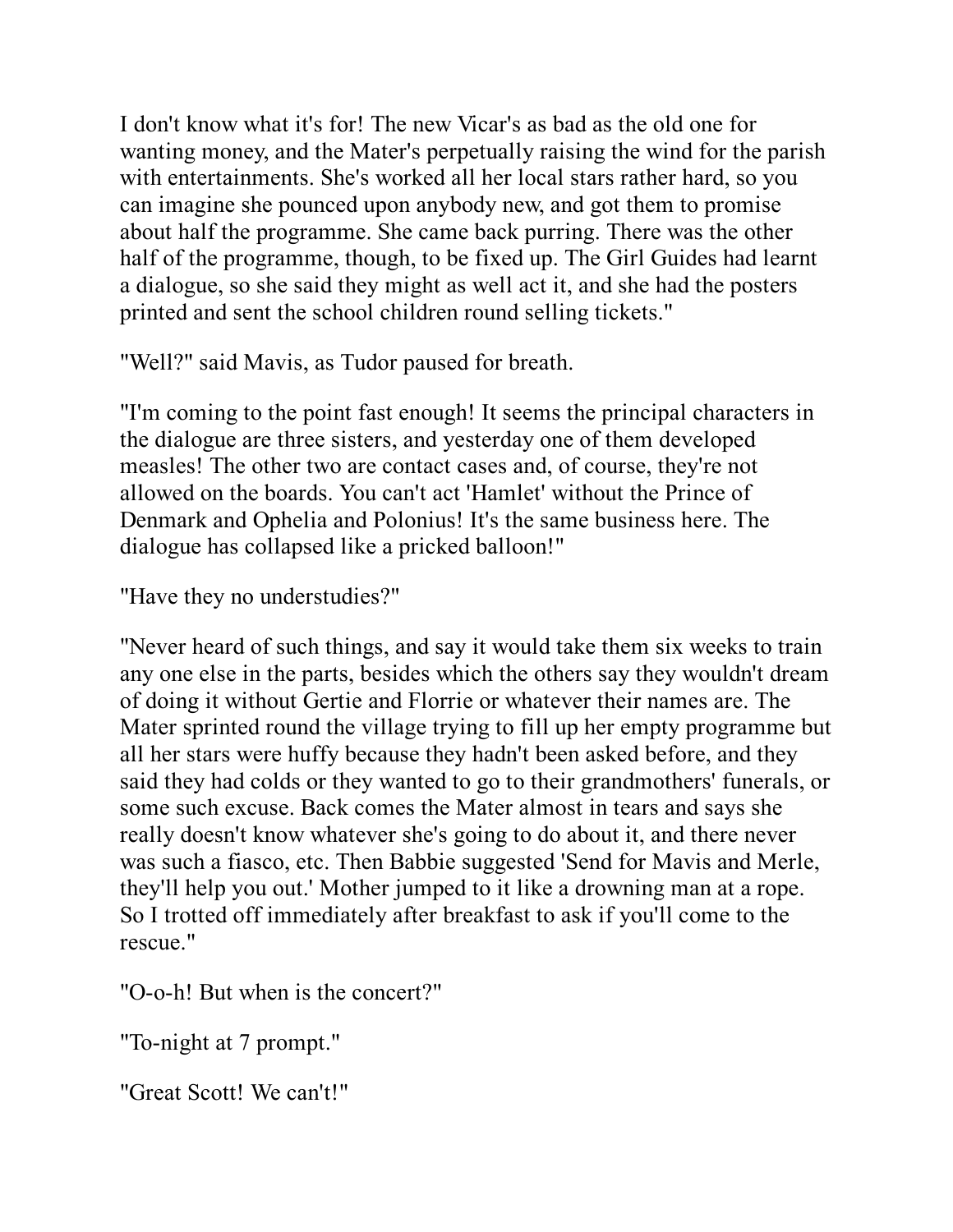"Yes, you can! Any of those impromptu things you give will simply delight people. They've paid their shillings and their sixpences to see some acting and they don't mind what it's like so long as it makes them laugh and they get their money's worth. The Mater'll send the car over for you after lunch and she'll put you up for the night—you, Talland, too, and you," nodding to Clive. "Be sporting, all of you, and come!"

"Could we possibly get through the thing we did last night?" hesitated Mavis, looking at the others.

"Let's try," decided Merle. "It's all gag, Tudor, and if we get stage fright and can't go on we shall just have to walk off, that's how it is."

"You won't do that! I say, you know, it's most awfully kind of you! The Mater will be *so* relieved. She'd have written a note but there was some other hitch about the refreshments and she was interviewing the schoolmaster. Shall we send the car at three? Then I'd better hurry home now and set the Mater's mind at rest."

"Wait, Tudor! We haven't asked Mother yet."

"Oh, didn't I tell you? I met Dr. and Mrs. Ramsay in your car and stopped them, and they both said 'Go, by all means.'"

"Well, we've let ourselves in for something!" exclaimed Mavis as Tudor rode away on Armorelle. "It was your fault, Merle!"

"No, it wasn't, it was yours! I think it will be rather fun! Cheer up, Bevis! Don't look such a scared owl! Here's old Clive absolutely peacocking at the idea."

"If I'm to be Isabella?" grinned Clive.

"Of course, if I'm Augustus!"

"Merle—you *can't!*"

"Who says I can't? The joke of it will be that nobody'll know. Clive and I are the same height and really rather alike, and if we change clothes they'll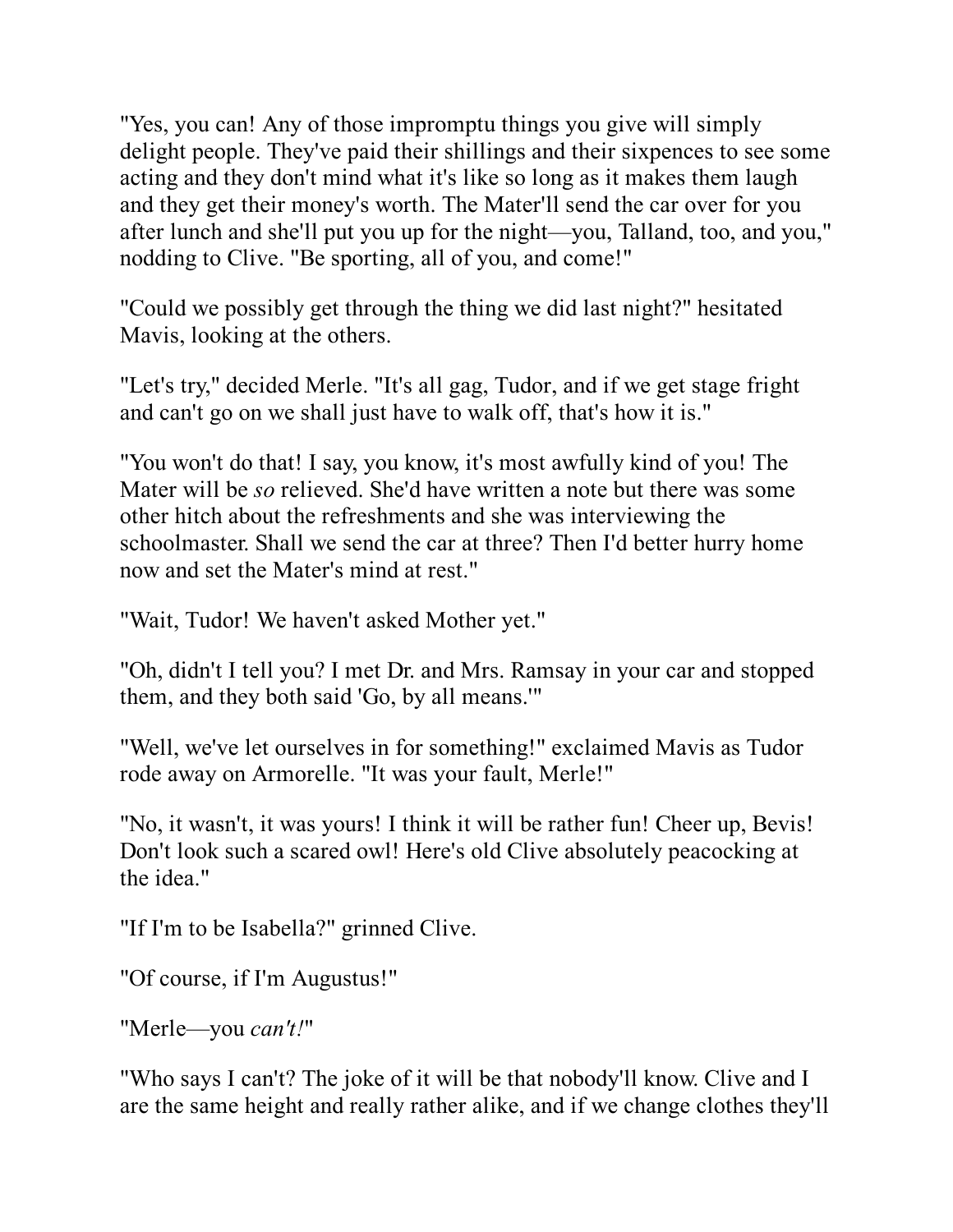all think *he's* Augustus and *I'm* Isabella."

"Will anybody recognise me as Uncle Cashbags?" groaned Bevis.

"Not your nearest and dearest. Be as gruff as you can, and limp as you did last night. We're not going to let you off! Don't you think it! Why, we couldn't possibly do the piece without you!"

The young people, ostensibly for the entertainment of their elders, but largely for the amusement of themselves, had been acting in the evenings to an audience of Aunt Nellie, Uncle David, and Father and Mother. Their last performance had really been so successful that they felt they might venture to give it in so great an emergency. They began at once to pack their various properties.

"Rather a score to be asked to appear on a public platform! I wish Miss Mitchell could be there to see us!" triumphed Merle.

"The joke is that I don't believe Chagmouth people will recognise any of us," said Mavis, hunting for a pair of spectacles she had mislaid. "I'm going to bargain that our names aren't announced beforehand."

"Right-o! The audience can imagine we're a London Company on tour in the provinces, or anything else they like. They'll think far more of us if they don't know who we are till afterwards. Tudor mustn't give us away!"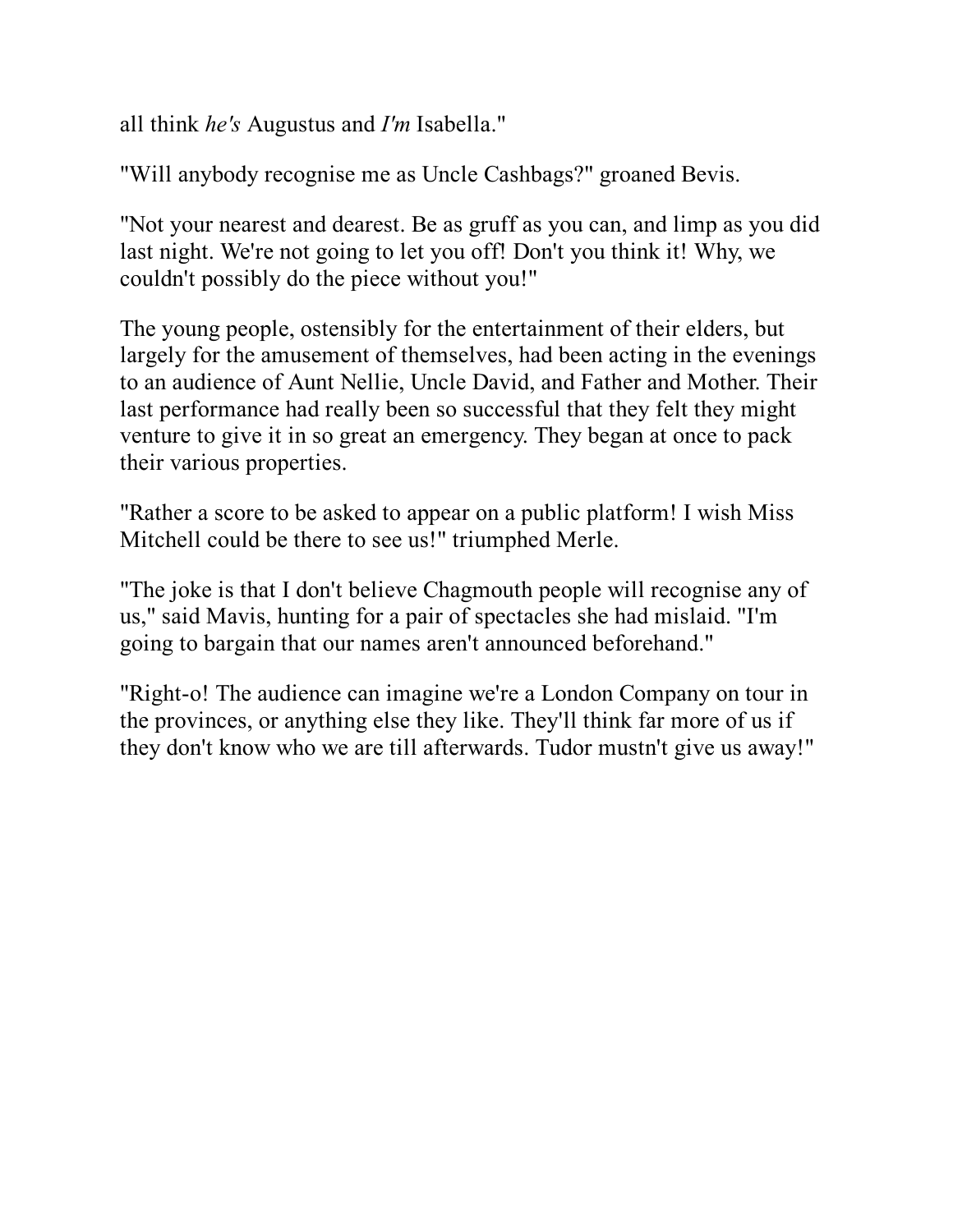# **CHAPTER IX**

Facing the Footlights

The big five-seater car came punctually at three and conveyed the young people and all their belongings to The Warren, where their arrival caused much satisfaction.

"You've saved us from a most awkward predicament," declared Mrs. Glyn Williams. "I hardly know how to thank you. Wasn't it clever of Babbie to think of it?"

"We've never forgotten how you did a scene here once!" said Tudor. "Couldn't do it myself to save my life! And Gwen says the same. Oh, here she is! I was looking for you, Gwen! Here are the Ramsays, and Talland."

The Gwen who advanced to shake hands was so different from their old acquaintance that the girls felt they scarcely would have recognised her. She did her hair in a new fashion, and was wonderfully grown-up, and even more patronising than formerly. She said a languid "How d'you do," then left Babbie to entertain them, which the latter did with enthusiasm, for she was fond of Mavis and Merle.

"I expect you're thinking of all the improvements you'll make here when you come of age?" said Mrs. Glyn Williams, trying to be pleasant to Bevis over the tea-cups. "It's a nice place, and will really look very well when it's been redecorated. You'll have to do it up for your bride, won't you?"

At which joke Bevis blushed crimson and dropped his cake on the carpet, to his own confusion and the delight of the fox-terrier Jim, who thought it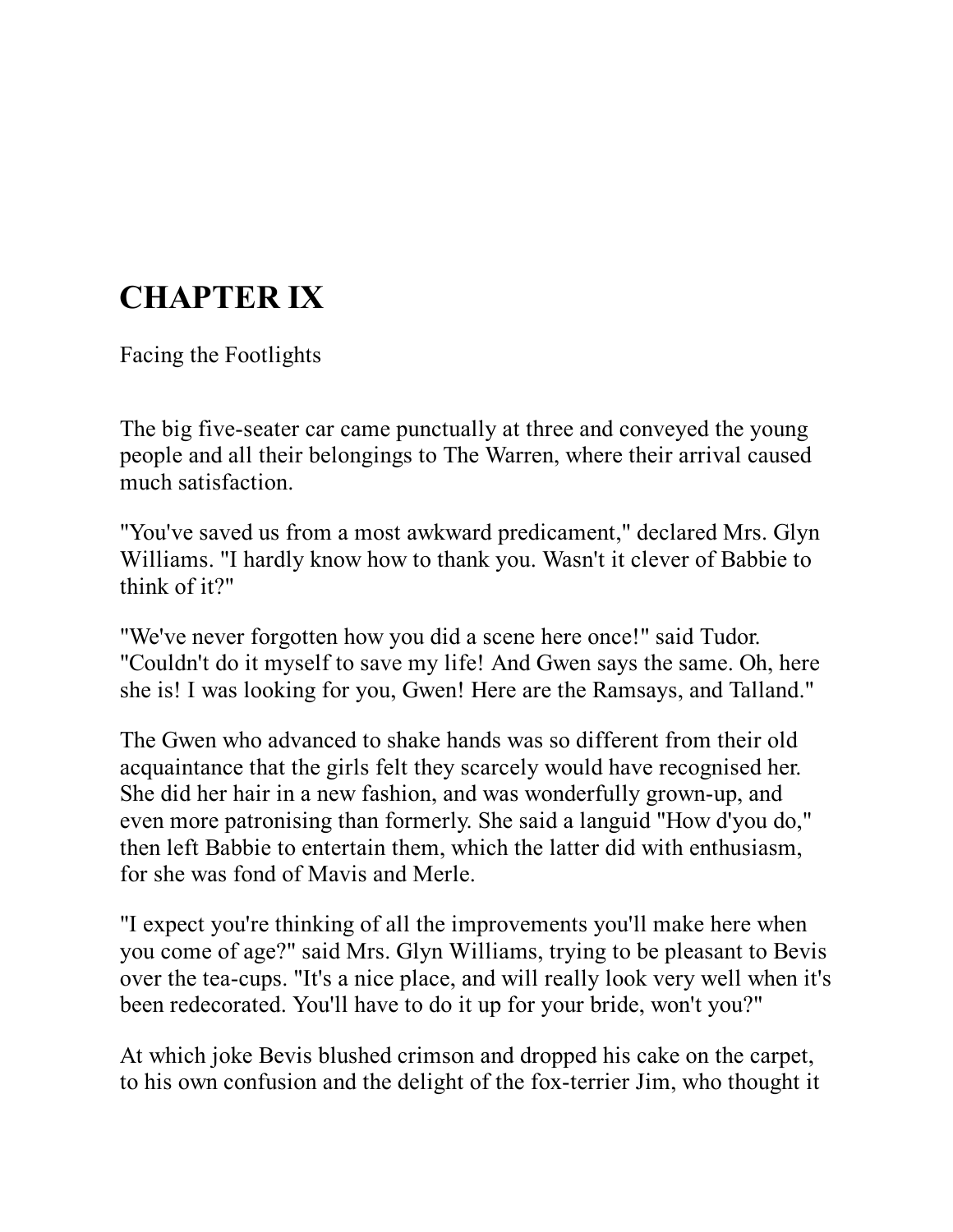was done for his especial benefit, and promptly swallowed the piece, icing and all.

"I don't want to hurry you to turn out," protested Bevis shyly.

"Oh, we shall have Bodoran Hall ready by that time. We were there last week looking at the new building. The workmen are really beginning to get on with it at last."

"You'll have to build fresh stables here, Talland, if you mean to do any decent hunting," advised Tudor airily. "If I were you I'd get those lawyers to start them at once, then they'd be ready when you want them. I suppose you *will* hunt?"

"I'm not sure yet what I mean to do," replied Bevis guardedly.

He did not like so much catechism about his future plans. In the old days of his poverty he had never admired the Glyn Williams' ideals of life, and he had no wish to mould himself upon their standards. The sporting landlord, with a horizon bounded by the local meet or a county ball, was a type that did not appeal to him, and he saw no reason why he should be forced by a spurious public opinion into lines that were uncongenial. Though on the surface he and Tudor were friends, at bottom the old antagonism existed as in the days when they had quarrelled on the cliffs near Blackthorn Bower.

It was only to please Mavis and Merle that he had accepted this invitation to The Warren, where he found himself in the peculiar position of being patronised in his own house.

With Bevis rather gloomy and restrained, Tudor slightly aggressive, and Gwen too fashionable to trouble to entertain her old friends, matters were not as exhilarating as they might have been, and everybody seemed relieved when it was time to walk down to the Institute.

"I suppose I shall have to go!" yawned Gwen. "These village concerts of Mother's are *such* a nuisance! Why can't the people get up their own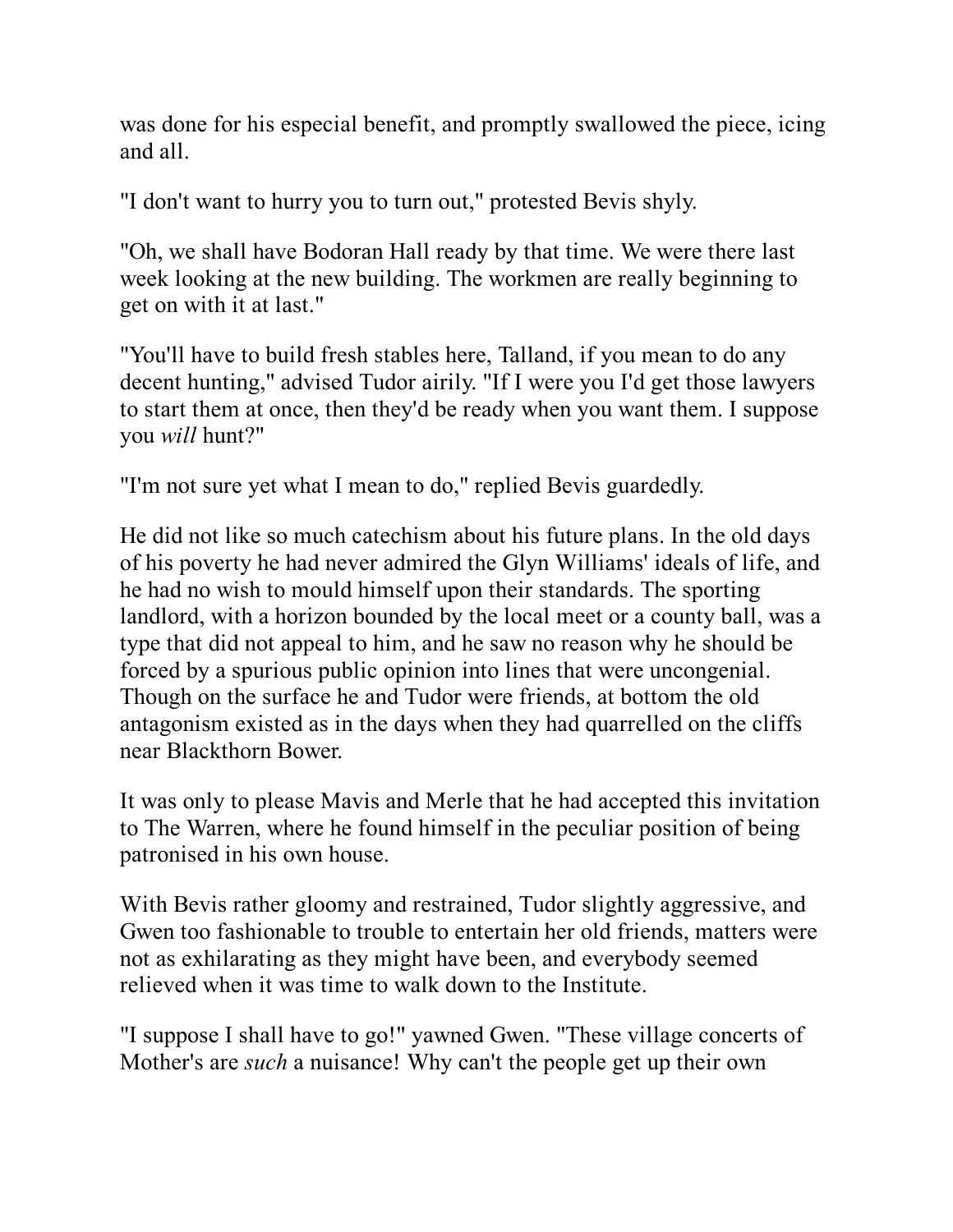instead of always expecting her to bother with them! *I* don't want to hear Miss Smith and Miss Brown and Miss Robinson! It bores me stiff."

"Not very polite of her when *we* are going to act!" whispered Merle to Mavis as they put on their hats.

"It certainly isn't! But Gwen's always like this. I vote we try not to mind," returned Mavis heroically.

The entertainment was to be given in the local Institute, which was fitted with a platform and curtain, but otherwise held no great facilities for theatricals. A large and very unruly crowd of young people were outside waiting for admission, and through these our party had to push their way to a side entrance. At the back of the platform great confusion raged. The whole of the Castleton family seemed to be trying to dress one another among a rich jumble of costumes, while Mr. Castleton, altering the poses in his tableaux at the eleventh hour, kept sending messengers home to his studio for articles which he had forgotten.

"The pantry's the only place for the Ladies' Dressing-Room, and it's full of tea-cups!" said Beata, kneeling on the floor to button Lilith into a mediaeval robe that reached to her toes.

"Tea-cups or no tea-cups, I'll have to use it!" said Merle. "Come with us, Romola, and mount guard over the door while we change. I'm not going to have all the parish popping in. How sublime you look!"

"Very hot and uncomfortable!" sighed Romola. "I'd put on the blue costume and then Dad suddenly altered the whole tableau and made me get into this instead. Wasn't it tiresome of him? Now he's fussing about and I know we shall be late! We always are!"

"So shall we be if we don't hurry up. Have you got the right bag, Mavis? Oh, here are some of Bevis's things! I must rush out and give them to him before we begin."

Dressing in a pantry full of tea-cups, by the aid of candles and a handmirror, was not at all an easy performance, but the girls did their best for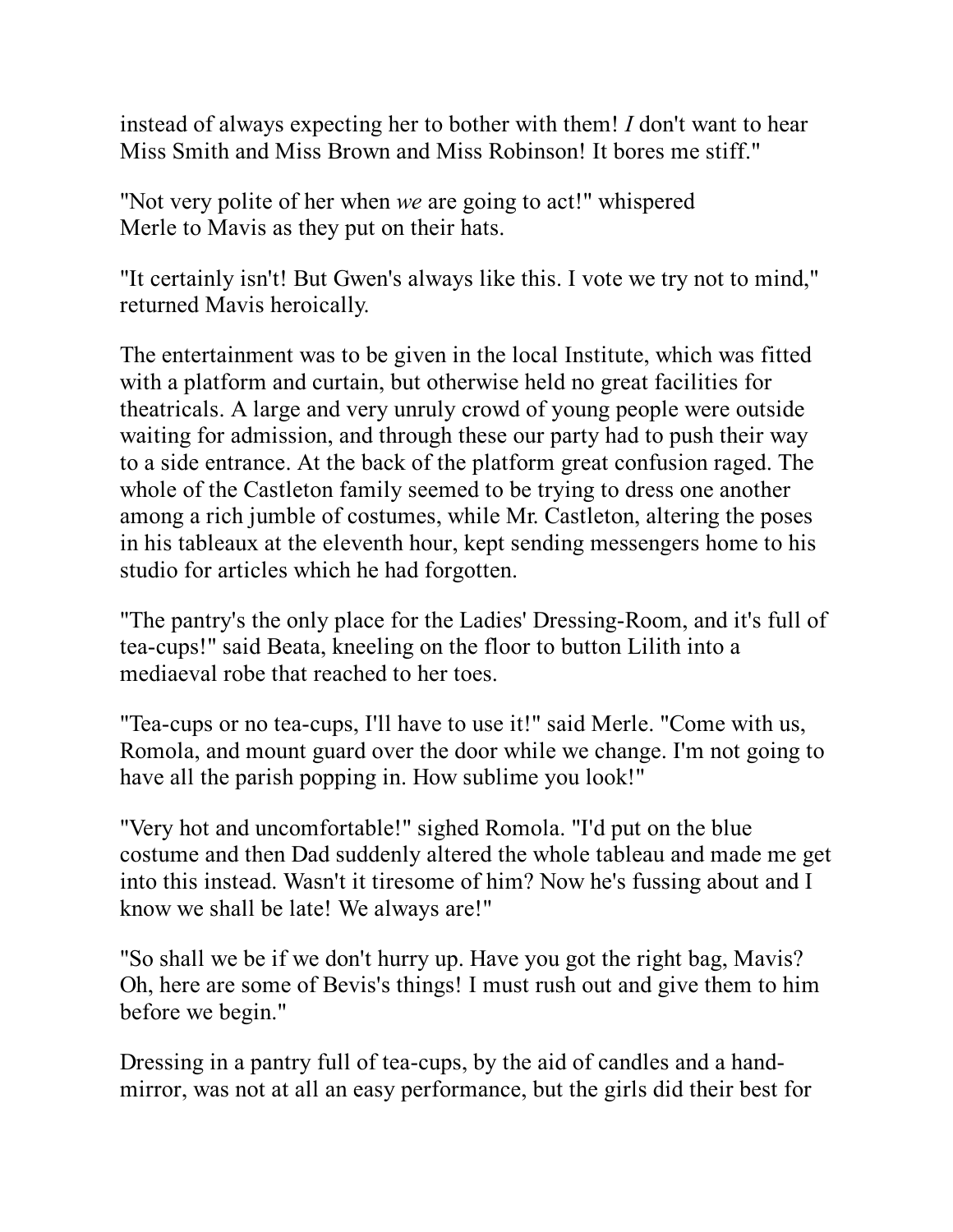one another and were pleased with the result. As soon as they were ready they went to help Bevis and Clive, who needed much assistance, and were beginning to suffer from stage-fright.

"I was a silly owl to let myself in for it!" groaned the former. "I expect I'll forget every word I ought to say and disgrace myself!"

"You'll do nothing of the sort!" declared Merle firmly. "If you could act it last night you can act it to-night, so don't be ridiculous. You've just *got* to —there!"

"All right, Soeurette! Don't get baity! I won't let you down if I can help it!"

The audience by this time had been admitted, and had surged into the room and struggled for seats, slightly restrained by the boy scouts, who were acting as stewards, and who vigorously turned out the rank and file if they invaded the reserved benches. The noise was tremendous, everybody was talking, and rough lads at the back were indulging in whistling and an occasional cat-call.

"The tickets have gone well, at any rate," said Nan Colville, who was helping in one of the tableaux. "It's something to have the room full, Dad says! But just listen to them! Aren't they rowdy?"

"If everybody's ready we really *must* begin!" declared the Vicar, making a hurried visit behind the scenes. "I don't think they'll wait any longer."

Furious stamping from the audience endorsed his words, so Mr. Castleton, who had contemplated yet another alteration, was obliged to be content and allow the curtain to go up. The scene was 'the first meeting of Dante and Beatrice,' and was a charming presentment of mediaeval Italy. Constable, robed in pale green velvet with a Florentine cap on his picturesque curls, made a very glorified representation of the youthful poet, while Lilith, in the traditional red dress described in the *Vita Nuova*, looked ethereal enough to inspire a lifelong devotion and whole volumes of poems.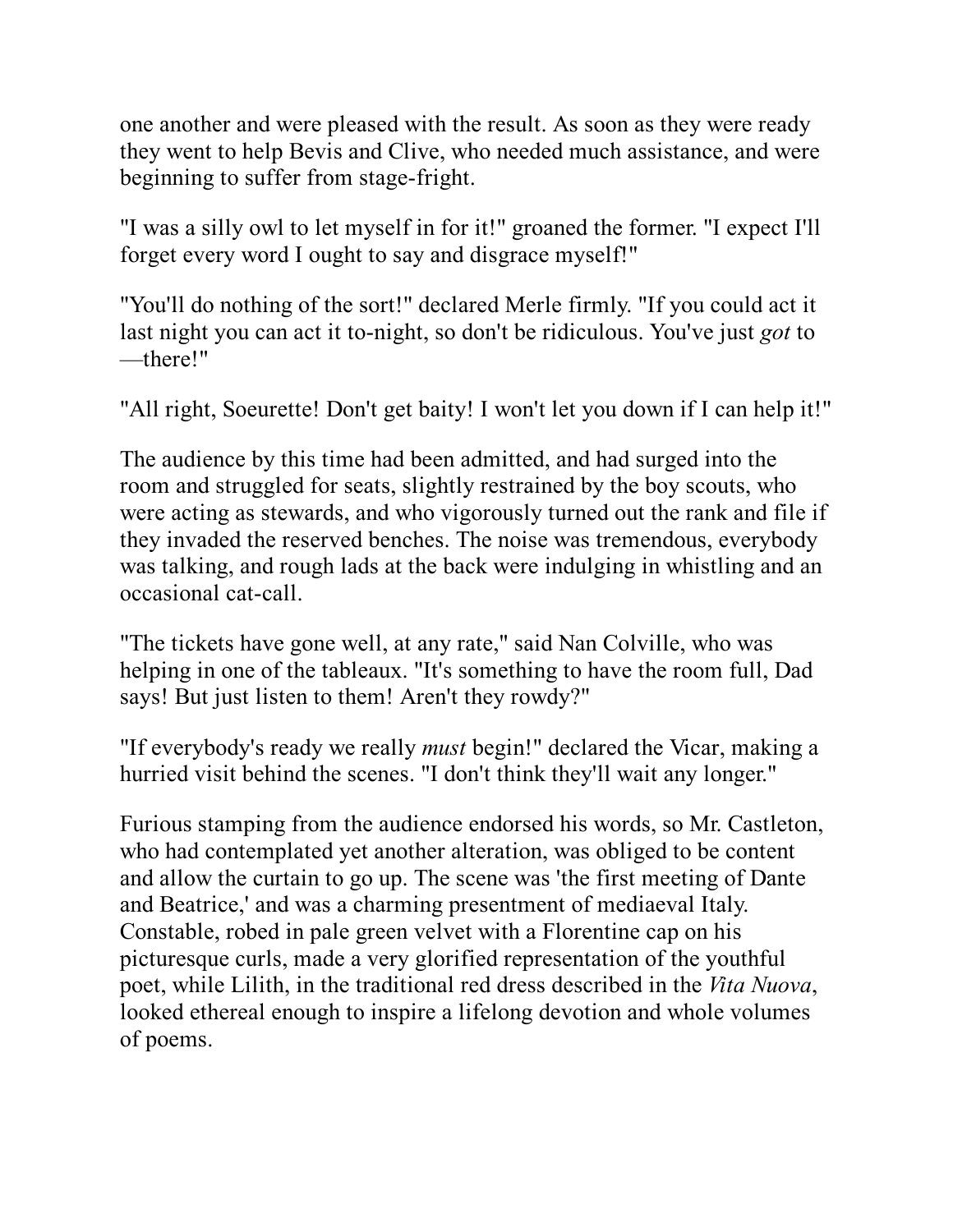The rest of the Castleton family, and a few friends, were grouped as relations and nobles, in some of the richest dresses of the studio, and made a very brave show, evoking much applause. It was years since the villagers had seen 'Living Pictures,' and this was superior to anything of the sort given before. Without the Castletons the entertainment would have been almost non-existent. They provided the greater half of the programme. They were so accustomed to posing as models that they took most graceful positions in the tableaux, and preserved their postures admirably without moving so much as a finger. They included Babbie in a scene from *The Vicar of Wakefield*, and she made a dear little 'Sophia' in muslin dress and mob cap, hugely to her mother's satisfaction.

Morland, who was at home for Christmas, gave two piano solos, and though his beautiful artistic playing was much above the heads of most of the audience, there were some who were musical enough to enjoy it. Everybody appreciated Claudia's songs. Her voice was of a rare quality, and even the rough lads at the back of the room stopped 'ragging' and listened in silence. It was very highly trained singing, but held that divine throb of passion which uses art as the instrument of nature, and united the correctness of a musician with the spontaneous carolling of a bird. With youth and so pretty a face added to her talent it was no wonder that Claudia had an ovation.

"I'm not supposed to sing anywhere in public till I've finished with the college," she announced behind the scenes. "Signor Arezzo would be simply furious if he knew. He's a terrible Turk about it. I don't see how he's going to get to hear about it though! I shan't tell him myself, you may be sure."

Fay, who had considerable skill at elocution, gave a most amusing recitation, to which Morland played a very soft and subdued accompaniment on the piano, and for the encore that followed she repeated some quaint poems of American child-life, which were such a success that the Vicar mentally voted her a discovery, and decided to ask her to help the programme on future occasions.

It was now the turn of our party from Durracombe, who were trying to keep up one another's spirits behind the scenes. The audience, owing to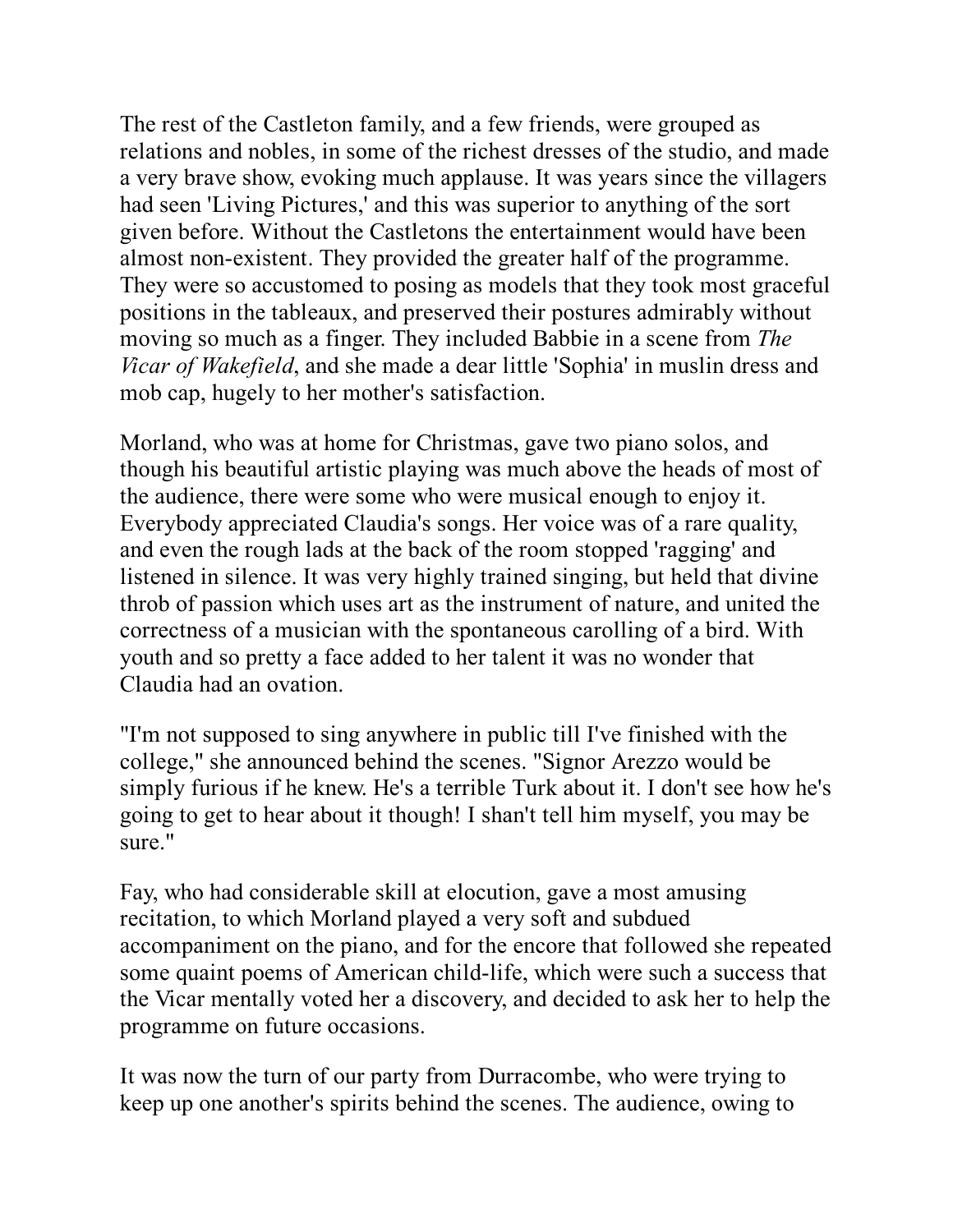long sitting still, was growing a little obstreperous. The chairman had to keep constantly ringing a bell and reminding people to be quiet. The noise at the back waxed so violent that his voice could hardly be heard, and the occupants of the front seats had to turn round and shout, 'Order!' 'You'll be turned out!' before the delinquents preserved a decent hush. The little piece evolved by Mavis and Merle was entitled:

## *A Rich Relation.*

The first scene disclosed Mrs. Hardup, a widow lady, lamenting her lack of means, and regretting that her son, Augustus, should have engaged himself to Isabella, a charming but utterly impecunious damsel. She cheered up, however, when the young people came in bearing a letter; for it was from Uncle Cashbags, their rich relation, announcing that he was coming that very day to have lunch with them. Mavis, as the diplomatic widow, with grey hair and tortoise-shell-rimmed spectacles, looked at least fifty, and preserved her disguise admirably. As for Merle, not a soul in the audience would have recognised her as Augustus. She wore Clive's Eton suit and overcoat, had a brown wig and a moustache, and affected a deep-toned fashionable drawl. Clive, arrayed in some of Mrs. Ramsay's garments, with a hat and veil and a fur, looked a thorough member of the smart set and acted the most modern of modern damsels. He entered, affectionately leaning on the arm of Augustus, and almost embarrassed that youth by his attentions.

Bevis, as Uncle Cashbags, with white hair, long beard, false eyebrows, and a gouty foot, came limping on to the stage, and was received with effusion by the widow and Augustus, and especially by Isabella, who was a minx, and set herself to captivate the old gentleman. In vain the luckless Augustus tried to ingratiate himself with his rich relation; he was unfortunate enough to tumble over the gouty leg and make several other most exasperating mistakes, which ended in Uncle Cashbags wrathfully repudiating him as his heir, and announcing his intention of marrying Isabella himself, finally hobbling away with the fair and faithless damsel clinging fondly to his arm and blowing a good-bye kiss to her former fiancé.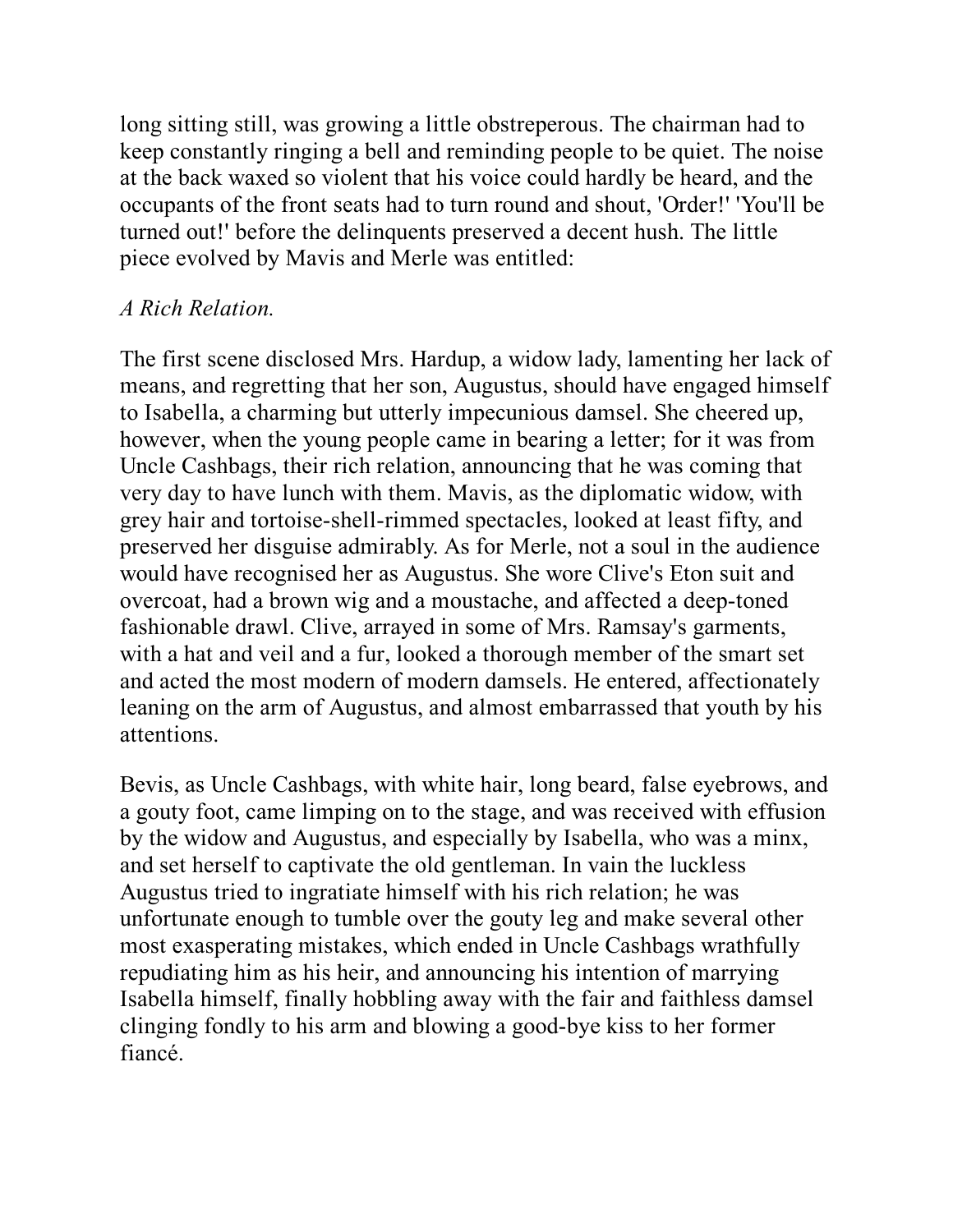Mischievous Clive was in his element, and played the part with such tremendous zeal that the audience, who had not yet grasped his youth and his sex, watched his manoeuvres breathlessly, and several old ladies looked quite scandalised and disapproving. It was only when called before the curtain that, at a whisper from Mavis, he pulled off hat and veil, revealing his unmistakably boyish head, whereupon a great shout of laughter arose from the benches and a perfect storm of applause.

"It has been capital! Capital!" said Mrs. Glyn Williams. "One of the best entertainments we've ever had at the Institute! Didn't Babbie look sweet as 'Sophia'? We must have some more tableaux another time. Gwen, you ought to have been in too! The Castletons were splendid! Such a number of nice young people here! We ought to have a little dance. They must all come up to The Warren to-morrow evening, and we'll clear the drawingroom. I'll telephone to Dr. Tremayne and say I'm keeping you four till Friday. Your dresses? Oh, we'll send over for them. I'm sure your Mother won't mind your staying!"

There was no possibility of refusal, for Mrs. Glyn Williams had quite settled the matter, and invited the Castletons and the Macleods and the Colvilles and several other people on the spot. The Ramsays, who had made plans of their own for the following evening, felt a little caught, especially as Bevis looked glum and reproachful.

"How *could* you?" he said to Mavis in an agonized whisper.

"How could I help it?"

"We were shot sitting," murmured Merle. "Cheer up, Bevis! A dance is a dance, anyway. I hope I haven't spoilt Clive's Etons for him!"

Mrs. Glyn Williams really meant to be very kind and to give the young people pleasure, and if Bevis did not entirely appreciate her hospitality it was no doubt his own fault. The fact was that the snubs which he had received as Bevis Hunter still rankled, and though as Bevis Talland he was on a very different footing, he found it difficult entirely to forget all that had gone before.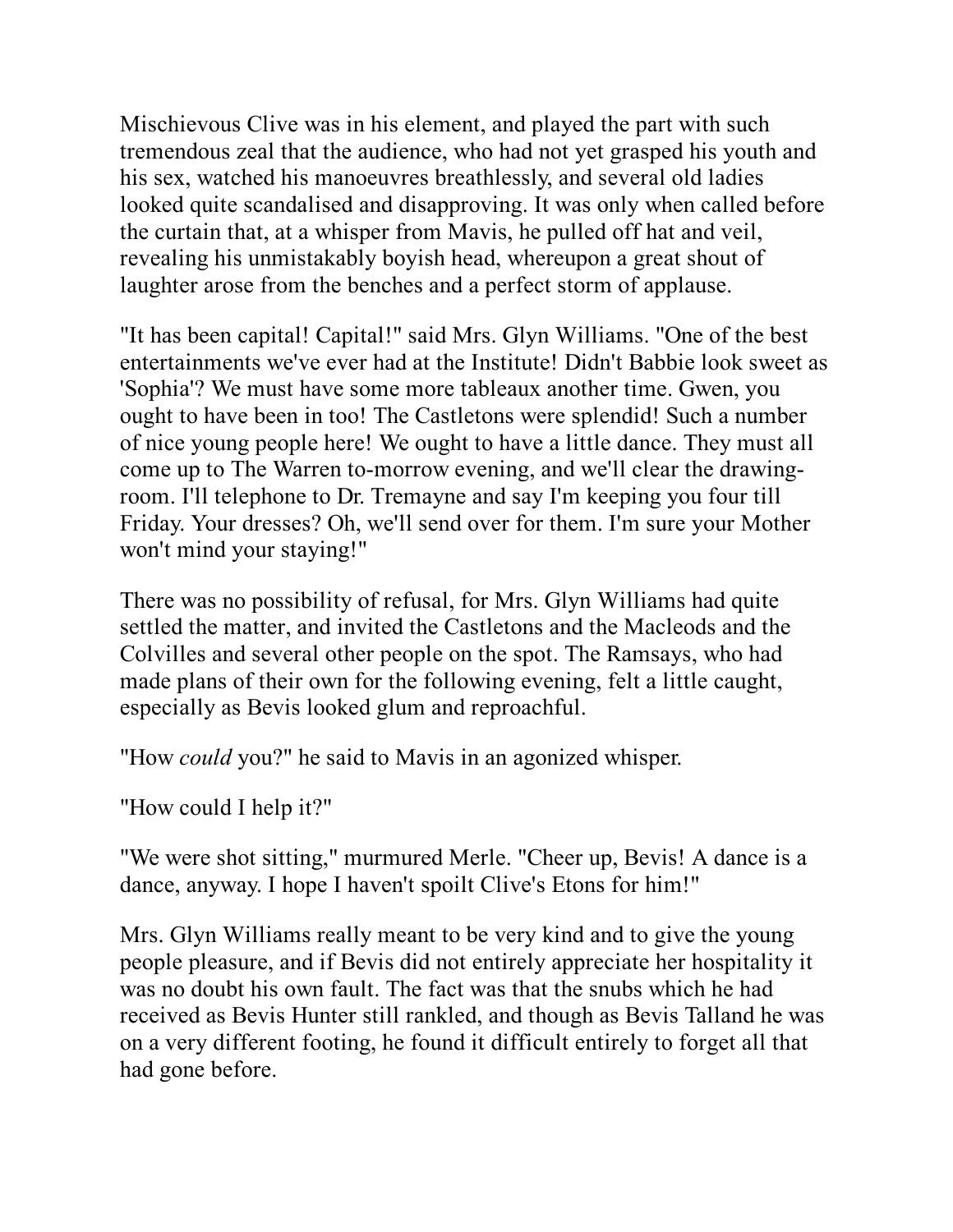"I was exactly the same as I am now, but no one would notice me till I came into the estate—except you and Merle!" he said once rather bitterly to Mavis. "I sometimes feel their friendship is hardly worth having!"

"It's the way of the world, and you have to take people just as they are," she replied. "It's no use keeping up ill-feeling, Bevis. If they hold out the olive branch, it's more gracious to accept it, isn't it?"

"Oh, I'll behave myself! But all the same, I discriminate between my old friends and my new acquaintances; I'd rather not call them by the name of friends!"

There were great preparations next day at The Warren. The furniture was carried out of the drawing-room, the parquet floor was polished, and Chinese lanterns were hung up in the conservatory, and the cook was busy preparing light refreshments. It was a pretty house for a dance, and looked very gay and festive with its Christmas decorations of holly and ivy, and its blazing fire of logs in the hall. Mavis's and Merle's party dresses duly arrived, and they made careful toilets, coming downstairs shyly, to feel a little in the shade by the side of Gwen the magnificent, who, alack! was trying to copy the up-to-date manners of some of her new school friends, with rather unhappy results. Perhaps kind little Babbie noticed the Ramsays' embarrassment, for she went to them at once to give them their programmes.

"How nice you look!" she said. "Isn't it always a horrid time, just when every one is arriving? It's ever so much nicer when the first dance has started!"

There were a great many people present whom Mavis and Merle did not know. Some of these were introduced by Tudor, and asked for dances, and very soon the sisters were separated and gliding over the polished floor with partners.

Mrs. Glyn Williams, having welcomed the young guests, retired to a sofa for a chat with some other dowagers, and left them to fill up their programmes as they liked. There were far more ladies present than gentlemen, so it was a case of girls dancing with one another. Merle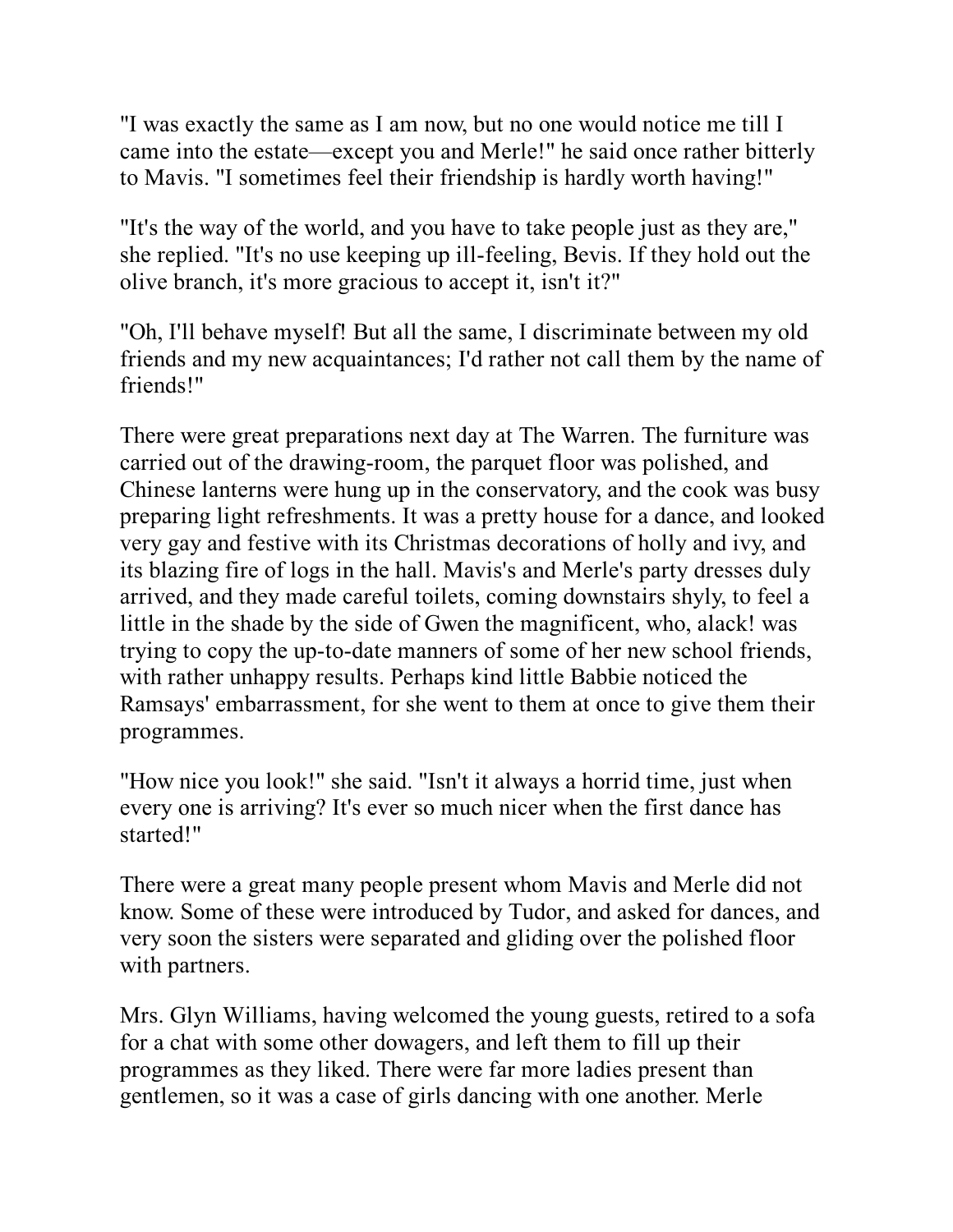readily whisked away with Tattie, or Nan, or Lizzie, but shy Mavis, after the first two-step, stood in a corner unnoticed. Gwen was enjoying herself very much with the pick of the partners, Beata and Romola floated by together, and Clive was carefully performing his steps in company with a much amused married lady. Mavis acted wallflower for several dances, feeling considerably out of it, till Bevis's voice sounded suddenly in her ear.

"Why, here you are! I've been looking for you everywhere! How many dances can you give me? I've kept my programme as free as I could till I found you. I thought the pixies must have spirited you away! What did you say? I ought to ask Gwen? It isn't necessary in the least. You know I'm a duffer at it, and I should probably tread on her toes and she'd hate me for evermore. May I have these four?"

"Give half to Merle!"

"Soeurette's perfectly happy with the kids! If you won't let me have them I won't dance at all. I'll hide in the conservatory, or run away into the garden. You promised to be my teacher!"

"So I will, but I feel I mustn't monopolise you. Oh, dear! Well, if you've written them down I suppose it will have to be!"

"May I have the pleasure, Miss Ramsay?" twinkled Bevis, offering his arm.

"Thanks very much! You may!" laughed Mavis.

"I'm always glad when I get my own way!" chuckled Bevis, as they started a valse.

Three of the dances which Bevis had appropriated on Mavis's programme came in succession, and as their steps went well together they thoroughly enjoyed themselves. At the close of the third they were walking into the hall to get lemonade when Mrs. Glyn Williams smilingly stopped them.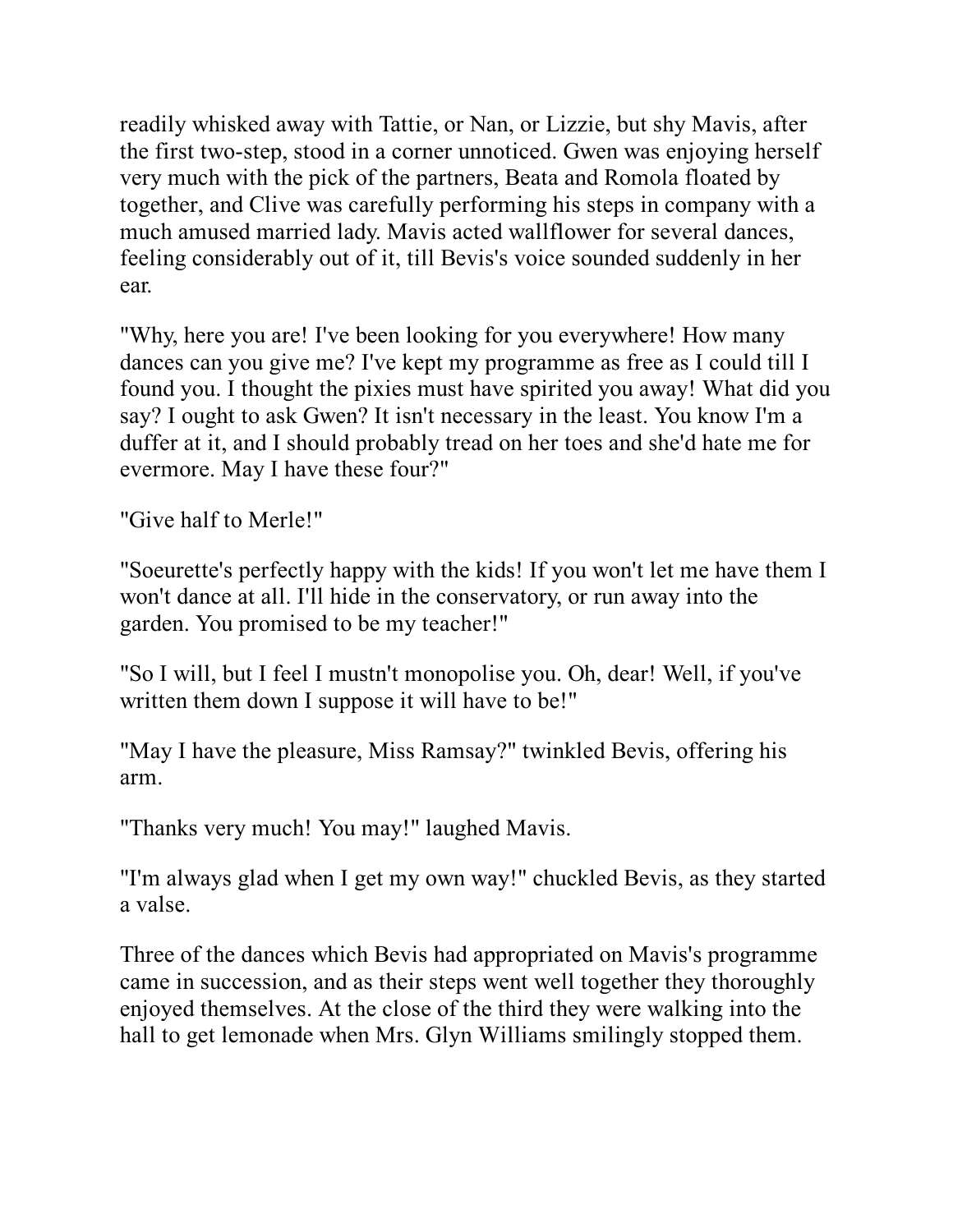"I want to introduce you to some fresh partners. There are plenty of people anxious to know you!" she said to Bevis archly. Then, tapping Mavis with her fan, she continued, laughing, "Naughty girl! You mustn't keep him *all* to yourself! I really *can't!* allow it!"

Poor Mavis blushed magenta, and stood aside while her hostess whisked the unwilling Bevis away and remorselessly fixed up the rest of his programme for him. She did not attempt to find a partner for Mavis, who was too overwhelmed with confusion to care to dance even with Lizzie Colville, and who backed towards the piano and began to turn over the music. Inwardly Mavis was raging, though she had sufficient pride to preserve an outward calm.

"If there's anything here you know I'd be grateful if you could play it and give me a rest, my hands are so stiff," said Mrs. Colville, who had volunteered to act as pianist for the evening.

"I'll try with pleasure!" answered Mavis, taking her place.

She was glad to have an excuse for not dancing. She only wished she could have run away from The Warren and gone straight home and poured out her troubles to her mother. The Glyn Williams had cut Bevis in the old days and poured scorn on the Ramsays for knowing him, and it seemed too bad that their present hospitality to him should still be a subject for blame. Mavis's pride kept her at the piano all the rest of the evening. She was a good reader, and assured Mrs. Colville that she liked playing. She shook her head when Bevis came for his fourth dance.

"*Please* get another partner! I'm busy here! Mrs. Glyn Williams will find you somebody!"

Whereupon Bevis, muttering very uncomplimentary remarks about his hostess under his breath, deliberately passed by several eligible wallflowers, chose out the youngest child in the room, and led her off in a valse.

Merle, who was still an absolute schoolgirl and revelled in anything in the nature of a party, enjoyed her evening supremely. Mavis was very glad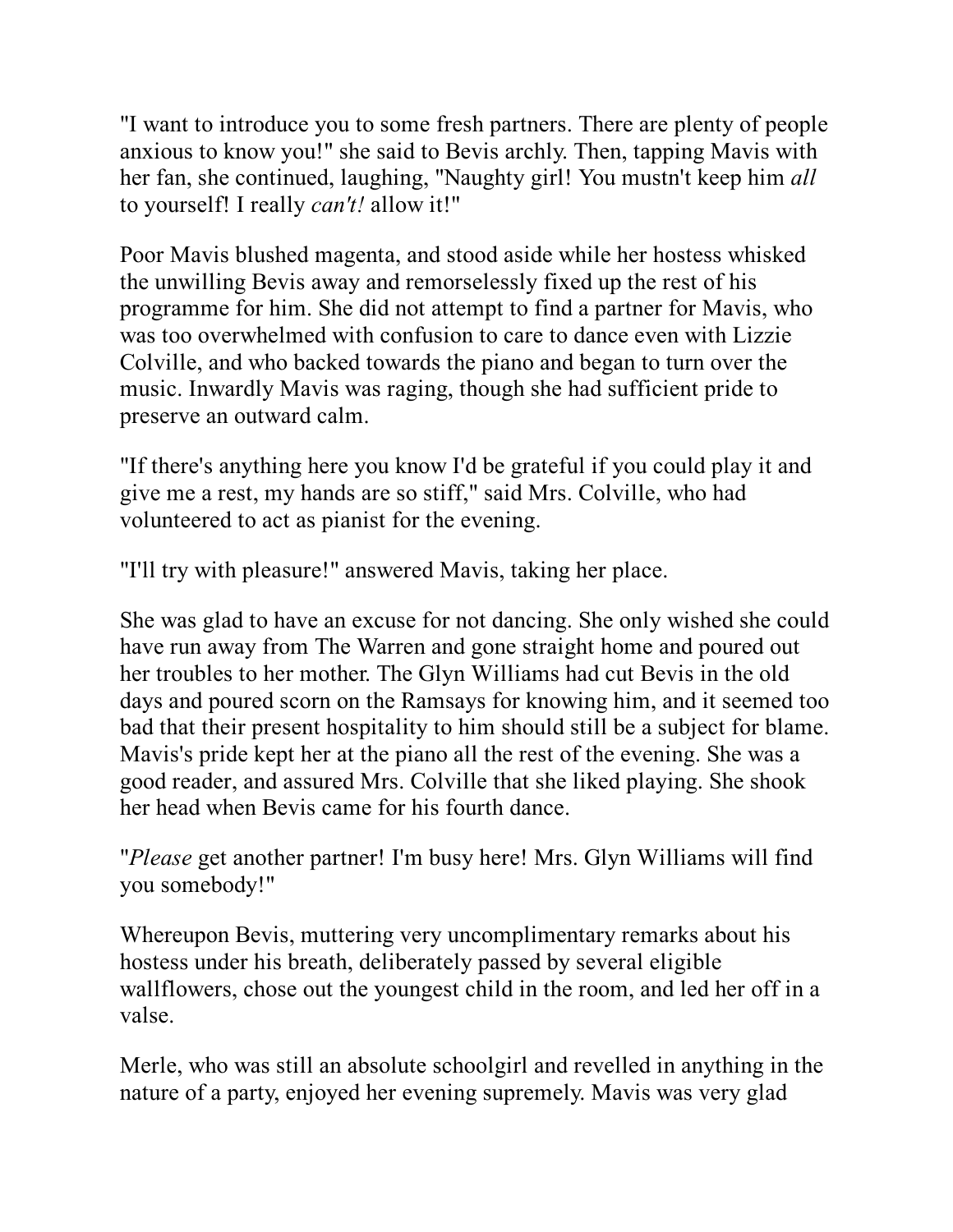when it was all over and she was quiet in bed. Some new element seemed to have entered to-night into her old happy world and to have rubbed the bloom off her innocent friendship with Bevis.

"It was so jolly in the old days when we hunted for primroses and had picnics in Blackthorn Bower!" she thought. "It's not ourselves who have changed, but other people who won't allow us to be the same. Why couldn't things go on as they were? If this is society I don't like it! Oh, dear! I wish we could always stay exactly as we are and never grow up at all!"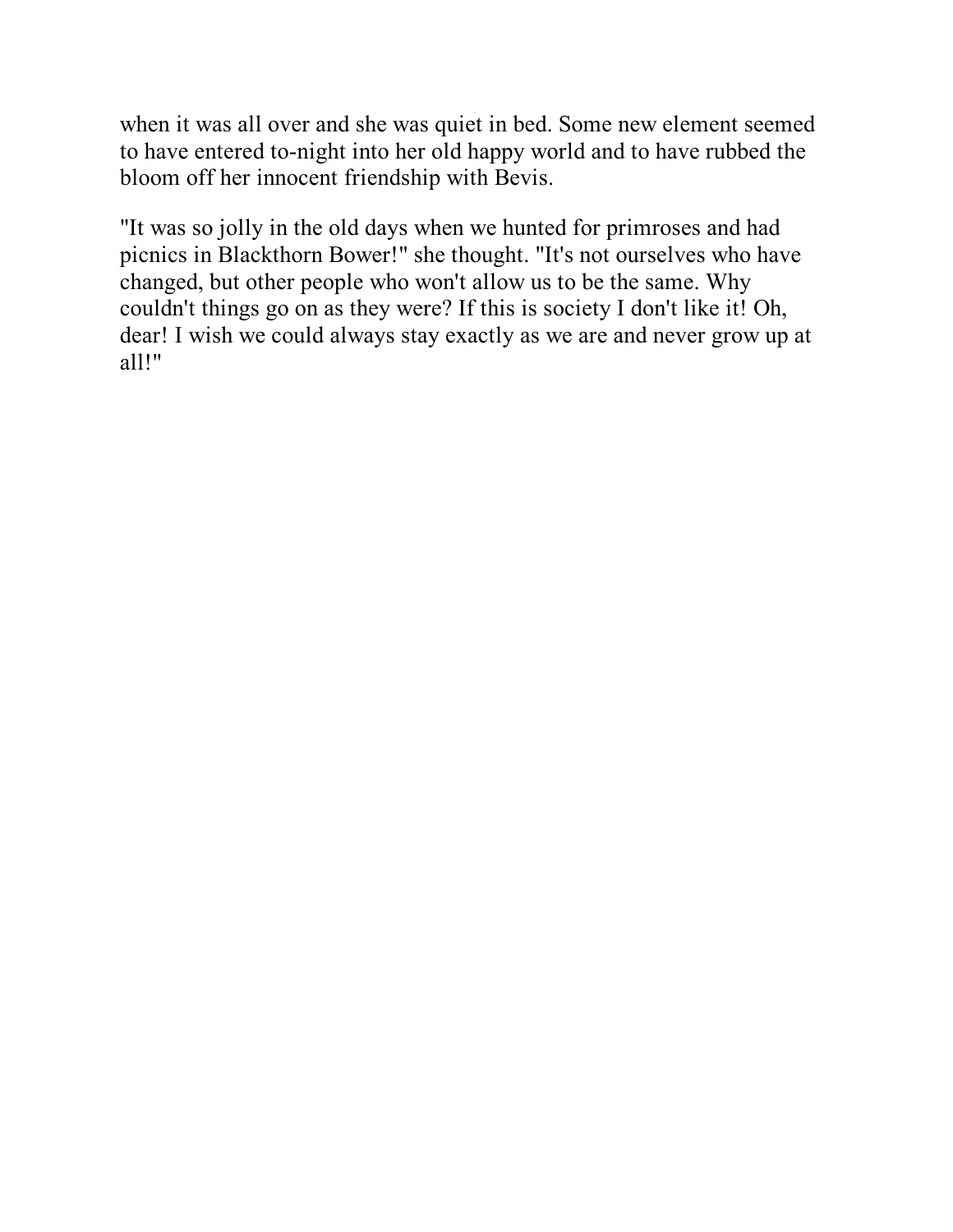## **CHAPTER X**

#### The Mumps

When the Christmas holidays were over, a very important decision was arrived at with regard to Clive. For many reasons his parents considered his preparatory school too strenuous for him, and, as he had considerably outgrown his strength, it was arranged to allow him to miss the spring term and to stay at Durracombe until Easter. He was to go every morning to the Vicarage for private lessons from Mr. Carey, and he was to be out of doors as much as possible, drink plenty of milk, and try, as his grandfather expressed it, to 'put on flesh.' Master Clive himself was only too well content to have what he justly considered a continuation of his holidays. He did not mean to be too clever over his lessons at the Vicarage, and, indeed, he planned to make a little work go a long way. Being out of doors as much as possible suited him exactly. He strutted about Durracombe, with a rolling naval walk, making friends with everybody, and telling them he had quite determined to go to sea and become an Admiral. He went out motoring with his grandfather or Dr. Ramsay, and he spent a considerable portion of time with Tom, the old gardener, who was long-suffering in many ways, though roused to wrath by any injury to his young bedding-out plants. Mrs. Ramsay 'mothered' Clive, feeling it was some return for the kindness which Uncle David had shown to her own girls. She grew fond of the young scapegrace and covered his escapades as far as possible, so as not to alarm nervous Aunt Nellie, who would have been much perturbed at some of her grandson's reckless performances.

There was no harm about Clive; he was simply a young, restless, fastgrowing boy, who constantly wanted fresh outlets for his energies. He loved to tease his cousins, but met his match in Merle, who generally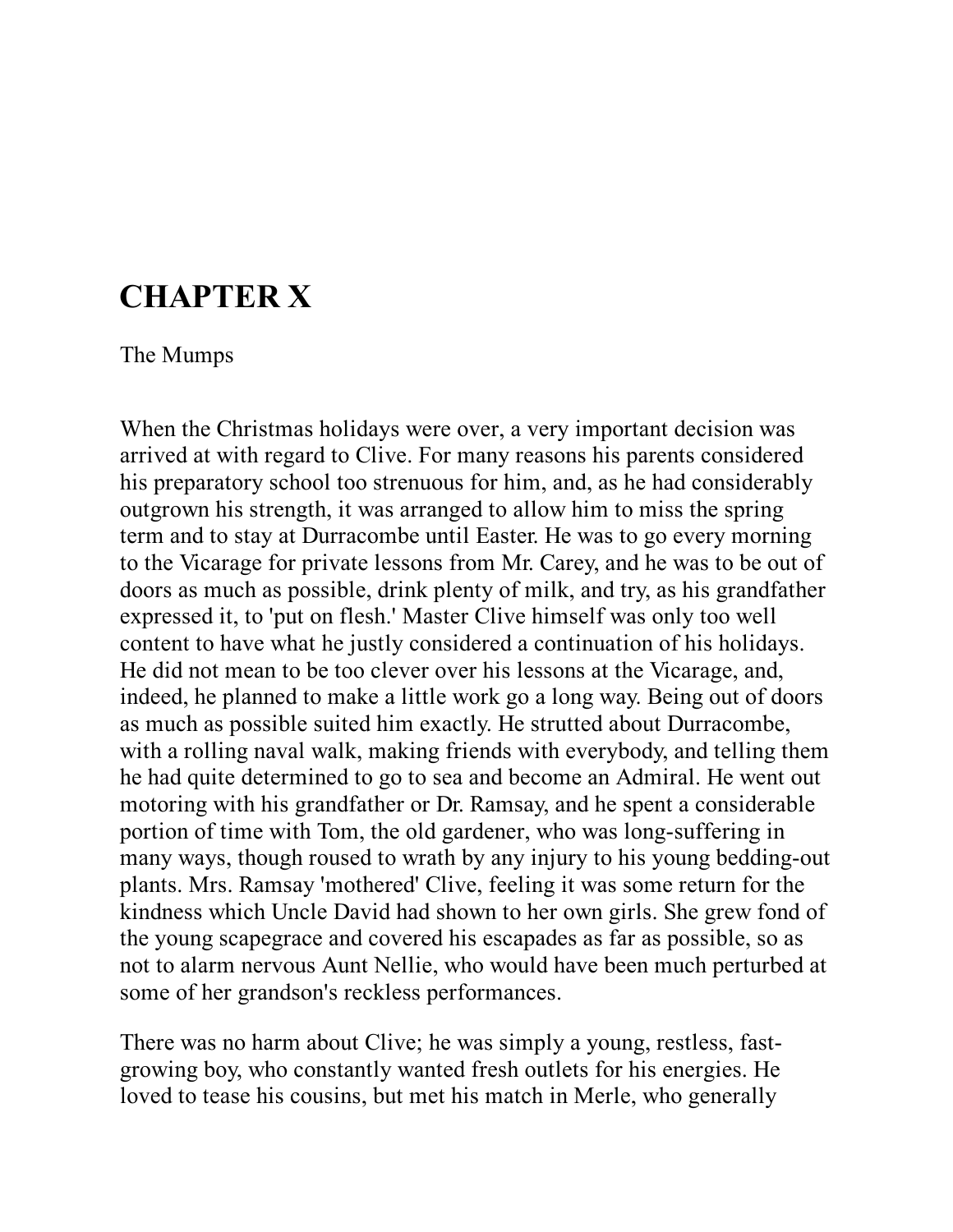turned the tables and carried the war into the enemy's camp. When they were not sparring or playing jokes upon one another, the two were firm allies. Merle had always wished for a brother, and lively Clive was a companion after her own heart. Mrs. Ramsay, indeed, complained that her younger daughter was becoming an utter tomboy, but she was glad for the two to be together, as she could trust Merle not to allow her cousin to go too far, and to keep him from endangering either his own limbs or the safety and comfort of other people.

The Spring term had advanced only a few weeks when a most untoward thing happened. Merle got mumps! How she picked them up nobody knew, but, as mother said, in a doctor's house you may always be prepared to catch anything, and it was a marvel the children had had so few complaints. Merle was not really very ill, but her face and neck were swollen and painful, and, worst of all, she was considered in a highly infectious condition and was carefully isolated in a top bedroom. Neither Mavis nor Clive had had mumps, and it was hoped they might escape, though as they had been with Merle the germs might still be incubating. Mavis was, of course, not allowed to go to 'The Moorings,' and Clive was debarred from his lessons at The Vicarage, and they had to preserve a species of quarantine, equally trying to them both, for at Dr. Tremayne's suggestion Mavis turned temporary governess to Clive and coached him in several subjects in which he was deficient. The young rascal, highly aggrieved at this unexpected tuition, took liberties with his gentle cousin which he would not have dared to take with Mr. Carey, and extracted as much fun as possible from his studies. Mavis was quite sure he made mistakes on purpose, and pretended to be stupid in order to reduce the standard of what was required, but the main object was to keep him quiet and out of mischief, and her teaching served that end at any rate.

"I wouldn't be a mistress in a boys' preparatory school if they offered me a thousand a year!" she told Mother. "I'd rather clean doorsteps, or sew buttons on shirts at a farthing a dozen, or sell watercress, or wash dishes in a restaurant!"

"Nonsense! It's not so bad as all that, surely!" laughed Mrs. Ramsay. "If you knew how the little wretch rags me! I only wish it was Merle who had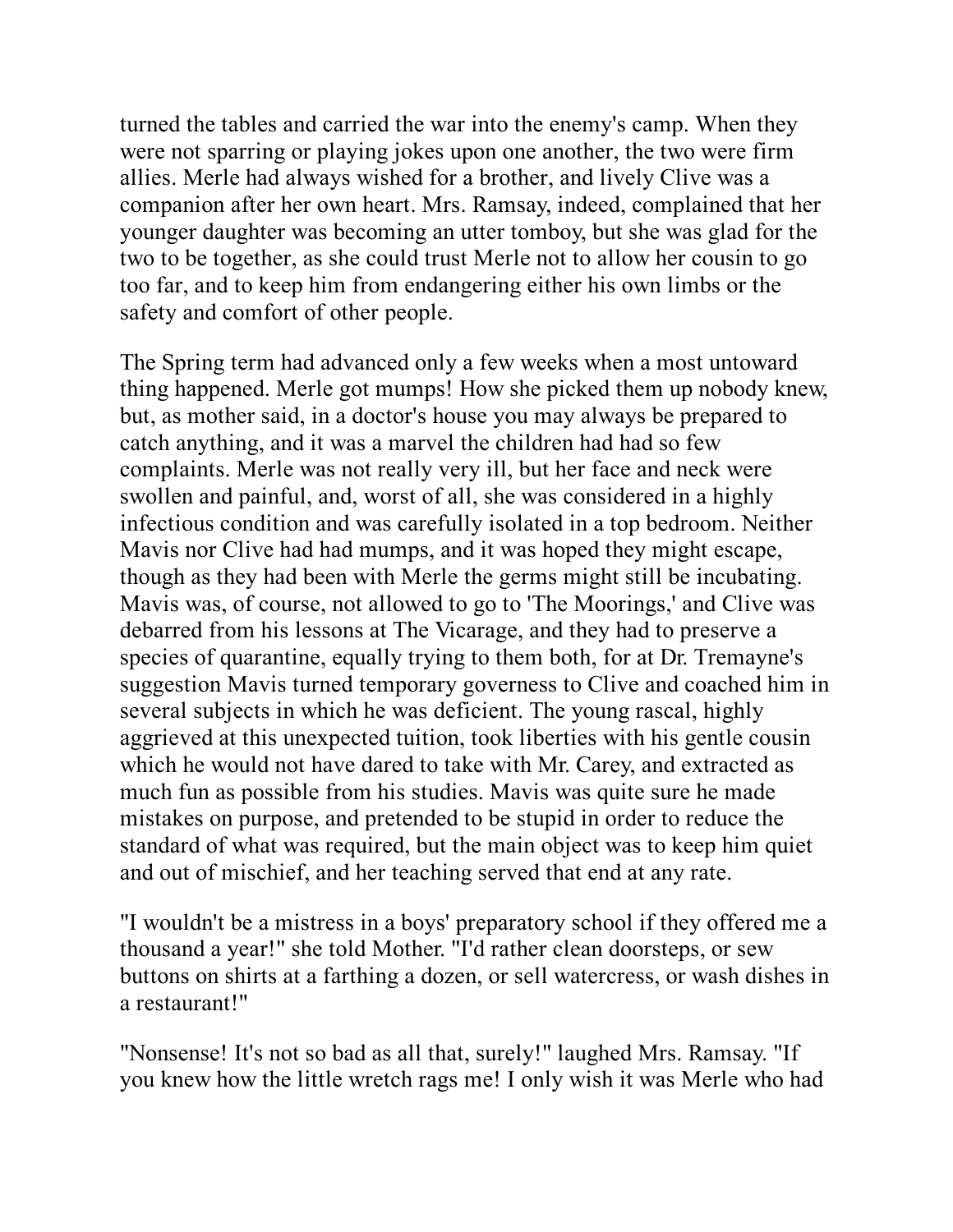to teach him and that I had the mumps instead. It must be nice and quite comfortable by the fire upstairs!"

Merle, however, did not at all appreciate the privilege of being ill and confined to one room. She was not so fond of indoor amusements as her sister, and soon tired of reading and drawing and games of patience. Her great grievance was that she was left so much alone. Mrs. Ramsay had to attend to Aunt Nellie, to answer the telephone, and to interview patients who came while the doctors were out and to take their messages, as well as to do the housekeeping, so she was kept constantly busy and had not much time to sit upstairs with Merle. Dr. Tremayne and her father paid her flying visits, but these were too short to content her.

"What's five minutes out of a long day?" she asked. "It's too bad! When Mavis used to have bronchitis we all almost lived in her bedroom. Nobody makes the least fuss about *me*! You don't even look decently sorry or very sympathetic! You come smiling in as if mumps were a sort of joke. It isn't a smiling matter to me, I can tell you. I'm fed up with them!"

"Poor old lady! It's a shame to laugh at your big face! Shall I cry instead?" said Father.

"It wouldn't seem quite so heartless!" retorted his indignant patient.

Next day Merle received a letter, which was pushed under the door. It was all in rhyme, and as it was in Dr. Ramsay's handwriting she concluded that her father must have sat up late the night before courting the muse of poetry. His verses ran as follows:

#### **MERLE WITH MUMPS**

 When Merle was suffering from the mumps She felt most down and in the dumps; Her friends, to cheer her up the while, Laughed at her face to make her smile.

 But eyeing with reproach her folk She told them 'twas a sorry joke.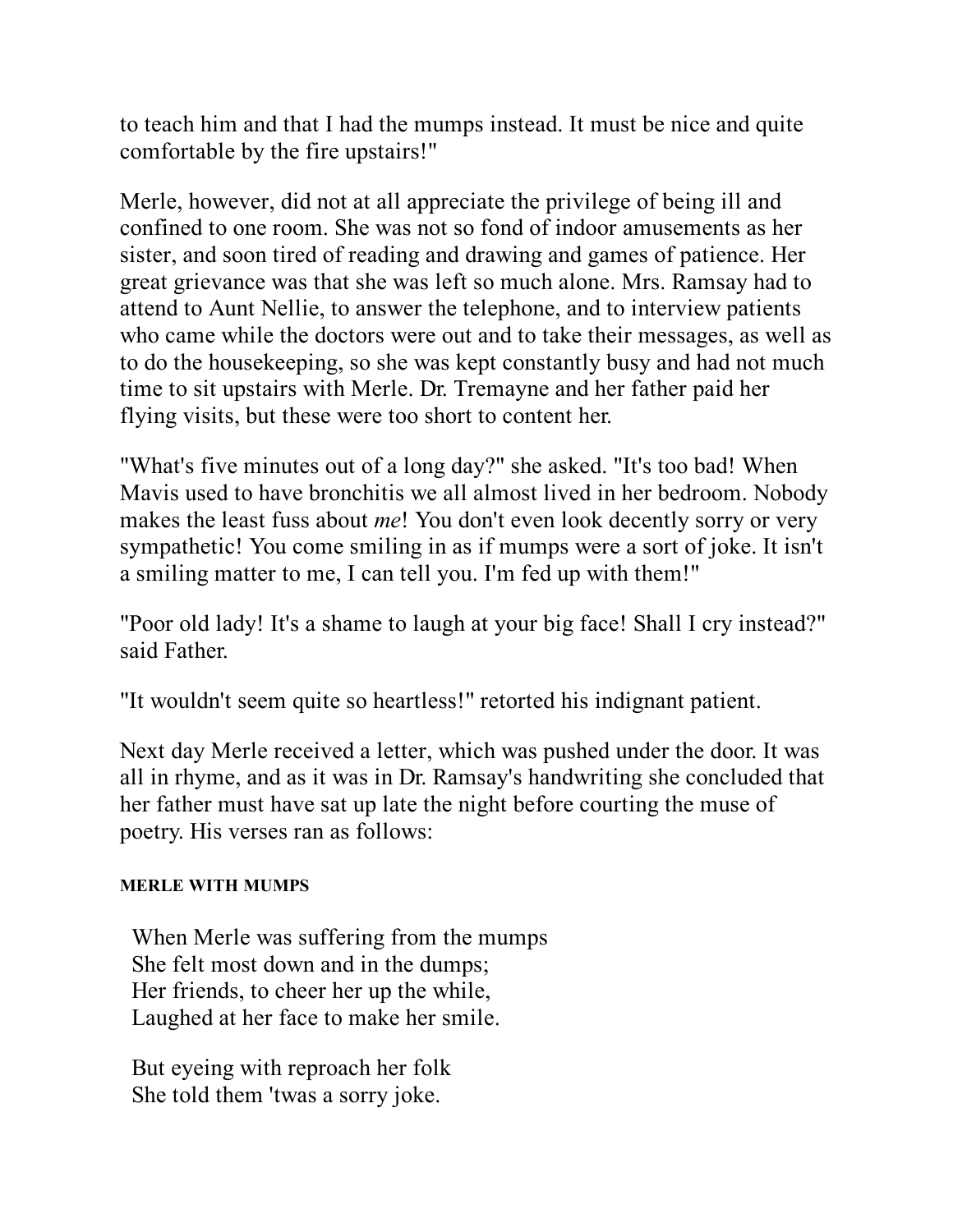"Hard-hearted wretches," so she cried, "To jeer while here upstairs I bide!"

 Having no bad intent to tease her, But wishing only just to please her, Her family then ceased their jeers And showed their sympathy in tears.

 Her mother, who her pillow set, Dropped tears and made the room quite wet, And gurgled forth, "Alack-a-day, That here upstairs with mumps you stay!"

 Her uncle just outside the door Sobbed till his chest was hoarse and sore, And, swallowing in his throat some lumps, He mourned, "My Niece has got the mumps"

 The maids who came her plight to see Splashed tears in cups of milk or tea; The room it grew so very damp Her limbs began to feel the cramp.

 Her father to her chamber crept, And lifted up his voice and wept; With kerchief of capacious size He stood and groaned and mopped his eyes.

 So big the tears that from him fell They were enough to make a well, And, standing in a pool of water, He sighed, "Alack! my mumpsy daughter!"

 "Stop! Stop!" cried Merle, "O don't be sad! These waterworks will drive me mad! Good gracious, how I wish you'd smile Instead of weeping all the while!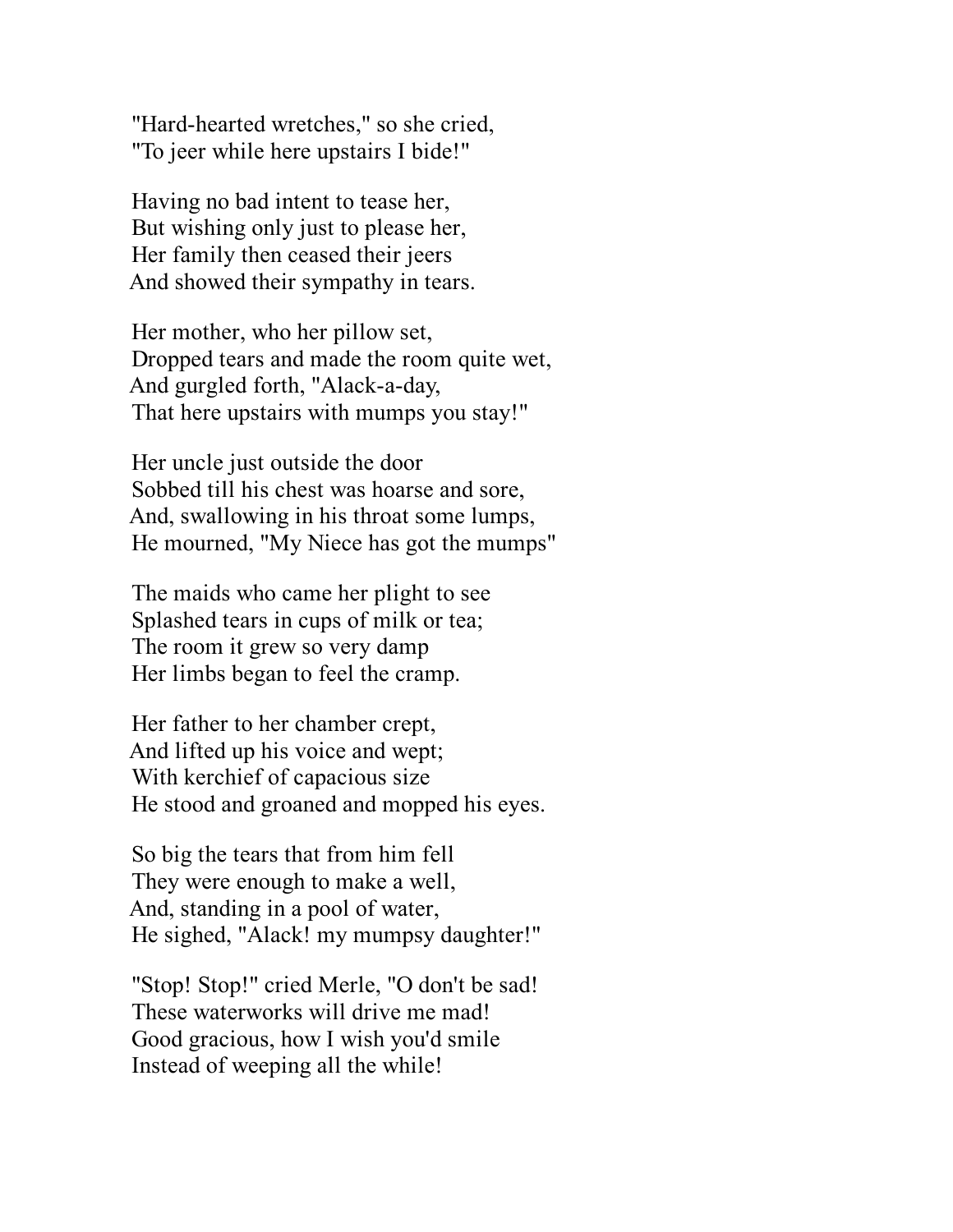"Cheer up, for goodness' sake, I pray, And treat me in your usual way. No more I'll call you hearts of leather, In spite of mumps we'll laugh together!"

Perhaps the family thought they had not done enough to relieve the tedium of Merle's banishment; at any rate they set to work and made great efforts to amuse her. Mavis sketched her portrait, adding wings and a halo, and printed underneath "Saint Merle suffering her Martyrdom." Mother clicked away on the typewriter, and deposited a document in her daughter's room, which claimed to be:

### *Extract from "The Durracombe and Devon Times"*

#### **SOCIETY GOSSIP**

It is with sincere regret that we record the indisposition of that leader of our local social life, Miss Merle Ramsay. Well known for her dramatic talent, she lately acted the part of principal boy at an important performance held in Chagmouth, the Metropolis of the West. Her audience, which included some of the most celebrated critics and press representatives of the neighbourhood, was unanimous in acknowledging her spirited conception of what was certainly a difficult and delicate role, which, in less skilled hands than hers, might have degenerated into buffoonery or sheer melodrama. She was greatly to be congratulated on her achievement, and it is hoped this is not the last time she will appear on the boards and give Devon audiences the opportunity of enjoying her rare humour. It may be noted that, in addition to her powers of dramatic representation, Miss Ramsay has no mean record in the world of sport.

Her athletic proclivities are marked, and she has the distinguished honour of being president of the Games Club at that great west country centre of education 'The Moorings.' Among her many activities Miss Ramsay numbers a facility in music and an affection for horticulture; she has travelled much in the immediate neighbourhood of Durracombe, and her favourite hobby is motoring.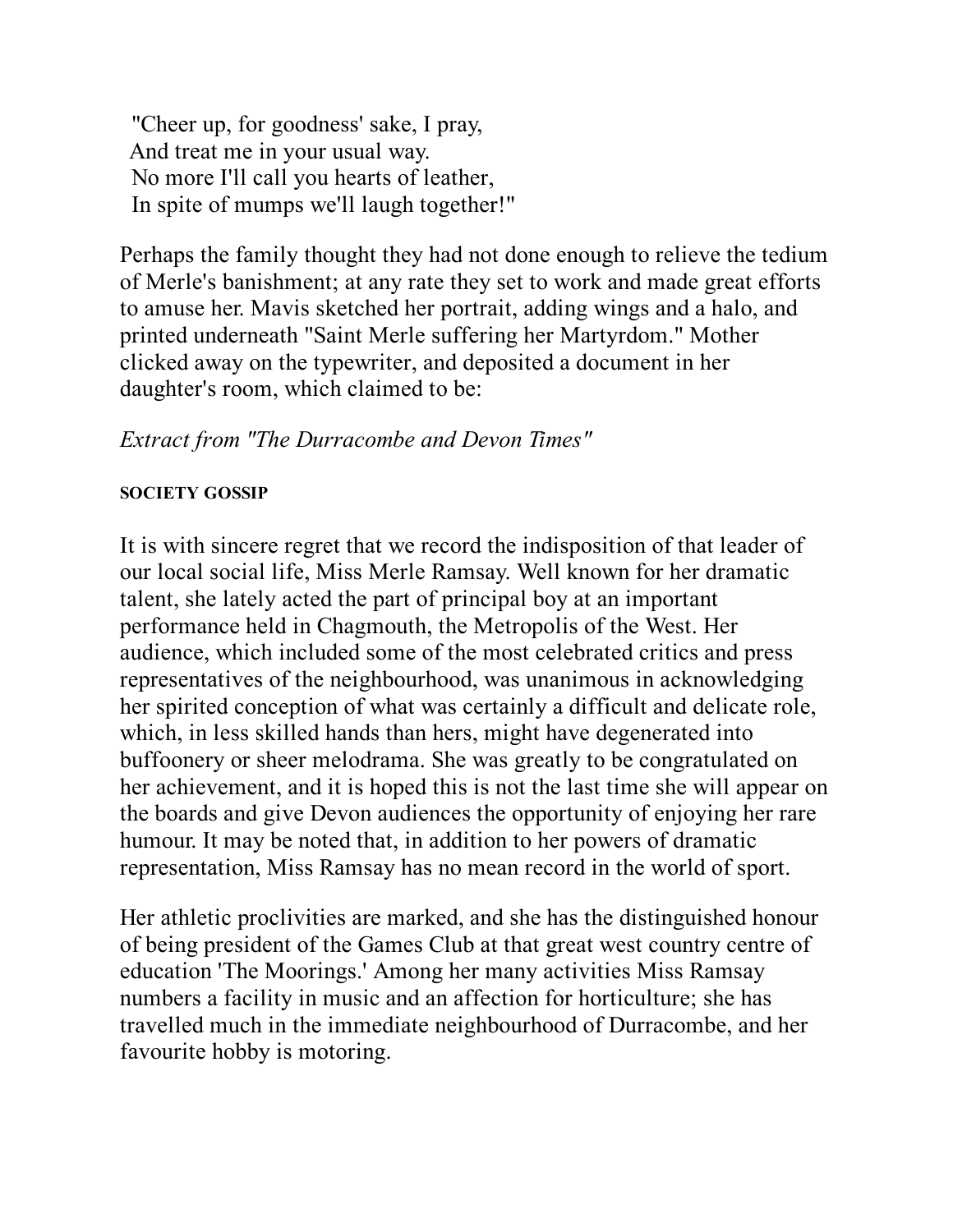Miss Ramsay, who through the nature of her indisposition was unable to afford our press representative a personal interview, sent messages of thanks for the local sympathy expressed for her condition.

"It is a matter of much gratification to me to know that I am missed," were her words; "I trust soon to be back at work and to be able to fulfil my many engagements." At the request of the local Entertainments Committee we are asked to state that, owing to the absence of their most prominent member, no further performances will be given for the present. We wish Miss Ramsay a speedy return to health.

Merle laughed very much over these literary effusions, and they certainly had the effect of cheering her up. What she pined for chiefly, however, was company. She had a very sociable disposition and hated to be alone. She particularly missed Clive, who had grown to be her best playfellow. She begged for the dog or the cat to share her solitude, but that was strictly forbidden on the ground that they might be germ-carriers and convey the mumps to others. One day she was sitting at her table trying to amuse herself with an everlasting game of patience, when she suddenly heard peculiar noises on the roof above. There was a scraping and bumping, as if an eagle or some other enormous bird had alighted there. The sounds continued till at last there was a thump on the skylight and Clive's mischievous face appeared grinning down at her. Immensely thrilled she lifted the window, and he crawled farther along and thrust his head through.

"Hello, old girl! How are you getting on? I say! You do look rather a sight! I wanted to have a squint at you! Are you going to have your photo taken?"

"Don't be a young beast! How did you get up here?"

"They're repainting the house next door, so I took French leave and borrowed the tall ladder. I've had rather a business clambering about till I found your window. I say, does your face hurt?"

"Not much now, but it did at first."

"You look like the picture of the fat woman at a fair!"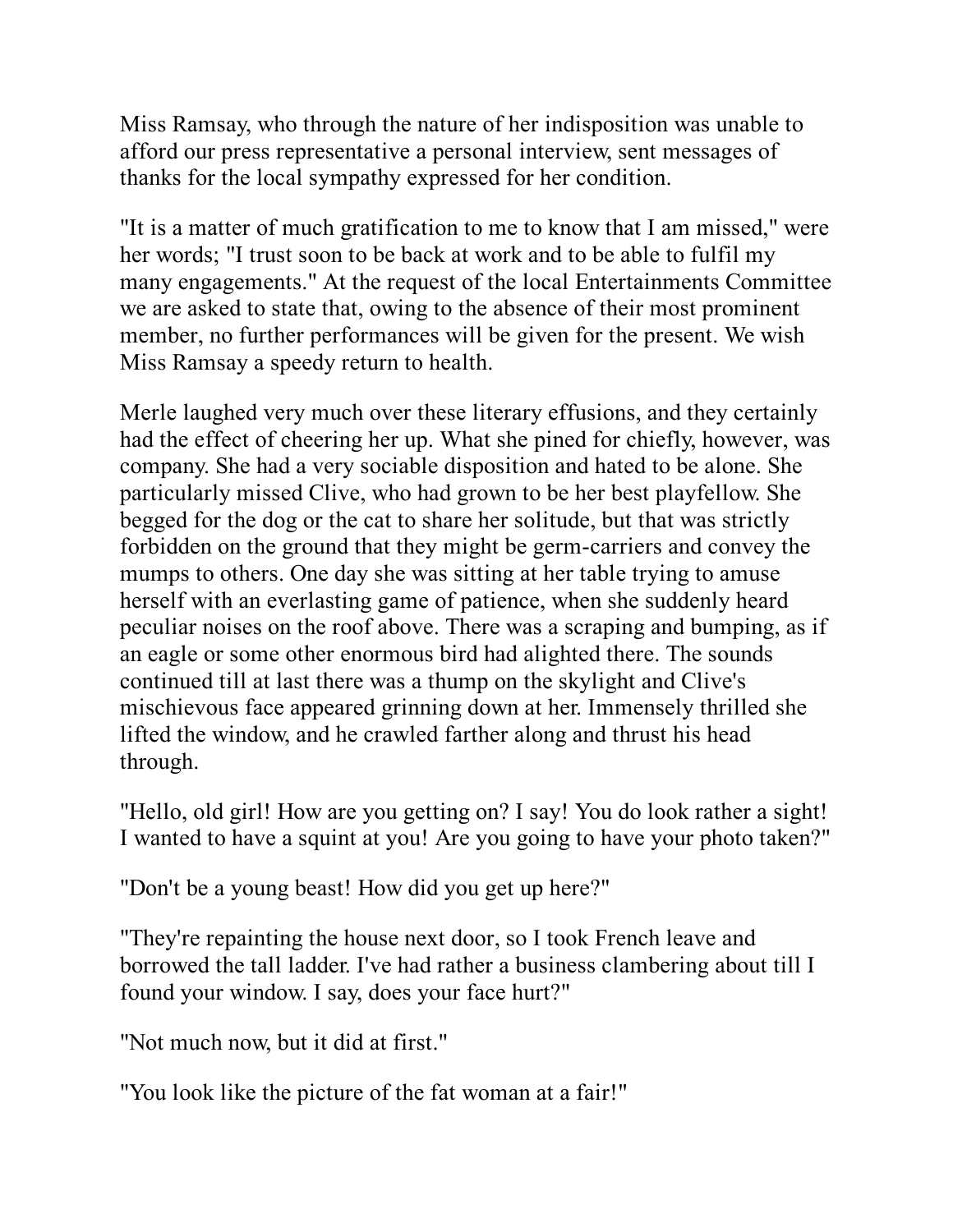"Wait till you get it yourself, and then I'll jeer."

"I'm awfully sorry for you! Look here, I've brought you some toffee. Can you catch it if I throw it down? I've finished that boat we were making. Tom helped me. Mavis is hemming some sails; then I'm going to try it on the reservoir. I wish you could come with me!"

"So do I," said the patient dolefully. "But that's out of the question. Don't you think you ought to be going back? Suppose somebody takes away the ladder!"

"I'd drop down into your room then."

"And catch the mumps?"

"Shouldn't much care if it meant missing my lessons!"

"I can hear somebody coming upstairs!"

"I'll be off then. Ta-ta! You're not exactly beautiful, but on the whole you don't look so bad as I expected. You needn't tell anybody I came! Byebye!"

On the 14th of February Merle was still a prisoner. She had almost forgotten there was such a saint as St. Valentine, so it came as a great surprise to find certain mysterious parcels brought up on her breakfast tray. There were flowers and a packet of chocolates, and a new game of solitaire, and an amusing little mascot dog with a movable head. It was almost like having a birthday. On the top of the parcels was an envelope addressed in a disguised handwriting. It contained a sheet of pink paper bearing the picture of a heart pierced by an arrow, while Cupid drew his bow in the distance. Underneath was written: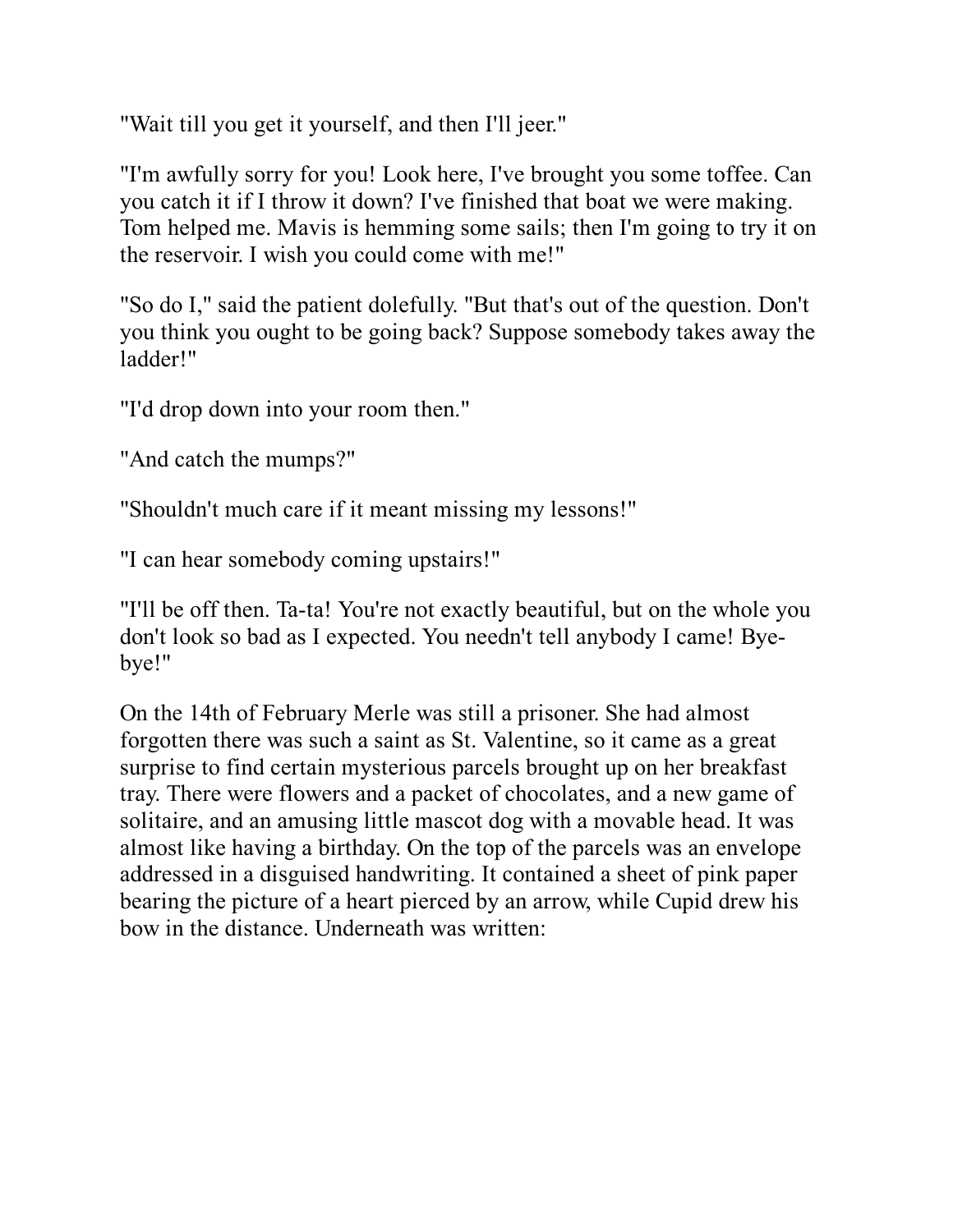"Sweet Merle, of Durracombe the belle, Accept this heart that loves you well: A heart most tender, kind, and true, That lives and beats for only you! 'Twere cruel in this faithful heart To plant and fix so big a dart, So heal its wound I beg and pray, And be my VALENTINE to-day!"

The sender, as is usual in valentines, remained anonymous, and Merle could only guess at the authorship, though she had strong suspicions of Daddy and taxed him with it.

"St. Valentine never lets out secrets!" he twinkled. "He's a most discreet old gentleman. People don't make as much use of him as formerly. Very foolish of them, for he came in extremely handy. It's a pity to let good old customs drop. A St. Valentine revival society might be rather a good idea. By the by, that heart isn't anatomically correct! It looks more like a specimen from a butcher's shop than the human variety!"

"Don't be horrid!" laughed Merle. "You can't expect Cupid to know the difference! He's sent me some nice things. Aren't there any more saints in the calendar who bring presents? What's the next red-letter day?"

"Nothing till Shrove Tuesday, my dear, and by that time, I hope, you'll be downstairs again, and eating your pancakes with the rest of the family."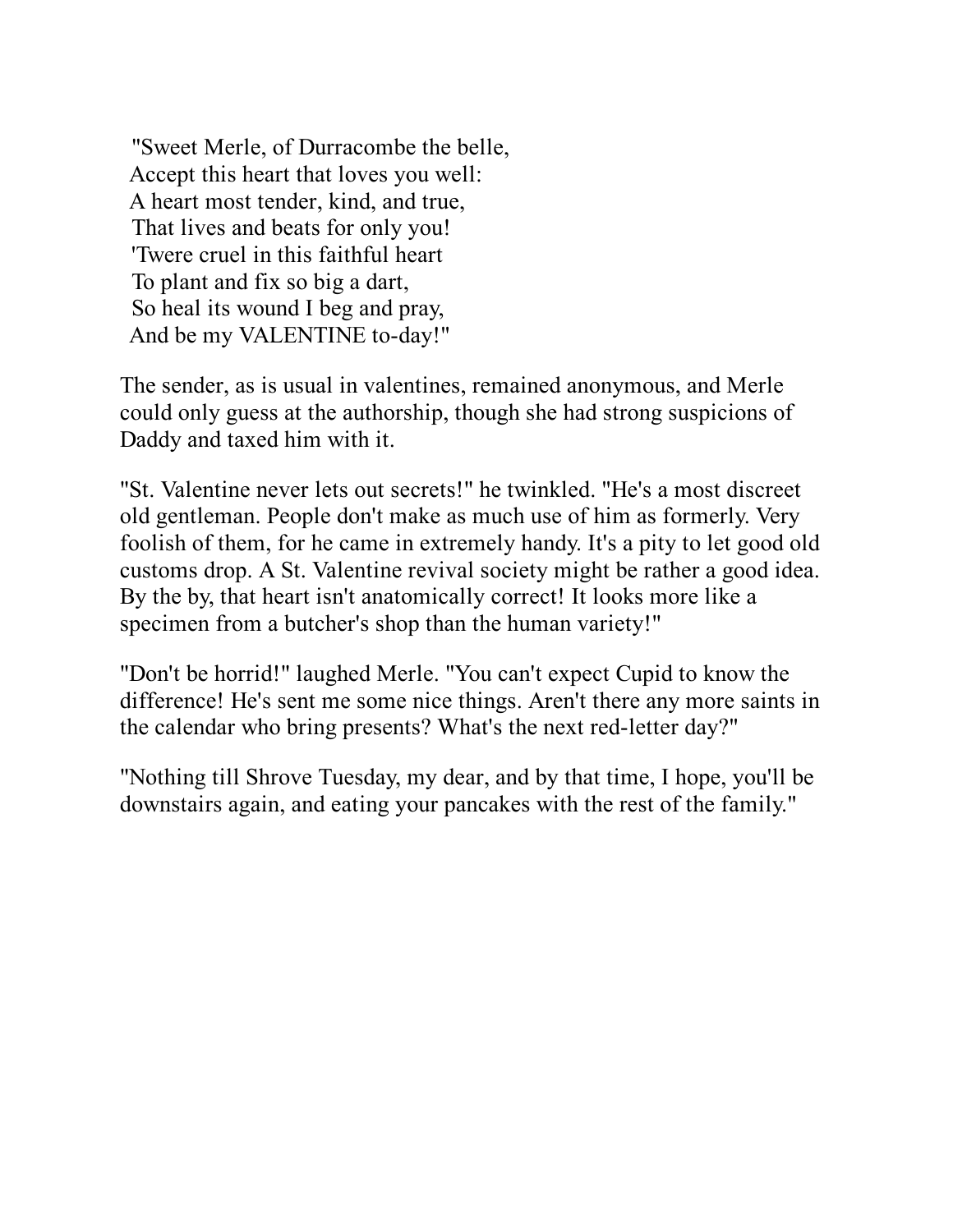# **CHAPTER XI**

Bamberton Ferry

Miss Pollard was extremely nervous on the subject of the mumps. She insisted upon waiting until long after the usual period of disinfection before she would allow Mavis and Merle to return to 'The Moorings.'

"One can't be too careful!" she fluttered. "I know in a doctor's house they are apt sometimes to take these things too lightly. It's far better not to run any risks."

As Merle had a medical certificate of complete recovery, and neither Mavis nor Clive had developed the complaint, there was now no reason for keeping the girls away from school, and one Monday morning they were received back into the fold. They had lost a considerable amount of ground in regard to their lessons, and had to work hard to try to make up for the weeks that were missed. At hockey, too, Merle found her teams were slack. It needed much urging to persuade them to play a really sporting game.

"I daren't fix a match yet with any other school," she assured them. "We should only be beaten hollow, and it's no use playing if we have no chance to win. You must all buck up and get more into the swing of things. Perhaps next season we shall be a stronger team."

"If we never play matches we shall never improve," objected Sybil, who was anxious to accept the challenge of the Beverton County School.

"We've got the credit of 'The Moorings' to think about!" snapped Merle. "You wouldn't like them to go home crowing they'd absolutely wiped us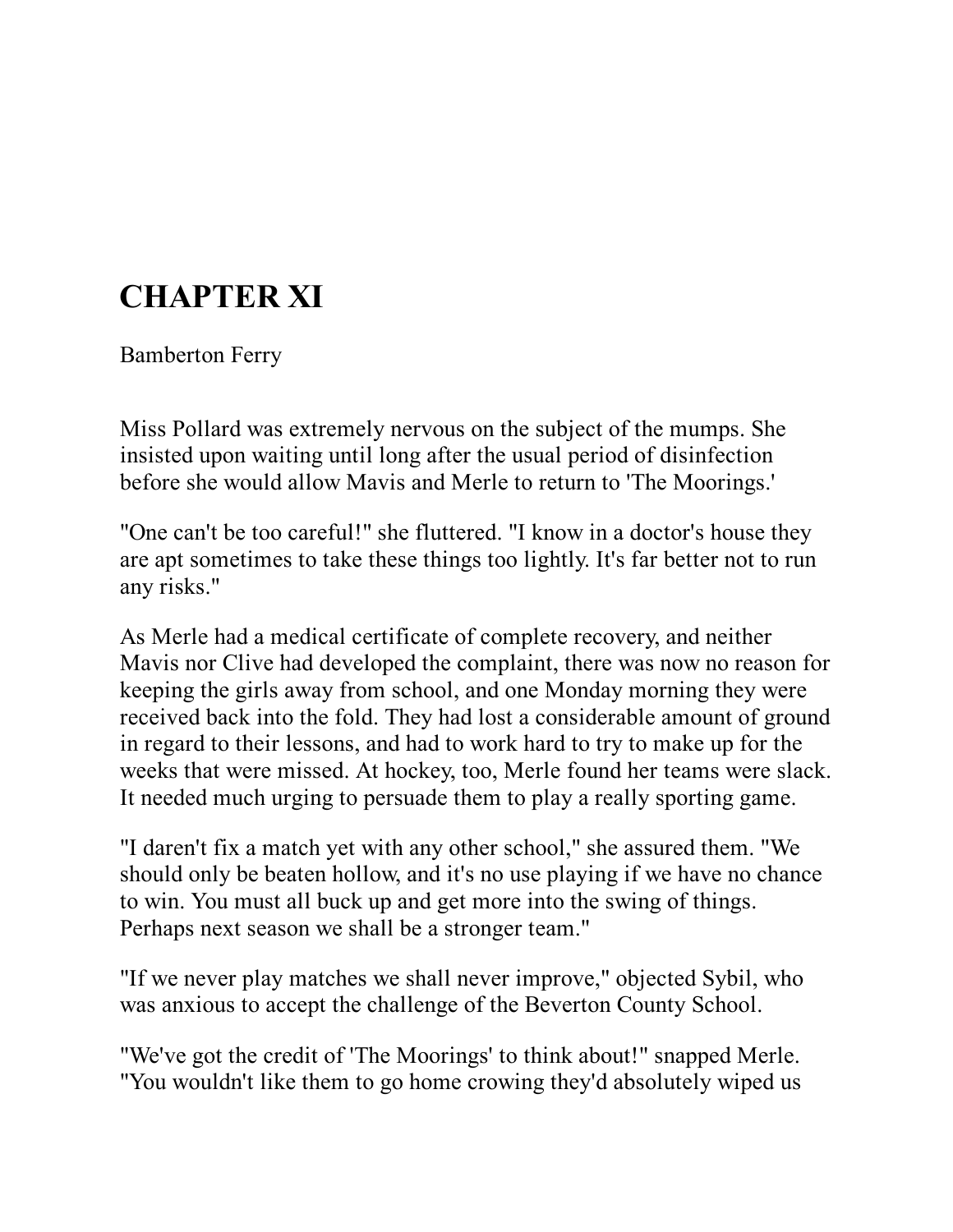off the face of the earth? I've had a little experience in matches and I know what I'm talking about. It would be downright silly to give ourselves away."

Sybil was rather a thorn in Merle's side. She had come from another boarding-school, and on the strength of this experience thought she had the right to become at once a leader at 'The Moorings.' She was very disgusted not to be in any position of authority, and consoled herself by continual criticism of the monitresses, particularly Merle, with whom she was always sparring. She was a curious character, all precept but not much practice. She loved to give good advice and to lay down the law, and was rather priggish in bringing out moral maxims for the benefit of others. She had a tremendous sense of her own importance and what was due to her, and was very ready to consider herself overlooked, or neglected, or misunderstood.

"Look here!" said Merle bluntly one day. "*Why*, I ask, *why* should people be expected to make such a fuss over you? I don't wonder you're neglected! I'd neglect you myself! And serve you jolly well right too!"

Whereupon Sybil dissolved into tears, and confided to her nearest friend that so long as Merle Ramsay was monitress she was afraid she would never be happy at 'The Moorings.' Poor Sybil had her good points. She was generous in her own way, and rather affectionate, but nature had not endowed her with tact, and she would go blundering on, never seeing that she was making mistakes. Her very chums soon tired of her and discreetly left her to some one else.

"I sometimes think she's a little bit dotty!" opined Nesta.

"Nonsense! She's as sane as you or I. It's all swank! I've no particular patience with her!" said Merle.

One particularly aggravating feature of Sybil was the way she traded upon rather delicate health. There was really nothing much the matter with her, but she sometimes had slight attacks of faintness, which, the girls declared, always came on when she thought she could be a subject of interest. She liked to extract sympathy from Miss Mitchell, or to arouse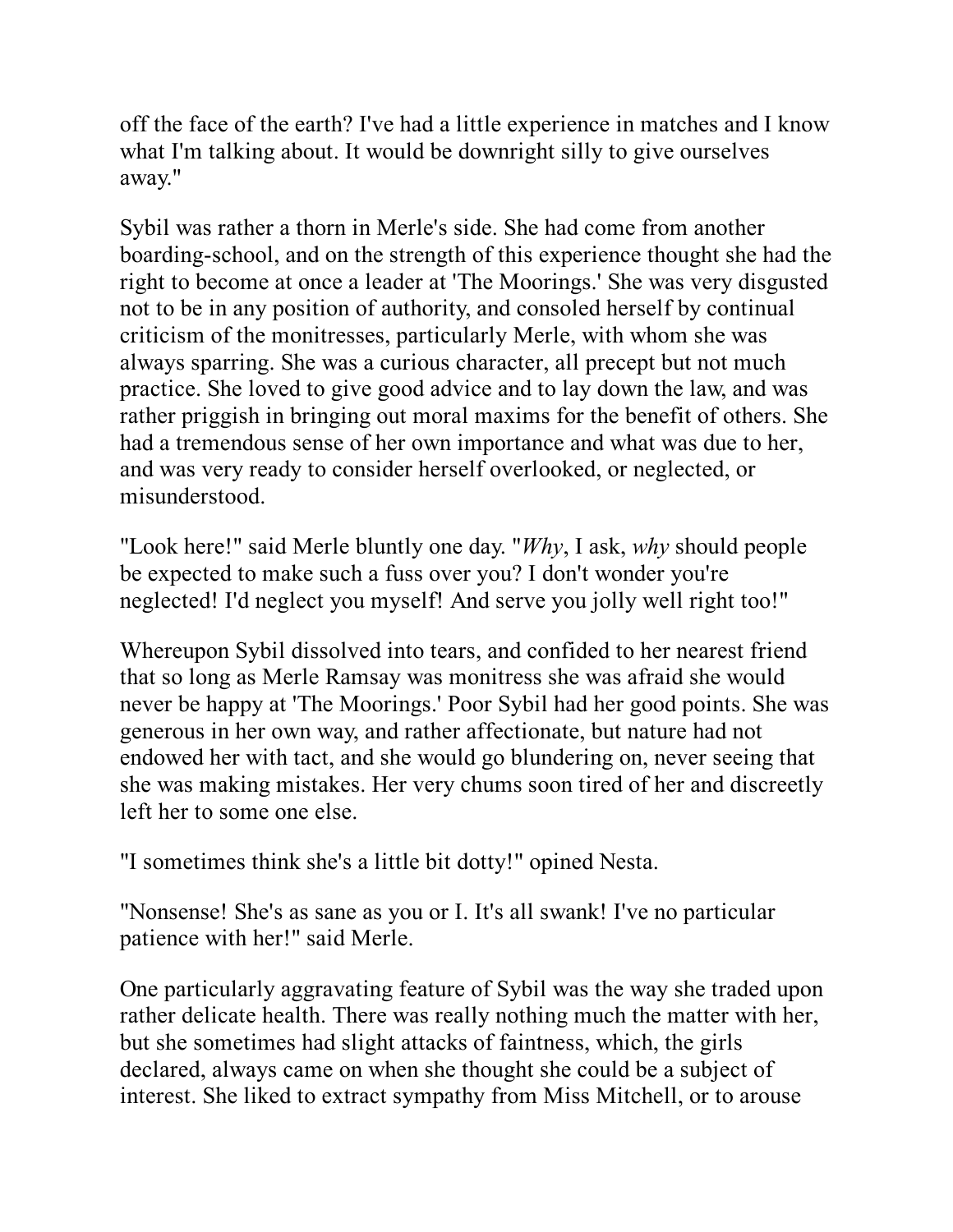Miss Pollard's anxiety. Moreover, it was often a very good excuse for slacking off in her preparation or her practising.

One afternoon Merle, coming back to school, met Miss Mitchell by the gate.

"I was just looking for you!" said the teacher. "I've arranged an extra hockey practice at three, instead of English language. Will you tell the others?"

This was excellent news. The Fifth hated the English Language class, which consisted mostly of learning strings of horrible derivations, and to have it cut out for once in favour of hockey was quite an event. Merle walked up the drive smirking with satisfaction. By the porch she found Sybil, with an English language book in one hand, half-heartedly helping Miss Fanny, who was nailing up creepers. She looked very sorry for herself.

"I wish you'd hold the ladder, Merle!" she sighed, eager to thrust her duties on to a substitute. "I don't feel quite well this afternoon. I get such a faintness. Aren't these derivations too awful for anything?" she added *sotto voce*. "I don't believe I know one of them."

"Buck up!" whispered Merle with scant sympathy.

"It's all very well to say 'buck up'! You don't know what it is to feel faint. You're as strong as a horse. I'm really not fit to stand about!"

"Shall I ask Miss Fanny to let you go in and lie down?"

"I wish you would! I don't like to ask her myself; it seems making such a fuss."

Merle proffered the request, with which Miss Fanny, rather astonished, complied.

"Certainly, Sybil, if you really are ill! Shall I give you a dose of sal volatile?"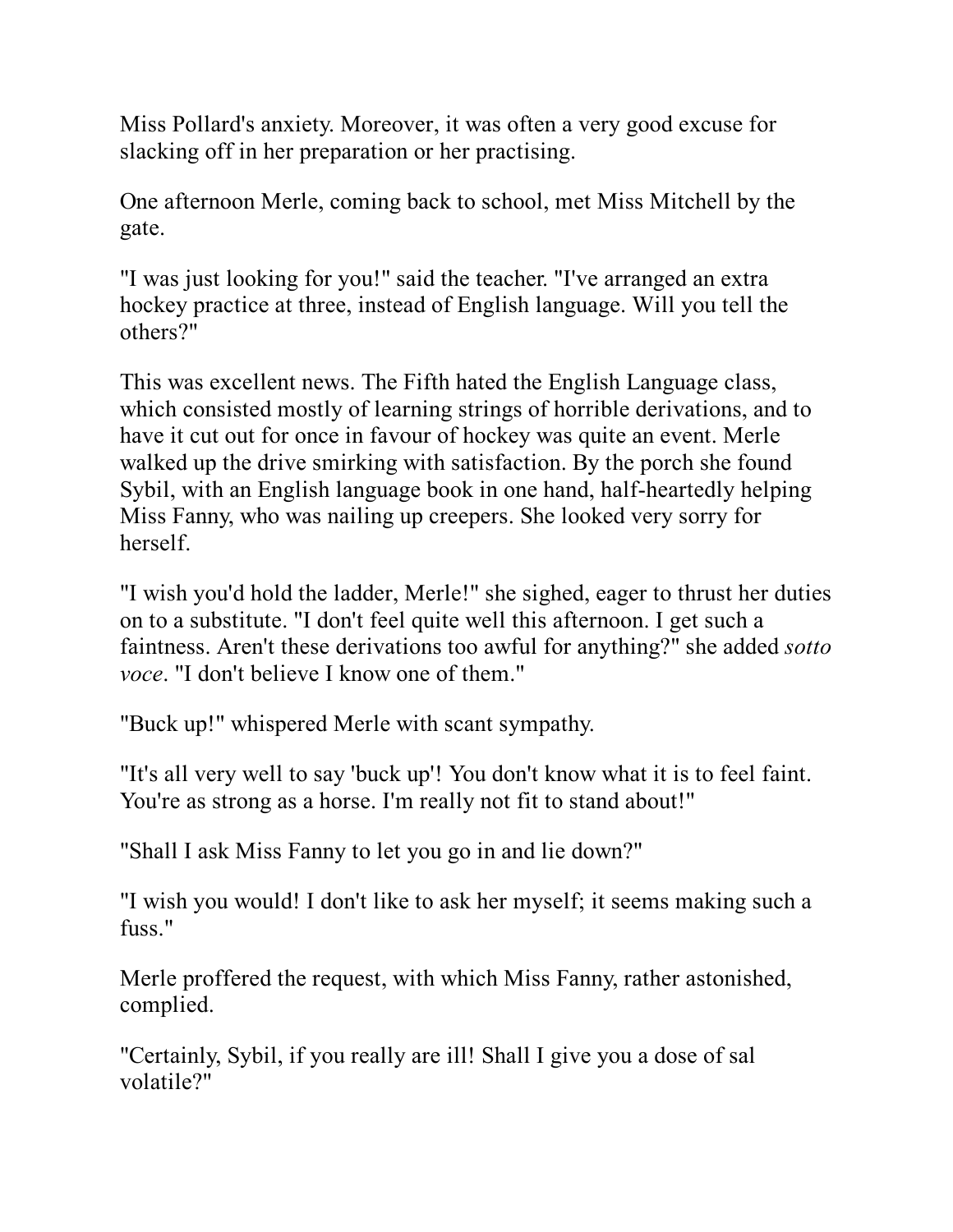"No, thanks! I shall be all right if I can just rest on my bed," answered the plaintive voice.

"I daresay you'll soon feel better. It's a pity you'll miss the hockey practice," said Merle.

"What hockey practice?"

"Miss Mitchell has just told me to tell everybody. We're to play instead of having English language this afternoon."

Sybil's face was a study. But Miss Fanny's eyes were fixed upon her with such a questioning look that she was obliged to preserve her air of faintness and continue to pose as an invalid. There was nothing for it but to go and lie down. As she turned, however, she managed to whisper to Merle:

"You're the meanest thing on the face of this earth! Why couldn't you tell me sooner about the hockey?"

"Your own fault entirely!" chuckled Merle. "You nailed me straight away to do your job for you. Hope you'll enjoy yourself! Yes, Miss Fanny! I'm coming to hold the ladder! I was only opening the door for Sybil, she stillfeels rather faint!"

It was about a week after this episode that Miss Mitchell, who was keen on nature study, took the Fifth form for a botanical ramble. They started punctually at two o'clock, so as to be back as soon as possible after four, on account of Beata Castleton and Fay Macleod, who must not keep Vicary's car waiting. They went off ready for business, all taking notebooks and pencils, some carrying tin cases, and some armed with boards with which to press their specimens on the spot. Their exodus was rather characteristic, for Aubrey was chatting sixteen to the dozen, Iva was trying to scoot ahead so as to walk alone with Kitty Trefyre, Muriel was squabbling with Merle as to which should appropriate Miss Mitchell, and Sybil was, as usual, seeking for sympathy.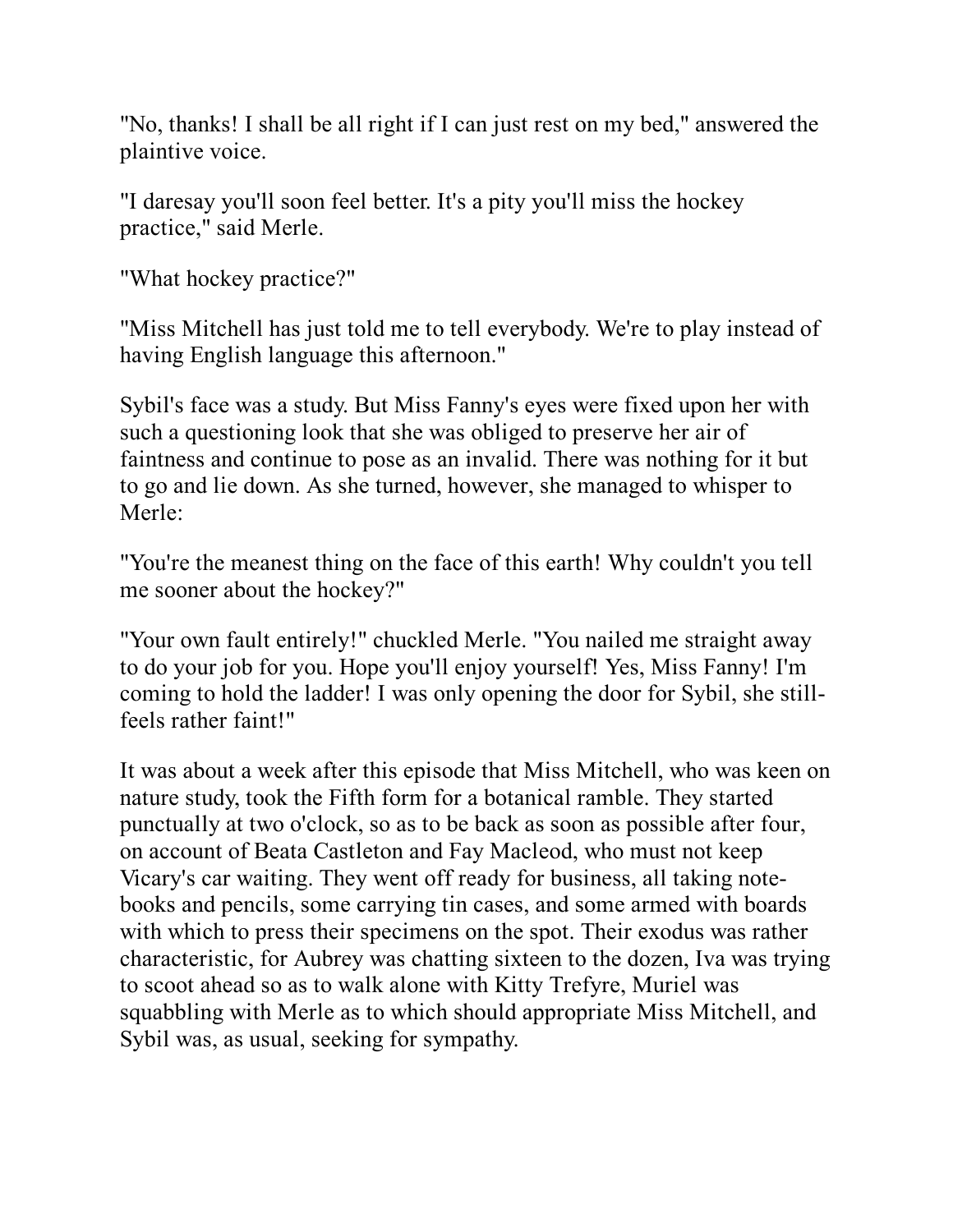"I couldn't find my boots! I had to put on my shoes instead, and the heels are worn down and they're not comfortable, and I shall very likely twist my ankle!" she complained. "What would you have done? Ought I to have gone to Miss Pollard and asked her about my boots?"

"And kept everybody waiting? You are the limit!" exclaimed Merle impatiently. "No, I'm not going to hold your case for you while you tie your hair ribbon. You always want to dump your things on to other people."

"You might carry the camera, at any rate!" wailed Sybil.

"Why should I? You insisted on bringing it, though I told you it would be a nuisance."

"It's for your benefit! I'm going to take a group of the whole party."

"Right-o! But don't expect to get the credit and make us carry the camera! You like to do your good deeds so cheaply!"

"Really, Merle!"

"I'm only telling you a few home truths. No, Mavis! I shan't let you load yourself with Sybil's property! You've got quite enough of your own to lug along!"

There was keen competition among the girls as to who could find most specimens. They rooted about in hedgerows, climbed banks, and made excursions into fields. Durracombe was not quite so good a neighbourhood for flowers as Chagmouth; still, they found a fair variety, and were able to chronicle early blooms of such specimens as the greater stitchwort, the ground ivy, and the golden saxifrage. It was a fresh March day, with a wind blowing scudding white clouds across a pale blue sky. Rooks were beginning to build, green foliage showed on the elder trees, and the elms were flowering.

"We shall all be pixie-led if we gather the white stitchwort!" said Mavis. "They're the pixies' flowers, so Mrs. Penruddock told me! It's a very old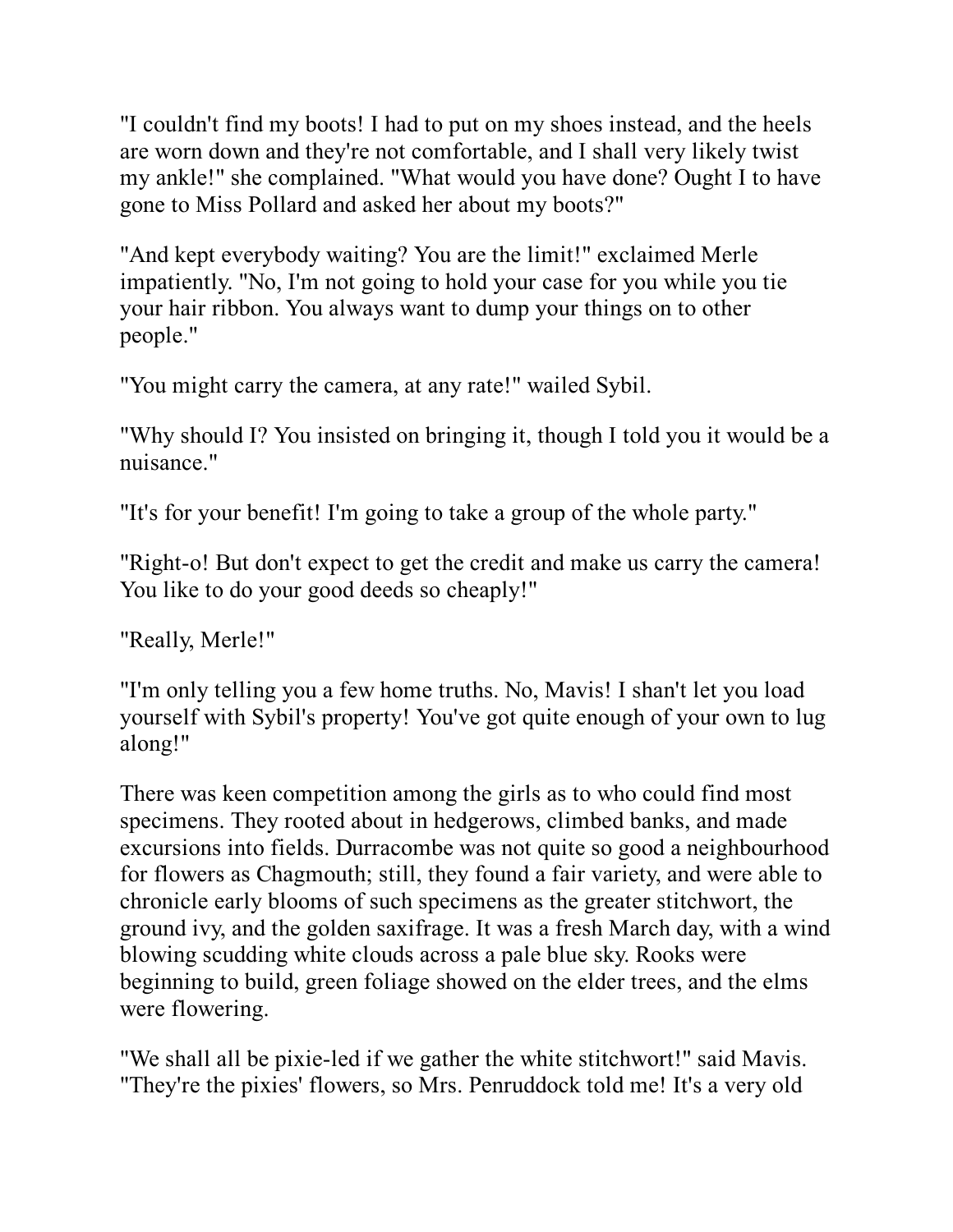Devonshire superstition."

"Is that so? I never heard it before," said Miss Mitchell. "I know ever so many of the flowers are supposed to belong to the fairies in various parts of the country. Foxgloves are really 'the good folks' gloves,' and they're called fairies' petticoats in Cheshire, and fairies' hats in Ireland. Wild flax is always fairy flax, and harebells are fairy bells."

"Our old nurse used to call funguses pixie stools," said Edith Carey, "and the hollow ones were pixies' baths. She wouldn't let us pick elder, I can't remember why."

"That's a very old superstition. The 'elder mother' is supposed to live inside the tree, and to be very angry indeed if any harm is done to it. In the good old days, people used to ask her permission before they dared to cut down an elder. They knelt on bended knees and prayed:

 "Lady Elder! Lady Elder! Give me some of thy wood.

"There's a story about a man who hadn't the politeness to perform this little ceremony. He made a cradle for his baby out of the elder tree. But the sprite was offended, and she used to come and pull the baby out of the cradle by its legs, and pinch it and make it cry, so that it was quite impossible to leave the poor little thing in the elder cradle, and they had to weave one of basket-work for it instead."

"Tell us some more fairy lore about the plants!" begged the girls.

"Well, the St. John's wort is called 'the fairies' horse.' If you pick it after sunset a fairy horse will rise from the ground and carry you about all night, leaving you in the morning wherever you may chance to be at sunrise. You know if you keep fern-seed in your pockets you'll have the chance of seeing the pixies. The moonwort is supposed to be a very supernatural plant, and to have the power of opening locks if you place a leaf of it in the keyhole. No, I've never tried to burgle with it! I've never found any moonwort. It's an exceedingly rare plant now, and it's not been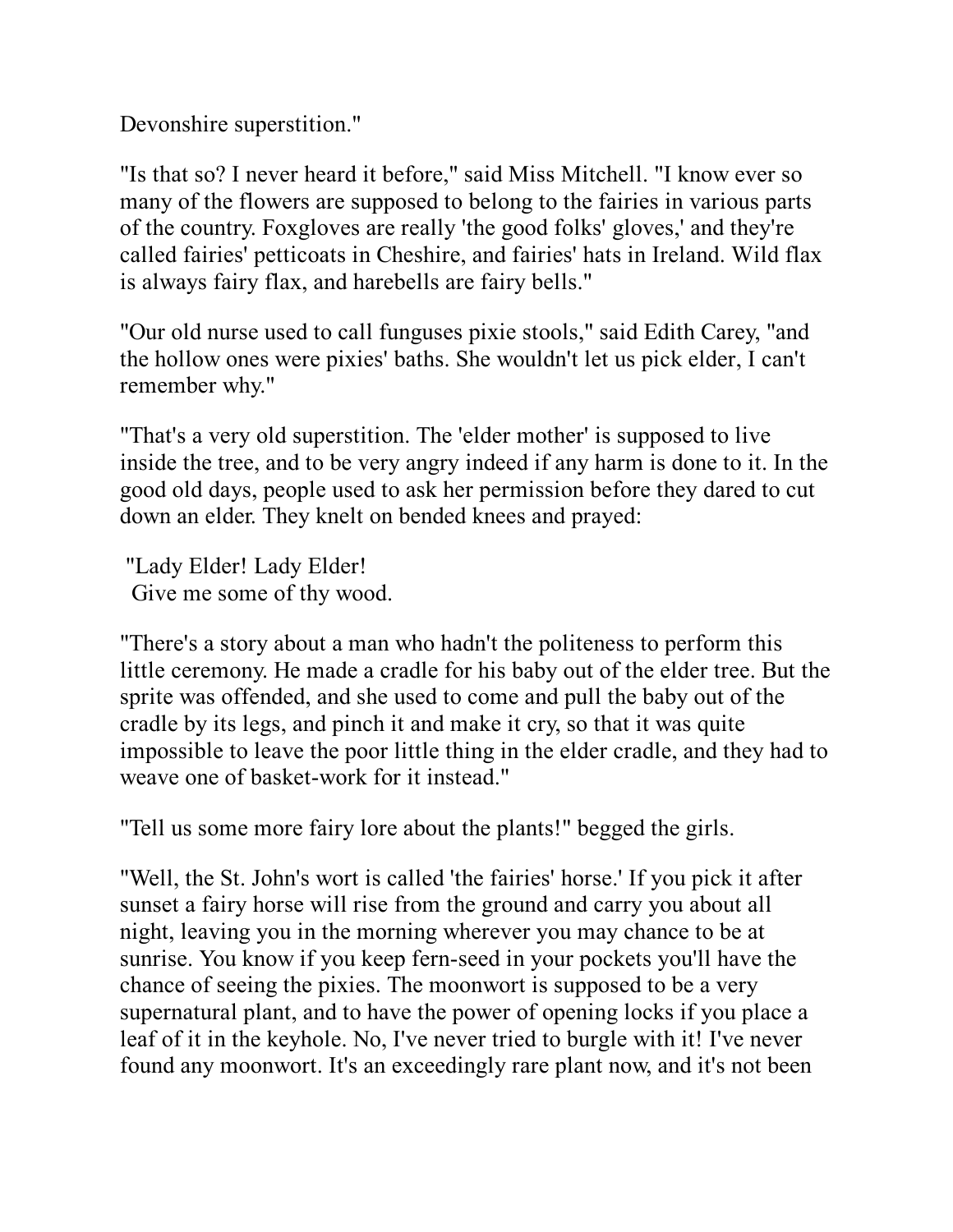my luck to come across any. If you're troubled with warts, you ought to go at sunrise to an ash tree, stick a pin into the bark, and say:

 "Ashen tree! Ashen tree! I pray thee buy these warts of me!

"Then the ash tree would cure you, that's to say, if you'd repeated the charm properly!"

"I suppose it was always wise to leave a loophole in case the cure didn't come off!" laughed Mavis.

They had been walking by a footpath across the meadows, and found themselves in the little village of Bamberton, a small place with picturesque cottages close to a river. Miss Mitchell, who was an enthusiast upon architecture, marched her party off to view the church, much to the disgust of several of them.

"Don't want to see mouldy old churches! I'd rather be out of doors!" grumbled Merle.

"And there are actually sweet violets growing in a field on the opposite side of the river," said Edith, who knew the neighbourhood.

"Oh, are there? Do let's get some."

"It'll be too late by the time we've been all round the monuments and read the inscriptions and the rest of it!"

"How long will Miss Mitchell stay in the church?"

"A good twenty minutes, I daresay. You can't get her away when she starts talking about architecture. Dad took her round our church one day, and I thought she'd never go. Tea was getting cold, but she went on asking questions about windows and pillars and things!"

"Then why shouldn't we slip out and run and get the violets while she's inside the church with the others?"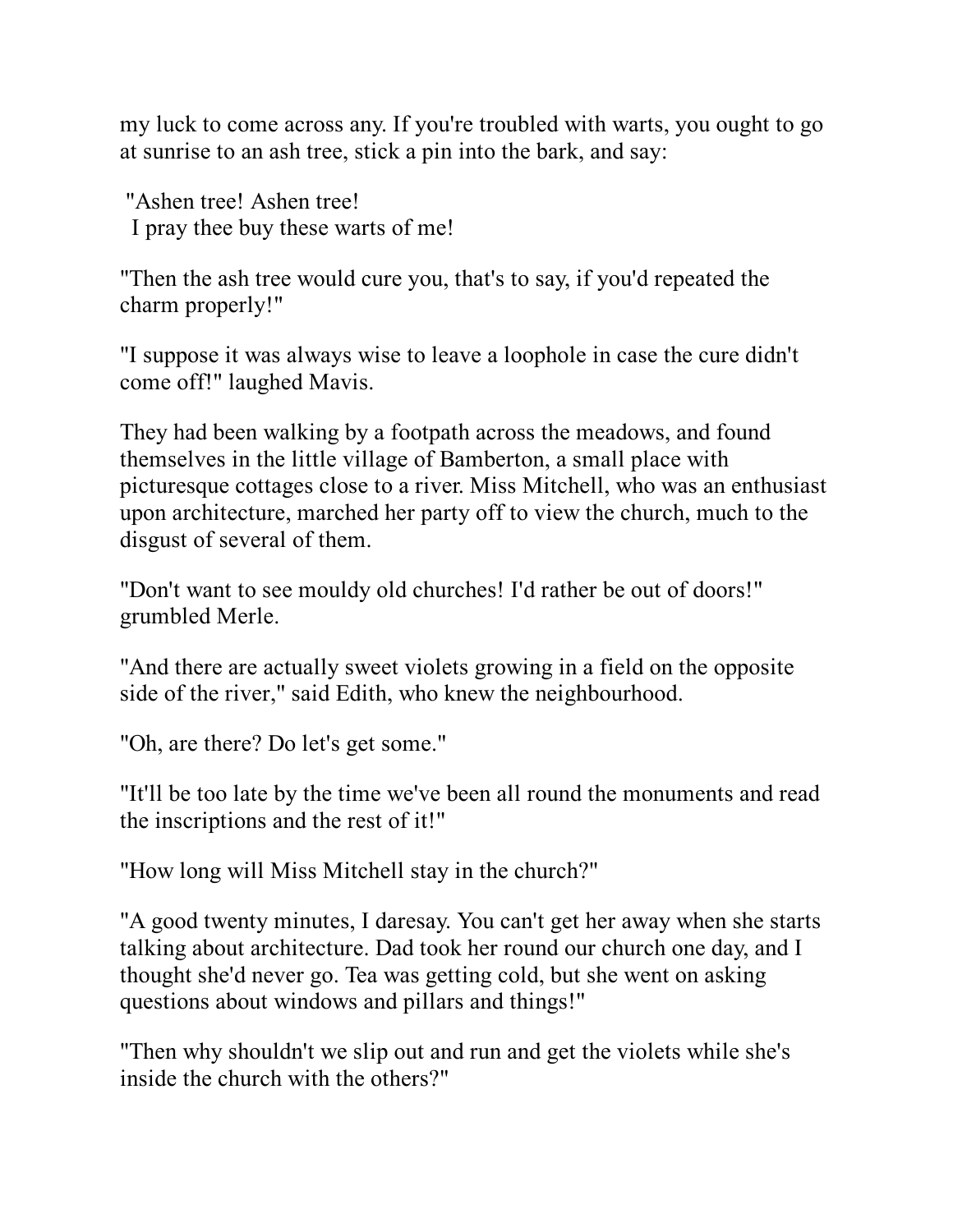It was a naughty thing for a monitress to propose, but even Sybil, who happened to overhear, did not wax moral for the occasion.

"I'll come with you!" she said eagerly. "I'm not at all fond of going round churches, and looking at monuments. It always makes me wonder if I'm going to die young! When Miss Mitchell took us to Templeton Church and read us the epitaphs, I cried afterwards! There was one about a girl exactly my age. 'Sweet flower, nipped off in early bloom,' it said, or something of the sort."

"Don't be so sentimental!" snapped Merle.

"But come with us if you like. Yes, you too, Beata! But for goodness' sake don't tell any one else or they'll all want to come, and if the whole lot try to scoot, it will put a stopper on the thing. We'll wait till the others are inside and then just slide off. Mum's the word, though!"

It was quite easy to loiter among the tombstones pretending to read the inscriptions, but the moment Miss Mitchell and her audience had safely passed through the porch and opened the big nail-studded door, the four confederates turned and fled.

Edith knew a short cut, and took them between rows of graves, regardless of Sybil's protesting shudders, to a tiny stile that led down an alley to the riverside. Here there was a tumbledown wharf, and an old ferryboat which worked on a chain. Years ago a ferryman had had charge of it, but there was so little traffic that it was no longer worth his while, so the boat had been left for passengers to use as they liked. It was lying now at the edge of the wharf. The girls, following Edith, stepped in, and began to wind the boat across the river by pulling the chain. It was rather an amusing means of progression, and they enjoyed their 'Dover- Calais crossing,' as they called it. Arrived at the opposite bank, Edith scrambled out.

"Tie the boat up, somebody!" she called, and set off running over the meadow to the hedge where the violets grew.

Somebody is an exceedingly vague term, and generally means nobody. Merle and Beata went scampering after Edith, and Sybil, who was last,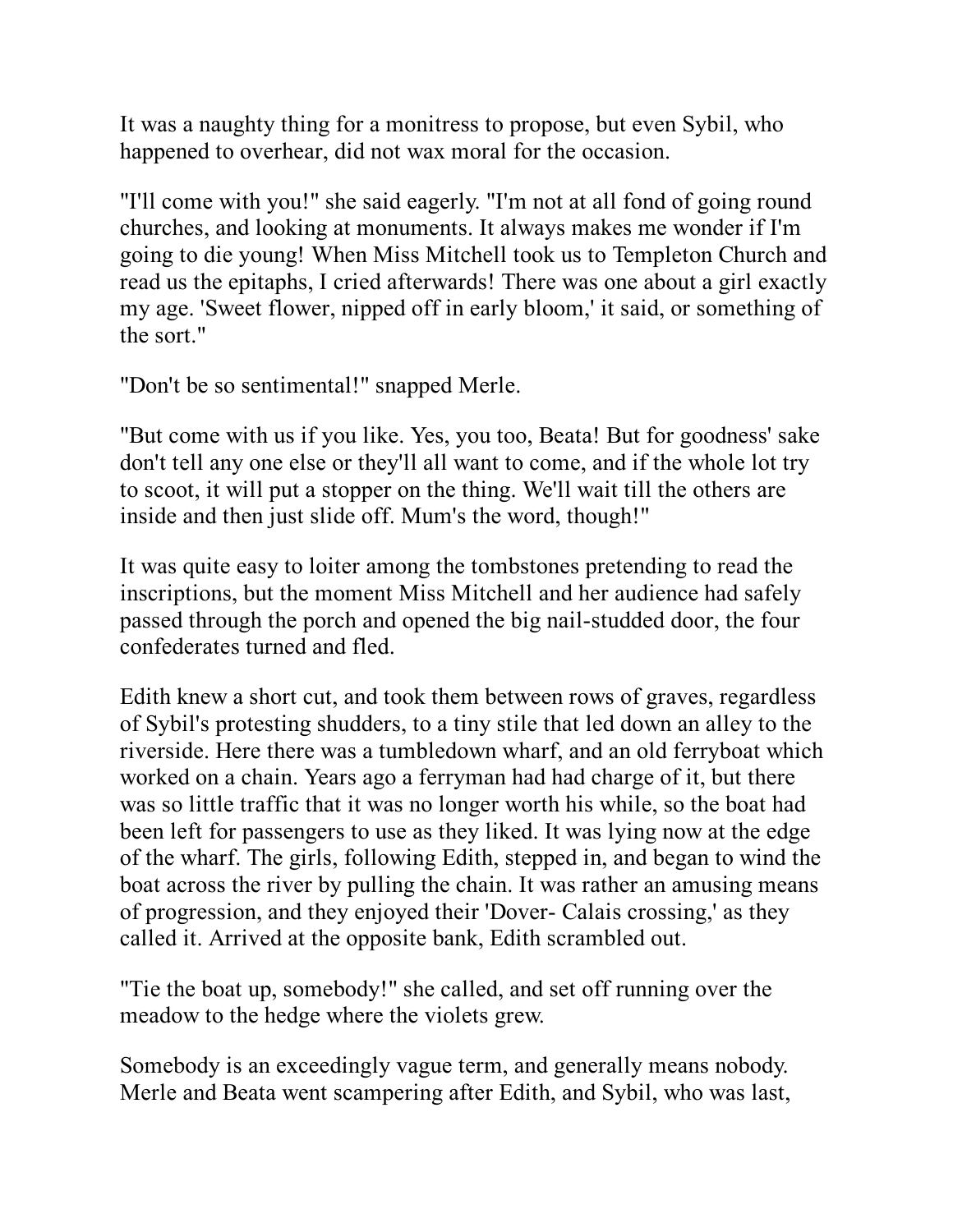flung the boat chain hastily round a post and followed her friends. The violets were lovely, sweet-scented and blue and modest and everything that orthodox violets ought to be.

The girls gathered delicious, fragrant little bunches, and felt that they were scoring tremendously over those unfortunates who were receiving information about architecture inside the church.

"We mustn't stay too long!" sighed Edith. "It's a pity, but I'm afraid we really ought to go now. They'll be looking for us if we don't."

So they walked back across the meadow to the bank. Here a most unpleasant surprise greeted them. The boat, into which they had meant to step and ferry themselves back, had drifted into the middle of the river.

"Good gracious! Didn't you tie it up?" exclaimed Edith, aghast.

"Of course I did, but-well, I suppose I didn't tie it tight enough. I never thought it would float away," confessed Sybil.

The boat, though still working on the chain which spanned the river, was quite inaccessible from either side. The girls were in an extremely awkward position. Nobody knew where they had gone, and unless it occurred to some of their party to come and seek them by the wharf, or unless some chance passer-by happened to notice their plight, they might wait for a long time without rescue.

"What are we to do?" fumed Beata. "If we're not back at four the 'sardinetin' will be waiting for me, and Mr. Vicary will be so cross! The last time we were late he went and complained to Father and said he'd have to charge us extra for wasting his time. There was an awful row, and Violet scolded Romola and me, although it was really Tattie's fault."

"Can we get to Durracombe on this side of the river?" suggested Sybil.

Edith shook her head.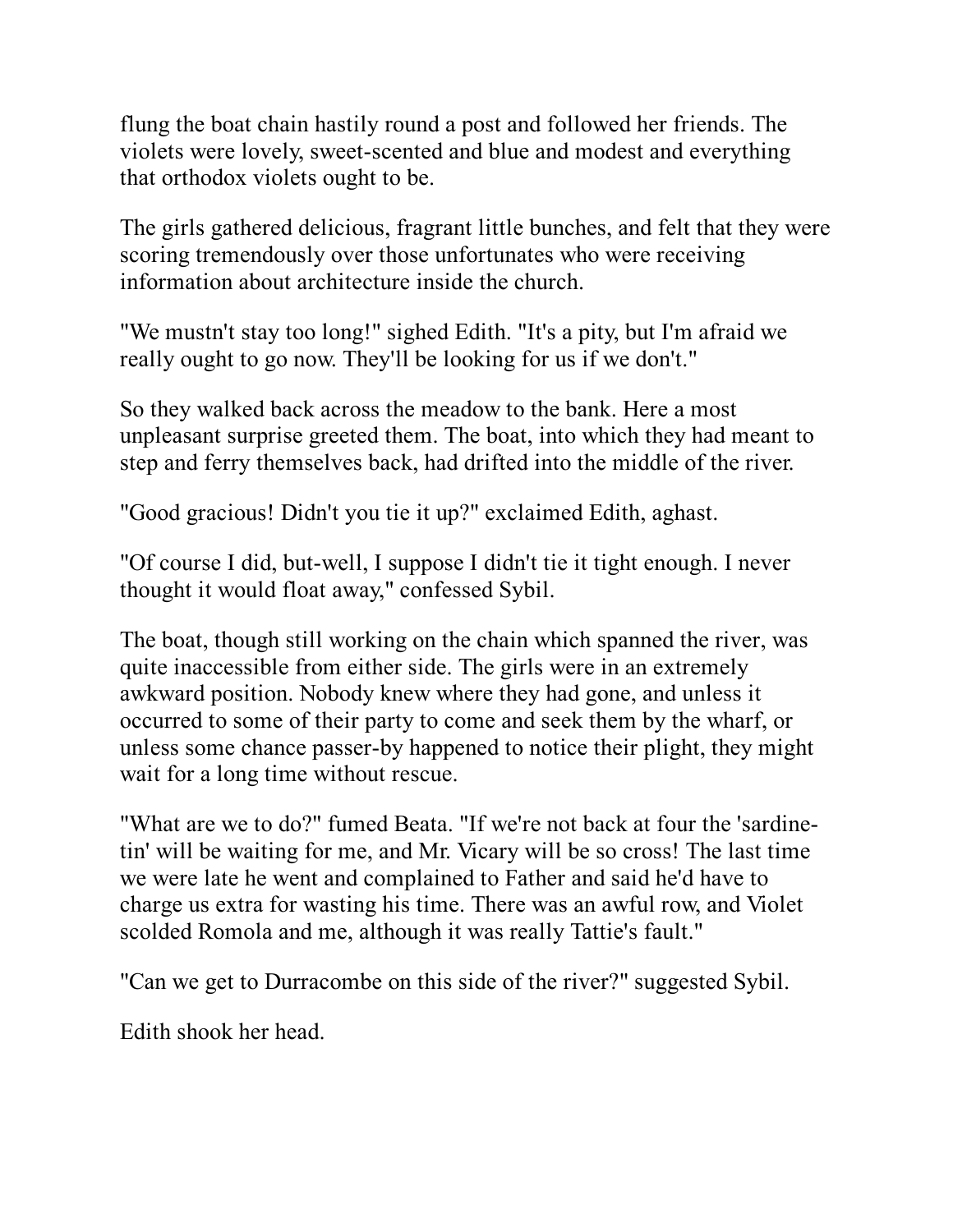"We could; but there isn't a bridge till you get to Parlingford, and that's five miles round. I think we'd better stay here."

"I could slay that wretched boat for playing us such a trick!" said Merle.

Meantime Miss Mitchell and the rest of the girls had finished their survey of the various monuments, and, catching sight of the church clock, realised how late it was, and that they must start back at once. Of course the four truants were missed, and a hasty search was made for them, in the chancel, and behind the organ, and outside among the tombstones.

"They're not anywhere here!" reported the scouts.

"Then they must have walked on," said Miss Mitchell. "Beata knew she had to be back by four o'clock. I expect we shall catch them up on the road. Come along!"

#### [Illustration: "WHY DIDN'T 'EE FASTEN UP THE CHAIN"]

So the party set off at full speed, all unwitting that four disconsolate maidens were marooned on the farther side of the river, waiting for some faerie boat to ferry them across. For a long time no knight-errant arrived for their relief, but at last, as chance would have it, an urchin came down on to the wharf, with a string and a bent pin, intent on fishing. He was at least a link with the outer world, and they yelled hopefully to him across the water. He stopped and stared, then took to his heels and ran, but whether in terror or to fetch help they were uncertain. After what seemed a weary while, however, he returned, escorted by his father, who evidently understood the situation, for he shouted something which the girls could not catch, then went away.

"Has he left us to our fate?" asked Merle indignantly.

"Gone to get somebody else, perhaps!" ventured Edith more hopefully.

She proved correct, for after another eternity of time an old man hobbled on to the wharf, unlocked a boat-house, and slowly took out a punt, by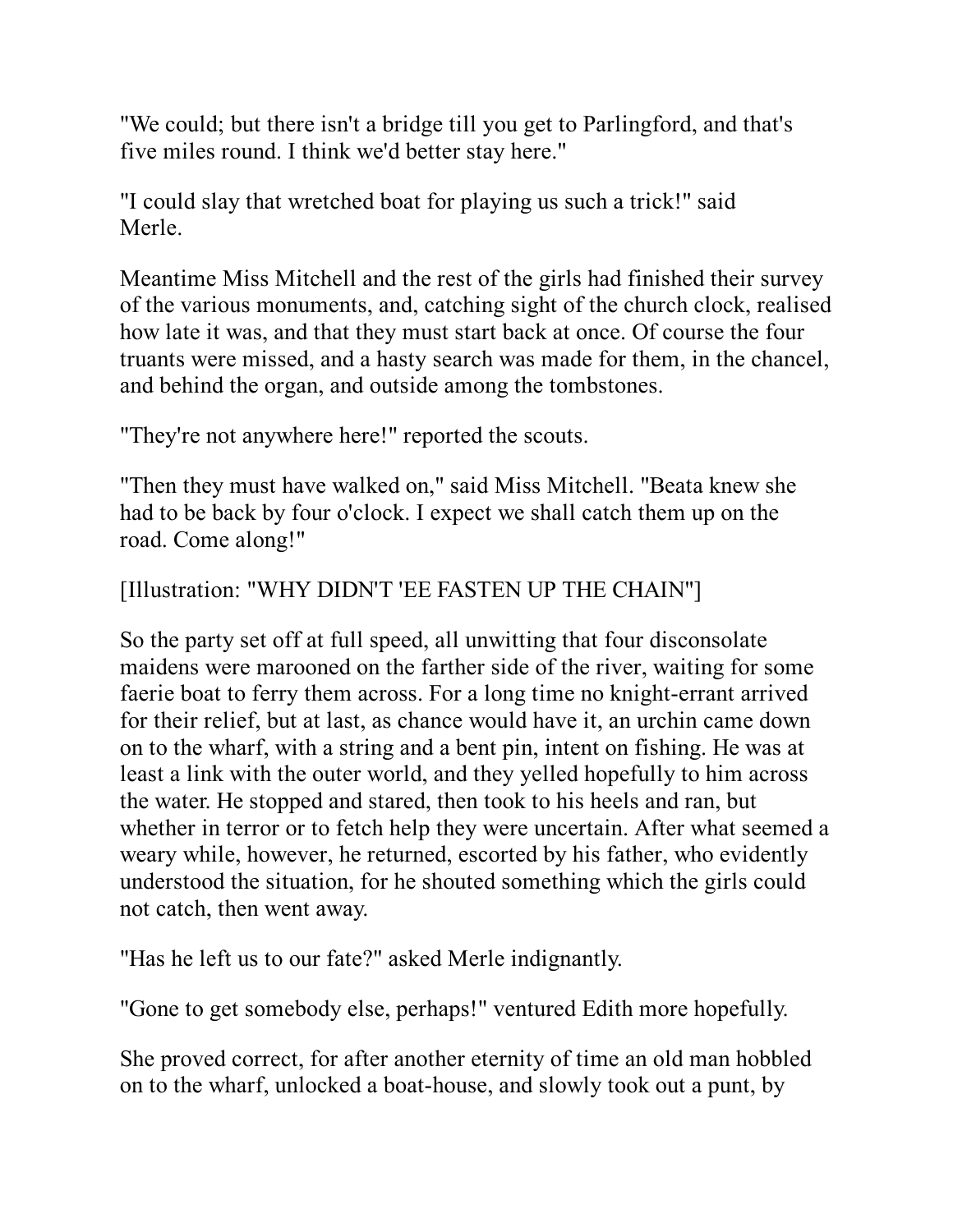means of which he reached the ferry-boat, climbed in, and worked it across the river to the farther bank.

"Why didn't 'ee fasten up the chain?" he asked; but as he was almost stonedeaf he did not understand either their excuses or professions of gratitude, and simply motioned to them to enter.

Arriving back on the wharf the girls, after subscribing a shilling amongst them to reward their rescuer, hurried up to the churchyard, where, of course, there was no sign of their party, then started as fast as they could to walk along the high road. They had gone perhaps half a mile when they heard a warning hoot behind them, and, looking round, what should Merle see but the little Deemster car with Dr. Tremayne at the driving-wheel. She shouted wildly and stopped him.

"Oh, Uncle David! Are you going back to Durracombe? Could you possibly take Beata at any rate! Her car will be waiting for her at school. We'd be everlastingly grateful!"

"I'll try and cram you all in if you like," smiled Dr. Tremayne. "Open the dickey, Merle!"

It was a decided squash. Edith and Sybil sat in front, and Merle and Beata managed to get together into the little dickey seat behind, where they each held one another in and clutched the hood for support.

"I have to pay a visit, but I'll run you back first," said Uncle David, setting off at a pace that made Merle and Beata cling for their lives as they whisked round corners. They arrived at 'The Moorings' exactly as the town-hall clock was chiming the quarter after four. Mr. Vicary, his face a study of patience, was standing by the side of the 'sardine-tin,' which was already packed for transit, and whose occupants set up a joyful screech of welcome.

"Of course, if Dr. Tremayne motored you back with Merle it's all right, though you ought to have asked me first," said Miss Mitchell, to whom Sybil gave a much edited explanation, omitting the ferry-boat incident altogether, and suppressing the violets.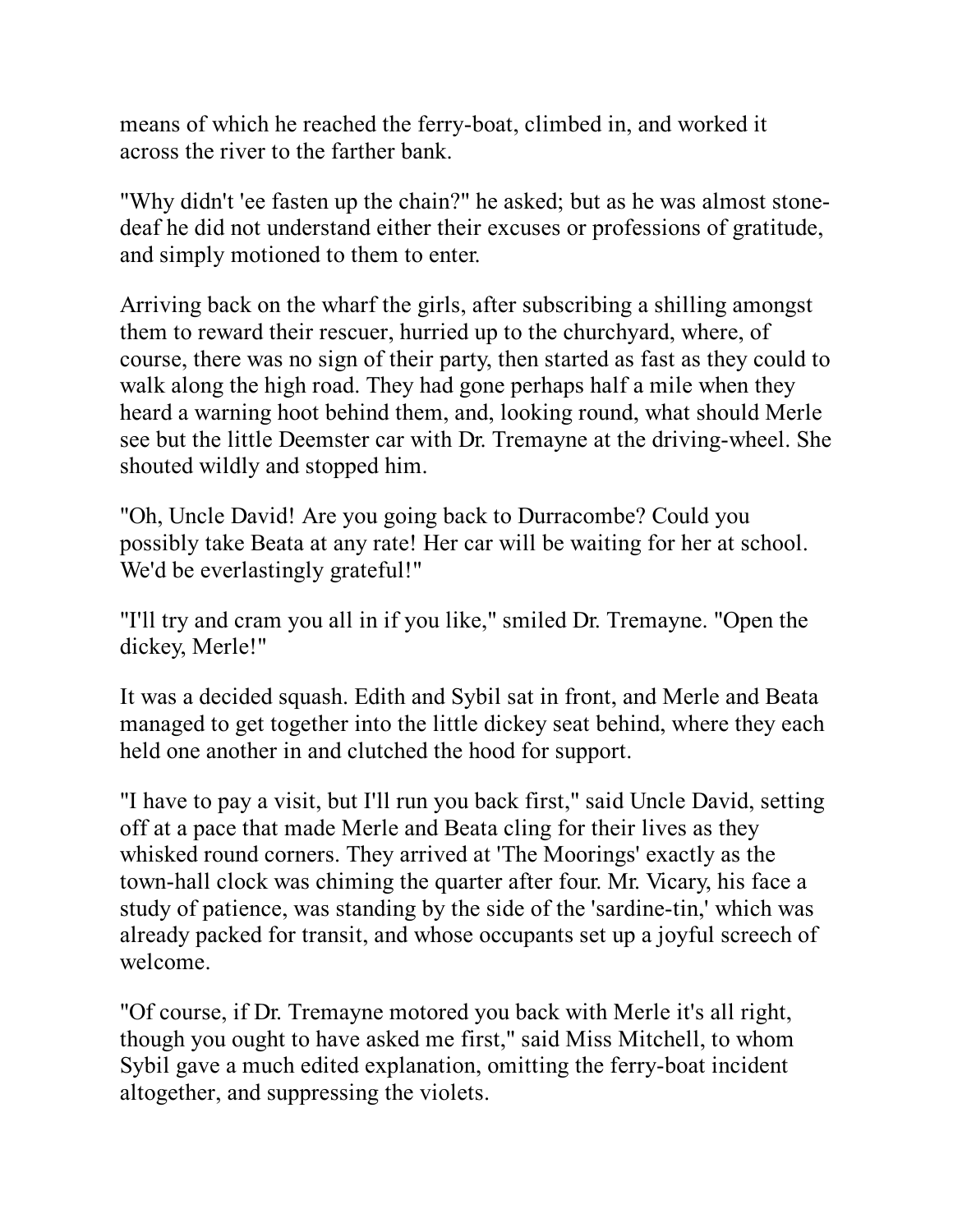So the four culprits, who had expected trouble, got off a great deal better than they deserved.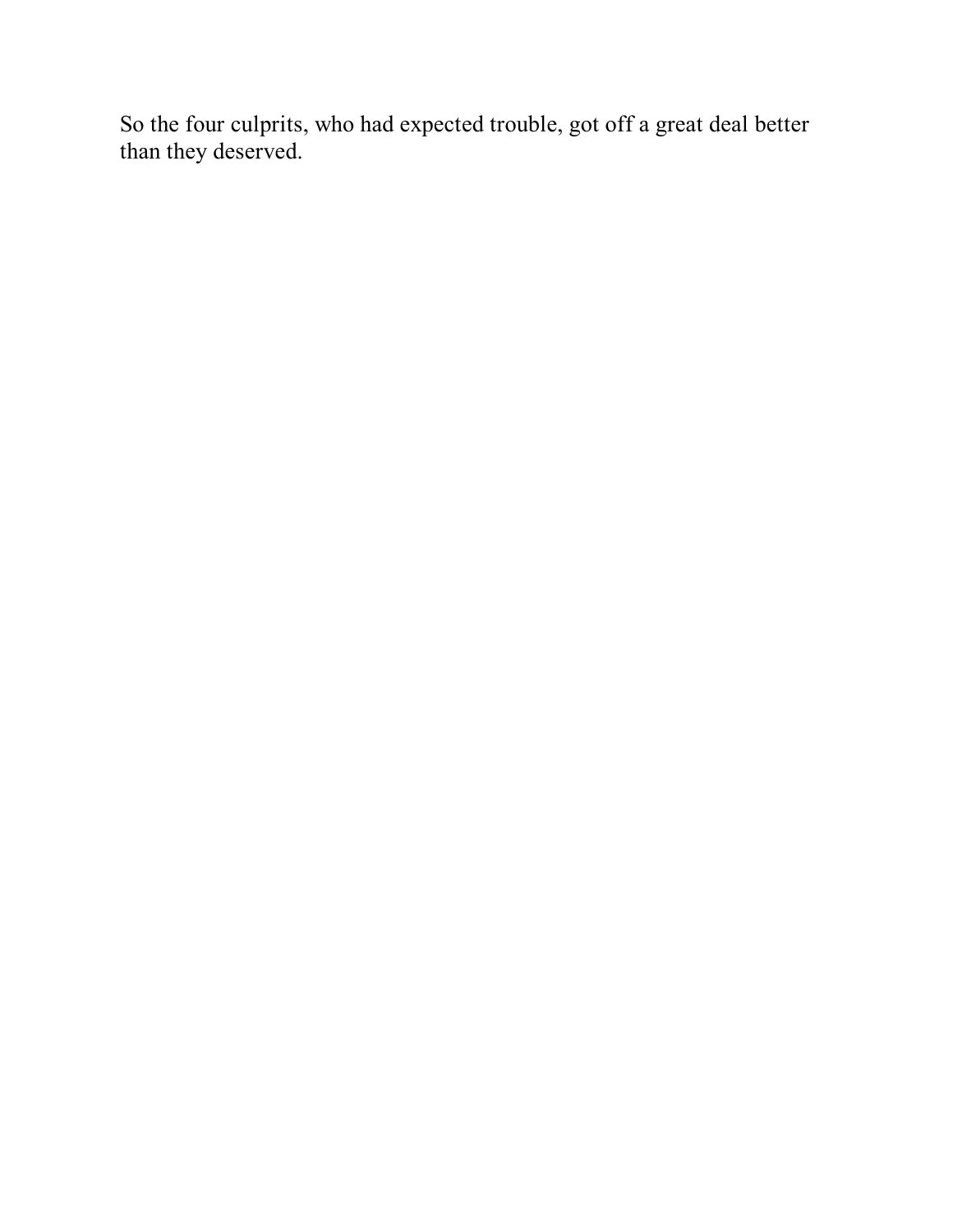# **CHAPTER XII**

Fifth Form Justice

Easter was coming—Easter with its birds and flowers and hope of summer. Already there were hints of plans for the holidays, though these had not yet absolutely crystallised into shape. The mere mention of one of them had been enough to send Merle dancing round the house, but, as she had overheard by accident, and was strictly pledged not to reveal the secret to Clive, for the present she restrained her ecstasies and kept her lips sealed.

Meantime there was plenty to be done at school. The term-end examinations were due, and Miss Mitchell, who had been rather disappointed with Christmas results, was urging everybody to make heroic efforts. Mavis and Merle had missed much on account of the mumps, and when they attempted some revision they were absolutely appalled at the amount that had to be made up. They did their most creditable best, and toiled over text-books till heads ached. On the evening before the first examination they were sitting in Dr. Ramsay's study giving a farewell grind to several rather rusty subjects, when Clive walked in.

"Hello, kid! You're not allowed in here! We're working!" warned Merle.

Her young cousin grinned.

"I know! And you've got to stop it. I've been sent to tell you to shut those books up at once!"

"Did Mother say so?"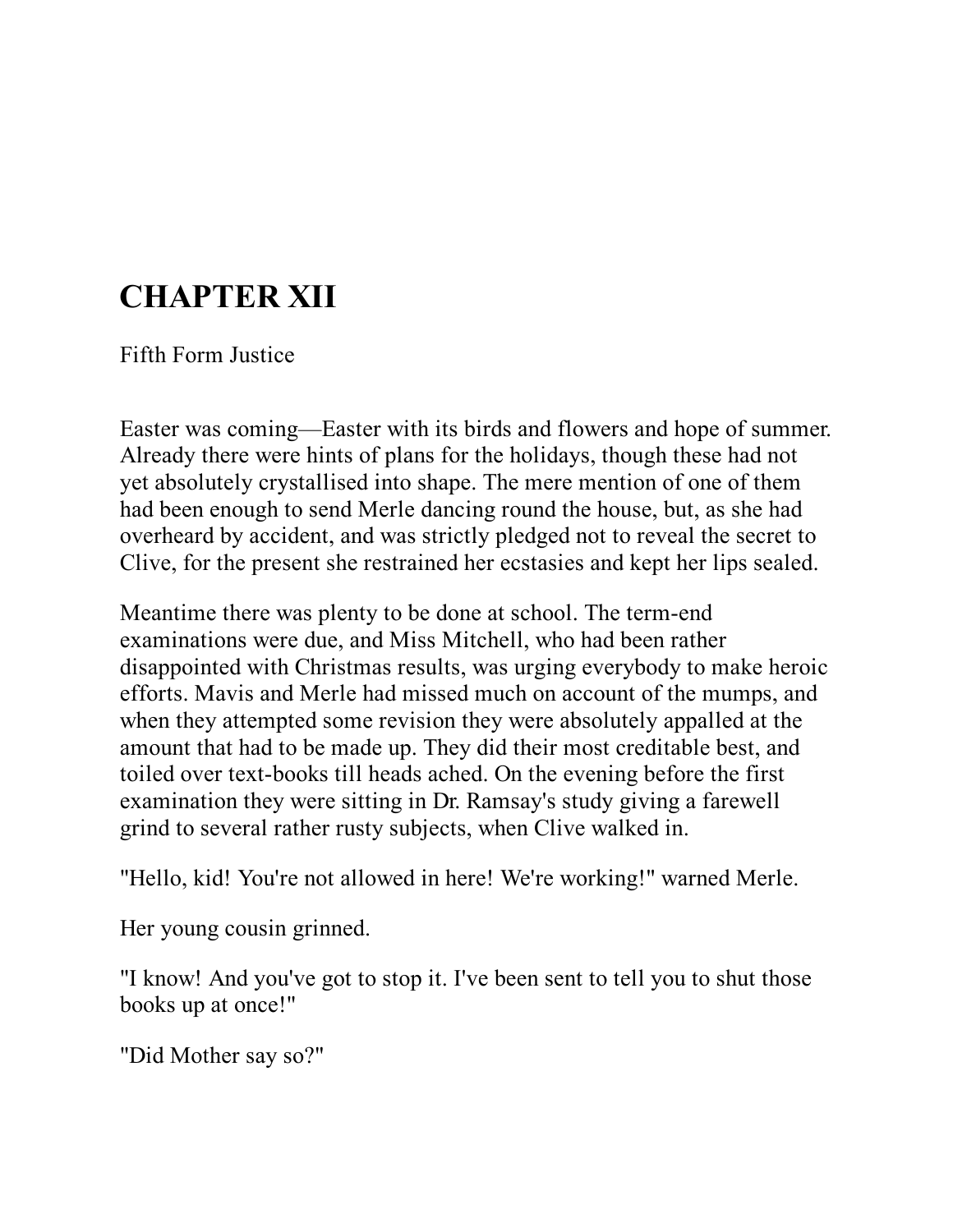"She did. She says you've done enough, and you'll only muddle yourselves if you go on any longer."

"We shan't pass!" sighed Mavis.

"Yes, you will! Listen to the Oracle and he'll give you a tip or two. A little bird told him, look up Keltic words in the English language, and the life and works of William Cowper, and the products of Java and Borneo!"

Merle giggled.

"How clever you are all of a sudden! What do you know about our exam subjects?"

Clive winked solemnly, first with one eye and then with another.

"Perhaps I'm in communication with the occult!" he remarked. "Don't people go to clairvoyants and crystal-gazers and astrologers when they want to get tips about the future? I'm your wizard to-night."

"All right. Tell us our fortunes."

Clive reached over for the pack of Patience cards that Merle had left on the table, and shuffled them elaborately.

"The wizard is now ready to wizz. I may mention that my fee is only a guinea. You mustn't laugh or it might break the spell. Will you please to choose a card, look at it, and put it back in the pack."

"O Fate! wangle me a decent fortune!" chuckled Merle, selecting at random. It was the six of spades, and her cousin shook his head gravely.

"That's a bad omen, but wait a bit! Stick it back in the pack and we'll see where it comes. Oh, this is better now-a dark woman is going to bring you trouble, but a fair man will come to the rescue and help you out. You're going amongst a number of people, but the general result will be fortunate. I see a number of diamonds, which means that prizes are in store for you."

"We don't have prizes at Easter! Is that all?"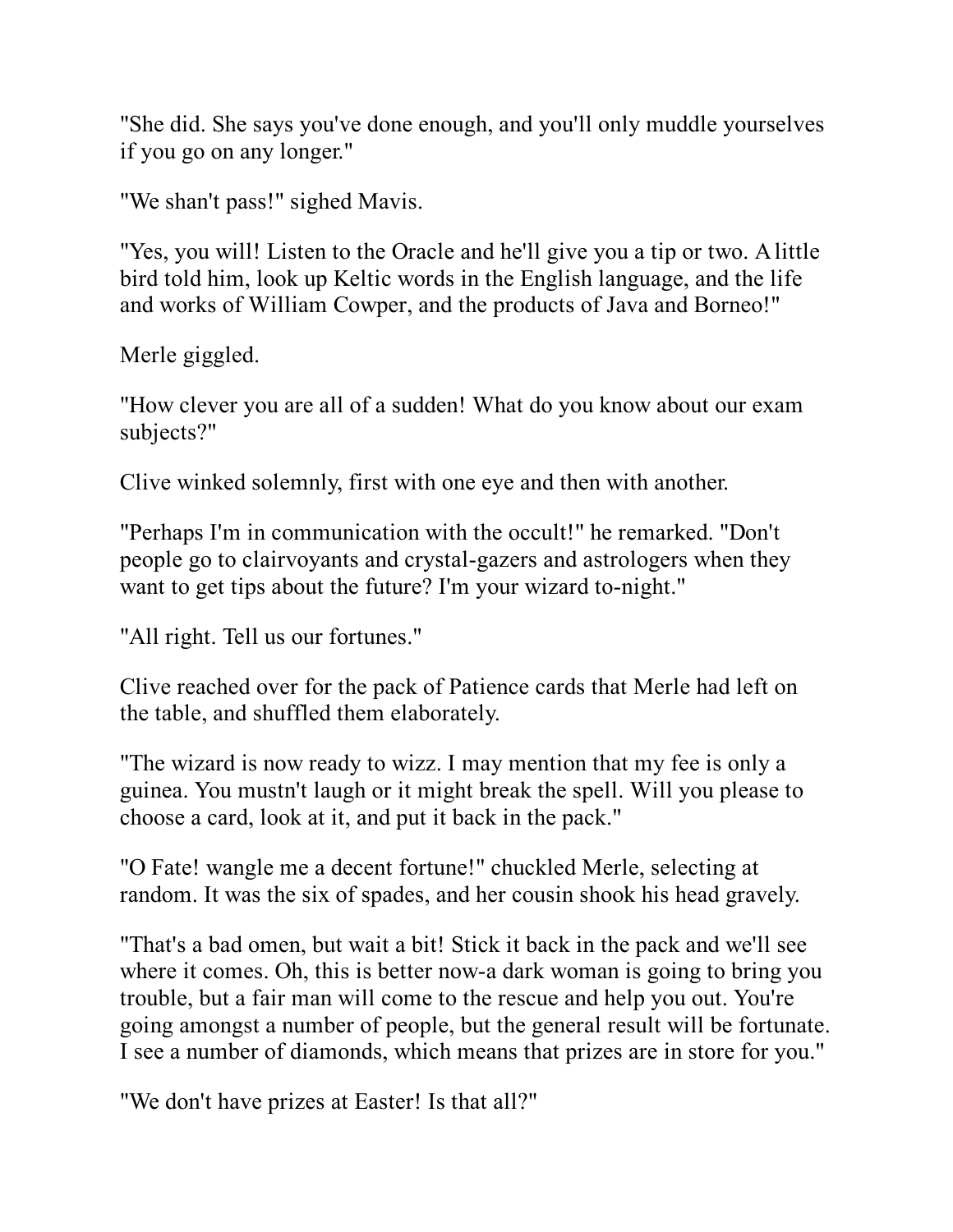"All that the cards tell me, but I'll do a little crystal-gazing if you like!" and Clive seized a glass paperweight, and, staring intently at it, pretended to throw himself into a state of abstraction.

"I see an examination-room!" he declared. "I see rows of desks, and girls writing at them. There are lists of questions. I am peeping over their shoulders, and they are puzzling about the products of Java and Borneo, and the life and works of William Cowper, and the Keltic words in the English language. You and Mavis are scribbling ahead for all you're worth."

"A very pretty picture, I'm sure! Can't you tell us some more?"

"Alas! The crystal has grown milky."

"And it's your bedtime!" said Mavis. "I expect you were on your way upstairs when you came in here. Confess!"

"There's no hurry. I'll stay and tell yours too if you like."

"No, thanks. This will do for both of us. Is Mother in the drawing-room? Come along, Merle, we won't work any more to-night."

"Oh, I must just look up what was it?—the products of Java and Borneo, and William Cowper, and Keltic words. There's luck in them! Just for five minutes! Get off to bed, you kid, and leave me to work."

Rather reluctantly Mavis fell in with her sister's humour and reopened her text-books.

"Clive's only fooling!" she remonstrated.

"I know; and so am I! Here we are—Keltic words in use in the English language. You can squint over my shoulder if you like."

The five minutes lengthened out till Mrs. Ramsay came herself and put a finish to the preparation.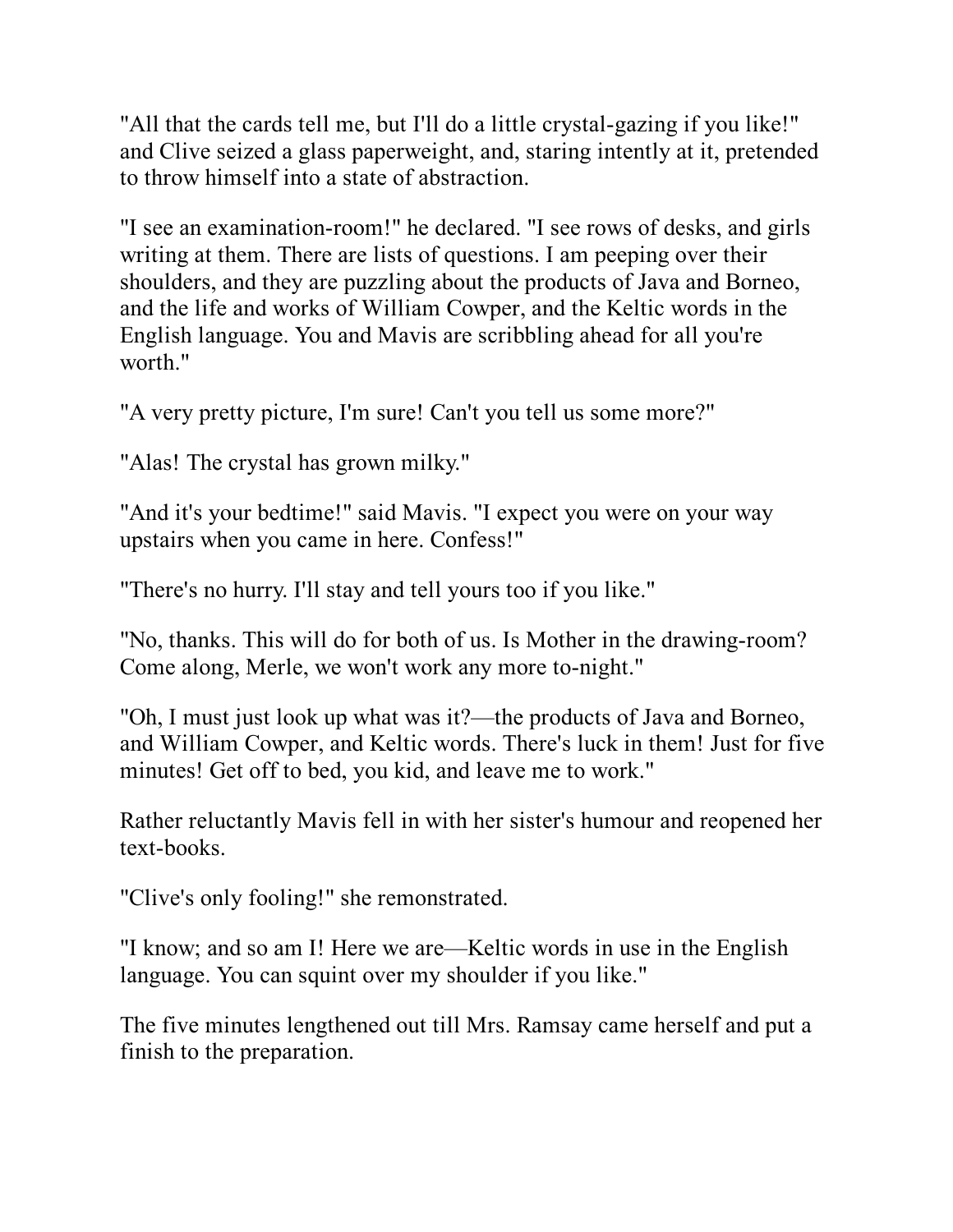"It's silly to overdo it. You'll only have headaches to-morrow and be able to remember nothing. Come along to the drawing-room and sing to Father."

"Yes, Mummie darling, I'm just strapping up my books. There, I'll leave them here on the hall-table. I promise you I won't take them upstairs. Hello! Here's my jersey! I was hunting for it everywhere after tea and couldn't find it. It feels wet! How funny! Has anybody been out in it?"

"Give it to Alice and ask her to put it by the kitchen fire to dry. Father wants to hear that Devon folksong you're learning. It will do you good to have a little music after such hard brain-work."

Merle marched into school next morning joking about her fortune. She told the girls what the oracle had said, and how she had ground up those particular bits of information.

"I'm sporting enough to give you the tip!" she laughed.

"Clive was only making fun and ragging us!" qualified Mavis. "He's a silly boy."

There was no time for any more last looks, however. The bell was ringing for call-over, and all books must be put away. In the Fifth form room a clean sheet of blotting-paper was laid upon every desk, and the inkwells had been newly filled. Miss Mitchell dealt round typewritten sheets of questions, and the agony began. The English Language and Literature paper was not nearly so bad as Mavis and Merle had expected, and curiously enough there were questions both on William Cowper and on Keltic words. It was such a coincidence that Merle could not help looking at Mavis and smiling. They were both well prepared, and wrote away at full speed, almost enjoying themselves, and worked steadily till Miss Mitchell said, "Pens down." After eleven o'clock came the examination on the text-book geography, which had this term—owing to Miss Pollard's influence —supplemented the lantern lectures on that subject. When she saw the first question, "Describe the products of Java and Borneo," Merle gave such an audible chuckle that many eyes were cast in her direction,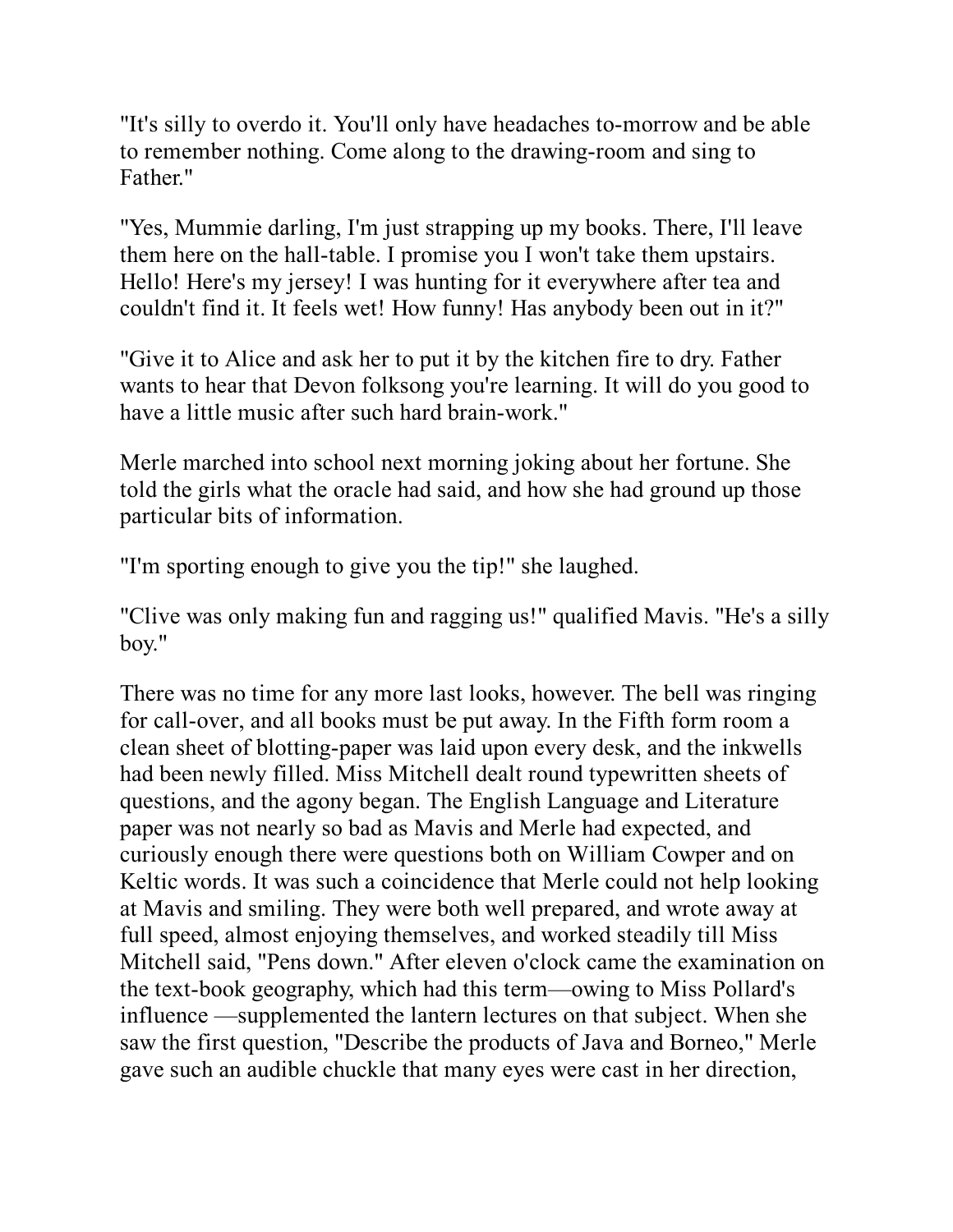and Miss Mitchell glared a warning. Again Mavis and Merle found themselves well prepared, and scribbled continuously till the bell rang.

"How did you get on?" said Merle to Muriel, as they walked downstairs from their classroom. "I say! Wasn't it funny about my fortune? Why, we had the exact questions! I never heard of anything so queer in my life!"

"Very queer!" answered Muriel, with restraint in her voice. She was looking at Iva, who shrugged her shoulders significantly.

"Some people have all the luck!" remarked Sybil.

"Well, it was lucky, for it was pure guessing of Clive's."

"How did he know what exams you were going to have?"

"Oh, he's heard us talking about them, of course."

"I wish I had a cousin who could guess the questions beforehand."

"We'd all get Honours on those lines."

When Mavis and Merle returned to school after lunch, they each found a little note laid upon their desks marked 'Urgent.'

You are requested to attend a most important meeting to be held in the boarders' sitting-room at the hostel immediately after four.

There was no signature, but the writing was Iva's. The Ramsays were much mystified. As day-girls they had nothing to do with the hostel, and could only go there by special invitation. When afternoon school was over they asked some of the boarders the meaning of the missive. Nobody would explain.

"You'll find out when you get there," was Nesta's cryptic reply.

Puzzled, and considerably distressed at a certain offensive attitude exhibited by Sybil and others, Mavis and Merle walked across the garden to the hostel. Iva had cleared all the younger girls out of the boarders'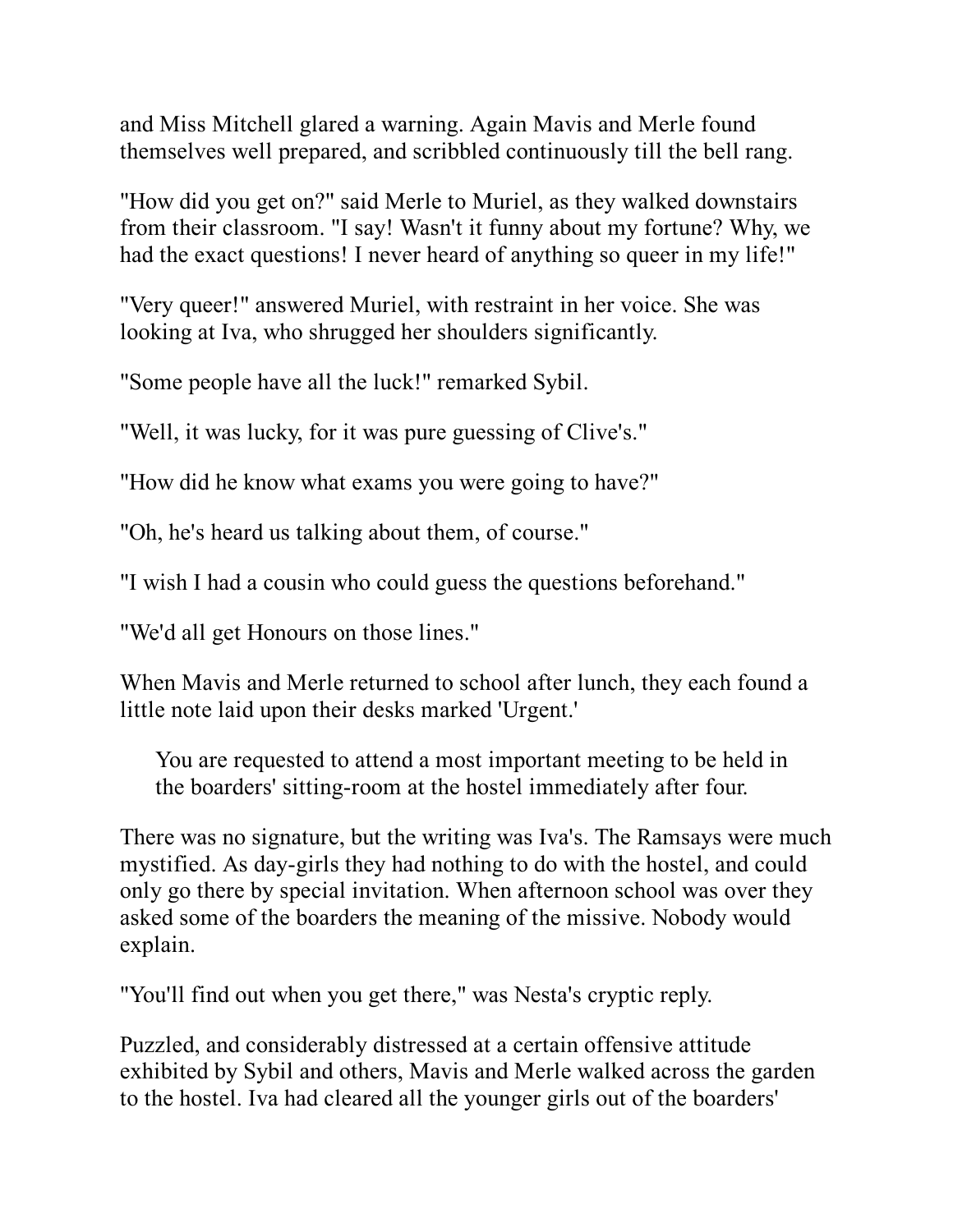sitting-room, and was waiting in company with Nesta, Muriel, Aubrey, Edith, and Kitty. As soon as the Ramsays and Sybil came in, she closed the door.

"I've called a general meeting of the Fifth," she said, "because there's something we all feel we ought to go into. Would you like to elect some one into the chair?"

"I beg to propose yourself," piped Aubrey.

"And I beg to second," said Nesta.

Iva settled herself and looked somewhat embarrassed, as if not knowing quite how to begin. She fidgeted for a moment with her pencil, and cleared her throat.

"We're all here," she said at last, "except Fay and Beata, who couldn't stay. What we've met for is to ask Mavis and Merle to explain how it was they got to know some of the examination questions beforehand. It seems to us queer, to say the least of it!"

The Ramsays, overwhelmed with amazement at such a palpable insinuation, turned wrathfully red.

"Why, we've told you! Clive guessed!" gasped Merle.

"Bunkum!"

"How could he?"

"Very convenient guessing, I'm sure!"

"It's no use telling us such utter fibs!"

"They're not fibs! How dare you say so!" flamed Merle.

"It's the absolute truth!" endorsed Mavis.

"Do you stick to that?"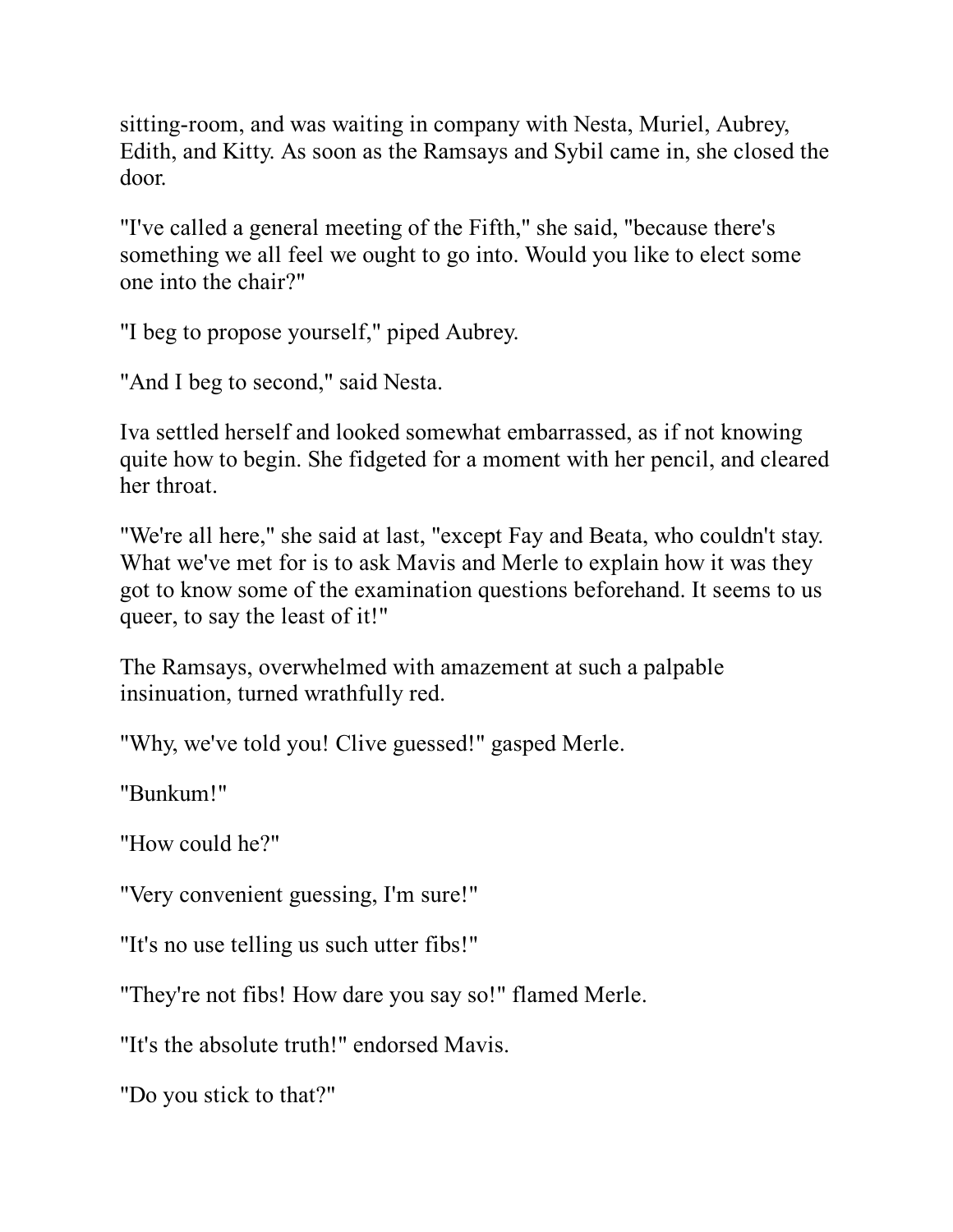"Of course we do."

"Then I shall have to call on Sybil to tell us something she saw yesterday."

Sybil, who was red, nervous, and even more uncomfortable than Iva, rose from her seat to make her accusation.

"I was in the garden yesterday after school, and I saw Merle come back, hurry among the bushes, and climb in at the study window. I waited, and presently she came out again and scooted off as if she didn't want to meet anybody."

"O—o—oh! You *didn't* see me! I wasn't there! Was I, Mavis?"

"Most certainly not. You were at home all the time. I can prove that!"

"I think the thing proves itself!" said Iva. "First of all, you're seen by a witness entering the study, where, no doubt, the exam papers were spread out on the table, and then you come to school primed with the questions. There isn't a shadow of doubt."

"Wait a minute!" said Mavis, rising with a very white face. "To begin with, you've got to prove that it was Merle. One witness isn't enough."

"Catie and Peggie saw her down the drive. They told me so."

"What time was it?"

"About five o'clock."

"She was practising at home then. I can bring witnesses to prove that. Besides, if she had really seen the questions, do you think she'd have been silly enough to tell them to you before the exam?"

The girls looked puzzled at that, but Nesta murmured that Merle was silly enough for anything.

"As she's one of the monitresses, we thought we ought to give her a chance to clear herself before we told Miss Mitchell," said Iva.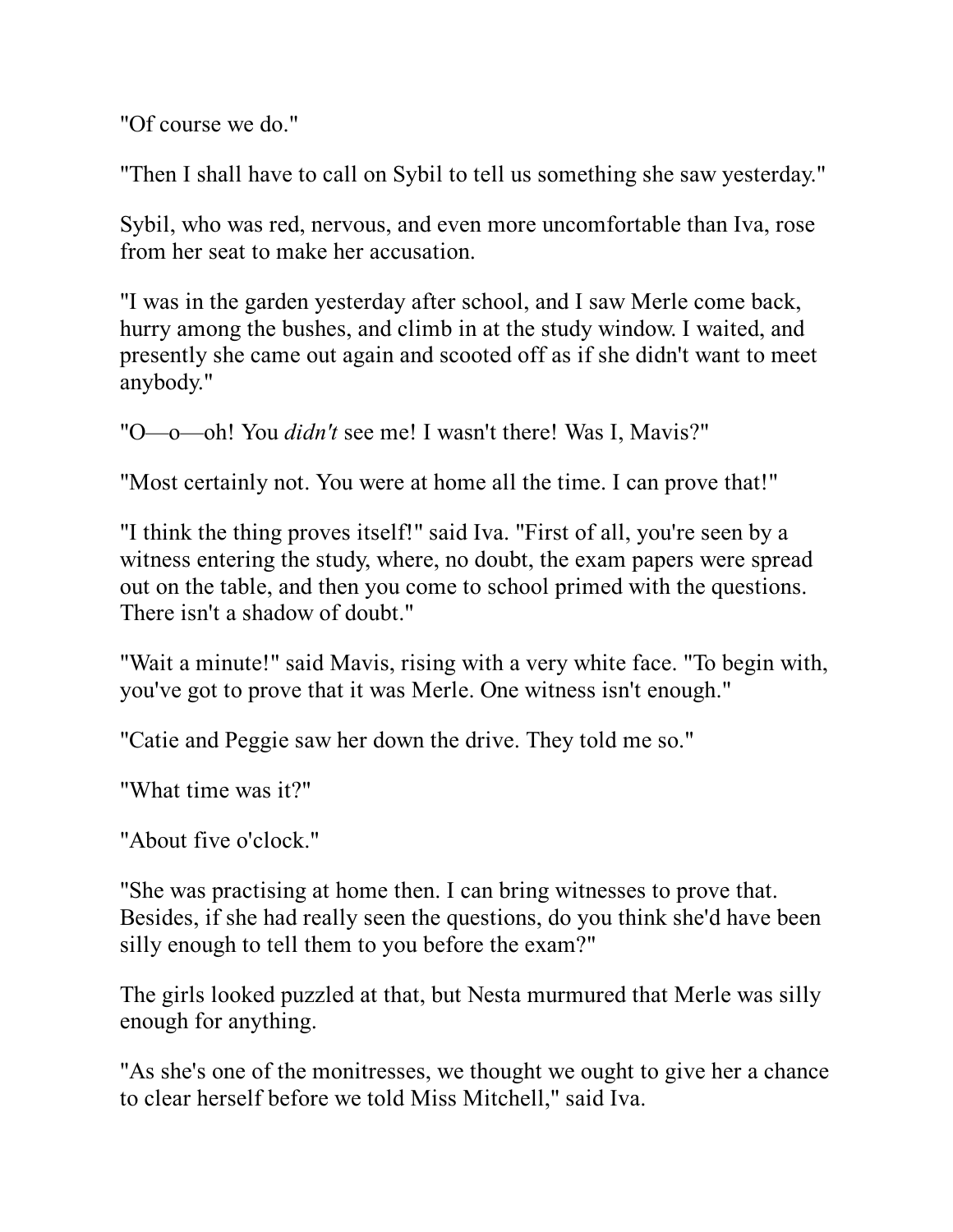"She *can* clear herself and she will. It's not fair to condemn her like this. You must give her time to bring her own witnesses. I ask you all, is it like Merle to do such a thing?"

"Well, no, it certainly isn't like either of you. That's what's surprised us so much."

"You feel you can't be sure of anybody," added Aubrey.

The boarders' tea-gong, sounding at that moment, brought the meeting to an unsatisfactory conclusion. The Ramsays hurried home, bubbling over with indignation, to pour their woes into Mother's sympathetic ear, and were highly put out to find the drawing-room full of callers, and to be expected to hand tea-cups and make pleasant conversation instead of retailing their grievances. They beat a retreat as soon as they possibly could, and, for fear of being asked to play or sing for the benefit of visitors, deemed it wise to escape into the garden.

"We'll sit in the summer-house, only I must have my jersey," declared Merle, catching up the garment in question from its peg in the hall, and pulling it on. "I want some place where I can explode. This is just the beastliest thing that's ever happened to me in all my life."

"I can't understand it!" puzzled Mavis, with her forehead in wrinkles.

Merle was stumping along the path with her hands in the pockets of her jersey.

"Why should they accuse *me*, of all people in the world, of climbing in through the study window? Sybil must have been dreaming. She's an idiot of a girl. She'd imagine anything from a ghost to a burglar. What are we going to do about it? I wish to goodness they *would* tell Miss Mitchell! I'd rather she knew. I've a jolly good mind to go and tell her myself. Then I should have first innings and she'd hear our side of it. Hello! There's Clive."

It was that lively young gentleman who came walking along the garden wall and took a flying leap on to the path, just avoiding one of Tom's best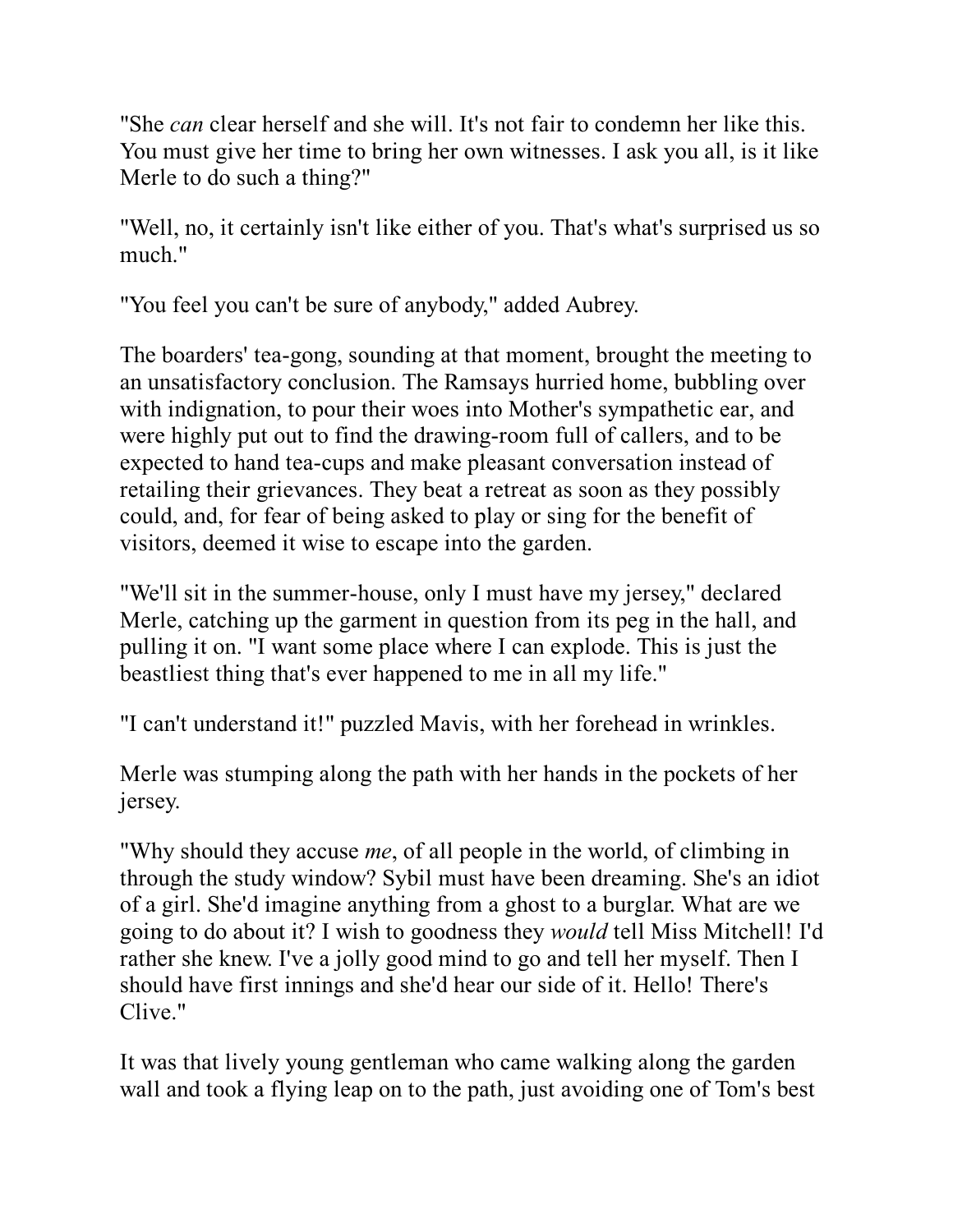flower-beds.

"There's a whole tribe of ladies in the drawing-room!" he volunteered. "I carried my tea into the summer-house! You won't catch me 'doing the polite' if I can help it. Rather not! Have you bunked too? I don't blame you. You're looking down in the mouth, both of you! Exams gone wrong this afternoon? Shall I tell your fortunes again?"

"Your precious fortune has got us into a great deal of trouble," answered Merle. "How did you manage to guess those questions? They were actually in our papers!"

Clive pulled his face into a variety of grimaces.

"Ah! Wouldn't you just like to know!" he retorted. "Perhaps I keep a familiar spirit, or perhaps I read things in the stars. I prophesy you'll fail in all the rest of your exams! There!"

"You young wretch!" cried Merle, chasing him down the path as he fled. She took her hands from her pockets to catch hold of him, and as she did so out flew a penknife on to the grass. Clive pounced upon it immediately and picked it up.

"I've been looking for this everywhere!" he declared.

"How did it get inside my pocket?" asked Merle.

"*I* never put it there!"

"Clive!" exclaimed Mavis, with a sudden flash of intuition. "Did you wear Merle's jersey yesterday? I remember she found it wet. I verily believe you dressed up in her clothes and went to school."

For answer Clive burst into fits of laughter.

"Oh, it was topping!" he hinnied. "I stuck on her skirt and jersey and tam o' shanter and took in everybody. I walked down the street, and up the drive to the school door, and prowled round the garden. There was a window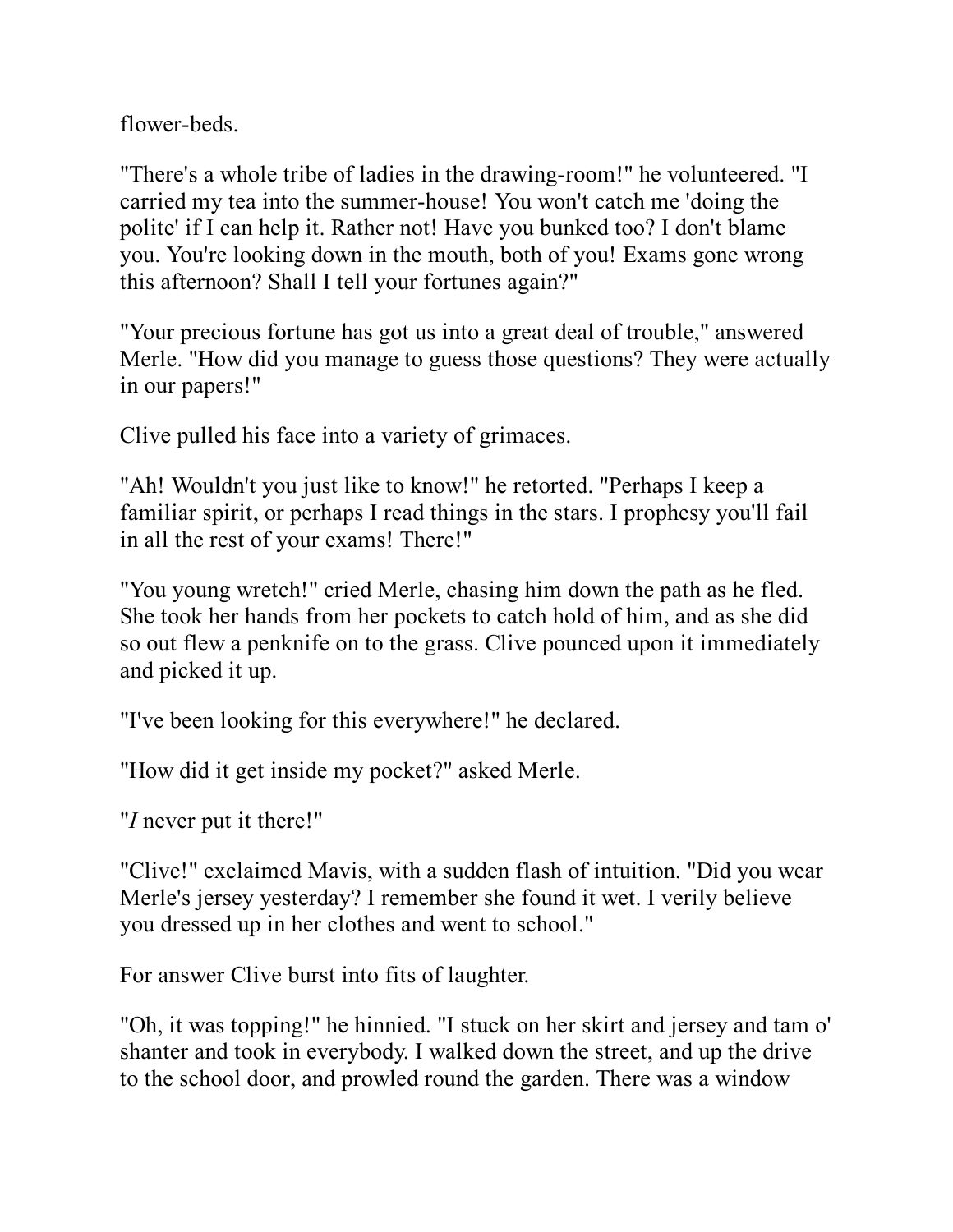open, so in I went and found exam questions all over the table. I thought I'd rag you about them!"

"You atrocious imp! Look here! You don't know what a scrape you've got us into. You'll just have to own up and get us out of it again, that's all!"

Irresponsible Clive was full of thoughtless mischief, and it was a long time before the girls could get him to see the serious side of his escapade, and realise what an exceedingly grave charge had been brought against their honour. In the end, by dint of scolding, entreaty, coercion, and even bribery, they succeeded in persuading him to come along with them to 'The Moorings,' where they asked for Miss Mitchell, and told her the whole story.

"I'm extremely glad to know," she said, looking hard at Clive. "The fact is I was deceived myself. He's very like you, Merle! I happened to see him climbing out of the window, and I certainly thought I recognised you. I've felt upset all day about it. I couldn't understand your doing such a thing."

"Will you explain to the boarders, please! I hate them to think me a sneak."

"I'll make that all right."

"And about those exam questions—Mavis and I wouldn't have dreamt of looking them up beforehand, and I don't suppose we should have known them. Wouldn't it be fairer just to cross them off in our papers and not count them? We'd much rather you did."

"Yes, it's the only thing to be done."

Clive, much subdued, blurted out a kind of apology before he left, which Miss Mitchell accepted with dignity. Perhaps she did not think it good for him to forgive him too easily. His evil prophecies about the exams were fortunately not fulfilled, for his cousins, though they did not score brilliant successes, just managed to scrape through without any failures.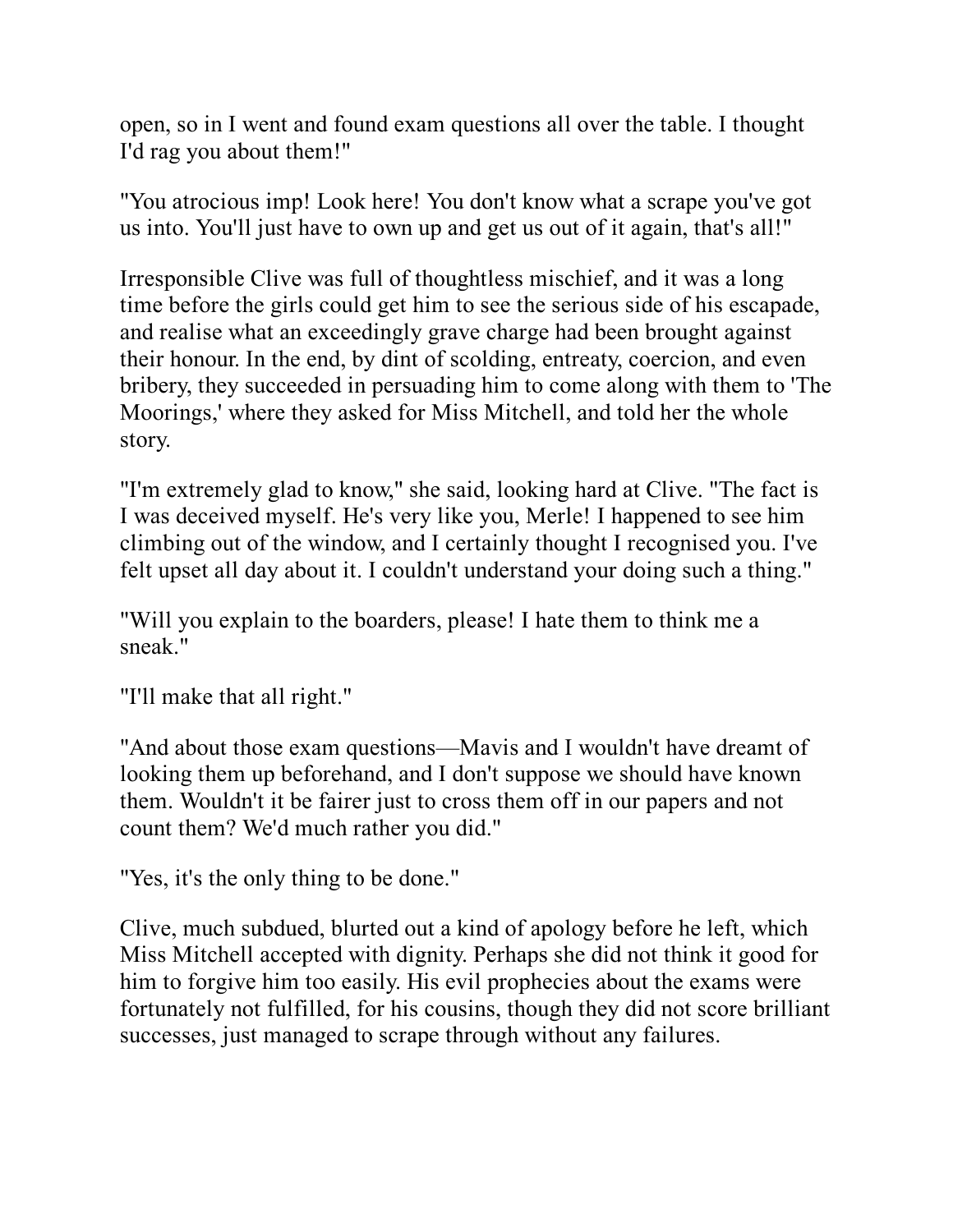The Fifth form, when they heard the true facts of the story, repented their hasty court of justice and made handsome amends.

"It doesn't matter!" said Merle. "You were quite right if you thought we'd been cheating. I should pull anybody else up myself, fast enough. It must have been the acting we did at Christmas that put the idea into Clive's idiotic young head. He was dressed up as a girl then, and rather fancied himself. He really is the limit."

"We shall always be a little uncertain now which is you and which is your cousin!" laughed Iva.

"Oh, he won't do it again! We've put him on his honour, and I don't think he'd break his word."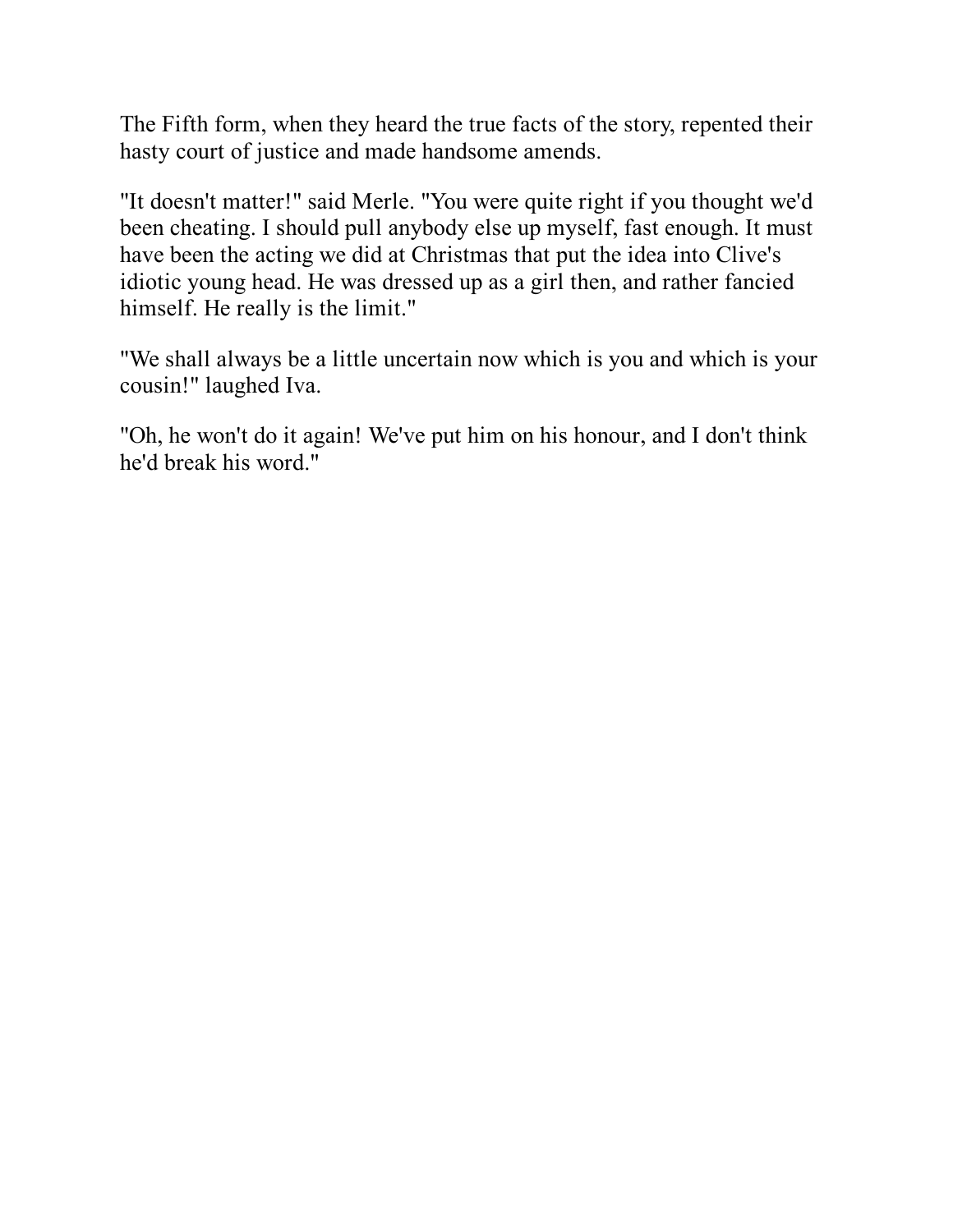# **CHAPTER XIII**

The Kittiwake

The great Easter secret, which Merle had surprised and preserved with so much difficulty, was out at last. Clive's father and mother were coming to Devonshire for a holiday; they had taken rooms at a farm in Chagmouth, and they had not only arranged for their own son to join them, but they had also asked Mavis and Merle to be their visitors. The girls thought that no invitation could have been more delightfully acceptable. They adored Chagmouth, and the Saturdays they managed to spend there were always red-letter days, so the prospect of three whole weeks in this El Dorado sent their spirits up to fizzing-over point.

"Bevis will be at Grimbal's Farm!"

"And Tudor will be at home!"

"The Castletons are expecting Morland and Claudia!"

"And, of course, Fay will be there, and Tattie, and the Colvilles!"

"Goody! What a lovely tribe of us to go out picnics!"

"We'll have the time of our lives!"

Burswood Farm, where Mr. and Mrs. Percy Tremayne had taken rooms, was on the hillside above Chagmouth. It was a delightful spot, with that airy feeling about it that comes from looking down upon your neighbours' chimneys.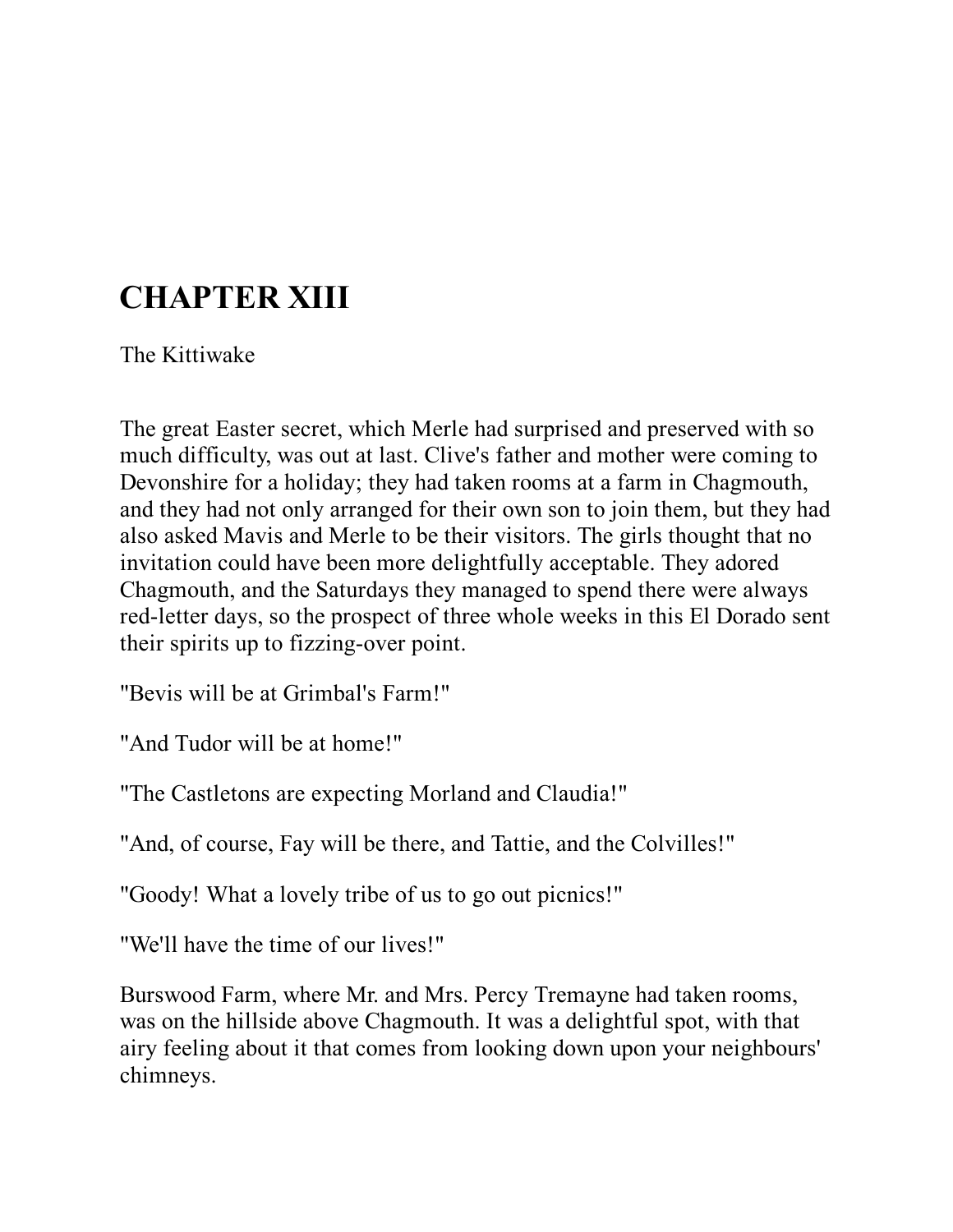"I wouldn't live in Chagmouth, not if you paid me hundreds a year!" declared Mrs. Treasure, their landlady. "Once I'm up here, here I stay! I've not been in the town for over six months. I go on Sundays to the little chapel close by, and if I want shops we get out the gig and drive into Kilvan or Durracombe. It isn't worth the climb back from Chagmouth. I carried William up when he was a baby, and it nearly killed me. I set him down in his cradle and I said: 'There, my boy! I don't go down to Chagmouth again till you can walk back yourself!' And I didn't! He was three years old before I went—even to the post office. How do I manage about stamps? Why, the postman brings them for me and takes my letters. The grocers' carts come round from Kilvan, and the butcher calls once a week, and what can you want more? I say when I've got a nice place like this to live in I'll stay here, and not worry myself with climbing up and down hill."

Though Mavis and Merle might not hold with Mrs. Treasure's depreciation of Chagmouth, they thoroughly agreed with her eulogy of Burswood. There was a view of the sea from the farm, and it had an old-fashioned garden with beehives and hedges of fuchsia and blue veronica, and at the back there was a small fir wood, with clumps of primroses and opening bluebells. The girls christened it 'Elfland.'

"You can almost see the fairies here," said Mavis. "Why is it that some places feel so much more romantic than others?"

"Because you're in the right mood, I suppose. This is almost as nice as Blackthorn Bower."

"Not quite. Nothing can ever come up to that! When Bevis gets The Warren he's going to build up the Bower again."

"Why doesn't he do it now? The Glyn Williams would let him if he wanted. It's his property."

"He wouldn't care to ask them; especially after what happened there between him and Tudor."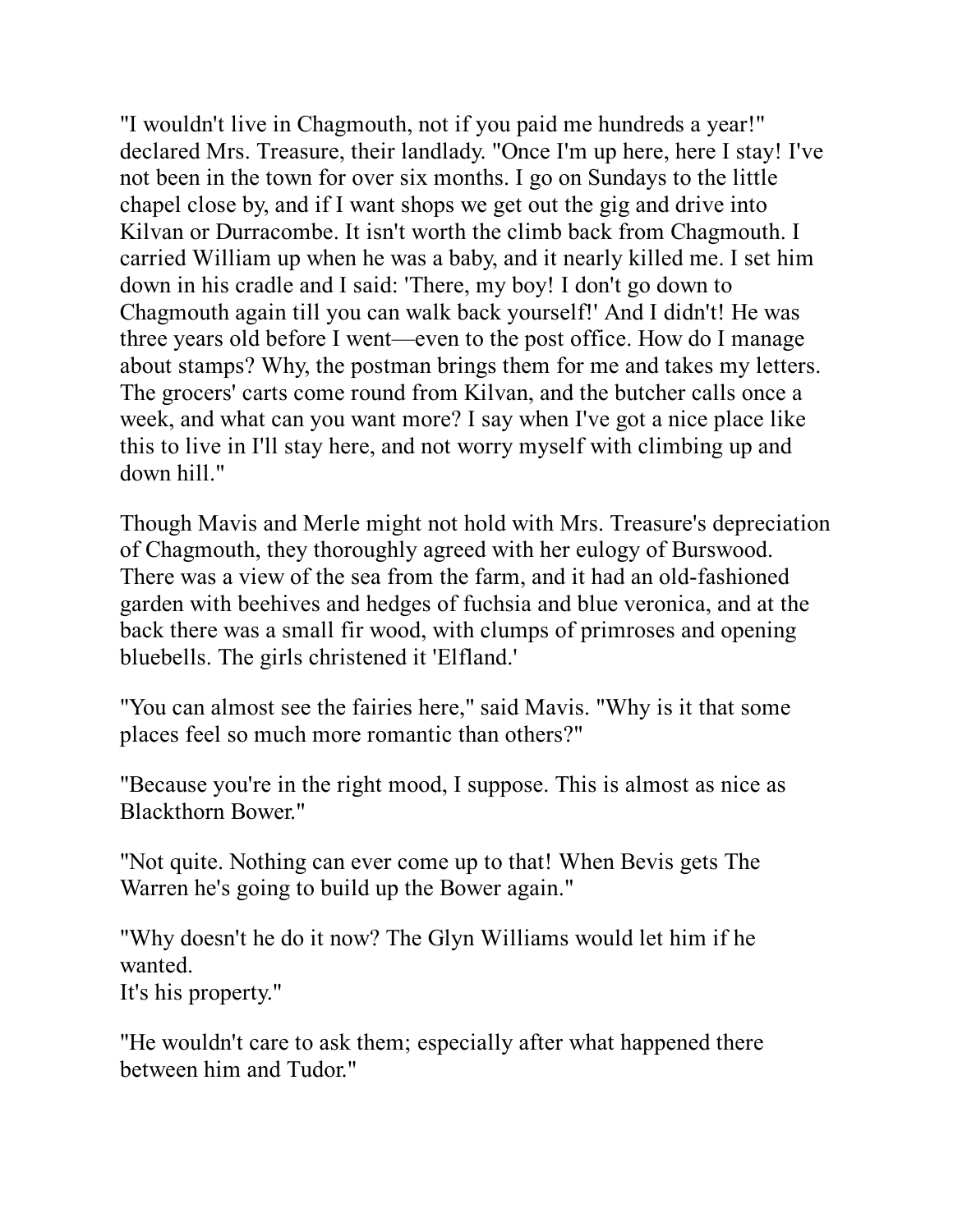"They've forgotten that, surely!"

"Well, I sympathise with Bevis. He doesn't care to interfere with anything until The Warren is really his own. I think he feels they'd laugh at the Bower, and so they would!"

"It's not in their line, of course."

However much we may love old and familiar scenes, there is always a novelty in something new, and the bird's-eye aspect of Chagmouth was attractive, especially to those whose young limbs did not mind the climb. Mr. and Mrs. Percy Tremayne were most enthusiastic about their quarters. They were charming people, and ready to fall in with the young folk's plans and give them a thoroughly happy holiday. They had brought a motor- bicycle and side-car, and took some excursions round the neighbourhood, going over often to Durracombe to see Dr. and Mrs. Tremayne, glad to have the opportunity of a private chat with them while their lively son was safely picnicking with Mavis and Merle. Picnics were the established order of the day. The girls declared that Society at Chagmouth this Easter began with a big S. The Castletons were a host in themselves. They were all at home, and all equally fascinating. Musical Mavis attached herself to Claudia with a great admiration, and Merle found a devoted knight in ten-year-old Madox, who clung to her with the persistency of a chestnut burr, chiefly because she had the charity to answer his perpetual questions. "The interrogation mark," as he was called by his own family, was a typical Castleton, and most cherubic of countenance, though his curls had been sheared in deference to school, spoiling him, so his father declared, for artistic purposes. He was a mixture of mischief and romance, and Merle, who accepted his temporary allegiance, never quite knew whether his embraces were marks of genuine affection or were designed for the chance of dropping pebbles down her back.

Some delightful friends of the Castletons were also spending a holiday in rooms at Chagmouth—Miss Lindsay, an artist, and Lorraine Forrester, a chum of Claudia's, both of whom were sketching the quaint streets and the quay and the harbour with the wildest enthusiasm. Morland had also taken a sudden fancy for painting, and insisted upon going out with them daily,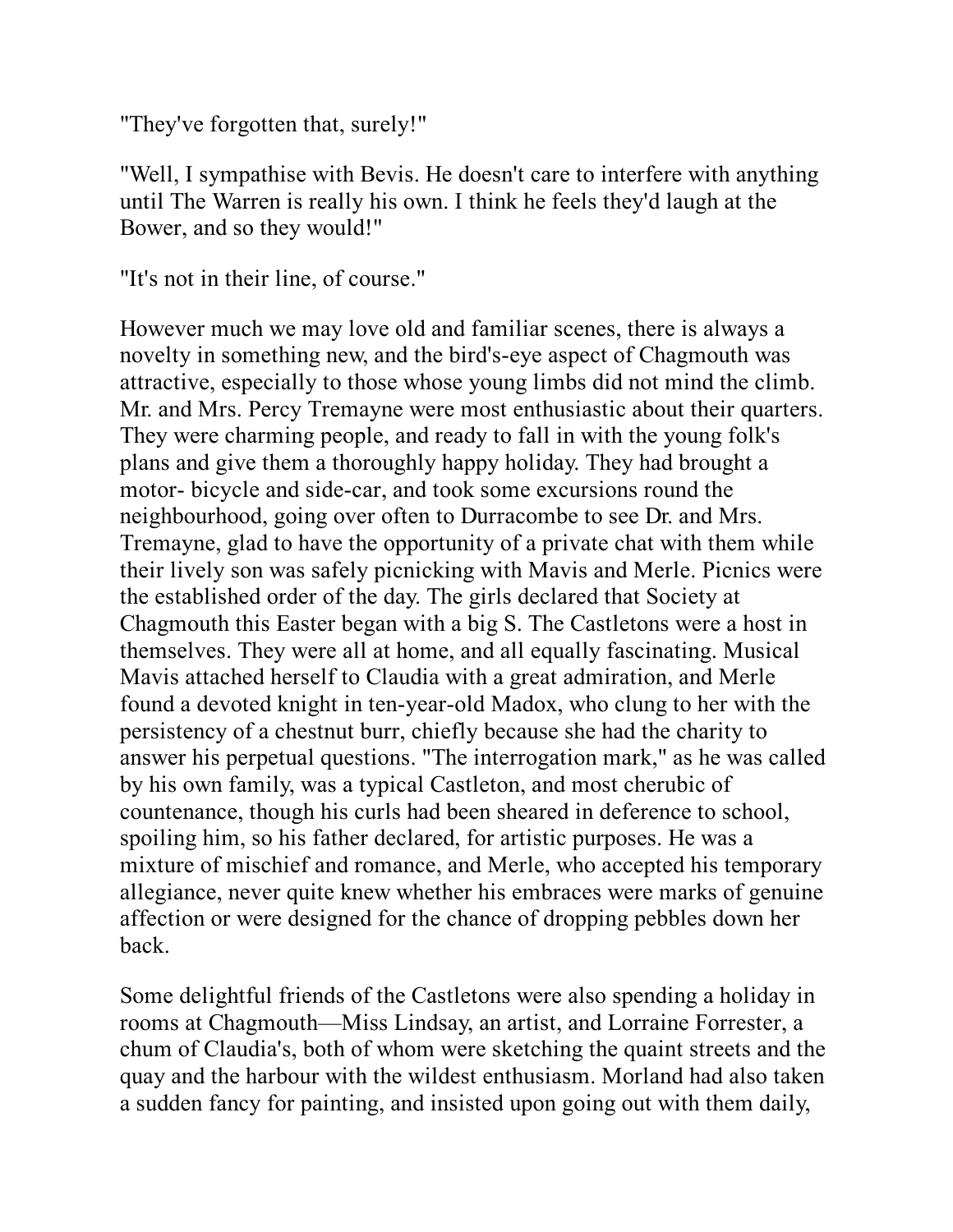producing some quite pretty little impressionistic pictures, with a touch of his father's style about them. In Morland the family talent ran high but never rose to genius. His touch on the piano was perfect. He scribbled poems in private. His achievements, however, in either music, art, or poetry were insufficient to justify taking one of them for a vocation.

"I'd rather make him a chimney-sweep!" declared Mr. Castleton eloquently. "The public nowadays don't appreciate pictures! They'll look at them in galleries, especially when the admission is free, but you can't get them to buy. They hang their drawing-rooms with cheap prints instead of water- colours, and go to the photographers instead of the portrait-painter. If you can design something to advertise mustard or cocoa you may make a little money, but not by pure art! It's as dead as the ancient Greeks. This is a commercial age. Music's as bad. Your pianists are glad to take posts to play at the cinemas! I wish Claudia success; but her training is the business of the college, not mine, and *they'll* have to bring her out. I've nothing to do with it. No; Morland must realise he's living in the twentieth century, and has to earn his bread and butter. Art doesn't pay, and that's the fact! Have it as a hobby if you wish, but don't depend upon it!"

So Morland, who, like many young fellows of artistic calibre, had a general affection for the muses but no very marked vocation for anything, had been pitchforked into engineering, and was making quite tolerable progress, and would possibly support himself later on, but always with the feeling that life was commonplace and unromantic, and that a splendid vision had been somewhere just round the corner, only unfortunately missed. He allowed his artistic temperament to run loose during the holidays. He would go up to Bella Vista and play for hours on the Macleods' new grand piano, improvising beautiful airs, and sending Fay into raptures.

"Why don't you write them down right away?" she demanded.

"What's the use? No one would publish them if I did. The publishers are fed up with young composers wanting a hearing. I've made up my mind to be just an amateur—nothing more."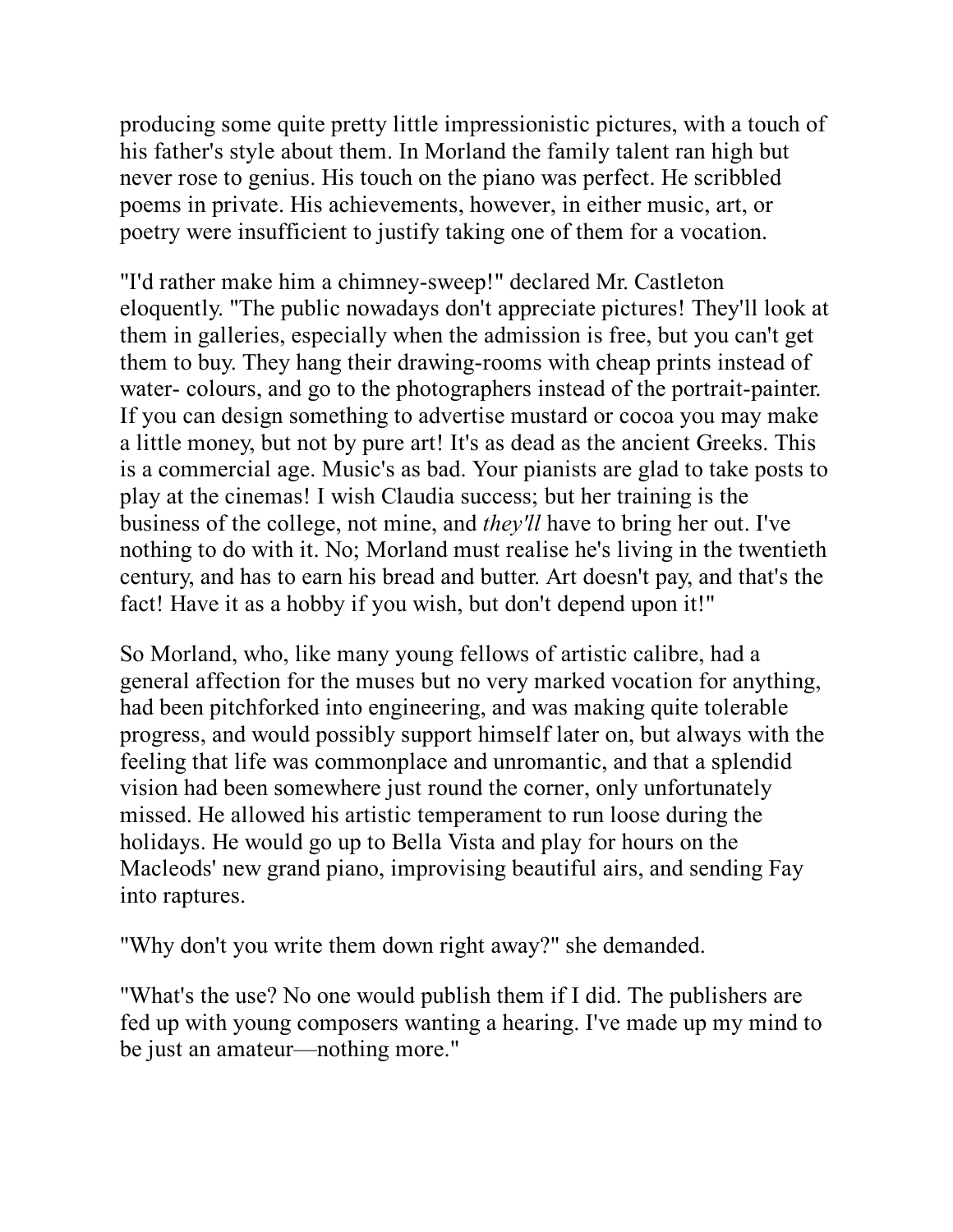"I'm not sure," ventured Mrs. Macleod, "whether you won't have the best of it. After all, 'amateur' means 'lover,' and the art and the music that you pursue for pure pleasure will be more to you than what you might have had to produce for the sake of bread and butter. Why must our standard in these things always be the commercial one, 'does it pay?' The fact of making it pay often degrades it. My theory is that a man can have his business, and love his hobby just as he loves his wife, without turning it into £ s. d. Look at my husband! In his own office there isn't any one in America knows more about motor fittings, but once outside the office his heart and soul is in painting. I believe he's a happier man for doing both!"

"Do you really think so? It cheers me up! When I'm a full-blown engineer, perhaps I'll make enough to buy a grand piano at any rate. That's one way of looking at it. It's awfully kind of you to let me come here and thump away on yours."

"We enjoy having you, so use it whenever you like. It's always absolutely at your disposal."

Morland was not the only one of the party who was amusing his leisure hours. Bevis also had hobbies. He had taken up photography, had turned an attic at Grimbal's Farm into a dark room, and was trying many experiments. Moreover, his lawyers had at last yielded to his urgent entreaties and had allowed him to buy a small sailing yacht. She was not a racing craft, or remarkably smart in any way, but she was his own, and the joy of possession was supreme. He rechristened her The Kittiwake, painting in her new name with much satisfaction, and he made trial trips in her along the coast as far as Port Sennen. He was extremely anxious to take Mavis and Merle and Clive with him, but that was strictly prohibited by Mrs. Tremayne, who would not allow either her son or her visitors to venture.

"It's too big a risk, and I know what Clive is! Young Talland can swim like a fish if he upsets his yacht, but *you* can't!"

"We can swim!" protested Merle.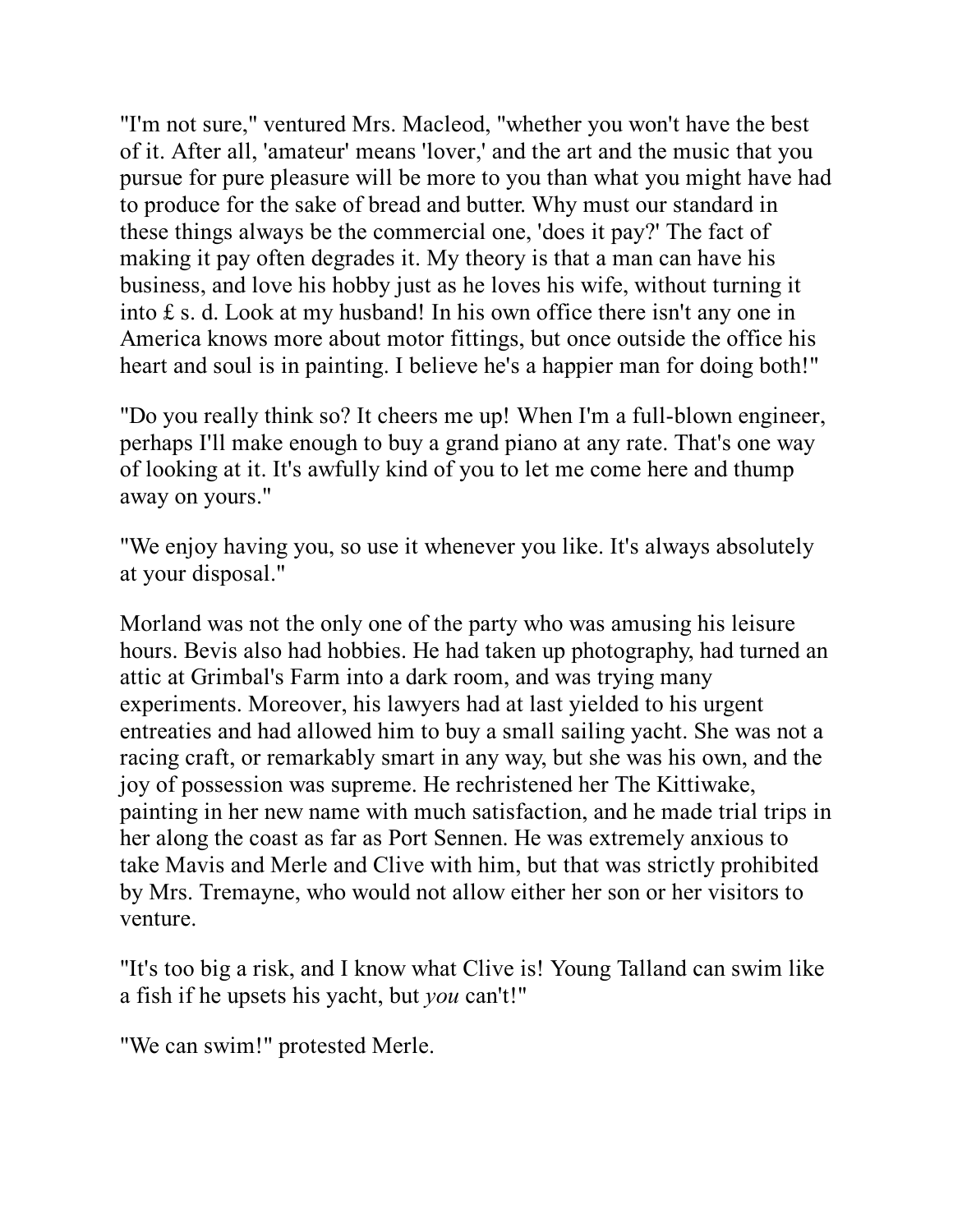"A little, close by the shore, I daresay, but that's nothing if you're plunged into deep water. I can't take the responsibility of letting you go. Never mind! We'll make up a party one day and take a motor-boat with a proper experienced boatman. Young Talland can join us then if he likes."

Mavis and Merle were disappointed almost to the point of tears. They had duly admired *The Kittiwake* in the harbour, and they simply longed to go on board. It seemed so particularly tempting when they had such a cordial invitation, and so aggravating to be obliged to decline.

"Cousin Nora's very nervous," urged Mavis in extenuation. "She'd be afraid of our being drowned if we went on a duck-pond."

Bevis passed over the slur on his seamanship.

"It's all right!" he answered quietly, but there was a certain set obstinate look about his mouth which the girls knew well, and which meant that he intended if possible to get his own way, though he said nothing more at the time.

### [Illustration: HE KEPT THEM DAWDLING]

It was perhaps as well for everybody's peace of mind that he should not take Clive boating, for the boy was venturesome and mischievous, and rather out of hand except when his father was by. He often made the girls' hair almost stand on end by his pranks at the verge of the cliffs, and was sometimes the cause of considerable bad language among the sailors when he interfered with their nets or tar-pots down on the quay. It was a relief to Mavis and Merle when Mr. Tremayne took him out in the side-car, and they knew that for some hours at least they need not be responsible for his behaviour. They were both fond of botany, and were enthusiastically making collections of wild flowers to press for their holiday task. Bevis was a good ally in this respect, and would often call in at Burswood Farm with some uncommon specimen which he thought they had not yet found for themselves. He had come on this errand one morning, and was helping Mavis to screw up her pressing boards, when Mrs. Tremayne happened to mention the scarcity of shells in the neighbourhood of Chagmouth.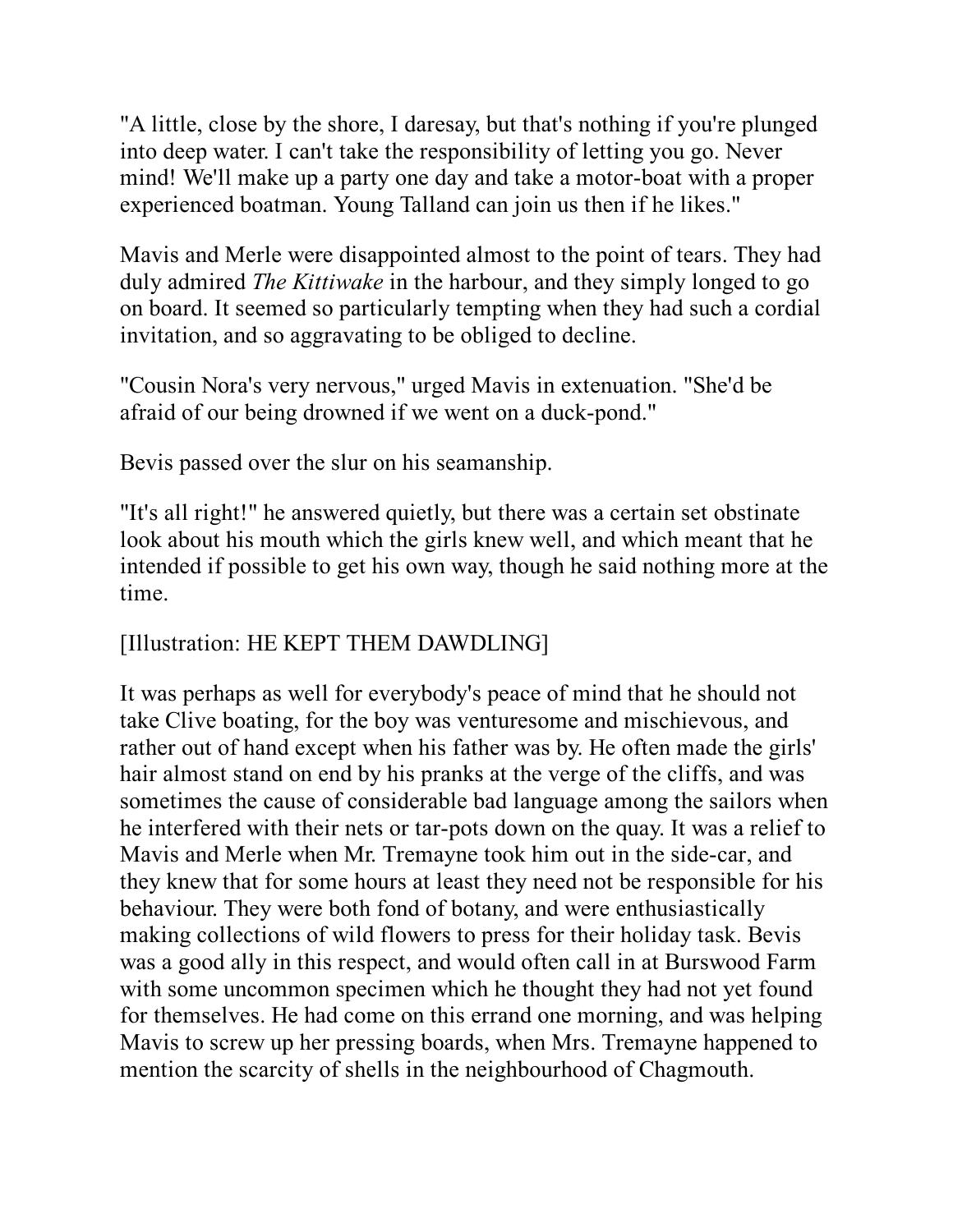"I've hardly found any!" she remarked. "And I'm so annoyed, because it happens to be my particular hobby. I'm collecting them. I suppose the coast is too rocky and they get broken. They're always very local things."

"There's just one place I know where you might find some," said Bevis. "It's a particular patch of sand near Gurgan Point. I saw some beauties there a while ago. I'll show you where it is with pleasure if you like."

"Oh, thanks! That would be delightful," beamed Mrs. Tremayne. "The girls and I could go to-day if you can take us. My husband and Clive are out with the motor-bike, so it's a splendid opportunity."

"Let me see! The tide should be just right this afternoon," agreed Bevis cheerfully. "Mavis and Merle know the way to Gurgan Point. If they'll take you there and down the path to the cove, I'll come round in the yacht and meet you. Shall we say at three o'clock?"

"That would be exactly nice time after lunch."

"Very well, I'll be there."

Bevis went back to Grimbal's Farm chuckling to himself, though he did not betray the cause of his amusement to anybody. He hunted out a hamper and packed it with cups and saucers, a methylated spirit-lamp, and other picnic requisites. On his way to the quay he stopped at the confectioner's and bought cakes and fancy biscuits. He placed these comestibles inside the hamper, and stowed it away in the locker of *The Kittiwake*. At two o'clock he was out of the harbour, and was off in the direction of Gurgan Point.

Mavis and Merle and Cousin Nora, bearing baskets in which to place shells, had a pleasant walk along the cliffs, and descended the path to the trysting-place. They found Bevis waiting for them in the cove. He had moored *The Kittiwake* to a buoy, and now led the way over the sands to a sort of little peninsula that jutted out into the sea. Here he had beached his dinghy.

"This is the shell-bank. You'll find heaps of them here!" he said.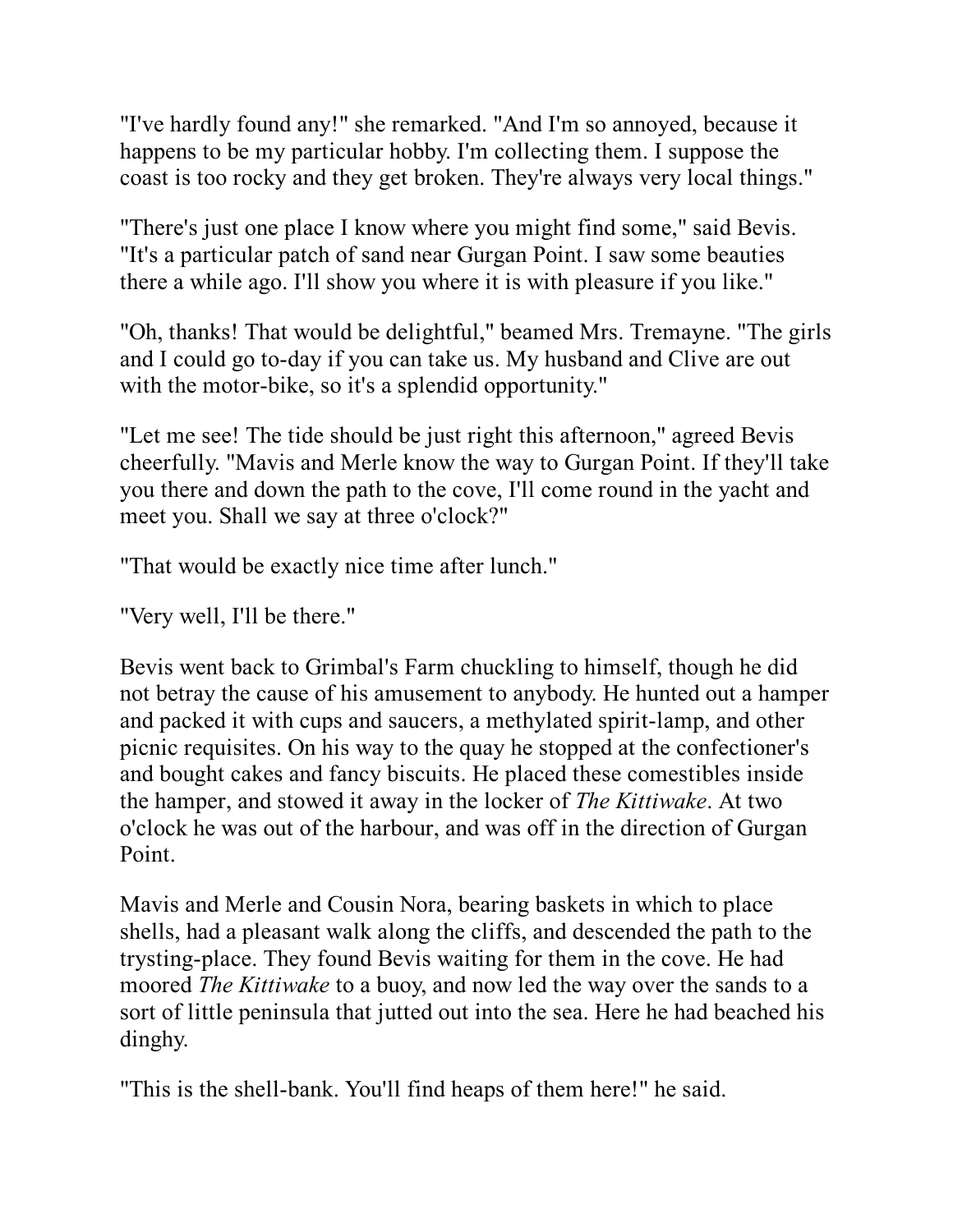Undoubtedly he had brought them to the right place. There were shells in abundance, and of many different kinds, delicate pink ones, tiny cowries, twisted wentletraps, scallops, screw-shells, and some like mother-ofpearl. Mrs. Tremayne was in raptures, and went down on her knees to gather them. There was such a tempting variety that it was difficult to stop, and in the excitement of the quest the time simply fled.

"I haven't brought my watch!" declared Mrs. Tremayne once.

"Oh, it's quite early yet!" Bevis assured her. "I've lighted the spirit- lamp, and I'm going to make you some tea."

He had carried the hamper on to the sands, and was busy setting out his cups and saucers in a sheltered place behind some rocks, 'to be out of the wind,' as he carefully explained. When his kettle boiled he filled the teapot, and summoned his guests.

"You've chosen a snug spot!" said Mrs. Tremayne, walking along with her eyes on the sands still looking for shells.

And Merle, who was watching a white line of advancing waves, added:

"Lovely and snug, only I hope we shan't get—"

She meant to say 'surrounded,' but Bevis pulled such a fearful face at her behind Cousin Nora's back that she stopped short and let him finish the sentence.

"We shan't get shells while we're having tea, of course! You can look for some more afterwards if you haven't enough."

"Oh, surely, we have heaps and heaps! And simply exquisite ones! These tiny yellow babies are just perfect. I like them better than the big grandfathers," exulted Mavis.

Bevis made a polite but leisurely host. He insisted on boiling some more water, which was not really wanted, but which took a long time, and he spun out his own tea interminably.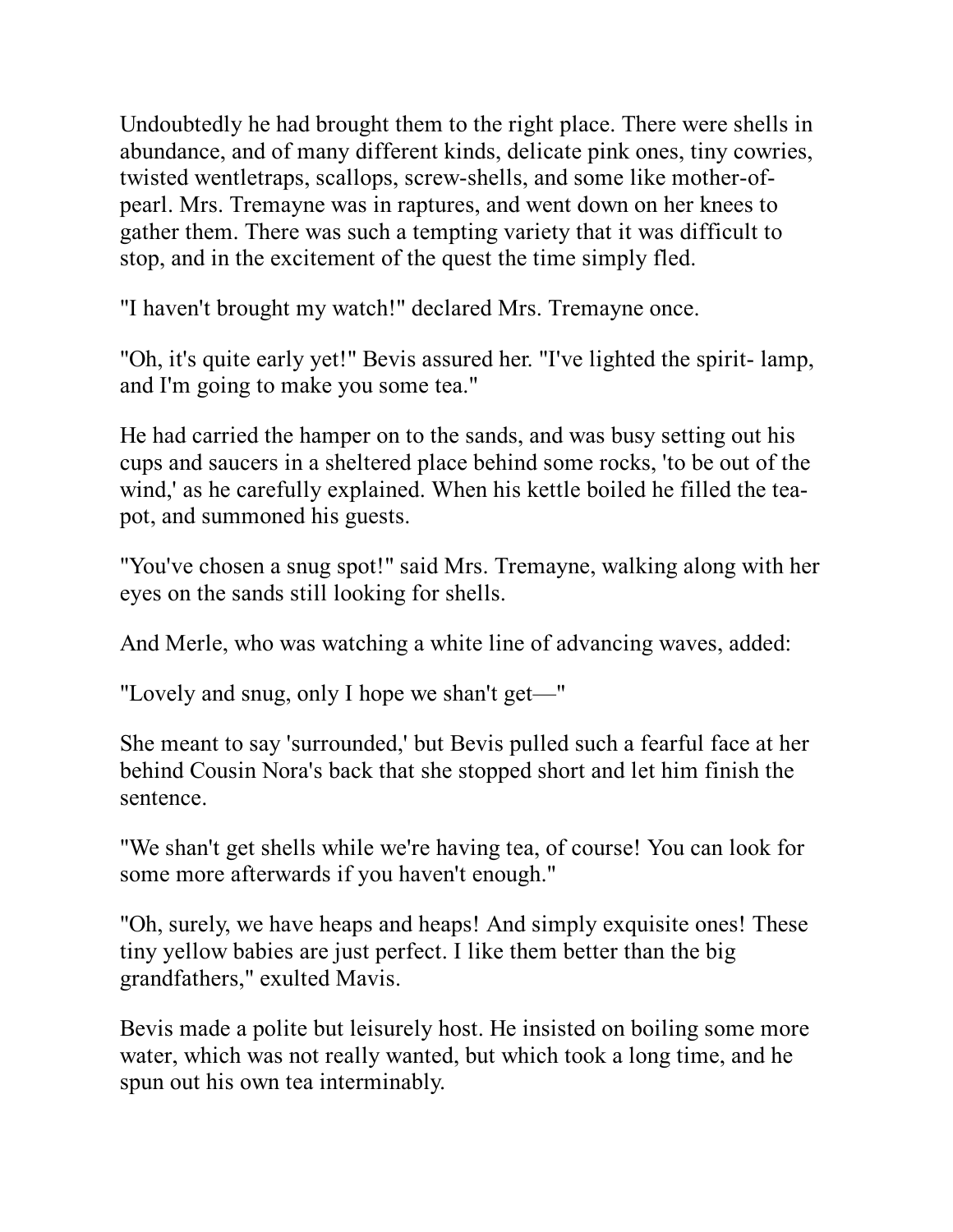"It's so jolly here under the rocks!" he declared. "I like the *dolce far niente* —makes one think of lotus-eaters and all the rest of it. Shall I help you sort your shells? You could wash them in the tea-cups. It's no use carrying home surplus sand. There's some water left in the kettle."

On one pretext or another he kept them dawdling under the rocks, till Mrs. Tremayne at last rose up and declared they really must be starting back for the cove.

"We shall be having the tide coming in if we don't mind," she said. "Why! Look!"

She might well exclaim, for while they had been sitting with their backs to the sea the water had all the while been lapping slowly in and had changed their peninsula into an island. They were entirely surrounded, and quite a wide channel lay between themselves and the shore. Mrs. Tremayne looked much alarmed, but Bevis took the matter with the utmost calm.

"It's all right! I've the dinghy here, and I can row you to the yacht. I'd land you in the cove if I could, but it really wouldn't be safe because of the rocks. I'll sail you all back to Chagmouth and run you into the harbour."

There was evidently nothing else to be done, and though Cousin Nora might not enjoy the prospect of yachting, she was obliged to accept Bevis's offer.

It was quite a pleasant little excursion from Gurgan Point to the harbour; the sea was luckily calm, but there was sufficient breeze to enable The Kittiwake to skim over the water like her sea-gull namesake. The girls, who by this time had grasped the depths of their friend's plot, enjoyed the situation immensely. They were actually having their coveted sail in the very company of the dear lady who had so expressly forbidden the jaunt, and all without the slightest friction or trouble. Bevis, indeed, was posing as rescuer and accepting grateful thanks.

"It's a lesson to us all to watch the tide and not sit talking with our backs to the sea!" said Cousin Nora virtuously.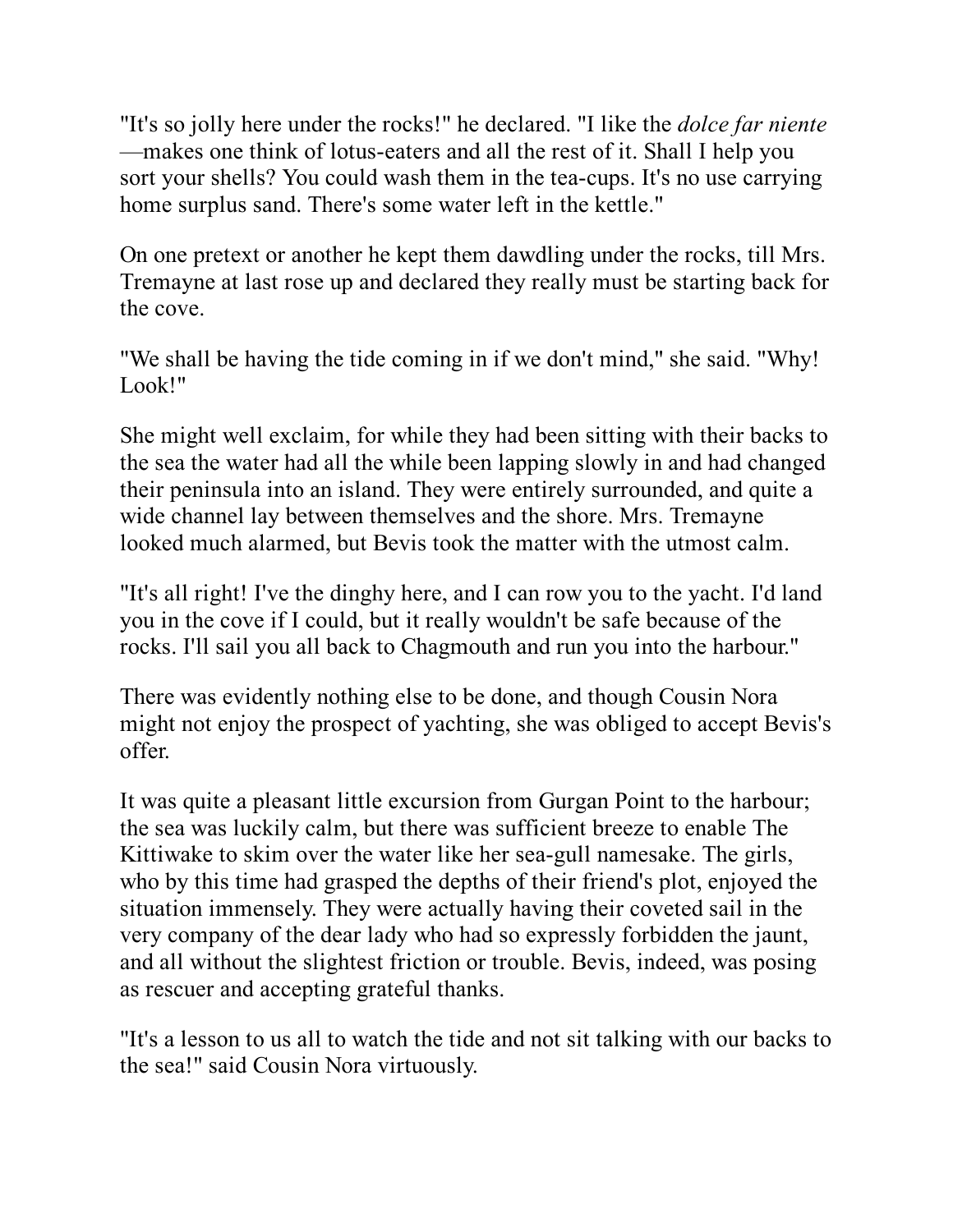"It is indeed!" answered Bevis, so gravely that Merle had to stuff her handkerchief into her mouth to stifle her chortles of mirth.

He brought them into the harbour, and helped them to land on the steps of the jetty.

"Wasn't I clever?" he whispered, as he handed Mavis her basket of shells. "When I really make up my mind to get a thing, I get it!"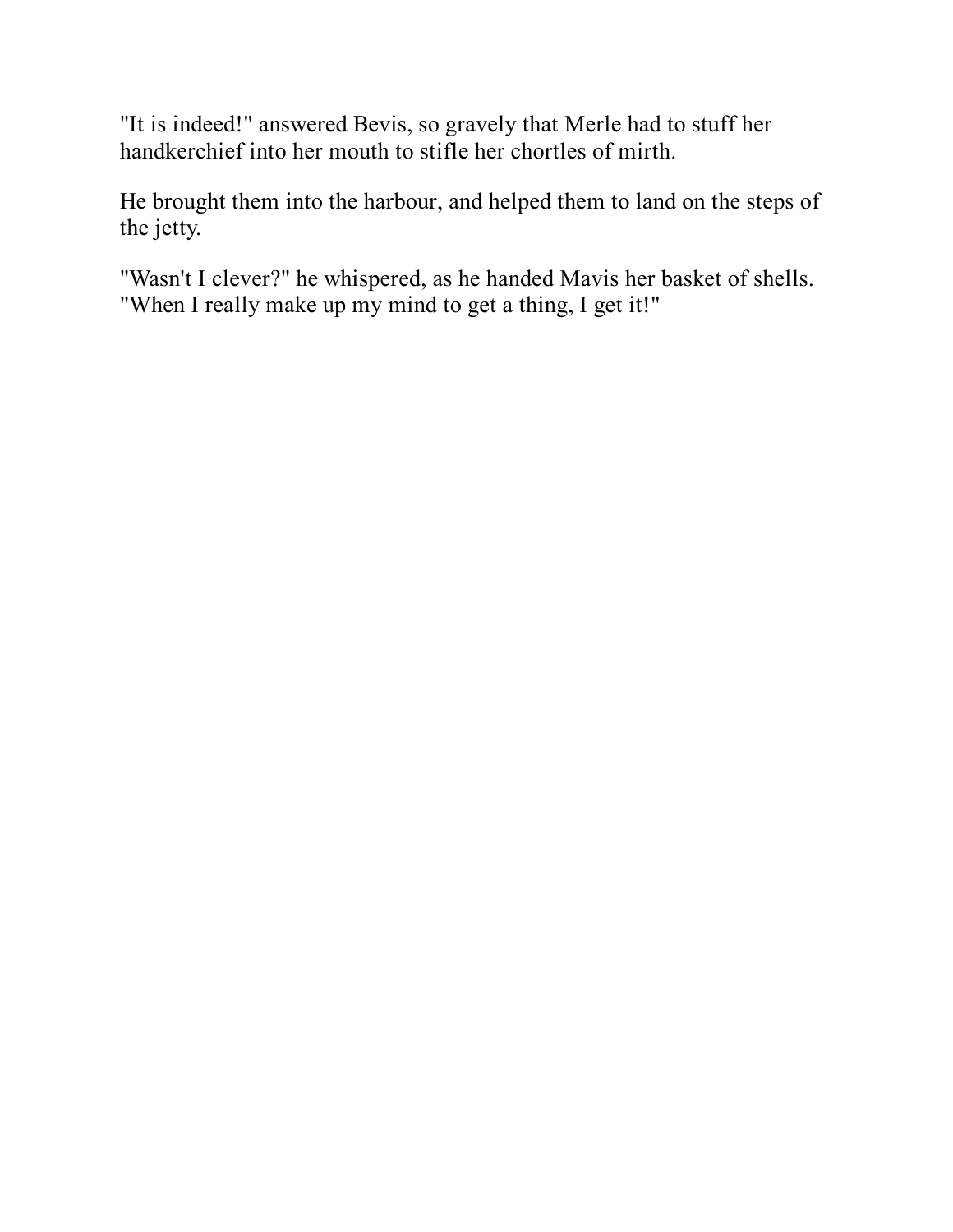### **CHAPTER XIV**

The Haunted Tree

There were so many jolly friends staying at Chagmouth at present that they made a most delightful circle. Generally they all managed to meet every day, and the usual trysting-place was The Haven, partly because it was in so central a situation for everybody, but chiefly because the kindhearted, unconventional Castletons were ready at any and every time to welcome visitors, and would allow friends to 'drop in' in true Bohemian fashion, quite regardless of whatever happened to be taking place in the household. From the studio, indeed, they were excluded while Mr. Castleton was at his easel, but they were allowed to use it when he was not working, and it proved admirable for either games, theatricals, or dancing. With so many costumes in the cupboard it was easy to get up charades, and they had much fun over acting. Perhaps the most successful was a small performance of 'The Babes in the Wood,' given by the Castleton children, with Perugia and Gabriel, lovely in Elizabethan costume, as 'the babes' John and Jane; Madox and Constable as the two villains 'Daggersdrawn' and 'Triggertight,' who abandoned them in the wood; and Lilith as the beneficent fairy 'Dewdrop,' who found them and whisked them away to bonny Elfland. The little Castletons had natural dramatic instincts and were adepts at posing, so their play was really very pretty. Madox, in especial, absolutely excelled himself as a robber and came out tremendously. He bowed gallantly in response to the storm of applause, and blew an airy kiss to Merle, who nearly collapsed with mirth. She thought her ten-year-old admirer deserved something in return for so graceful an attention, so she sent him a box of chocolates with a few verses written on a sheet of paper and placed inside.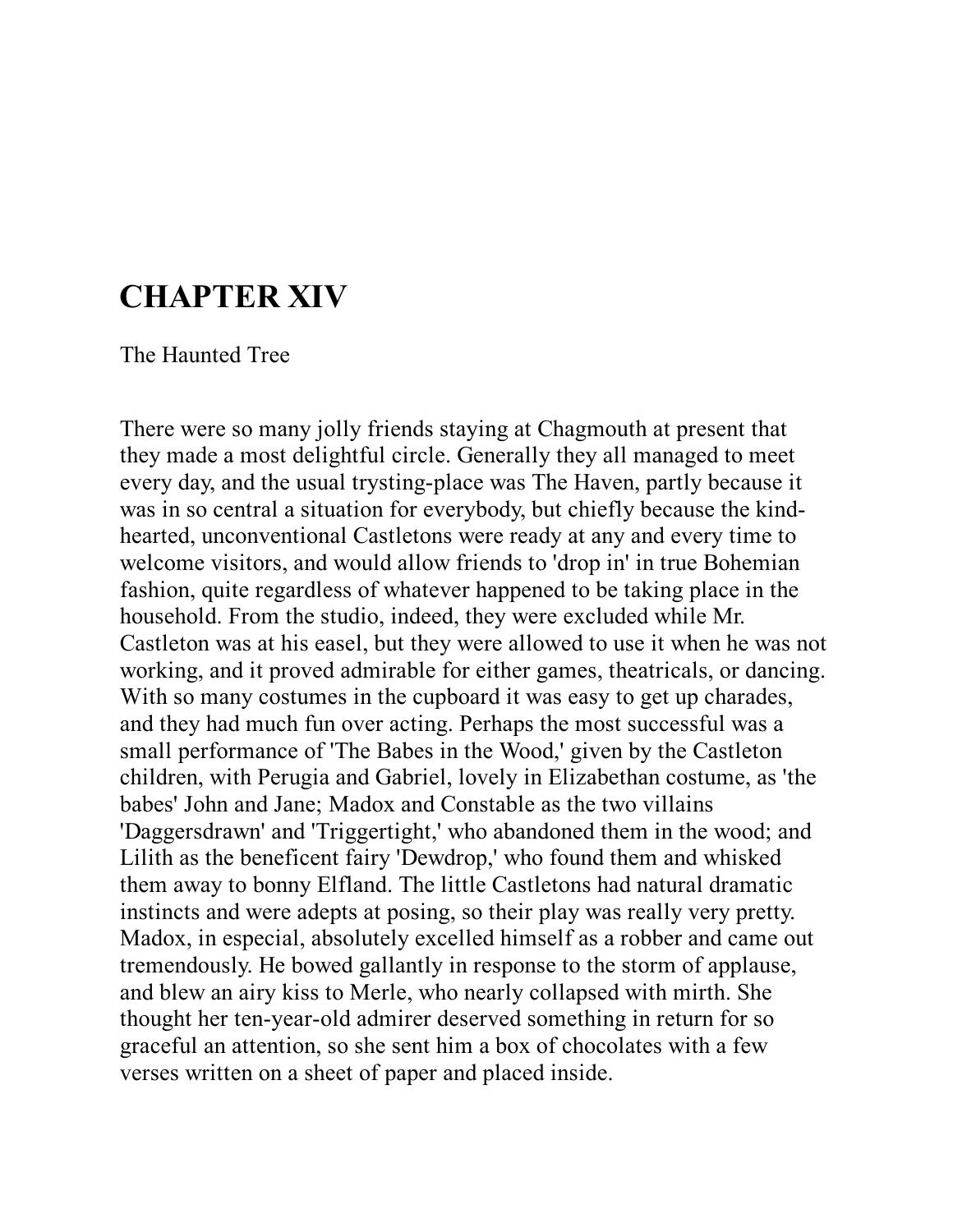#### **TO DAGGERSDRAWN**

 You're a very handsome fellow, So gallant and so gay; And I really blush to tell you, But you've stole my heart away.

 When you took the part of Daggersdrawn, My bosom swelled with pride To hear your voice of thunder And see your manly stride.

 You seized the nasty pistols up Without a sign of fear, And thrust and parried with your sword Just like a Cavalier.

 As you've escaped the lonesome wood— For so the story ends— I send these chocs, with best regards, And beg we may be friends.

Merle had no doubt the chocolates would be appreciated, but she had not expected to receive back a poetical effusion from her small knight. He evidently, however, had some slight gift for minstrelsy, for one day there was a tremendous rap on the front-door knocker at Burswood Farm, then a sound of running footsteps, and inside the letter-box was a note addressed to 'Miss Merle Ramsay,' in a rather wobbly and unformed hand. At the top of the sheet of paper was painted a boat with brown sails on a blue sea, and underneath was written:

 You ask me, dear, will I be thine? How can you such a question ask When, 'neath the robber's fearful mask, I languish for thee, lady mine!

 Thou art the lady that I love; Thou art the lady that I chose.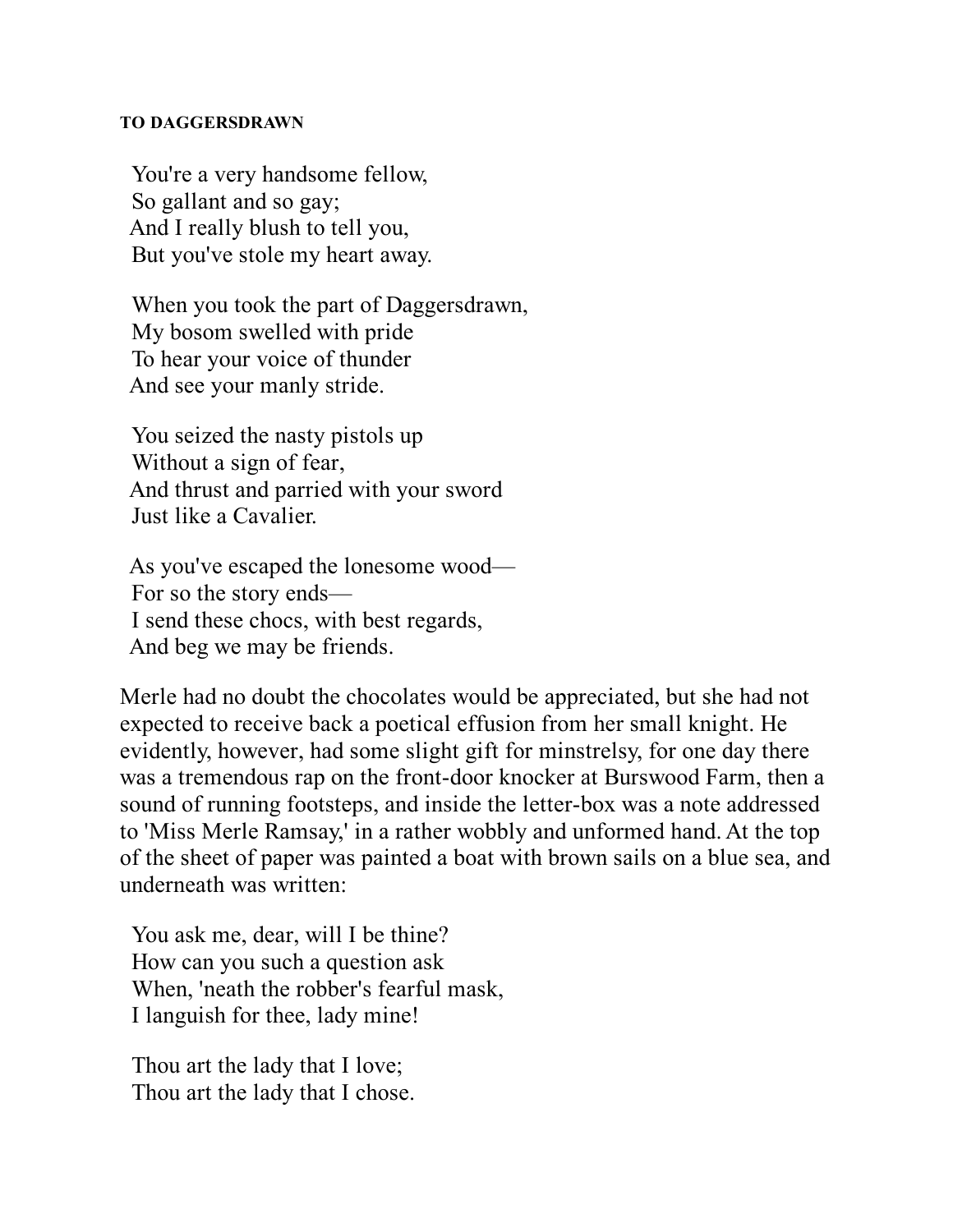Oh, fly with me from friends and foes! Oh, for the wings of a dove!

 O sail with me to a southern sea, To where an isle is fair and warm, And the sea around it bright and calm: O Merle, will you come with me?

 But for the nasty pistols, miss, I have one ready to shoot me dead! For already my heart is heavy as lead Unless you favour my wish!

[Footnote: These verses were really composed by a little boy.]

It's rather silly but it's the best I can rite. M C.

In the privacy of the parlour Merle had a good laugh with Mavis over what they termed her first love-letter.

"'Oh, for the wings of a dove!'" quoted Merle. "It's so Biblical, isn't it? He's a dear, all the same! I love him better even than Constable. He's such a bright little chap. Don't tell Clive, or he'd tease Madox to death about this. It must be an absolute secret. I can just picture the child sitting writing it with his sticky little fingers!"

"You mustn't let him know about 'Sweet William,' or there'll be a free fight!" laughed Mavis.

William was Mrs. Treasure's little boy, and also an ardent admirer of Merle, who gave him chocolates when she met him in the garden or the stackyard. In spite of his mother's injunctions to 'Behave and not trouble the visitors,' he would hang about the passages to present Merle with handfuls of ferns and flowers grabbed at random from the hedgerows and of no botanical value whatever; or sometimes the parlour window would be cautiously opened from the outside, a pair of bright eyes would appear, and a small grubby hand would push in a bird's egg or some other country trophy as an offering. It was William who told Merle about the 'headless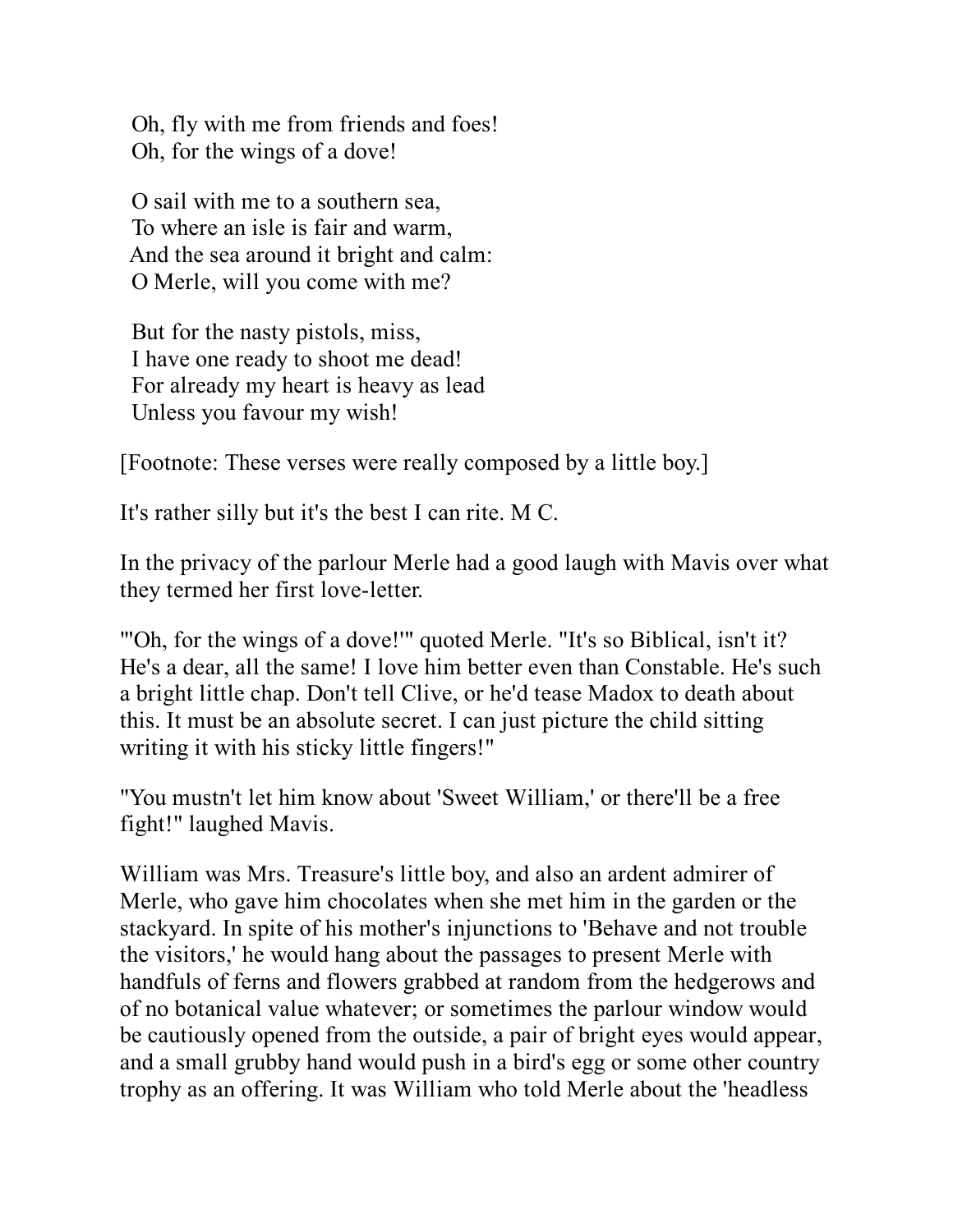horseman,' a phantom rider who was reported to gallop down the road after dusk, and whom Chagmouth mothers found useful as a bogey to frighten their children with.

"He'll get you if you're out when it's dark!" said William, with round awed eyes.

"What would he do with you if he did?" asked Merle.

But such a pitch of horror was beyond the limit of William's imagination, and he could only reaffirm his original statement.

Of course the girls and Clive were very excited to learn that a real live ghost was supposed to haunt the neighbourhood. They discussed it at the dinner-table over the jam-tart and cream.

"We've certainly heard a sort of trotting sound when we've been in bed at night," said Mavis, anxious to establish evidence. "We didn't think of getting up to look out of the window, but I don't suppose we could have seen on to the road if we had."

"Yes; I remember people used to believe in the 'headless horseman,'" said Mr. Tremayne, who had known Chagmouth very well as a boy. "There was a demon dog, too, that ran down Tinkers' Lane, and an old lady who 'walked' by the well."

A delighted howl arose from the family at the mention of two more spooks.

"O—o—h! Tell us about the demon dog!" implored Clive.

"It had eyes as big as saucers, and they shone like fire. It used to scuttle along the lane, and no one ever waited to see where it went, though there used to be a hole in a bank where I was told it had once disappeared."

"Was it *really* ever seen?" asked Merle.

"I believe all these phantoms were clever devices of the smugglers in the old days, when it was very desirable to have the roads quiet at night in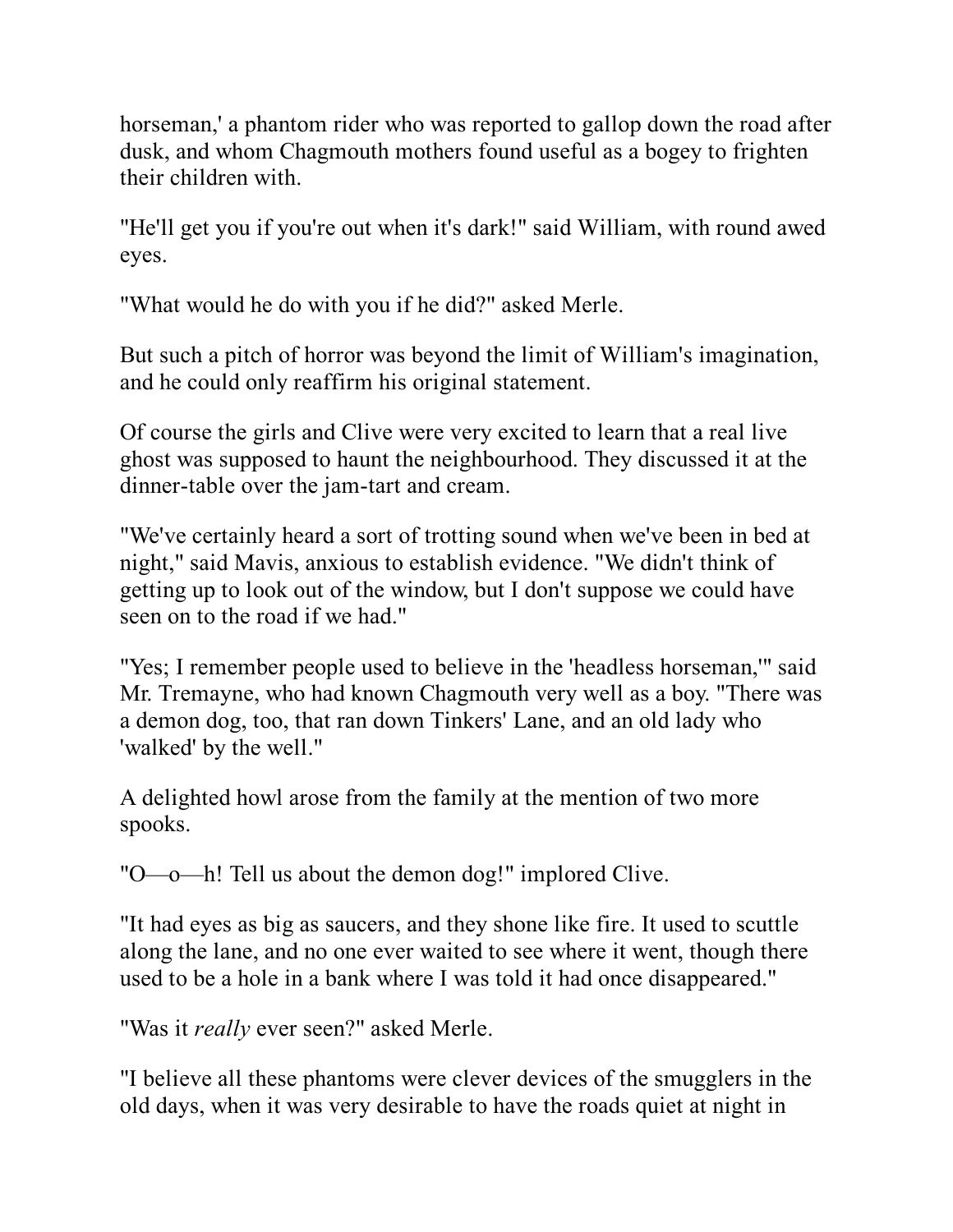order to carry about contraband goods. It would be quite easy to fake a demon dog. You take a black retriever, fasten two cardboard circles smeared with phosphorus round his eyes, give him a kick, and send him running down a dark road, and every one who met him would have hysterics. As for the headless horseman, that's also a well-known smugglers' dodge —false shoulders can be made and fixed on a level with the top of your head, and covered with a cloak, so that the apparently headless man has eyes in the middle of his chest, and can see to ride uncommonly well. It was generally to somebody's interest to make up these ghosts and frighten people."

"You take all the romance out of it!" pouted Mavis.

In spite of Mr. Tremayne's most reasonable explanations they clung to the supernatural side of the stories. It was much more interesting to picture the demon dog as the property of his Satanic Majesty, than to believe it an ordinary black retriever with circles of phosphorus round its eyes.

"I vote we go and try and see it for ourselves!" suggested Clive, waxing bold one evening. The girls agreed, so just before bedtime they sallied forth in the direction of Tinkers' Lane, a lonely stretch of road that led from the hillside towards the sea. They were all three feeling half valiant and half scared, and each had brought some species of protection. Mavis carried a prayer-book and a little ivory cross, Merle grasped a poker, and Clive was armed with the hatchet from the wood-pile. So long as they were on the uplands and could see the stars they marched along tolerably bravely, but presently Tinkers' Lane turned downhill, and, like most of its kind in Devon, ran between high fern-grown banks, on the tops of which grew trees whose boughs almost met overhead and made an archway. To plunge down here was like taking a dip into Dante's 'Inferno,' it looked so particularly dark and gloomy, and such a suitable place for anything ghostly.

"I wish we'd brought a lantern with us!" murmured Mavis.

"Then we shouldn't see any spooks!" declared Merle. "Come along! Let's go as far as the old gate at any rate. I dare you both to come! Who's afraid?"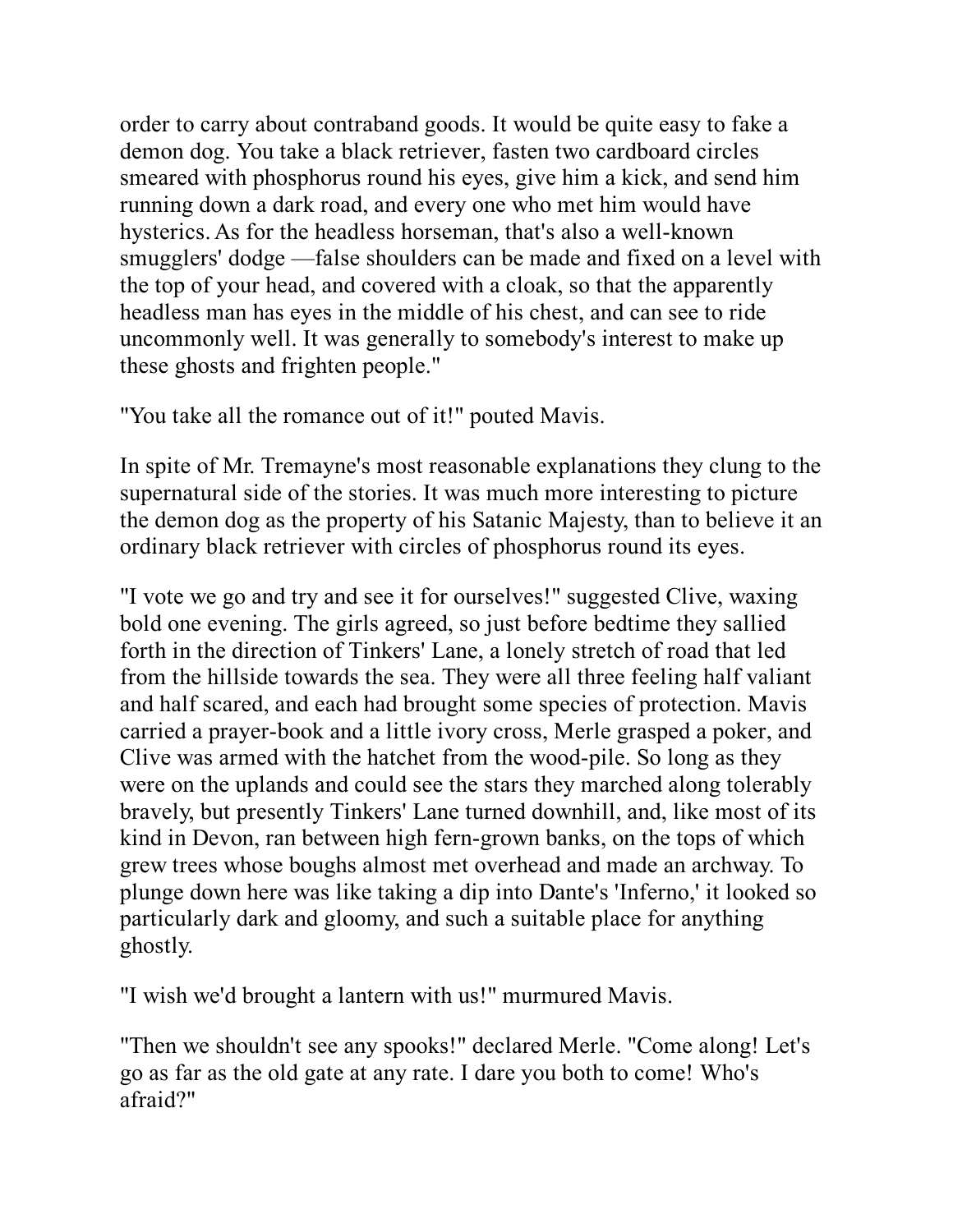Clive certainly was not going to show the white feather, and Mavis, though rather nervy, preferred to venture forward with the others than to remain by herself, so it ended in their all going on, arm-in-arm. They had worked themselves to such a pitch of excitement that the whole atmosphere seemed charged with the supernatural. There were mysterious groanings and rustlings in the hedge, and the long branches of the trees moaned as they swayed. It was so dark they were almost groping their way, and could barely see the banks on either side. Suddenly, through a rift in the trees came a faint gleam of starlight, and oh! horror of horrors! What was that black dog-like object running rapidly towards them up the lane? Mavis, whose over-sensitive nerves were strung up to the last point, yelled with terror, and clung screaming to Merle, who gave a shriek of agony herself as the phantom approached and leaped at them.

"Whatever's the matter?" cried a voice, and a figure came hurrying forward and flashed an electric torch upon the scene.

In the circle of light thus formed the girls saw nothing more alarming than Bevis and his spaniel Fan, who was jumping up affectionately at Merle and licking her hands. They drew long breaths and then laughed.

"They thought you were Old Nick himself and his demon dog!" vouchsafed Clive, very brave now the alarm was over.

"What are you all doing down Tinkers' Lane so late as this?" asked Bevis.

"We came out to see spooks!"

"You won't find anything worse than Fan and myself! Better let us take you home."

"Oh, I wish you would," said Mavis, accepting the escort with alacrity. "I don't think I like this dark place. I'm rather scared still. I don't wonder people see bogeys here. If you'd been riding, Bevis, I should certainly have taken you for the headless horseman. He rides here, doesn't he?"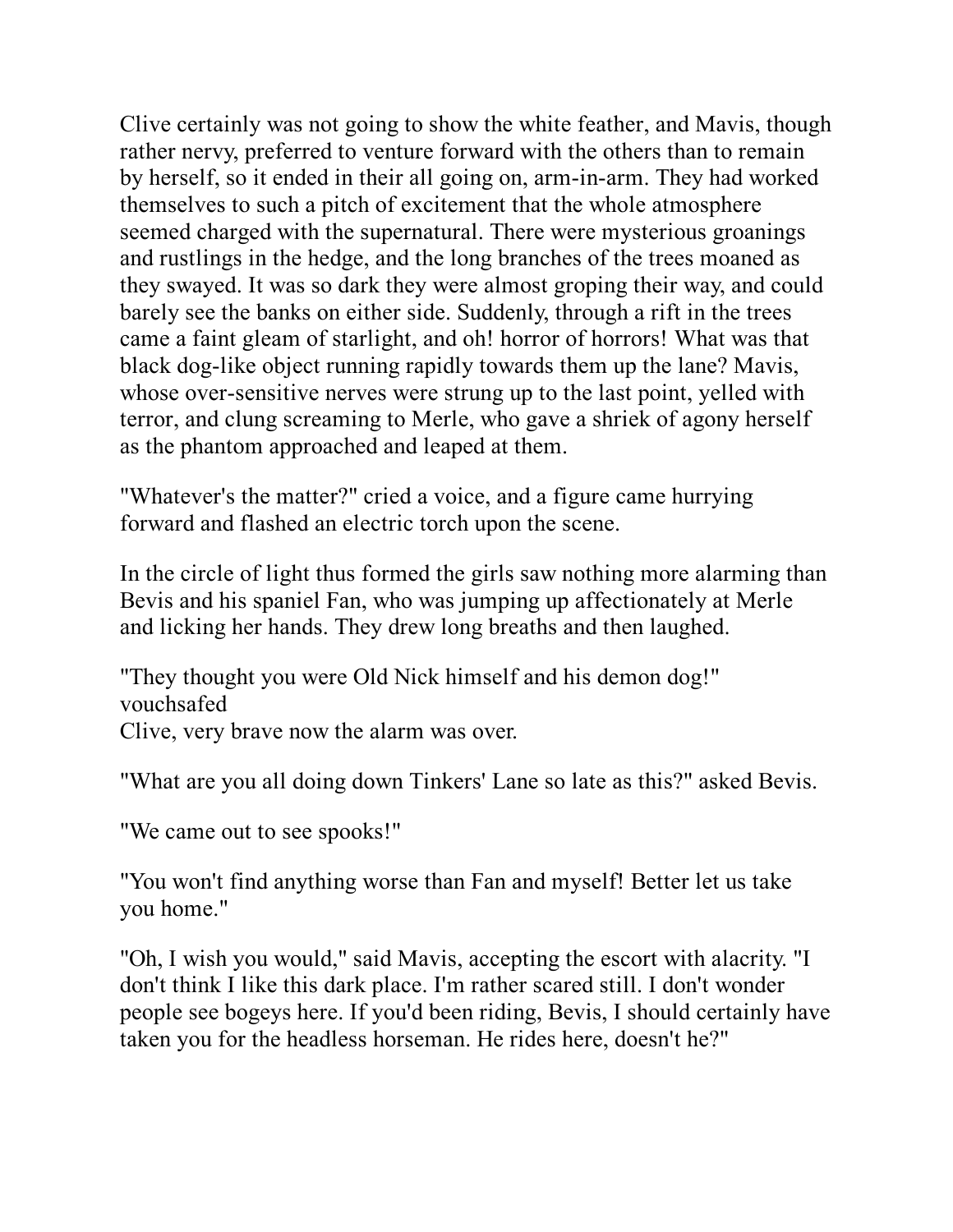"I'll tackle him for you if we meet him, never fear!" laughed Bevis. "I'll tell him it isn't respectable to go about without a head, and he must put it on again at once! All the same, though" (more gravely), "I think, if I were you, I wouldn't come down this lane in the dark all by yourselves."

"We certainly shan't!"

"It's a good thing I didn't use the hatchet on poor Fan," said Clive, forbearing to mention that he had been huddling in the hedge, much too paralysed to take such violent measures.

"Bless her! She's an angel dog—not a demon!" murmured Merle, fondling the silky ears that pressed close to her dress. "But you gave your auntie rather a scare, darling! Another time you mustn't bounce upon her in the dark! You must be a good girlie, and remember!"

The adventurous trio were not at all sorry to be taken safely to their own gateway by Bevis, but all the same they felt a little disappointed that they had no real peep at phantom forms in the lane. The girls did not intend to tell their experience to William, but Clive let it out, so they had to give him the full account. He looked at them with awe-struck admiration.

"Suppose it had really been the ghost and it had got you!" he ventured.

William took the supernatural side of life seriously. It was no laughing matter to him. On the very next day he came to Merle with important news.

"There's something queer in the wood above the house. I was up there with Connie, and we both heard it!"

Of course Merle had to go and investigate. William escorted her at once to the spot. There was a large elm just at the edge of the wood, and certainly it was emitting very strange sounds. At intervals a curious clicking whirr came from among the branches. Mr. and Mrs. Treasure, who had also been informed of the mysterious noises, had hurried up from the farm with little Connie. They stood staring upwards in much perplexity.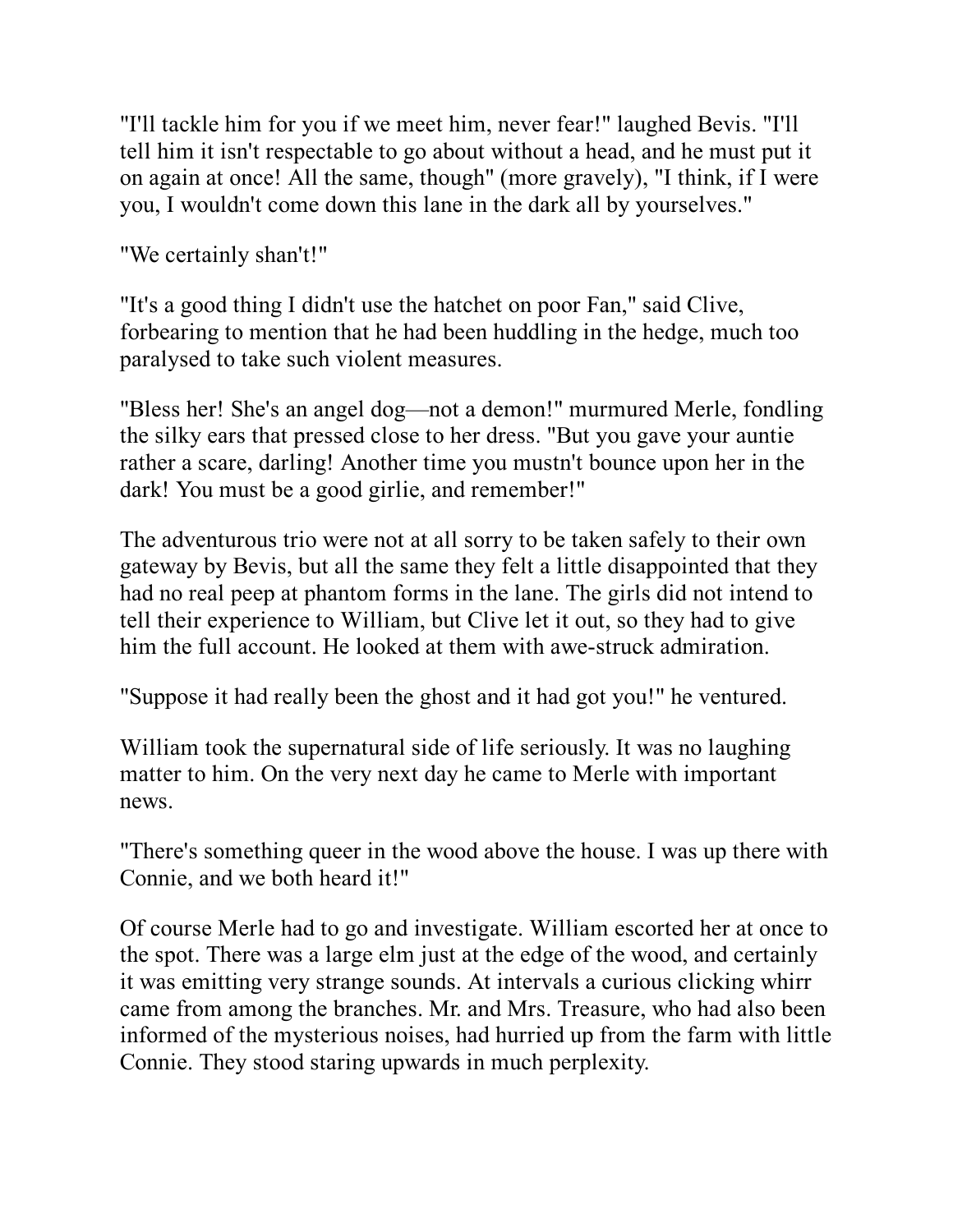"Could it be a bird?" suggested Merle.

"That's no bird! It's something beyond that!" said Mr. Treasure solemnly.

"Oh! Is it an omen? My mother's been ill the last fortnight!" exclaimed Mrs. Treasure in much distress.

"Maybe it's a warning of some kind or another!" opined the postman, who had been passing and had joined the party.

Whatever might occasion the noises, they continued with great regularity. The postman, continuing his round, spread news of the strange happening, and soon quite a number of people came into the wood to listen for themselves. No one was in the least able to account for the sounds, and the general opinion was that the tree was haunted. Superstition ran rife, and most of the neighbours considered it must be a portent. Poor Mrs. Treasure began to be quite sure it had some intimate connection with her mother's illness. Several girls were weeping hysterically, and one of them asked if the end of the world was coming. Meantime, more and more people kept crowding into the wood, and the idea spread that some disaster was imminent.

"My John's out with the trawler!" wailed one woman. "I wish I'd not let him go! As like as not he'll be wrecked!"

"You never know!" agreed a friend.

Old Grandfather Treasure, who had hobbled up from the stackyard, quoted texts from Scripture and began to improve the occasion. His daughter-inlaw, with Connie clasped in her arms, sobbed convulsively.

Into the midst of all this excitement suddenly strode Bevis.

"I heard about it down on the quay," he said. "I came up at once. I'll soon show you what it is!"

He was buckling climbing-irons on to his legs while he spoke, and with the aid of these he rapidly mounted the elm tree to where the boughs forked,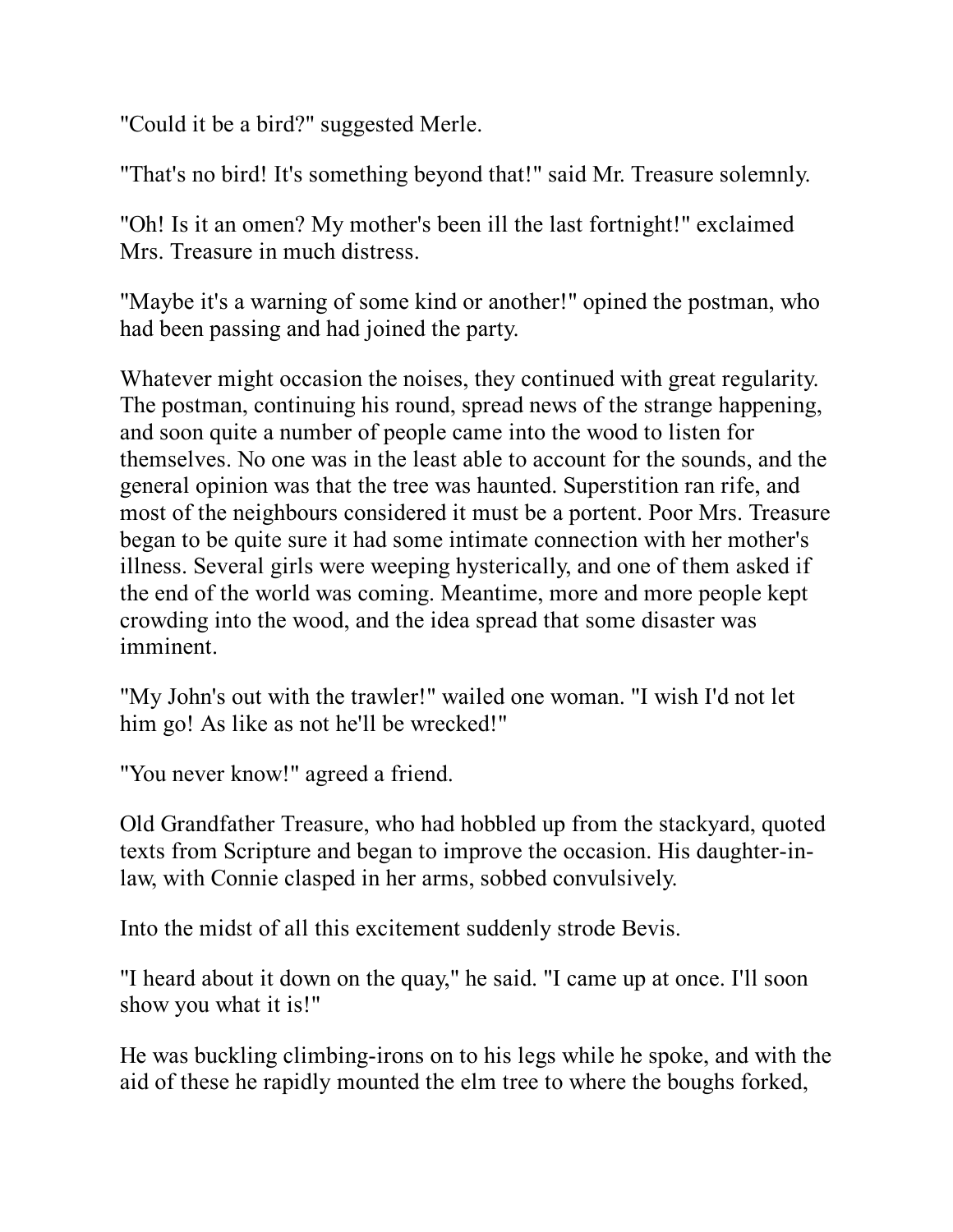put his hand into a hollow, and drew out a wooden box, which he brought down with him.

"It's nothing at all ghostly," he explained. "The fact is I'm fearfully keen on photographing birds, and I've just got a cinema camera. There's a sparrowhawk's nest in the next tree, and I want to take pictures of it; only I knew the clicking of the cinema business would scare them away probably for hours, so I made a little mechanical contrivance that would go on clicking and let them get used to the noise, so that they'd take no notice when I really went to work. You can look at it if you want to."

It was such a simple explanation that those among the neighbours who had most loudly expressed superstitious fears looked rather foolish, and the crowd began to melt away.

"Why didn't you tell us about it, Bevis?" asked Merle in private.

"Well, Soeurette, the fact is the birds are so shy that the fewer people who go and watch them the better for the success of a photograph. I'm afraid this will have sent them off altogether. Annoying, isn't it? Can't be helped, though, now. It's a good dodge all the same, and I shall try it again in some other tree when I can find a nest I want to take. Better luck next time, I hope!"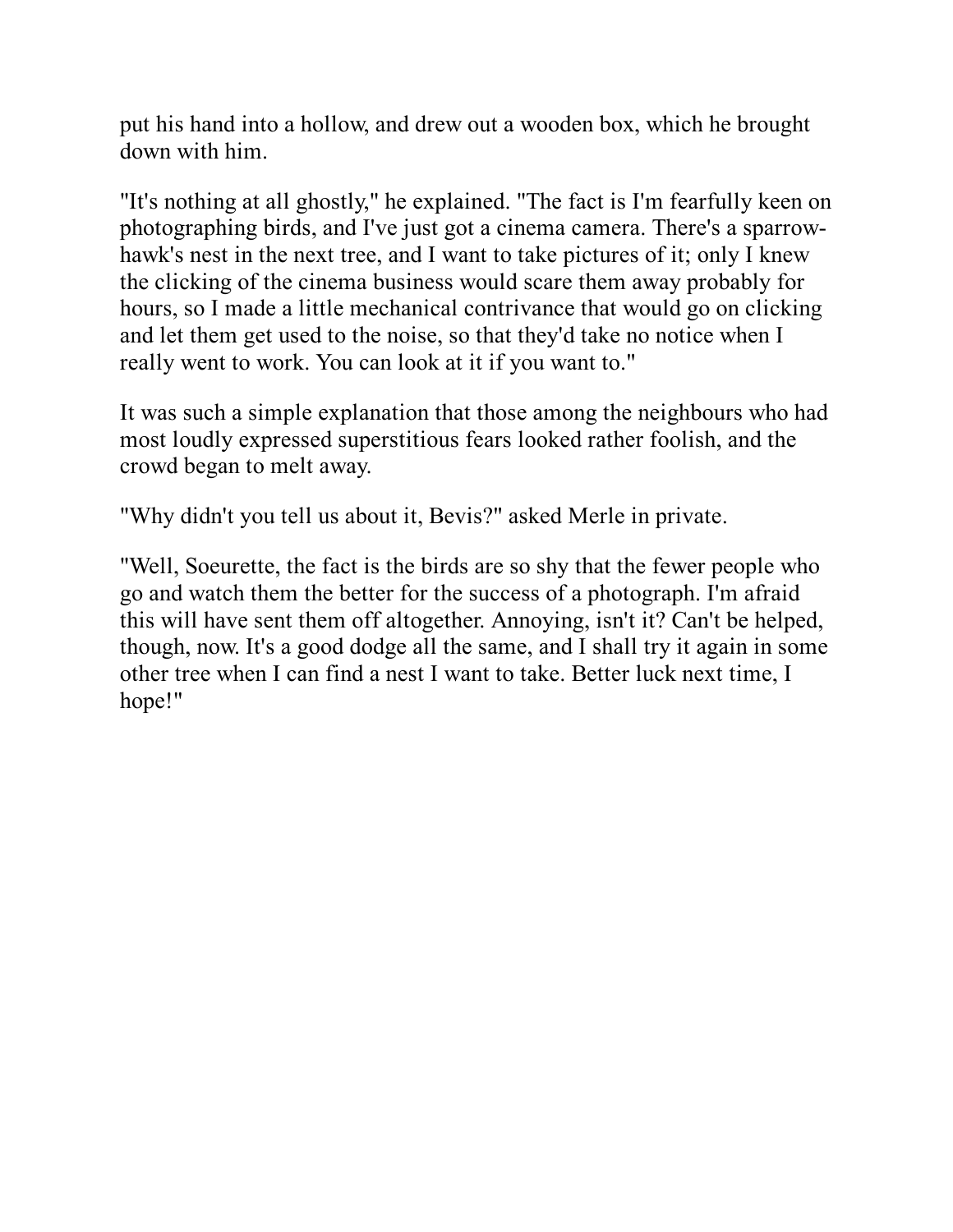## **CHAPTER XV**

#### Leave-takings

The precious delightful holidays at Chagmouth seemed to be flying only too fast. All the various young people were busy with their several hobbies, but they liked to meet and compare notes about them, and took a keen interest in one another's achievements. Bevis's bird-photography, and especially his cinema camera, was highly appreciated, particularly by the younger members of the party, who persistently tried to track him and follow him, greatly to his embarrassment, for their presence frightened the birds away and defeated the very object for which he had gone out. Mavis had struck up a friendship with Miss Lindsay and Lorraine Forrester, and often went to see them at the studio which they had temporarily hired. Lorraine's principal branch of art was sculpture, and she was modelling a bust of Morland, who came readily for sittings, though he had refused point-blank to act model for his father.

The two were on terms of what Lorraine called "sensible friendship," which Mavis suspected might mean a good deal more some day, if Morland stopped merely drifting and put his shoulder in dead earnest to the wheel of life. Lorraine was much the stronger character of the two, and could generally wind up Morland's ambition while he was with her, though it often came down again with a run as soon as her influence was removed. Whether or no her feelings went deeper than she would at present allow, she was a loyal chum to him, and almost the only person who could really persuade him to work. To Claudia also Lorraine was a splendid friend. The girls lived together at a Students' Hostel in London, and shared all their jaunts and pleasures. Claudia held a scholarship at a college of music, and was training for grand opera. With her talent and lovely face she had good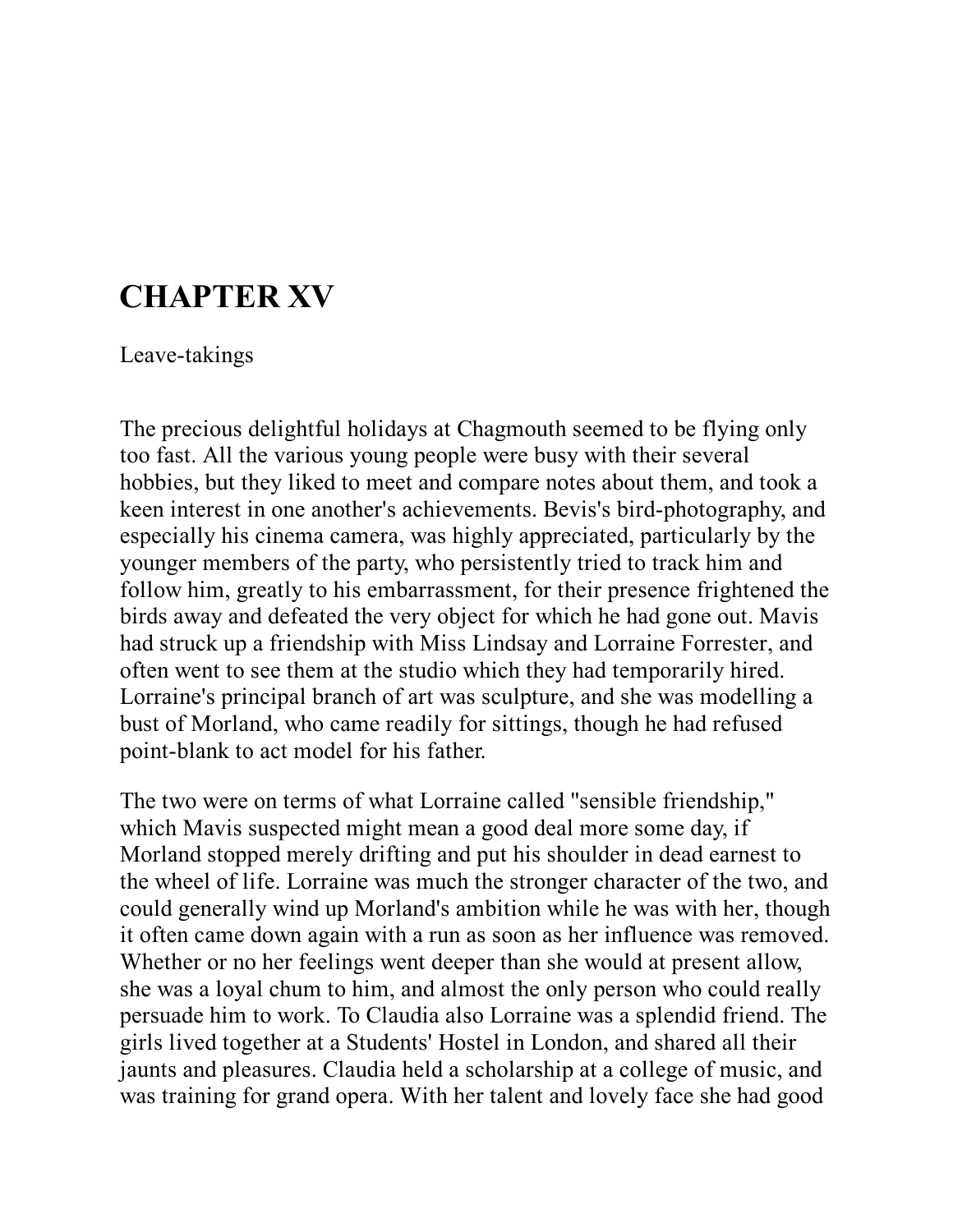prospects before her, but the Castleton strain was strong in her, as also in Morland, and it needed Lorraine's insistent urging to make her realise that it does not do only to dream your ideals, that you must toil at them with strong hands and earth-stained fingers, and that on this physical plane no success can ever be achieved without hard work.

"They'll both of them absolutely have to be towed through life!" thought Mavis. "I could shake the whole family sometimes. Beata's the most practical, but the others might have strayed out of a poetry book! Of course they're all perfectly charming and romantic, but you want to frame them and glaze them and hang them in exhibitions, not set them to do ordinary every-day things. They don't fit somehow into the twentieth century. Lorraine stirs them up like yeast. She'll be the making of Morland if she elects to take on so big a job."

The Ramsay girls were very much attracted by the Macleods. They liked Fay and her father and mother, whose experience of the world and sensible views appealed to them. They often went to Bella Vista and enjoyed a chat, or sat looking at American art magazines, while Morland, who could not keep away from the grand piano, sat improvising memories of Debussy or compositions of his own. Mrs. Macleod was one of those delightful women who can appreciate other people's daughters as well as their own. Her adoration for Fay did not hinder her from genuinely admiring Mavis and Merle and Romola, and the other young friends who flocked to her hospitable house. She had a nice word for them all, and was so sympathetic that they always wanted to tell her of their little achievements. It was a most congenial atmosphere.

"She's such a *dear*!" commented Mavis. "Now when Fay and I went out painting together, she praised my sketch, although it was a daub compared with Fay's! Once I was silly enough to show one of my efforts to Mrs. Earnshaw; she put on her pince-nez, and looked at it most critically, and said,' Oh, you must see *Opal's* work! She's done some really *beautiful* paintings at Brackenfield! They know how to teach there!' I felt so squashed!"

"Mrs. Earnshaw is the limit!" agreed Merle. "The last time I went to tea there-when you had a cold and couldn't go-she asked me to play the piano.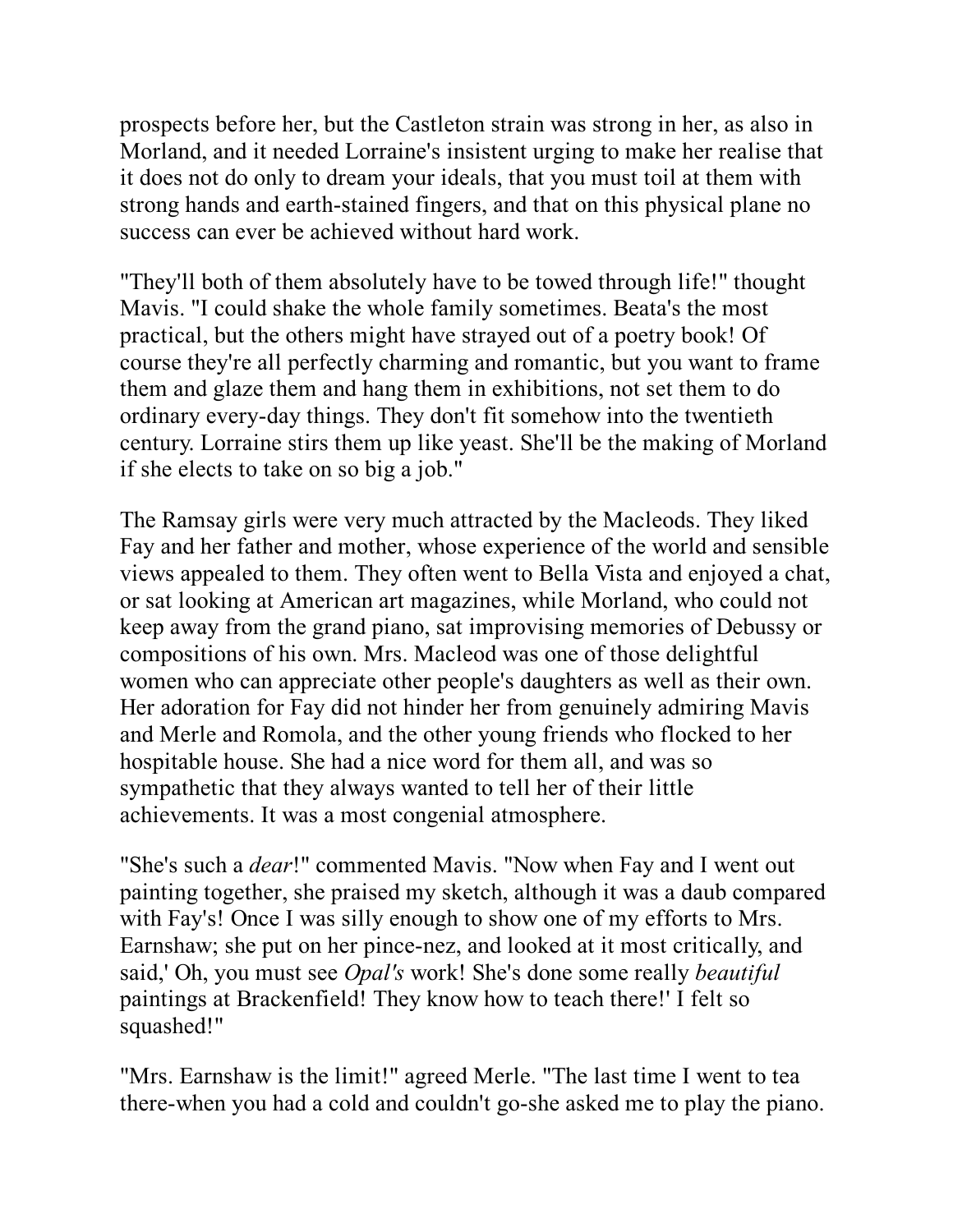I'd brought my music, but I didn't like to seem too anxious, so I said I'd rather not. 'Oh, never mind then!' she said, 'you play something, darling!' (to Opal). And then she whispered proudly to me, 'Opal plays magnificently since she's been to Brackenfield!' I wanted to sing out 'Cock-a-doodle-doo!' only I remembered my manners. Then a friend came in, and she introduced us. 'This is Miss Ramsay,' she said casually, 'and this (with immense pride) is our daughter Opal!' I felt inclined to quote, 'Look on this picture and on that!' It was so evident which of us he was expected to take notice of! I simply wasn't to be in it at all!"

"Opal's more decent, though, since she's been at Brackenfield."

"There was room for improvement. I shall never like her, not if I know her to all eternity."

The glorious three weeks at Chagmouth were over at last, and there would be no more picnics on the beach, or walks down primrose-decked lanes, or rambles on the cliffs, or merry parties at The Haven or Bella Vista, or expeditions in search of flowers or shells. The girls were almost weeping when it came to saying good-bye to Burswood Farm, and to Mr. and Mrs. Treasure, and William and little Connie, and Ethel the small servant (brought up from the village to wait on the visitors), and Charlie, the boy who helped to milk the cows and weed the fields. Mavis and Merle had been very busy concocting one of their wonderful rhyming effusions, and wrote it in the Visitors' Book, much to the delight of their landlady, who appreciated such souvenirs.

 Who welcomed us to Burswood Farm Amid the heart of Devon's charm, With skies so blue and seas so calm? 'Twas Mrs. Treasure.

 Who was it chopped our logs of wood To make our fires so bright and good, And brought from Durracombe our food? 'Twas Mr. Treasure.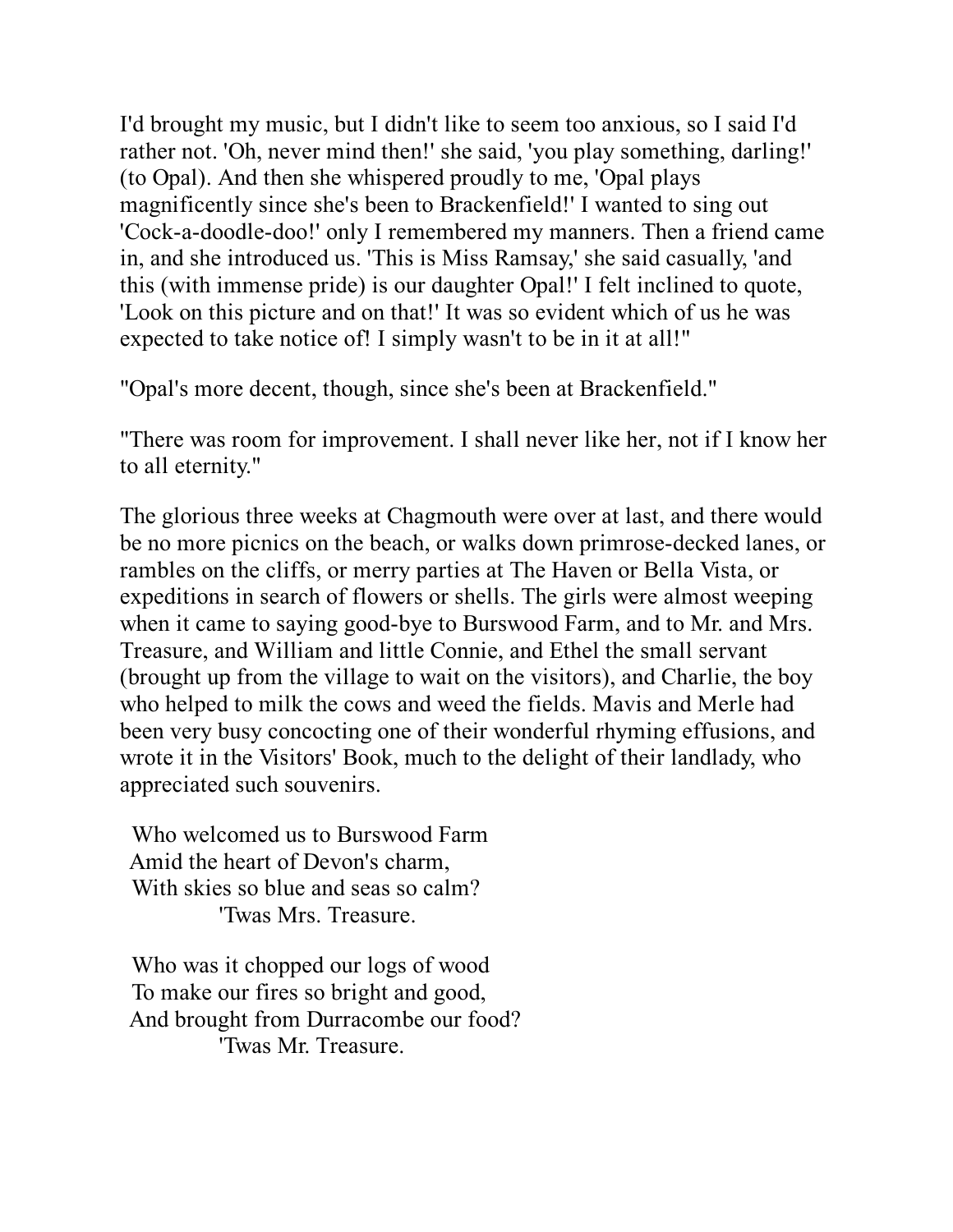Who brought our luggage to the door And then went back to fetch some more, And showed us cows and pigs galore? 'Twas Charlie.

 Who made our boots and shoes to shine, And brought us plates wherewith to dine, And boiled our breakfast eggs by nine? 'Twas Ethel.

 Who was it gave us ferns so green From hedges that we'd often seen, And called the holiday a dream? 'Twas William.

 Who was it down the passage ran And shouted, 'Kiss me if you can!' And hid her face when we began? 'Twas Connie.

 Who was it left with many a sigh, As to the farm we said good-bye, And wanted sheets wherein to cry? We all!

The very best of things, however, must come some time to an end; schools were reopening, college terms recommencing, Mr. Tremayne's duties claimed him in London, and, most prosaic of all, another batch of visitors was expected at Burswood, so that they could no longer have the rooms. After tremendous leave-takings the jolly party separated, Dr. Ramsay fetching Mavis and Merle in the car, while Mr. and Mrs. Tremayne took Clive home with them, for he was to try another term at his preparatory school. It seemed quite quiet at Bridge House without their lively young cousin, though in some ways his absence was rather a relief. After his many escapades at Chagmouth the girls felt that discipline under a headmaster would be very wholesome for him. They themselves were busy with the work of the coming term, and not sorry to be free from his continual interruption of their preparation time. There were other things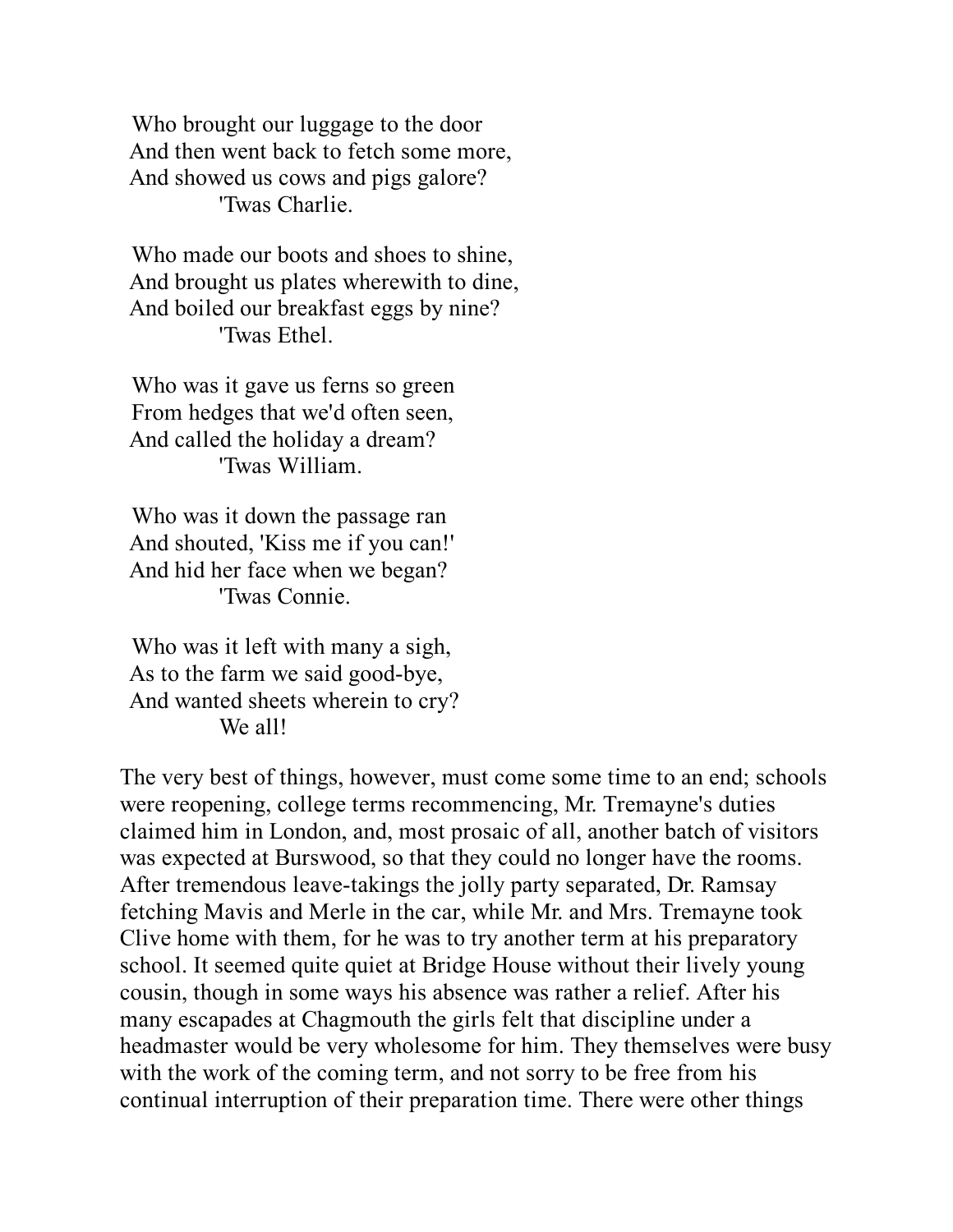besides lessons. They meant to take up tennis very seriously, and practise both on the school courts and at home. Miss Mitchell was a tennis enthusiast and also Miss Barnes.

"If we can only persuade Miss Hopkins and Mademoiselle to do their duty we could have a match 'Mistresses versus Girls,'" sighed Merle. "It would be something new at 'The Moorings,' and such an excitement for every one."

"I wish they would!"

"If I were a boarder I'd simply *make* them! What they want is somebody to keep them up to it. Day-girls are really very much hampered. They haven't half a chance when they go home from school at four o'clock. I really sometimes think I'd like to be a boarder, just for the fun of it."

It is not very often we get what we want, but on this occasion Fortune waved a fairy wand and gave Merle the luck she coveted. It happened that the cook at Bridge House developed a sore throat, and Dr. Ramsay, having his suspicions, had the drains examined and found them to be in an exceedingly wrong condition. It was necessary to take them up at once, and as the process would probably be unpleasant, Mrs. Ramsay arranged for the girls to stay at 'The Moorings' until everything was once more in good sanitary condition.

"You can't be too careful where young people are concerned," was her motto. "Mavis is so marvellously well now that we don't want to run any risks, and Merle, too, strong though she is, will be better out of the way of drains. We elders can take our chance."

To be temporarily transformed into boarders was a novel experience for the girls. To Merle it meant an opportunity for making a much more intimate acquaintance with her idol Miss Mitchell, with whom she would now be at close quarters. To sit at the same table with her for meals seemed an unspeakable privilege. Merle was at the age for enthusiastic hero-worship, and in her eyes the popular mistress almost wore a halo. That she bestowed no particular tokens of favour made the devotion none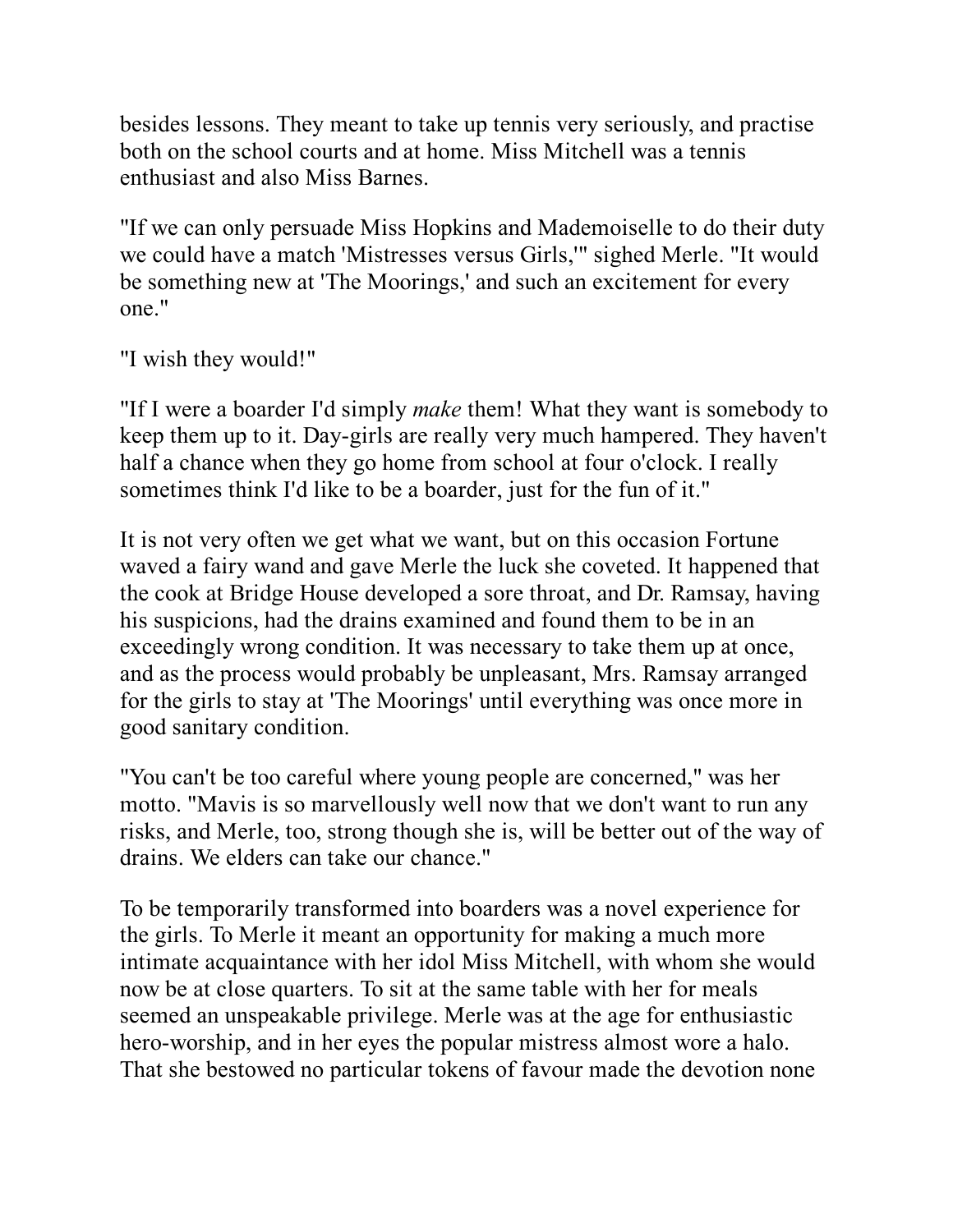the less, because it gave an added incentive for trying to win at least a glance or a smile.

Though Merle's schoolgirl affections centred in Miss Mitchell, whose modern, up-to-date, twentieth-century methods and opinions entirely appealed to her, Mavis was glad to see something more of Miss Pollard and Miss Fanny. She had loved 'The Moorings' best as it was a year ago, a little 'homey' school, where the classes had been like working with a private governess. She immensely admired the two sweet, grey-haired sisters, with their refined, cultured atmosphere and beautiful, courteous, dignified manner. They seemed the epitome of the nineteenth century, and marked a different era, a something very precious that was rapidly passing away. If flowers are the symbols of our personalities she would have set them down as rosemary and lavender. They had withdrawn almost entirely from teaching, so that the day-girls now saw little of them, but in the hostel they still reigned supreme, and kept to their old custom of amusing the youngest boarders for half an hour before bedtime. The elder ones, owing to the large amount of preparation required under the new regime, could very rarely find time now to come and join this pleasant circle, which met in quite an informal manner in Miss Pollard's room. To Mavis it was a bigger attraction even than tennis, and she would give up her turn at the courts, or would hurry over her home-work, in order to creep in among the juniors for that cosy half-hour.

"Have you written down any more Devonshire folk-tales?" she asked once. "I do so love your stories of the neighbourhood. It makes the pixies seem almost real when you tell about them!"

"They seemed real to the old people from whom I heard them years ago, and who had learnt them from their grandfathers and great-grandfathers. I loved them when I was a child. Yes; they're written in my little manuscript book. I put them carefully down for fear I might forget them. Read you one? If the others would like it! We haven't had a fairy tale for quite a long time, have we, Doreen?"

As the younger children plumped for a story, Miss Pollard fetched her manuscript volume, and hunted for something they had not yet heard. She was a most excellent reader, having that charm of voice and vividness of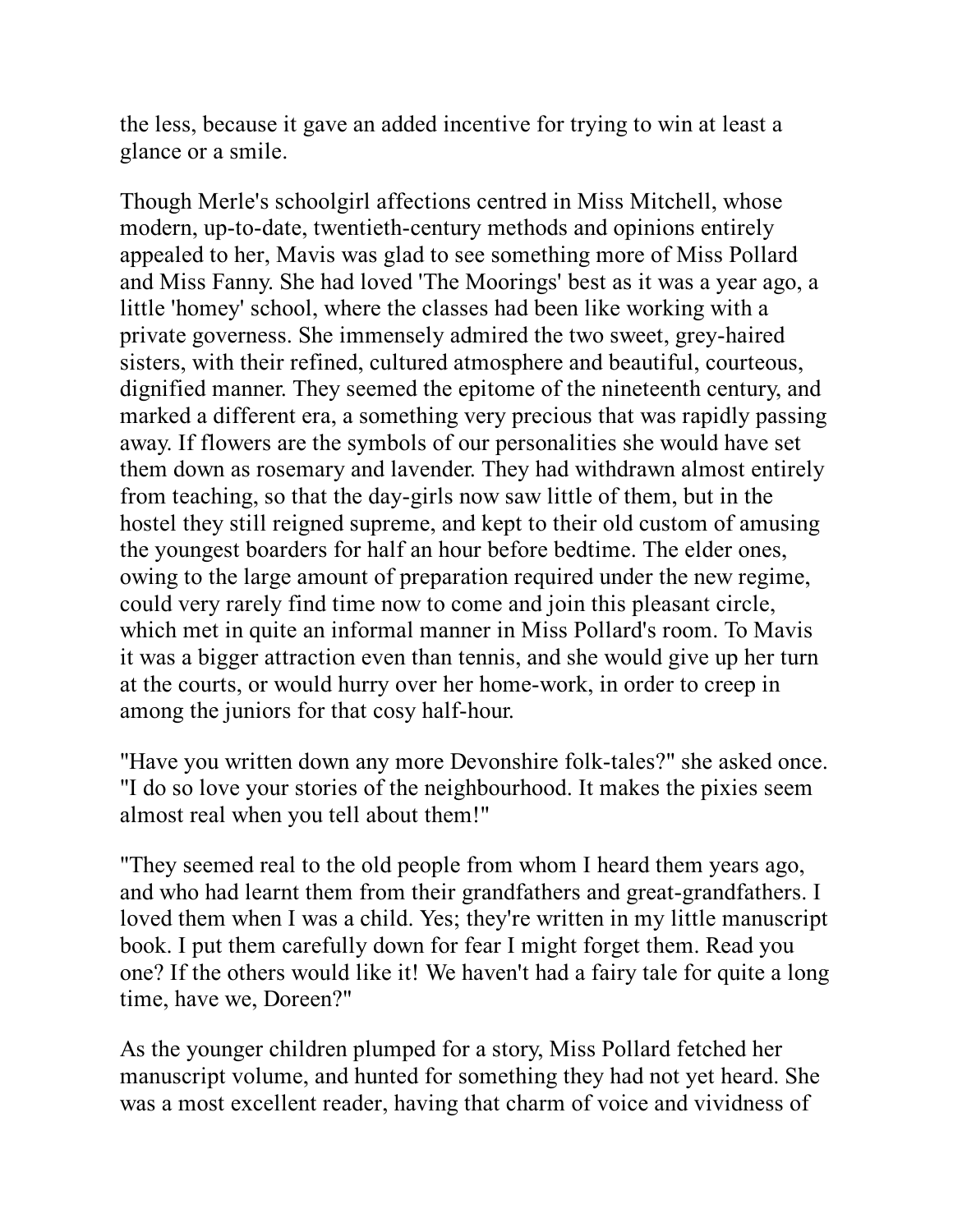expression which makes a narrative live before its hearers. It was as if some electric cord linked her with those who listened, and restless little fidgets would sit quite quietly for as long as she chose to go on. The tale which she selected to-night was:

#### **GINNIFER'S DOWRY**

In the days when good King Arthur ruled all the west country from Exeter to Land's End, a maiden named Ginnifer lived with her father in a little, round, stone hut on the top of Dartmoor. They were poor, but she was a good girl, and she could spin, and weave baskets, and do many things about the house. One day a young hunter knocked at the door and asked for hospitality, and as there was much game to be had in the neighbourhood he remained for many weeks as a guest of the cottage, going out every day fishing or fowling, and sharing his captures with his hosts. No doubt Ginnifer's blue eyes and gentle glances were the main attraction, and in a short time indeed the young folk became attached to one another. It was only when Ginnifer's father at length questioned the youth, that he confessed to being the son of the great lord of the neighbourhood, who lived in the big Castle beside the river beyond the moor. This was sad news for Ginnifer, for in those days a young noble might not wed with a poor girl, and must marry a bride who could bring a rich dowry with her of jewels and ornaments and silver money. So she quietly told her sweetheart to go back to his father, and learn to forget her; and he went away very sadly, vowing he would get permission to return and marry her, or else he would never wed anyone. When he was gone, Ginnifer went out over the moor among the heather, where she might fight her grief alone, with only the birds and the flowers to see her weep. She lay on the short moorland grass among the sweet bog-myrtle and asphodel, until the sun was setting in a red ball over the hillside. Then, all of a sudden, she heard a rustling and a whispering like countless leaves blown by an autumn wind.

"Who is this?" said a voice. "Who dares to lie in our pixie ring?"

"It's a mortal! A mortal!" cried another.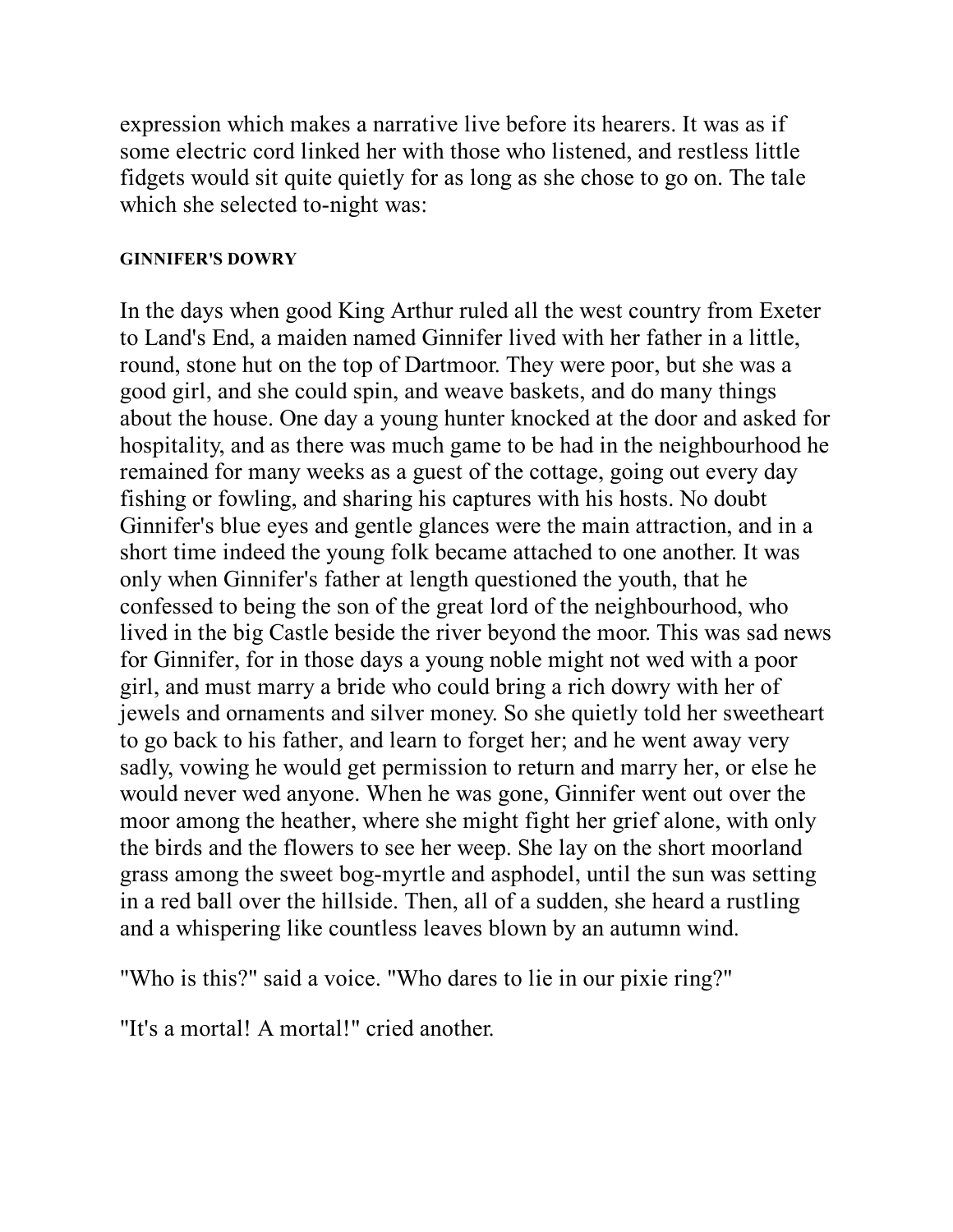Ginnifer raised her head. All the moor was alive with tiny pixies, whose green garments were like moving fronds of fern. They crowded eagerly round her.

"It's Ginnifer!" they said. "Ginnifer who lives in the stone hut on the moor! Ginnifer who tended the plover with the broken wing, and watered the harebells that were withering in the burning sun, and who treads so lightly that the birds don't trouble to fly away from her. We know her kindness and her gentle heart, for the 'good folk' watch over the children of the earth, and, unseen, we have followed her through all her simple life. Pretty Ginnifer, tell us your trouble. The pixies cannot bear to see you weep."

They stroked her hair with their tiny fingers, they bathed her eyes with dewdrops and wiped them with the petals of a wild rose. At first Ginnifer was frightened, but the little folk were so kind that she took courage and told them her trouble. They began to dance and jump about with delight, and clapped their little hands.

"Is that all?" they shouted. "Would he wed you if you were a great lady? Tell us what dowry his father would expect his bride to bring?"

"Silks and jewels!" sobbed poor Ginnifer, "and rich embroidered dresses, and trinkets of gold, and caskets of silver money! And I have nothing at all!"

The pixies laughed lustily, throwing up their wee green caps into the air and catching them again for sheer joy.

"Ginnifer dear! We'll find you your dowry! Quick! Let us set to work! We must finish our task before daybreak."

By this time the moon had risen and had flooded the moor with light. Like a flight of busy buzzing bees the little people went flitting up and down. They pulled the gossamer from the gorse bushes and wove it into the finest silk; they caught the great brown moths and sheared their soft fur and spun it on the daintiest little spinning-wheels in the world; and with skilful touches they wove together the harebells and the wild rose petals into the most wonderful of embroidered gowns. The tears which Ginnifer had shed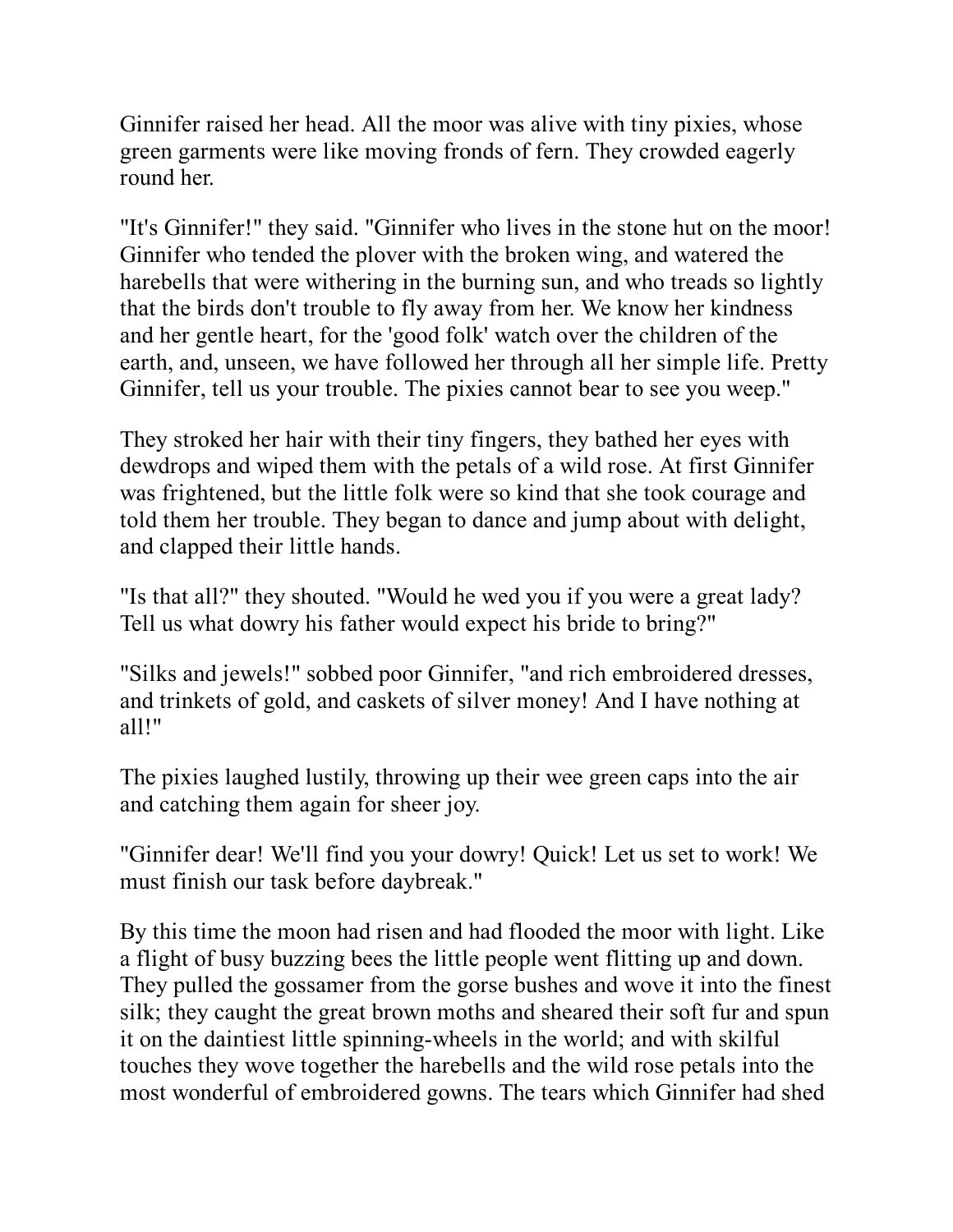in her sorrow lay shining among the grass, and gathered up by magic fingers they turned into pearls and diamonds fit for a queen. The gorse flowers became golden ornaments, and the little smooth pebbles in the brook changed into pieces of silver money.

The pixies dressed Ginnifer in the softest of the gossamer silk robes, they clasped the golden bracelets round her arms and twisted diamonds into her hair.

"Now she is a fairy princess," they said. "There is none lovelier in all Elfland. We must build her a palace worthy of her!"

Hither and thither they ran, gathering up the dewdrops, and piling them one above the other till the most wonderful Castle rose up on the hillside: as clear as glass, it shone with all the colours of the rainbow, and here they stored the silks and the beautiful ornaments and the caskets of silver money.

Next morning Ginnifer's lover came riding back to tell her that his father forbade the match, but that he meant to marry her whether or no. And lo and behold! he found her at the door of a pixie palace, and directly he set foot inside it, it sank through the ground and carried them both with it into Elfland. And there they have lived ever since, as happy as the pixies themselves, though no one on earth saw them any more. But sometimes when the late sickle moon shines over the moor, travellers who have lost their way have been set in the right path by a lovely lady in gauzy green garments, who sprang up, as it seemed, from nowhere, and vanished away again into the mist, and to this day the children, hunting for bilberries on the hillside, call the shining dewdrops 'Ginnifer's tears.'"

"Have you ever seen any pixies yourself, Miss Pollard?" asked Doreen eagerly.

"No; but I've seen the dewdrops shining just like diamonds, and I've seen the mist make wonderful pixie castles in the moonlight. We can live in a fairy world of our own if we look at the right things. It depends on your eyes. Those people who keep their childhood have the pixies all round them."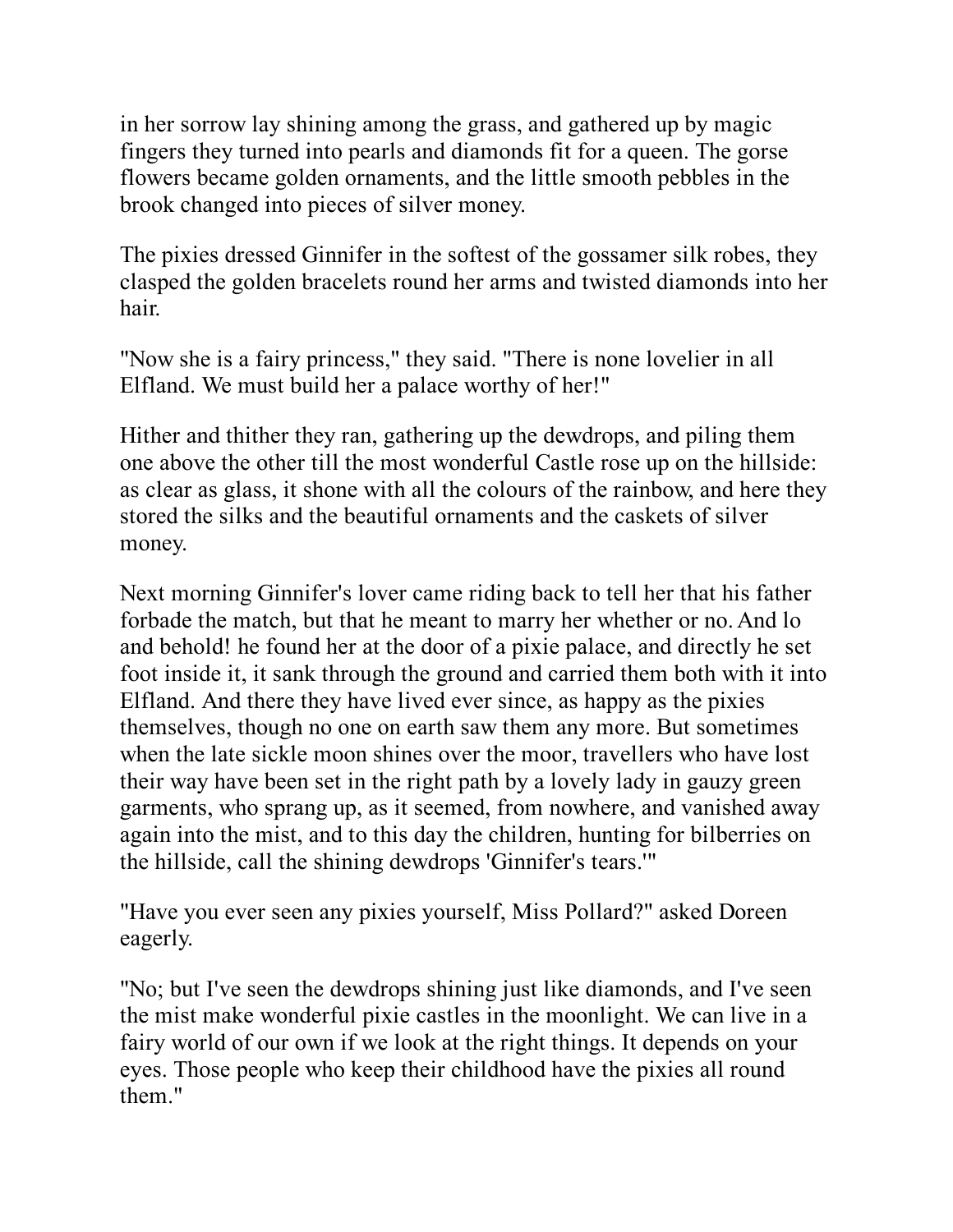"You have!" said Mavis, as Miss Pollard rose to say good-night to her circle of listeners. "You're like Peter Pan, and never grow old!"

"I had such a happy childhood! And it seemed so much the best part of life that I've always been reluctant to let the glamour go. Children ought to be brought up on fairy tales! They're incipient poetry, and should be woven into the web of our lives as a beautiful border, before all the dark prose part follows. If the shuttle only weaves matter-of- fact threads it spoils the pattern!"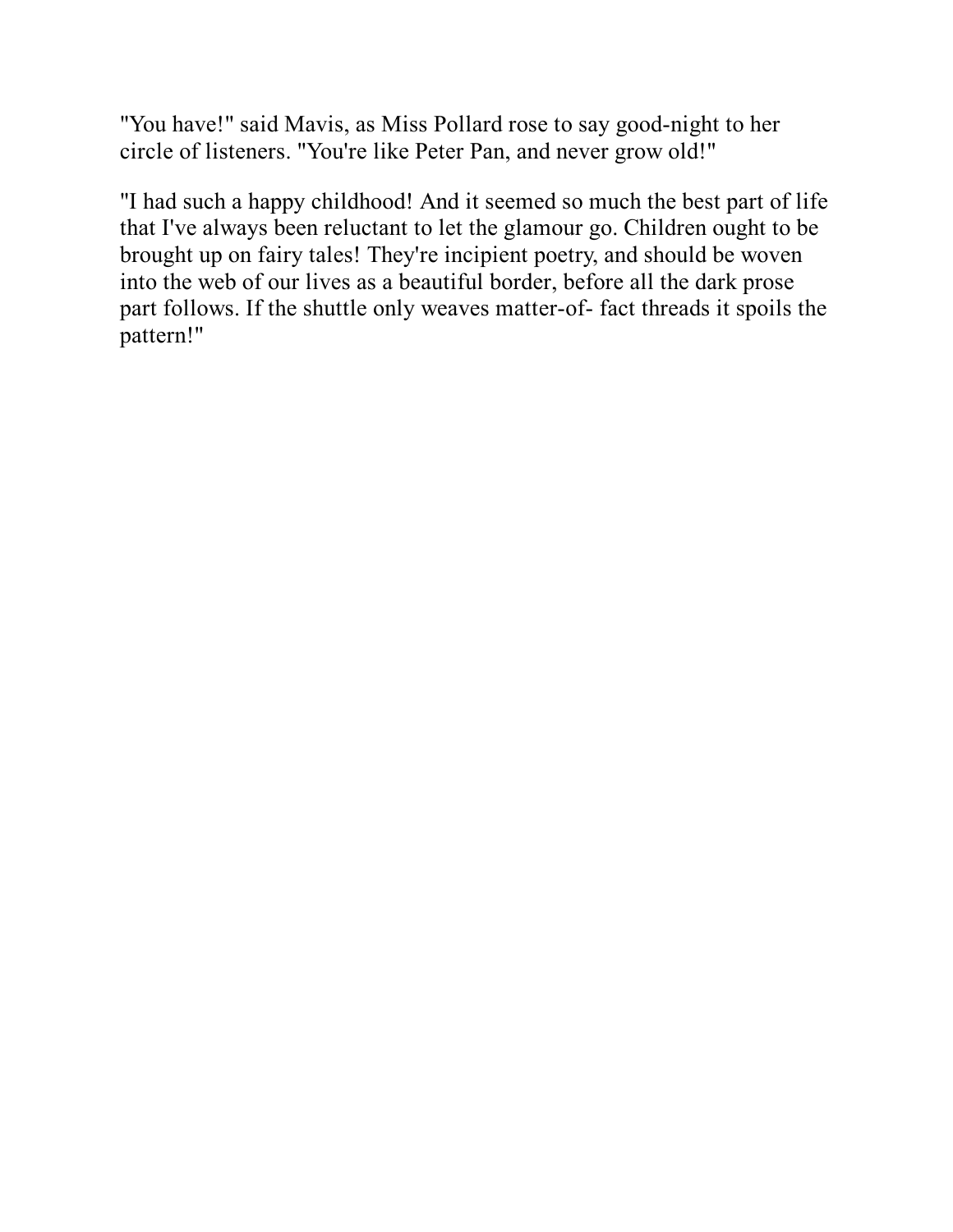## **CHAPTER XVI**

The Tadpole Club

It was quite interesting to be a boarder at 'The Moorings,' though it had its more sober side, particularly for Merle. Her trouble lay in the fact that though she was a school officer from 9 A.M. to 4 P.M., out of those hours her authority was non-existent. Iva and Nesta were hostel monitresses, and they had quite plainly and firmly given her to understand that they did not expect any interference. They were perfectly within their rights, and Merle knew it, but she chafed nevertheless. The fact was that Iva and Nesta, accustomed to the old traditions of 'The Moorings,' when there were only about a dozen boarders, were quite unable to cope with the new order of things, and girls who had been to other schools took decided advantage of their slackness. Merle, whose motto was 'once a monitress always a monitress,' could not see why she might reprove Norma Bradley in the playground, but must allow that damsel ostentatiously to do exactly the same act in the recreation room under her very nose.

"It's so bad for the kids!" she raged. "They know Iva and Nesta are weak and just pretend not to notice, so as to have no fuss. I'm sure Miss Mitchell can't know all that goes on or she'd make some different arrangement. You feel in another element when you get into the hostel. It's 'do as you like and don't bother me so long as you don't go too far and aren't found out.' It might be all very well in the old days last year, but it's wrecking the show now. I wouldn't have believed it if I didn't see it with my own eyes."

The chief offenders were three Third form girls, Norma Bradley, Biddy Adams, and Daisy Donovan, who, with those former firebrands Winnie Osborne and Joyce Colman, had formed a kind of Cabal, whose object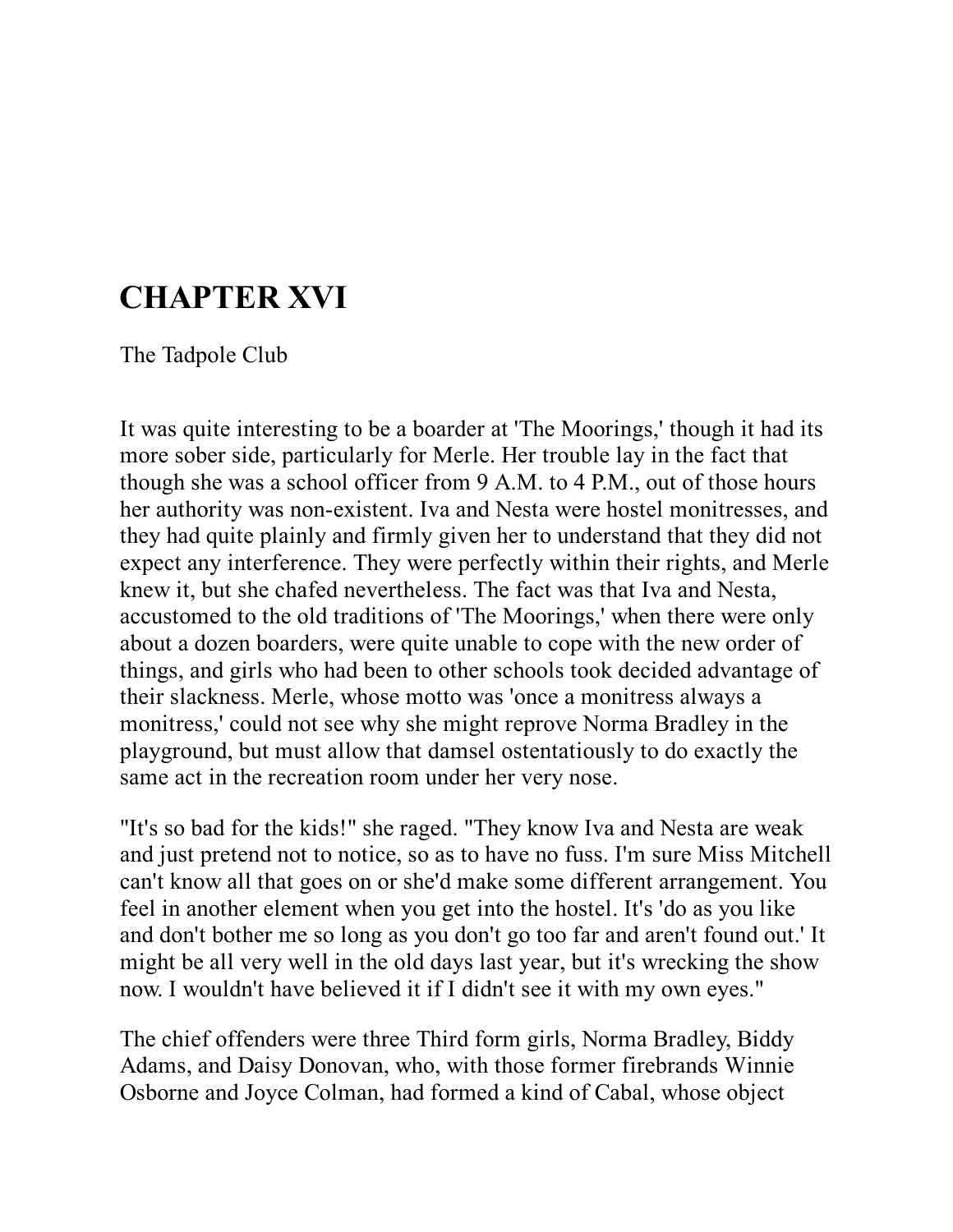seemed to be to find out how far rules might be evaded.

"They've more time than we have, and they simply 'rag' about and 'play the giddy goat'!" complained Merle to her sister.

"They don't seem to have enough to do with their spare time," commented Mavis. "It's all very well to say they must have absolute recreation, but both they and the babies turn it into a sort of bear-garden. You were rather a terror yourself when you were that age! I remember Mother used to quote, 'Satan finds some mischief still for idle hands'."

"Was I? And now I'm a monitress!"

"It makes all the difference when you're in authority, and have some stake in the school."

This chance remark set Merle thinking, and she thought to some purpose. Her natural disposition was always to obtain results by blunt, matter-offact methods. In school her policy was, 'Come along with you now, I'm not going to have any nonsense!' Backed by her position, her strong personality, and her prowess at games it succeeded. But here in the hostel, if she wished to effect any improvements, she must go about it another way. The old fable of the wind and the sun would apply, school breezes would be useless, and she must switch on the love-radiator and try smiling.

"I believe I *was* rather a terror at twelve," she acknowledged to herself. "It's such a tiresome age; you're no longer a pet lamb, and yet you're not a senior. You get all the snubs and none of the kisses. I used to long to do a little bossing on my own, instead of trailing like a comet's tail after the big girls. What those kids want is a properly organised club. They'd work the steam off in that. I've a very good mind to draw up a scheme, show it to Miss Mitchell, and ask her if I may start it among the juniors. If I have her leave, then Iva and Nesta can't call it interfering."

It took Merle a little trouble to evolve her idea, but with a remembrance of Girl Guiding she decided on forming a company corresponding to the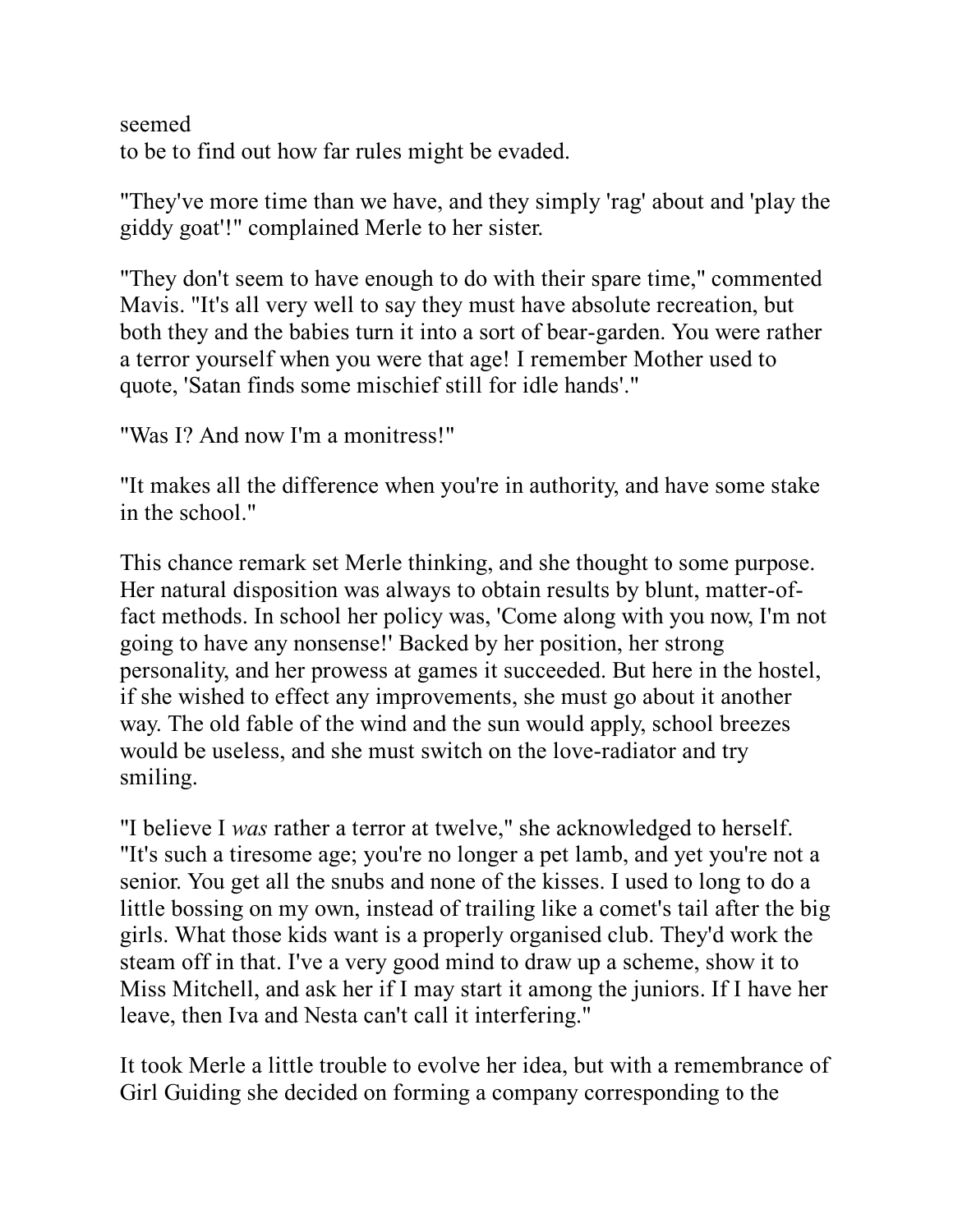Brownies, the objects of which should be to train its members to win various school honours. It was to have its own officers, and its own committees, and to concentrate upon cricket practice, badminton, and netball, as well as First Aid, knot-tying, and signalling.

Feeling rather nervous and a little uncertain whether she would meet with approval or a rebuff, she carried her scheme to Miss Mitchell's study. The mistress listened quite composedly and thought for a moment or two.

"You may try it, Merle, if you can persuade the children to join," she said at length. "You have my full sanction, and you may tell them so. We'll see how it succeeds."

It was something to have leave from headquarters. Merle hurried away and lost no time in collecting the junior boarders, who came to her meeting out of sheer curiosity to see what she could possibly want with them. For once blunt plain-spoken Merle was silver-tongued, and advocated her club with all the ingenuity of which she was capable.

"A school is no good if it depends entirely on its elder girls," she said artfully. "In a year or two they'll have left, and it's the middle forms who'll be at the top. If those middle forms will only begin and train themselves *now*, they'll be champions by the time they reach the Sixth, and there'd be some sense in making fixtures for tennis and cricket. It generally takes a school years before it begins to win matches. Why? Because it must train its champions, of course. You" (nodding at the Cabal) "are the sort who ought to win cups and shields for 'The Moorings' in another four years or so. And it's your business to teach the younger ones. I saw Doreen and Elsbeth playing cricket with Joyce to-day in a way that absolutely made me shudder. She should show them how to hold their bats, and never allow leg-before-wicket even with the veriest kid. It's no use letting them start bad habits, is it? My suggestion is that you form yourselves into a club; let the elder ones be officers, and give efficiency badges for certain things. You've so much more time than we seniors have, that you ought to get on like a house on fire. You'd be laying the foundations of some very good work later on. I should call you the 'Pioneers,' because you'd be starting on a new venture to spread the fame of 'The Moorings.' What d'you think about it?"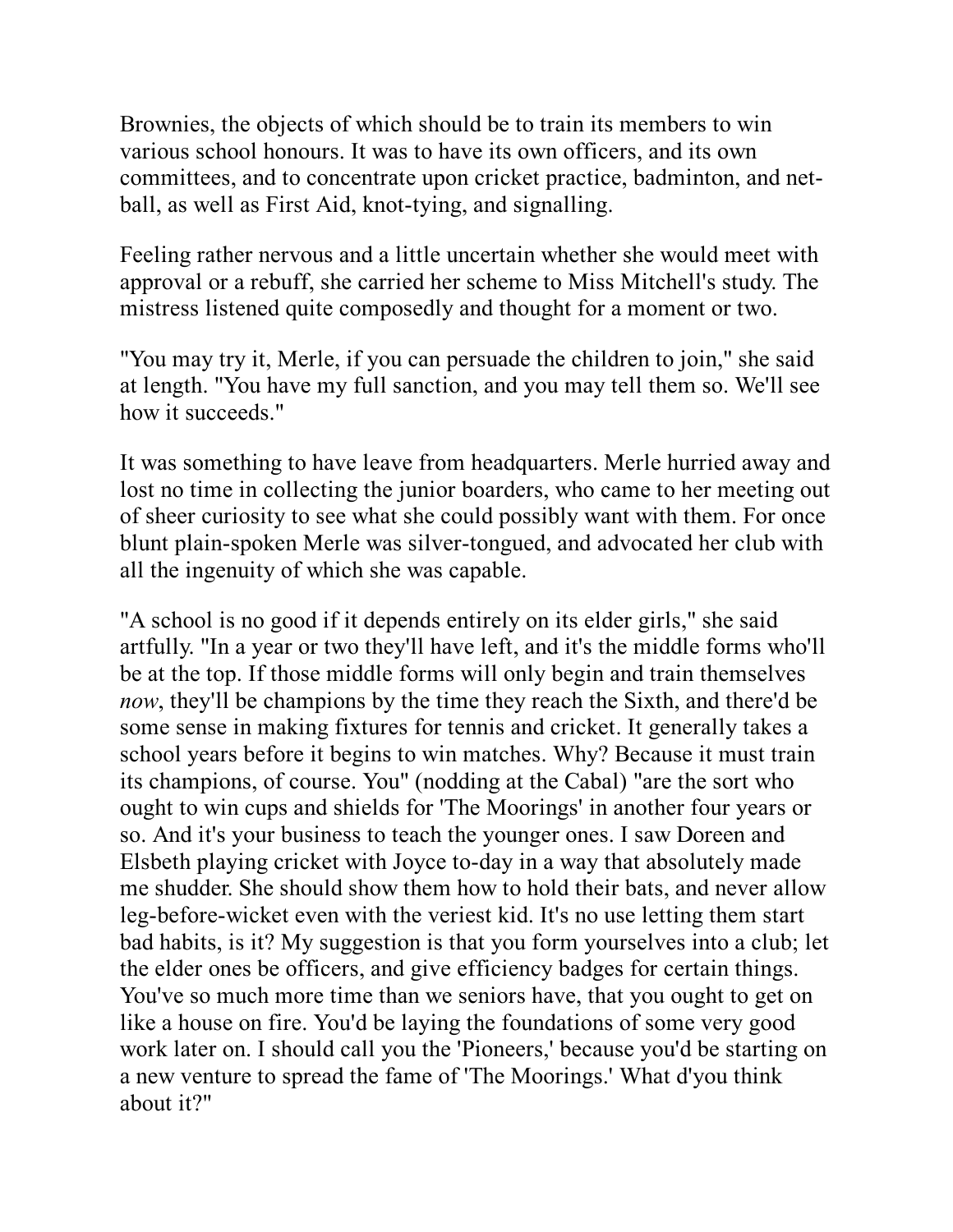The idea decidedly appealed to the juniors. It was far more flattering to be told they were the coming strength of the school than that they were nuisances and in the way of the older girls. Moreover, the notion of being officers was attractive to such temperaments as Winnie's, Biddy's, and Daisy's. They thought they should rather enjoy training the younger ones, and giving their opinions at committee meetings. It was so dull simply to form audiences while the seniors did the talking.

"I vote we do!" said Winnie, looking at the rest of the Cabal, who nodded approvingly in reply.

"Very well. You must organise your own committees, but I think every now and then there should be an inspection to show how you're getting on. You can choose any one you like for your commissioner. A teacher if you want."

"Might as well have you as anybody!" murmured Winnie.

"You can decide that later. What I advise you to do is to hold a committee among yourselves, write down your officers and your rules and everything, and then set to work."

The plan answered admirably, from the mere fact that it gave the restless juniors something definite to do in their recreation time. Instead of tearing aimlessly about and getting into mischief, they suddenly became the most busy little mortals, and absolutely bristled with importance. Their committees were conducted with as much solemnity as the meetings of Cabinet ministers to decide the fate of a nation. They had taken the burden of the future success of the school upon their youthful shoulders, and it gave them huge satisfaction to think that so much depended upon them. They practised cricket quite diligently, and made even the youngest observe the rules, and they bandaged one another's arms and legs in wellmeant efforts at ambulance work. Their ambition soared as high as a debating society, where they evidently allowed full freedom of speech on popular topics, for Mavis, by mistake getting hold of one of their secret notices, found the subject for discussion was: "*Monnitresses. Are they a Neccessary Evil?*"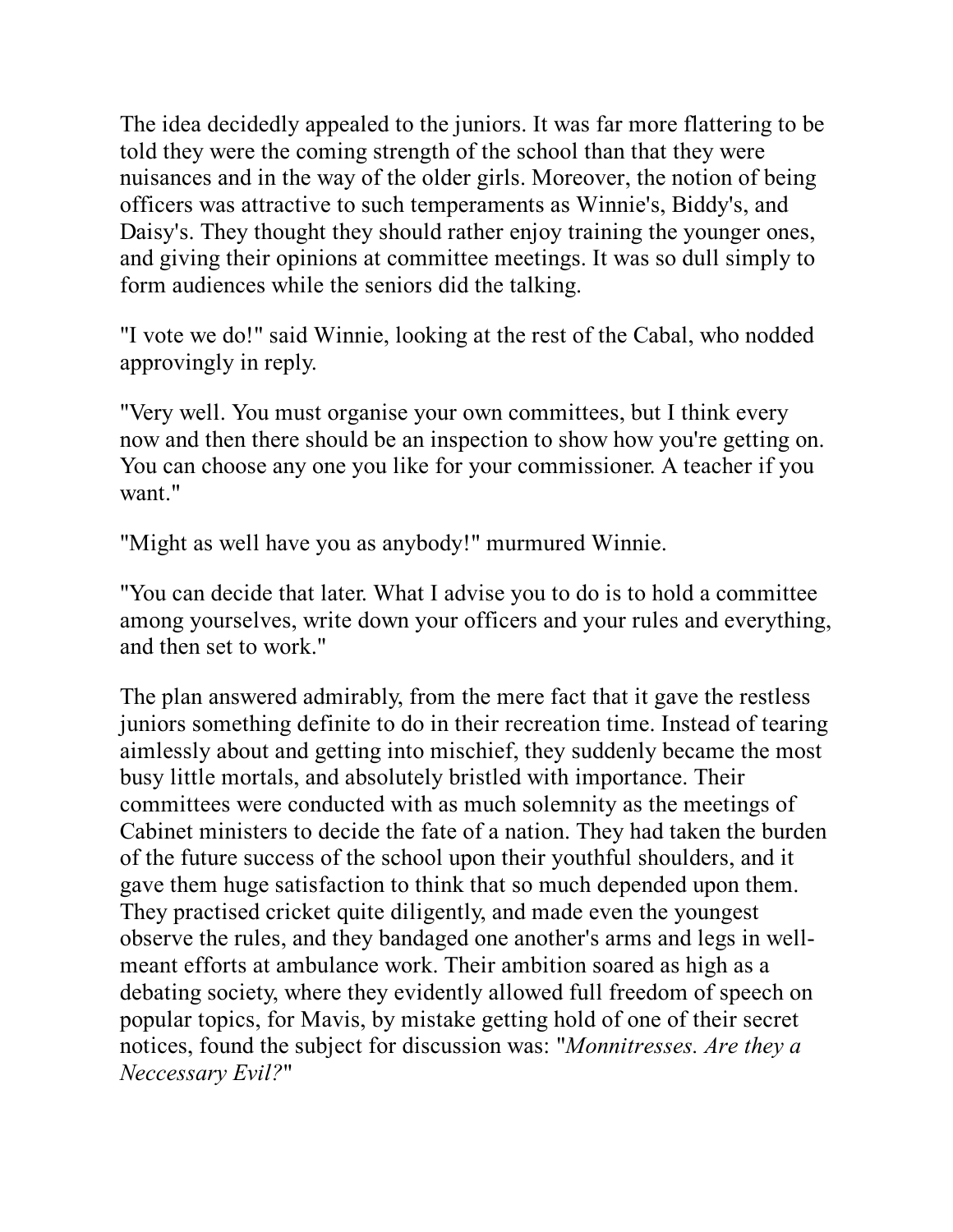She showed it to Merle with much amusement.

"I should suggest, 'Need Spelling copy the Dictionary?' for their next debate!" she laughed. "I wish I could creep in, Merle, and hear them slanging you four. I expect they'll give you some hard hits. How priceless they are!"

With the exception of Mavis the elder girls were not entirely in sympathy with the new movement. They considered the Pioneers exhibited signs of swollen head, and nicknamed their society the 'Tadpole Club,' declaring its members to be still in that elementary stage of their development. They made very merry at their expense, and poked fun at Merle for having evolved the idea.

"Have you arranged for the Queen to come down and inspect them?" asked Nesta sarcastically. "No one but royalty is good enough! By the time they've worked their way up into the Sixth the school will be so reformed it'll be a pattern for all England. I think we seniors had better retire gracefully now and have done with it. We don't seem of much account according to their notions. One of them actually had the impudence to criticise my bowling yesterday!"

"Yes; and the little beggar was right too!" put in Iva. "You'll have to buck up over cricket, old sport! It never was your strong point, you know!"

"Well, I'm not going to be corrected by a kid of eleven at any rate!" fumed Nesta.

Though the seniors might be scornful, indignant, or otherwise hostile towards the Tadpole Club, it certainly had the effect of increasing their own efforts and making them keep up their standards. A craze came over the school for physical fitness and efficiency, and the most persistent shirkers were forced by public opinion into exerting themselves. Miss Mitchell said little, but her hazel eyes saw everything that was going on. Her manner towards Merle, which had been rather off-hand, gradually softened, and though she showed her no special favour, she gave her, on one occasion, a word of praise.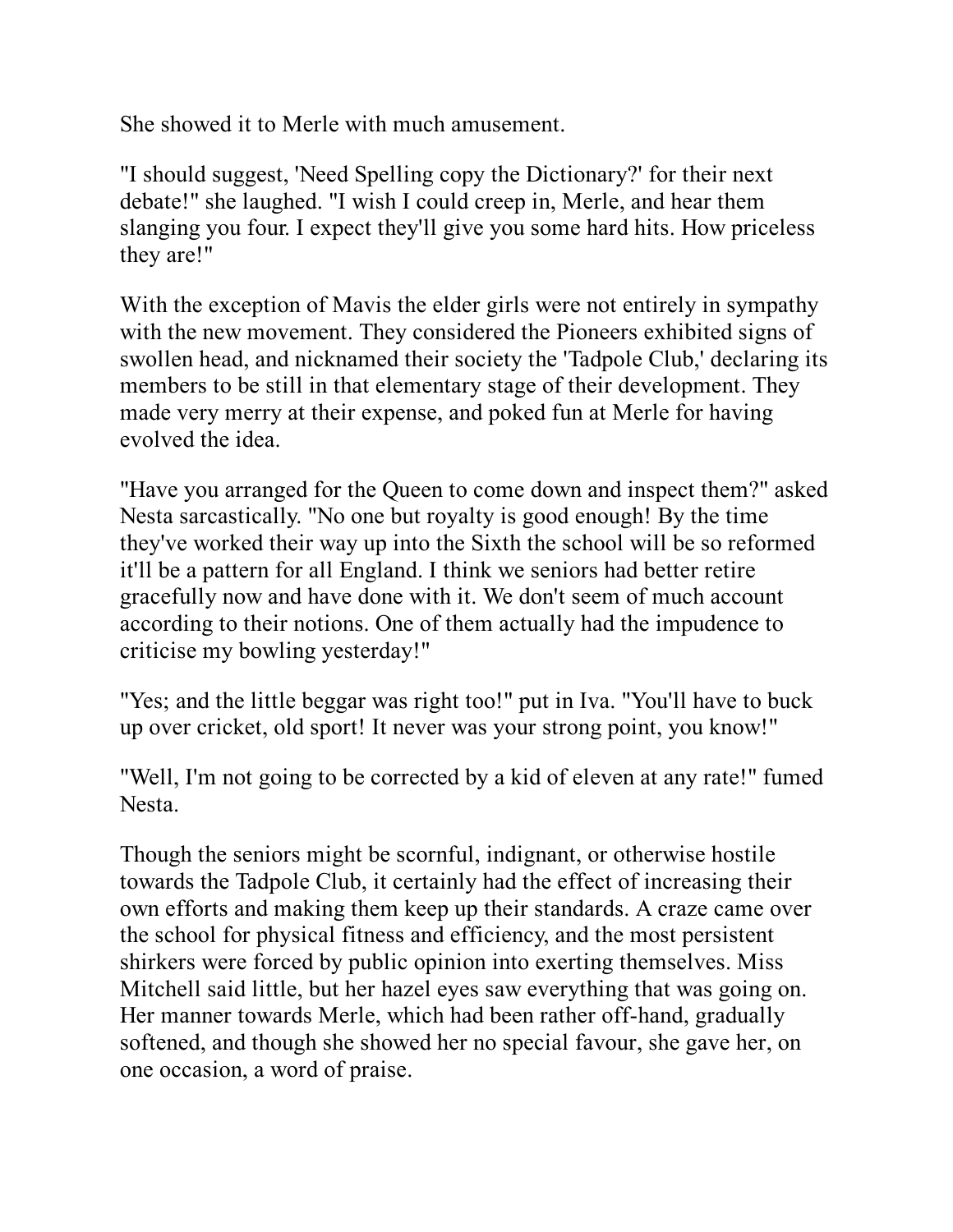"You've shown me that you possess certain powers of organisation, and that you know how to use your influence," she remarked.

And Merle, to whom Miss Mitchell's good opinion seemed almost the most important thing in the world, went about as if she were treading on air, and repeated the precious sentence to herself as proudly as if it were a patent of nobility.

"She wouldn't notice me when I used to bring her flowers!" thought Merle. "It's only when I've done something for the school that she really cares. Some day, perhaps, I'll make her like me for myself!"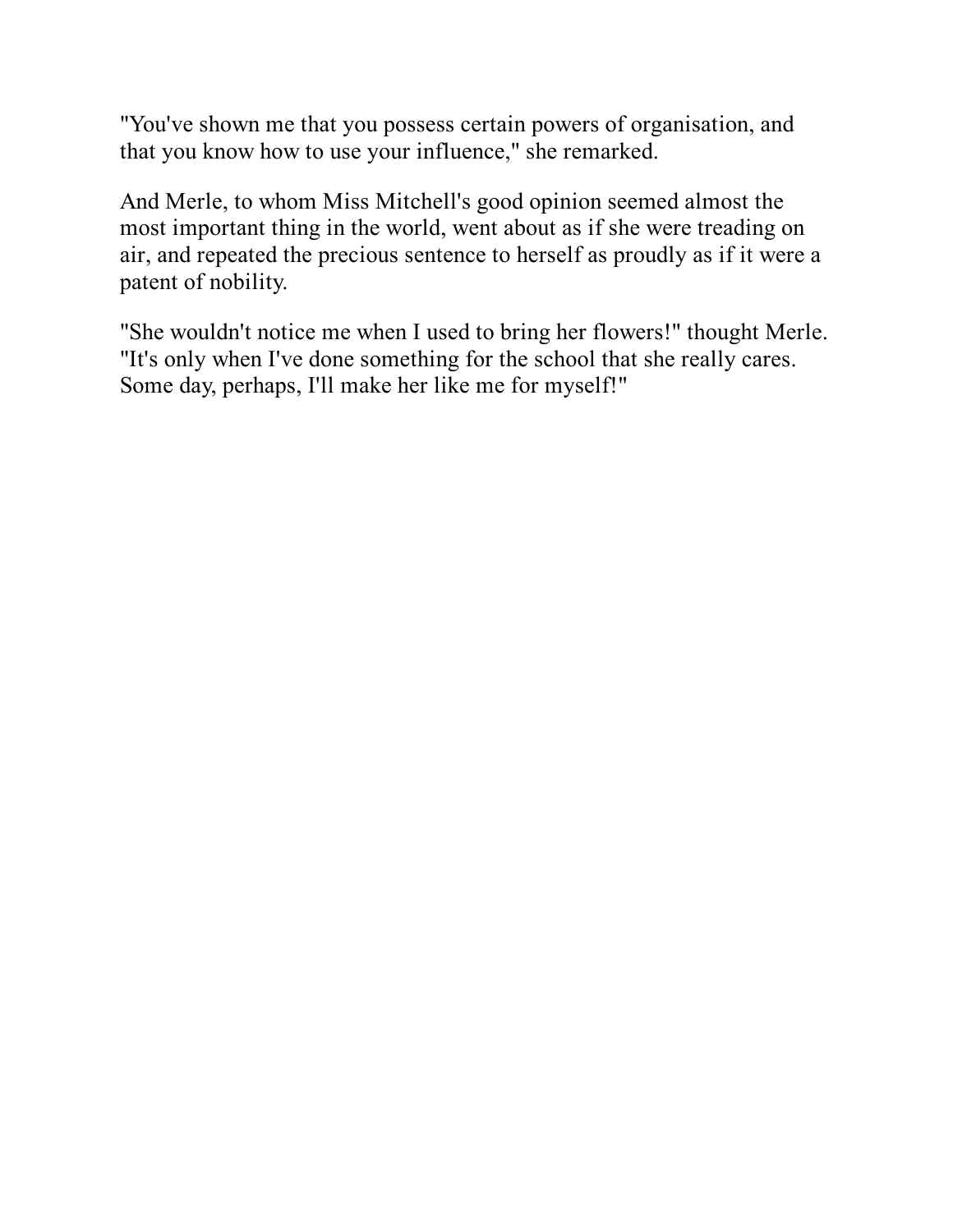# **CHAPTER XVII**

The Fourth of July

Mavis and Merle went home to Bridge House feeling as if they had had a peep at the inner life of 'The Moorings.' They had seen fresh aspects of Miss Pollard and Miss Fanny, and though Merle could not honestly assure herself that she knew Miss Mitchell any better than before, she had at least the remembrance of a few words of approval.

"I'm afraid she's one of those people whom you never do get to know very well!" ruminated Merle. "You go a little way, but never any further. We see the school side of her, and a quite jolly-all-round-to-everybody holiday afternoon side. I wonder what she's like to her private friends, and at home?"

Miss Mitchell, however, was not at all disposed to make a confidante of any of her pupils, particularly of a girl who was not yet sixteen, and much preferred to preserve business-like relations and confine her conversation to school topics, than to give any details of her private life. She made it quite manifest that whoever wished to please her must do so on general and not individual grounds, so Merle accepted the inevitable, and worked very hard in class and at preparation, making a sudden burst of progress in her lessons that astonished herself even more than everybody else. It meant a certain amount of heroism to stick steadily to her books on glorious summer evenings, when even her own family tempted her to play tennis or go out in the car. Most of the other members of the Fifth form showed a marked slacking off in their homework, particularly the daygirls, whose preparation was not regulated. The Castletons, who had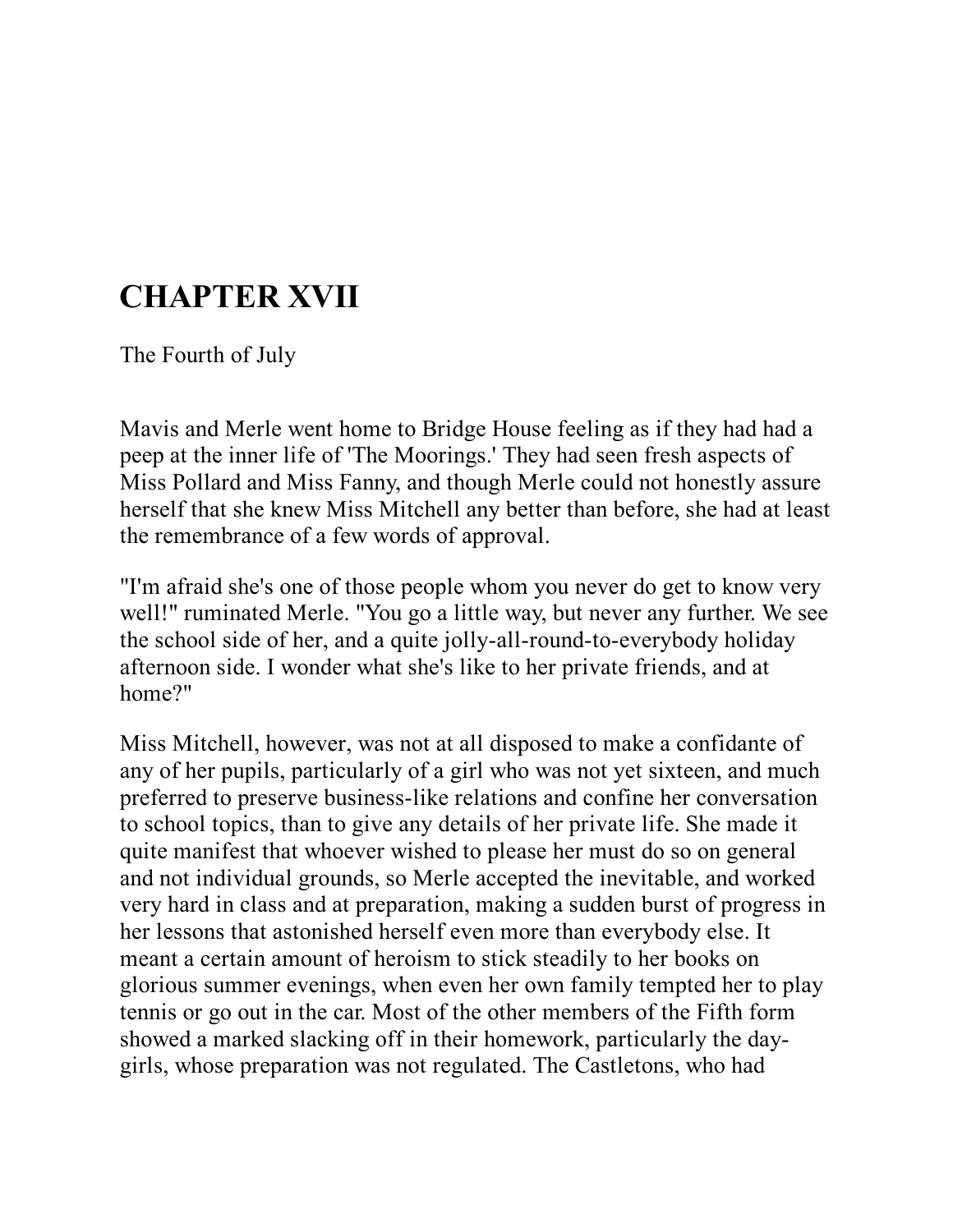another wee baby brother at home, declared they found so much to do on their return that it was impossible to spend long over their lessons.

"Violet's not very strong, and she's often just about done in when we get back," explained Beata to Mavis. "Romola and I take the baby and put the kids to bed, so as to give her a rest. I can't tell that to Miss Mitchell as an excuse for not having touched my Latin, but it's the truth. What else can I do? We've only one maid, and she's busy in the kitchen. Somebody has to look after the children!"

And Mavis, who adored the new Castleton baby, and would have flung lessons to the winds to nurse it, cordially agreed with her.

Another girl whose work suffered in summer, though for a different reason, was Fay. Her father was better in health, but he still needed somebody to interest him and keep him amused, and found no more lively companion than his own daughter. He had taught her to row, and wanted her to go out boating with him now the evenings were so long and light.

"Never mind your prep! It's more important to help to get Father well!" Mrs. Macleod would say. "He looks forward so much to this rowing, and the exercise is good for him. We want a companionable daughter, not a Minerva, and you may tell Miss Mitchell so with my compliments if she grumbles. If we can't have any of your society when you get home, you might as well be away at boarding-school. I bargained with Miss Pollard that you weren't to be overworked."

Fay was clever, and a hasty run through her books usually served to make her pass muster in class. She was a jolly and amusing girl, and was generally the life and soul of the 'sardine' party. She was great chums with the Castletons, though she sparred occasionally with Tattie Carew or with Nan Colville. The latter gave general offence because she always insisted upon taking up more than her fair share of room in the crowded car. She would wear her satchel, and let its knobby corners press against her expostulating neighbour, or she would spread out her elbows instead of keeping them by her side. One day Nan, after a scrimmage on the way to school, begged a lift back from Babbie.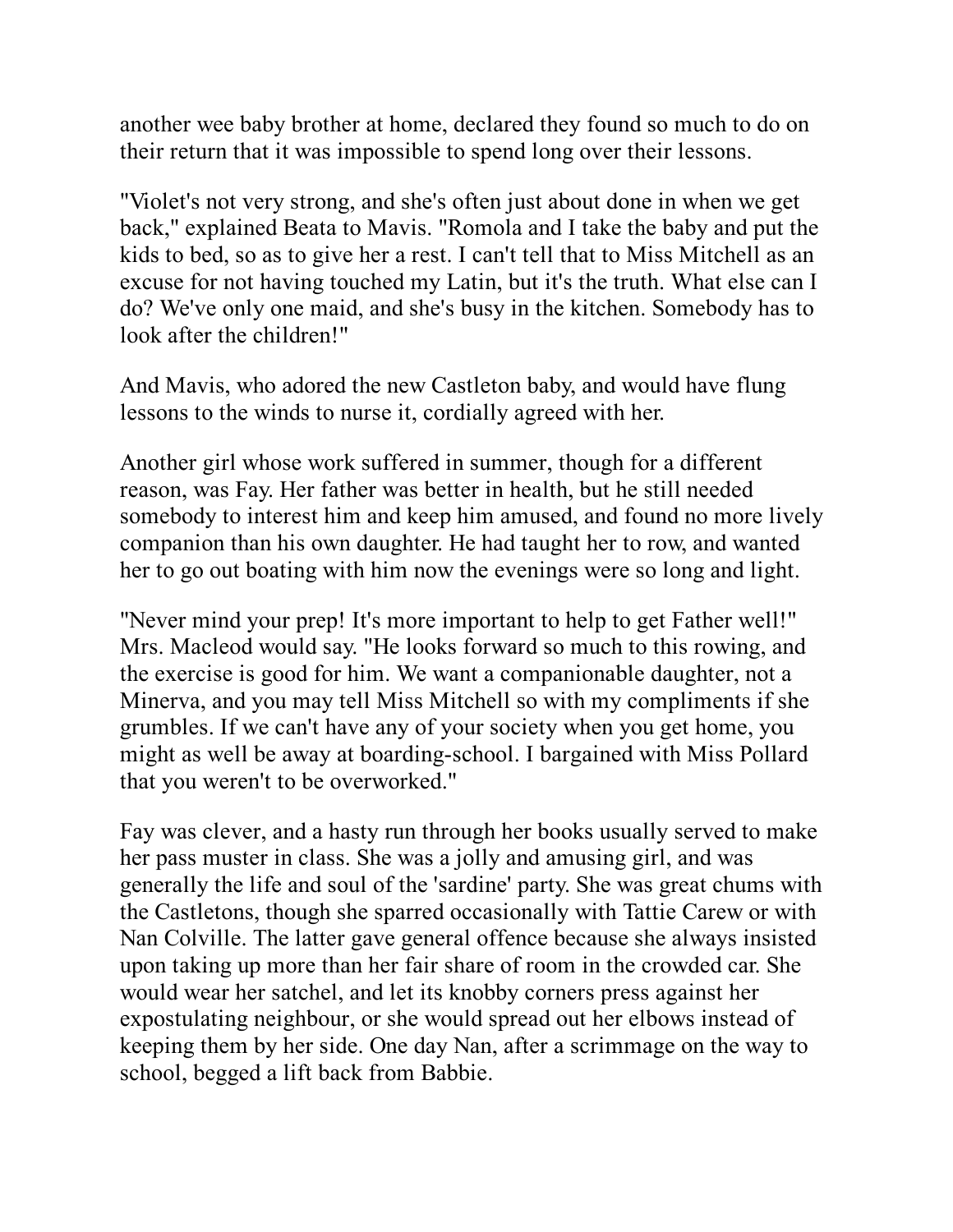"But we don't go down the hill to Chagmouth," objected Babbie, who had received instructions from her mother to allow the 'sardines' to use their own car, and not to offer to motor any of them. "We turn off at the crossroads to go to The Warren."

"I know. But you always start first, and you could leave me at the crossroads, and the others would pick me up as they passed. Be a sport, Babbie!"

"All right. You can come if you like."

Now it happened that Fay overheard Nan telling Lizzie that she would wait at the cross-roads, and further witnessed the magnificent start in the Glyn Williams' car.

"Too good for us to-day, are you?" she murmured. "Then I think you may just do without us altogether! I've got a brain throb! It'll serve you right, Miss Nan Colville!"

Fay went privately to Mr. Vicary and asked him if he would mind driving them home that afternoon by Brendon, which was a slightly different route from their ordinary one.

"I want to call for a parcel there," she explained.

"As it happens, I have an errand I can do there too," agreed Mr. Vicary. "It won't take above five minutes or so longer, I daresay."

"That's all right then. By the by, Miss Colville won't be with us to-day. Miss Williams is motoring her home."

"Yes; I saw them set off."

Fay took care that Lizzie Colville sat at the back of the car that afternoon and not in front with Mr. Vicary. She stifled her objections when they turned off in the direction of Brendon.

"I tell you Mr. Vicary has to go on an errand and so have I, so just shut up! Nan? If she chooses to wait at the cross-roads it's her own fault. She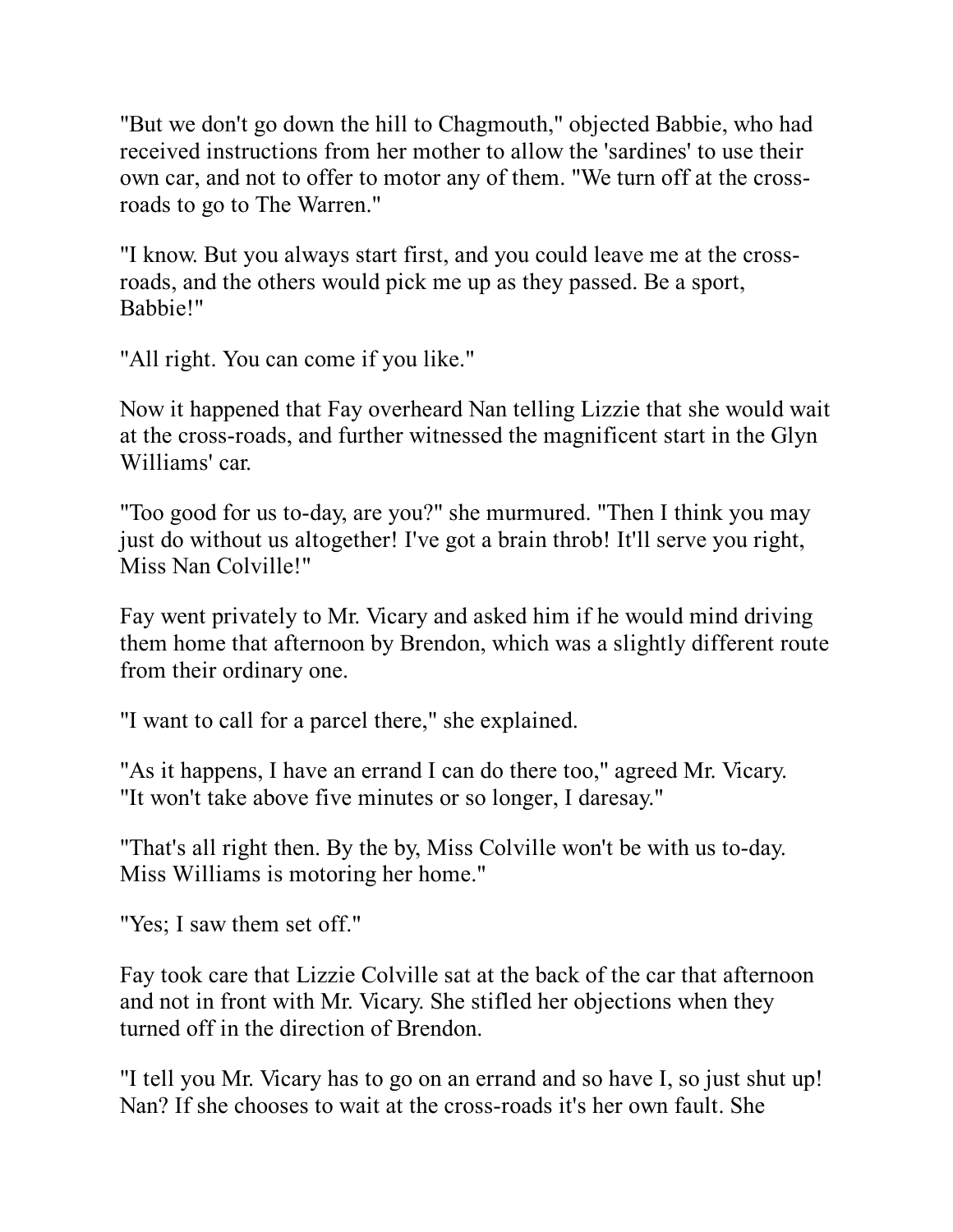should have come with us."

The 'sardine-tin' entered Chagmouth that afternoon from the direction of Brendon, and Nan, after sitting a long time by the roadside expecting its appearance, gave it up and walked the rest of the way home, very annoyed at the trick that had been played her.

"You shouldn't have let them, Lizzie!" she scolded.

"How could I help it? Fay wouldn't let me speak, and Mr. Vicary just flew on to Brendon. Why didn't Babbie take you into Chagmouth?"

"She never even suggested it. I don't know which is the meaner, she or Fay!" grumbled Nan.

On the Fourth of July, Fay went to school determined to have what she termed 'a real good time,' and to celebrate appropriately the great anniversary of American independence. She armed herself with her national flag and a box of sugared popcorns, a delicacy which was unknown at Durracombe shops, and had been specially sent for from London. As she passed these round generously, the 'sardines' fell in with her mood and vowed to stand by her at school, and help to celebrate the honour and glory of the Stars and Stripes.

"I didn't make much fuss of my own birthday, but I'm wrought up over this!" declared Fay. "It's a shame there isn't a public holiday. I'd like to fire a cannon. Couldn't get any crackers at those wretched shops in Chagmouth either."

"D'you want crackers?"

"Rather!"

"They had a lot of fireworks last November at Hodges' in Durracombe. Perhaps they'd have some left."

"Oh, good bizz! We'll stop in the High Street and see, before we go into school."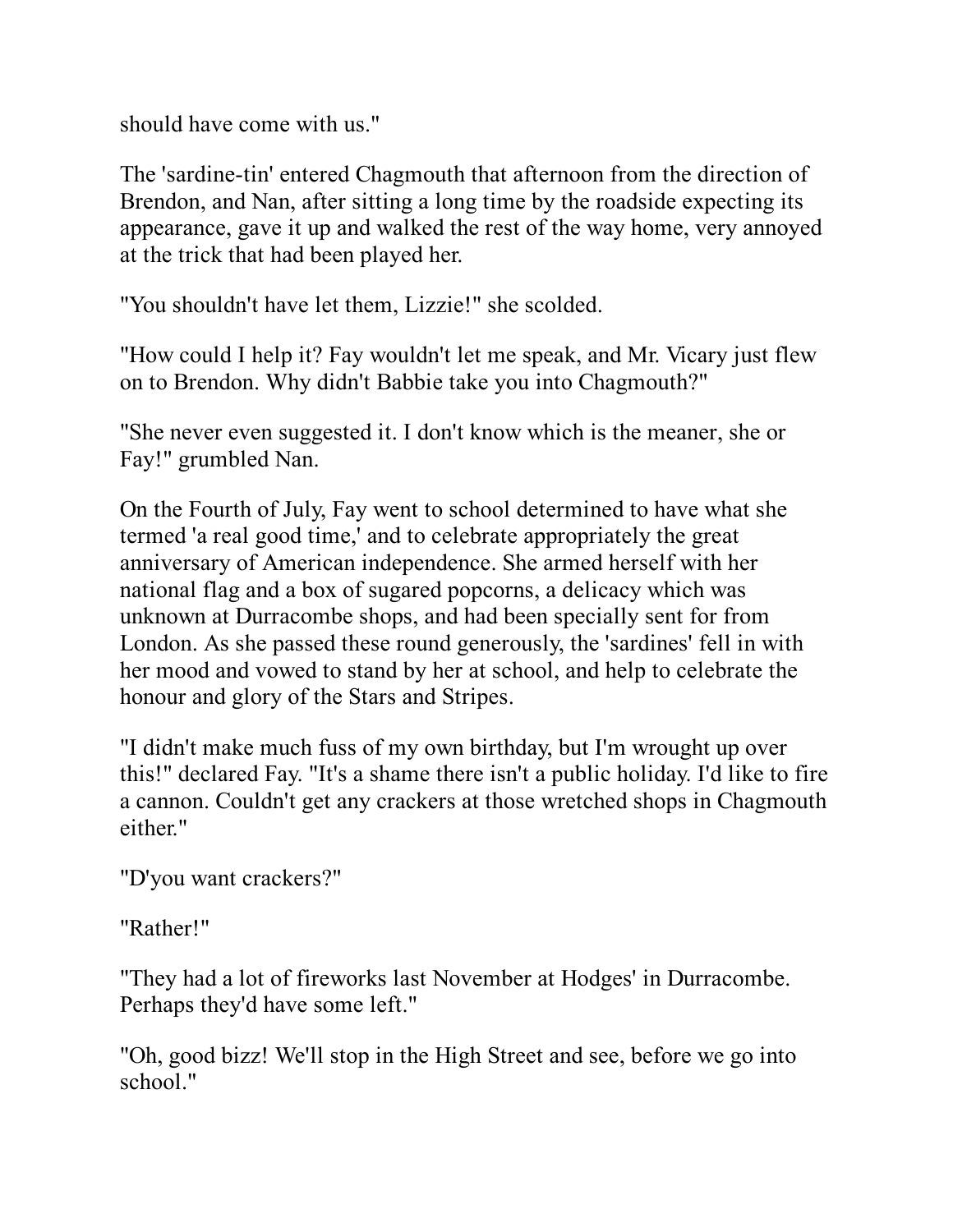They were in excellent time, so they called a halt at Hodges' shop and dismissed the car. The assistant, after searching in various drawers and boxes, produced a small supply of surplus fireworks, which Fay eagerly purchased, being also provident enough to remember to buy a box of matches. She pranced into school in the highest of spirits, flaunting her flag, and stuck it in a conspicuous place in the classroom, where Miss Mitchell eyed it indeed with some astonishment, but offered no remonstrance. At eleven o'clock interval the fun began. Fay and her confederates retired to a secluded part of the garden and began to let off squibs and crackers, the sound therefrom drawing an interested and excited little crowd, who hopped about squealing at the explosions, and were immensely thrilled at the audacity of such a performance on school premises.

"They're great!"

"Hold me down, or I'll fly off in sparks!"

"Fay, you are the limit!"

"It's a brainy notion!"

"Wow! Don't set me on fire!"

"Goody! Here's Miss Fanny coming!"

It was a decidedly wrathful Miss Fanny who descended upon them, and promptly confiscated the few fireworks that were left.

"Most dangerous!" she remarked indignantly. "You might easily, some of you, have been burnt. Really, Fay, I'm surprised. A girl in the Fifth form ought to know better. Go back all of you at once. And don't let such a thing ever happen again!"

The confederates had been lucky enough to have almost finished their display before Miss Fanny appeared on the scene, so they bore the loss of the last three squibs with equanimity.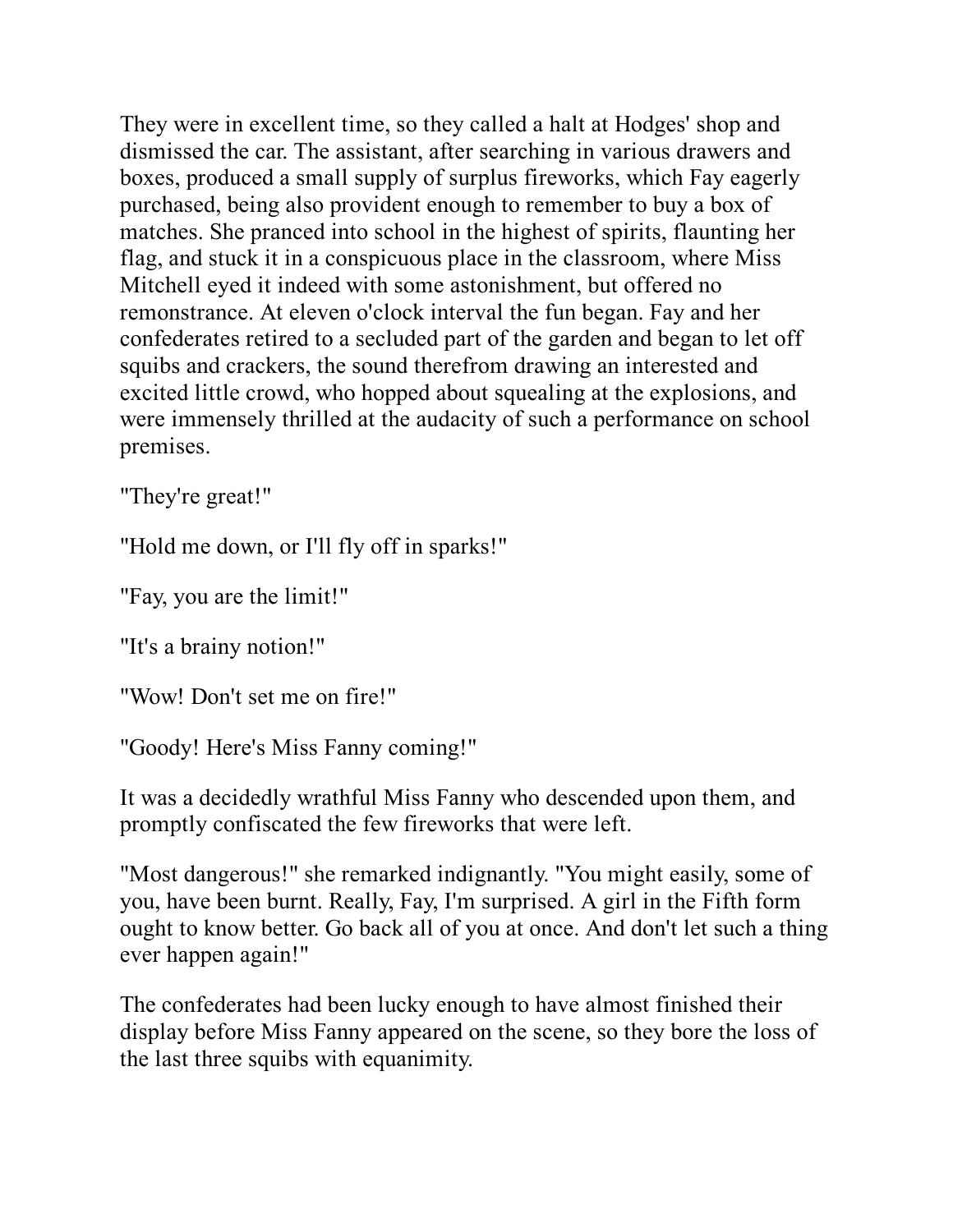"If Miss Fanny had only been an American she'd have helped to let them off herself instead of interfering!" protested Fay. "I haven't worked my spirits off yet, so I warn you! We'll do something mad after dinner."

"What?"

"I haven't quite fixed it up yet, but I'll tell you later on."

The girls from Chagmouth dined daily with the boarders in the hostel, and were on very good terms with most of them. Fay could therefore be tolerably sure of a certain amount of support in any scheme she chose to evolve. She thought things over during the French class, a process of mental abstraction which brought the wrath of Mademoiselle on to her head, for she answered at random and made some really idiotic mistakes, at which the other girls giggled.

"You didn't shine this morning, old sport!" whispered Beata when the class was over. "I believe Mademoiselle thought you were ragging her!"

"I wasn't doing anything of the sort. Can't you all realise it's the Fourth of July?"

"You've mentioned that once or twice before!"

"Well, I'll mention it again. Of course I focus my mind on America, not on France! You can't expect me to go jabbering French when I think of the times my friends will be having to-day on the other side of the Atlantic. I've had rather a brain throb though. We'll dress up after dinner in anything we can borrow, and have a parade on the tennis lawn, with prizes for best costumes."

"Who's to give the prizes?"

"*I* will. I'll ask Maude to buy me some packets of candy when she goes home, and bring them to school this afternoon. They'll do all right."

Fay was discreet enough not to mention her project to Iva or Nesta, in case, being hostel monitresses, they might have felt bound to offer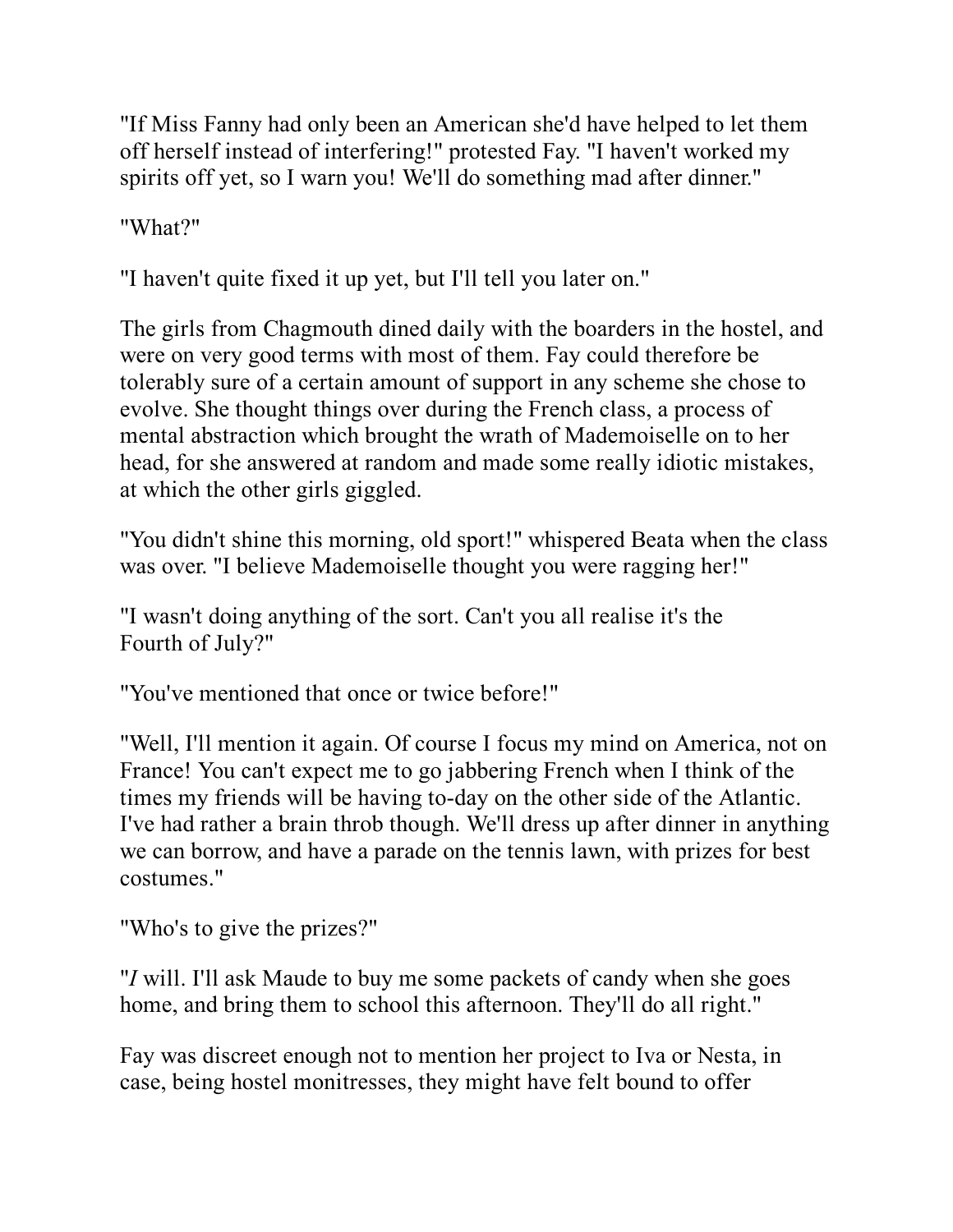conscientious objections. Members of the Fourth and Third forms, however, jumped at the idea of an impromptu fancy-dress parade, and the moment they were released from the dining-room they tore off to array themselves. It was already a quarter to two, and school would begin again at 2.30, so there was no time to be lost if the thing was to be done at all.

"I give every one a quarter of an hour to dress!" declared Fay. "You've got to be on the lawn when the clock strikes two. Anybody who's late will be disqualified from the competition."

"Who's to judge?" asked Kitty.

"Votes, of course! Don't stand asking questions. Hurry up, if you're going to be in it!"

[Illustration: THE FOURTH OF JULY PARADE]

A quarter of an hour is very scant time in which to robe in fancy costume, but most of the girls had decided during dinner what they meant to be. Romola flew to the kitchen and borrowed an apron from the cook, tied a duster round her head, seized up a pail and a carpet-sweeper, and came as 'Domestic Service.' Beata commandeered the boarders' bath-towels and appeared as an Arab, in robe and turban. Peggie, with her dormitory eiderdown for a train, was a court lady. Catie draped a scarf over her hair and shoulders and, holding a bedroom jug aloft on her head, posed as Rebecca at the well. Nan and Tattie, wrapt in identical blankets, were Tweedledum and Tweedledee. Winnie, with a painted moustache and a dressing-gown, was a Turk. Nita slipped on a night-dress and clutched a bedroom candlestick; Joyce rolled an enormous brown-paper cigar which she pretended to be puffing. But perhaps the best of all was Fay herself as the American eagle. She borrowed two mackintoshes and fastened them to her shoulders, securing the other ends to blackboard pointers which she held in each hand. By extending her arms at full width she gave the impression of wings and flapped wildly round the lawn, the illusion being furthered by a brown-paper head-dress with a long twist to resemble a beak.

When the day-girls returned after dinner they were electrified to find this extraordinary assemblage parading upon the lawn. By this time both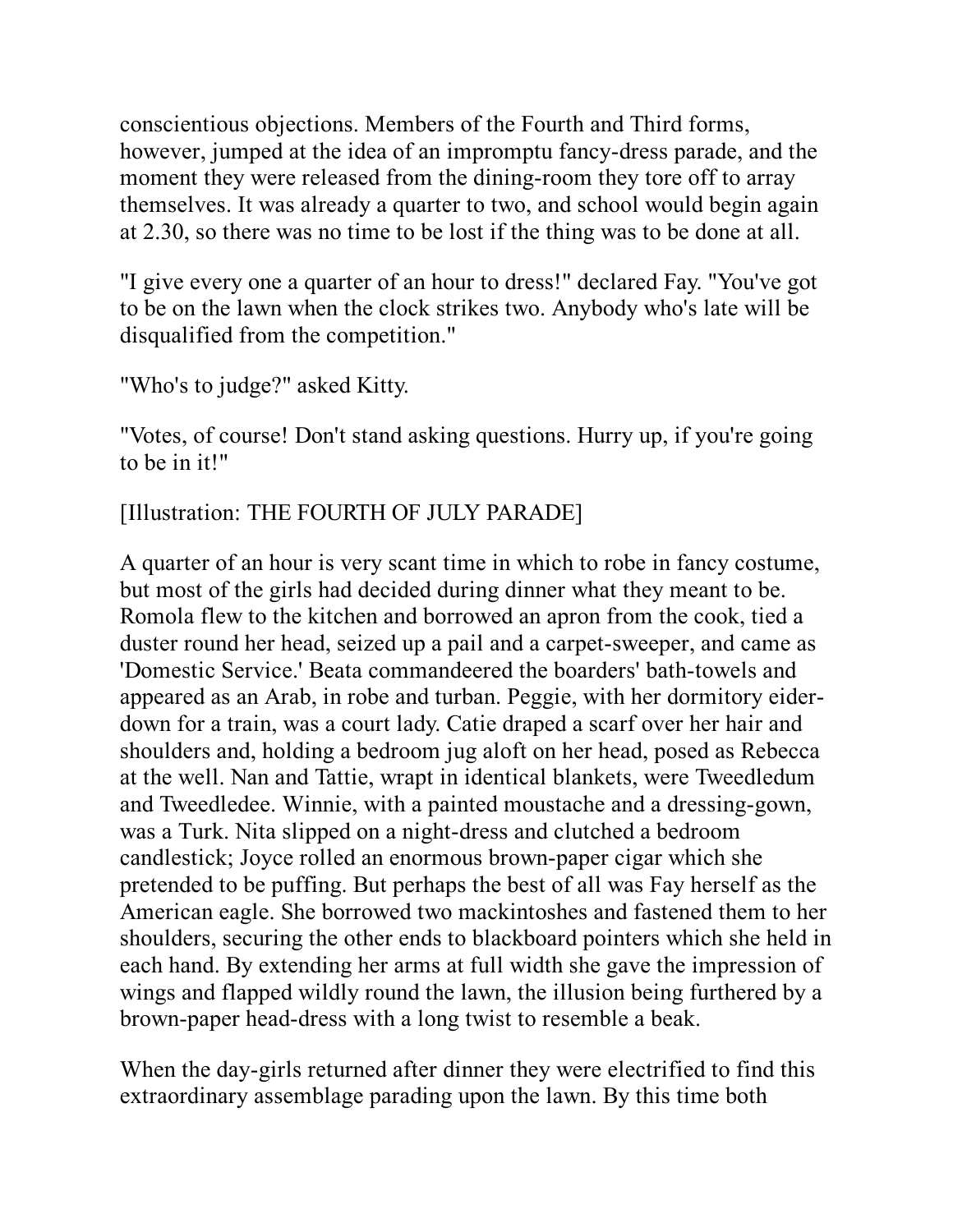monitresses and mistresses had caught glimpses from the window and came hurrying out to see what was happening. Fortunately Miss Mitchell, who arrived first on the scene, took it in what the girls called 'a thoroughly sporting fashion.' She laughed, and congratulated the wearers upon the excellence of their hasty costumes.

"We must have another parade some day, when we've more time to prepare for it," she said. "Perhaps I'll come in costume myself then. The American eagle is simply immense! I give Fay my vote for first prize! Hands up all who agree!"

"But *I'm* giving the prize, so I can't take it myself!" protested Fay.

"That doesn't matter at all if you've won it. I think Tweedledum and Tweedledee should divide the second."

"Best divide the candy all round," said Fay, receiving the packets from Maude, and sharing them among the competitors. "Thanks awfully, Miss Mitchell, for coming to look at us. I couldn't let the Fourth of July go by without taking some notice of it! It wouldn't have been loyal to America, would it?"

"You've certainly stood up for the honour of the Stars and Stripes!" laughed Miss Mitchell. "Now suppose you all go and take these things off again as fast as you can. My watch is exactly right, and the bell will ring in another five minutes."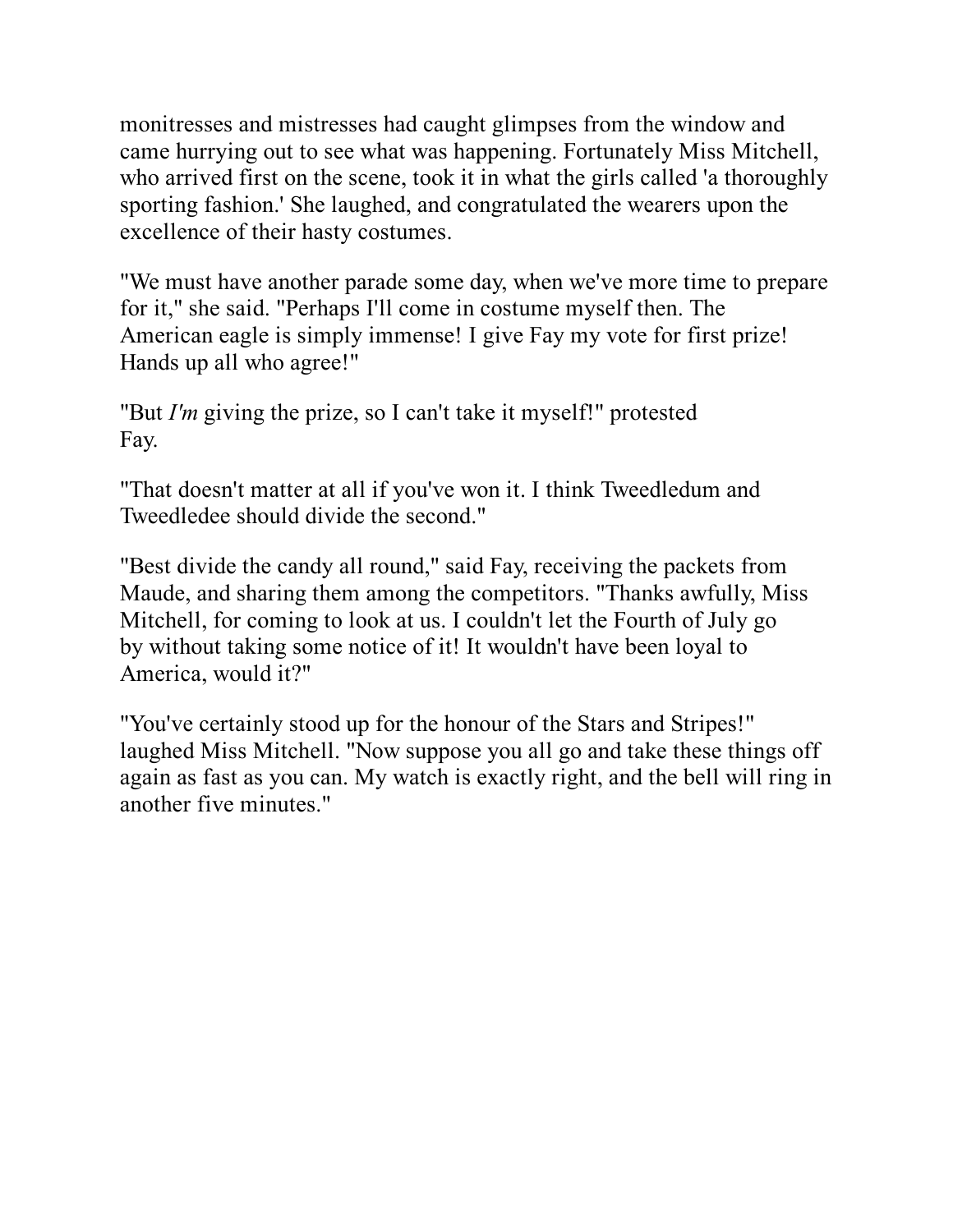# **CHAPTER XVIII**

Love-in-a-Mist

The next event of any special importance in the Ramsays' world was Mavis's birthday. She was seventeen now, and was so much taller and stronger since she had come to live in Devonshire that her mother declared their old friends in the north would hardly know her. She was still more fragile-looking than Merle, but her attacks of bronchitis were luckily things of the past, and she was rapidly outgrowing all her former delicacy. Many things which had been prohibited before were allowed her now, and her father's present was a new bicycle and the permission to ride it. Her mother gave her a sketching easel and Merle a camp-stool, for painting was at present her favourite hobby, and Uncle David and Aunt Nellie were lavish in books and music. From Bevis arrived a wooden box containing a kittiwake, which he had stuffed himself, with wings outspread. There was a hook in its back so that it could be suspended by a piece of thread from the ceiling to look as if it were flying. In its beak Bevis had placed a note.

"I didn't shoot it," he explained. "I know you hate to think of any one killing them. I found it dead on the shore, so thought you might just as well have it stuffed."

"I'm so glad it wasn't shot on purpose, poor dear thing!" said tenderhearted Mavis. "Aren't its feathers soft and lovely? I shall hang it to the beam in our bedroom, and it will always seem like a little bit of Chagmouth when we wake in the mornings. It looks just exactly as if it were alive. How clever of Bevis to stuff it so well."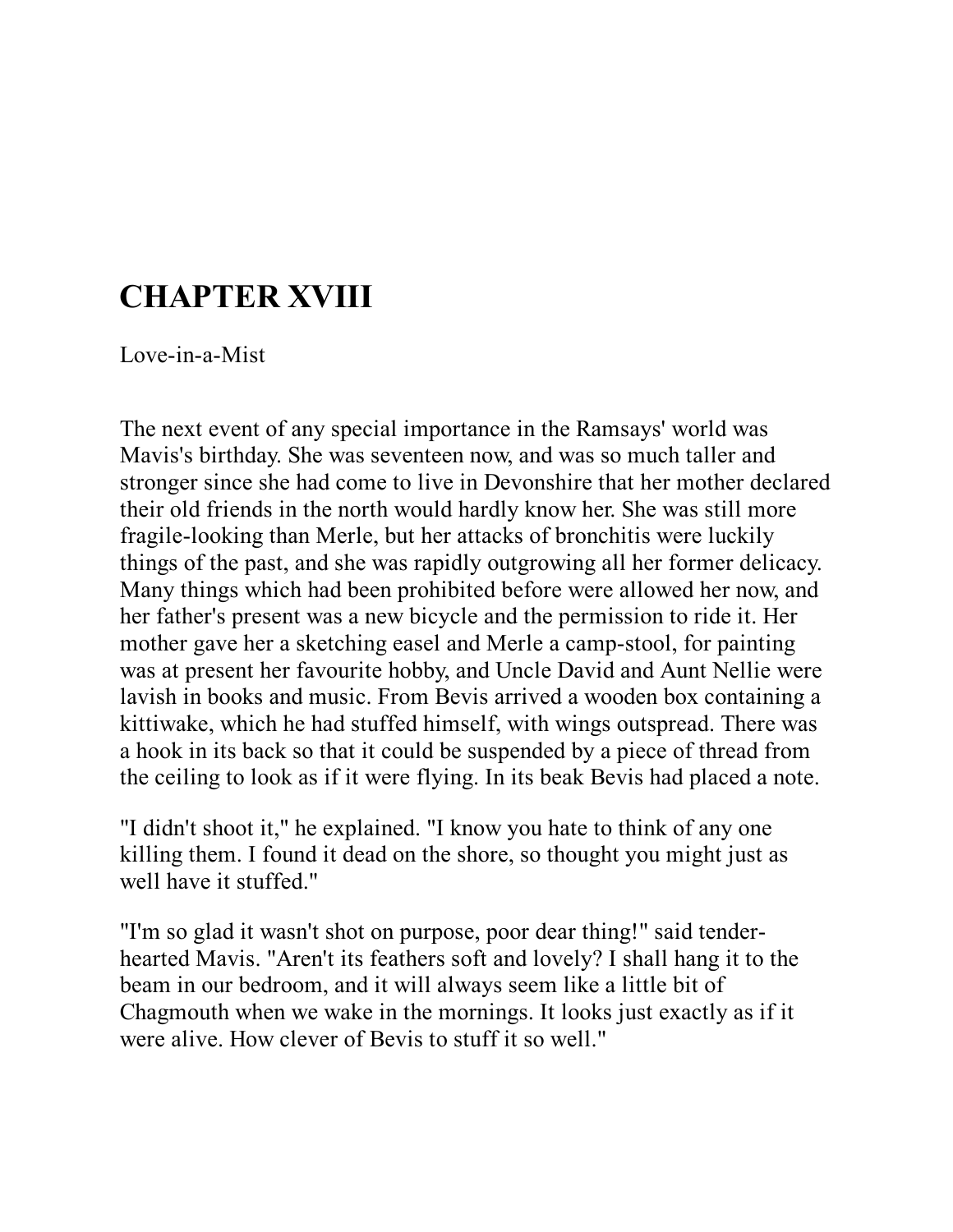At 'The Moorings' the matter of most vital interest was the arrival of a large wooden hut, which Miss Pollard had bought from the Government, and which was erected in a corner of the garden close to the house. Now that numbers had increased so much in the school extra accommodation was urgently needed, and the new building would serve for a gymnasium, and as a room for lectures and meetings. The great matter for speculation was whether it would be finished in time for term-end festivities. Miss Pollard, urged on by Miss Mitchell, contemplated inviting parents and friends to a formal Speech Day, an affair upon which she had never ventured before. Unless the hut was ready it would be impossible to accommodate so many people, so she hurried on the work and hoped for the best. It was a great amusement to her pupils to watch the various parts being fitted together, and to see the corrugated iron roof fastened on. They rejoiced immensely when at last a flag floated from the top.

"Mr. Perkins says he can undertake to have all perfectly ready by the 25th. I can send out my invitations now!" purred Miss Pollard.

Before Speech Day, however, must come the inevitable examinations. Everybody felt they were much more wearing in July than at Christmas or Easter, owing to the heat, and also to the fact that they covered the work of the whole school year, and not merely that of a single term. Mavis did her utmost but had to struggle with bad headaches, and realised that she had not done herself justice. Merle slogged away grimly, with ink-stained fingers and her hair tied tightly back because of the heat. She had never really taken so much pains over an examination before, and had never found herself so well prepared. Quite to her surprise her brains felt clear and collected, and her mental car seemed to whizz along so fast it quite exceeded the speed limit. No other girl in the form wrote so many sheets as she did or answered such a large proportion of the questions. At the end of the week, tired, nervy, and decidedly cross, she nevertheless felt some satisfaction over the papers she had sent in. Every one in the Fifth had little doubt about the results, and public opinion was justified, for Merle came out top in almost every subject, gaining an average of 91 per cent on the whole exam. She had expected to do well, but was quite staggered at this success, for Muriel, Iva, and Nesta, her usual rivals, were left far and away behind. They were sporting enough to give her their congratulations.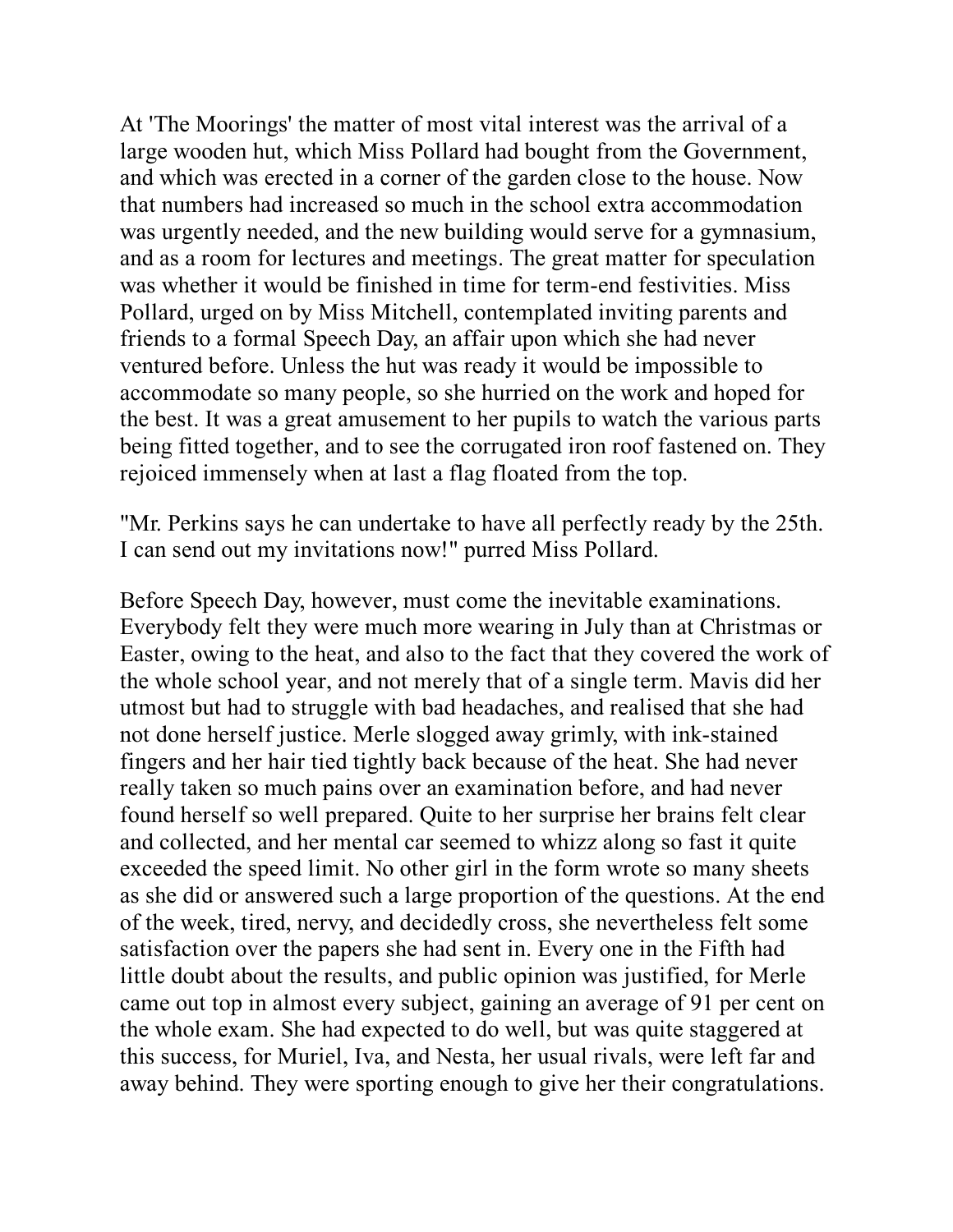"It means first prize, old thing! Won't we give you a clap as you march on to the platform!" said Iva.

Miss Pollard was determined to do this, her first Speech Day, in style; the chair was to be taken by a local magnate, and the prizes distributed by a real live professor from Oxford, who was spending his vacation in the neighbourhood. There was a tremendous business moving forms and chairs into the newly-erected hut, and decorating the platform with pots of plants and ferns. All the pupils were dressed in white and wore their best hair ribbons. Mavis was feeling sad and sentimental, for it was her last term. She was to leave 'The Moorings' and concentrate her energies on music, and on lessons in painting from Mr. Castleton, which would suit her far better than the strenuous work of the Sixth form. To the girls, and especially the younger ones, this first public function at school was not altogether unmixed bliss. They were obliged to sit as quiet as rows of little angels, packed tightly together on forms without backs, and to listen to interminable speeches about subjects which they only half understood, the main points of which seemed to be, however, that Miss Pollard and Miss Fanny and Miss Mitchell and all the teachers and all the pupils were much to be congratulated, and everybody must remember that 'Rome was not built in a day.'

"Nor the hut either!" whispered Winnie to her chum, applying the proverb too literally. "I wish they'd seen it before the roof was on!"

"'How the creatures talk!'" quoted Joyce, from *Alice in Wonderland*. "I'm bored to tears!"

The prize-giving part was more interesting. As the names were called, each winner in turn walked up to the platform, received her book, bowed more or less gracefully, and retired. The applause was a welcome relief to the rank and file, who were tired of sitting at such exemplary attention. It was over at last, and the visitors went to be shown round the school and to be regaled with tea in the dining-room. Professor Hartley, in cap and gown, had crossed the garden to the hostel, and the pupils, some of them suffering from pins and needles, were free to disperse. It was the breakingup for the day-girls, and to-morrow morning the boarders would be sent home.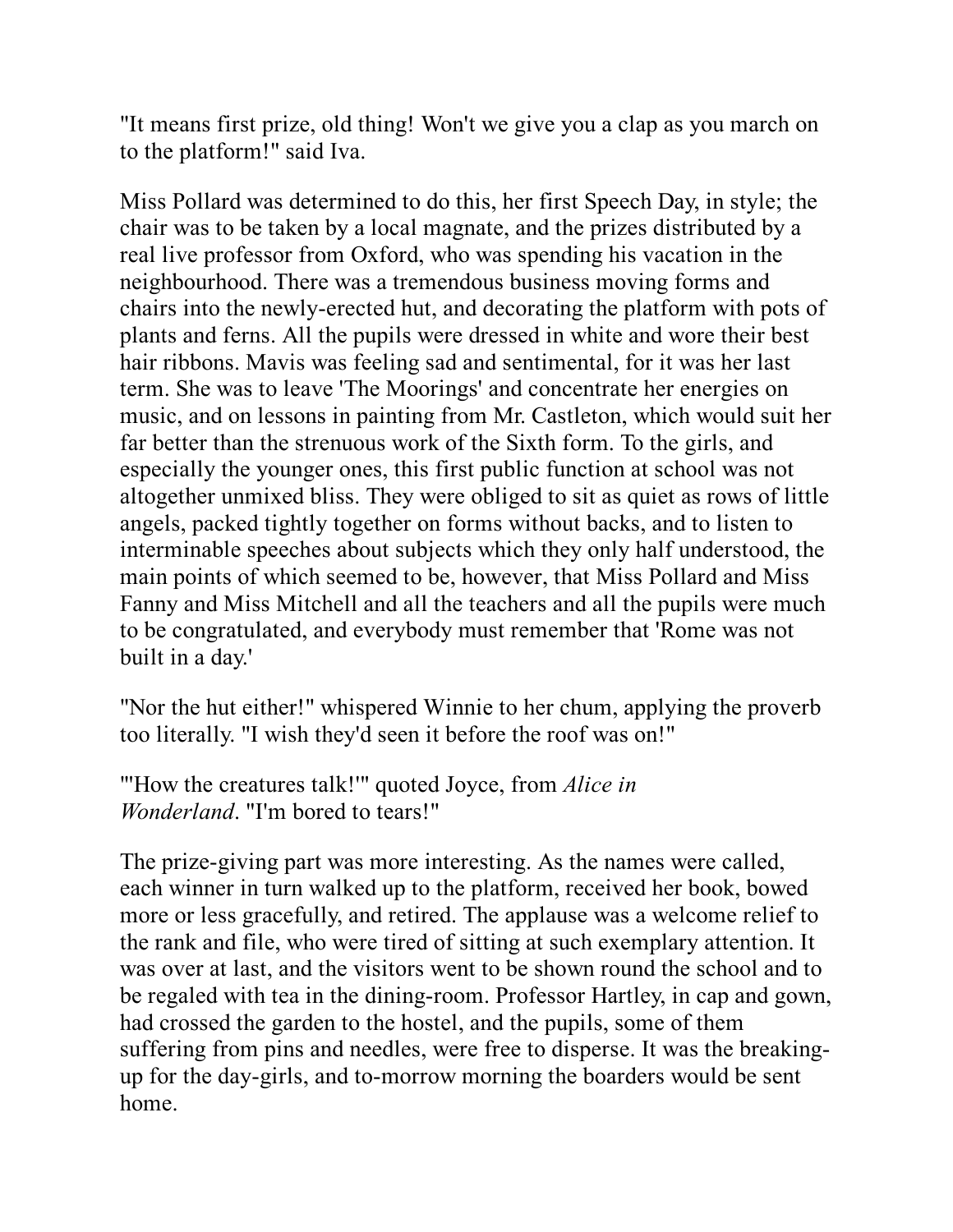"Just a word with you, Merle!" said Miss Mitchell, calling the latter into the study by herself. "I want to tell you that I'm pleased with your work. You've made an effort and shown me what you can do. Next term we shall have a Sixth form, and Miss Pollard agrees with me that it will be advisable to appoint a head girl. That position will fall to you, not only because you're top in the exams, but because we think you have fitted yourself to take it. A head girl is no use unless she can lead; I've been watching you all the year, and you've shown me lately that you understand what is expected. The school is still in an elementary stage, but it has improved immensely, and next year I trust you to do your very best for it."

"Oh, thank you, Miss Mitchell!" gasped Merle, almost too overwhelmed for words.

To be thus chosen out and selected by her idol was a most happy ending to the term, and offered golden opportunities in the coming September. It meant more to her even than her prize. She went at once to tell the good news to her sister.

"I don't like to cackle too loudly, because of Muriel and Nesta," said Mavis. "But I am proud of you! It's been worth the grind, hasn't it?"

"Rather! Though I'm yearning for the holidays. Shall we go to Chagmouth on Saturday?"

"Oh, yes! Bevis breaks up to-morrow, and I expect he'll be at Grimbal's Farm by then. It's his last term at school as well as mine. I wonder how he feels about leaving? I promised, too, to call and see the Castletons."

When the girls reached home, there was a letter on the table for Mavis in Clive's handwriting. They heard from the boy every now and then, though he was not a particularly good correspondent. This epistle, which had apparently been penned on Sunday, was mostly a summary of cricket and anticipations of his holidays. It ended:

Your affec'ate coz, CLIVE.

*P.S.*—Meant to send you this snap before. Isn't it priceless?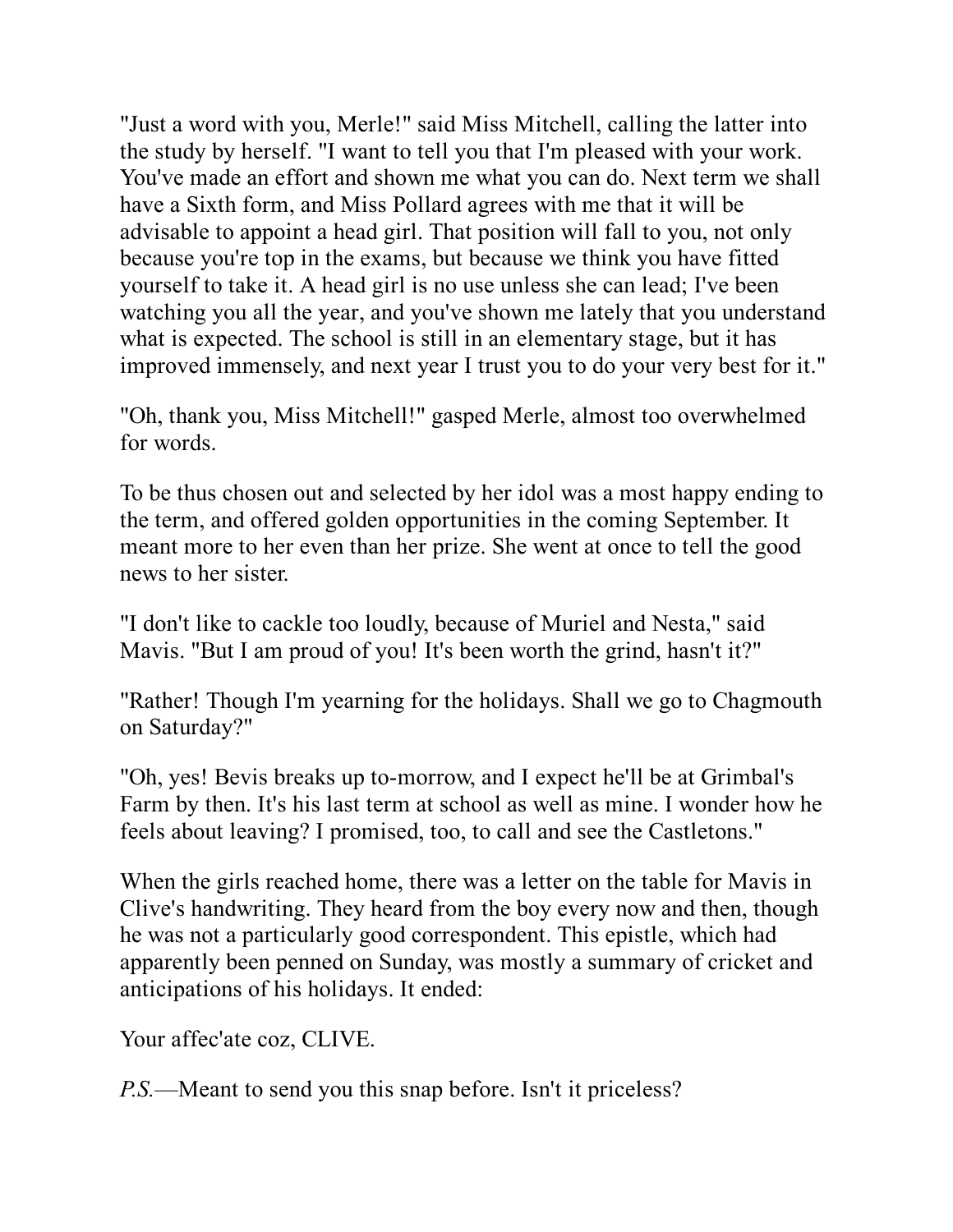The sting of a scorpion is in its tail. Mavis stooped down and picked up the little photo which had fallen from the envelope on to the floor. Clive had used his Brownie camera at Chagmouth and had promised to post them the results, but had forgotten. This solitary print represented Bevis—there was no mistaking Bevis—but Mavis bent over it with puzzled eyes, for clasped tightly in his arms with her head laid upon his shoulder was a girl. Merle, who snatched the photo away to look at it, decided her identity at once.

"Why, it's Romola! That's the artistic blue dress that Violet made for her!"

"So it is! Where's her plait, though?"

"Hidden behind her, I suppose. I say! They're coming it rather strong, aren't they?"

"Yes. I shouldn't have thought that of Bevis!"

"No more should I!" (Merle was looking annoyed.) "I'd no idea he could be so silly. I shall rag him about this, you bet!"

"I wouldn't!" (Mavis's voice was very quiet.) "Romola is so pretty! Perhaps he *likes* her!"

"Well, it's the first I've seen of it. He's a sly-boots if he does. Somehow it doesn't seem to fit in with Bevis. I'm cross with him. When did Clive take this amazing snap? I wonder he didn't send it on to us before. I think it's not worth keeping, if you ask me!" and Merle, tearing the photo into bits, tossed it into the waste-paper basket.

"Bevis is *our* friend—not the Castletons'!" she added, stumping away most decidedly cross, "and if he's going in for rubbish like this with Romola, he shan't call *me* Soeurette again! He needn't think it. I'll *not* be a sister to Romola! I declare I won't! The sneak!"

But these latter sentiments were muttered to herself, and she took good care that Mavis should not overhear them.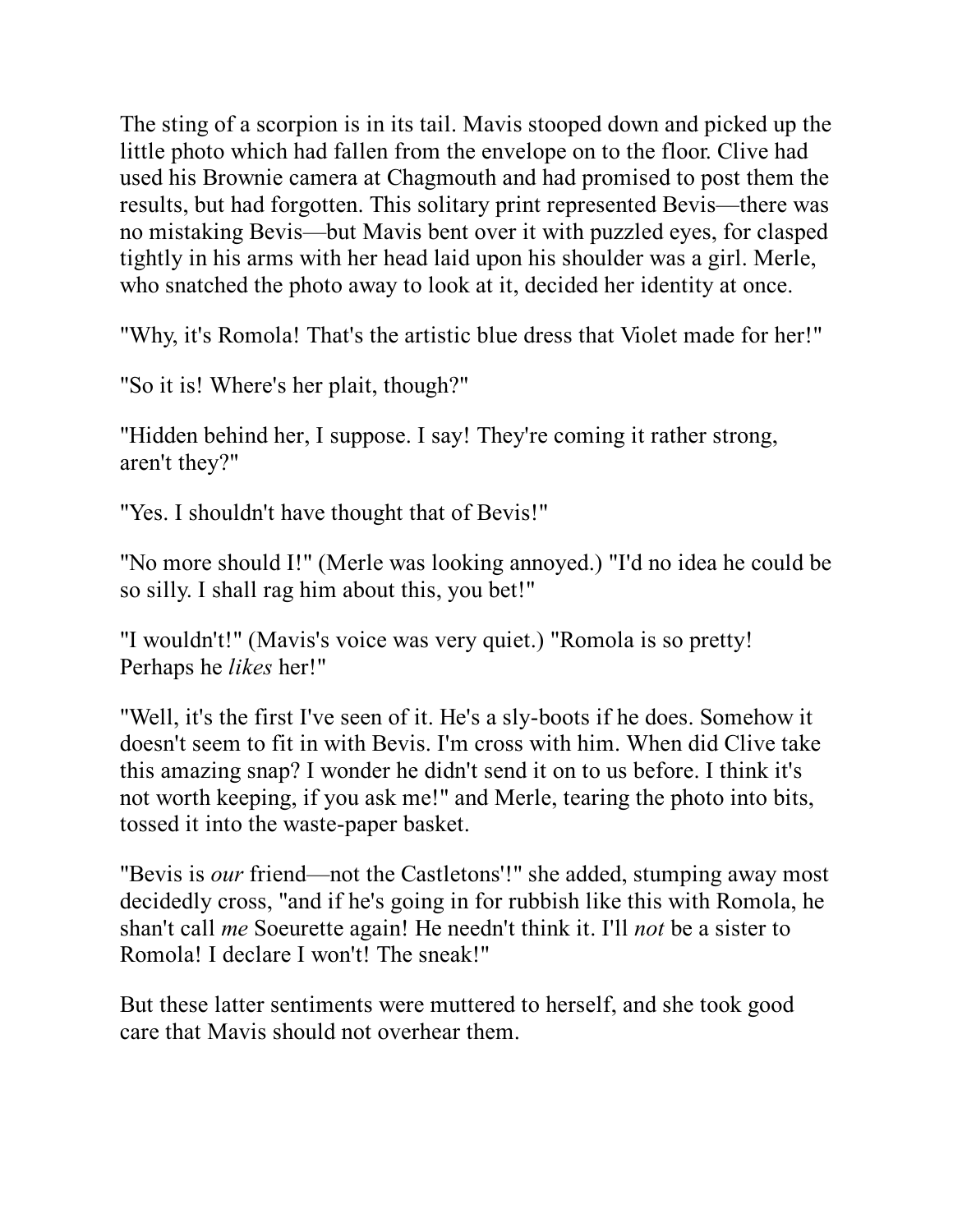On Saturday morning Merle had a bilious headache, took some breakfast in bed, and announced that she should spend the day lying in the garden. Mavis also began to make excuses for not going to Chagmouth, but Dr. Tremayne pinched her cheek, declared she looked pale, and that the drive would do her good.

"I can't be left without either of my nice little companions!" he complained. "I've got used to having you with me. Besides, Bevis is coming back to-day!"

"I daresay we shall see him next week some time," remarked Mavis demurely. "There's no violent hurry about it."

"Why, no; only—"

"Nonsense, Mavis! Go with your uncle!" broke in Mrs. Ramsay. "This is the first time I ever remember you wanting to stay away from your beloved Chagmouth. What's the matter with you to-day? Don't be silly! Put on your hat and do as you're wanted. I think these exams have thoroughly tired out both of you. You'll feel better after a little air in the car."

Mother's decisions were always final, so Mavis raised no more objections, particularly as Uncle David was looking the least trifle hurt, and he was such a dear that she wouldn't disappoint him for worlds. He had several visits to pay that morning at houses on the way, so it was later than usual when they arrived at Grimbal's Farm. Fortunately there were few patients waiting, and when these were disposed of, Mrs. Penruddock brought in lunch.

"Bevis not come yet?" inquired Uncle David as he lifted the dish-cover.

"No, indeed, Doctor, and I'm anxious about him! His yacht's been at Port Sennen, having some repairs done, and he arranged to go there straight from school early this morning, and sail her round to Chagmouth."

"Well! The lad can handle a yacht all right."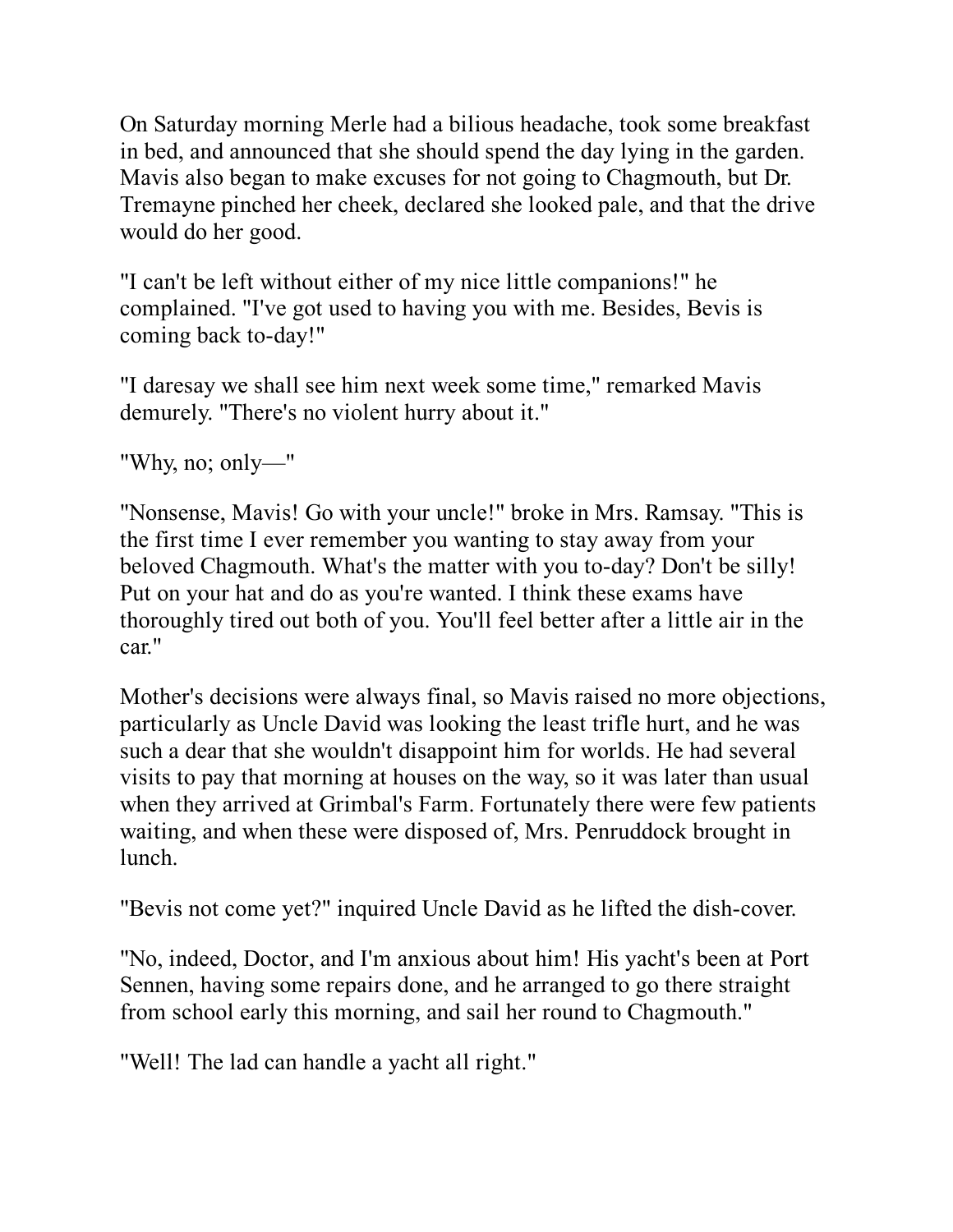"It isn't that! Bevis knows as much about sailing as most folks. But there's a nasty sea fog come on, and just as it happens the clapper is gone out of the bell by St. Morval's Head. Bevis is always a terrible one for hugging the coast, and I'm afraid if he doesn't hear the bell he won't quite know where he is in the fog, and he may be on the rocks before he knows they're there. I'd have told him it was gone, but there was no time. I only got his letter this morning. Who'd have expected a fog like this either?"

Mrs. Penruddock's apple face looked quite miserable, but sounds of thumping at the back door drew her away from the parlour, and stopped any further confidences. Mavis ate her lunch thoughtfully.

"Is a fog worse on the sea than on land?" she asked at last.

"It is, if you can't tell where you're going. Who's been fooling with the bell at St. Morval's, I wonder? If the clapper has fallen out, they should have had it put in again at once. But that's just the way with them. It's nobody's business, and everybody puts it on to somebody else until there's an accident. I've no patience with them!"

When the meal was over, Mavis went out to take a peep at the sea, or rather where the sea ought to be, for there was nothing to look at but a white wall of mist, long wreaths of which were blowing inland and trailing like ghosts into the town. She came hurrying back very quickly to Grimbal's Farm, and sought the kitchen.

"Mrs. Penruddock, please, may I borrow your big dinner-bell?" she asked.

"Why, yes, my dear! But whatever do you want that for?"

"I'm going to take it to St. Morval's Head and ring it!"

"Bless you! Not a bad idea either! There'd be no harm done anyhow. I'd go with you if I'd the time. Mind your way along that slippery cliff. Pity your sister's not here to-day!"

"I shall be all right, thanks! The fog isn't so bad on land. It's quite easy to see where one's going."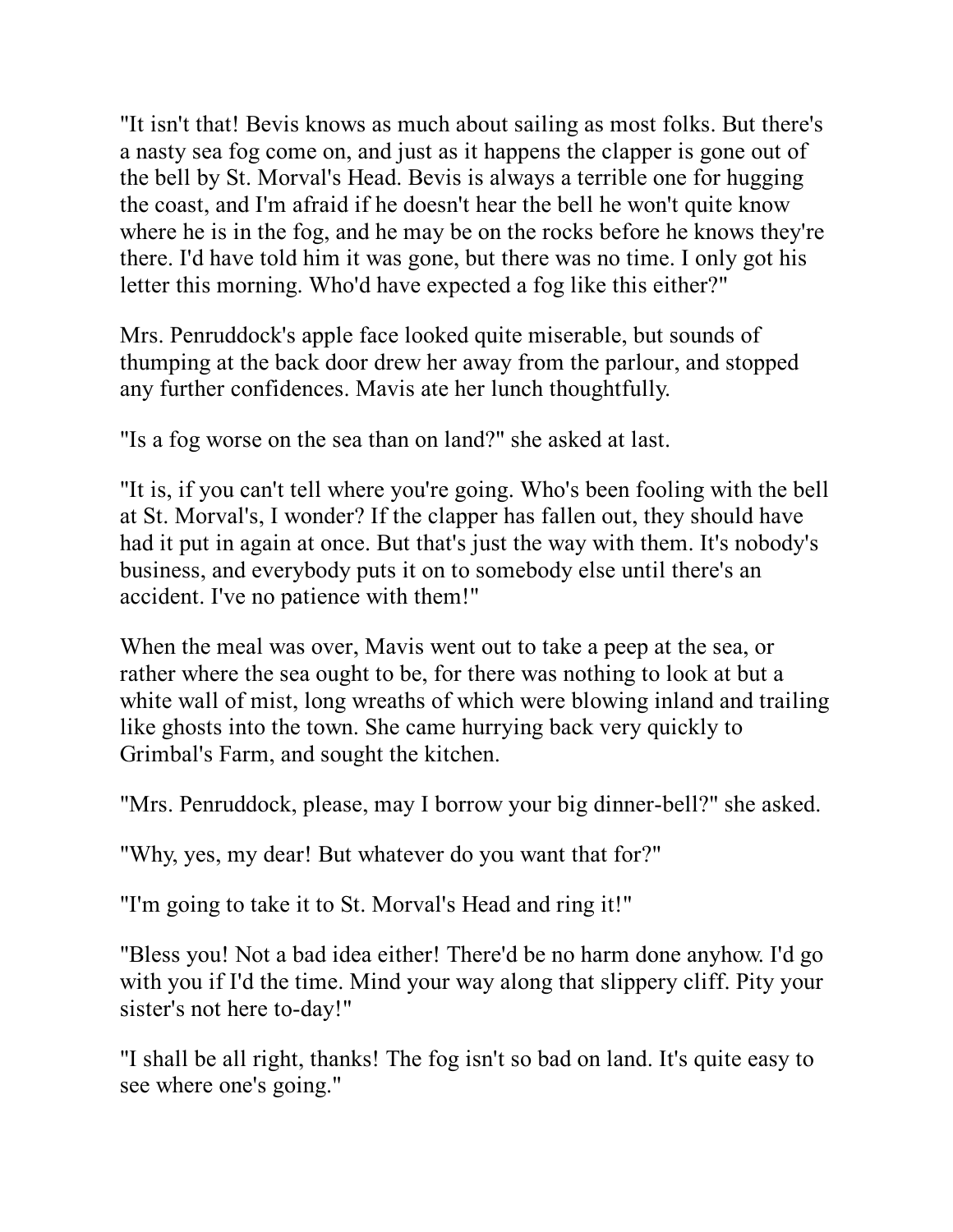Grasping the big brass dinner-bell, Mavis set forth, and going by a path above the farm, got out on to the cliffs. She knew the way very well, for she had often been before, and had not the slightest fear of getting lost, even if the mist should grow thicker. She walked briskly along, the track in front of her looking quite plain for several yards, though the sea below was completely hidden. She recognised many familiar points en route, the bank where the spleenwort grew, the ruined shed, a supposed relic of smuggling days, the barbed-wire fence, the group of elder trees, and the blackberry bank. When she came to the slanting gorse bushes which overhung the path, she knew she had reached the beginning of St. Morval's Head, and that she must be just about over the spot where the buoy was floating with its clapperless bell.

"It's the story of the Inchcape rock all over again," she muttered, and sitting down on the bracken she began ringing.

It was monotonous work and tiring too. It made her arm ache, and she had to use her left hand for a while instead. She went on persistently, however, for who knew what little yacht might be venturing near the treacherous rocks below. It was an extraordinarily lonely feeling to be there on the cliff by herself, with the white mist round her, as if she were in the midst of the clouds. She would have been chilly only the exercise kept her warm. She was obliged to rest every now and then, but not for long. She did not mean to give in for some time yet. She kept repeating over and over to herself:

 'The worthy Abbot of Aberbrothock Had placed that bell on the Inchcape rock. On a buoy in the storm it floated and swung, And over the waves its warning rung.'

The occupation grew so monotonous that she began to feel as if she had been on the cliff for weeks. After what seemed an absolute slice out of eternity, there came a "Hello!" on the path behind her. She stopped ringing and jumped to her feet.

"Bevis! It's never you!"

"Mavis! Did you do all this for me? You trump!"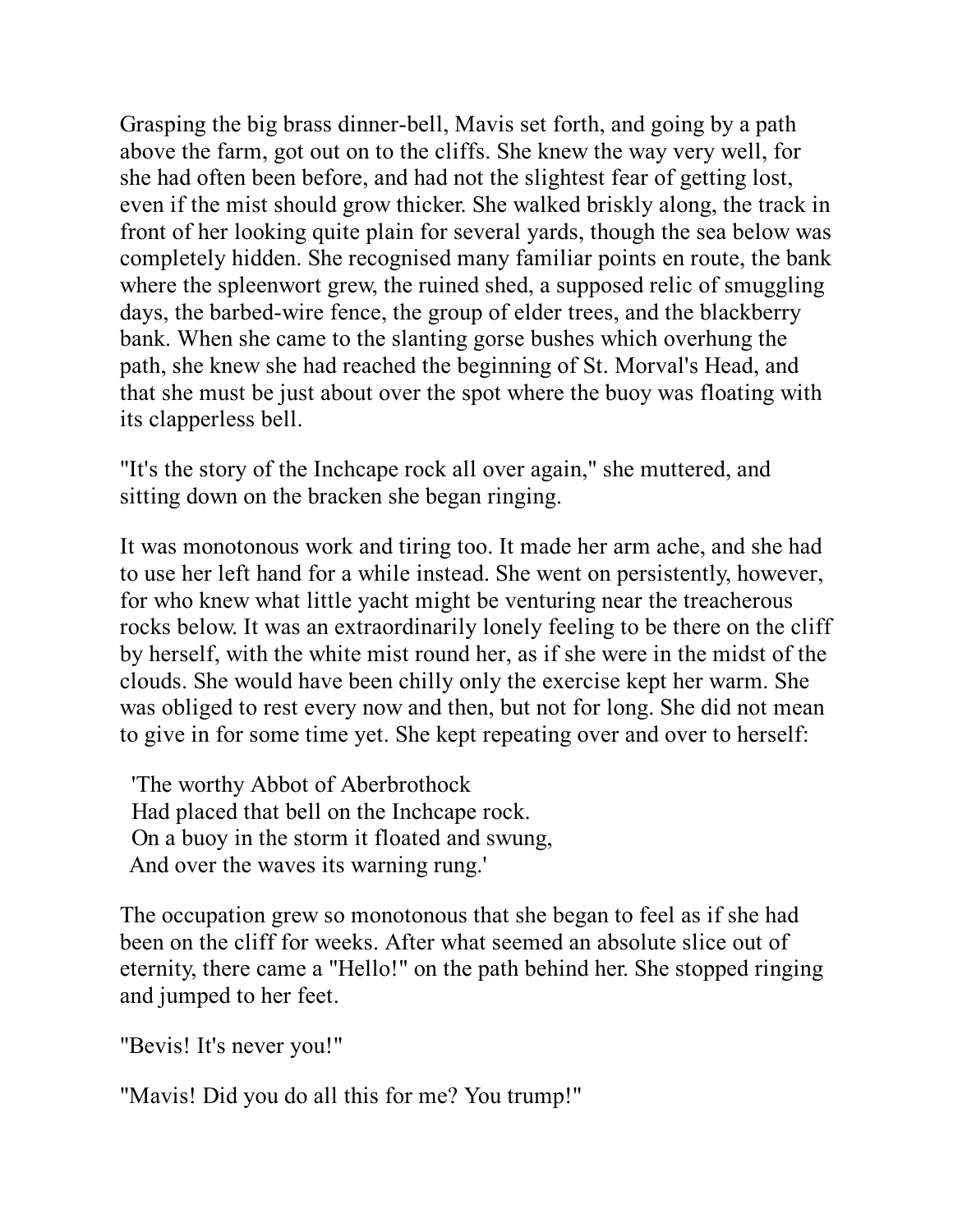"Did you hear my bell, then, on the sea?"

"Of course I did, and it gave me my right reckoning. I hardly knew where I was. I might have been on the rocks without. Mrs. Penruddock told me about it, and I came at once to fetch you back."

"I wonder you didn't go to tell Romola you were safe!"

"Romola! Why on earth should I tell Romola?"

Mavis did not reply all at once.

"Only because I thought you seemed particularly interested in her!" she said at last.

Bevis looked frankly puzzled, then his face cleared and he drew a small photo from his pocket.

"Did Clive send you one of these?"

"He did!"

"Well, don't you know who the girl is? Can't you see it's Clive? Clive, dressed up in Romola's togs! Those are hardly Romola's boots, are they? We nearly died with laughing over it. He looked too killing for words. It was Madox who took the snap with Clive's camera."

Mavis, examining the photo by the light of these explanations, had little difficulty in recognising her boy cousin. Bevis was roaring with laughter at the joke, then he suddenly grew serious.

"Mavis!" he said in dead earnest. "You never thought I'd go making such a silly ass of myself with little Romola? That's not in my line at all!"

It was Mavis who did the blushing.

"Look here! We may as well have this out between us. If there's ever to be a mistress at The Warren—and I hope there will some day—I know whom I'd choose! Why, it's Mavis, the one who was good to me when I'd hardly a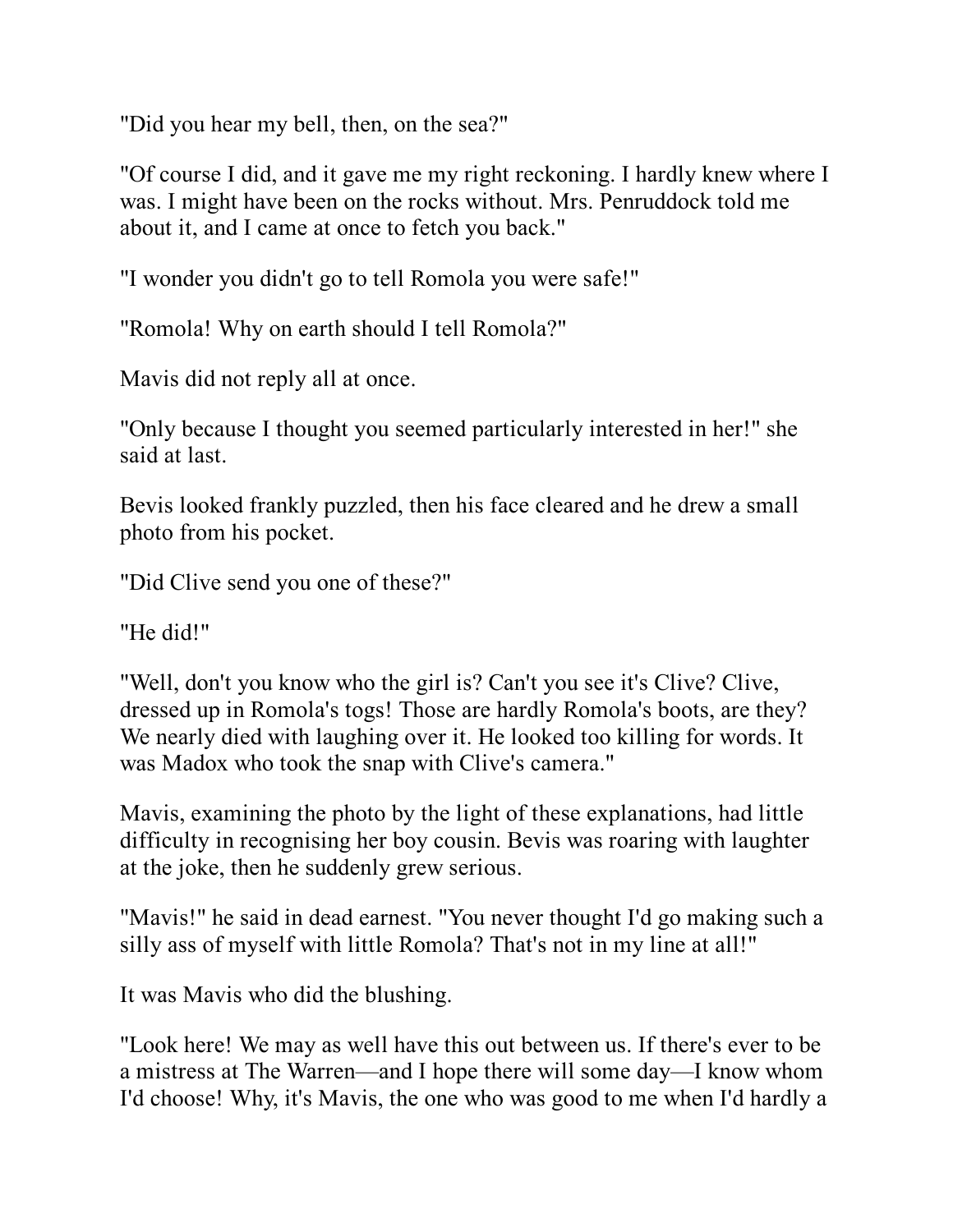friend in the world or a name to call myself by, who didn't despise me for being a nobody, and wasn't ashamed to walk with me through the village, and who's kept me off more rocks than she's any idea of, besides what she's done for me to-day! If I asked her some day to think it over, do you fancy she might answer 'yes'?"

## \*\*\* END OF THE PROJECT GUTENBERG EBOOK, MONITRESS MERLE \*\*\*

This file should be named 7820-8.txt or 7820-8.zip

Project Gutenberg eBooks are often created from several printed editions, all of which are confirmed as Public Domain in the US unless a copyright notice is included. Thus, we usually do not keep eBooks in compliance with any particular paper edition.

We are now trying to release all our eBooks one year in advance of the official release dates, leaving time for better editing. Please be encouraged to tell us about any error or corrections, even years after the official publication date.

Please note neither this listing nor its contents are final til midnight of the last day of the month of any such announcement. The official release date of all Project Gutenberg eBooks is at Midnight, Central Time, of the last day of the stated month. A preliminary version may often be posted for suggestion, comment and editing by those who wish to do so.

Most people start at our Web sites at: http://gutenberg.net or http://promo.net/pg

These Web sites include award-winning information about Project Gutenberg, including how to donate, how to help produce our new eBooks, and how to subscribe to our email newsletter (free!).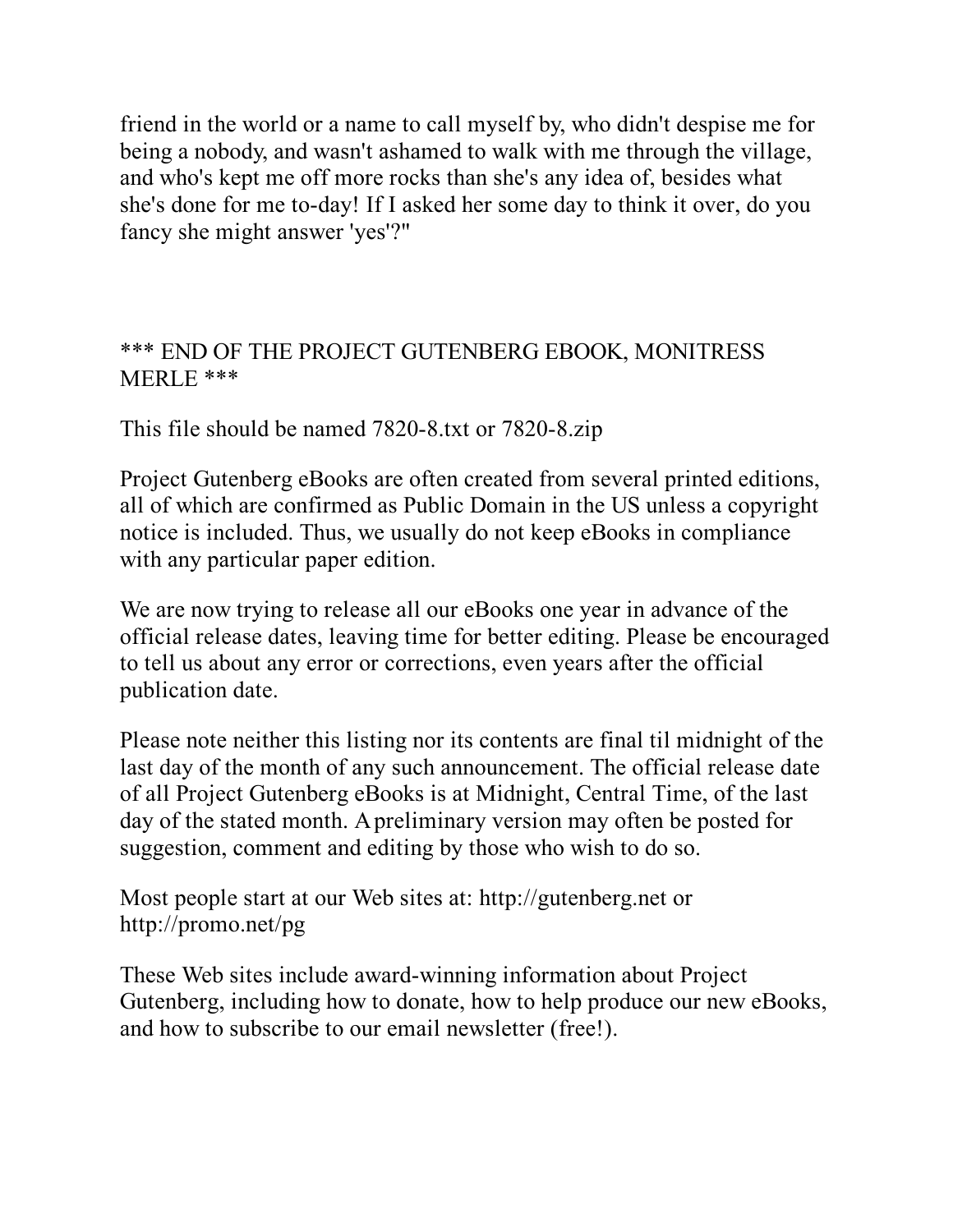Those of you who want to download any eBook before announcement can get to them as follows, and just download by date. This is also a good way to get them instantly upon announcement, as the indexes our cataloguers produce obviously take a while after an announcement goes out in the Project Gutenberg Newsletter.

http://www.ibiblio.org/gutenberg/etext04 or ftp://ftp.ibiblio.org/pub/docs/books/gutenberg/etext04

Or /etext03, 02, 01, 00, 99, 98, 97, 96, 95, 94, 93, 92, 92, 91 or 90

Just search by the first five letters of the filename you want, as it appears in our Newsletters.

Information about Project Gutenberg (one page)

We produce about two million dollars for each hour we work. The time it takes us, a rather conservative estimate, is fifty hours to get any eBook selected, entered, proofread, edited, copyright searched and analyzed, the copyright letters written, etc. Our projected audience is one hundred million readers. If the value per text is nominally estimated at one dollar then we produce \$2 million dollars per hour in 2002 as we release over 100 new text files per month: 1240 more eBooks in 2001 for a total of 4000+ We are already on our way to trying for 2000 more eBooks in 2002 If they reach just 1-2% of the world's population then the total will reach over half a trillion eBooks given away by year's end.

The Goal of Project Gutenberg is to Give Away 1 Trillion eBooks! This is ten thousand titles each to one hundred million readers, which is only about 4% of the present number of computer users.

Here is the briefest record of our progress (\* means estimated):

eBooks Year Month

 1 1971 July 10 1991 January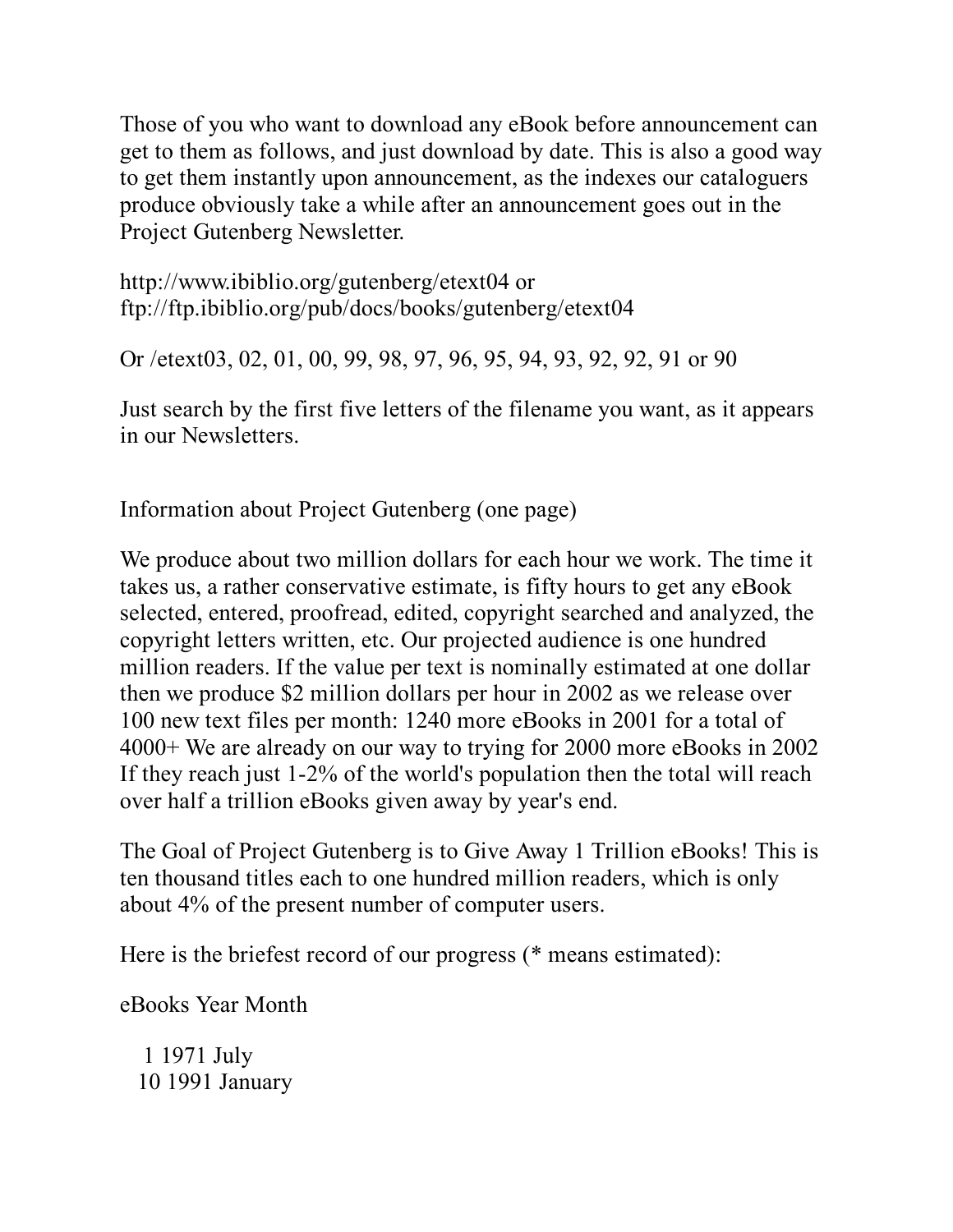100 1994 January 1000 1997 August 1500 1998 October 2000 1999 December 2500 2000 December 3000 2001 November 4000 2001 October/November 6000 2002 December\* 9000 2003 November\* 10000 2004 January\*

The Project Gutenberg Literary Archive Foundation has been created to secure a future for Project Gutenberg into the next millennium.

We need your donations more than ever!

As of February, 2002, contributions are being solicited from people and organizations in: Alabama, Alaska, Arkansas, Connecticut, Delaware, District of Columbia, Florida, Georgia, Hawaii, Illinois, Indiana, Iowa, Kansas, Kentucky, Louisiana, Maine, Massachusetts, Michigan, Mississippi, Missouri, Montana, Nebraska, Nevada, New Hampshire, New Jersey, New Mexico, New York, North Carolina, Ohio, Oklahoma, Oregon, Pennsylvania, Rhode Island, South Carolina, South Dakota, Tennessee, Texas, Utah, Vermont, Virginia, Washington, West Virginia, Wisconsin, and Wyoming.

We have filed in all 50 states now, but these are the only ones that have responded.

As the requirements for other states are met, additions to this list will be made and fund raising will begin in the additional states. Please feel free to ask to check the status of your state.

In answer to various questions we have received on this:

We are constantly working on finishing the paperwork to legally request donations in all 50 states. If your state is not listed and you would like to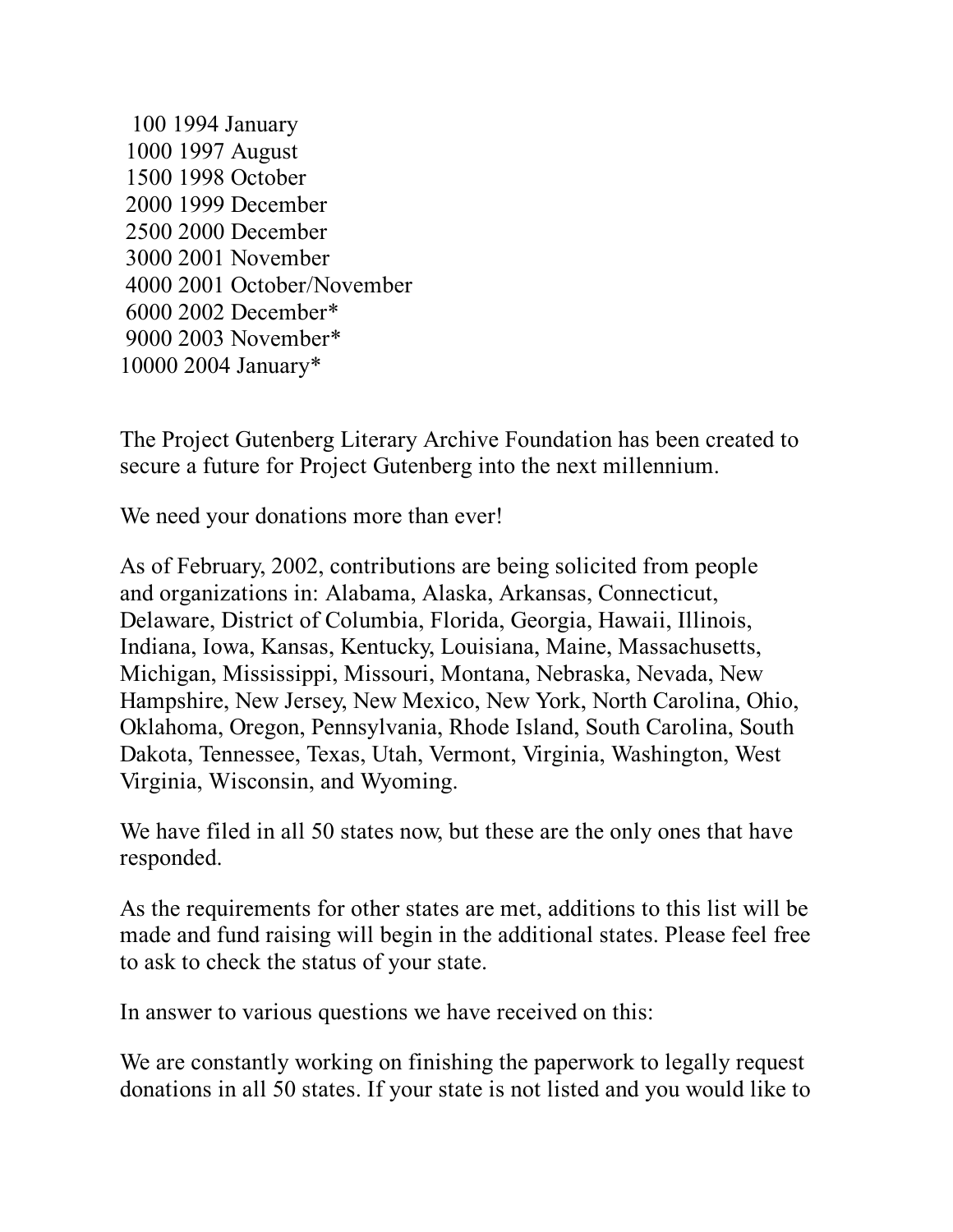know if we have added it since the list you have, just ask.

While we cannot solicit donations from people in states where we are not yet registered, we know of no prohibition against accepting donations from donors in these states who approach us with an offer to donate.

International donations are accepted, but we don't know ANYTHING about how to make them tax-deductible, or even if they CAN be made deductible, and don't have the staff to handle it even if there are ways.

Donations by check or money order may be sent to:

 PROJECT GUTENBERG LITERARY ARCHIVE FOUNDATION 809 North 1500 West Salt Lake City, UT 84116

Contact us if you want to arrange for a wire transfer or payment method other than by check or money order.

The Project Gutenberg Literary Archive Foundation has been approved by the US Internal Revenue Service as a  $501(c)(3)$  organization with EIN [Employee Identification Number] 64-622154. Donations are taxdeductible to the maximum extent permitted by law. As fund-raising requirements for other states are met, additions to this list will be made and fund-raising will begin in the additional states.

We need your donations more than ever!

You can get up to date donation information online at:

http://www.gutenberg.net/donation.html

\*\*\*

If you can't reach Project Gutenberg, you can always email directly to:

Michael S. Hart <hart@pobox.com>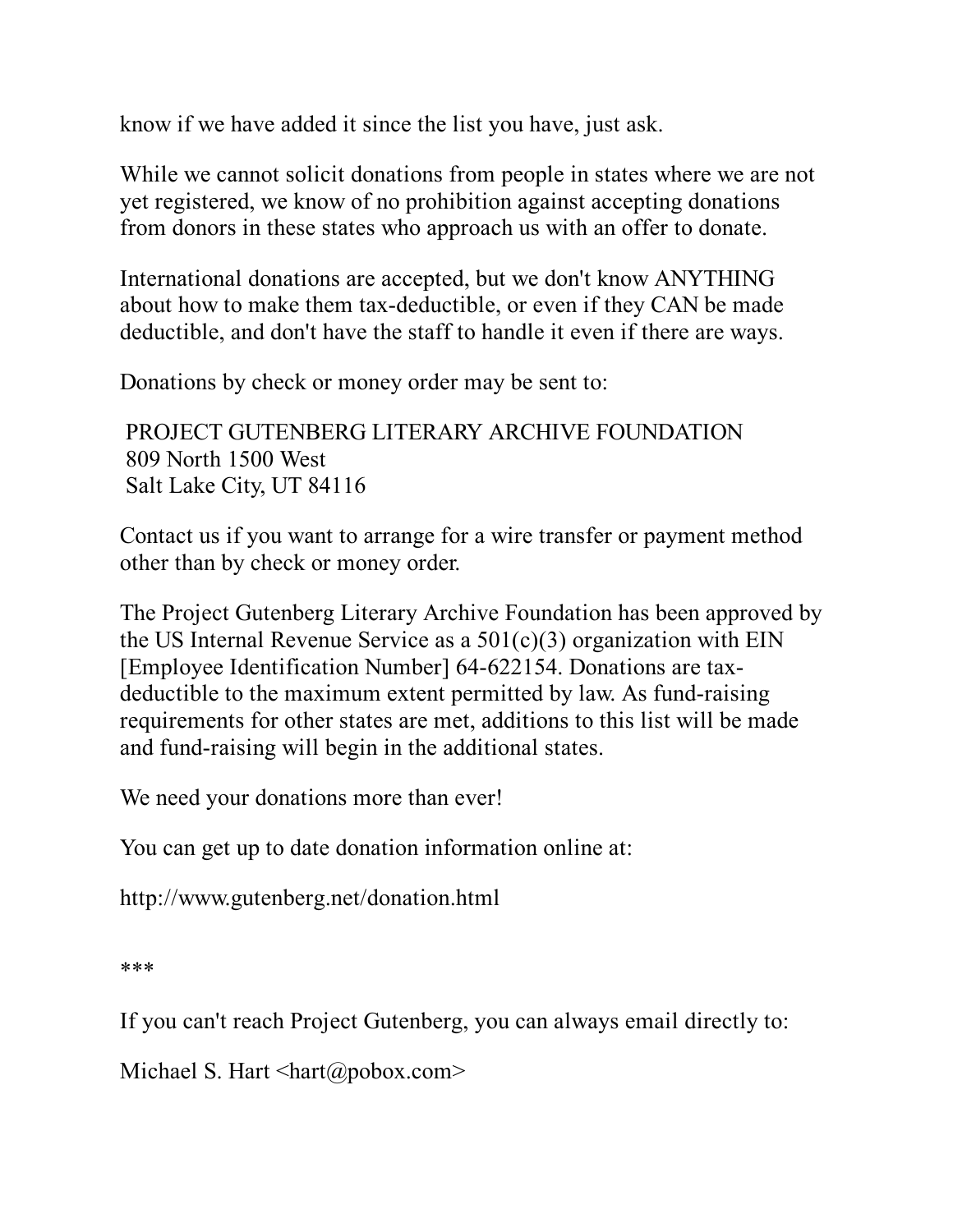Prof. Hart will answer or forward your message.

We would prefer to send you information by email.

\*\*The Legal Small Print\*\*

## (Three Pages)

\*\*\*START\*\*THE SMALL PRINT!\*\*FOR PUBLIC DOMAIN EBOOKS\*\*START\*\*\* Why is this "Small Print!" statement here? You know: lawyers. They tell us you might sue us if there is something wrong with your copy of this eBook, even if you got it for free from someone other than us, and even if what's wrong is not our fault. So, among other things, this "Small Print!" statement disclaims most of our liability to you. It also tells you how you may distribute copies of this eBook if you want to.

\*BEFORE!\* YOU USE OR READ THIS EBOOK By using or reading any part of this PROJECT GUTENBERG-tm eBook, you indicate that you understand, agree to and accept this "Small Print!" statement. If you do not, you can receive a refund of the money (if any) you paid for this eBook by sending a request within 30 days of receiving it to the person you got it from. If you received this eBook on a physical medium (such as a disk), you must return it with your request.

ABOUT PROJECT GUTENBERG-TM EBOOKS This PROJECT GUTENBERG-tm eBook, like most PROJECT GUTENBERG-tm eBooks, is a "public domain" work distributed by Professor Michael S. Hart through the Project Gutenberg Association (the "Project"). Among other things, this means that no one owns a United States copyright on or for this work, so the Project (and you!) can copy and distribute it in the United States without permission and without paying copyright royalties. Special rules, set forth below, apply if you wish to copy and distribute this eBook under the "PROJECT GUTENBERG" trademark.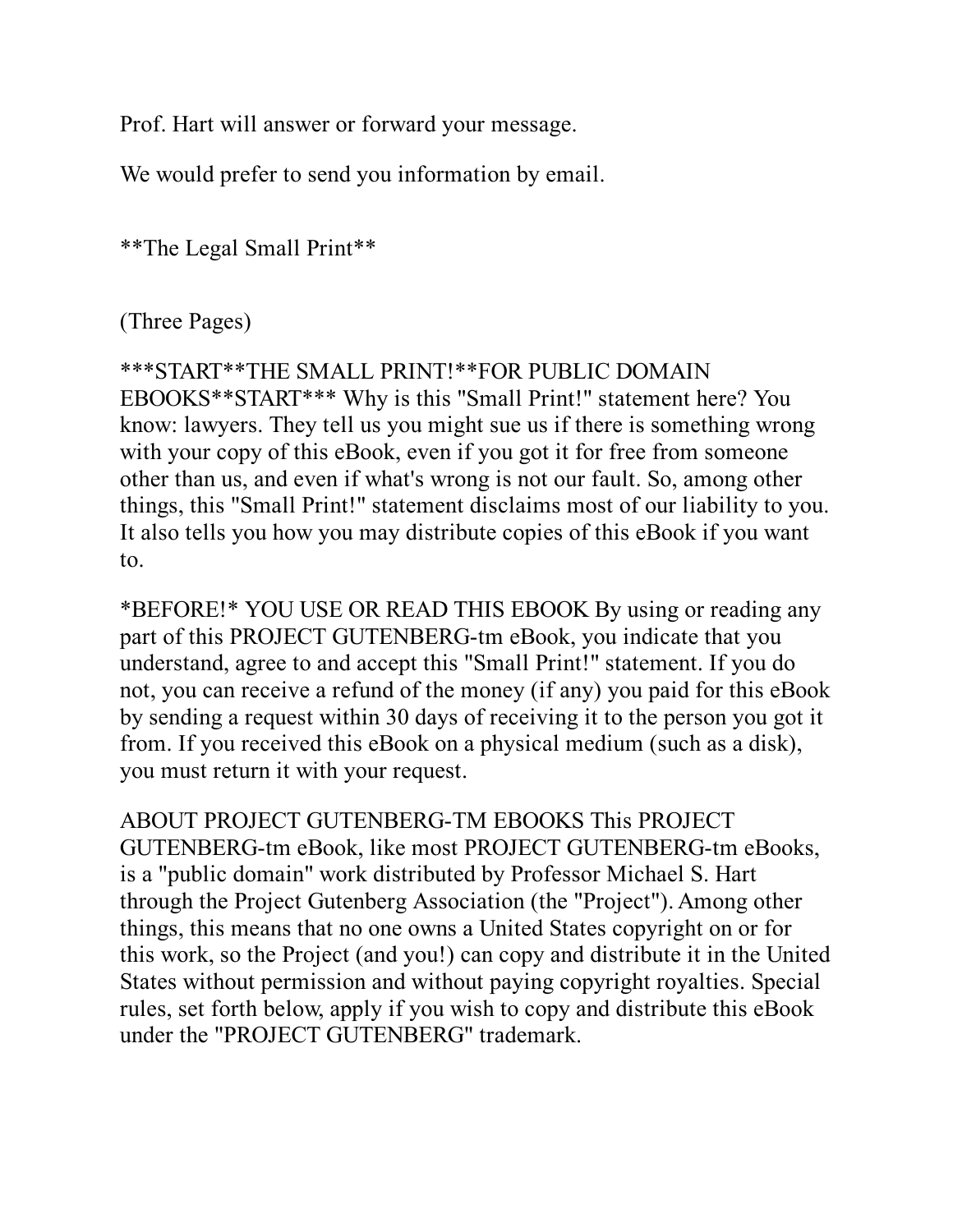Please do not use the "PROJECT GUTENBERG" trademark to market any commercial products without permission.

To create these eBooks, the Project expends considerable efforts to identify, transcribe and proofread public domain works. Despite these efforts, the Project's eBooks and any medium they may be on may contain "Defects". Among other things, Defects may take the form of incomplete, inaccurate or corrupt data, transcription errors, a copyright or other intellectual property infringement, a defective or damaged disk or other eBook medium, a computer virus, or computer codes that damage or cannot be read by your equipment.

LIMITED WARRANTY; DISCLAIMER OF DAMAGES But for the "Right of Replacement or Refund" described below, [1] Michael Hart and the Foundation (and any other party you may receive this eBook from as a PROJECT GUTENBERG-tm eBook) disclaims all liability to you for damages, costs and expenses, including legal fees, and [2] YOU HAVE NO REMEDIES FOR NEGLIGENCE OR UNDER STRICT LIABILITY, OR FOR BREACH OF WARRANTY OR CONTRACT, INCLUDING BUT NOT LIMITED TO INDIRECT, CONSEQUENTIAL, PUNITIVE OR INCIDENTAL DAMAGES, EVEN IF YOU GIVE NOTICE OF THE POSSIBILITY OF SUCH DAMAGES.

If you discover a Defect in this eBook within 90 days of receiving it, you can receive a refund of the money (if any) you paid for it by sending an explanatory note within that time to the person you received it from. If you received it on a physical medium, you must return it with your note, and such person may choose to alternatively give you a replacement copy. If you received it electronically, such person may choose to alternatively give you a second opportunity to receive it electronically.

THIS EBOOK IS OTHERWISE PROVIDED TO YOU "AS-IS". NO OTHER WARRANTIES OF ANY KIND, EXPRESS OR IMPLIED, ARE MADE TO YOU AS TO THE EBOOK OR ANY MEDIUM IT MAY BE ON, INCLUDING BUT NOT LIMITED TO WARRANTIES OF MERCHANTABILITY OR FITNESS FOR A PARTICULAR PURPOSE.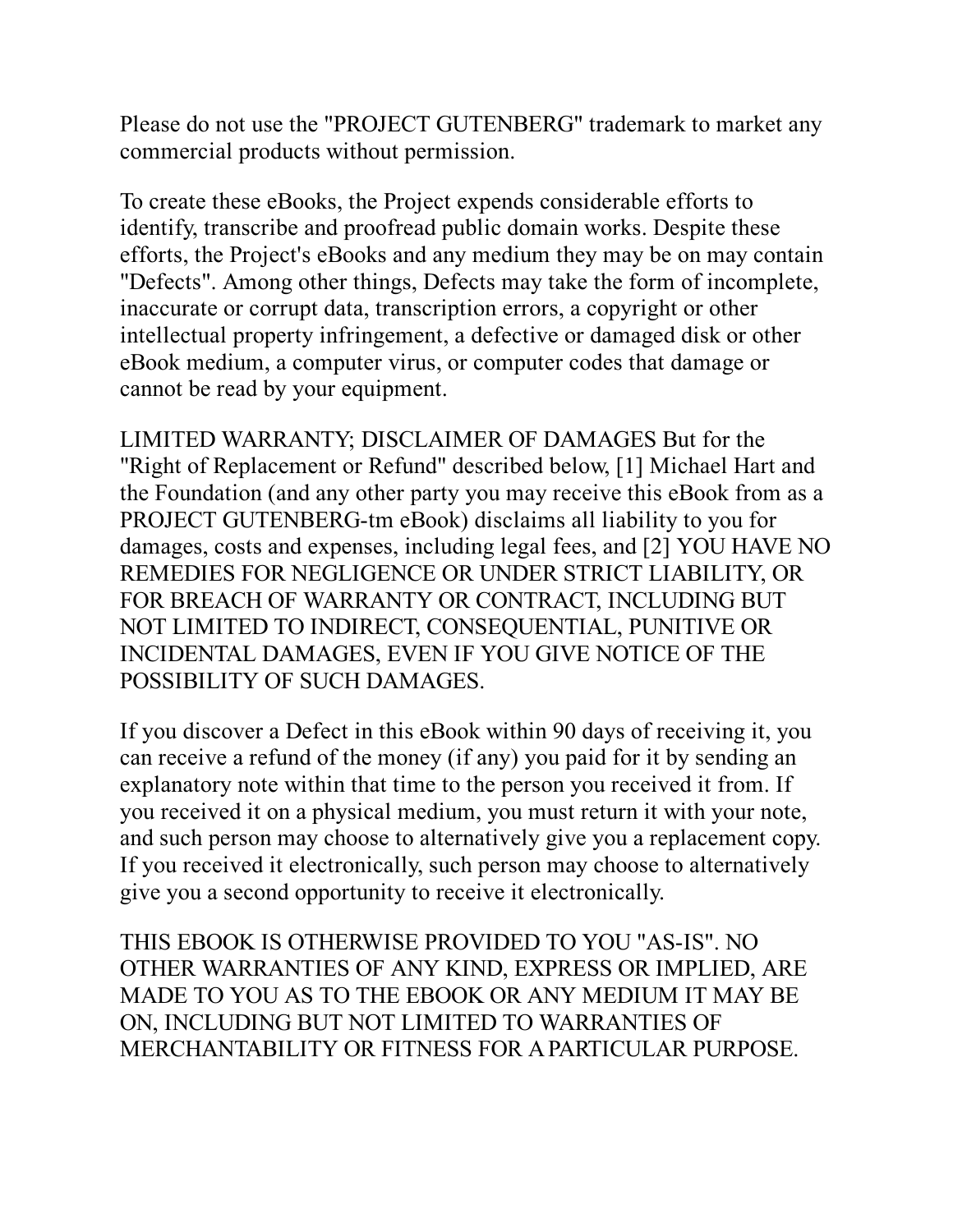Some states do not allow disclaimers of implied warranties or the exclusion or limitation of consequential damages, so the above disclaimers and exclusions may not apply to you, and you may have other legal rights.

INDEMNITY You will indemnify and hold Michael Hart, the Foundation, and its trustees and agents, and any volunteers associated with the production and distribution of Project Gutenberg-tm texts harmless, from all liability, cost and expense, including legal fees, that arise directly or indirectly from any of the following that you do or cause: [1] distribution of this eBook, [2] alteration, modification, or addition to the eBook, or [3] any Defect.

DISTRIBUTION UNDER "PROJECT GUTENBERG-tm" You may distribute copies of this eBook electronically, or by disk, book or any other medium if you either delete this "Small Print!" and all other references to Project Gutenberg, or:

[1] Only give exact copies of it. Among other things, this requires that you do not remove, alter or modify the eBook or this "small print!" statement. You may however, if you wish, distribute this eBook in machine readable binary, compressed, mark-up, or proprietary form, including any form resulting from conversion by word processing or hypertext software, but only so long as \*EITHER\*:

[\*] The eBook, when displayed, is clearly readable, and does \*not\* contain characters other than those intended by the author of the work, although tilde  $(\sim)$ , asterisk  $(*)$  and underline () characters may be used to convey punctuation intended by the author, and additional characters may be used to indicate hypertext links; OR

[\*] The eBook may be readily converted by the reader at no expense into plain ASCII, EBCDIC or equivalent form by the program that displays the eBook (as is the case, for instance, with most word processors); OR

[\*] You provide, or agree to also provide on request at no additional cost, fee or expense, a copy of the eBook in its original plain ASCII form (or in EBCDIC or other equivalent proprietary form).